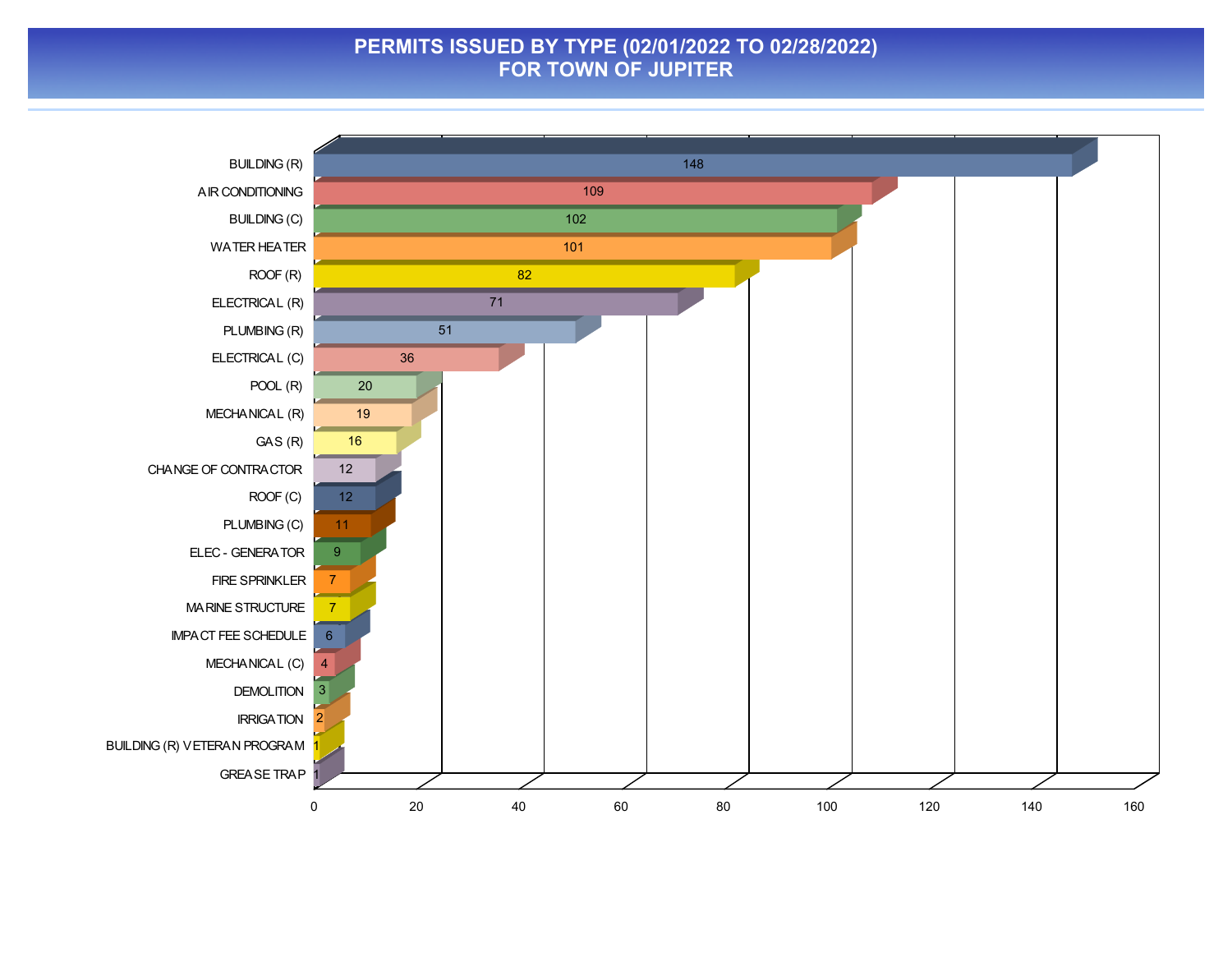| Permit#                 | <b>Type</b>                                   | <b>Workclass</b>                                                                       | <b>Status</b>                | <b>Main Address</b>                 |                                                    | <b>Project</b>        | <b>District</b>          | <b>Parcel</b>         |
|-------------------------|-----------------------------------------------|----------------------------------------------------------------------------------------|------------------------------|-------------------------------------|----------------------------------------------------|-----------------------|--------------------------|-----------------------|
|                         | <b>Application Date</b>                       | <b>Issue Date</b>                                                                      | Expiration                   | <b>Last Inspection</b>              | <b>Finaled Date</b>                                | <b>Applied Online</b> |                          |                       |
|                         | Zone                                          | Sq Ft                                                                                  | Valuation                    | <b>Fee Total</b>                    | <b>Assigned To</b>                                 |                       |                          |                       |
| <b>AIR CONDITIONING</b> |                                               |                                                                                        |                              |                                     |                                                    |                       |                          |                       |
| 22-059790-AC            | Air Conditioning                              | Change Out                                                                             | 99 - Closed -<br><b>JCDS</b> | 177 Regatta Dr, Jupiter, FL 33477   |                                                    |                       | Town of Jupiter -<br>All | 304341072200071<br>30 |
|                         | 01/31/2022                                    | 02/01/2022<br>1,200                                                                    | 08/08/2022<br>\$7,012.00     | 02/09/2022<br>\$144.34              | 02/10/2022<br><b>Building-Department Completed</b> | Yes                   |                          |                       |
|                         |                                               | Description: REPLACE 4 TON AC SYSTEM                                                   |                              |                                     |                                                    |                       |                          |                       |
| 22-059809-AC            | Air Conditioning                              | Change Out                                                                             | 70 - Issued                  | 259 Ridge Rd, Jupiter, FL 33477     |                                                    |                       | Town of Jupiter -<br>All | 304341160200031<br>30 |
|                         | 01/31/2022<br><b>R2 R2</b>                    | 02/01/2022<br>2,528                                                                    | 08/01/2022<br>\$6,800.00     | \$140.04                            | Ellis Baird                                        | Yes                   |                          |                       |
|                         |                                               | Description: Replacement of existing 3 1/2 ton system with new Rheem 3 1/2 ton system. |                              |                                     |                                                    |                       |                          |                       |
| 22-059801-AC            | Air Conditioning                              | Change Out                                                                             | 70 - Issued                  |                                     | 825 Center St, 2B, Jupiter, FL 33458               |                       | Town of Jupiter -<br>All | 304240361300000<br>22 |
|                         | 01/31/2022                                    | 02/01/2022<br>$\mathbf{1}$                                                             | 08/01/2022<br>\$6,332.00     | \$130.64                            | <b>Ellis Baird</b>                                 | Yes                   |                          |                       |
|                         | <b>RHEEM RACA 14030BJT</b><br>AHRI #204284148 | Description: LIKE FOR LIKE AC REPLACE RHEEM 2.5 TON 14-SEER 7.5KW                      |                              |                                     |                                                    |                       |                          |                       |
| 22-059796-AC            | Air Conditioning                              | Change Out                                                                             | 99 - Closed -<br><b>JCDS</b> | 112 W Norfolk Rd, Jupiter, FL 33469 |                                                    |                       | Town of Jupiter -<br>All | 304240360900100<br>80 |
|                         | 01/31/2022                                    | 02/01/2022<br>$\mathbf{1}$                                                             | 08/15/2022<br>\$6,595.00     | 02/14/2022<br>\$135.90              | 02/15/2022<br><b>Building-Department Completed</b> | Yes                   |                          |                       |
|                         |                                               | Description: EXACT A/C CHANGE OUT, NO DUCTWORK                                         |                              |                                     |                                                    |                       |                          |                       |
| 22-059791-AC            | Air Conditioning                              | Change Out                                                                             | 70 - Issued                  | 33477                               | 717 S Us Highway 1, 902, Jupiter, FL               |                       | Town of Jupiter -<br>All | 304341050500090<br>20 |
|                         | 01/31/2022<br>R3 R3                           | 02/01/2022<br>$\mathbf{1}$                                                             | 08/01/2022<br>\$4,374.00     | \$91.48                             | Ellis Baird                                        | Yes                   |                          |                       |
|                         | Description: like for like ac changeout       |                                                                                        |                              |                                     |                                                    |                       |                          |                       |
| 22-059839-AC            | Air Conditioning                              | Change Out                                                                             | 70 - Issued                  | 33477                               | 1401 Tidal Pointe Blvd, 302, Jupiter, FL           |                       | Town of Jupiter -<br>All | 304341201101430<br>20 |
|                         | 02/01/2022                                    | 02/02/2022<br>1,385                                                                    | 08/01/2022<br>\$11,800.00    | \$241.90                            | Ellis Baird                                        | Yes                   |                          |                       |
|                         | Description: A/C CHANGE-OUT                   |                                                                                        |                              |                                     |                                                    |                       |                          |                       |
| 22-059844-AC            | Air Conditioning                              | Change Out                                                                             | 70 - Issued                  |                                     | 112 Sherwood Cir, 5D, Jupiter, FL 33458            |                       | Town of Jupiter -<br>All | 304241101100000<br>54 |
|                         | 02/01/2022                                    | 02/02/2022<br>1,314                                                                    | 08/29/2022<br>\$6,980.00     | 03/02/2022<br>\$143.69              | <b>Ellis Baird</b>                                 | Yes                   |                          |                       |
|                         |                                               | Description: A/C CHANGE OUT WITH DISCO BOX                                             |                              |                                     |                                                    |                       |                          |                       |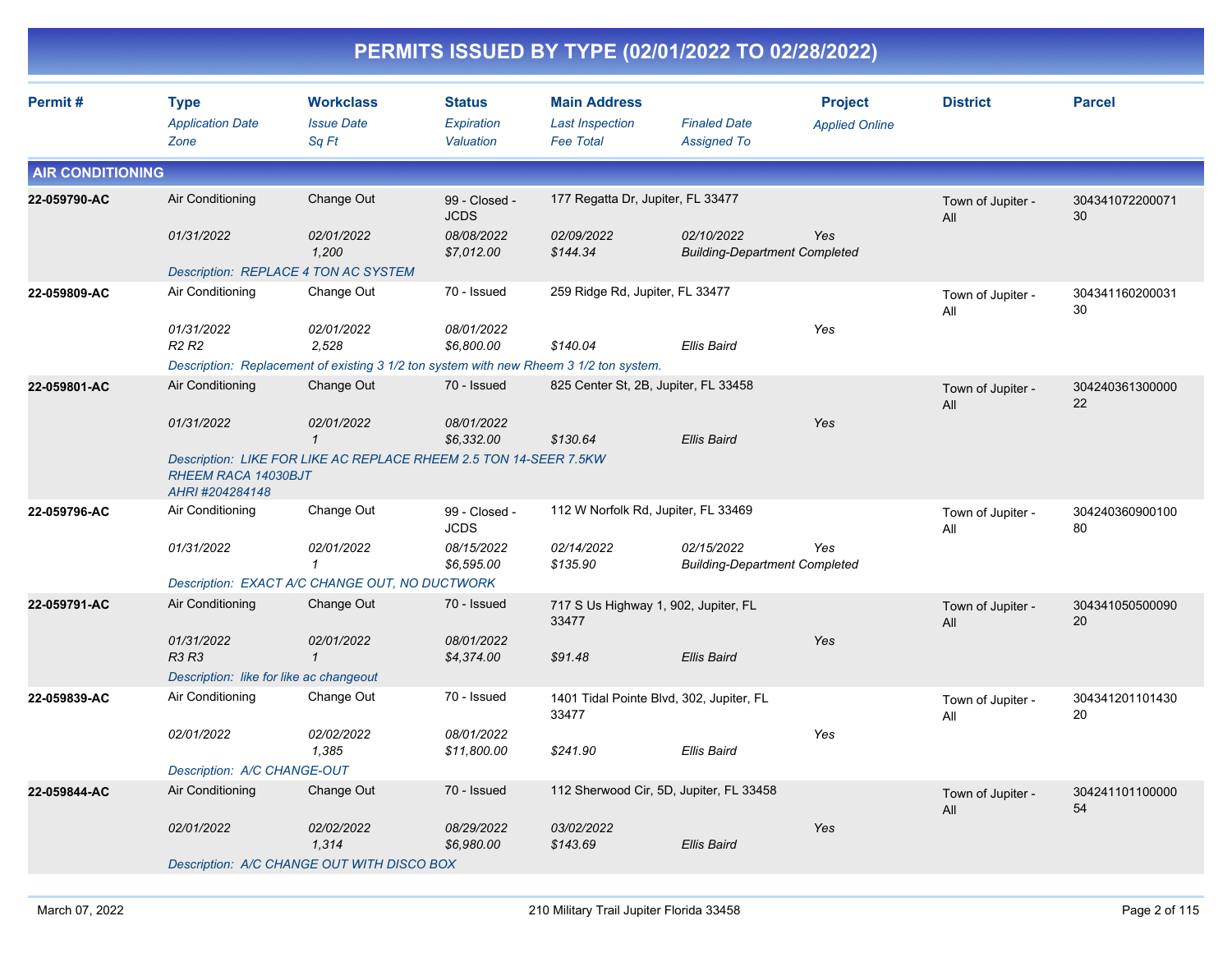| Permit#      | <b>Type</b><br><b>Application Date</b><br>Zone | <b>Workclass</b><br><b>Issue Date</b><br>Sq Ft | <b>Status</b><br>Expiration<br>Valuation | <b>Main Address</b><br><b>Last Inspection</b><br><b>Fee Total</b> | <b>Finaled Date</b><br><b>Assigned To</b>          | <b>Project</b><br><b>Applied Online</b> | <b>District</b>          | <b>Parcel</b>                      |
|--------------|------------------------------------------------|------------------------------------------------|------------------------------------------|-------------------------------------------------------------------|----------------------------------------------------|-----------------------------------------|--------------------------|------------------------------------|
| 22-059842-AC | Air Conditioning                               | Change Out                                     | 99 - Closed -<br><b>JCDS</b>             | 168 Tuscan Cir, Jupiter, FL 33458                                 |                                                    |                                         | Town of Jupiter -<br>All | 304240271400008<br>70              |
|              | 02/01/2022                                     | 02/02/2022<br>4,017                            | 08/30/2022<br>\$6,743.00                 | 03/03/2022<br>\$138.88                                            | 03/04/2022<br><b>Building-Department Completed</b> | Yes                                     |                          |                                    |
|              | Description: Residential Ac Changeout          |                                                |                                          |                                                                   |                                                    |                                         |                          |                                    |
| 22-059904-AC | Air Conditioning                               | Change Out                                     | 99 - Closed -<br><b>JCDS</b>             | 3200 Via Royale, 3203, Jupiter, FL 33458                          |                                                    |                                         | Town of Jupiter -<br>All | 304241121400100<br>10 <sup>1</sup> |
|              | 02/02/2022                                     | <i><b>02/03/2022</b></i><br>950                | 08/09/2022<br>\$3,000.00                 | 02/10/2022<br>\$79.00                                             | 02/11/2022<br><b>Building-Department Completed</b> | Yes                                     |                          |                                    |
|              | Description: A/C CHANGE OUT                    |                                                |                                          |                                                                   |                                                    |                                         |                          |                                    |
| 22-059905-AC | Air Conditioning                               | Change Out                                     | 99 - Closed -<br><b>JCDS</b>             | 1300 Via Royale, 1311, Jupiter, FL 33458                          |                                                    |                                         | Town of Jupiter -<br>All | 304241121400100<br>10              |
|              | 02/02/2022                                     | 02/03/2022<br>950                              | 08/09/2022<br>\$3,000.00                 | 02/10/2022<br>\$79.00                                             | 02/11/2022<br><b>Building-Department Completed</b> | Yes                                     |                          |                                    |
|              | Description: A/C CHANGE OUT                    |                                                |                                          |                                                                   |                                                    |                                         |                          |                                    |
| 22-059893-AC | Air Conditioning                               | Change Out                                     | 99 - Closed -<br><b>JCDS</b>             | 400 Via Royale, 4, Jupiter, FL 33458                              |                                                    |                                         | Town of Jupiter -<br>All | 304241121400100<br>10              |
|              | 02/02/2022                                     | 02/03/2022<br>950                              | 08/09/2022<br>\$3,000.00                 | 02/10/2022<br>\$79.00                                             | 02/11/2022<br><b>Building-Department Completed</b> | Yes                                     |                          |                                    |
|              | Description: A/C CHANGE OUT                    |                                                |                                          |                                                                   |                                                    |                                         |                          |                                    |
| 22-059903-AC | Air Conditioning                               | Change Out                                     | 99 - Closed -<br><b>JCDS</b>             | 1600 Via Royale, 1609, Jupiter, FL 33458                          |                                                    |                                         | Town of Jupiter -<br>All | 304241121400100<br>10              |
|              | 02/02/2022                                     | <i>02/03/2022</i><br>950                       | 08/09/2022<br>\$3,000.00                 | 02/10/2022<br>\$79.00                                             | 02/11/2022<br><b>Building-Department Completed</b> | Yes                                     |                          |                                    |
|              | Description: A/C CHANGE OUT                    |                                                |                                          |                                                                   |                                                    |                                         |                          |                                    |
| 22-059898-AC | Air Conditioning                               | Change Out                                     | 70 - Issued                              | 238 Poinciana Dr, Jupiter, FL 33458                               |                                                    |                                         | Town of Jupiter -<br>All | 304241240900020<br>60              |
|              | 02/02/2022                                     | 02/03/2022<br>1,990                            | 08/02/2022<br>\$6,428.00                 | \$132.56                                                          | <b>Ellis Baird</b>                                 | Yes                                     |                          |                                    |
|              | <b>Description: LIKE FOR LIKE</b>              |                                                |                                          |                                                                   |                                                    |                                         |                          |                                    |
| 22-059894-AC | Air Conditioning                               | Change Out                                     | 99 - Closed -<br><b>JCDS</b>             | 700 Via Royale, 707, Jupiter, FL 33458                            |                                                    |                                         | Town of Jupiter -<br>All | 304241121400100<br>10              |
|              | 02/02/2022                                     | 02/03/2022<br>950                              | 08/09/2022<br>\$3,000.00                 | 02/10/2022<br>\$79.00                                             | 02/11/2022<br><b>Building-Department Completed</b> | Yes                                     |                          |                                    |
|              | Description: A/C CHANGE OUT                    |                                                |                                          |                                                                   |                                                    |                                         |                          |                                    |
| 22-059892-AC | Air Conditioning                               | Change Out                                     | 99 - Closed -<br><b>JCDS</b>             | 1900 Via Royale, 1901, Jupiter, FL 33458                          |                                                    |                                         | Town of Jupiter -<br>All | 304241121400100<br>10 <sup>°</sup> |
|              | 02/02/2022                                     | 02/03/2022<br>950                              | 08/09/2022<br>\$3,000.00                 | 02/10/2022<br>\$79.00                                             | 02/11/2022<br><b>Building-Department Completed</b> | Yes                                     |                          |                                    |
|              |                                                |                                                |                                          |                                                                   |                                                    |                                         |                          |                                    |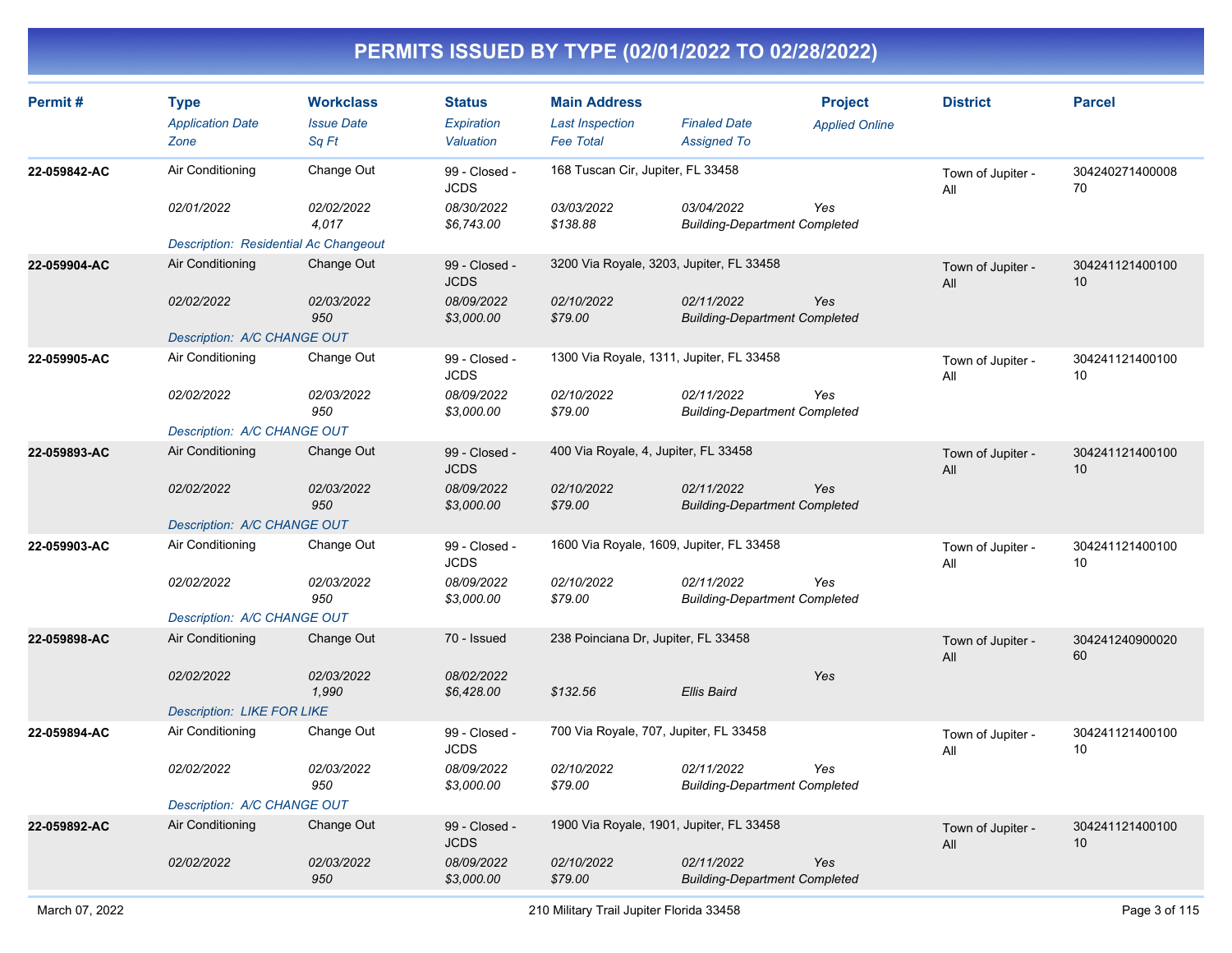| Permit#       | <b>Type</b><br><b>Application Date</b><br>Zone | <b>Workclass</b><br><b>Issue Date</b><br>Sq Ft                                   | <b>Status</b><br><b>Expiration</b><br>Valuation | <b>Main Address</b><br><b>Last Inspection</b><br><b>Fee Total</b> | <b>Finaled Date</b><br><b>Assigned To</b>          | <b>Project</b><br><b>Applied Online</b> | <b>District</b>          | <b>Parcel</b>         |
|---------------|------------------------------------------------|----------------------------------------------------------------------------------|-------------------------------------------------|-------------------------------------------------------------------|----------------------------------------------------|-----------------------------------------|--------------------------|-----------------------|
|               | Description: A/C CHANGE OUT                    |                                                                                  |                                                 |                                                                   |                                                    |                                         |                          |                       |
| 22-059878-AC* | Air Conditioning                               | Change Out                                                                       | <b>NOC</b><br>Required                          |                                                                   | 6524 Chasewood Dr, A, Jupiter, FL 33458            |                                         | Town of Jupiter -<br>All | 304241031400003<br>31 |
|               | 02/02/2022                                     | 02/03/2022<br>1,025                                                              | 08/02/2022<br>\$7,523.00                        | \$154.72                                                          | <b>Ellis Baird</b>                                 | Yes                                     |                          |                       |
|               |                                                | Description: Replacing existing AC system with 2 ton 15 seer Rheem vertical 5 kw |                                                 |                                                                   |                                                    |                                         |                          |                       |
| 22-059864-AC  | Air Conditioning                               | Change Out                                                                       | 99 - Closed -<br><b>JCDS</b>                    | 177 Regatta Dr, Jupiter, FL 33477                                 |                                                    |                                         | Town of Jupiter -<br>All | 304341072200071<br>30 |
|               | 02/02/2022                                     | 02/03/2022<br>1,200                                                              | 08/08/2022<br>\$5,472.00                        | 02/09/2022<br>\$113.44                                            | 02/10/2022<br><b>Building-Department Completed</b> | Yes                                     |                          |                       |
|               |                                                | <b>Description: REPLACE 2 TON AC SYSTEM</b>                                      |                                                 |                                                                   |                                                    |                                         |                          |                       |
| 22-059927-AC  | Air Conditioning                               | Change Out                                                                       | 70 - Issued                                     | 33458                                                             | 110 N Delaware Blvd, 10B, Jupiter, FL              |                                         | Town of Jupiter -<br>All | 304241021701000<br>20 |
|               | 02/03/2022                                     | 02/03/2022<br>1,320                                                              | 08/02/2022<br>\$8,561.00                        | \$175.79                                                          | <b>Ellis Baird</b>                                 | Yes                                     |                          |                       |
|               |                                                | Description: A/C CHANGE-OUT (PACKAGE UNIT)                                       |                                                 |                                                                   |                                                    |                                         |                          |                       |
| 22-059950-AC  | Air Conditioning                               | Change Out                                                                       | 99 - Closed -<br><b>JCDS</b>                    |                                                                   | 300 Via Royale, 306, Jupiter, FL 33458             |                                         | Town of Jupiter -<br>All | 304241121400100<br>10 |
|               | 02/03/2022                                     | 02/04/2022<br>950                                                                | 08/09/2022<br>\$3,000.00                        | 02/10/2022<br>\$79.00                                             | 02/11/2022<br><b>Building-Department Completed</b> | Yes                                     |                          |                       |
|               | Description: A/C CHANGE OUT                    |                                                                                  |                                                 |                                                                   |                                                    |                                         |                          |                       |
| 22-059941-AC  | Air Conditioning                               | Change Out                                                                       | 99 - Closed -<br><b>JCDS</b>                    |                                                                   | 1900 Via Royale, 1905, Jupiter, FL 33458           |                                         | Town of Jupiter -<br>All | 304241121400100<br>10 |
|               | 02/03/2022                                     | 02/04/2022<br>950                                                                | 08/09/2022<br>\$3,000.00                        | 02/10/2022<br>\$79.00                                             | 02/11/2022<br><b>Building-Department Completed</b> | Yes                                     |                          |                       |
|               | Description: A/C CHANGE OUT                    |                                                                                  |                                                 |                                                                   |                                                    |                                         |                          |                       |
| 22-059940-AC  | Air Conditioning                               | Change Out                                                                       | 70 - Issued                                     |                                                                   | 316 W Riverside Dr, Jupiter, FL 33469              |                                         | Town of Jupiter -<br>All | 304240360401100<br>21 |
|               | 02/03/2022                                     | 02/04/2022<br>5,180                                                              | 08/03/2022<br>\$8,706.00                        | \$178.73                                                          | Ellis Baird                                        | Yes                                     |                          |                       |
|               |                                                | Description: hvac equipment change out                                           |                                                 |                                                                   |                                                    |                                         |                          |                       |
| 22-059815-AC  | Air Conditioning                               | Change Out                                                                       | 70 - Issued                                     | 134 Via Castilla, Jupiter, FL 33458                               |                                                    |                                         | Town of Jupiter -<br>All | 304241121600001<br>70 |
|               | 02/01/2022                                     | 02/04/2022<br>3.094                                                              | 08/03/2022<br>\$19,400.00                       | \$397.70                                                          | <b>Ellis Baird</b>                                 | Yes                                     |                          |                       |
|               | Description: A/C CHANGE-OUT                    |                                                                                  |                                                 |                                                                   |                                                    |                                         |                          |                       |
| 22-059951-AC  | Air Conditioning                               | Change Out                                                                       | 70 - Issued                                     | 288 San Remo Dr, Jupiter, FL 33458                                |                                                    |                                         | Town of Jupiter -<br>All | 304241140300021<br>40 |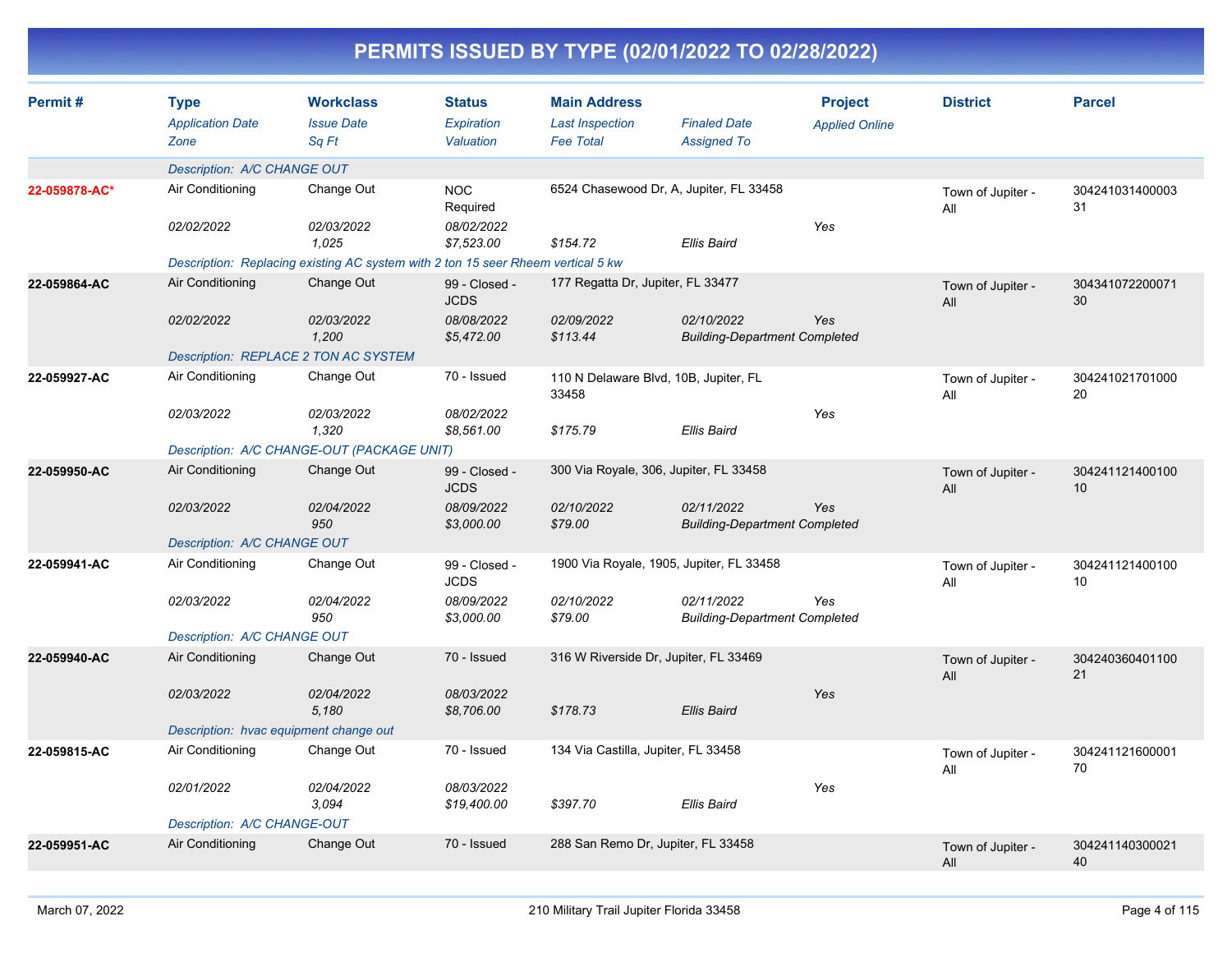| Permit#      | <b>Type</b><br><b>Application Date</b><br>Zone          | <b>Workclass</b><br><b>Issue Date</b><br>Sq Ft                                 | <b>Status</b><br>Expiration<br>Valuation | <b>Main Address</b><br><b>Last Inspection</b><br><b>Fee Total</b> | <b>Finaled Date</b><br><b>Assigned To</b>          | <b>Project</b><br><b>Applied Online</b> | <b>District</b>          | <b>Parcel</b>         |
|--------------|---------------------------------------------------------|--------------------------------------------------------------------------------|------------------------------------------|-------------------------------------------------------------------|----------------------------------------------------|-----------------------------------------|--------------------------|-----------------------|
|              | 02/03/2022                                              | 02/04/2022<br>4,058                                                            | 08/03/2022<br>\$20,600.00                | \$422.30                                                          | Ellis Baird                                        | Yes                                     |                          |                       |
|              | Description: A/C CHANGE-OUT                             |                                                                                |                                          |                                                                   |                                                    |                                         |                          |                       |
| 22-060012-AC | Air Conditioning                                        | Change Out                                                                     | 99 - Closed -<br><b>JCDS</b>             | 206 Botanica Dr, Jupiter, FL 33458                                |                                                    |                                         | Town of Jupiter -<br>All | 304241121500013<br>40 |
|              | 02/07/2022                                              | 02/07/2022<br>1,700                                                            | 08/10/2022<br>\$4,300.00                 | 02/11/2022<br>\$90.00                                             | 02/11/2022<br><b>Building-Department Completed</b> | Yes                                     |                          |                       |
|              |                                                         | Description: AC Change Out/ No Duct work - 3 TONS Carrier SEER 15 - 8KW Heater |                                          |                                                                   |                                                    |                                         |                          |                       |
| 22-060068-AC | Air Conditioning                                        | Change Out                                                                     | 70 - Issued                              | 2023 20Th Ct, Jupiter, FL 33477                                   |                                                    |                                         | Town of Jupiter -<br>All | 304341200600006<br>62 |
|              | 02/08/2022                                              | 02/09/2022<br>$\mathcal I$                                                     | 08/08/2022<br>\$5,613.00                 | \$116.26                                                          | <b>Ellis Baird</b>                                 | Yes                                     |                          |                       |
|              | CU=BA16NA024<br>AHU=FMA4P39+8KW<br>AHRI CERT #201859296 | Description: LIKE FOR LIKE CHANGE OUT BRYANT 2-TON 14.5 SEER                   |                                          |                                                                   |                                                    |                                         |                          |                       |
| 22-060059-AC | Air Conditioning                                        | Change Out                                                                     | 70 - Issued                              | 1660 S A1A, 331, Jupiter, FL 33477                                |                                                    |                                         | Town of Jupiter -<br>All | 304341082800303<br>31 |
|              | 02/08/2022                                              | <i>02/09/2022</i><br>2.200                                                     | 08/08/2022<br>\$7,000.00                 | \$144.10                                                          | Ellis Baird                                        | Yes                                     |                          |                       |
|              |                                                         | Description: HVAC CHANGEOUT SAME LOCATION                                      |                                          |                                                                   |                                                    |                                         |                          |                       |
| 22-060052-AC | Air Conditioning                                        | Change Out                                                                     | 99 - Closed -<br><b>JCDS</b>             | 1801 S Us Highway 1, 12B, Jupiter, FL<br>33477                    |                                                    |                                         | Town of Jupiter -<br>All | 304341081600001<br>22 |
|              | 02/07/2022<br><b>R3 R3</b>                              | 02/09/2022<br>$\mathbf{1}$                                                     | 08/24/2022<br>\$6,803.00                 | 02/25/2022<br>\$140.10                                            | 02/28/2022<br><b>Building-Department Completed</b> | Yes                                     |                          |                       |
|              |                                                         | Description: Replace a/c like for like 2.5ton 8 kw                             |                                          |                                                                   |                                                    |                                         |                          |                       |
| 22-060040-AC | Air Conditioning                                        | Change Out                                                                     | 70 - Issued                              | 148 Cypress Cv, Jupiter, FL 33458                                 |                                                    |                                         | Town of Jupiter -<br>All | 304241111800004<br>00 |
|              | 02/07/2022                                              | 02/09/2022<br>3,757                                                            | 08/08/2022<br>\$5,825.00                 | \$120.50                                                          | Ellis Baird                                        | Yes                                     |                          |                       |
|              |                                                         | Description: INSTALLATION OF 2.5 TON RHEEM SLIT AIR CONDITIONING SYSTEM        |                                          |                                                                   |                                                    |                                         |                          |                       |
| 22-060025-AC | Air Conditioning                                        | Change Out                                                                     | 99 - Closed -<br><b>JCDS</b>             | 203 Banyanwood Pt, Jupiter, FL 33458                              |                                                    |                                         | Town of Jupiter -<br>All | 304241150200052<br>20 |
|              | 02/07/2022                                              | 02/09/2022<br>2,970                                                            | 08/22/2022<br>\$6,395.00                 | 02/23/2022<br>\$131.90                                            | 02/24/2022<br><b>Building-Department Completed</b> | Yes                                     |                          |                       |
|              | Description: A/C CHANGEOUT                              |                                                                                |                                          |                                                                   |                                                    |                                         |                          |                       |
| 22-060024-AC | Air Conditioning                                        | Change Out                                                                     | 70 - Issued                              | 313 Barbados Dr, Jupiter, FL 33458                                |                                                    |                                         | Town of Jupiter -<br>All | 304241230400004<br>00 |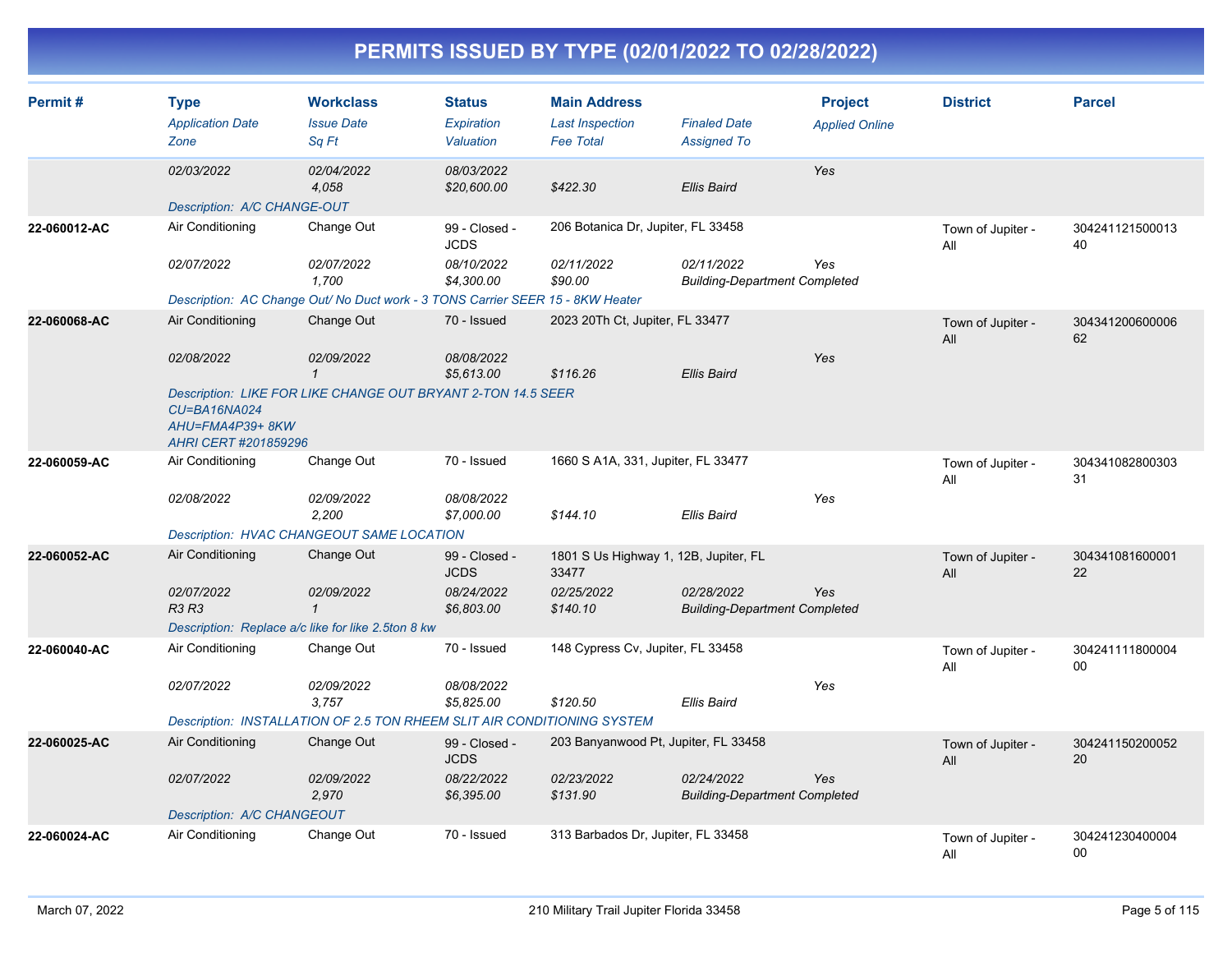| Permit#      | <b>Type</b><br><b>Application Date</b><br>Zone   | <b>Workclass</b><br><b>Issue Date</b><br>Sa Ft                                                                                  | <b>Status</b><br>Expiration<br>Valuation | <b>Main Address</b><br><b>Last Inspection</b><br><b>Fee Total</b> | <b>Finaled Date</b><br><b>Assigned To</b>          | <b>Project</b><br><b>Applied Online</b> | <b>District</b>          | <b>Parcel</b>         |
|--------------|--------------------------------------------------|---------------------------------------------------------------------------------------------------------------------------------|------------------------------------------|-------------------------------------------------------------------|----------------------------------------------------|-----------------------------------------|--------------------------|-----------------------|
|              | 02/07/2022                                       | 02/09/2022<br>2,848                                                                                                             | 08/08/2022<br>\$5,300.00                 | \$110.00                                                          | Ellis Baird                                        | Yes                                     |                          |                       |
|              | Description: AC exact change out                 |                                                                                                                                 |                                          |                                                                   |                                                    |                                         |                          |                       |
| 22-060021-AC | Air Conditioning                                 | Change Out                                                                                                                      | 70 - Issued                              | 131 Commodore Dr, Jupiter, FL 33477                               |                                                    |                                         | Town of Jupiter -<br>All | 304341070900002<br>90 |
|              | 02/07/2022                                       | 02/09/2022<br>$\mathbf{1}$                                                                                                      | 08/08/2022<br>\$19,485.00                | \$399.45                                                          | Ellis Baird                                        | Yes                                     |                          |                       |
|              | $(1)$ 3-ton, $(1)$ 5-ton                         | Description: EMERGENCY CHANGE OUT 3-TON NO COOL<br>This application is for a like for like AC equipment replace for (2) systems |                                          |                                                                   |                                                    |                                         |                          |                       |
| 22-060077-AC | Air Conditioning                                 | Change Out                                                                                                                      | 99 - Closed -<br><b>JCDS</b>             | 599 Scrubjay Dr, Jupiter, FL 33458                                |                                                    |                                         | Town of Jupiter -<br>All | 304241150200050<br>80 |
|              | 02/08/2022                                       | 02/09/2022<br>0                                                                                                                 | 08/22/2022<br>\$7,187.00                 | 02/23/2022<br>\$147.90                                            | 02/24/2022<br><b>Building-Department Completed</b> | Yes                                     |                          |                       |
|              | Description: AC CHANGE OUT                       |                                                                                                                                 |                                          |                                                                   |                                                    |                                         |                          |                       |
| 22-060088-AC | Air Conditioning                                 | Change Out                                                                                                                      | 70 - Issued                              | 151 Beach Summit Ct, Jupiter, FL 33477                            |                                                    |                                         | Town of Jupiter -<br>All | 304341160200010<br>20 |
|              | 02/09/2022                                       | 02/09/2022<br>2,663                                                                                                             | 08/08/2022<br>\$7,000.00                 | \$144.10                                                          | <b>Ellis Baird</b>                                 | Yes                                     |                          |                       |
|              |                                                  | Description: HVAC CHANGEOUT SAME LOCATION                                                                                       |                                          |                                                                   |                                                    |                                         |                          |                       |
| 22-060080-AC | Air Conditioning                                 | Change Out                                                                                                                      | 99 - Closed -<br><b>JCDS</b>             | 601 Wingfoot Dr, D, Jupiter, FL 33458                             |                                                    |                                         | Town of Jupiter -<br>All | 304241102100600<br>14 |
|              | 02/08/2022                                       | 02/09/2022<br>1,396                                                                                                             | 08/22/2022<br>\$4,900.00                 | 02/22/2022<br>\$102.00                                            | 02/24/2022<br><b>Building-Department Completed</b> | Yes                                     |                          |                       |
|              | <b>Description: Air Conditioning Replacement</b> |                                                                                                                                 |                                          |                                                                   |                                                    |                                         |                          |                       |
| 22-060078-AC | Air Conditioning                                 | Change Out                                                                                                                      | 70 - Issued                              | 200 Ocean Trail Way, 204, Jupiter, FL<br>33477                    |                                                    |                                         | Town of Jupiter -<br>All | 304341050600020<br>40 |
|              | 02/08/2022                                       | 02/09/2022<br>1,170                                                                                                             | 08/08/2022<br>\$8,188.60                 | \$168.23                                                          | <b>Ellis Baird</b>                                 | Yes                                     |                          |                       |
|              | Description: AC changeout                        |                                                                                                                                 |                                          |                                                                   |                                                    |                                         |                          |                       |
| 22-060073-AC | Air Conditioning                                 | Change Out                                                                                                                      | 70 - Issued                              | 132 Steeple Cir, Jupiter, FL 33458                                |                                                    |                                         | Town of Jupiter -<br>All | 304240320100005<br>50 |
|              | 02/08/2022                                       | 02/09/2022<br>4,218                                                                                                             | 08/08/2022<br>\$8,310.00                 | \$170.69                                                          | <b>Ellis Baird</b>                                 | Yes                                     |                          |                       |
|              | Description: a/c change out                      |                                                                                                                                 |                                          |                                                                   |                                                    |                                         |                          |                       |
| 21-057074-AC | Air Conditioning                                 | Change Out                                                                                                                      | 70 - Issued                              | 431 Jupiter Lakes Blvd, 2117C, Jupiter, FL<br>33458               |                                                    |                                         | Town of Jupiter -<br>All | 304241120300201<br>73 |
|              | 10/08/2021                                       | 02/09/2022<br>700                                                                                                               | 08/08/2022<br>\$6,855.00                 | \$141.16                                                          | Angela Carpentiere                                 | Yes                                     |                          |                       |
|              |                                                  |                                                                                                                                 |                                          |                                                                   |                                                    |                                         |                          |                       |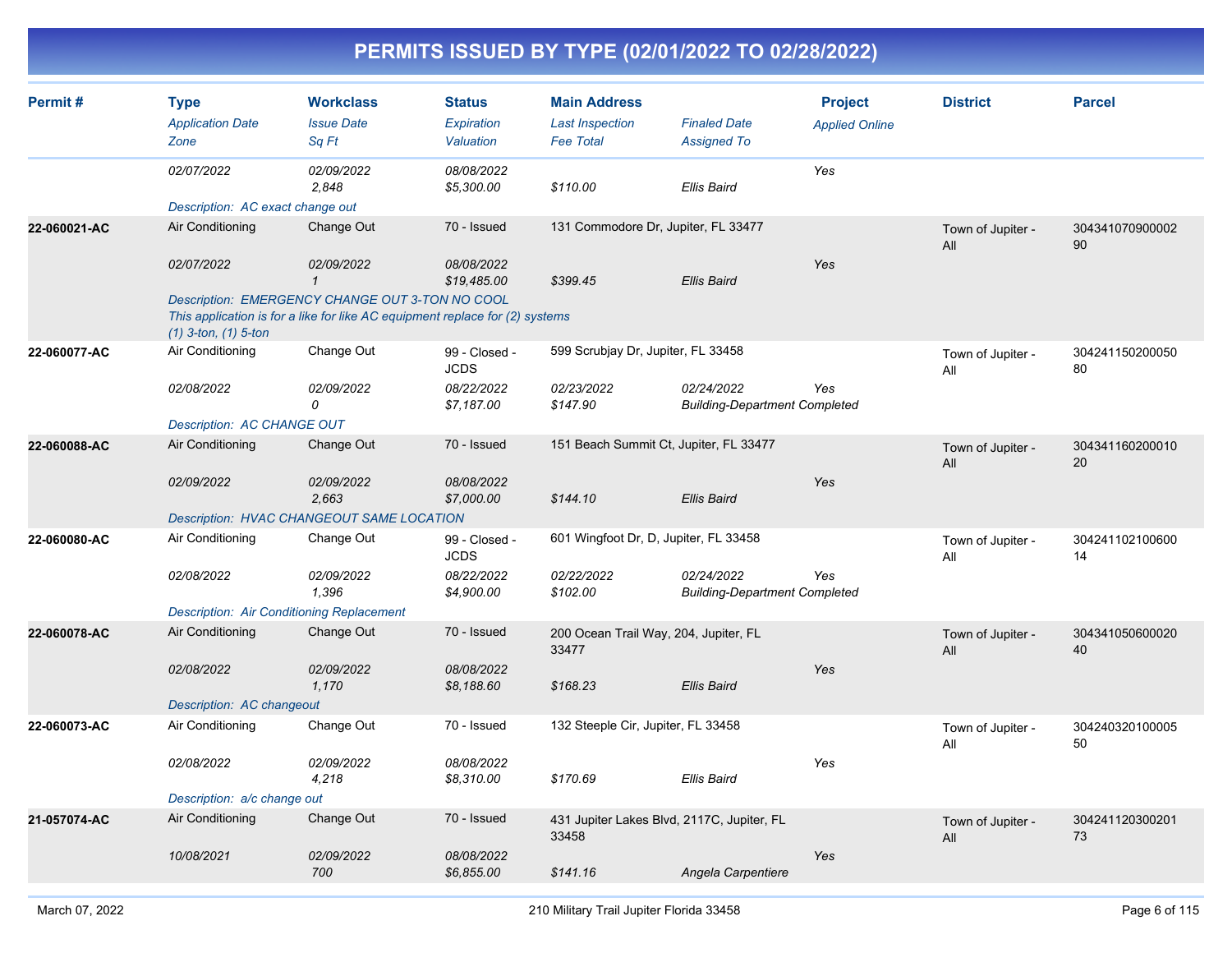| <b>Type</b><br><b>Application Date</b><br>Zone | <b>Workclass</b><br><b>Issue Date</b><br>Sq Ft | <b>Status</b><br>Expiration<br>Valuation                | <b>Main Address</b><br><b>Last Inspection</b><br><b>Fee Total</b>                                                         | <b>Finaled Date</b><br><b>Assigned To</b>                                                                                                                                                                                                                                                                                 | <b>Project</b><br><b>Applied Online</b>                                                                                                                                                                                                                                                                                                                                                                                              | <b>District</b>                                                                     | <b>Parcel</b>         |
|------------------------------------------------|------------------------------------------------|---------------------------------------------------------|---------------------------------------------------------------------------------------------------------------------------|---------------------------------------------------------------------------------------------------------------------------------------------------------------------------------------------------------------------------------------------------------------------------------------------------------------------------|--------------------------------------------------------------------------------------------------------------------------------------------------------------------------------------------------------------------------------------------------------------------------------------------------------------------------------------------------------------------------------------------------------------------------------------|-------------------------------------------------------------------------------------|-----------------------|
|                                                |                                                |                                                         |                                                                                                                           |                                                                                                                                                                                                                                                                                                                           |                                                                                                                                                                                                                                                                                                                                                                                                                                      |                                                                                     |                       |
| Air Conditioning                               | Change Out                                     | 70 - Issued                                             |                                                                                                                           |                                                                                                                                                                                                                                                                                                                           |                                                                                                                                                                                                                                                                                                                                                                                                                                      | Town of Jupiter -<br>All                                                            | 304341200600004<br>54 |
| 02/08/2022                                     | 02/09/2022<br>1.188                            | 08/08/2022<br>\$5,845.00                                | \$120.90                                                                                                                  | <b>Ellis Baird</b>                                                                                                                                                                                                                                                                                                        | Yes                                                                                                                                                                                                                                                                                                                                                                                                                                  |                                                                                     |                       |
|                                                |                                                |                                                         |                                                                                                                           |                                                                                                                                                                                                                                                                                                                           |                                                                                                                                                                                                                                                                                                                                                                                                                                      |                                                                                     |                       |
| Air Conditioning                               | Change Out                                     | 70 - Issued                                             |                                                                                                                           |                                                                                                                                                                                                                                                                                                                           |                                                                                                                                                                                                                                                                                                                                                                                                                                      | Town of Jupiter -<br>All                                                            | 304241242300020<br>90 |
| 02/08/2022                                     | 02/09/2022<br>0                                | 08/08/2022<br>\$7,800.00                                | \$160.34                                                                                                                  | <b>Ellis Baird</b>                                                                                                                                                                                                                                                                                                        | Yes                                                                                                                                                                                                                                                                                                                                                                                                                                  |                                                                                     |                       |
|                                                |                                                |                                                         |                                                                                                                           |                                                                                                                                                                                                                                                                                                                           |                                                                                                                                                                                                                                                                                                                                                                                                                                      |                                                                                     |                       |
| Air Conditioning                               | Change Out                                     | 70 - Issued                                             |                                                                                                                           |                                                                                                                                                                                                                                                                                                                           |                                                                                                                                                                                                                                                                                                                                                                                                                                      | Town of Jupiter -<br>All                                                            | 304241100000050<br>30 |
| <b>R2 R2</b>                                   | $\mathbf{1}$                                   | \$248,000.00                                            | \$5,084.00                                                                                                                | <b>Ellis Baird</b>                                                                                                                                                                                                                                                                                                        |                                                                                                                                                                                                                                                                                                                                                                                                                                      |                                                                                     |                       |
|                                                |                                                |                                                         |                                                                                                                           |                                                                                                                                                                                                                                                                                                                           |                                                                                                                                                                                                                                                                                                                                                                                                                                      |                                                                                     |                       |
|                                                |                                                | 99 - Closed -<br><b>JCDS</b>                            | 33458                                                                                                                     |                                                                                                                                                                                                                                                                                                                           |                                                                                                                                                                                                                                                                                                                                                                                                                                      | Town of Jupiter -<br>All                                                            | 304241120000011<br>70 |
| 02/09/2022                                     | 02/10/2022<br>34,184                           | 08/15/2022<br>\$6,965.00                                | 02/16/2022<br>\$143.39                                                                                                    | 02/18/2022                                                                                                                                                                                                                                                                                                                | Yes                                                                                                                                                                                                                                                                                                                                                                                                                                  |                                                                                     |                       |
|                                                |                                                |                                                         |                                                                                                                           |                                                                                                                                                                                                                                                                                                                           |                                                                                                                                                                                                                                                                                                                                                                                                                                      |                                                                                     |                       |
| Air Conditioning                               | Change Out                                     | 70 - Issued                                             | 33477                                                                                                                     |                                                                                                                                                                                                                                                                                                                           |                                                                                                                                                                                                                                                                                                                                                                                                                                      | Town of Jupiter -<br>All                                                            | 304341212300200<br>00 |
| 02/09/2022                                     | 02/10/2022<br>135.874                          | 08/09/2022<br>\$9,209.00                                | \$188.94                                                                                                                  | <b>Ellis Baird</b>                                                                                                                                                                                                                                                                                                        | Yes                                                                                                                                                                                                                                                                                                                                                                                                                                  |                                                                                     |                       |
|                                                |                                                |                                                         |                                                                                                                           |                                                                                                                                                                                                                                                                                                                           |                                                                                                                                                                                                                                                                                                                                                                                                                                      |                                                                                     |                       |
| Air Conditioning                               | Change Out                                     | 70 - Issued                                             |                                                                                                                           |                                                                                                                                                                                                                                                                                                                           |                                                                                                                                                                                                                                                                                                                                                                                                                                      | Town of Jupiter -<br>All                                                            | 304341070900017<br>70 |
| 02/09/2022                                     | 02/10/2022<br>4,511                            | 08/09/2022<br>\$6,807.00                                | \$140.18                                                                                                                  | <b>Ellis Baird</b>                                                                                                                                                                                                                                                                                                        | Yes                                                                                                                                                                                                                                                                                                                                                                                                                                  |                                                                                     |                       |
|                                                |                                                |                                                         |                                                                                                                           |                                                                                                                                                                                                                                                                                                                           |                                                                                                                                                                                                                                                                                                                                                                                                                                      |                                                                                     |                       |
| Air Conditioning                               | Change Out                                     | 99 - Closed -<br><b>JCDS</b>                            |                                                                                                                           |                                                                                                                                                                                                                                                                                                                           |                                                                                                                                                                                                                                                                                                                                                                                                                                      | Town of Jupiter -<br>All                                                            | 304241100100002<br>60 |
| 02/09/2022                                     | 02/10/2022<br>1,227                            | 08/15/2022<br>\$7,066.00                                | 02/16/2022<br>\$145.44                                                                                                    | 02/17/2022                                                                                                                                                                                                                                                                                                                | Yes                                                                                                                                                                                                                                                                                                                                                                                                                                  |                                                                                     |                       |
|                                                |                                                |                                                         |                                                                                                                           |                                                                                                                                                                                                                                                                                                                           |                                                                                                                                                                                                                                                                                                                                                                                                                                      |                                                                                     |                       |
| Air Conditioning                               | Change Out                                     | 70 - Issued                                             |                                                                                                                           |                                                                                                                                                                                                                                                                                                                           |                                                                                                                                                                                                                                                                                                                                                                                                                                      | Town of Jupiter -<br>All                                                            | 304241122000300<br>10 |
|                                                | 02/08/2022<br>Air Conditioning                 | Description: A/C Change Out<br>02/10/2022<br>Change Out | Description: Exact A/C Changeout without ductwork<br>08/09/2022<br>Description: change out 9 RTU's lennox to lennox units | Description: REPLACING EXISTING 5TON A/C UNIT WITH A 5TON A/C UNIT<br>Description: Replacing existing AC system with 5 ton 14 seer Bryant horizontal 10 kw<br>Description: REPLACMENT OF EXISTING 3.5TON A/C UNIT WITH 3.5 A/C UNIT<br>Description: Replace existing AC system with 2.5 ton 14 seer Carrier vertical 8 kw | 2108 21St Ct, Jupiter, FL 33477<br>4495 Military Trl, 209, Jupiter, FL 33458<br>Description: AC change out like for like. 5-ton 14 SEER split Trane system with 8kW heater.<br>2250 S Central Blvd, Jupiter, FL 33458<br>345 Jupiter Lakes Blvd, 100, Jupiter, FL<br>4050 S Us Highway 1, 304, Jupiter, FL<br>109 Nautical Way, Jupiter, FL 33477<br>151 Village Cir, Jupiter, FL 33458<br>2525 Military Trl, 102, Jupiter, FL 33458 | Yes<br><b>Building-Department Completed</b><br><b>Building-Department Completed</b> |                       |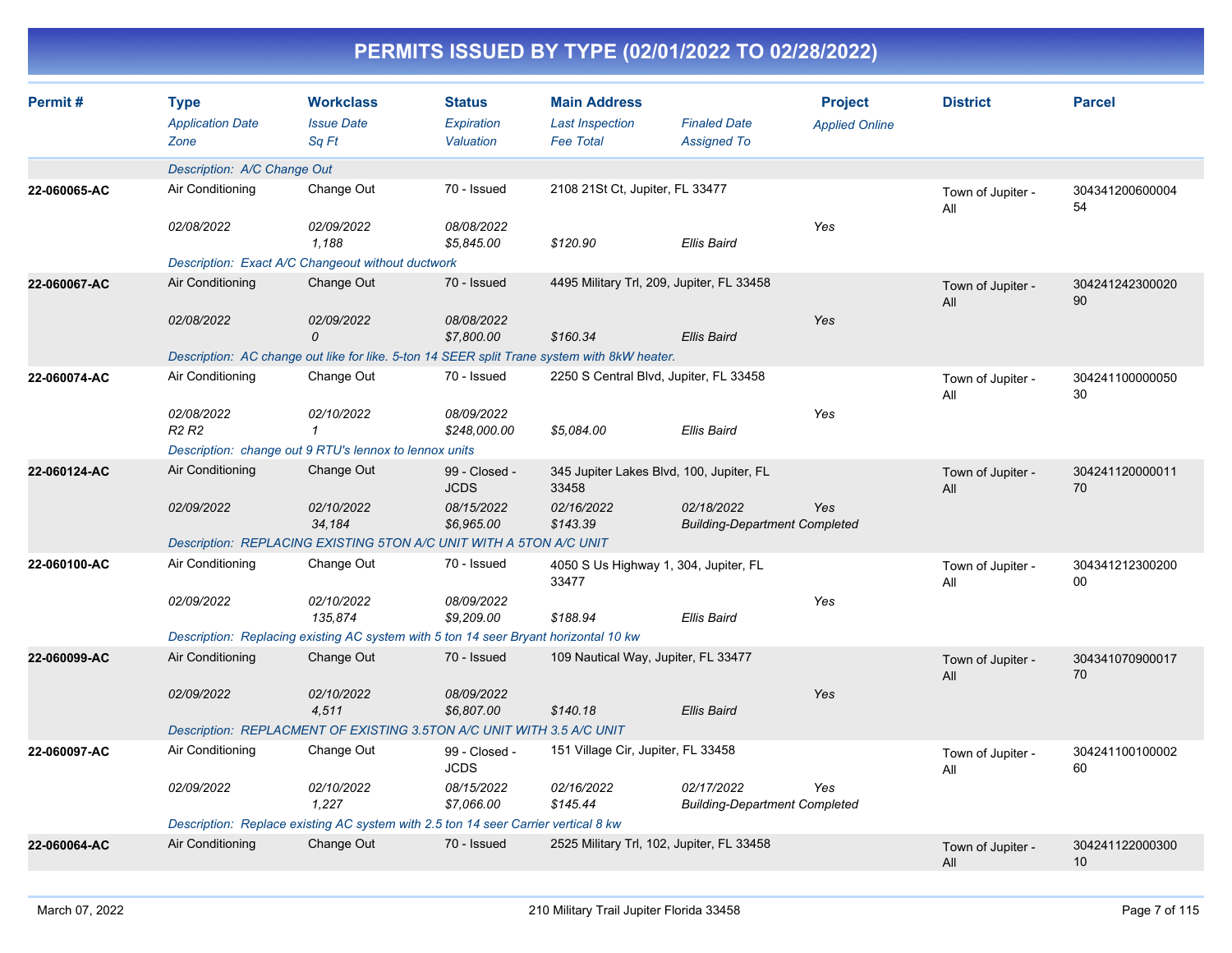| Permit#      | <b>Type</b>                 | <b>Workclass</b>                                                                                        | <b>Status</b>                | <b>Main Address</b>    |                                                    | <b>Project</b>        | <b>District</b>          | <b>Parcel</b>         |
|--------------|-----------------------------|---------------------------------------------------------------------------------------------------------|------------------------------|------------------------|----------------------------------------------------|-----------------------|--------------------------|-----------------------|
|              | <b>Application Date</b>     | <b>Issue Date</b>                                                                                       | Expiration                   | <b>Last Inspection</b> | <b>Finaled Date</b>                                | <b>Applied Online</b> |                          |                       |
|              | Zone                        | Sa Ft                                                                                                   | Valuation                    | <b>Fee Total</b>       | <b>Assigned To</b>                                 |                       |                          |                       |
|              | 02/08/2022                  | 02/10/2022<br>0                                                                                         | 08/09/2022<br>\$9,400.00     | \$192.82               | Ellis Baird                                        | Yes                   |                          |                       |
|              |                             | Description: Rooftop AC replacement like for like. 4-ton 14 SEER Trane package unit with 10kW heater.   |                              |                        |                                                    |                       |                          |                       |
| 22-060152-AC | Air Conditioning            | Change Out                                                                                              | 99 - Closed -<br><b>JCDS</b> | 33477                  | 101 Ocean Bluffs Blvd, 305, Jupiter, FL            |                       | Town of Jupiter -<br>All | 304341160300130<br>50 |
|              | 02/10/2022                  | 02/11/2022<br>1,385                                                                                     | 08/29/2022<br>\$7,560.00     | 03/01/2022<br>\$155.47 | 03/02/2022<br><b>Building-Department Completed</b> | Yes                   |                          |                       |
|              |                             | Description: Replace existing AC with 2.5 ton 14 seer Daikin vertical 8 kw                              |                              |                        |                                                    |                       |                          |                       |
| 22-060150-AC | Air Conditioning            | Change Out                                                                                              | 70 - Issued                  |                        | 125 Sugarberry Dr, Jupiter, FL 33458               |                       | Town of Jupiter -<br>All | 304241121500015<br>40 |
|              | 02/10/2022                  | 02/11/2022<br>2.886                                                                                     | 08/10/2022<br>\$6,232.00     | \$128.64               | Ellis Baird                                        | Yes                   |                          |                       |
|              |                             | Description: Replace existing AC with 2 ton 16 seer Bryant horizontal 5 kw                              |                              |                        |                                                    |                       |                          |                       |
| 22-060143-AC | Air Conditioning            | Change Out                                                                                              | 99 - Closed -<br><b>JCDS</b> |                        | 6419 Longleaf Pine Dr, Jupiter, FL 33458           |                       | Town of Jupiter -<br>All | 304240270900058<br>30 |
|              | 02/10/2022                  | 02/11/2022<br>850                                                                                       | 08/17/2022<br>\$4,880.00     | 02/18/2022<br>\$101.60 | 02/22/2022<br><b>Building-Department Completed</b> | Yes                   |                          |                       |
|              |                             | Description: A/C Change out with no duct work like for like system                                      |                              |                        |                                                    |                       |                          |                       |
| 22-060163-AC | Air Conditioning            | Change Out                                                                                              | 70 - Issued                  | 33477                  | 300 Ocean Trail Way, 201, Jupiter, FL              |                       | Town of Jupiter -<br>All | 304341051200302<br>01 |
|              | 02/10/2022                  | 02/11/2022<br>1,270                                                                                     | 08/10/2022<br>\$6,700.00     | 03/02/2022<br>\$138.01 | <b>Ellis Baird</b>                                 | Yes                   |                          |                       |
|              |                             | Description: PACKAGE HEAT PUMP A/C CHANGE-OUT                                                           |                              |                        |                                                    |                       |                          |                       |
| 22-060166-AC | Air Conditioning            | Change Out                                                                                              | 70 - Issued                  | 33477                  | 717 S Us Highway 1, 308, Jupiter, FL               |                       | Town of Jupiter -<br>All | 304341050500030<br>80 |
|              | 02/10/2022                  | 02/11/2022<br>1,000                                                                                     | 08/10/2022<br>\$4,200.00     | \$88.00                | Ellis Baird                                        | Yes                   |                          |                       |
|              |                             | Description: REPLACEMENT OF EXISTING 2 TON SYSTEM WITH NEW RHEEM 2 TON SYSTEM.                          |                              |                        |                                                    |                       |                          |                       |
| 22-060183-AC | Air Conditioning            | Change Out                                                                                              | 99 - Closed -<br><b>JCDS</b> | 33477                  | 1801 Marina Isle Way, 506, Jupiter, FL             |                       | Town of Jupiter -<br>All | 304341201101850<br>60 |
|              | 02/11/2022                  | 02/11/2022<br>1,385                                                                                     | 08/24/2022<br>\$6,300.00     | 02/25/2022<br>\$130.00 | 02/28/2022<br><b>Building-Department Completed</b> | Yes                   |                          |                       |
|              |                             | Description: Replace, like for like, 3 Ton, 15.5 Seer RUUD, Front Return, RA1436AJ1, RF1T3624MTAN, 8 kw |                              |                        |                                                    |                       |                          |                       |
| 22-060222-AC | Air Conditioning            | Change Out                                                                                              | 70 - Issued                  |                        | 2711 E Mallory Blvd, Jupiter, FL 33458             |                       | Town of Jupiter -<br>All | 304241141600005<br>20 |
|              | 02/12/2022                  | 02/14/2022<br>3,122                                                                                     | 08/15/2022<br>\$6,257.00     | \$129.14               | Ellis Baird                                        | Yes                   |                          |                       |
|              | Description: A/C Change Out |                                                                                                         |                              |                        |                                                    |                       |                          |                       |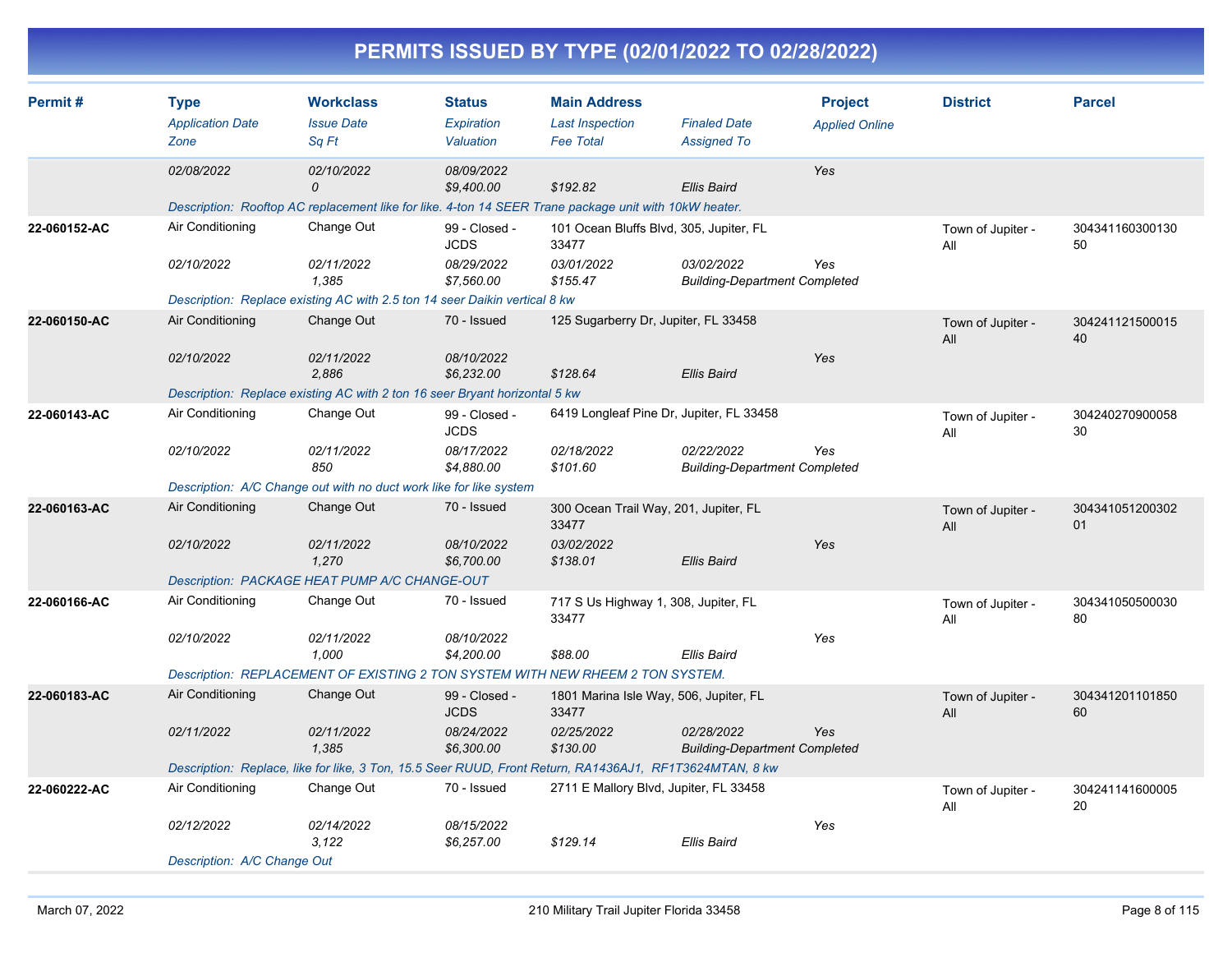| Permit#       | <b>Type</b><br><b>Application Date</b><br>Zone                     | <b>Workclass</b><br><b>Issue Date</b><br>Sa Ft                                                                               | <b>Status</b><br>Expiration<br>Valuation                  | <b>Main Address</b><br><b>Last Inspection</b><br><b>Fee Total</b>   | <b>Finaled Date</b><br><b>Assigned To</b>          | <b>Project</b><br><b>Applied Online</b> | <b>District</b>          | <b>Parcel</b>         |
|---------------|--------------------------------------------------------------------|------------------------------------------------------------------------------------------------------------------------------|-----------------------------------------------------------|---------------------------------------------------------------------|----------------------------------------------------|-----------------------------------------|--------------------------|-----------------------|
| 22-060216-AC  | Air Conditioning<br>02/11/2022                                     | Change Out<br>02/14/2022<br>1,236                                                                                            | 70 - Issued<br>08/15/2022<br>\$5,750.00                   | 1701 17Th Ct, Jupiter, FL 33477<br>\$119.00                         | Ellis Baird                                        | Yes                                     | Town of Jupiter -<br>All | 304341200600007<br>01 |
| 22-060215-AC  | Air Conditioning<br>02/11/2022                                     | Description: HVAC CHANGEOUT SAME LOCATION<br>Change Out<br>02/14/2022<br>2.200<br>Description: HVAC CHANGE OUT SAME LOCATION | 70 - Issued<br>08/15/2022<br>\$7,440.00                   | 1660 S A1A, 132, Jupiter, FL 33477<br>\$153.03                      | Ellis Baird                                        | Yes                                     | Town of Jupiter -<br>All | 304341082800001<br>32 |
| 22-060171-AC  | Air Conditioning<br>02/10/2022                                     | Change Out<br>02/14/2022<br>12,086<br>Description: A/C SYSTEMS CHANGE OUT - NO DUCTWORK INCLUDED                             | 99 - Closed -<br><b>JCDS</b><br>08/15/2022<br>\$67,682.00 | 126 Spyglass Ln, Jupiter, FL 33477<br>02/16/2022<br>\$1,387.48      | 02/18/2022<br><b>Building-Department Completed</b> | Yes                                     | Town of Jupiter -<br>All | 304341071500023<br>90 |
| 22-060237-AC  | Air Conditioning<br>02/14/2022<br>Description: AC exact change out | Change Out<br>02/15/2022<br>1,921                                                                                            | 70 - Issued<br>08/15/2022<br>\$4,400.00                   | 1172 Dakota Dr, Jupiter, FL 33458<br>\$92.00                        | <b>Ellis Baird</b>                                 | Yes                                     | Town of Jupiter -<br>All | 304241141000003<br>10 |
| 22-060244-AC  | Air Conditioning<br>02/14/2022<br><b>R3 R3</b>                     | Change Out<br>02/15/2022<br>1.385<br>Description: A/C Change out From a Carrier Model to a Lennox Model                      | 99 - Closed -<br><b>JCDS</b><br>08/17/2022<br>\$6,214.00  | 101 South Seas Dr, 306, Jupiter, FL 33477<br>02/18/2022<br>\$128.28 | 02/22/2022<br><b>Building-Department Completed</b> | Yes                                     | Town of Jupiter -<br>All | 304341160500130<br>60 |
| 22-060247-AC  | Air Conditioning<br>02/14/2022<br><b>Description: AC CHANGEOUT</b> | Change Out<br>02/15/2022<br>1,730                                                                                            | 70 - Issued<br>08/15/2022<br>\$5,857.00                   | 181 Bent Arrow Dr, Jupiter, FL 33458<br>\$121.14                    | Ellis Baird                                        | Yes                                     | Town of Jupiter -<br>All | 304241100800009<br>40 |
| 22-060262-AC  | Air Conditioning<br>02/15/2022                                     | Change Out<br>02/15/2022<br>$\mathbf{1}$<br>Description: Same for same changeout of 3 ton condenser only                     | 70 - Issued<br>08/15/2022<br>\$2,500.00                   | 201 Ocean Bluffs Blvd, 504, Jupiter, FL<br>33477<br>\$79.00         | Ellis Baird                                        | Yes                                     | Town of Jupiter -<br>All | 304341160300250<br>40 |
| 22-060270-AC* | Air Conditioning<br>02/15/2022<br>US-1/ICW US-1/ICW                | Change Out<br>02/16/2022<br>2,259                                                                                            | <b>NOC</b><br>Required<br>08/15/2022<br>\$11,656.00       | 700 S Us Highway 1, 105, Jupiter, FL<br>33477<br>\$238.95           | Ellis Baird                                        | Yes                                     | Town of Jupiter -<br>All | 304341065000110<br>50 |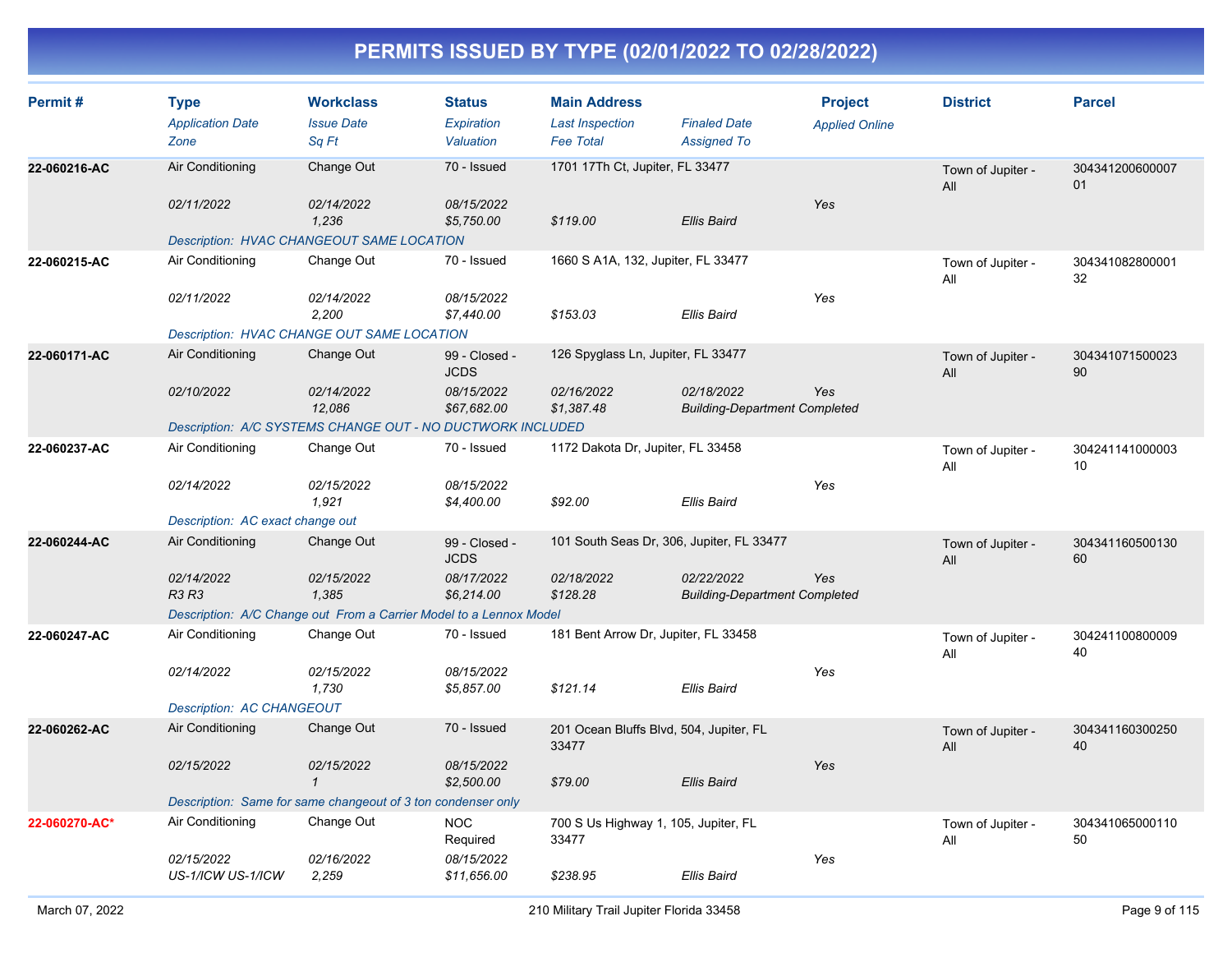|               | PERMITS ISSUED BY TYPE (02/01/2022 TO 02/28/2022)    |                                                                                               |                                          |                                                                   |                                           |                                         |                          |                       |  |  |  |  |
|---------------|------------------------------------------------------|-----------------------------------------------------------------------------------------------|------------------------------------------|-------------------------------------------------------------------|-------------------------------------------|-----------------------------------------|--------------------------|-----------------------|--|--|--|--|
| Permit#       | <b>Type</b><br><b>Application Date</b><br>Zone       | <b>Workclass</b><br><b>Issue Date</b><br>Sq Ft                                                | <b>Status</b><br>Expiration<br>Valuation | <b>Main Address</b><br><b>Last Inspection</b><br><b>Fee Total</b> | <b>Finaled Date</b><br><b>Assigned To</b> | <b>Project</b><br><b>Applied Online</b> | <b>District</b>          | <b>Parcel</b>         |  |  |  |  |
|               | 4TTR6018J1000/TEM6A0B24<br>4TTR4036L1000/TEM6A0C42   | Description: Install exact change out of two existing a/c systems.                            |                                          |                                                                   |                                           |                                         |                          |                       |  |  |  |  |
| 22-060292-AC  | Air Conditioning                                     | Change Out                                                                                    | 99 - Closed -<br><b>JCDS</b>             |                                                                   | 1808 Fairway Dr S, Jupiter, FL 33477      |                                         | Town of Jupiter -<br>All | 304341050800218<br>08 |  |  |  |  |
|               | 02/15/2022<br>Description: AC CHANGE OUT             | 02/16/2022<br>1,380                                                                           | 08/23/2022<br>\$5,274.00                 | 02/24/2022<br>\$109.48                                            | 02/25/2022                                | Yes                                     |                          |                       |  |  |  |  |
| 22-060315-AC  | Air Conditioning                                     | Change Out                                                                                    | 70 - Issued                              | 6084 Drake St, Jupiter, FL 33458                                  |                                           |                                         | Town of Jupiter -<br>All | 304241150806200<br>80 |  |  |  |  |
|               | 02/15/2022                                           | 02/16/2022<br>0<br>Description: replace existing system with an American Standard 14.5 system | 08/15/2022<br>\$5,680.00                 | \$117.60                                                          | <b>Ellis Baird</b>                        | Yes                                     |                          |                       |  |  |  |  |
| 22-060050-AC  | Air Conditioning                                     | Change Out                                                                                    | 70 - Issued                              | 33477                                                             | 1601 Marina Isle Way, 101, Jupiter, FL    |                                         | Town of Jupiter -<br>All | 304341201101610<br>10 |  |  |  |  |
|               | 02/07/2022                                           | 02/16/2022<br>1,385                                                                           | 08/15/2022<br>\$7,385.00                 | \$151.92                                                          | <b>Ellis Baird</b>                        | Yes                                     |                          |                       |  |  |  |  |
| 22-060341-AC  | Description: EXACT AC CHANGE OUT<br>Air Conditioning | Change Out                                                                                    | 70 - Issued                              | 33458                                                             | 18270 Jupiter Landings Dr, Jupiter, FL    |                                         | Town of Jupiter -<br>All | 304240340600013<br>20 |  |  |  |  |
|               | 02/16/2022                                           | 02/17/2022<br>1                                                                               | 08/16/2022<br>\$7,344.64                 | \$151.09                                                          | Ellis Baird                               | Yes                                     |                          |                       |  |  |  |  |
|               |                                                      | Description: Replace A/C like for like. 3 Ton, 10Kw                                           |                                          |                                                                   |                                           |                                         |                          |                       |  |  |  |  |
| 22-060348-AC  | Air Conditioning                                     | Change Out                                                                                    | 70 - Issued                              | 6165 Barbara St, Jupiter, FL 33458                                |                                           |                                         | Town of Jupiter -<br>All | 304241150101701<br>30 |  |  |  |  |
|               | 02/16/2022<br>Description: ac exact change out       | 02/17/2022<br>2,235                                                                           | 08/16/2022<br>\$5,650.00                 | \$117.00                                                          | <b>Ellis Baird</b>                        | Yes                                     |                          |                       |  |  |  |  |
| 22-060332-AC  | Air Conditioning                                     | Change Out                                                                                    | 70 - Issued                              |                                                                   | 4501 Fairway Dr N, Jupiter, FL 33477      |                                         | Town of Jupiter -<br>All | 304341052000045<br>01 |  |  |  |  |
|               | 02/16/2022                                           | 02/17/2022<br>1,195                                                                           | 08/16/2022<br>\$8,029.55                 | \$165.00                                                          | Ellis Baird                               | Yes                                     |                          |                       |  |  |  |  |
|               |                                                      | Description: Replace old AC with new like for like system                                     |                                          |                                                                   |                                           |                                         |                          |                       |  |  |  |  |
| 22-060230-AC* | Air Conditioning                                     | Change Out                                                                                    | <b>NOC</b><br>Required                   |                                                                   | 151 Pennock Trace Dr, Jupiter, FL 33458   |                                         | Town of Jupiter -<br>All | 304241013600000<br>80 |  |  |  |  |
|               | 02/14/2022                                           | 02/18/2022<br>2,976                                                                           | 08/17/2022<br>\$8,664.00                 | \$177.88                                                          | <b>Ellis Baird</b>                        | Yes                                     |                          |                       |  |  |  |  |
|               |                                                      | Description: Replace existing AC with 4 ton 14 seer Bryant vertical 8 kw                      |                                          |                                                                   |                                           |                                         |                          |                       |  |  |  |  |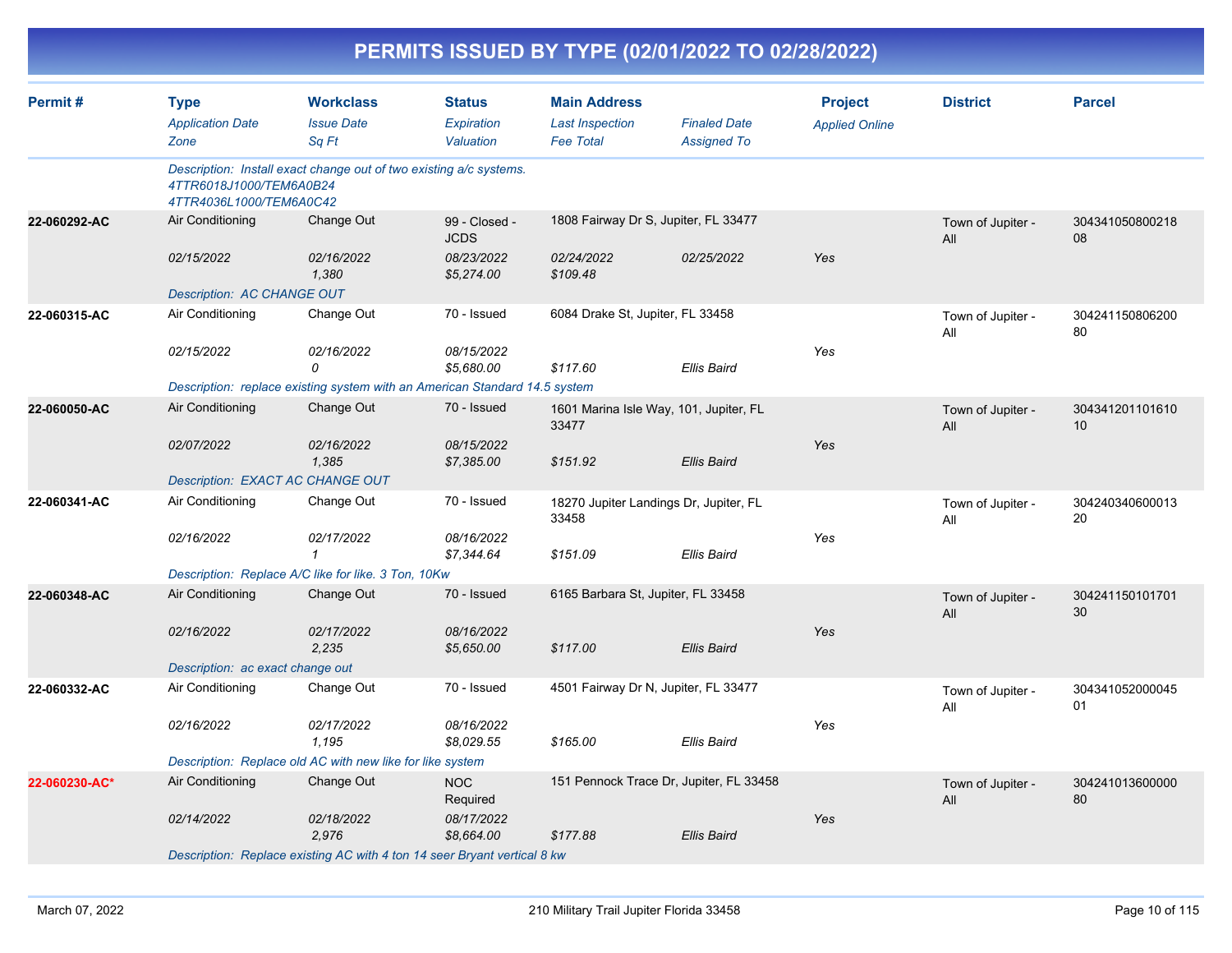| Permit#      | <b>Type</b><br><b>Application Date</b><br>Zone                                       | <b>Workclass</b><br><b>Issue Date</b><br>Sq Ft                                       | <b>Status</b><br>Expiration<br>Valuation | <b>Main Address</b><br><b>Last Inspection</b><br><b>Fee Total</b> | <b>Finaled Date</b><br><b>Assigned To</b>          | <b>Project</b><br><b>Applied Online</b> | <b>District</b>                               | <b>Parcel</b>         |
|--------------|--------------------------------------------------------------------------------------|--------------------------------------------------------------------------------------|------------------------------------------|-------------------------------------------------------------------|----------------------------------------------------|-----------------------------------------|-----------------------------------------------|-----------------------|
| 22-060392-AC | Air Conditioning                                                                     | Change Out                                                                           | 99 - Closed -<br><b>JCDS</b>             | 2702 Captains Way, Jupiter, FL 33477                              |                                                    |                                         | Town of Jupiter -<br>All                      | 304341180400027<br>02 |
|              | 02/17/2022                                                                           | 02/18/2022<br>1,200                                                                  | 08/29/2022<br>\$6,786.00                 | 03/01/2022<br>\$139.76                                            | 03/02/2022<br><b>Building-Department Completed</b> | Yes                                     |                                               |                       |
|              | <b>Description: REPLACE 5 TON AC SYSTEM</b>                                          |                                                                                      |                                          |                                                                   |                                                    |                                         |                                               |                       |
| 22-060390-AC | Air Conditioning                                                                     | Change Out                                                                           | 99 - Closed -<br>Cancelled               | 18302 River Oaks Dr, Jupiter, FL 33458                            |                                                    |                                         | <b>Water Service</b><br>Area - Out of<br>Town | 004240340700000<br>70 |
|              | 02/17/2022                                                                           | 02/18/2022<br>0                                                                      | 08/17/2022<br>\$7,000.00                 | \$144.10                                                          | 03/02/2022<br><b>Building-Department Completed</b> | Yes                                     |                                               |                       |
|              | Description: ac change out only 2 systems<br>3.5ton 17seer 10kw<br>2ton 17.5seer 5kw |                                                                                      |                                          |                                                                   |                                                    |                                         |                                               |                       |
| 22-060381-AC | Air Conditioning                                                                     | Change Out                                                                           | 70 - Issued                              | 18266 Jupiter Landings Dr, Jupiter, FL<br>33458                   |                                                    |                                         | Town of Jupiter -<br>All                      | 304240340600013<br>10 |
|              | 02/17/2022                                                                           | 02/18/2022<br>$\mathcal I$                                                           | 08/17/2022<br>\$6,113.10                 | \$126.26                                                          | Ellis Baird                                        | Yes                                     |                                               |                       |
|              |                                                                                      | Description: Replace A/C like for like. 2.5 ton, 7.5kw.                              |                                          |                                                                   |                                                    |                                         |                                               |                       |
| 22-060379-AC | Air Conditioning                                                                     | Change Out                                                                           | 70 - Issued                              | 3216 32Nd Ct, Jupiter, FL 33477                                   |                                                    |                                         | Town of Jupiter -<br>All                      | 304341170217400<br>30 |
|              | 02/17/2022                                                                           | 02/18/2022<br>1,236                                                                  | 08/17/2022<br>\$5,816.00                 | \$120.32                                                          | Ellis Baird                                        | Yes                                     |                                               |                       |
|              |                                                                                      | Description: Replace old AC system with new like for like system                     |                                          |                                                                   |                                                    |                                         |                                               |                       |
| 22-060378-AC | Air Conditioning                                                                     | Change Out                                                                           | 70 - Issued                              | 1228 12Th Ct, Jupiter, FL 33477                                   |                                                    |                                         | Town of Jupiter -<br>All                      | 304341200600001<br>04 |
|              | 02/17/2022                                                                           | 02/18/2022<br>1,236                                                                  | 08/17/2022<br>\$6,400.00                 | \$132.00                                                          | Ellis Baird                                        | Yes                                     |                                               |                       |
|              | <b>Description: LIKE FOR LIKE</b>                                                    |                                                                                      |                                          |                                                                   |                                                    |                                         |                                               |                       |
| 22-060372-AC | Air Conditioning                                                                     | Change Out                                                                           | 99 - Closed -<br><b>JCDS</b>             | 137 Greentree Cir, Jupiter, FL 33458                              |                                                    |                                         | Town of Jupiter -<br>All                      | 304241101300057<br>60 |
|              | 02/17/2022                                                                           | 02/18/2022<br>1.182                                                                  | 08/31/2022<br>\$6,481.00                 | 03/04/2022<br>\$133.62                                            | 03/07/2022<br><b>Building-Department Completed</b> | Yes                                     |                                               |                       |
|              |                                                                                      | Description: Replace existing AC system with 2.5 ton 14 seer Carrier horizontal 8 kw |                                          |                                                                   |                                                    |                                         |                                               |                       |
| 22-059901-AC | Air Conditioning                                                                     | Change Out                                                                           | 99 - Closed -<br><b>JCDS</b>             | 3300 Via Royale, 3311, Jupiter, FL 33458                          |                                                    |                                         | Town of Jupiter -<br>All                      | 304241121400100<br>10 |
|              | 02/02/2022                                                                           | 02/22/2022<br>950                                                                    | 08/22/2022<br>\$3,000.00                 | 02/22/2022<br>\$79.00                                             | 02/22/2022<br><b>Building-Department Completed</b> | Yes                                     |                                               |                       |
|              | Description: A/C CHANGE OUT                                                          |                                                                                      |                                          |                                                                   |                                                    |                                         |                                               |                       |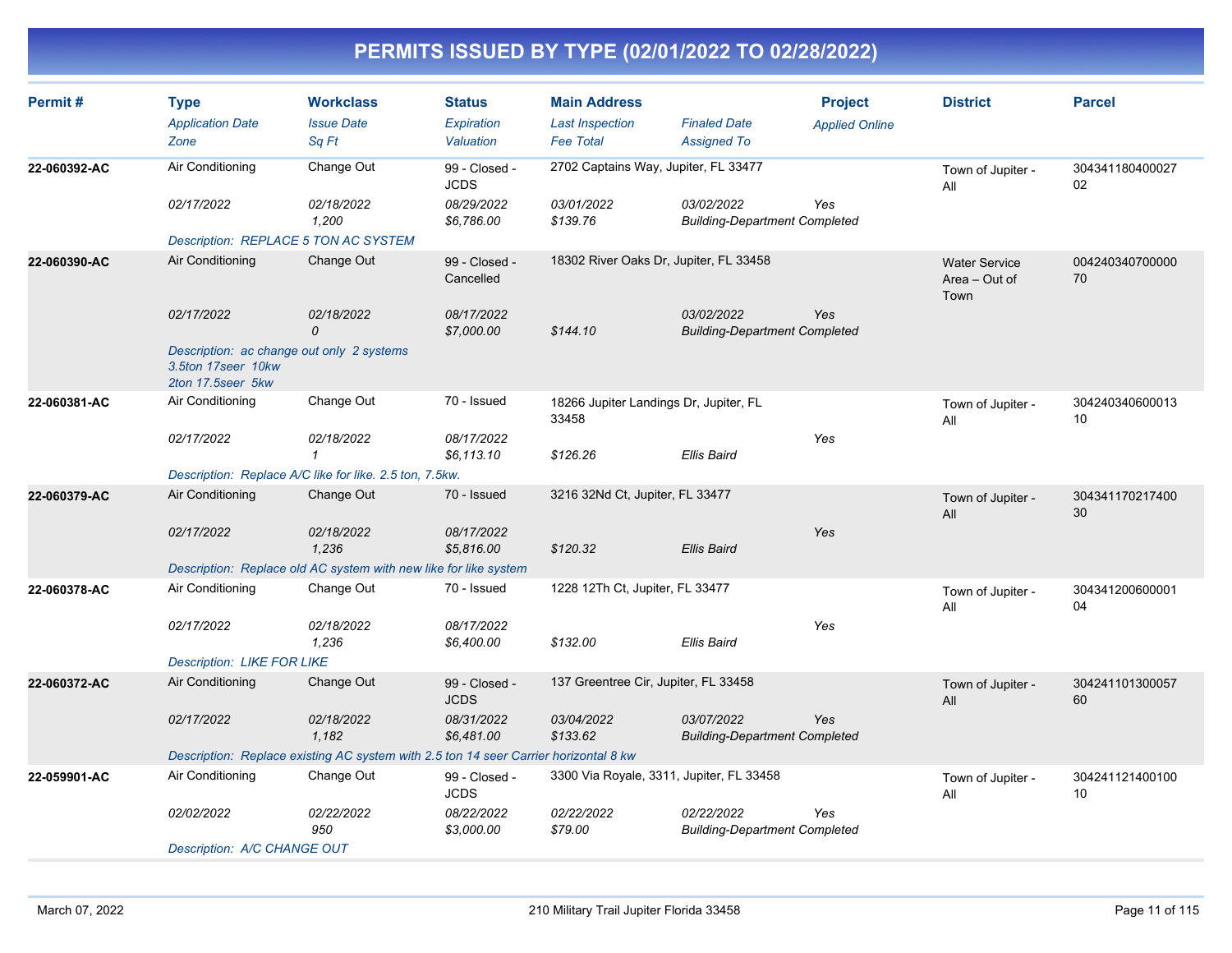| Permit#      | <b>Type</b><br><b>Application Date</b><br>Zone                         | <b>Workclass</b><br><b>Issue Date</b><br>Sq Ft                                                          | <b>Status</b><br>Expiration<br>Valuation | <b>Main Address</b><br><b>Last Inspection</b><br><b>Fee Total</b> | <b>Finaled Date</b><br><b>Assigned To</b>                      | <b>Project</b><br><b>Applied Online</b> | <b>District</b>          | <b>Parcel</b>         |
|--------------|------------------------------------------------------------------------|---------------------------------------------------------------------------------------------------------|------------------------------------------|-------------------------------------------------------------------|----------------------------------------------------------------|-----------------------------------------|--------------------------|-----------------------|
| 22-060434-AC | Air Conditioning<br>02/18/2022                                         | Change Out<br>02/22/2022<br>$\mathbf{1}$                                                                | 70 - Issued<br>08/22/2022<br>\$7,448.86  | 279 Swan Ln, Jupiter, FL 33458<br>\$153.21                        | Ellis Baird                                                    | Yes                                     | Town of Jupiter -<br>All | 304241150200042<br>10 |
| 22-060431-AC | Air Conditioning<br>02/18/2022<br>Description: 5T 15 Seer AC changeout | Description: Replace A/C like for like. 3Ton 8KW.<br>Change Out<br>02/22/2022<br>$\mathbf{1}$           | 70 - Issued<br>08/22/2022<br>\$5,720.00  | 106 St Andrews Ct, Jupiter, FL 33458<br>\$118.40                  | <b>Ellis Baird</b>                                             | Yes                                     | Town of Jupiter -<br>All | 304241111800008<br>00 |
| 22-060430-AC | Air Conditioning<br>02/18/2022                                         | Change Out<br>02/22/2022<br>2,928<br>Description: LENNOX 3 TON A/C CHANGE-OUT                           | 70 - Issued<br>08/22/2022<br>\$20,600.00 | 115 Faith Way, Jupiter, FL 33458<br>\$422.30                      | <b>Ellis Baird</b>                                             | Yes                                     | Town of Jupiter -<br>All | 304241022700000<br>30 |
| 22-060429-AC | Air Conditioning<br>02/18/2022                                         | Change Out<br>02/22/2022<br>2,060<br>Description: New Rheem 4 ton, 16 seer complete ac system vertical. | 70 - Issued<br>08/22/2022<br>\$6,250.00  | 33477<br>\$129.00                                                 | 1000 N Us Highway 1, An205, Jupiter, FL<br>Ellis Baird         | Yes                                     | Town of Jupiter -<br>All | 304340312300520<br>50 |
| 22-060423-AC | Air Conditioning<br>02/18/2022                                         | Change Out<br>02/22/2022<br>2,204<br>Description: LENNOX 3 TON A/C CHANGE-OUT                           | 70 - Issued<br>08/22/2022<br>\$13,800.00 | 129 Raintree Trl, Jupiter, FL 33458<br>\$282.90                   | <b>Ellis Baird</b>                                             | Yes                                     | Town of Jupiter -<br>All | 304241102200003<br>00 |
| 22-060412-AC | Air Conditioning<br>02/18/2022<br>Description: AC change out           | Change Out<br>02/22/2022<br>1,178                                                                       | 70 - Issued<br>08/22/2022<br>\$5,816.00  | \$120.32                                                          | 1001 Keystone Dr N, D, Jupiter, FL 33458<br><b>Ellis Baird</b> | Yes                                     | Town of Jupiter -<br>All | 304241103001000<br>14 |
| 22-060403-AC | Air Conditioning<br>02/18/2022                                         | Change Out<br>02/22/2022<br>2,658<br>Description: AC change out 5 ton 14 seer Bryant vertical 10 kw     | 70 - Issued<br>08/22/2022<br>\$9,059.00  | 158 Jones Creek Dr, Jupiter, FL 33458<br>\$185.90                 | <b>Ellis Baird</b>                                             | Yes                                     | Town of Jupiter -<br>All | 304241112300002<br>30 |
| 22-060401-AC | Air Conditioning<br>02/18/2022                                         | Change Out<br><i>02/22/2022</i><br>2,449                                                                | 70 - Issued<br>08/22/2022<br>\$7,309.00  | 302 S Hampton Dr, Jupiter, FL 33458<br>\$150.37                   | <b>Ellis Baird</b>                                             | Yes                                     | Town of Jupiter -<br>All | 304241111500009<br>20 |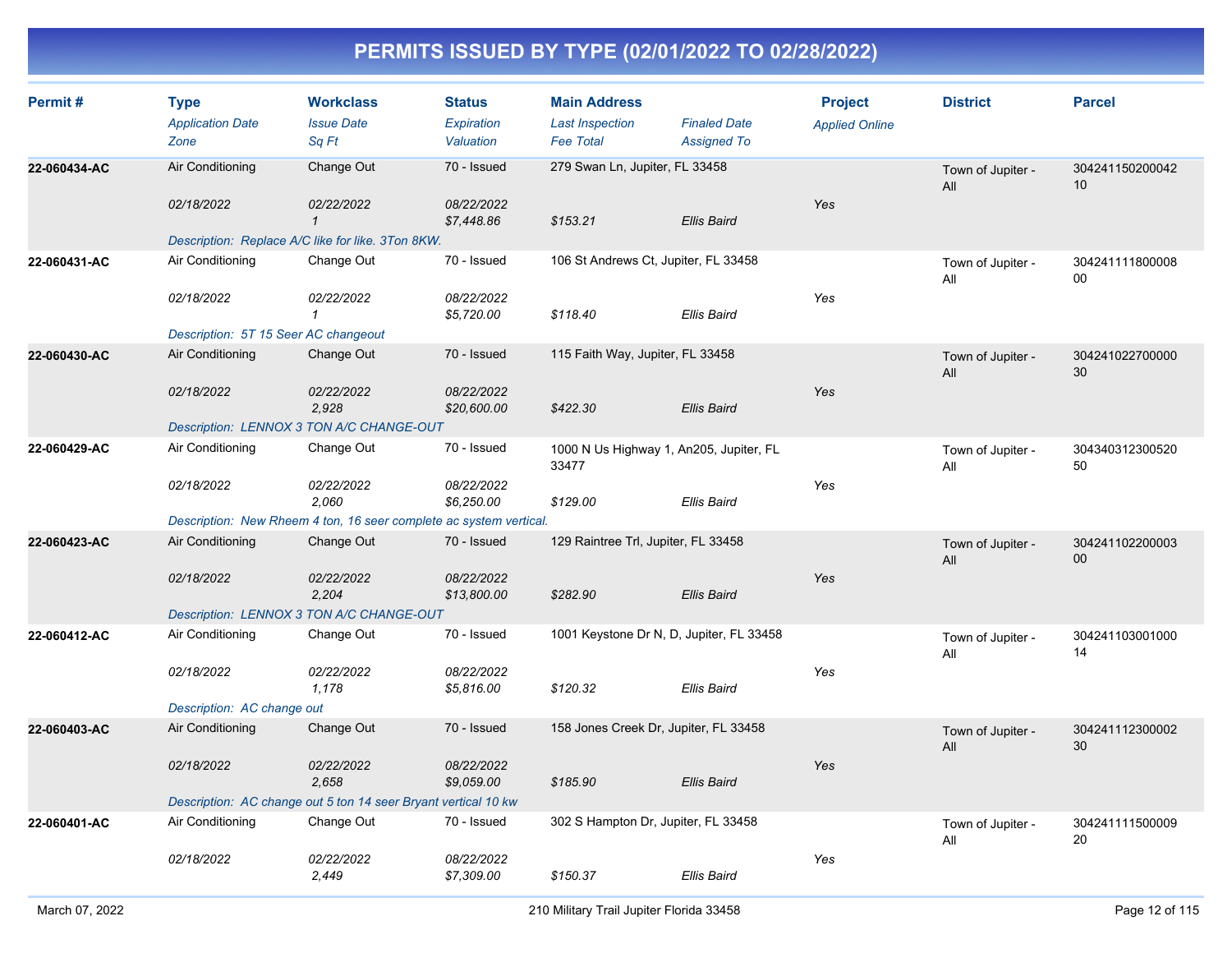| Permit#      | <b>Type</b><br><b>Application Date</b>     | <b>Workclass</b><br><b>Issue Date</b>                                    | <b>Status</b><br><b>Expiration</b> | <b>Main Address</b><br><b>Last Inspection</b> | <b>Finaled Date</b> | <b>Project</b><br><b>Applied Online</b> | <b>District</b>          | <b>Parcel</b>         |
|--------------|--------------------------------------------|--------------------------------------------------------------------------|------------------------------------|-----------------------------------------------|---------------------|-----------------------------------------|--------------------------|-----------------------|
|              | Zone                                       | Sa Ft                                                                    | Valuation                          | <b>Fee Total</b>                              | <b>Assigned To</b>  |                                         |                          |                       |
|              | <b>Description: LIKE FOR LIKE</b>          |                                                                          |                                    |                                               |                     |                                         |                          |                       |
| 22-060467-AC | Air Conditioning                           | Change Out                                                               | 70 - Issued                        | 755 Saturn St, 201F, Jupiter, FL 33477        |                     |                                         | Town of Jupiter -<br>All | 304340311300620<br>10 |
|              | 02/21/2022<br>R3 R3                        | 02/22/2022<br>1,063                                                      | 08/22/2022<br>\$6,100.00           | \$126.00                                      | Ellis Baird         | Yes                                     |                          |                       |
|              | <b>Description: LIKE FOR LIKE</b>          |                                                                          |                                    |                                               |                     |                                         |                          |                       |
| 22-060456-AC | Air Conditioning                           | Change Out                                                               | 70 - Issued                        | 1420 Ocean Way, 19A, Jupiter, FL 33477        |                     |                                         | Town of Jupiter -<br>All | 304341081300001<br>91 |
|              | 02/21/2022<br><b>R3 R3</b>                 | 02/22/2022<br>$\mathcal I$                                               | 08/22/2022<br>\$4,159.00           | \$87.18                                       | <b>Ellis Baird</b>  | Yes                                     |                          |                       |
|              | Description: A/C changeout 2.5 TON 14 SEER |                                                                          |                                    |                                               |                     |                                         |                          |                       |
| 22-060461-AC | Air Conditioning                           | Change Out                                                               | 70 - Issued                        | 6556 Chasewood Dr, F, Jupiter, FL 33458       |                     |                                         | Town of Jupiter -<br>All | 304241031400002<br>96 |
|              | 02/21/2022<br><b>R3 R3</b>                 | 02/22/2022<br>1,025                                                      | 08/22/2022<br>\$6,317.00           | \$130.34                                      | Ellis Baird         | Yes                                     |                          |                       |
|              |                                            | Description: Replace existing AC with 2 ton 14 seer Bryant vertical 5 kw |                                    |                                               |                     |                                         |                          |                       |
| 22-060469-AC | Air Conditioning                           | Change Out                                                               | 70 - Issued                        | 3066 Mainsail Cir, Jupiter, FL 33477          |                     |                                         | Town of Jupiter -<br>All | 304341160600006<br>30 |
|              | 02/21/2022<br><b>R3 R3</b>                 | 02/22/2022<br>2,533                                                      | 08/22/2022<br>\$7,550.00           | \$155.26                                      | Ellis Baird         | Yes                                     |                          |                       |
|              | <b>Description: LIKE FOR LIKE</b>          |                                                                          |                                    |                                               |                     |                                         |                          |                       |
| 22-060454-AC | Air Conditioning                           | Change Out                                                               | 70 - Issued                        | 192 Andros Harbour PI, Jupiter, FL 33458      |                     |                                         | Town of Jupiter -<br>All | 304240330500026<br>20 |
|              | 02/19/2022                                 | 02/22/2022<br>4,252                                                      | 08/22/2022<br>\$13,800.00          | \$282.90                                      | Ellis Baird         | Yes                                     |                          |                       |
|              |                                            | Description: LENNOX 5 TON A/C CHANGE-OUT                                 |                                    |                                               |                     |                                         |                          |                       |
| 22-060517-AC | Air Conditioning                           | Change Out                                                               | 70 - Issued                        | 105 Regatta Dr, Jupiter, FL 33477             |                     |                                         | Town of Jupiter -<br>All | 304341180200021<br>00 |
|              | 02/22/2022                                 | 02/23/2022<br>3,940                                                      | 08/22/2022<br>\$7,450.00           | \$153.24                                      | Ellis Baird         | Yes                                     |                          |                       |
|              | <b>Description: LIKE FOR LIKE</b>          |                                                                          |                                    |                                               |                     |                                         |                          |                       |
| 22-060482-AC | Air Conditioning                           | Change Out                                                               | 70 - Issued                        | 6400 Longleaf Pine Dr, Jupiter, FL 33458      |                     |                                         | Town of Jupiter -<br>All | 304240270900054<br>80 |
|              | 02/22/2022                                 | 02/23/2022<br>2,609                                                      | 08/22/2022<br>\$6,775.00           | \$139.53                                      | Ellis Baird         | Yes                                     |                          |                       |
|              | Description: HVAC CHANGEOUT SAME LOCATION  |                                                                          |                                    |                                               |                     |                                         |                          |                       |
| 22-060480-AC | Air Conditioning                           | Change Out                                                               | 99 - Closed -<br><b>JCDS</b>       | 118 Ennis Ln, Jupiter, FL 33458               |                     |                                         | Town of Jupiter -<br>All | 304241132300018<br>90 |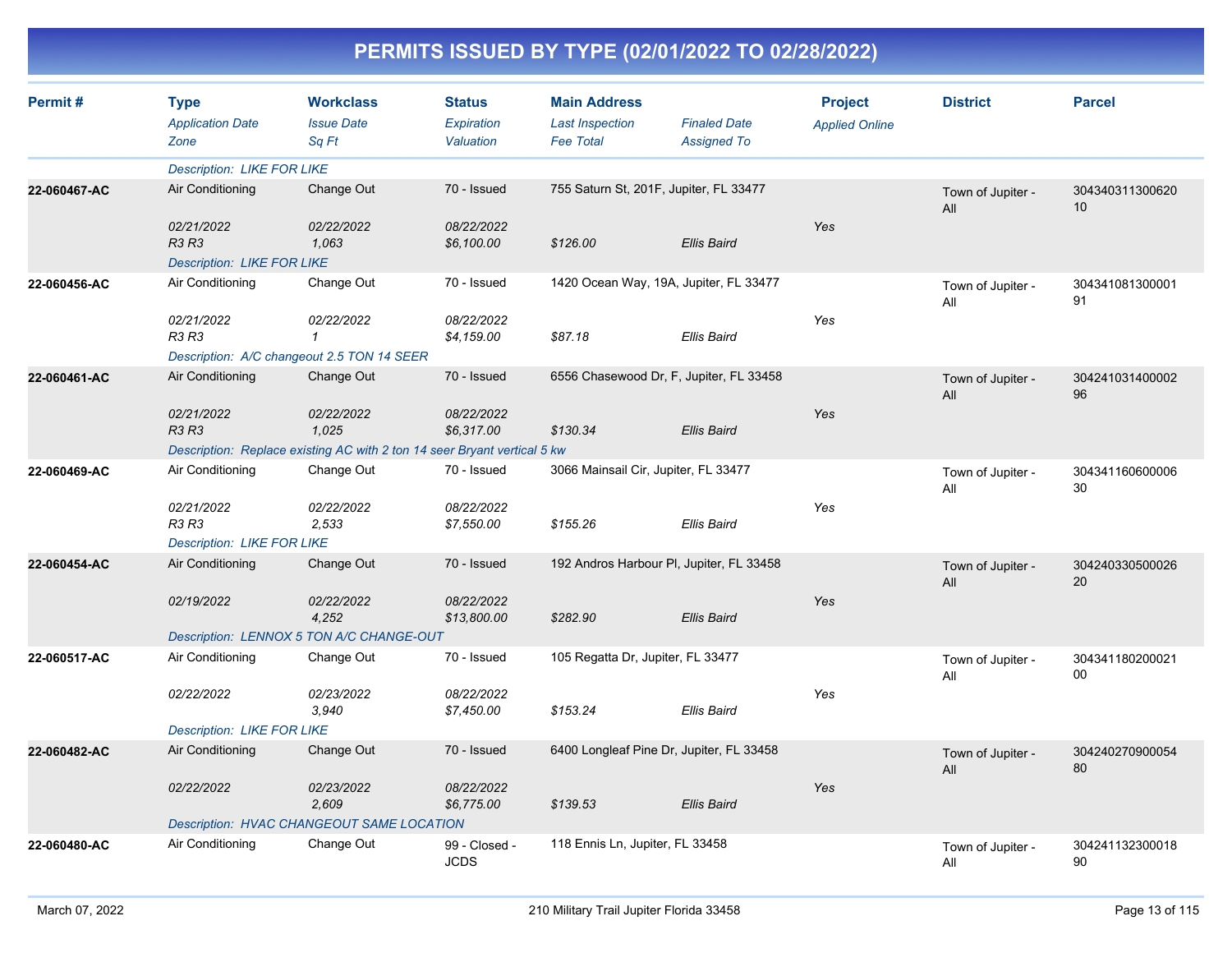| Permit#       | <b>Type</b><br><b>Application Date</b><br>Zone                                                                                                                        | <b>Workclass</b><br><b>Issue Date</b><br>Sa Ft                                                                                               | <b>Status</b><br>Expiration<br>Valuation            | <b>Main Address</b><br><b>Last Inspection</b><br><b>Fee Total</b> | <b>Finaled Date</b><br><b>Assigned To</b>          | <b>Project</b><br><b>Applied Online</b> | <b>District</b>          | <b>Parcel</b>         |
|---------------|-----------------------------------------------------------------------------------------------------------------------------------------------------------------------|----------------------------------------------------------------------------------------------------------------------------------------------|-----------------------------------------------------|-------------------------------------------------------------------|----------------------------------------------------|-----------------------------------------|--------------------------|-----------------------|
|               | 02/22/2022<br><b>MXD MXD</b>                                                                                                                                          | 02/23/2022<br>$\mathbf{1}$<br>Description: Replace AC with like system. 2.5 ton                                                              | 08/30/2022<br>\$4,110.00                            | 03/03/2022<br>\$86.20                                             | 03/04/2022<br><b>Building-Department Completed</b> | Yes                                     |                          |                       |
| 22-060481-AC  | Air Conditioning<br>02/22/2022<br><b>MXD MXD</b><br><b>Description: AC CHANGEOUT</b>                                                                                  | Change Out<br>02/23/2022<br>1,281                                                                                                            | 70 - Issued<br>08/22/2022<br>\$7,124.00             | 224 Murcia Dr, 108, Jupiter, FL 33458<br>\$146.62                 | <b>Ellis Baird</b>                                 | Yes                                     | Town of Jupiter -<br>All | 304241132201410<br>80 |
| 22-060485-AC  | Air Conditioning<br>02/22/2022                                                                                                                                        | Change Out<br>02/23/2022<br>1,295<br>Description: Exact change out of existing nominal 3.5 ton split system with 9kw heat and a SEER of 16.0 | 70 - Issued<br>08/22/2022<br>\$9,895.00             | 247 San Remo Dr, Jupiter, FL 33458<br>\$202.87                    | Ellis Baird                                        | Yes                                     | Town of Jupiter -<br>All | 304241140500022<br>40 |
| 22-060474-AC  | Air Conditioning<br>02/21/2022<br>C <sub>3</sub> C <sub>3</sub>                                                                                                       | Change Out<br>02/23/2022<br>3.122<br>Description: EXACT AC CHANGE OUT, NO DUCT WORK                                                          | 70 - Issued<br>08/22/2022<br>\$10,970.00            | 127 Via Castilla, Jupiter, FL 33458<br>\$224.88                   | <b>Ellis Baird</b>                                 | Yes                                     | Town of Jupiter -<br>All | 304241121600002<br>90 |
| 22-060548-AC* | Air Conditioning<br>02/23/2022                                                                                                                                        | Change Out<br>02/24/2022<br>1,385<br>Description: LENNOX 3 TON A/C CHANGE-OUT                                                                | <b>NOC</b><br>Required<br>08/23/2022<br>\$18,200.00 | 2301 Marina Isle Way, 303, Jupiter, FL<br>33477<br>\$373.10       | <b>Ellis Baird</b>                                 | Yes                                     | Town of Jupiter -<br>All | 304341201102330<br>30 |
| 22-060541-AC  | Air Conditioning<br>02/23/2022<br>Description: A/C change out                                                                                                         | Change Out<br>02/24/2022<br>3.424                                                                                                            | 70 - Issued<br>08/23/2022<br>\$19,323.00            | 154 Rosalia Ct, Jupiter, FL 33478<br>\$396.12                     | <b>Ellis Baird</b>                                 | Yes                                     | Town of Jupiter -<br>All | 304241040100102<br>70 |
| 22-060552-AC  | Air Conditioning<br>02/23/2022<br><b>Description: LIKE FOR LIKE AC REPLACE</b><br>3.5 TON LENNOX 16-SEER<br>CU=EL16XC1-042<br>AHU=CBA25UHV-048 10KW<br>AHRI=202540662 | Change Out<br>02/24/2022<br>$\mathcal I$                                                                                                     | 70 - Issued<br>08/23/2022<br>\$9,000.00             | 241 Hampton PI, Jupiter, FL 33458<br>\$184.70                     | Ellis Baird                                        | Yes                                     | Town of Jupiter -<br>All | 304241111500034<br>40 |
| 22-060571-AC  | Air Conditioning                                                                                                                                                      | Change Out                                                                                                                                   | 99 - Closed -<br><b>JCDS</b>                        | 4301 Captains Way, Jupiter, FL 33477                              |                                                    |                                         | Town of Jupiter -<br>All | 304341181400001<br>20 |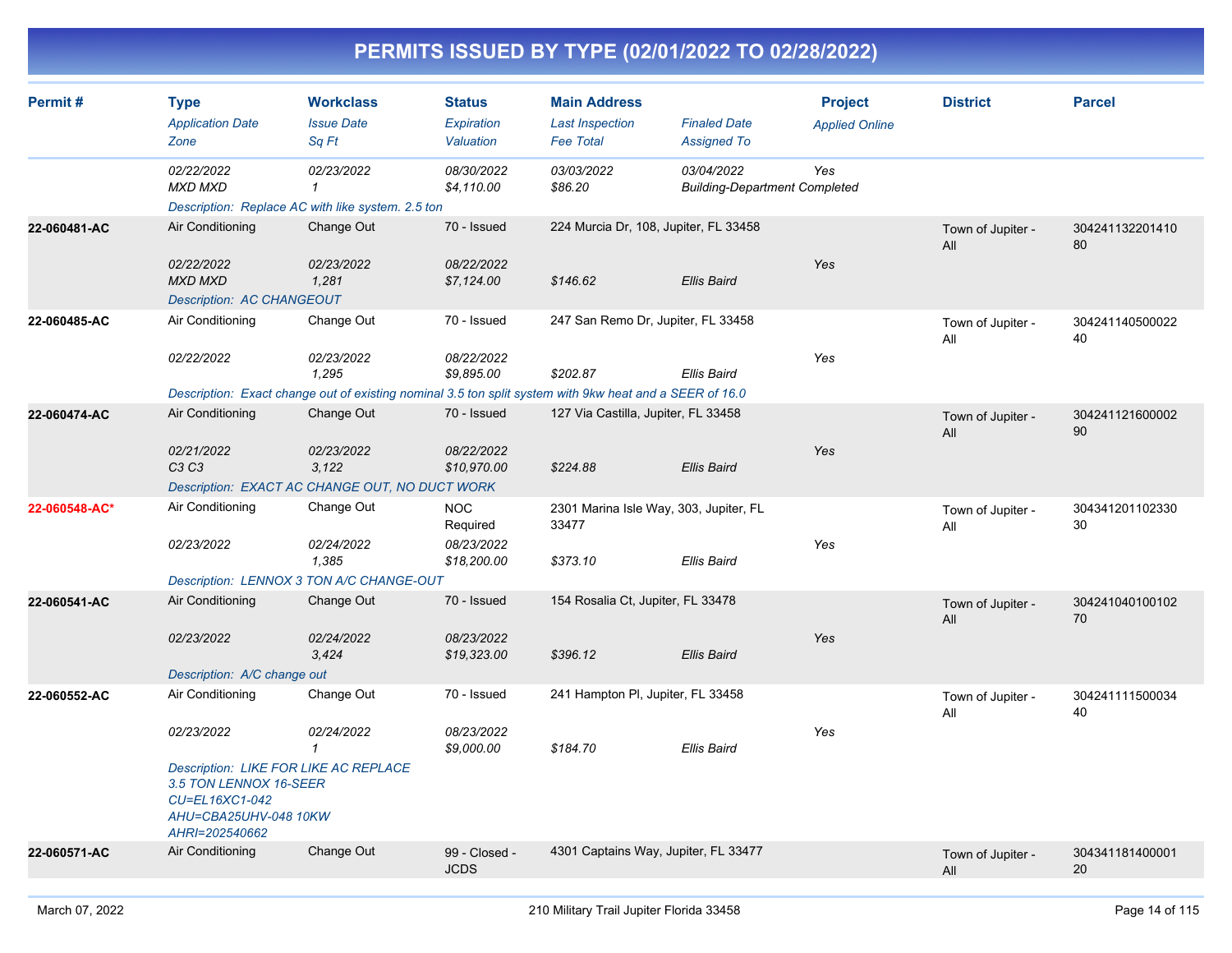| Permit#      | <b>Type</b><br><b>Application Date</b><br>Zone                                                                                | <b>Workclass</b><br><b>Issue Date</b><br>Sq Ft                           | <b>Status</b><br><b>Expiration</b><br>Valuation | <b>Main Address</b><br><b>Last Inspection</b><br><b>Fee Total</b> | <b>Finaled Date</b><br><b>Assigned To</b>          | <b>Project</b><br><b>Applied Online</b> | <b>District</b>          | <b>Parcel</b>         |
|--------------|-------------------------------------------------------------------------------------------------------------------------------|--------------------------------------------------------------------------|-------------------------------------------------|-------------------------------------------------------------------|----------------------------------------------------|-----------------------------------------|--------------------------|-----------------------|
|              | 02/23/2022                                                                                                                    | 02/24/2022<br>1,200                                                      | 08/24/2022<br>\$6,500.00                        | 02/25/2022<br>\$134.00                                            | 02/28/2022<br><b>Building-Department Completed</b> | Yes                                     |                          |                       |
|              | Description: REPLACE 4 TON AC SYSTEM                                                                                          |                                                                          |                                                 |                                                                   |                                                    |                                         |                          |                       |
| 22-060555-AC | Air Conditioning                                                                                                              | Change Out                                                               | 70 - Issued                                     | 755 Saturn St, G101, Jupiter, FL 33477                            |                                                    |                                         | Town of Jupiter -<br>All | 304340311300710<br>10 |
|              | 02/23/2022                                                                                                                    | 02/24/2022                                                               | 08/23/2022                                      |                                                                   |                                                    | Yes                                     |                          |                       |
|              | <b>R3 R3</b>                                                                                                                  | 1.063                                                                    | \$5,200.00                                      | \$108.00                                                          | <b>Ellis Baird</b>                                 |                                         |                          |                       |
|              | Description: Ac exact change out                                                                                              |                                                                          |                                                 |                                                                   |                                                    |                                         |                          |                       |
| 22-060566-AC | Air Conditioning                                                                                                              | Change Out                                                               | 70 - Issued                                     | 106 Spearfish Ln W, Jupiter, FL 33477                             |                                                    |                                         | Town of Jupiter -<br>All | 304341080100200<br>90 |
|              | 02/23/2022                                                                                                                    | 02/24/2022<br>2,416                                                      | 08/23/2022<br>\$7,450.00                        | \$153.24                                                          | Ellis Baird                                        | Yes                                     |                          |                       |
|              |                                                                                                                               | Description: Replacement of existing Daikin system with new Trane system |                                                 |                                                                   |                                                    |                                         |                          |                       |
| 22-060575-AC | Air Conditioning                                                                                                              | Change Out                                                               | 70 - Issued                                     | 178 Hampton Cir, Jupiter, FL 33458                                |                                                    |                                         | Town of Jupiter -<br>All | 304241111500021<br>20 |
|              | 02/23/2022                                                                                                                    | 02/24/2022<br>2,449                                                      | 08/23/2022<br>\$6,059.00                        | 03/04/2022<br>\$125.18                                            | Ellis Baird                                        | Yes                                     |                          |                       |
|              | Description: Like for like                                                                                                    |                                                                          |                                                 |                                                                   |                                                    |                                         |                          |                       |
| 22-060539-AC | Air Conditioning                                                                                                              | Change Out                                                               | 99 - Closed -<br><b>JCDS</b>                    | 104 Half Moon Cir, B, Jupiter, FL 33458                           |                                                    |                                         | Town of Jupiter -<br>All | 304241101900000<br>42 |
|              | 02/23/2022                                                                                                                    | 02/24/2022<br>1.698                                                      | 08/31/2022<br>\$8,360.00                        | 03/04/2022<br>\$171.71                                            | 03/07/2022<br><b>Building-Department Completed</b> | Yes                                     |                          |                       |
|              | Description: A/C Change Out                                                                                                   |                                                                          |                                                 |                                                                   |                                                    |                                         |                          |                       |
| 22-060538-AC | Air Conditioning                                                                                                              | Change Out                                                               | 70 - Issued                                     | 1300 S A1A, 216, Jupiter, FL 33477                                |                                                    |                                         | Town of Jupiter -<br>All | 304341081500021<br>60 |
|              | 02/23/2022                                                                                                                    | 02/24/2022<br>1,485                                                      | 08/23/2022<br>\$4,250.00                        | \$89.00                                                           | <b>Ellis Baird</b>                                 | Yes                                     |                          |                       |
|              |                                                                                                                               | Description: HVAC CHANGE OUT LIKE FOR LIKE                               |                                                 |                                                                   |                                                    |                                         |                          |                       |
| 22-060533-AC | Air Conditioning                                                                                                              | Change Out                                                               | 70 - Issued                                     | 825 Parkway St, 7, Jupiter, FL 33477                              |                                                    |                                         | Town of Jupiter -<br>All | 304340311900000<br>70 |
|              | 02/22/2022                                                                                                                    | 02/24/2022<br>$\mathbf{1}$                                               | 08/23/2022<br>\$7,197.00                        | \$148.10                                                          | <b>Ellis Baird</b>                                 | Yes                                     |                          |                       |
|              | Description: LIKE FOR LIKE AC REPLACE<br><b>LENNOX 3-TON 14.5-SEER</b><br>CU=ML14XC1S036<br>AHU=CBA25UH-036<br>AHRI=204302026 |                                                                          |                                                 |                                                                   |                                                    |                                         |                          |                       |
| 22-060582-AC | Air Conditioning                                                                                                              | Change Out                                                               | 70 - Issued                                     | 132 Brier Cir, Jupiter, FL 33458                                  |                                                    |                                         | Town of Jupiter -<br>All | 304241103400009<br>50 |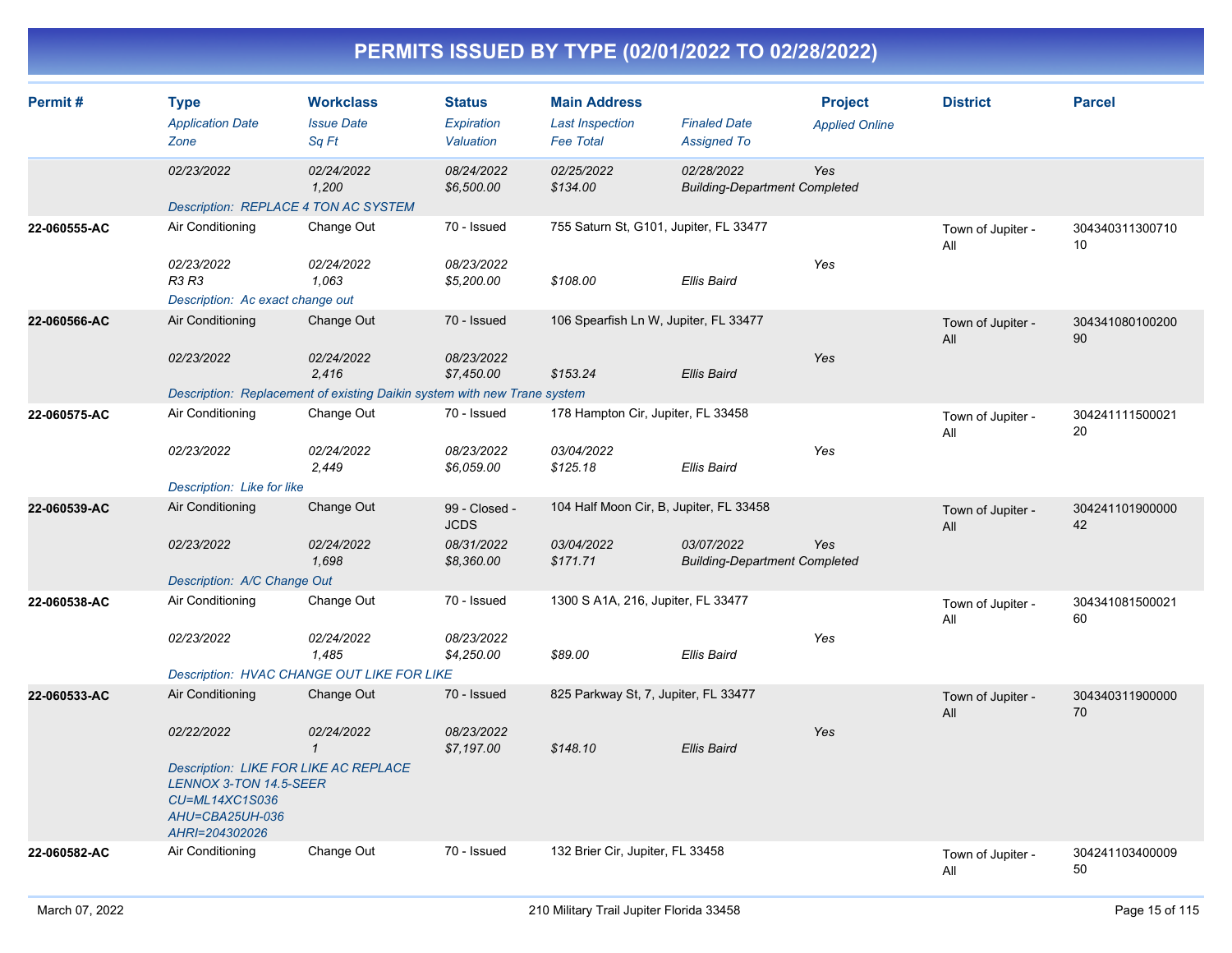| <b>Application Date</b><br>Zone | <b>Issue Date</b><br>Sq Ft | <b>Status</b><br>Expiration<br>Valuation                          | <b>Main Address</b><br><b>Last Inspection</b><br><b>Fee Total</b>                                                                                                                               | <b>Finaled Date</b><br><b>Assigned To</b> | <b>Project</b><br><b>Applied Online</b>                                                                                                                                                           | <b>District</b>                                                              | <b>Parcel</b>                               |
|---------------------------------|----------------------------|-------------------------------------------------------------------|-------------------------------------------------------------------------------------------------------------------------------------------------------------------------------------------------|-------------------------------------------|---------------------------------------------------------------------------------------------------------------------------------------------------------------------------------------------------|------------------------------------------------------------------------------|---------------------------------------------|
| 02/24/2022                      | 02/24/2022<br>1,525        | 08/23/2022<br>\$3,995.00                                          | \$83.90                                                                                                                                                                                         | Ellis Baird                               | Yes                                                                                                                                                                                               |                                                                              |                                             |
|                                 |                            |                                                                   |                                                                                                                                                                                                 |                                           |                                                                                                                                                                                                   |                                                                              |                                             |
| Air Conditioning                | Change Out                 | 70 - Issued                                                       |                                                                                                                                                                                                 |                                           |                                                                                                                                                                                                   | Town of Jupiter -<br>All                                                     | 304341050800220<br>03                       |
| 02/24/2022                      | 02/24/2022<br>1.380        | 08/23/2022<br>\$6,766.00                                          | \$139.35                                                                                                                                                                                        | <b>Ellis Baird</b>                        | Yes                                                                                                                                                                                               |                                                                              |                                             |
|                                 |                            |                                                                   |                                                                                                                                                                                                 |                                           |                                                                                                                                                                                                   |                                                                              |                                             |
| Air Conditioning                | Change Out                 | 99 - Closed -<br><b>JCDS</b>                                      |                                                                                                                                                                                                 |                                           |                                                                                                                                                                                                   | Town of Jupiter -<br>All                                                     | 304341051600240<br>60                       |
| 02/24/2022                      | 02/25/2022<br>1,250        | 08/29/2022<br>\$5,890.00                                          | 02/28/2022<br>\$121.80                                                                                                                                                                          | 03/01/2022                                | Yes                                                                                                                                                                                               |                                                                              |                                             |
|                                 |                            |                                                                   |                                                                                                                                                                                                 |                                           |                                                                                                                                                                                                   |                                                                              |                                             |
| Air Conditioning                | Change Out                 | 70 - Issued                                                       |                                                                                                                                                                                                 |                                           |                                                                                                                                                                                                   | Town of Jupiter -<br>All                                                     | 304341170300060<br>40                       |
| 02/24/2022                      | 02/25/2022<br>7,332        | 08/24/2022<br>\$8,150.00                                          | \$167.44                                                                                                                                                                                        | <b>Ellis Baird</b>                        | Yes                                                                                                                                                                                               |                                                                              |                                             |
|                                 |                            |                                                                   |                                                                                                                                                                                                 |                                           |                                                                                                                                                                                                   |                                                                              |                                             |
| Air Conditioning                | Change Out                 | 70 - Issued                                                       |                                                                                                                                                                                                 |                                           |                                                                                                                                                                                                   | Town of Jupiter -<br>All                                                     | 304341071500024<br>70                       |
| 02/24/2022                      | 02/25/2022<br>1,200        | 08/29/2022<br>\$6,905.00                                          | 03/01/2022<br>\$142.17                                                                                                                                                                          | <b>Ellis Baird</b>                        | Yes                                                                                                                                                                                               |                                                                              |                                             |
|                                 |                            |                                                                   |                                                                                                                                                                                                 |                                           |                                                                                                                                                                                                   |                                                                              |                                             |
| Air Conditioning                | Change Out                 | 99 - Closed -<br><b>JCDS</b>                                      |                                                                                                                                                                                                 |                                           |                                                                                                                                                                                                   | Town of Jupiter -<br>All                                                     | 304241032602500<br>50                       |
| 02/24/2022                      | 02/25/2022<br>1,200        | 08/31/2022<br>\$5,327.00                                          | 03/04/2022<br>\$110.54                                                                                                                                                                          | 03/07/2022                                | Yes                                                                                                                                                                                               |                                                                              |                                             |
|                                 |                            |                                                                   |                                                                                                                                                                                                 |                                           |                                                                                                                                                                                                   |                                                                              |                                             |
|                                 |                            | Description: A/C REPLACEMENT<br><b>Description: LIKE FOR LIKE</b> | Description: HVAC CHANGE OUT LIKE FOR LIKE<br>Description: AC change out 2.5 ton 14 seer Bryant vertical 8 kw<br>Description: REPLACE 3 TON AC SYSTEM<br>Description: REPLACE 2.5 TON AC SYSTEM |                                           | 2003 Fairway Dr S, Jupiter, FL 33477<br>275 Palm Ave, B406, Jupiter, FL 33477<br>474 Mariner Dr, Jupiter, FL 33477<br>142 Spyglass Ln, Jupiter, FL 33477<br>128 Fox Meadow Run, Jupiter, FL 33458 | <b>Building-Department Completed</b><br><b>Building-Department Completed</b> | <b>PERMITS ISSUED FOR AIR CONDITIONING:</b> |

| <b>BUILDING (C)</b> |              |                                                  |                          |          |                                          |     |                          |                       |
|---------------------|--------------|--------------------------------------------------|--------------------------|----------|------------------------------------------|-----|--------------------------|-----------------------|
| 21-058213-COMM      | Building (C) | Alteration                                       | 70 - Issued              |          | 1002 Keystone Dr N, B, Jupiter, FL 33458 |     | Town of Jupiter -<br>All | 304241103001000<br>22 |
|                     | 11/22/2021   | <i>02/01/2022</i><br>15                          | 07/31/2022<br>\$1.500.00 | \$179.00 | <b>Kellie Doherty</b>                    | Yes |                          |                       |
|                     |              | Description: Temporary installation of stairlift |                          |          |                                          |     |                          |                       |
| 22-059248-COMM      | Building (C) | Alteration                                       | 70 - Issued              |          | 1548 N Us Highway 1, Jupiter, FL 33469   |     | Town of Jupiter -<br>All | 304340310600200<br>60 |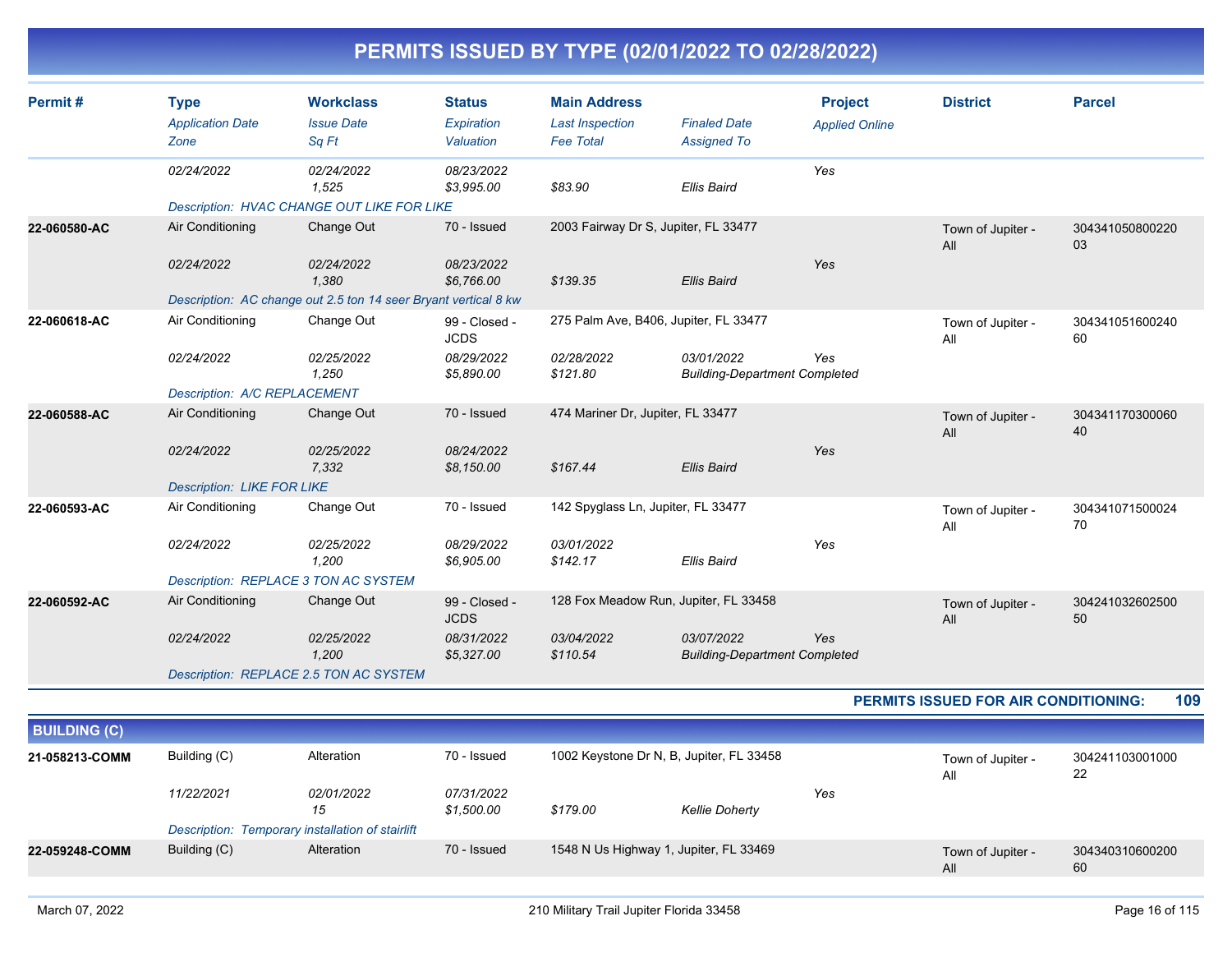| Permit#         | <b>Type</b><br><b>Application Date</b><br>Zone                                        | <b>Workclass</b><br><b>Issue Date</b><br>Sq Ft                                                                                                                                                                                                                                              | <b>Status</b><br>Expiration<br>Valuation | <b>Main Address</b><br><b>Last Inspection</b><br><b>Fee Total</b> | <b>Finaled Date</b><br><b>Assigned To</b>          | <b>Project</b><br><b>Applied Online</b> | <b>District</b>          | <b>Parcel</b>         |
|-----------------|---------------------------------------------------------------------------------------|---------------------------------------------------------------------------------------------------------------------------------------------------------------------------------------------------------------------------------------------------------------------------------------------|------------------------------------------|-------------------------------------------------------------------|----------------------------------------------------|-----------------------------------------|--------------------------|-----------------------|
|                 | 01/11/2022<br>C <sub>2</sub> C <sub>2</sub><br>Description: Face Change on Pylon Sign | 02/01/2022<br>$\mathcal I$                                                                                                                                                                                                                                                                  | 08/01/2022<br>\$800.00                   | 02/23/2022<br>\$79.00                                             | Theo Jackson                                       | Yes                                     |                          |                       |
| 22-059354-COMM  | Building (C)                                                                          | - Windows, Doors,<br>Garage Doors                                                                                                                                                                                                                                                           | 70 - Issued                              | 1801 S Us Highway 1, 19B, Jupiter, FL<br>33477                    |                                                    |                                         | Town of Jupiter -<br>All | 304341081600001<br>92 |
|                 | 01/13/2022                                                                            | 02/02/2022<br>$\mathbf{1}$                                                                                                                                                                                                                                                                  | 08/01/2022<br>\$3,266.00                 | \$179.00                                                          | <b>Kelly Hills</b>                                 | Yes                                     |                          |                       |
|                 |                                                                                       | Description: CHANGE OUT FRONT DOOR NO SIZE CHANGE                                                                                                                                                                                                                                           |                                          |                                                                   |                                                    |                                         |                          |                       |
| 21-058222-COMM  | Building (C)                                                                          | Alteration                                                                                                                                                                                                                                                                                  | 70 - Issued                              | 501 South Seas Dr, 406, Jupiter, FL 33477                         |                                                    |                                         | Town of Jupiter -<br>All | 304341160500540<br>60 |
|                 | 11/22/2021                                                                            | 02/02/2022<br>$\mathbf{1}$                                                                                                                                                                                                                                                                  | 08/01/2022<br>\$36,761.00                | \$987.40                                                          | <b>Kelly Hills</b>                                 | Yes                                     |                          |                       |
|                 |                                                                                       | Description: Interior renovation to include plumbing - upgrade bathrooms and kitchen. Electrical - upgrade to include changing out light fixtures, switches and outlets.<br>Structural - new kitchen cabinets, carpeting, baseboards, crown molding, interior doors and trims and painting. |                                          |                                                                   |                                                    |                                         |                          |                       |
| 21-055740-COMM  | Building (C)                                                                          | Alteration                                                                                                                                                                                                                                                                                  | 52 - Fees<br>Due                         | 1000 E Indiantown Rd, Jupiter, FL 33477                           |                                                    |                                         | Town of Jupiter -<br>All | 304341050000070<br>50 |
|                 | 08/20/2021<br>C3 C3                                                                   | 02/02/2022<br>5,500                                                                                                                                                                                                                                                                         | 08/15/2022<br>\$600,000.00               | 02/14/2022<br>\$14,695.00                                         | Vicki Tarallo                                      | Yes                                     |                          |                       |
|                 |                                                                                       | Description: CONVERT INTERIOR OF BUILDING TO MEDICAL OFFICES (CHANGE OF USE)                                                                                                                                                                                                                |                                          |                                                                   |                                                    |                                         |                          |                       |
| 22-059568-COMM  | Building (C)                                                                          | <b>Shutter</b>                                                                                                                                                                                                                                                                              | 99 - Closed -<br><b>JCDS</b>             | 1082 Keystone Dr N, A, Jupiter, FL 33458                          |                                                    |                                         | Town of Jupiter -<br>All | 304241103000800<br>21 |
|                 | 01/21/2022                                                                            | 02/02/2022<br>32                                                                                                                                                                                                                                                                            | 08/22/2022<br>\$1,031.38                 | 02/23/2022<br>\$79.00                                             | 02/25/2022<br><b>Building-Department Completed</b> | Yes                                     |                          |                       |
|                 |                                                                                       | Description: INSTALL (3) ACCORDION SHUTTERS                                                                                                                                                                                                                                                 |                                          |                                                                   |                                                    |                                         |                          |                       |
| 22-059734-COMM  | Building (C)                                                                          | - Windows, Doors,<br>Garage Doors                                                                                                                                                                                                                                                           | 70 - Issued                              | 2101 Marina Isle Way, 502, Jupiter, FL<br>33477                   |                                                    |                                         | Town of Jupiter -<br>All | 304341201102150<br>20 |
|                 | 01/28/2022                                                                            | 02/02/2022<br>21                                                                                                                                                                                                                                                                            | 08/01/2022<br>\$2,947.51                 | \$79.00                                                           | Angela Carpentiere                                 | Yes                                     |                          |                       |
|                 | Description: INSTALL 1 IMPACT DOOR.                                                   |                                                                                                                                                                                                                                                                                             |                                          |                                                                   |                                                    |                                         |                          |                       |
| 22-059237-COMM  | Building (C)                                                                          | Alteration                                                                                                                                                                                                                                                                                  | 99 - Closed -<br><b>JCDS</b>             | 14 N Old Dixie Hwy, Jupiter, FL 33458                             |                                                    |                                         | Town of Jupiter -<br>All | 304241010300800<br>80 |
|                 | 01/10/2022                                                                            | 02/03/2022<br>900                                                                                                                                                                                                                                                                           | 08/10/2022<br>\$1,000.00                 | 02/11/2022<br>\$179.00                                            | 02/14/2022<br><b>Building-Department Completed</b> | Yes                                     |                          |                       |
|                 |                                                                                       | Description: Valentine's Day Flowers Up 2/07 Down 2/15                                                                                                                                                                                                                                      |                                          |                                                                   |                                                    |                                         |                          |                       |
| 22-059873-COMM* | Building (C)                                                                          | Shutter                                                                                                                                                                                                                                                                                     | <b>NOC</b><br>Required                   | 100 Ocean Trail Way, 1303, Jupiter, FL<br>33477                   |                                                    |                                         | Town of Jupiter -<br>All | 304341050900213<br>03 |
|                 | 02/02/2022                                                                            | 02/04/2022<br>$\mathcal I$                                                                                                                                                                                                                                                                  | 08/03/2022<br>\$3,650.00                 | \$79.00                                                           | Suzanne Harrison                                   | Yes                                     |                          |                       |
|                 |                                                                                       | Description: HURRICANE SHUTTERS 2 ACCORDIONS                                                                                                                                                                                                                                                |                                          |                                                                   |                                                    |                                         |                          |                       |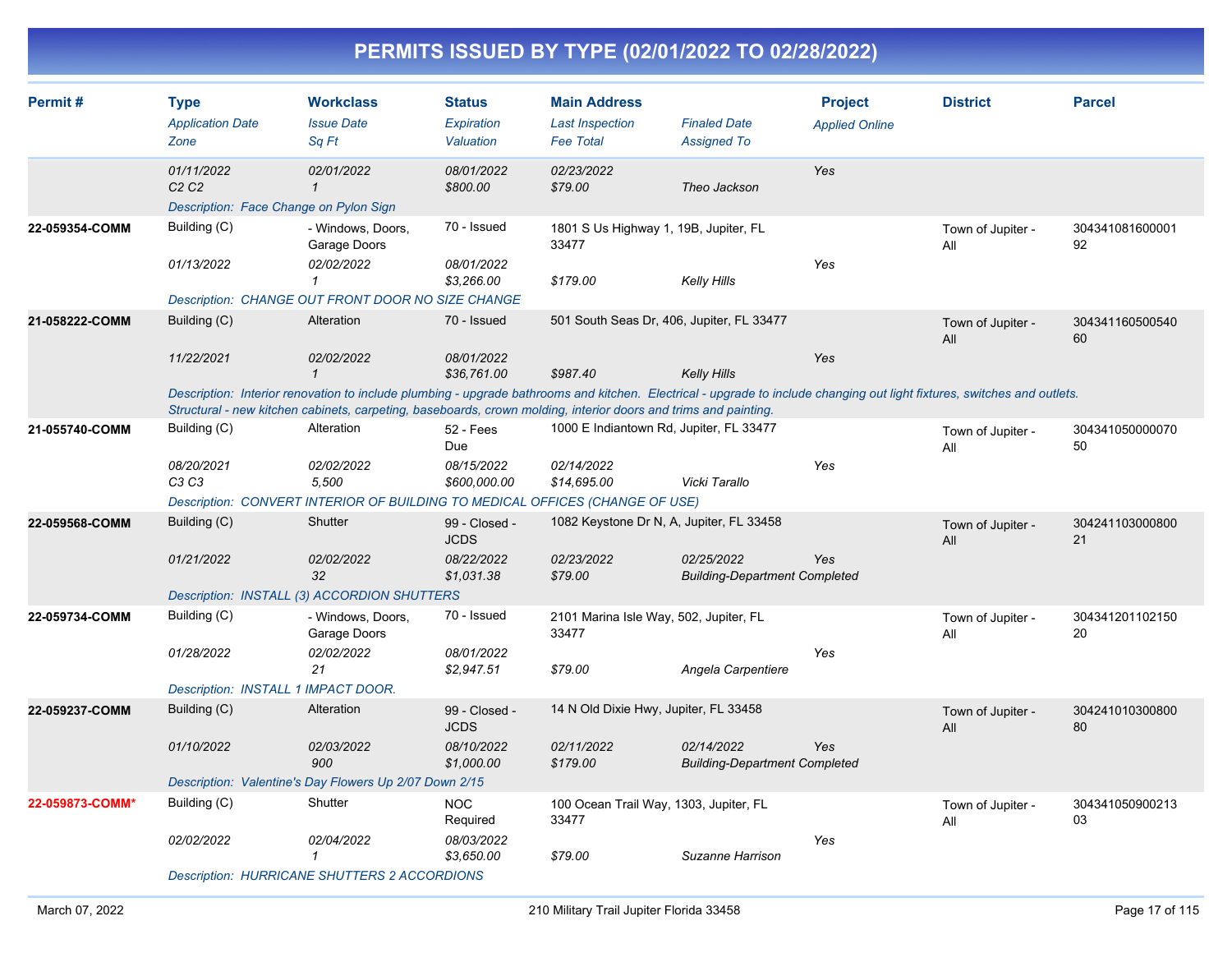| Permit#         | <b>Type</b><br><b>Application Date</b><br>Zone | <b>Workclass</b><br><b>Issue Date</b><br>Sq Ft              | <b>Status</b><br>Expiration<br>Valuation | <b>Main Address</b><br><b>Last Inspection</b><br><b>Fee Total</b> | <b>Finaled Date</b><br><b>Assigned To</b> | <b>Project</b><br><b>Applied Online</b> | <b>District</b>          | <b>Parcel</b>             |
|-----------------|------------------------------------------------|-------------------------------------------------------------|------------------------------------------|-------------------------------------------------------------------|-------------------------------------------|-----------------------------------------|--------------------------|---------------------------|
| 22-059871-COMM  | Building (C)                                   | Shutter                                                     | 70 - Issued                              | 100 Ocean Trail Way, 1405, Jupiter, FL<br>33477                   |                                           |                                         | Town of Jupiter -<br>All | 304341050900214<br>05     |
|                 | 02/02/2022                                     | 02/04/2022<br>$\mathcal{I}$                                 | 08/03/2022<br>\$3,875.00                 | \$81.50                                                           | Suzanne Harrison                          | Yes                                     |                          |                           |
|                 | Description: hurricane shutters 3 accordion    |                                                             |                                          |                                                                   |                                           |                                         |                          |                           |
| 21-051963-COMM* | Building (C)                                   | Addition                                                    | 70 - Issued                              | 1210 S Old Dixie Hwy, Jupiter, FL 33458                           |                                           |                                         | Town of Jupiter -<br>All | 304241120000010<br>60     |
|                 | 04/19/2021<br>MC MC                            | 02/07/2022<br>6,197                                         | 08/08/2022<br>\$9,029,458.00             | \$196,058.35                                                      | <b>Kellie Doherty</b>                     | Yes                                     |                          |                           |
|                 |                                                | Description: Central Energy Plant expansion and renovation. |                                          |                                                                   |                                           |                                         |                          |                           |
| 22-059433-COMM  | Building (C)                                   | <b>Shutter</b>                                              | 70 - Issued                              | 275 Palm Ave, C403, Jupiter, FL 33477                             |                                           |                                         | Town of Jupiter -<br>All | 304341051600340<br>30     |
|                 | 01/18/2022                                     | 02/07/2022<br>123                                           | 08/08/2022<br>\$2,079.00                 | \$79.00                                                           | Shandre Kellerman                         | Yes                                     |                          |                           |
|                 | Description: Install 1 accordion shutter       |                                                             |                                          |                                                                   |                                           |                                         |                          |                           |
| 22-059262-COMM  | Building (C)                                   | Alteration                                                  | 70 - Issued                              | 0 Cypress Cove Cir, PLAYGROUND,                                   |                                           |                                         | Town of Jupiter -<br>All | 304240271800100<br>$00\,$ |
|                 | 01/11/2022<br>R1-A R1-A                        | 02/07/2022<br>2,168                                         | 08/08/2022<br>\$10,107.00                | \$207.19                                                          | Kelly Hills                               | Yes                                     |                          |                           |
|                 |                                                | Description: INSTALLATION OF PLAYGROUND STRUCTURE           |                                          |                                                                   |                                           |                                         |                          |                           |
| 22-059857-COMM* | Building (C)                                   | Shutter                                                     | <b>NOC</b><br>Required                   | 100 Ocean Trail Way, 804, Jupiter, FL<br>33477                    |                                           |                                         | Town of Jupiter -<br>All | 304341050900208<br>04     |
|                 | 02/01/2022                                     | 02/07/2022<br>$\mathcal{I}$                                 | 08/08/2022<br>\$2,800.00                 | \$79.00                                                           | Suzanne Harrison                          | Yes                                     |                          |                           |
|                 |                                                | <b>Description: HURRICANE SHUTTERS 1 ACCORDION</b>          |                                          |                                                                   |                                           |                                         |                          |                           |
| 22-059856-COMM  | Building (C)                                   | Shutter                                                     | 70 - Issued                              | 100 Ocean Trail Way, 1003, Jupiter, FL<br>33477                   |                                           |                                         | Town of Jupiter -<br>All | 304341050900210<br>03     |
|                 | 02/01/2022                                     | 02/07/2022<br>$\mathbf{1}$                                  | 08/08/2022<br>\$3,100.00                 | \$79.00                                                           | Suzanne Harrison                          | Yes                                     |                          |                           |
|                 |                                                | <b>Description: HURRICANE SHUTTERS 1 ACCORDION</b>          |                                          |                                                                   |                                           |                                         |                          |                           |
| 22-059284-COMM  | Building (C)                                   | - Windows, Doors,<br>Garage Doors                           | 70 - Issued                              | 755 Saturn St, 101F, Jupiter, FL 33477                            |                                           |                                         | Town of Jupiter -<br>All | 304340311300610<br>10     |
|                 | 01/11/2022                                     | 02/07/2022<br>$\mathbf{1}$                                  | 08/17/2022<br>\$2,389.00                 | 02/18/2022<br>\$79.00                                             | Shandre Kellerman                         | Yes                                     |                          |                           |
|                 |                                                | Description: Replace 3 windows in 2 openings with impact.   |                                          |                                                                   |                                           |                                         |                          |                           |
| 22-059488-COMM  | Building (C)                                   | - Windows, Doors,<br>Garage Doors                           | 70 - Issued                              | 755 Saturn St, 204B, Jupiter, FL 33477                            |                                           |                                         | Town of Jupiter -<br>All | 304340311300220<br>40     |
|                 | 01/19/2022                                     | 02/07/2022<br>0                                             | 08/08/2022<br>\$16,370.76                | \$335.60                                                          | Vicki Tarallo                             | Yes                                     |                          |                           |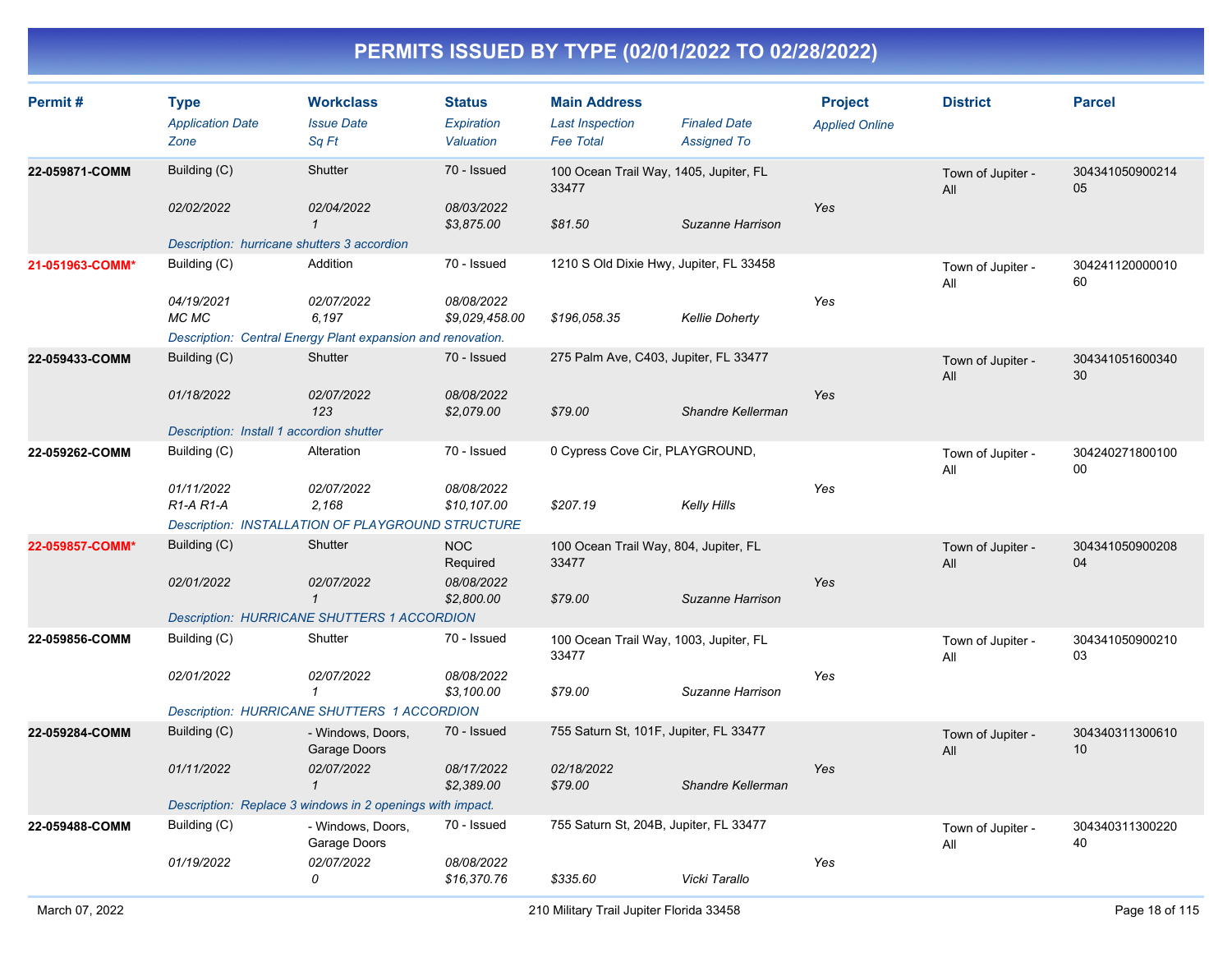| Permit#         | <b>Type</b><br><b>Application Date</b><br>Zone  | <b>Workclass</b><br><b>Issue Date</b><br>Sa Ft                                                                          | <b>Status</b><br>Expiration<br>Valuation | <b>Main Address</b><br><b>Last Inspection</b><br><b>Fee Total</b> | <b>Finaled Date</b><br><b>Assigned To</b> | <b>Project</b><br><b>Applied Online</b> | <b>District</b>          | <b>Parcel</b>         |
|-----------------|-------------------------------------------------|-------------------------------------------------------------------------------------------------------------------------|------------------------------------------|-------------------------------------------------------------------|-------------------------------------------|-----------------------------------------|--------------------------|-----------------------|
|                 | <b>Description: INSTALL 2 IMPACT DOORS</b>      |                                                                                                                         |                                          |                                                                   |                                           |                                         |                          |                       |
| 22-059870-COMM* | Building (C)                                    | Shutter                                                                                                                 | <b>NOC</b><br>Required                   | 100 Ocean Trail Way, 1104, Jupiter, FL<br>33477                   |                                           |                                         | Town of Jupiter -<br>All | 304341050900211<br>04 |
|                 | 02/02/2022                                      | 02/07/2022<br>$\mathbf{1}$                                                                                              | 08/08/2022<br>\$4,650.00                 | \$97.00                                                           | Suzanne Harrison                          | Yes                                     |                          |                       |
|                 |                                                 | Description: hurricane shutters 5 accordion                                                                             |                                          |                                                                   |                                           |                                         |                          |                       |
| 21-057770-COMM* | Building (C)                                    | Alteration                                                                                                              | 70 - Issued                              | 210 Military Trl, Jupiter, FL 33458                               |                                           |                                         | Town of Jupiter -<br>All | 304241010000072<br>10 |
|                 | 11/03/2021                                      | 02/07/2022<br>0                                                                                                         | 08/08/2022<br>\$27,500.00                | \$563.75                                                          | Vicki Tarallo                             | Yes                                     |                          |                       |
|                 |                                                 | <b>Description: UPGRADE LTE AT EXISTING TELECOM</b>                                                                     |                                          |                                                                   |                                           |                                         |                          |                       |
| 21-051861-COMM  | Building (C)                                    | New - Commercial<br><b>Building</b>                                                                                     | 70 - Issued                              | 4177 W Indiantown Rd, Jupiter, FL 33478                           |                                           |                                         | Town of Jupiter -<br>All | 304241050100200<br>00 |
|                 | 04/15/2021                                      | 02/08/2022<br>4,774                                                                                                     | 08/07/2022<br>\$1,830,945.00             | \$41,165.31                                                       | <b>Kellie Doherty</b>                     | Yes                                     |                          |                       |
|                 |                                                 | Description: New ground up restaurant- Casa Tequila                                                                     |                                          |                                                                   |                                           |                                         |                          |                       |
| 21-058174-COMM  | Building (C)                                    | Alteration                                                                                                              | 70 - Issued                              | 2151 S Alternate A1A, 600, Jupiter, FL<br>33477                   |                                           |                                         | Town of Jupiter -<br>All | 304341074100106<br>00 |
|                 | 11/19/2021<br>C2C2                              | 02/08/2022<br>$\mathbf 1$                                                                                               | 08/08/2022<br>\$312,950.00               | \$7,997.84                                                        | Suzanne Harrison                          | Yes                                     |                          |                       |
|                 | <b>Description: Interior Tenant Improvement</b> |                                                                                                                         |                                          |                                                                   |                                           |                                         |                          |                       |
| 22-059482-COMM* | Building (C)                                    | Alteration                                                                                                              | <b>NOC</b><br>Required                   | 1648 Jupiter Cove Dr, 614B, Jupiter, FL<br>33469                  |                                           |                                         | Town of Jupiter -<br>All | 304340311500261<br>40 |
|                 | 01/19/2022                                      | 02/08/2022<br>1,300                                                                                                     | 08/08/2022<br>\$21,000.00                | \$585.50                                                          | <b>Kimberly Slater</b>                    | Yes                                     |                          |                       |
|                 |                                                 | Description: Replace sliding glass door system and knee wall                                                            |                                          |                                                                   |                                           |                                         |                          |                       |
| 22-059663-COMM  | Building (C)                                    | Alteration                                                                                                              | 70 - Issued                              | 103 S Us Highway 1, B5, Jupiter, FL<br>33477                      |                                           |                                         | Town of Jupiter -<br>All | 304341061900400<br>00 |
|                 | 01/26/2022                                      | 02/09/2022<br>$\overline{1}$                                                                                            | 08/15/2022<br>\$2,200.00                 | 02/16/2022<br>\$79.00                                             | Theo Jackson                              | Yes                                     |                          |                       |
|                 |                                                 | Description: Sign- direct wall mount channel letters with LED lighting                                                  |                                          |                                                                   |                                           |                                         |                          |                       |
| 22-059273-COMM  | Building (C)                                    | Sign                                                                                                                    | 70 - Issued                              | 4302 S Us Highway 1, Jupiter, FL 33477                            |                                           |                                         | Town of Jupiter -<br>All | 304341212300200<br>00 |
|                 | 01/11/2022                                      | 02/09/2022<br>40                                                                                                        | 08/08/2022<br>\$500.00                   | \$79.00                                                           | Theo Jackson                              | Yes                                     |                          |                       |
|                 |                                                 | Description: Install (2) non-illuminated Banners- both measure (2'x10')- both on wall- displayed from 2/1/22 - 2/18/22. |                                          |                                                                   |                                           |                                         |                          |                       |
| 21-058569-COMM  | Building (C)                                    | Alteration                                                                                                              | 99 - Closed -<br><b>JCDS</b>             | 103 S Us Highway 1, C1, Jupiter, FL<br>33477                      |                                           |                                         | Town of Jupiter -<br>All | 304341061900400<br>00 |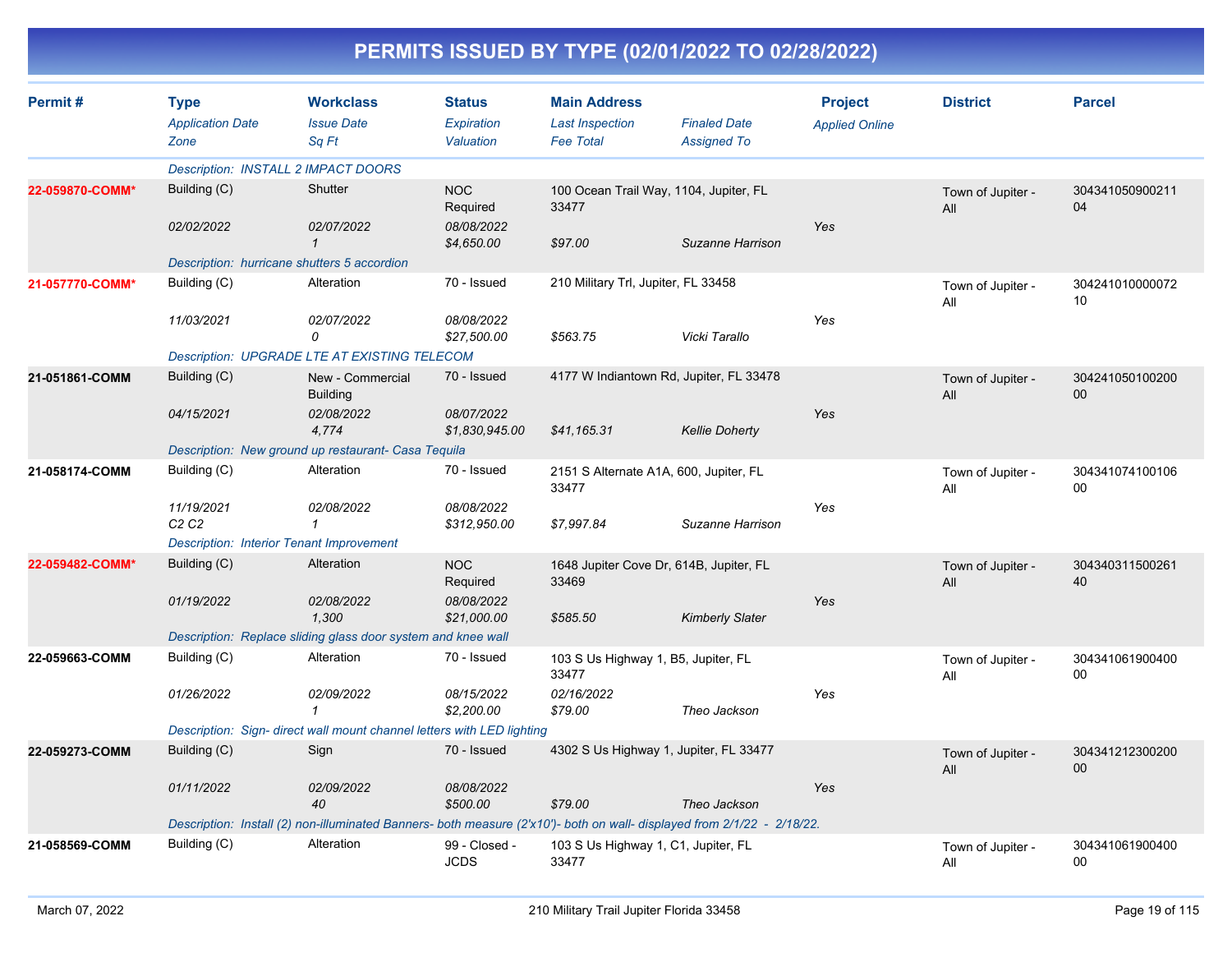| Permit#         | <b>Type</b><br><b>Application Date</b>      | <b>Workclass</b><br><b>Issue Date</b>                               | <b>Status</b><br>Expiration  | <b>Main Address</b><br><b>Last Inspection</b>                   | <b>Finaled Date</b>                                | <b>Project</b><br><b>Applied Online</b> | <b>District</b>          | <b>Parcel</b>             |
|-----------------|---------------------------------------------|---------------------------------------------------------------------|------------------------------|-----------------------------------------------------------------|----------------------------------------------------|-----------------------------------------|--------------------------|---------------------------|
|                 | Zone                                        | Sq Ft                                                               | Valuation                    | <b>Fee Total</b>                                                | <b>Assigned To</b>                                 |                                         |                          |                           |
|                 | 12/09/2021<br>C <sub>2</sub> C <sub>2</sub> | 02/09/2022<br>1,500<br>Description: Remove existing partition walls | 08/10/2022<br>\$2,499.00     | 02/11/2022<br>\$179.00                                          | 02/15/2022<br><b>Building-Department Completed</b> | Yes                                     |                          |                           |
| 22-059667-COMM  | Building (C)                                | Alteration                                                          | 70 - Issued                  | 674 Pioneer Rd, 110, Jupiter, FL 33458                          |                                                    |                                         | Town of Jupiter -<br>All | 304241243000100<br>$00\,$ |
|                 | 01/26/2022                                  | 02/09/2022<br>$\mathbf{1}$                                          | 08/08/2022<br>\$500.00       | \$79.00                                                         | Theo Jackson                                       | Yes                                     |                          |                           |
|                 |                                             | Description: Sign-2 color acrylic overhead letters                  |                              |                                                                 |                                                    |                                         |                          |                           |
| 22-059272-COMM  | Building (C)                                | Shutter                                                             | 70 - Issued                  | 100 Ocean Trail Way, 806, Jupiter, FL<br>33477                  |                                                    |                                         | Town of Jupiter -<br>All | 304341050900208<br>06     |
|                 | 01/11/2022                                  | 02/09/2022<br>1                                                     | 08/08/2022<br>\$3,100.00     | \$79.00                                                         | Shandre Kellerman                                  | Yes                                     |                          |                           |
|                 |                                             | <b>Description: HURRICANE SHUTTERS 1 ACCORDION</b>                  |                              |                                                                 |                                                    |                                         |                          |                           |
| 22-059271-COMM  | Building (C)                                | Shutter                                                             | 70 - Issued                  | 100 Ocean Trail Way, 1306, Jupiter, FL<br>33477                 |                                                    |                                         | Town of Jupiter -<br>All | 304341050900213<br>06     |
|                 | 01/11/2022                                  | 02/09/2022<br>$\mathbf{1}$                                          | 08/08/2022<br>\$3,100.00     | \$79.00                                                         | Shandre Kellerman                                  | Yes                                     |                          |                           |
|                 |                                             | <b>Description: HURRICANE SHUTTERS 1 ACCORDION</b>                  |                              |                                                                 |                                                    |                                         |                          |                           |
| 22-059570-COMM  | Building (C)                                | - Windows, Doors,<br>Garage Doors                                   | 70 - Issued                  | 285 Seabreeze Cir, Jupiter, FL 33477                            |                                                    |                                         | Town of Jupiter -<br>All | 304341080700028<br>50     |
|                 | 01/21/2022                                  | 02/09/2022<br>1,250                                                 | 08/08/2022<br>\$3.684.00     | \$79.00                                                         | <b>Kelly Hills</b>                                 | Yes                                     |                          |                           |
|                 |                                             | Description: replace 2 impact windows, size for size.               |                              |                                                                 |                                                    |                                         |                          |                           |
| 21-058184-COMM  | Building (C)                                | <b>Alteration</b>                                                   | 70 - Issued                  | 4600 Military Trl, 107, Jupiter, FL 33458                       |                                                    |                                         | Town of Jupiter -<br>All | 304241242200110<br>70     |
|                 | 11/19/2021<br><b>MXD MXD</b>                | 02/09/2022<br>1,036                                                 | 08/08/2022<br>\$153,000.00   | \$3,951.50                                                      | <b>Kimberly Slater</b>                             | Yes                                     |                          |                           |
|                 |                                             | <b>Description: Interior Medical Office Build-out</b>               |                              |                                                                 |                                                    |                                         |                          |                           |
| 22-059466-COMM  | Building (C)                                | - Windows, Doors,<br>Garage Doors                                   | 99 - Closed -<br><b>JCDS</b> | 201 Ocean Bluffs Bldg 2 Blvd, 106 and<br>202, Jupiter, FL 33477 |                                                    |                                         | Town of Jupiter -<br>All | 304341160300210<br>60     |
|                 | 01/18/2022<br>R3 R3                         | 02/10/2022<br>$\mathbf 1$                                           | 08/22/2022<br>\$5,339.96     | 02/23/2022<br>\$110.80                                          | 02/25/2022<br><b>Building-Department Completed</b> | Yes                                     |                          |                           |
|                 |                                             | Description: Replacing unit entry for building 2 unit 106 and 202   |                              |                                                                 |                                                    |                                         |                          |                           |
| 22-059863-COMM* | Building (C)                                | Shutter                                                             | <b>NOC</b><br>Required       | 100 Ocean Trail Way, 903, Jupiter, FL<br>33477                  |                                                    |                                         | Town of Jupiter -<br>All | 304341050900209<br>03     |
|                 | 02/02/2022                                  | 02/10/2022<br>$\mathbf{1}$                                          | 08/09/2022<br>\$4,650.00     | \$97.00                                                         | Kelly Hills                                        | Yes                                     |                          |                           |
|                 |                                             | <b>Description: HURRICANE SHUTTERS. 5 SHUTTERS</b>                  |                              |                                                                 |                                                    |                                         |                          |                           |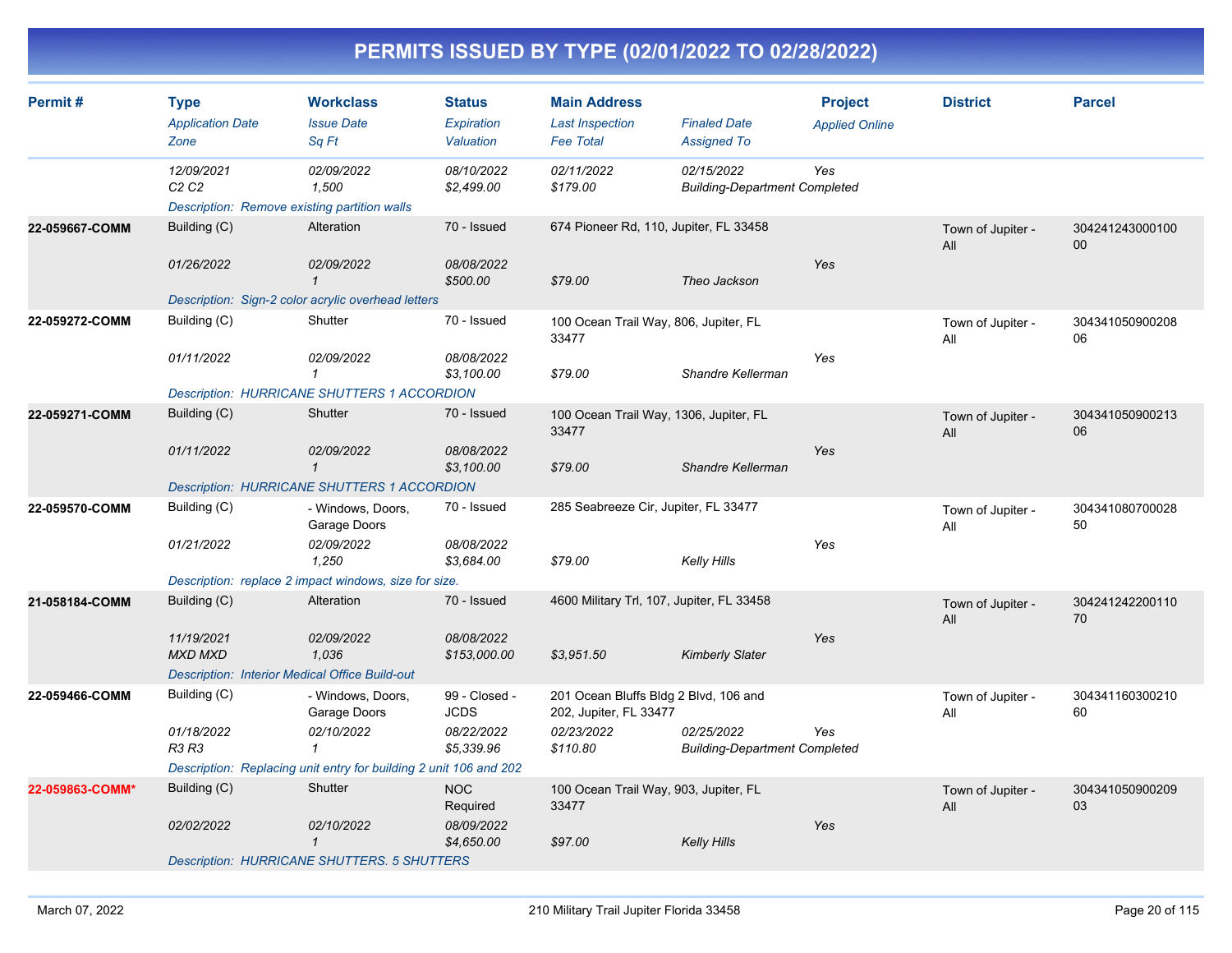| Permit#         | <b>Type</b><br><b>Application Date</b><br>Zone | <b>Workclass</b><br><b>Issue Date</b><br>Sq Ft      | <b>Status</b><br>Expiration<br>Valuation | <b>Main Address</b><br><b>Last Inspection</b><br><b>Fee Total</b> | <b>Finaled Date</b><br><b>Assigned To</b> | <b>Project</b><br><b>Applied Online</b> | <b>District</b>          | <b>Parcel</b>         |
|-----------------|------------------------------------------------|-----------------------------------------------------|------------------------------------------|-------------------------------------------------------------------|-------------------------------------------|-----------------------------------------|--------------------------|-----------------------|
| 22-059850-COMM  | Building (C)                                   | Shutter                                             | 70 - Issued                              | 100 Ocean Trail Way, 706, Jupiter, FL<br>33477                    |                                           |                                         | Town of Jupiter -<br>All | 304341050900207<br>06 |
|                 | 02/01/2022                                     | 02/10/2022<br>$\mathbf{1}$                          | 08/09/2022<br>\$3,100.00                 | \$79.00                                                           | <b>Kelly Hills</b>                        | Yes                                     |                          |                       |
|                 |                                                | <b>Description: HURRIXCANE SHUTTERS 1 ACCORDION</b> |                                          |                                                                   |                                           |                                         |                          |                       |
| 22-059874-COMM  | Building (C)                                   | Shutter                                             | 70 - Issued                              | 100 Ocean Trail Way, 1304, Jupiter, FL<br>33477                   |                                           |                                         | Town of Jupiter -<br>All | 304341050900213<br>04 |
|                 | 02/02/2022                                     | 02/10/2022<br>$\mathbf{1}$                          | 08/09/2022<br>\$4,100.00                 | \$86.00                                                           | <b>Kelly Hills</b>                        | Yes                                     |                          |                       |
|                 |                                                | <b>Description: HURRICANE SHUTTERS 2 ACCORDIONS</b> |                                          |                                                                   |                                           |                                         |                          |                       |
| 22-059872-COMM* | Building (C)                                   | Shutter                                             | <b>NOC</b><br>Required                   | 100 Ocean Trail Way, 1307, Jupiter, FL<br>33477                   |                                           |                                         | Town of Jupiter -<br>All | 304341050900213<br>07 |
|                 | 02/02/2022                                     | 02/10/2022<br>$\mathcal I$                          | 08/09/2022<br>\$5,500.00                 | \$114.00                                                          | <b>Kelly Hills</b>                        | Yes                                     |                          |                       |
|                 |                                                | <b>Description: HURRICANE SHIUTTERS 5 ACCORDION</b> |                                          |                                                                   |                                           |                                         |                          |                       |
| 22-059848-COMM  | Building (C)                                   | Shutter                                             | 70 - Issued                              | 100 Ocean Trail Way, 803, Jupiter, FL<br>33477                    |                                           |                                         | Town of Jupiter -<br>All | 304341050900208<br>03 |
|                 | 02/01/2022                                     | 02/10/2022<br>$\mathbf{1}$                          | 08/09/2022<br>\$4,050.00                 | \$85.00                                                           | <b>Kelly Hills</b>                        | Yes                                     |                          |                       |
|                 |                                                | <b>Description: HURRICANE SHUTTERS 4 ACCORDION</b>  |                                          |                                                                   |                                           |                                         |                          |                       |
| 22-059849-COMM  | Building (C)                                   | Shutter                                             | 70 - Issued                              | 100 Ocean Trail Way, 707, Jupiter, FL<br>33477                    |                                           |                                         | Town of Jupiter -<br>All | 304341050900207<br>07 |
|                 | 02/01/2022                                     | 02/10/2022<br>$\mathbf{1}$                          | 08/09/2022<br>\$4,450.00                 | \$93.00                                                           | Kelly Hills                               | Yes                                     |                          |                       |
|                 |                                                | <b>Description: HURRICANE SUTTERS 1 ACCORDION</b>   |                                          |                                                                   |                                           |                                         |                          |                       |
| 22-059851-COMM  | Building (C)                                   | Shutter                                             | 70 - Issued                              | 100 Ocean Trail Way, 606, Jupiter, FL<br>33477                    |                                           |                                         | Town of Jupiter -<br>All | 304341050900206<br>06 |
|                 | 02/01/2022                                     | 02/10/2022<br>$\mathcal I$                          | 08/09/2022<br>\$3,100.00                 | \$79.00                                                           | <b>Kelly Hills</b>                        | Yes                                     |                          |                       |
|                 |                                                | <b>Description: HURRICANE SHUTTERS 1 ACCORDION</b>  |                                          |                                                                   |                                           |                                         |                          |                       |
| 22-059846-COMM  | Building (C)                                   | Shutter                                             | 70 - Issued                              | 100 Ocean Trail Way, 503, Jupiter, FL<br>33477                    |                                           |                                         | Town of Jupiter -<br>All | 304341050900205<br>03 |
|                 | 02/01/2022                                     | 02/10/2022<br>$\mathcal I$                          | 08/09/2022<br>\$2,800.00                 | \$79.00                                                           | Kelly Hills                               | Yes                                     |                          |                       |
|                 | <b>Description: HURRICANE SHUTTERS</b>         |                                                     |                                          |                                                                   |                                           |                                         |                          |                       |
| 22-059862-COMM* | Building (C)                                   | Shutter                                             | <b>NOC</b><br>Required                   | 100 Ocean Trail Way, 703, Jupiter, FL<br>33477                    |                                           |                                         | Town of Jupiter -<br>All | 304341050900207<br>03 |
|                 | 02/02/2022                                     | 02/10/2022<br>$\mathbf{1}$                          | 08/09/2022<br>\$2,800.00                 | \$79.00                                                           | <b>Kelly Hills</b>                        | Yes                                     |                          |                       |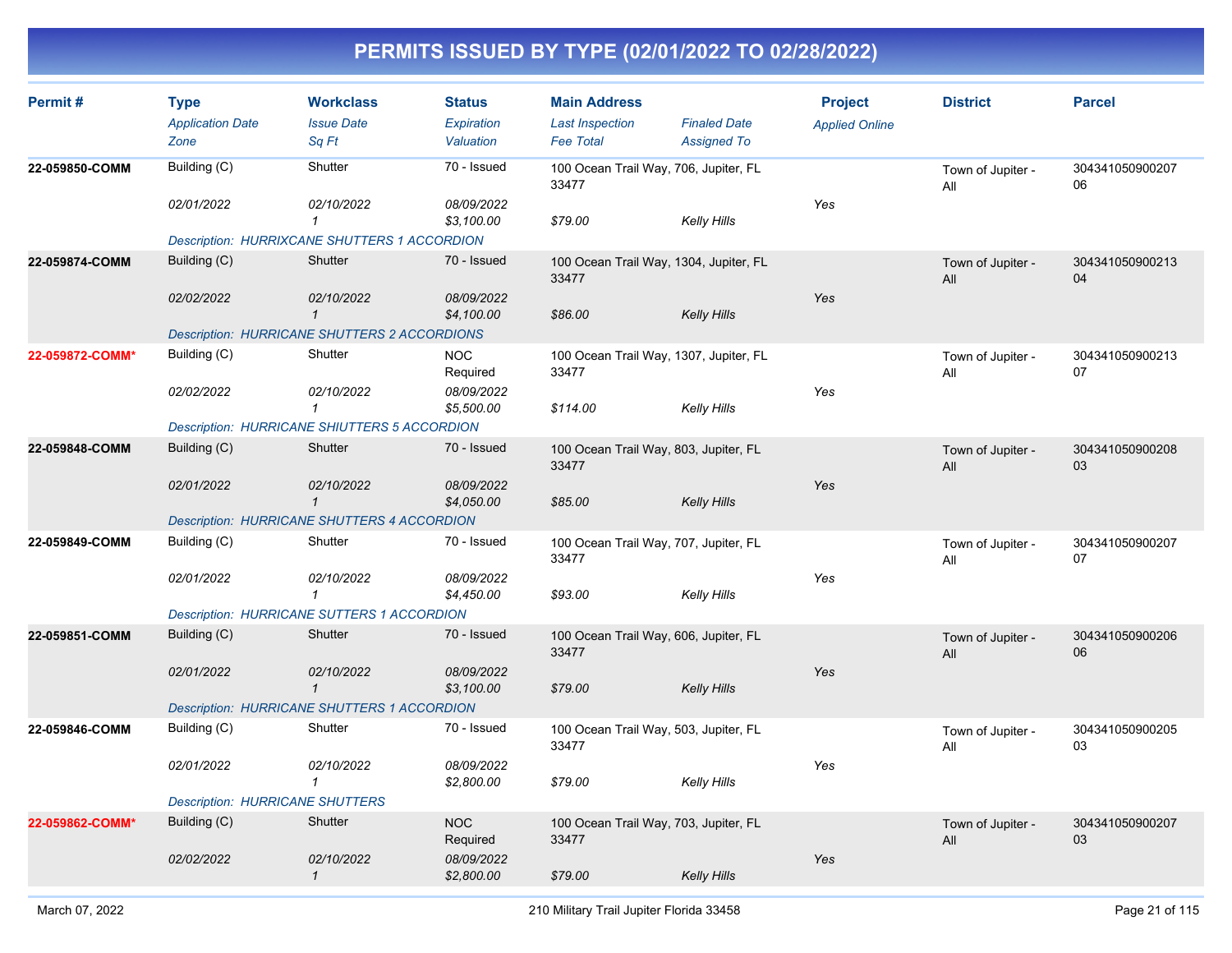|                 |                                                |                                                                                                            |                                          |                                                                   | PERMITS ISSUED BY TYPE (02/01/2022 TO 02/28/2022)  |                                         |                          |                       |
|-----------------|------------------------------------------------|------------------------------------------------------------------------------------------------------------|------------------------------------------|-------------------------------------------------------------------|----------------------------------------------------|-----------------------------------------|--------------------------|-----------------------|
| Permit#         | <b>Type</b><br><b>Application Date</b><br>Zone | <b>Workclass</b><br><b>Issue Date</b><br>Sq Ft                                                             | <b>Status</b><br>Expiration<br>Valuation | <b>Main Address</b><br><b>Last Inspection</b><br><b>Fee Total</b> | <b>Finaled Date</b><br><b>Assigned To</b>          | <b>Project</b><br><b>Applied Online</b> | <b>District</b>          | <b>Parcel</b>         |
|                 |                                                | <b>Description: HURRICANE SHUTTERS 1 ACCORDION</b>                                                         |                                          |                                                                   |                                                    |                                         |                          |                       |
| 22-059978-COMM* | Building (C)                                   | Shutter                                                                                                    | <b>NOC</b><br>Required                   | 100 Ocean Trail Way, 1403, Jupiter, FL<br>33477                   |                                                    |                                         | Town of Jupiter -<br>All | 304341050900214<br>03 |
|                 | 02/04/2022                                     | 02/10/2022<br>$\mathbf{1}$                                                                                 | 08/09/2022<br>\$3,725.00                 | \$79.00                                                           | Suzanne Harrison                                   | Yes                                     |                          |                       |
|                 |                                                | <b>Description: HURRICANE SHUTTERS 2 ACCORDIONS</b>                                                        |                                          |                                                                   |                                                    |                                         |                          |                       |
| 22-059979-COMM* | Building (C)                                   | Shutter                                                                                                    | <b>NOC</b><br>Required                   | 100 Ocean Trail Way, 510, Jupiter, FL<br>33477                    |                                                    |                                         | Town of Jupiter -<br>All | 304341050900205<br>10 |
|                 | 02/04/2022                                     | 02/10/2022<br>$\mathcal{I}$                                                                                | 08/09/2022<br>\$4,750.00                 | \$99.00                                                           | Suzanne Harrison                                   | Yes                                     |                          |                       |
|                 |                                                | <b>Description: HURRICANE SHUTTERS 3 ACCORDION</b>                                                         |                                          |                                                                   |                                                    |                                         |                          |                       |
| 22-059587-COMM  | Building (C)                                   | Alteration                                                                                                 | 70 - Issued                              | 401 Maplewood Dr, 16, Jupiter, FL 33458                           |                                                    |                                         | Town of Jupiter -<br>All | 304241024700000<br>10 |
|                 | 01/22/2022                                     | 02/10/2022<br>400                                                                                          | 08/29/2022<br>\$2,000.00                 | 03/01/2022<br>\$179.00                                            | Suzanne Harrison                                   | Yes                                     |                          |                       |
|                 |                                                | Description: Remove walls and connect existing lights to motion sensor.                                    |                                          |                                                                   |                                                    |                                         |                          |                       |
| 21-058863-COMM* | Building (C)                                   | Shutter                                                                                                    | 70 - Issued                              |                                                                   | 701 South Seas Dr, 101, Jupiter, FL 33477          |                                         | Town of Jupiter -<br>All | 304341160500710<br>10 |
|                 | 12/20/2021                                     | 02/10/2022<br>1,100                                                                                        | 08/09/2022<br>\$38,400.00                | \$787.20                                                          | <b>Kelly Hills</b>                                 | Yes                                     |                          |                       |
|                 |                                                | Description: INSTAL 10 ACCORDION SHUTTERS IN 5 UNITS                                                       |                                          |                                                                   |                                                    |                                         |                          |                       |
| 22-059500-COMM  | Building (C)                                   | - Windows, Doors,<br>Garage Doors                                                                          | 70 - Issued                              | 300 N A1A, B207, Jupiter, FL 33477                                |                                                    |                                         | Town of Jupiter -<br>All | 304341050400220<br>70 |
|                 | 01/19/2022                                     | 02/10/2022<br>$\mathbf{1}$                                                                                 | 08/09/2022<br>\$7,152.00                 | \$147.19                                                          | Shandre Kellerman                                  | Yes                                     |                          |                       |
|                 | <b>SGD</b>                                     | Description: Replace on existing opening 1 impact                                                          |                                          |                                                                   |                                                    |                                         |                          |                       |
| 21-057798-COMM  | Building (C)                                   | - Windows, Doors,<br>Garage Doors                                                                          | 99 - Closed -<br><b>JCDS</b>             | 2302 Fairway Dr S, Jupiter, FL 33477                              |                                                    |                                         | Town of Jupiter -<br>All | 304341050800223<br>02 |
|                 | 11/04/2021                                     | 02/10/2022<br>$\mathbf{1}$                                                                                 | 08/17/2022<br>\$35,000.00                | 02/18/2022<br>\$717.50                                            | 02/22/2022<br><b>Building-Department Completed</b> | Yes                                     |                          |                       |
|                 |                                                | Description: Replacing on existing openings (11) Impact windows (4) Impact SGD and (1) Impact Double doors |                                          |                                                                   |                                                    |                                         |                          |                       |
| 22-059379-COMM  | Building (C)                                   | Alteration                                                                                                 | 70 - Issued                              | 700 S Us Highway 1, 202, Jupiter, FL<br>33477                     |                                                    |                                         | Town of Jupiter -<br>All | 304341065000120<br>20 |
|                 | 01/14/2022                                     | 02/10/2022<br>20                                                                                           | 08/09/2022<br>\$25,000.00                | \$687.50                                                          | Suzanne Harrison                                   | Yes                                     |                          |                       |
|                 | Description: wet bar addition                  |                                                                                                            |                                          |                                                                   |                                                    |                                         |                          |                       |
| 21-058604-COMM* | Building (C)                                   | - Windows, Doors,<br>Garage Doors                                                                          | <b>NOC</b><br>Required                   | 275 Palm Ave, C201, Jupiter, FL 33477                             |                                                    |                                         | Town of Jupiter -<br>All | 304341051600320<br>10 |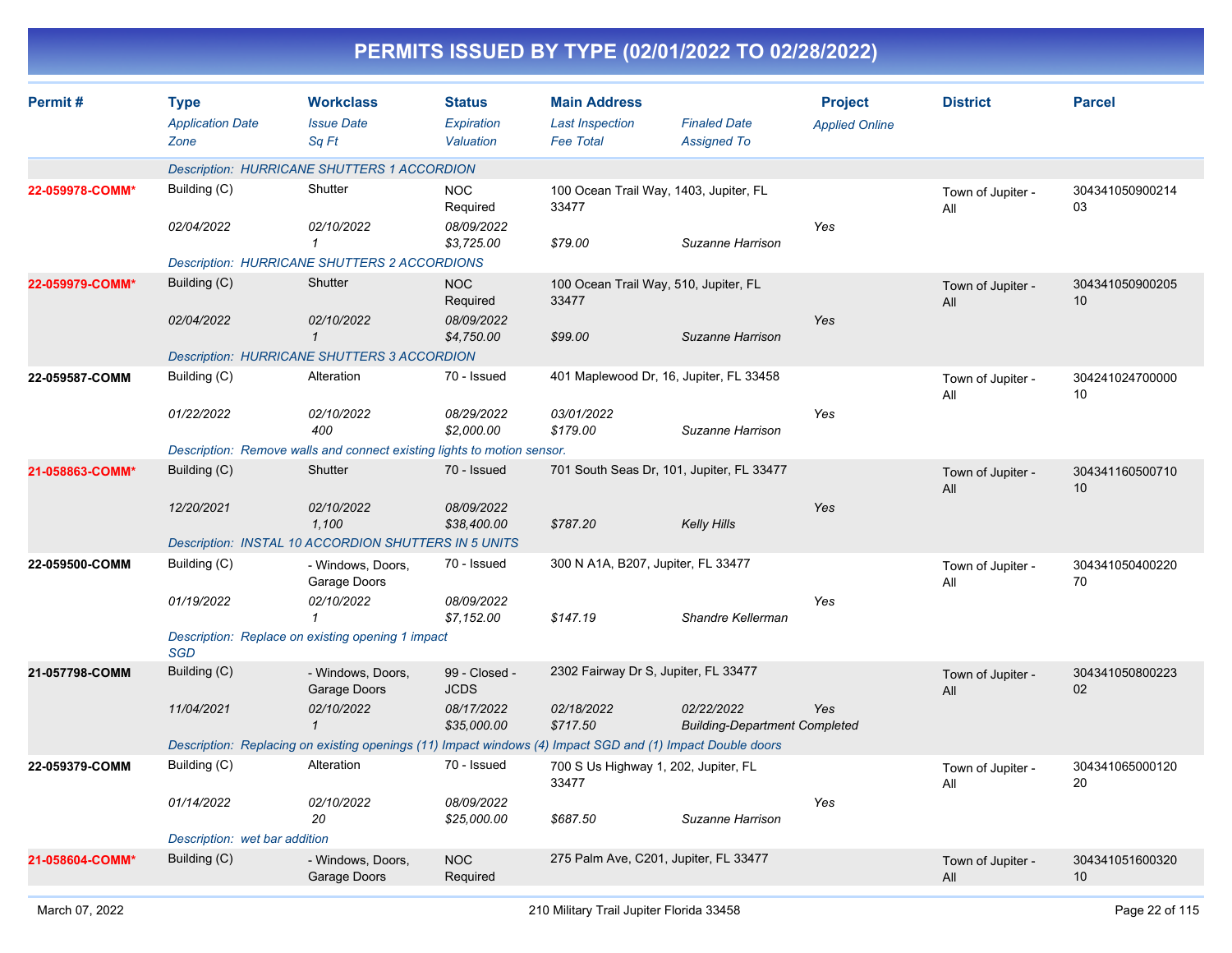| Permit#        | <b>Type</b><br><b>Application Date</b><br>Zone | <b>Workclass</b><br><b>Issue Date</b><br>Sq Ft                                                               | <b>Status</b><br>Expiration<br>Valuation | <b>Main Address</b><br><b>Last Inspection</b><br><b>Fee Total</b> | <b>Finaled Date</b><br><b>Assigned To</b>          | <b>Project</b><br><b>Applied Online</b> | <b>District</b>          | <b>Parcel</b>         |
|----------------|------------------------------------------------|--------------------------------------------------------------------------------------------------------------|------------------------------------------|-------------------------------------------------------------------|----------------------------------------------------|-----------------------------------------|--------------------------|-----------------------|
|                | 12/09/2021                                     | 02/10/2022<br>98                                                                                             | 08/09/2022<br>\$8,316.00                 | \$170.81                                                          | <b>Debbie Rogers</b>                               | Yes                                     |                          |                       |
|                | Description: Install 5 impact windows          |                                                                                                              |                                          |                                                                   |                                                    |                                         |                          |                       |
| 22-059467-COMM | Building (C)                                   | - Windows, Doors,<br>Garage Doors                                                                            | 99 - Closed -<br><b>JCDS</b>             | 301 Ocean Bluffs Blvd, 302, Jupiter, FL<br>33477                  |                                                    |                                         | Town of Jupiter -<br>All | 304341160300330<br>20 |
|                | 01/18/2022<br>R3 R3                            | 02/10/2022<br>$\mathbf{1}$                                                                                   | 08/23/2022<br>\$2,669.98                 | 02/24/2022<br>\$79.00                                             | 02/25/2022<br><b>Building-Department Completed</b> | Yes                                     |                          |                       |
|                | Description: Replacing entry door in unit 302  |                                                                                                              |                                          |                                                                   |                                                    |                                         |                          |                       |
| 22-059759-COMM | Building (C)                                   | - Windows, Doors,<br>Garage Doors                                                                            | 70 - Issued                              | 1511 N Old Dixie Hwy, Jupiter, FL 33469                           |                                                    |                                         | Town of Jupiter -<br>All | 304340310600200<br>51 |
|                | 01/28/2022                                     | 02/14/2022<br>$\mathbf 1$                                                                                    | 08/29/2022<br>\$6,581.00                 | 03/02/2022<br>\$135.62                                            | Shandre Kellerman                                  | Yes                                     |                          |                       |
|                |                                                | Description: Size for size replacement of windows with impact                                                |                                          |                                                                   |                                                    |                                         |                          |                       |
| 22-059660-COMM | Building (C)                                   | - Windows, Doors,<br>Garage Doors                                                                            | 70 - Issued                              | 300 N A1A, N305, Jupiter, FL 33477                                |                                                    |                                         | Town of Jupiter -<br>All | 304341050401430<br>50 |
|                | 01/26/2022<br>R3 R3                            | 02/14/2022<br>$\mathbf{1}$                                                                                   | 08/30/2022<br>\$5,420.00                 | 03/03/2022<br>\$112.40                                            | Shandre Kellerman                                  | Yes                                     |                          |                       |
|                |                                                | Description: Remove and replace 4 impact windows.                                                            |                                          |                                                                   |                                                    |                                         |                          |                       |
| 22-059300-COMM | Building (C)                                   | - Windows, Doors,<br>Garage Doors                                                                            | <b>NOC</b><br>Required                   | 245 Murcia Dr, 102, Jupiter, FL 33458                             |                                                    |                                         | Town of Jupiter -<br>All | 304241132201210<br>20 |
|                | 01/12/2022                                     | 02/14/2022<br>11,994                                                                                         | 08/15/2022<br>\$7,950.00                 | \$163.38                                                          | Suzanne Harrison                                   | Yes                                     |                          |                       |
|                | Description: Installation of windows and doors |                                                                                                              |                                          |                                                                   |                                                    |                                         |                          |                       |
| 22-060094-COMM | Building (C)                                   | - Windows, Doors,<br>Garage Doors                                                                            | 70 - Issued                              | 100 Ocean Trail Way, 907, Jupiter, FL<br>33477                    |                                                    |                                         | Town of Jupiter -<br>All | 304341050900209<br>07 |
|                | 02/09/2022                                     | 02/14/2022<br>196                                                                                            | 08/15/2022<br>\$22,229.00                | \$455.70                                                          | Angela Carpentiere                                 | Yes                                     |                          |                       |
|                |                                                | Description: Replacement of 4 windows and 2 sliding glass doors for hurricane impact. No opening will change |                                          |                                                                   |                                                    |                                         |                          |                       |
| 22-059544-COMM | Building (C)                                   | - Windows, Doors,<br>Garage Doors                                                                            | 70 - Issued                              | 755 Saturn St, 201C, Jupiter, FL 33477                            |                                                    |                                         | Town of Jupiter -<br>All | 304340311300320<br>10 |
|                | 01/20/2022                                     | 02/15/2022<br>$\mathbf{1}$                                                                                   | 08/22/2022<br>\$2,389.00                 | 02/23/2022<br>\$79.00                                             | Shandre Kellerman                                  | Yes                                     |                          |                       |
|                |                                                | Description: Replace 3 windows in 2 openings with Impact. Not enclosing porch.                               |                                          |                                                                   |                                                    |                                         |                          |                       |
| 22-059854-COMM | Building (C)                                   | Shutter                                                                                                      | 70 - Issued                              | 100 Ocean Trail Way, 609, Jupiter, FL<br>33477                    |                                                    |                                         | Town of Jupiter -<br>All | 304341050900206<br>09 |
|                | 02/01/2022                                     | 02/15/2022<br>$\mathcal I$                                                                                   | 08/15/2022<br>\$4,025.00                 | \$84.50                                                           | Suzanne Harrison                                   | Yes                                     |                          |                       |
|                |                                                | <b>Description: HURRICANE SHUTTERS 2 ACCORDION</b>                                                           |                                          |                                                                   |                                                    |                                         |                          |                       |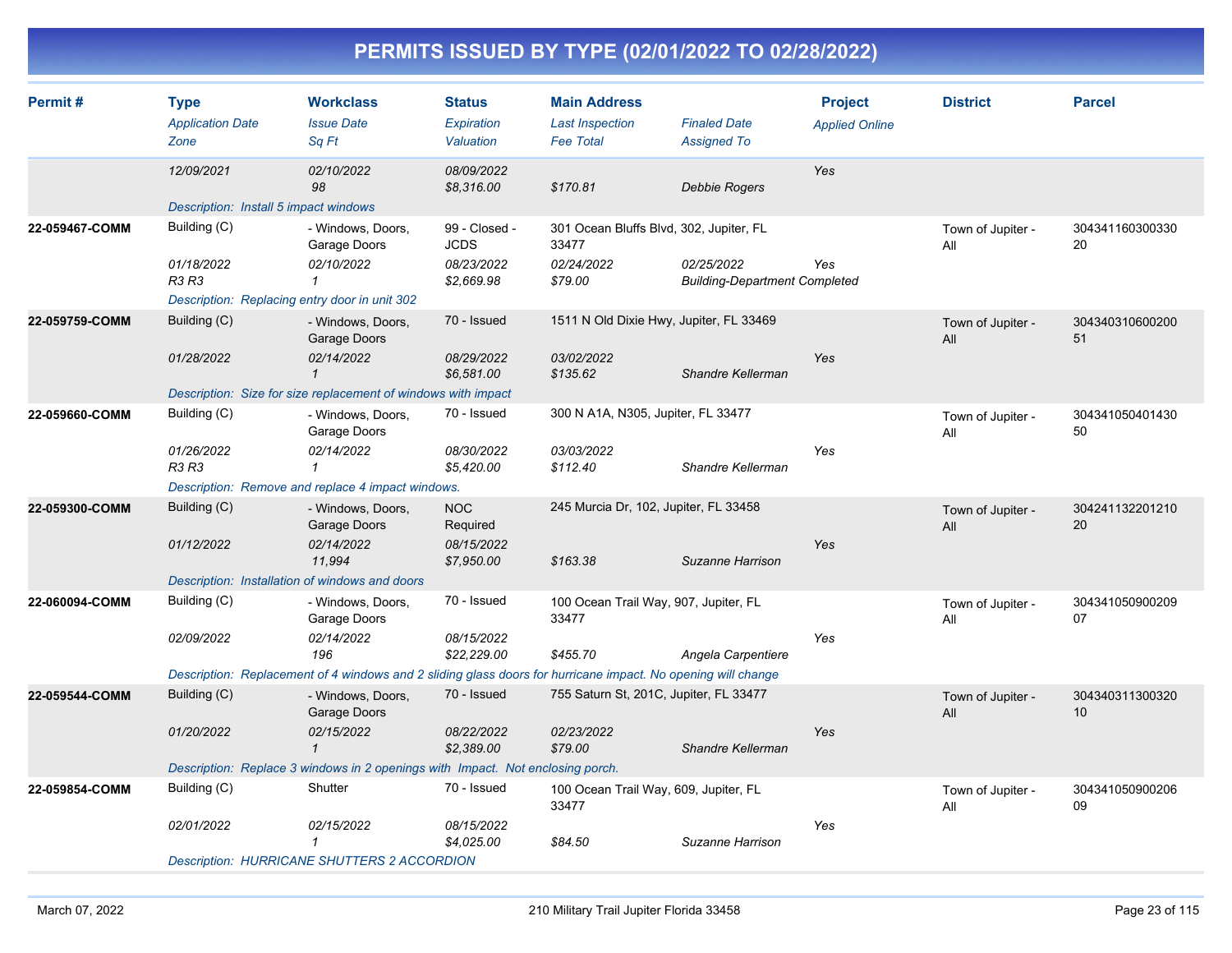| Permit#         | <b>Type</b><br><b>Application Date</b><br>Zone | <b>Workclass</b><br><b>Issue Date</b><br>Sq Ft                                        | <b>Status</b><br>Expiration<br>Valuation | <b>Main Address</b><br><b>Last Inspection</b><br><b>Fee Total</b> | <b>Finaled Date</b><br><b>Assigned To</b>          | <b>Project</b><br><b>Applied Online</b> | <b>District</b>          | <b>Parcel</b>         |
|-----------------|------------------------------------------------|---------------------------------------------------------------------------------------|------------------------------------------|-------------------------------------------------------------------|----------------------------------------------------|-----------------------------------------|--------------------------|-----------------------|
| 22-059820-COMM  | Building (C)                                   | - Windows, Doors,<br>Garage Doors                                                     | 70 - Issued                              | 107 Pond Apple Ln, 104, Jupiter, FL 33458                         |                                                    |                                         | Town of Jupiter -<br>All | 304241121903110<br>40 |
|                 | 02/01/2022                                     | 02/15/2022<br>53                                                                      | 08/15/2022<br>\$5,759.78                 | \$119.20                                                          | <b>Kelly Hills</b>                                 | Yes                                     |                          |                       |
|                 |                                                | Description: R/R 2 IMPACT WINDOWS AND 1 IMPACT DOOR.                                  |                                          |                                                                   |                                                    |                                         |                          |                       |
| 22-059249-COMM  | Building (C)                                   | Alteration                                                                            | 99 - Closed -<br><b>JCDS</b>             | 1548 N Us Highway 1, 104, Jupiter, FL<br>33469                    |                                                    |                                         | Town of Jupiter -<br>All | 304340310600200<br>60 |
|                 | 01/11/2022<br>C <sub>2</sub> C <sub>2</sub>    | 02/16/2022<br>20                                                                      | 08/22/2022<br>\$1,500.00                 | 02/23/2022<br>\$79.00                                             | 02/25/2022<br><b>Building-Department Completed</b> | Yes                                     |                          |                       |
|                 |                                                | Description: Face Change on Wall Sign (vinyl only)                                    |                                          |                                                                   |                                                    |                                         |                          |                       |
| 22-059966-COMM  | Building (C)                                   | Alteration                                                                            | 70 - Issued                              | 400 S A1A, Jupiter, FL 33477                                      |                                                    |                                         | Town of Jupiter -<br>All | 304341050000400<br>60 |
|                 | 02/04/2022                                     | 02/16/2022<br>$\mathcal I$                                                            | 08/16/2022<br>\$2,000.00                 | 02/17/2022<br>\$179.00                                            | <b>Kellie Doherty</b>                              | Yes                                     |                          |                       |
|                 |                                                | Description: Temporary tent- Jupiter Seafood Festival Tent Up 2/16/22- 2/21/22        |                                          |                                                                   |                                                    |                                         |                          |                       |
| 22-059948-COMM* | Building (C)                                   | Shutter                                                                               | <b>NOC</b><br>Required                   | 100 Ocean Trail Way, 1402, Jupiter, FL<br>33477                   |                                                    |                                         | Town of Jupiter -<br>All | 304341050900214<br>02 |
|                 | 02/03/2022                                     | 02/16/2022<br>$\mathbf{1}$                                                            | 08/15/2022<br>\$2,800.00                 | \$79.00                                                           | Suzanne Harrison                                   | Yes                                     |                          |                       |
|                 |                                                | <b>Description: HURRICANE SHUTTERS 1 ACCORDION</b>                                    |                                          |                                                                   |                                                    |                                         |                          |                       |
| 21-058483-COMM  | Building (C)                                   | Alteration                                                                            | 70 - Issued                              | 1101 Seafarer Cir, 206, Jupiter, FL 33477                         |                                                    |                                         | Town of Jupiter -<br>All | 304341201101120<br>60 |
|                 | 12/06/2021<br><b>R2 R2</b>                     | 02/16/2022<br>1,300                                                                   | 08/15/2022<br>\$85,000.00                | \$2,217.50                                                        | Vicki Tarallo                                      | Yes                                     |                          |                       |
|                 |                                                | Description: INTERIOR REMODEL KITCHEN, BATHROOMS AND LAUNDRY - REPLACE INTERIOR DOORS |                                          |                                                                   |                                                    |                                         |                          |                       |
| 22-059975-COMM  | Building (C)                                   | Shutter                                                                               | 70 - Issued                              | 100 Ocean Trail Way, 1110, Jupiter, FL<br>33477                   |                                                    |                                         | Town of Jupiter -<br>Αll | 304341050900211<br>10 |
|                 | 02/04/2022                                     | 02/16/2022<br>1                                                                       | 08/15/2022<br>\$5,050.00                 | \$105.00                                                          | Kelly Hills                                        | Yes                                     |                          |                       |
|                 |                                                | <b>Description: HURRICANE SHUTTES 3 ACCORDIONS</b>                                    |                                          |                                                                   |                                                    |                                         |                          |                       |
| 22-059972-COMM* | Building (C)                                   | Shutter                                                                               | <b>NOC</b><br>Required                   | 100 Ocean Trail Way, 303, Jupiter, FL<br>33477                    |                                                    |                                         | Town of Jupiter -<br>All | 304341050900203<br>03 |
|                 | 02/04/2022                                     | 02/16/2022<br>$\mathbf{1}$                                                            | 08/15/2022<br>\$3,800.00                 | \$80.00                                                           | <b>Kelly Hills</b>                                 | Yes                                     |                          |                       |
|                 |                                                | <b>Description: HURRICANE SHUTTERS 5 ACCORDIONS</b>                                   |                                          |                                                                   |                                                    |                                         |                          |                       |
| 22-059970-COMM* | Building (C)                                   | Shutter                                                                               | <b>NOC</b><br>Required                   | 100 Ocean Trail Way, 502, Jupiter, FL<br>33477                    |                                                    |                                         | Town of Jupiter -<br>All | 304341050900205<br>02 |
|                 | 02/04/2022                                     | 02/16/2022<br>$\mathcal I$                                                            | 08/15/2022<br>\$2,925.00                 | \$79.00                                                           | <b>Kelly Hills</b>                                 | Yes                                     |                          |                       |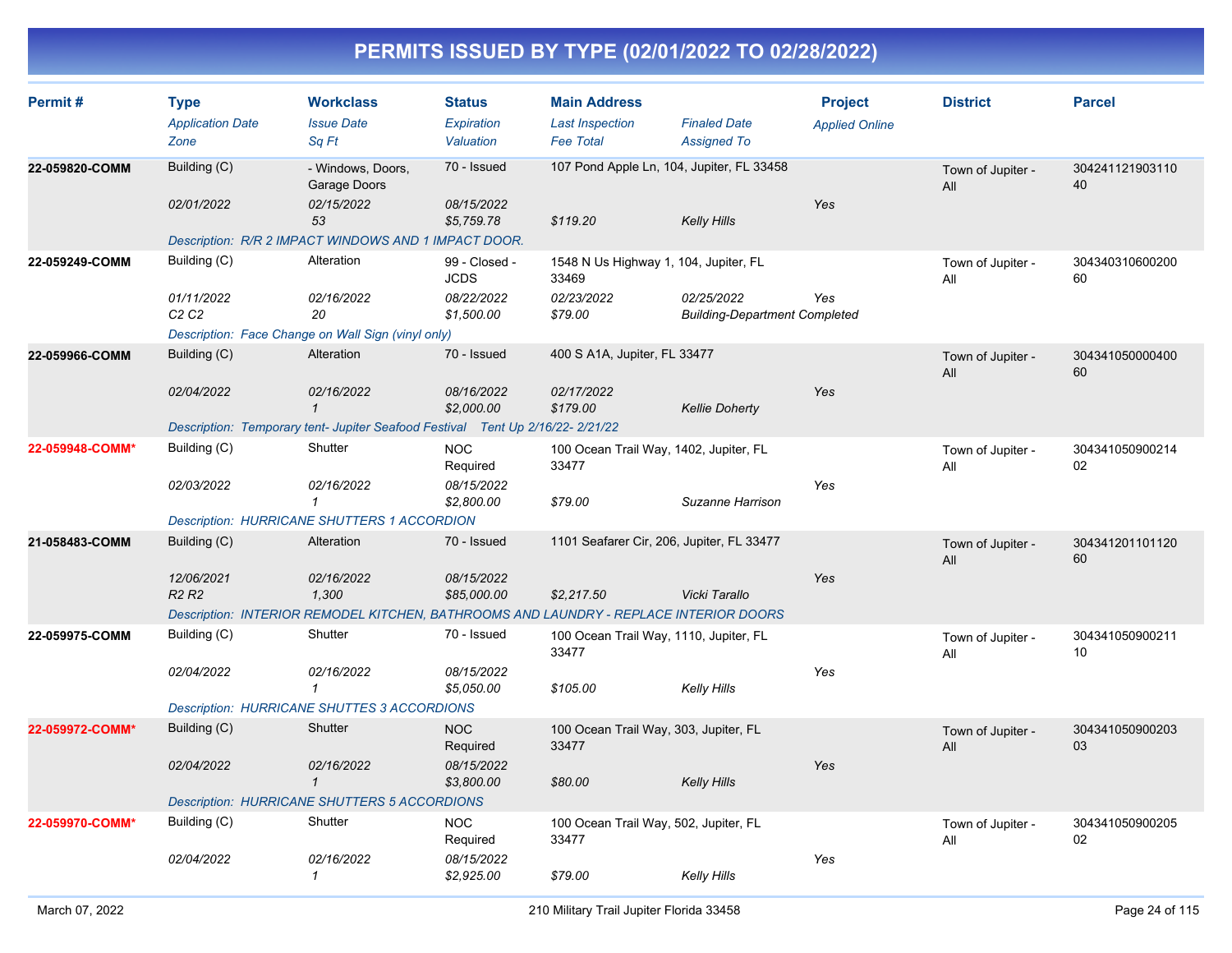| Permit#         | <b>Type</b>                         | <b>Workclass</b>                                                                                                                                                               | <b>Status</b>             | <b>Main Address</b>                             |                     | <b>Project</b>        | <b>District</b>          | <b>Parcel</b>         |
|-----------------|-------------------------------------|--------------------------------------------------------------------------------------------------------------------------------------------------------------------------------|---------------------------|-------------------------------------------------|---------------------|-----------------------|--------------------------|-----------------------|
|                 | <b>Application Date</b>             | <b>Issue Date</b>                                                                                                                                                              | Expiration                | <b>Last Inspection</b>                          | <b>Finaled Date</b> | <b>Applied Online</b> |                          |                       |
|                 | Zone                                | Sa Ft                                                                                                                                                                          | Valuation                 | <b>Fee Total</b>                                | <b>Assigned To</b>  |                       |                          |                       |
|                 |                                     | Description: hurricane shutters 1 accordion                                                                                                                                    |                           |                                                 |                     |                       |                          |                       |
| 22-059945-COMM* | Building (C)                        | Shutter                                                                                                                                                                        | <b>NOC</b><br>Required    | 100 Ocean Trail Way, 602, Jupiter, FL<br>33477  |                     |                       | Town of Jupiter -<br>All | 304341050900206<br>02 |
|                 | 02/03/2022                          | 02/16/2022<br>$\mathbf{1}$                                                                                                                                                     | 08/15/2022<br>\$4,550.00  | \$95.00                                         | Suzanne Harrison    | Yes                   |                          |                       |
|                 |                                     | <b>Description: HURRICANE SHUTTERS 4 ACCORDION</b>                                                                                                                             |                           |                                                 |                     |                       |                          |                       |
| 22-059947-COMM  | Building (C)                        | Shutter                                                                                                                                                                        | 70 - Issued               | 100 Ocean Trail Way, 1302, Jupiter, FL<br>33477 |                     |                       | Town of Jupiter -<br>All | 304341050900213<br>02 |
|                 | 02/03/2022                          | 02/16/2022<br>$\mathbf{1}$                                                                                                                                                     | 08/15/2022<br>\$3,100.00  | \$79.00                                         | Suzanne Harrison    | Yes                   |                          |                       |
|                 |                                     | <b>Description: HURRICANE SHUTTERS 1 ACCORDION</b>                                                                                                                             |                           |                                                 |                     |                       |                          |                       |
| 22-059946-COMM* | Building (C)                        | Shutter                                                                                                                                                                        | <b>NOC</b><br>Required    | 100 Ocean Trail Way, 1202, Jupiter, FL<br>33477 |                     |                       | Town of Jupiter -<br>All | 304341050900212<br>02 |
|                 | 02/03/2022                          | 02/16/2022<br>$\mathcal{I}$                                                                                                                                                    | 08/15/2022<br>\$2,800.00  | \$79.00                                         | Suzanne Harrison    | Yes                   |                          |                       |
|                 |                                     | <b>Description: HURRICANE SHUTTERS 1 ACCORDION</b>                                                                                                                             |                           |                                                 |                     |                       |                          |                       |
| 22-059855-COMM  | Building (C)                        | Shutter                                                                                                                                                                        | 70 - Issued               | 100 Ocean Trail Way, 1109, Jupiter, FL<br>33477 |                     |                       | Town of Jupiter -<br>All | 304341050900211<br>09 |
|                 | 02/01/2022                          | 02/16/2022<br>$\mathbf{1}$                                                                                                                                                     | 08/15/2022<br>\$3,100.00  | \$79.00                                         | Suzanne Harrison    | Yes                   |                          |                       |
|                 |                                     | <b>Description: HURRICANE SHUTTERS 1 ACORDION</b>                                                                                                                              |                           |                                                 |                     |                       |                          |                       |
| 22-059977-COMM  | Building (C)                        | Shutter                                                                                                                                                                        | 70 - Issued               | 2709 Fairway Dr N, Jupiter, FL 33477            |                     |                       | Town of Jupiter -<br>All | 304341052000027<br>09 |
|                 | 02/04/2022                          | 02/16/2022<br>$\overline{1}$                                                                                                                                                   | 08/15/2022<br>\$2,520.00  | \$79.00                                         | Shandre Kellerman   | Yes                   |                          |                       |
|                 |                                     | Description: Hurricane shutters (1) pull down roll shutter                                                                                                                     |                           |                                                 |                     |                       |                          |                       |
| 22-060048-COMM* | Building (C)                        | - Windows, Doors,<br>Garage Doors                                                                                                                                              | <b>NOC</b><br>Required    | 225 Murcia Dr, 310, Jupiter, FL 33458           |                     |                       | Town of Jupiter -<br>All | 304241132201331<br>00 |
|                 | 02/07/2022                          | 02/16/2022<br>$\mathbf{1}$                                                                                                                                                     | 08/15/2022<br>\$6,000.00  | \$124.00                                        | <b>Kelly Hills</b>  | Yes                   |                          |                       |
|                 | Description: replace windows & door |                                                                                                                                                                                |                           |                                                 |                     |                       |                          |                       |
| 22-059506-COMM  | Building (C)                        | Alteration                                                                                                                                                                     | 70 - Issued               | 108 W Pigeon Plum Dr, 106, Jupiter, FL<br>33458 |                     |                       | Town of Jupiter -<br>All | 304241121900810<br>60 |
|                 | 01/19/2022<br><b>R3 R3</b>          | 02/17/2022<br>600                                                                                                                                                              | 08/16/2022<br>\$41,800.00 | \$856.90                                        | Suzanne Harrison    | Yes                   |                          |                       |
|                 | existing locations. No Change       | Description: Remove & replace kitchen cabinets, tile floors, shower surround, and vanity. Install shower pan, disconnect & reconnect kitchen and bathroom plumbing fixtures in |                           |                                                 |                     |                       |                          |                       |
| 22-059932-COMM  | Building (C)                        | - Windows, Doors,<br>Garage Doors                                                                                                                                              | 70 - Issued               | 717 S Us Highway 1, 703, Jupiter, FL<br>33477   |                     |                       | Town of Jupiter -<br>All | 304341050500070<br>30 |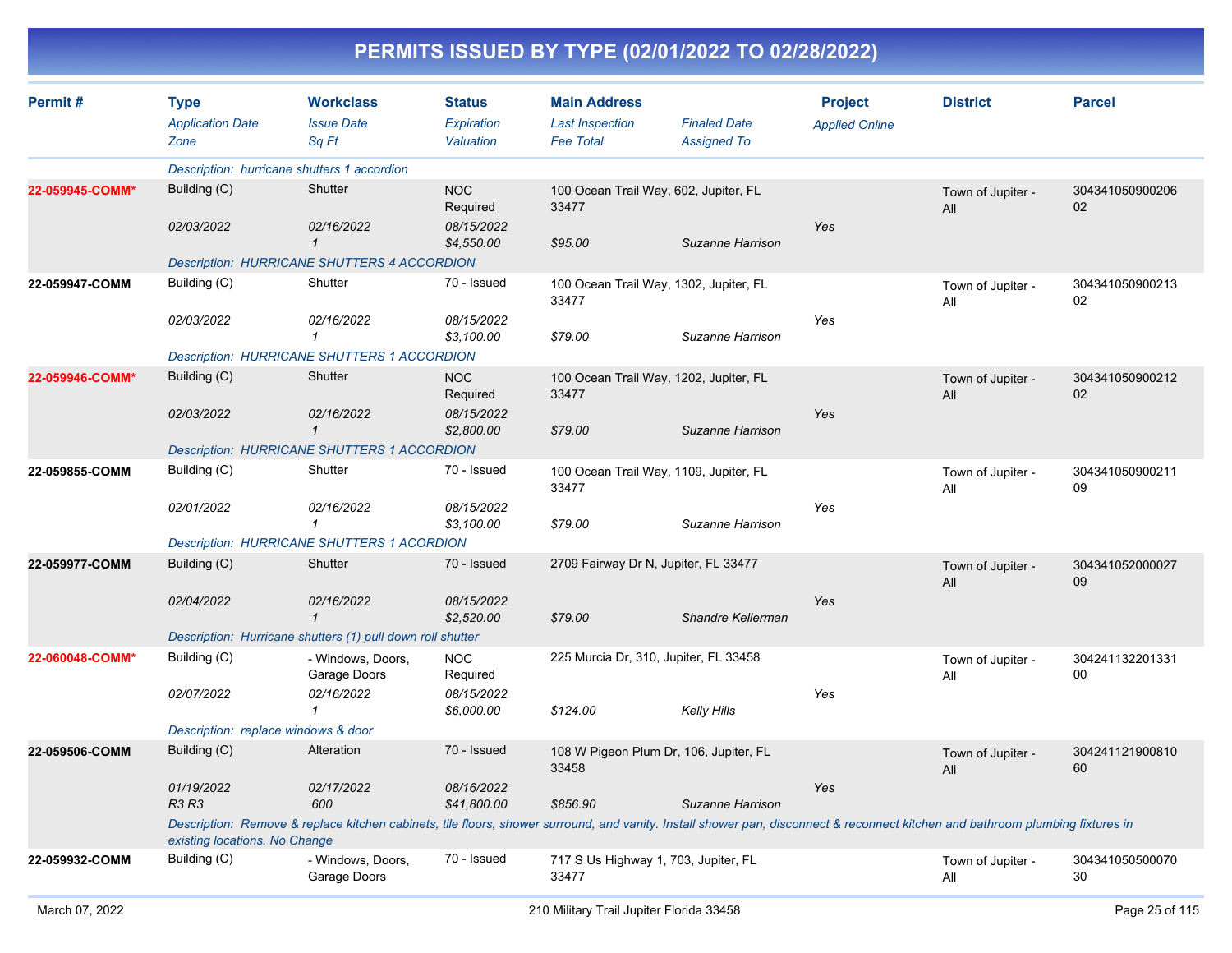| Permit#        | <b>Type</b><br><b>Application Date</b><br>Zone                                | <b>Workclass</b><br><b>Issue Date</b><br>Sq Ft                                            | <b>Status</b><br>Expiration<br>Valuation | <b>Main Address</b><br><b>Last Inspection</b><br><b>Fee Total</b> | <b>Finaled Date</b><br><b>Assigned To</b>          | <b>Project</b><br><b>Applied Online</b> | <b>District</b>          | <b>Parcel</b>         |
|----------------|-------------------------------------------------------------------------------|-------------------------------------------------------------------------------------------|------------------------------------------|-------------------------------------------------------------------|----------------------------------------------------|-----------------------------------------|--------------------------|-----------------------|
|                | 02/03/2022<br><b>R3 R3</b>                                                    | 02/17/2022<br>1,315<br>Description: REPLACE 2 IMPACT DOORS, SIZE FOR SIZE                 | 08/16/2022<br>\$9,273.00                 | \$190.24                                                          | Vicki Tarallo                                      | Yes                                     |                          |                       |
| 22-060272-COMM | Building (C)<br>02/15/2022                                                    | - Windows, Doors,<br>Garage Doors<br>02/17/2022                                           | 70 - Issued<br>08/16/2022                | 138 Mangrove Bay Way, Jupiter, FL 33477                           |                                                    | Yes                                     | Town of Jupiter -<br>All | 304341074000002<br>10 |
|                |                                                                               | 1,330                                                                                     | \$22,101.00                              | \$453.07                                                          | <b>Kimberly Slater</b>                             |                                         |                          |                       |
|                |                                                                               | Description: replace 10 impact windows and 2 impact doors, size for size.                 |                                          |                                                                   |                                                    |                                         |                          |                       |
| 22-059973-COMM | Building (C)                                                                  | - Windows, Doors,<br>Garage Doors                                                         | 70 - Issued                              | 149 Seabreeze Cir, Jupiter, FL 33477                              |                                                    |                                         | Town of Jupiter -<br>All | 304341080700014<br>90 |
|                | 02/04/2022                                                                    | 02/17/2022<br>$\mathcal I$                                                                | 08/16/2022<br>\$10,300.00                | \$211.15                                                          | Vicki Tarallo                                      | Yes                                     |                          |                       |
|                |                                                                               | Description: REPLACING ON EXISTING OPENINGS 4 IMPACT WINDOWS, 1 IMPACT SGD, 1 IMPACT DOOR |                                          |                                                                   |                                                    |                                         |                          |                       |
| 22-059217-COMM | Building (C)                                                                  | - Windows, Doors,<br>Garage Doors                                                         | 99 - Closed -<br><b>JCDS</b>             | 101 Ocean Bluffs Blvd, Jupiter, FL 33477                          |                                                    |                                         | Town of Jupiter -<br>All | 3043411603            |
|                | 01/10/2022                                                                    | 02/17/2022<br>$\mathbf{1}$                                                                | 08/23/2022<br>\$8,009.94                 | 02/24/2022<br>\$164.60                                            | 02/25/2022<br><b>Building-Department Completed</b> | Yes                                     |                          |                       |
|                |                                                                               | Description: Replacing front entry door on BLDG 1 to unit 201, 205, and 406               |                                          |                                                                   |                                                    |                                         |                          |                       |
| 21-058252-COMM | Building (C)                                                                  | Alteration                                                                                | 70 - Issued                              | 176 Helios Dr, 310, Jupiter, FL 33477                             |                                                    |                                         | Town of Jupiter -<br>All | 304341081900031<br>00 |
|                | 11/23/2021<br>R3 R3                                                           | 02/18/2022<br>$\mathbf{1}$                                                                | 08/17/2022<br>\$10,000.00                | \$305.00                                                          | <b>Kellie Doherty</b>                              | Yes                                     |                          |                       |
|                | Description: kitchen renovation                                               |                                                                                           |                                          |                                                                   |                                                    |                                         |                          |                       |
| 22-060104-COMM | Building (C)                                                                  | - Windows, Doors,<br>Garage Doors                                                         | 70 - Issued                              | 1648 Jupiter Cove Dr, 615B, Jupiter, FL<br>33469                  |                                                    |                                         | Town of Jupiter -<br>All | 304340311500261<br>50 |
|                | 02/09/2022                                                                    | 02/18/2022<br>$\mathcal{I}$                                                               | 08/17/2022<br>\$14,796.01                | \$303.32                                                          | <b>Kelly Hills</b>                                 | Yes                                     |                          |                       |
|                | Description: REPLACE 1 DOOR TO IMPACT                                         |                                                                                           |                                          |                                                                   |                                                    |                                         |                          |                       |
| 22-060111-COMM | Building (C)                                                                  | Alteration                                                                                | 70 - Issued                              | 106 Wentworth Ct, Jupiter, FL 33458                               |                                                    |                                         | Town of Jupiter -<br>All | 304241230100010<br>40 |
|                | 02/09/2022                                                                    | 02/18/2022<br>36                                                                          | 08/17/2022<br>\$10,500.00                | \$215.25                                                          | <b>Kelly Hills</b>                                 | Yes                                     |                          |                       |
|                | Description: 106, 110, 114 Wentworth Ct<br><b>Structural Repair</b><br>Bldg#1 |                                                                                           |                                          |                                                                   |                                                    |                                         |                          |                       |
| 22-060113-COMM | Building (C)                                                                  | Alteration                                                                                | 70 - Issued                              | 125 Wentworth Ct, Jupiter, FL 33458                               |                                                    |                                         | Town of Jupiter -<br>All | 304241230100010<br>20 |
|                | 02/09/2022<br><b>MXD MXD</b>                                                  | 02/18/2022<br>$\mathbf{1}$                                                                | 08/17/2022<br>\$10,500.00                | \$215.25                                                          | <b>Kelly Hills</b>                                 | Yes                                     |                          |                       |
|                |                                                                               |                                                                                           |                                          |                                                                   |                                                    |                                         |                          |                       |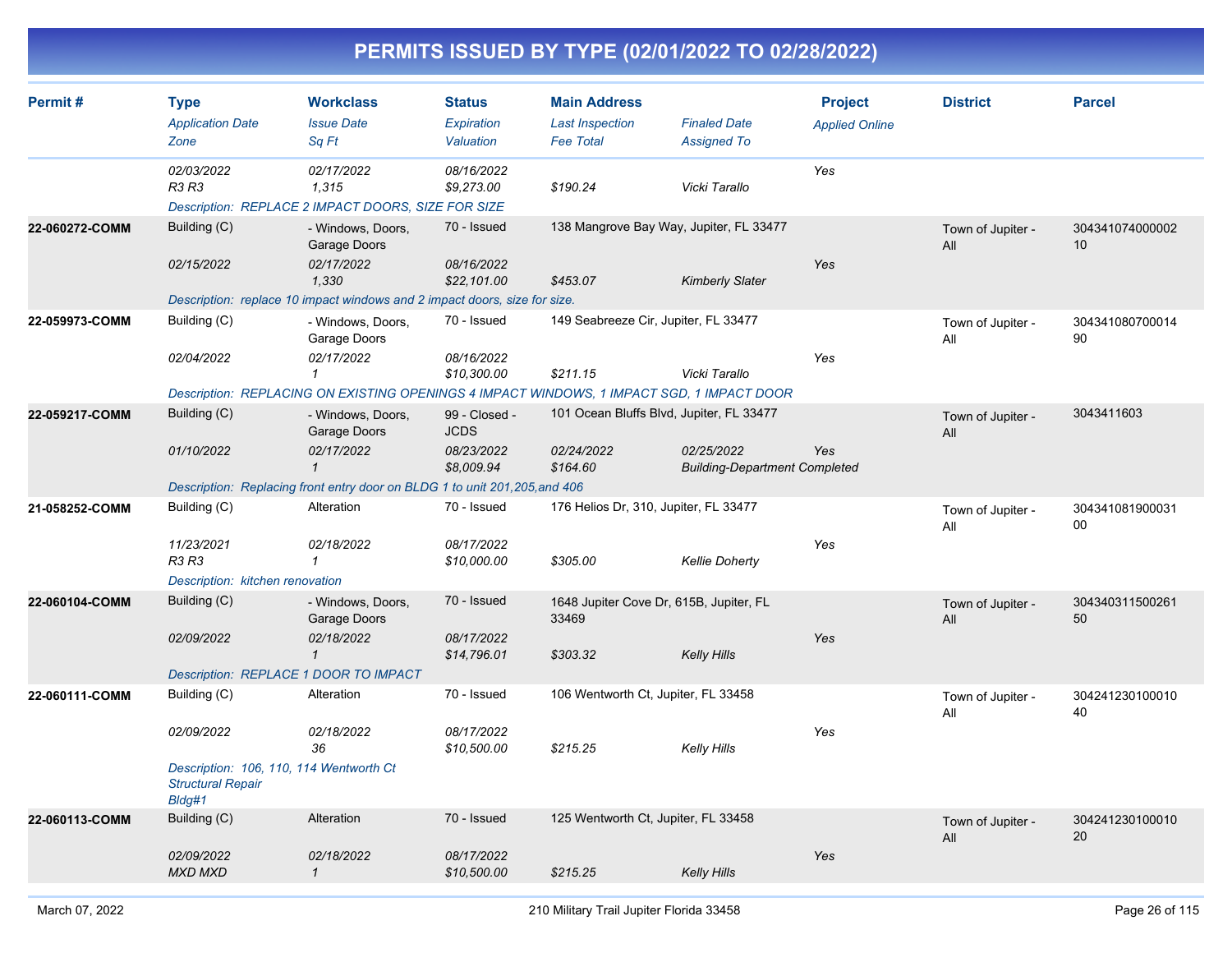| Permit#         | <b>Type</b><br><b>Application Date</b><br>Zone                                    | <b>Workclass</b><br><b>Issue Date</b><br>Sq Ft                                                                  | <b>Status</b><br><b>Expiration</b><br>Valuation | <b>Main Address</b><br><b>Last Inspection</b><br><b>Fee Total</b> | <b>Finaled Date</b><br><b>Assigned To</b> | <b>Project</b><br><b>Applied Online</b> | <b>District</b>          | <b>Parcel</b>         |
|-----------------|-----------------------------------------------------------------------------------|-----------------------------------------------------------------------------------------------------------------|-------------------------------------------------|-------------------------------------------------------------------|-------------------------------------------|-----------------------------------------|--------------------------|-----------------------|
|                 | <b>Structural Repair</b>                                                          | Description: 125, 129, 133 Wentworth Ct - Bldg#2                                                                |                                                 |                                                                   |                                           |                                         |                          |                       |
| 22-060115-COMM  | Building (C)                                                                      | Alteration                                                                                                      | 70 - Issued                                     | 128 Wentworth Ct, Jupiter, FL 33458                               |                                           |                                         | Town of Jupiter -<br>All | 304241230100009<br>50 |
|                 | 02/09/2022                                                                        | 02/18/2022<br>36                                                                                                | 08/17/2022<br>\$10,500.00                       | \$215.25                                                          | Kelly Hills                               | Yes                                     |                          |                       |
|                 | Description: 128, 132, 136 Wentworth Ct<br><b>Structural Repair</b><br>Bldg#3     |                                                                                                                 |                                                 |                                                                   |                                           |                                         |                          |                       |
| 22-060118-COMM  | Building (C)                                                                      | Alteration                                                                                                      | 70 - Issued                                     | 141 Wentworth Ct, Jupiter, FL 33458                               |                                           |                                         | Town of Jupiter -<br>All | 304241230100008<br>40 |
|                 | 02/09/2022<br><b>MXD MXD</b>                                                      | 02/18/2022<br>36                                                                                                | 08/17/2022<br>\$10,500.00                       | \$215.25                                                          | Kelly Hills                               | Yes                                     |                          |                       |
|                 | Description: 141, 145, 149 Wentworth Ct<br>Bldg#4<br><b>Structural Repair</b>     |                                                                                                                 |                                                 |                                                                   |                                           |                                         |                          |                       |
| 22-060120-COMM  | Building (C)                                                                      | Alteration                                                                                                      | 70 - Issued                                     | 144 Wentworth Ct, Jupiter, FL 33458                               |                                           |                                         | Town of Jupiter -<br>All | 304241230100008<br>90 |
|                 | 02/09/2022                                                                        | 02/18/2022<br>36                                                                                                | 08/17/2022<br>\$10,500.00                       | \$215.25                                                          | Kelly Hills                               | Yes                                     |                          |                       |
|                 | Description: 144, 148, 152 Wentworth Ct<br>$B$ ldg #5<br><b>Structural Repair</b> |                                                                                                                 |                                                 |                                                                   |                                           |                                         |                          |                       |
| 22-060122-COMM  | Building (C)                                                                      | Alteration                                                                                                      | 70 - Issued                                     | 166 Wentworth Ct, Jupiter, FL 33458                               |                                           |                                         | Town of Jupiter -<br>All | 304241230100007<br>40 |
|                 | 02/09/2022                                                                        | 02/18/2022<br>$\mathbf{1}$                                                                                      | 08/17/2022<br>\$10,500.00                       | \$215.25                                                          | <b>Kelly Hills</b>                        | Yes                                     |                          |                       |
|                 | Description: 166, 170, 174 Wentworth Ct<br>Bldg #6<br><b>Structural Repair</b>    |                                                                                                                 |                                                 |                                                                   |                                           |                                         |                          |                       |
| 21-058198-COMM* | Building (C)                                                                      | Alteration                                                                                                      | 70 - Issued                                     | 2404 Captains Way, Jupiter, FL 33477                              |                                           |                                         | Town of Jupiter -<br>All | 304341180400024<br>04 |
|                 | 11/22/2021                                                                        | 02/18/2022<br>1,866                                                                                             | 08/31/2022<br>\$95,000.00                       | 03/04/2022<br>\$2,472.50                                          | Kelly Hills                               | Yes                                     |                          |                       |
|                 |                                                                                   | Description: new cabinets, flooring, hurricane impact windows, bathroom remodel, reconfigure walls as per plans |                                                 |                                                                   |                                           |                                         |                          |                       |
| 22-060193-COMM  | Building (C)                                                                      | - Windows, Doors,<br>Garage Doors                                                                               | 70 - Issued                                     | 2000 S A1A, 202, Jupiter, FL 33477                                |                                           |                                         | Town of Jupiter -<br>All | 304341082500102<br>02 |
|                 | 02/11/2022<br><b>R3 R3</b>                                                        | 02/18/2022<br>16                                                                                                | 08/17/2022<br>\$6,866.00                        | \$141.38                                                          | Angela Carpentiere                        | Yes                                     |                          |                       |
|                 |                                                                                   | Description: Remove & Replace Exterior Front Door                                                               |                                                 |                                                                   |                                           |                                         |                          |                       |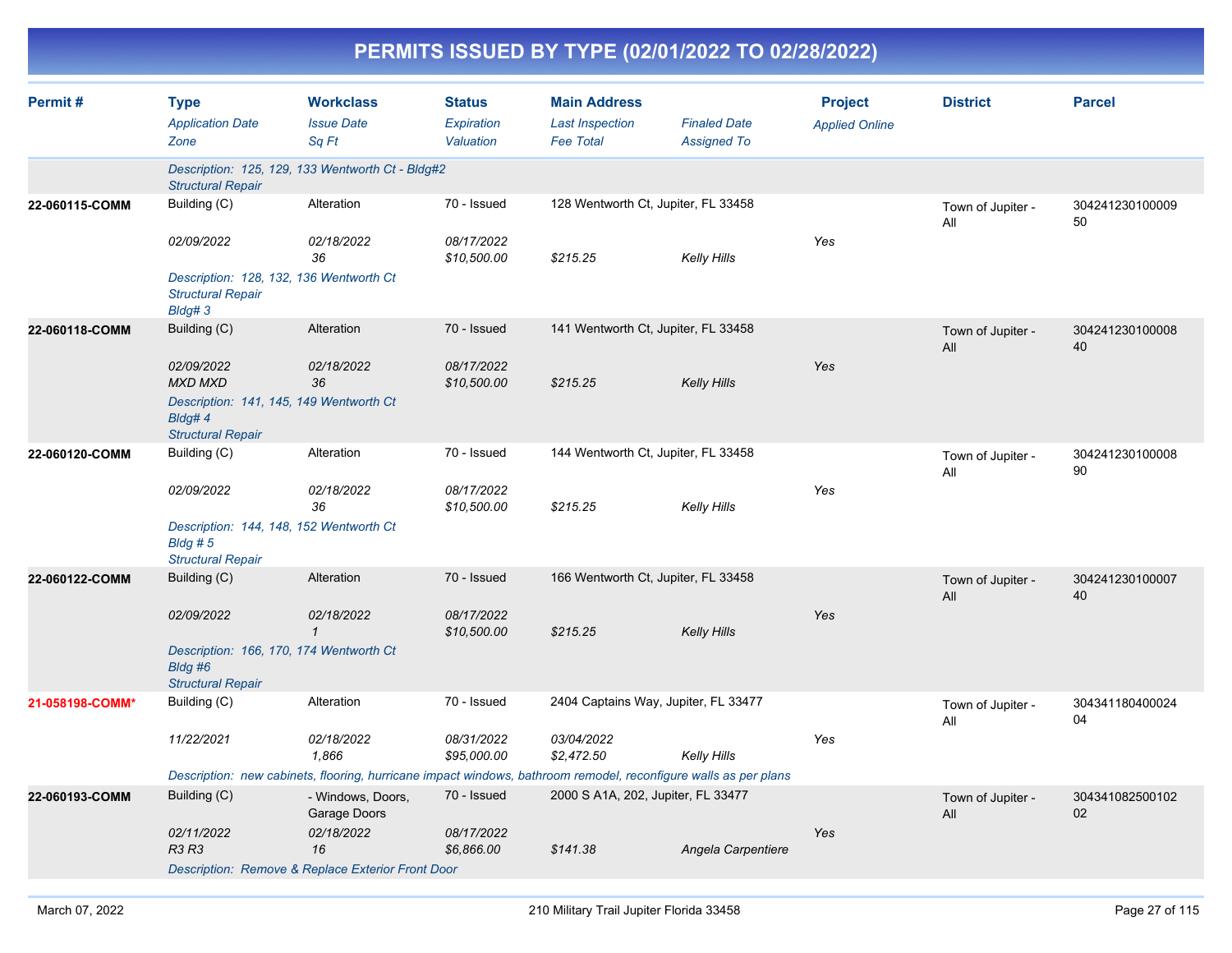| Permit#         | <b>Type</b><br><b>Application Date</b>      | <b>Workclass</b><br><b>Issue Date</b>                                                                        | <b>Status</b><br><b>Expiration</b> | <b>Main Address</b><br><b>Last Inspection</b>   | <b>Finaled Date</b>    | <b>Project</b><br><b>Applied Online</b> | <b>District</b>          | <b>Parcel</b>         |
|-----------------|---------------------------------------------|--------------------------------------------------------------------------------------------------------------|------------------------------------|-------------------------------------------------|------------------------|-----------------------------------------|--------------------------|-----------------------|
|                 | Zone                                        | Sa Ft                                                                                                        | Valuation                          | <b>Fee Total</b>                                | <b>Assigned To</b>     |                                         |                          |                       |
| 22-060069-COMM  | Building (C)                                | - Windows, Doors,<br>Garage Doors                                                                            | 70 - Issued                        | 100 Ocean Trail Way, 502, Jupiter, FL<br>33477  |                        |                                         | Town of Jupiter -<br>All | 304341050900205<br>02 |
|                 | 02/08/2022                                  | 02/22/2022<br>196                                                                                            | 08/22/2022<br>\$19,982.00          | \$409.63                                        | Vicki Tarallo          | Yes                                     |                          |                       |
|                 |                                             | Description: REPLACEMENT OF 3 WINDOWS AND 2 SLIDING GLASS DOORS TO HURRICANE IMPACT. NO OPENING CHANGES      |                                    |                                                 |                        |                                         |                          |                       |
| 22-060261-COMM  | Building (C)                                | Shutter                                                                                                      | 70 - Issued                        | 100 Ocean Trail Way, 402, Jupiter, FL<br>33477  |                        |                                         | Town of Jupiter -<br>All | 304341050900204<br>02 |
|                 | 02/15/2022                                  | 02/22/2022<br>$\mathbf{1}$                                                                                   | 08/22/2022<br>\$3,975.00           | \$83.50                                         | Angela Carpentiere     | Yes                                     |                          |                       |
|                 |                                             | <b>Description: HURRICANE SHUTTERS 2 ACCORDION</b>                                                           |                                    |                                                 |                        |                                         |                          |                       |
| 22-060290-COMM* | Building (C)                                | - Windows, Doors,<br>Garage Doors                                                                            | <b>NOC</b><br>Required             | 1605 S Us Highway 1, 7G, Jupiter, FL<br>33477   |                        |                                         | Town of Jupiter -<br>All | 304341080900700<br>70 |
|                 | 02/15/2022<br><b>R3 R3</b>                  | 02/22/2022<br>$\mathbf{1}$                                                                                   | 08/22/2022<br>\$28,611.00          | \$586.52                                        | Angela Carpentiere     | Yes                                     |                          |                       |
|                 |                                             | Description: Replacement of 6 windows and 2 doors                                                            |                                    |                                                 |                        |                                         |                          |                       |
| 22-060101-COMM  | Building (C)                                | - Windows, Doors,<br>Garage Doors                                                                            | 70 - Issued                        | 100 Ocean Trail Way, 1305, Jupiter, FL<br>33477 |                        |                                         | Town of Jupiter -<br>All | 304341050900213<br>05 |
|                 | 02/09/2022                                  | 02/22/2022<br>203                                                                                            | 08/22/2022<br>\$21,719.00          | \$445.24                                        | <b>Kimberly Slater</b> | Yes                                     |                          |                       |
|                 |                                             | Description: Replacement of 4 windows and 2 sliding glass doors for hurricane impact. No opening will change |                                    |                                                 |                        |                                         |                          |                       |
| 22-059852-COMM  | Building (C)                                | Shutter                                                                                                      | 70 - Issued                        | 100 Ocean Trail Way, 309, Jupiter, FL<br>33477  |                        |                                         | Town of Jupiter -<br>All | 304341050900203<br>09 |
|                 | 02/01/2022                                  | 02/22/2022<br>$\mathbf{1}$                                                                                   | 08/22/2022<br>\$1,950.00           | \$79.00                                         | Suzanne Harrison       | Yes                                     |                          |                       |
|                 |                                             | <b>Description: HURRICANE SHUTTERS 3 ACCORDION</b>                                                           |                                    |                                                 |                        |                                         |                          |                       |
| 22-059944-COMM* | Building (C)                                | Shutter                                                                                                      | <b>NOC</b><br>Required             | 100 Ocean Trail Way, 1404, Jupiter, FL<br>33477 |                        |                                         | Town of Jupiter -<br>All | 304341050900214<br>04 |
|                 | 02/03/2022                                  | 02/22/2022<br>$\mathbf{1}$                                                                                   | 08/22/2022<br>\$3,200.00           | \$79.00                                         | Suzanne Harrison       | Yes                                     |                          |                       |
|                 | Description: hurricane shutters 1 accordion |                                                                                                              |                                    |                                                 |                        |                                         |                          |                       |
| 22-059931-COMM  | Building (C)                                | - Windows, Doors,<br>Garage Doors                                                                            | 70 - Issued                        | 701 Captains Way, Jupiter, FL 33477             |                        |                                         | Town of Jupiter -<br>All | 304341180400007<br>01 |
|                 | 02/03/2022                                  | 02/22/2022<br>$\mathcal I$                                                                                   | 08/22/2022<br>\$3,662.00           | \$79.00                                         | Suzanne Harrison       | Yes                                     |                          |                       |
|                 |                                             | Description: REPLACE 1 DOOR TO IMPACT                                                                        |                                    |                                                 |                        |                                         |                          |                       |
| 22-059847-COMM* | Building (C)                                | Shutter                                                                                                      | <b>NOC</b><br>Required             | 100 Ocean Trail Way, 203, Jupiter, FL<br>33477  |                        |                                         | Town of Jupiter -<br>All | 304341050900202<br>03 |
|                 | 02/01/2022                                  | 02/22/2022<br>$\mathcal I$                                                                                   | 08/22/2022<br>\$2,800.00           | \$79.00                                         | <b>Kelly Hills</b>     | Yes                                     |                          |                       |
|                 |                                             |                                                                                                              |                                    |                                                 |                        |                                         |                          |                       |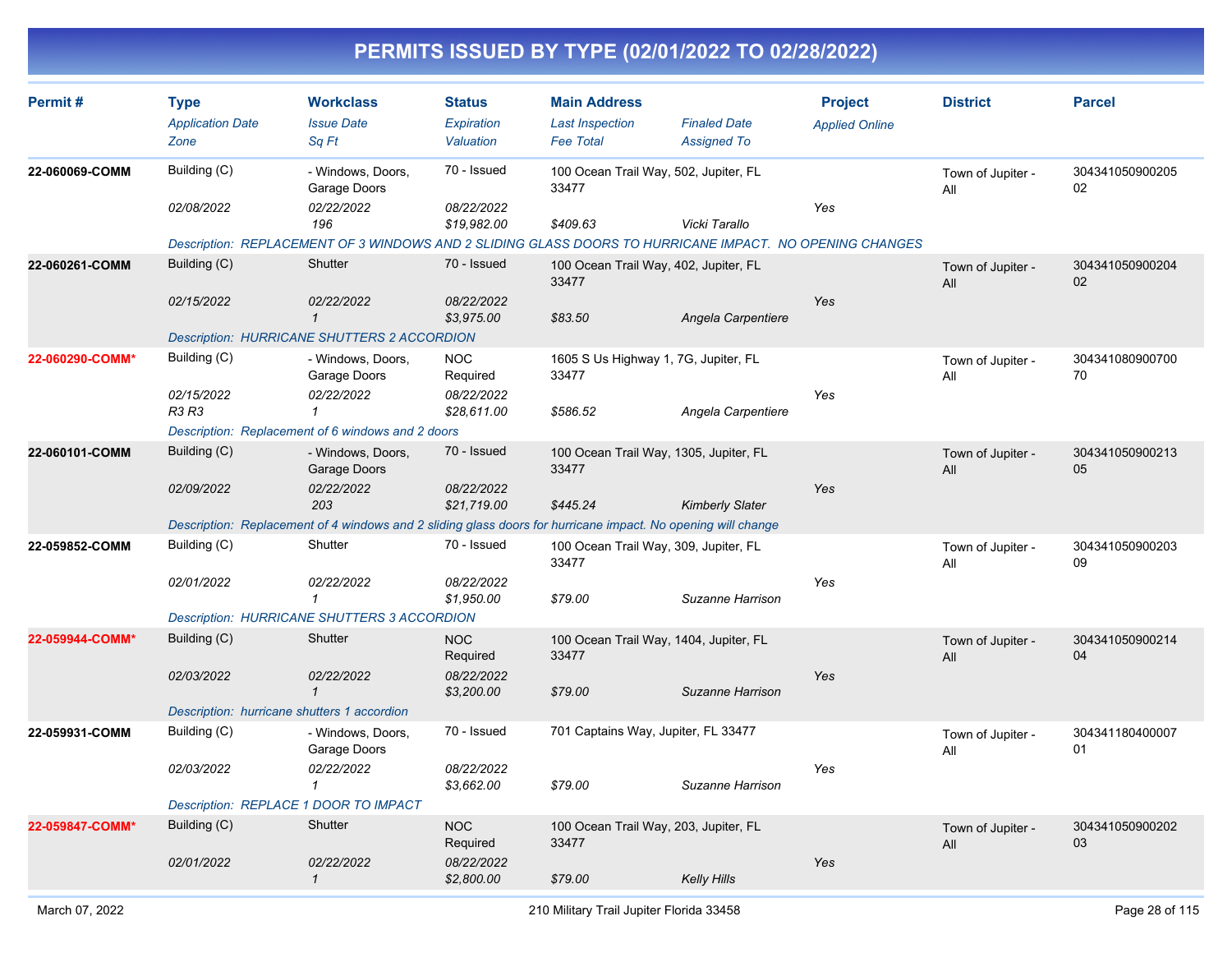| Permit#         | <b>Type</b><br><b>Application Date</b><br>Zone                                | <b>Workclass</b><br><b>Issue Date</b><br>Sq Ft                                         | <b>Status</b><br><b>Expiration</b><br>Valuation | <b>Main Address</b><br><b>Last Inspection</b><br><b>Fee Total</b> | <b>Finaled Date</b><br><b>Assigned To</b>          | <b>Project</b><br><b>Applied Online</b> | <b>District</b>          | <b>Parcel</b>         |
|-----------------|-------------------------------------------------------------------------------|----------------------------------------------------------------------------------------|-------------------------------------------------|-------------------------------------------------------------------|----------------------------------------------------|-----------------------------------------|--------------------------|-----------------------|
|                 |                                                                               | <b>Description: HURRICANE SHUTTERS 1 ACCORDION</b>                                     |                                                 |                                                                   |                                                    |                                         |                          |                       |
| 22-060303-COMM  | Building (C)                                                                  | Alteration                                                                             | 70 - Issued                                     | 225 Murray Ct, Jupiter, FL 33458                                  |                                                    |                                         | Town of Jupiter -<br>All | 304241230100006<br>60 |
|                 | 02/15/2022                                                                    | 02/22/2022<br>$\mathbf{1}$                                                             | 08/22/2022<br>\$10,500.00                       | \$215.25                                                          | <b>Kellie Doherty</b>                              | Yes                                     |                          |                       |
|                 | Description: 225, 229, 233 Murray Ct<br>Bldg #8<br><b>Structural Repair</b>   |                                                                                        |                                                 |                                                                   |                                                    |                                         |                          |                       |
| 22-060305-COMM  | Building (C)                                                                  | Alteration                                                                             | 70 - Issued                                     | 228 Murray Ct, Jupiter, FL 33458                                  |                                                    |                                         | Town of Jupiter -<br>All | 304241230100005<br>90 |
|                 | 02/15/2022                                                                    | 02/23/2022<br>$\mathbf{1}$                                                             | 08/22/2022<br>\$10,500.00                       | \$215.25                                                          | <b>Kellie Doherty</b>                              | Yes                                     |                          |                       |
|                 | Description: 228, 232, 236 Murray Ct<br>Bldg #9<br><b>Structural Repair</b>   |                                                                                        |                                                 |                                                                   |                                                    |                                         |                          |                       |
| 22-060302-COMM  | Building (C)                                                                  | Alteration                                                                             | 70 - Issued                                     | 206 Murray Ct, Jupiter, FL 33458                                  |                                                    |                                         | Town of Jupiter -<br>All | 304241230100006<br>80 |
|                 | 02/15/2022                                                                    | 02/23/2022<br>$\mathbf{\overline{1}}$                                                  | 08/22/2022<br>\$10,500.00                       | \$215.25                                                          | <b>Kellie Doherty</b>                              | Yes                                     |                          |                       |
|                 | Description: 206, 210 214 Murray Ct<br>$B$ ldg #7<br><b>Structural Repair</b> |                                                                                        |                                                 |                                                                   |                                                    |                                         |                          |                       |
| 22-059823-COMM  | Building (C)                                                                  | - Windows, Doors,<br>Garage Doors                                                      | 70 - Issued                                     | 4161 S Us Highway 1, B4, Jupiter, FL<br>33477                     |                                                    |                                         | Town of Jupiter -<br>All | 304341210500200<br>40 |
|                 | 02/01/2022                                                                    | 02/23/2022<br>68                                                                       | 08/22/2022<br>\$6,775.00                        | \$139.53                                                          | Suzanne Harrison                                   | Yes                                     |                          |                       |
|                 |                                                                               | Description: Replace existing windows with impact.                                     |                                                 |                                                                   |                                                    |                                         |                          |                       |
| 21-057376-COMM  | Building (C)                                                                  | Fence                                                                                  | 99 - Closed -<br><b>JCDS</b>                    | 134 Evernia St, Jupiter, FL 33458                                 |                                                    |                                         | Town of Jupiter -<br>All | 304241010300401<br>70 |
|                 | 10/19/2021                                                                    | 02/23/2022<br>74                                                                       | 08/24/2022<br>\$5,100.00                        | 02/25/2022<br>\$206.00                                            | 02/28/2022<br><b>Building-Department Completed</b> | Yes                                     |                          |                       |
|                 |                                                                               | Description: install 74 If of 6' h galvanized chain link fence w/ 2 ea. 12' Wide Gates |                                                 |                                                                   |                                                    |                                         |                          |                       |
| 22-060246-COMM* | Building (C)                                                                  | - Windows, Doors,<br>Garage Doors                                                      | <b>NOC</b><br>Required                          | 4161 S Us Highway 1, N1, Jupiter, FL<br>33477                     |                                                    |                                         | Town of Jupiter -<br>All | 304341210501400<br>10 |
|                 | 02/14/2022                                                                    | 02/25/2022<br>2,200                                                                    | 08/24/2022<br>\$13,440.76                       | \$275.54                                                          | Vicki Tarallo                                      | Yes                                     |                          |                       |
|                 |                                                                               | Description: REPLACING 8 WINDOWS AND 3 SGD                                             |                                                 |                                                                   |                                                    |                                         |                          |                       |
| 22-060489-COMM  | Building (C)                                                                  | Shutter                                                                                | 70 - Issued                                     | 4008 Fairway Dr N, Jupiter, FL 33477                              |                                                    |                                         | Town of Jupiter -<br>All | 304341052000040<br>08 |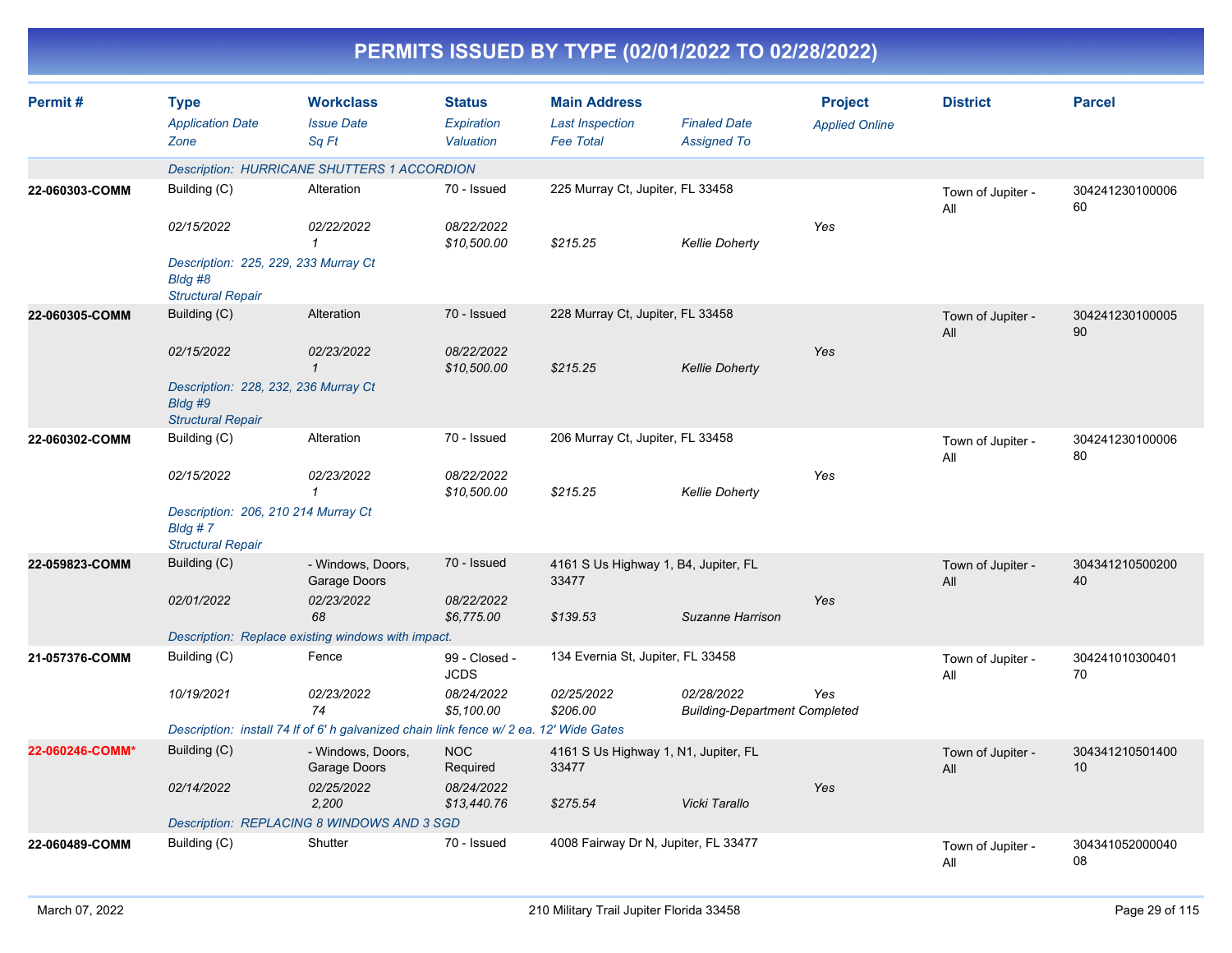| Permit#             | <b>Type</b><br><b>Application Date</b><br>Zone | <b>Workclass</b><br><b>Issue Date</b><br>Sq Ft                                                  | <b>Status</b><br>Expiration<br>Valuation        | <b>Main Address</b><br><b>Last Inspection</b><br><b>Fee Total</b> | <b>Finaled Date</b><br><b>Assigned To</b> | <b>Project</b><br><b>Applied Online</b> | <b>District</b>                         | <b>Parcel</b>         |
|---------------------|------------------------------------------------|-------------------------------------------------------------------------------------------------|-------------------------------------------------|-------------------------------------------------------------------|-------------------------------------------|-----------------------------------------|-----------------------------------------|-----------------------|
|                     | 02/22/2022                                     | 02/25/2022                                                                                      | 08/24/2022<br>\$10,000.00                       | \$205.00                                                          | <b>Debbie Rogers</b>                      | Yes                                     |                                         |                       |
|                     |                                                | Description: installation of hurricane protection on 2 openings                                 |                                                 |                                                                   |                                           |                                         |                                         |                       |
| 21-058828-COMM      | Building (C)                                   | Alteration                                                                                      | 70 - Issued                                     | 300 N A1A, H102, Jupiter, FL 33477                                |                                           |                                         | Town of Jupiter -<br>All                | 304341050400810<br>20 |
|                     | 12/19/2021                                     | 02/28/2022<br>200                                                                               | 08/29/2022<br>\$32,000.00                       | \$866.00                                                          | Vicki Tarallo                             | Yes                                     |                                         |                       |
|                     |                                                | Description: RENOVATE TWO BATHROOMS, DROP CEILINGS IN LIVING ROOM AND DINING ROOM FOR HIGH HATS |                                                 |                                                                   |                                           |                                         |                                         |                       |
| 22-060436-COMM      | Building (C)                                   | - Windows, Doors,<br>Garage Doors                                                               | 70 - Issued                                     | 33469                                                             | 1648 Jupiter Cove Dr, 616B, Jupiter, FL   |                                         | Town of Jupiter -<br>All                | 304340311500261<br>60 |
|                     | 02/18/2022<br><b>R3 R3</b>                     | 02/28/2022<br>1                                                                                 | 08/29/2022<br>\$10,155.27                       | \$208.19                                                          | <b>Debbie Rogers</b>                      | Yes                                     |                                         |                       |
|                     |                                                | Description: REPLACE 1 DOOR TO IMPACT                                                           |                                                 |                                                                   |                                           |                                         |                                         |                       |
| 22-060291-COMM      | Building (C)                                   | Shutter                                                                                         | 70 - Issued                                     |                                                                   | 701 Seafarer Cir, 206, Jupiter, FL 33477  |                                         | Town of Jupiter -<br>All                | 304341201100720<br>60 |
|                     | 02/15/2022<br>R <sub>2</sub> R <sub>2</sub>    | 02/28/2022<br>264                                                                               | 08/29/2022<br>\$13,714.00                       | \$281.13                                                          | <b>Debbie Rogers</b>                      | Yes                                     |                                         |                       |
|                     | <b>Description: Three Fabric Roll Shutters</b> |                                                                                                 |                                                 |                                                                   |                                           |                                         |                                         |                       |
|                     |                                                |                                                                                                 |                                                 |                                                                   |                                           |                                         | <b>PERMITS ISSUED FOR BUILDING (C):</b> | 102                   |
| <b>BUILDING (R)</b> |                                                |                                                                                                 |                                                 |                                                                   |                                           |                                         |                                         |                       |
| 22-059072-BLDR      | Building (R)                                   | Alteration                                                                                      | $32 - ln$<br>Review -<br>Waiting<br>Corrections | 402 Mangrove Pt, Jupiter, FL 33458                                |                                           |                                         | Town of Jupiter -<br>All                | 304241150200016<br>30 |

|                | 01/04/2022<br>R1 R1            | 02/01/2022<br>50                                                                           | 07/31/2022<br>\$26,000.00    | \$608.00                               | Angela Carpentiere                                 | Yes |                          |                       |
|----------------|--------------------------------|--------------------------------------------------------------------------------------------|------------------------------|----------------------------------------|----------------------------------------------------|-----|--------------------------|-----------------------|
|                |                                | Description: Outdoor kitchen with grill & refrigerator                                     |                              |                                        |                                                    |     |                          |                       |
| 22-059808-BLDR | Building (R)                   | - Windows, Doors,<br>Garage Doors                                                          | 99 - Closed -<br><b>JCDS</b> | 1201 Mohawk St, Jupiter, FL 33458      |                                                    |     | Town of Jupiter -<br>All | 304241020300900<br>70 |
|                | 01/31/2022                     | 02/01/2022                                                                                 | 08/24/2022<br>\$4,345.00     | 02/25/2022<br>\$90.90                  | 02/28/2022<br><b>Building-Department Completed</b> | Yes |                          |                       |
|                | Description: Replace 4 windows |                                                                                            |                              |                                        |                                                    |     |                          |                       |
| 22-059346-BLDR | Building (R)                   | - Windows, Doors.<br>Garage Doors                                                          | 70 - Issued                  | 2687 E Mallory Blvd, Jupiter, FL 33458 |                                                    |     | Town of Jupiter -<br>All | 304241141600004<br>10 |
|                | 01/13/2022<br>MXD MXD          | <i>02/01/2022</i>                                                                          | 08/23/2022<br>\$3.204.00     | <i>02/24/2022</i><br>\$79.00           | Debbie Rogers                                      | Yes |                          |                       |
|                |                                | Description: Replace front door with new plastpro 3' by 8' frosted Nova 90 hurricane door. |                              |                                        |                                                    |     |                          |                       |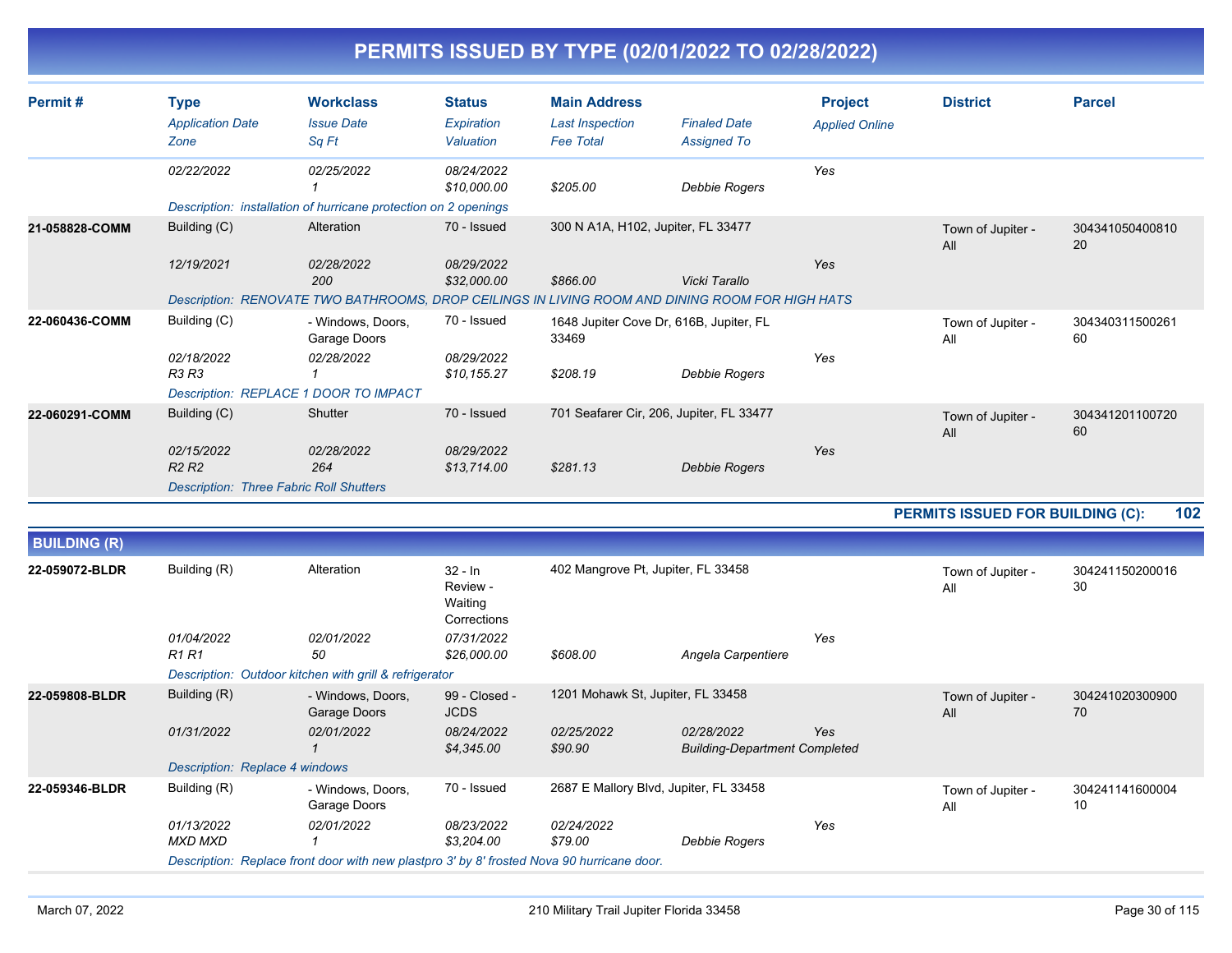| Permit#         | <b>Type</b><br><b>Application Date</b><br>Zone    | <b>Workclass</b><br><b>Issue Date</b><br>Sq Ft                          | <b>Status</b><br>Expiration<br>Valuation | <b>Main Address</b><br><b>Last Inspection</b><br><b>Fee Total</b> | <b>Finaled Date</b><br><b>Assigned To</b>          | <b>Project</b><br><b>Applied Online</b> | <b>District</b>          | <b>Parcel</b>                      |
|-----------------|---------------------------------------------------|-------------------------------------------------------------------------|------------------------------------------|-------------------------------------------------------------------|----------------------------------------------------|-----------------------------------------|--------------------------|------------------------------------|
| 21-058703-BLDR  | Building (R)                                      | - Windows, Doors,<br>Garage Doors                                       | 99 - Closed -<br><b>JCDS</b>             | 97 Regatta Dr, Jupiter, FL 33477                                  |                                                    |                                         | Town of Jupiter -<br>All | 304341180517200<br>20              |
|                 | 12/14/2021                                        | 02/01/2022<br>4,266                                                     | 08/08/2022<br>\$28,383.00                | 02/07/2022<br>\$581.85                                            | 02/08/2022<br><b>Building-Department Completed</b> | Yes                                     |                          |                                    |
|                 |                                                   | Description: REPLACE/INSTALL GARAGE DOOR                                |                                          |                                                                   |                                                    |                                         |                          |                                    |
| 22-059701-BLDR  | Building (R)                                      | Shutter                                                                 | 99 - Closed -<br><b>JCDS</b>             | 18456 Lostlake Way, Jupiter, FL 33458                             |                                                    |                                         | Town of Jupiter -<br>All | 304240340800005<br>80              |
|                 | 01/27/2022                                        | 02/01/2022<br>54                                                        | 08/24/2022<br>\$1,854.00                 | 02/25/2022<br>\$79.00                                             | 02/28/2022<br><b>Building-Department Completed</b> | Yes                                     |                          |                                    |
|                 |                                                   | Description: Installation of accordion shutters onto 1 opening.         |                                          |                                                                   |                                                    |                                         |                          |                                    |
| 22-059393-BLDR  | Building (R)                                      | - Windows, Doors,<br>Garage Doors                                       | 70 - Issued                              | 504 Circle W, Jupiter, FL 33458                                   |                                                    |                                         | Town of Jupiter -<br>All | 304241011000002<br>10 <sup>1</sup> |
|                 | 01/14/2022                                        | 02/01/2022<br>$\mathbf{1}$                                              | 08/01/2022<br>\$26,950.50                | \$552.49                                                          | <b>Kellie Doherty</b>                              | Yes                                     |                          |                                    |
|                 |                                                   | Description: Size for size replacement of windows and doors with Impact |                                          |                                                                   |                                                    |                                         |                          |                                    |
| 22-059395-BLDR  | Building (R)                                      | - Windows, Doors,<br>Garage Doors                                       | 70 - Issued                              | 204 5Th St, Jupiter, FL 33458                                     |                                                    |                                         | Town of Jupiter -<br>ΑIΙ | 304241010301900<br>50              |
|                 | 01/14/2022                                        | 02/01/2022<br>$\mathbf{1}$                                              | 08/01/2022<br>\$15,000.00                | \$307.50                                                          | <b>Kellie Doherty</b>                              | Yes                                     |                          |                                    |
|                 |                                                   | Description: Size for size replacement of windows with impact           |                                          |                                                                   |                                                    |                                         |                          |                                    |
| 22-059588-BLDR* | Building (R)                                      | - Windows, Doors,<br>Garage Doors                                       | <b>NOC</b><br>Required                   | 127 Via Castilla, Jupiter, FL 33458                               |                                                    |                                         | Town of Jupiter -<br>All | 304241121600002<br>90              |
|                 | 01/22/2022                                        | 02/01/2022<br>0                                                         | 08/01/2022<br>\$45,770.00                | \$938.28                                                          | <b>Kelly Hills</b>                                 | Yes                                     |                          |                                    |
|                 |                                                   | Description: Installation of 27 impact windows and 6 doors              |                                          |                                                                   |                                                    |                                         |                          |                                    |
| 22-059484-BLDR  | Building (R)                                      | - Windows, Doors,<br>Garage Doors                                       | 70 - Issued                              | 1512 W Frederick Small Rd, Jupiter, FL<br>33458                   |                                                    |                                         | Town of Jupiter -<br>All | 304241230700001<br>33              |
|                 | 01/19/2022                                        | 02/01/2022<br>1,610                                                     | 08/01/2022<br>\$7,005.00                 | \$144.20                                                          | <b>Debbie Rogers</b>                               | Yes                                     |                          |                                    |
|                 |                                                   | Description: replace 5 impact windows, size for size.                   |                                          |                                                                   |                                                    |                                         |                          |                                    |
| 22-059489-BLDR* | Building (R)                                      | - Windows, Doors,<br>Garage Doors                                       | <b>NOC</b><br>Required                   | 361 River Edge Rd, Jupiter, FL 33477                              |                                                    |                                         | Town of Jupiter -<br>All | 304341170200013<br>62              |
|                 | 01/19/2022<br>R <sub>2</sub> R <sub>2</sub>       | 02/01/2022<br>$\mathbf{1}$                                              | 08/01/2022<br>\$4,756.00                 | \$99.12                                                           | Debbie Rogers                                      | Yes                                     |                          |                                    |
|                 | Description: replace 2 entry doors, size for size |                                                                         |                                          |                                                                   |                                                    |                                         |                          |                                    |
| 21-058893-BLDR  | Building (R)                                      | Alteration                                                              | 70 - Issued                              | 143 Whale Cay Way, Jupiter, FL 33458                              |                                                    |                                         | Town of Jupiter -<br>All | 304240330500019<br>60              |
|                 | 12/21/2021                                        | 02/01/2022<br>0                                                         | 08/01/2022<br>\$85,000.00                | \$1,742.50                                                        | <b>Kimberly Slater</b>                             | Yes                                     |                          |                                    |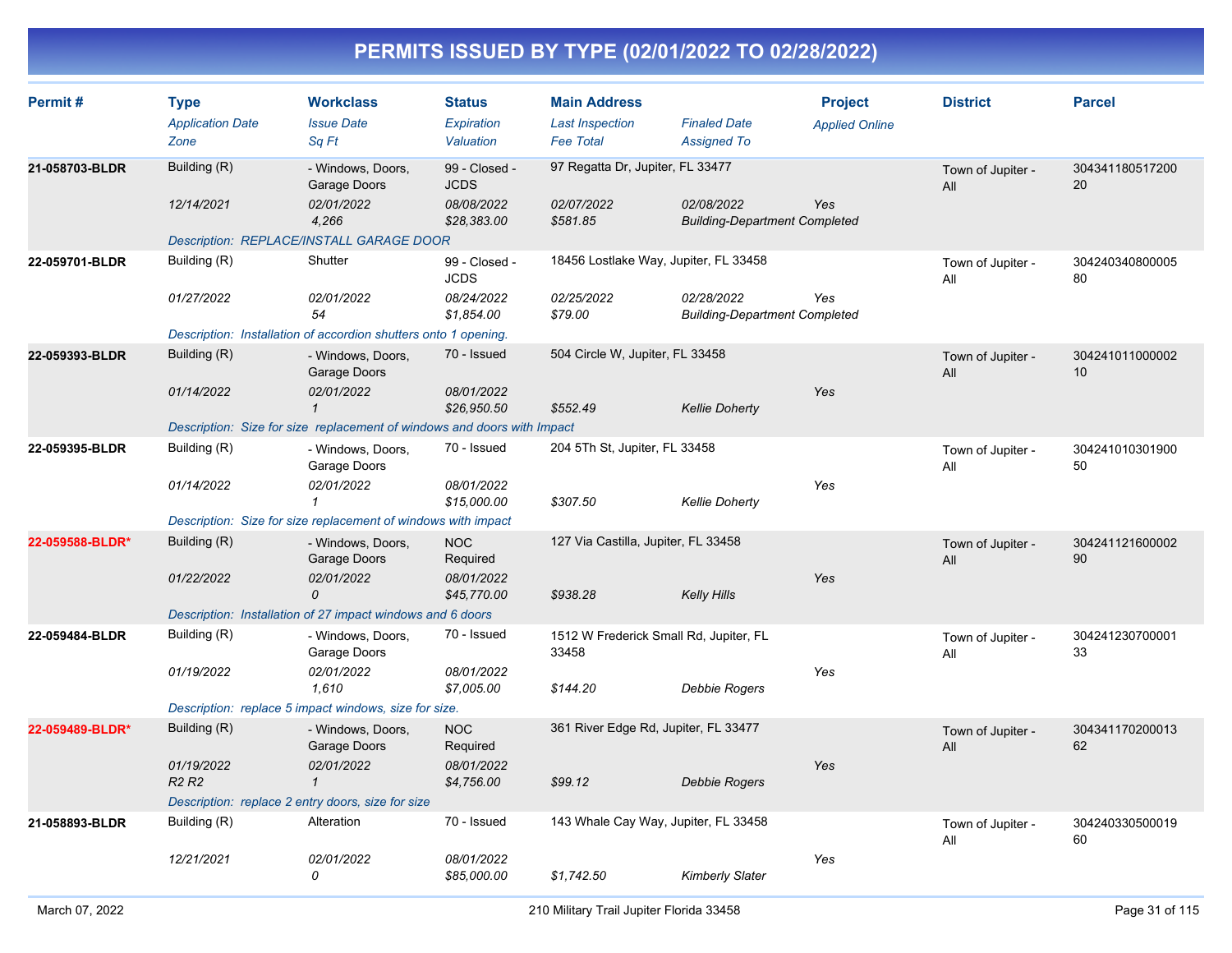| PERMITS ISSUED BY TYPE (02/01/2022 TO 02/28/2022) |  |
|---------------------------------------------------|--|
|---------------------------------------------------|--|

| Permit#         |                                        | <b>Workclass</b>                                                                     | <b>Status</b>                | <b>Main Address</b>                    |                                                    | <b>Project</b>        | <b>District</b>          | <b>Parcel</b>         |
|-----------------|----------------------------------------|--------------------------------------------------------------------------------------|------------------------------|----------------------------------------|----------------------------------------------------|-----------------------|--------------------------|-----------------------|
|                 | <b>Type</b><br><b>Application Date</b> | <b>Issue Date</b>                                                                    | Expiration                   | <b>Last Inspection</b>                 | <b>Finaled Date</b>                                |                       |                          |                       |
|                 | Zone                                   | Sa Ft                                                                                | Valuation                    | <b>Fee Total</b>                       | <b>Assigned To</b>                                 | <b>Applied Online</b> |                          |                       |
|                 |                                        | Description: Garage reconstruction due to fire and Loft addition.                    |                              |                                        |                                                    |                       |                          |                       |
| 22-059172-BLDR  | Building (R)                           | Shutter                                                                              | 99 - Closed -<br><b>JCDS</b> | 327 Legare Ct, Jupiter, FL 33458       |                                                    |                       | Town of Jupiter -<br>All | 304241230100002<br>90 |
|                 | 01/07/2022                             | 02/01/2022<br>250                                                                    | 08/30/2022<br>\$3,985.00     | 03/03/2022<br>\$83.70                  | 03/04/2022<br><b>Building-Department Completed</b> | Yes                   |                          |                       |
|                 | Description: 8 accordion shutters      |                                                                                      |                              |                                        |                                                    |                       |                          |                       |
| 22-059800-BLDR* | Building (R)                           | - Windows, Doors,<br>Garage Doors                                                    | <b>NOC</b><br>Required       | 912 Seneca St, Jupiter, FL 33458       |                                                    |                       | Town of Jupiter -<br>All | 304241020500000<br>50 |
|                 | 01/31/2022                             | 02/01/2022<br>2.280                                                                  | 08/01/2022<br>\$6.321.46     | \$130.43                               | <b>Kimberly Slater</b>                             | Yes                   |                          |                       |
|                 | Description: replacing windows         |                                                                                      |                              |                                        |                                                    |                       |                          |                       |
| 22-059203-BLDR  | Building (R)                           | - Windows, Doors,<br>Garage Doors                                                    | 70 - Issued                  | 116 Ocean Pines Ter, Jupiter, FL 33477 |                                                    |                       | Town of Jupiter -<br>All | 304341160200002<br>60 |
|                 | 01/08/2022<br><b>R2 R2</b>             | 02/02/2022<br>$\mathbf{1}$                                                           | 08/29/2022<br>\$22,896.00    | 03/01/2022<br>\$469.37                 | <b>Debbie Rogers</b>                               | Yes                   |                          |                       |
|                 |                                        | Description: Replace 4 sliding glass doors and 4 windows with impact rated products. |                              |                                        |                                                    |                       |                          |                       |
| 22-059146-BLDR  | Building (R)                           | - Windows, Doors,<br>Garage Doors                                                    | 99 - Closed -<br><b>JCDS</b> | 137 Sand Pine Dr, Jupiter, FL 33477    |                                                    |                       | Town of Jupiter -<br>All | 304341160200037<br>50 |
|                 | 01/06/2022                             | 02/02/2022<br>0                                                                      | 08/03/2022<br>\$5,610.00     | 02/04/2022<br>\$116.20                 | 02/07/2022<br><b>Building-Department Completed</b> | Yes                   |                          |                       |
|                 |                                        | Description: Replace 2 doors and 1 window with impact rated products.                |                              |                                        |                                                    |                       |                          |                       |
| 22-059795-BLDR  | Building (R)                           | - Windows, Doors.<br>Garage Doors                                                    | 70 - Issued                  | 1223 12Th Ct, Jupiter, FL 33477        |                                                    |                       | Town of Jupiter -<br>All | 304341200600000<br>93 |
|                 | 01/31/2022                             | 02/02/2022<br>$\mathbf{1}$                                                           | 08/01/2022<br>\$1.866.39     | \$79.00                                | Angela Carpentiere                                 | Yes                   |                          |                       |
|                 |                                        | Description: CHANGE OUT FRONT DOOR NO SIZE CHANGE                                    |                              |                                        |                                                    |                       |                          |                       |
| 22-059797-BLDR  | Building (R)                           | - Windows, Doors,<br>Garage Doors                                                    | 70 - Issued                  | 2406 24Th Ct, Jupiter, FL 33477        |                                                    |                       | Town of Jupiter -<br>All | 304341170212100<br>20 |
|                 | 01/31/2022                             | 02/02/2022<br>$\mathbf{1}$                                                           | 08/01/2022<br>\$2,474.81     | 02/22/2022<br>\$79.00                  | Angela Carpentiere                                 | Yes                   |                          |                       |
|                 |                                        | Description: CHANGE OUT FRONT DOOR NO SIZE CHANGE                                    |                              |                                        |                                                    |                       |                          |                       |
| 22-059717-BLDR  | Building (R)                           | - Windows, Doors,<br>Garage Doors                                                    | 70 - Issued                  | 122 Lakeside Cir, Jupiter, FL 33458    |                                                    |                       | Town of Jupiter -<br>All | 304241100100008<br>30 |
|                 | 01/28/2022                             | 02/02/2022<br>$\mathcal I$                                                           | 08/01/2022<br>\$7,548.00     | \$155.22                               | Angela Carpentiere                                 | Yes                   |                          |                       |
|                 |                                        | Description: change out front door no size change                                    |                              |                                        |                                                    |                       |                          |                       |
| 22-059521-BLDR* | Building (R)                           | Shutter                                                                              | <b>NOC</b><br>Required       | 229 Blanca Isles Ln, Jupiter, FL 33478 |                                                    |                       | Town of Jupiter -<br>All | 304240320500007<br>00 |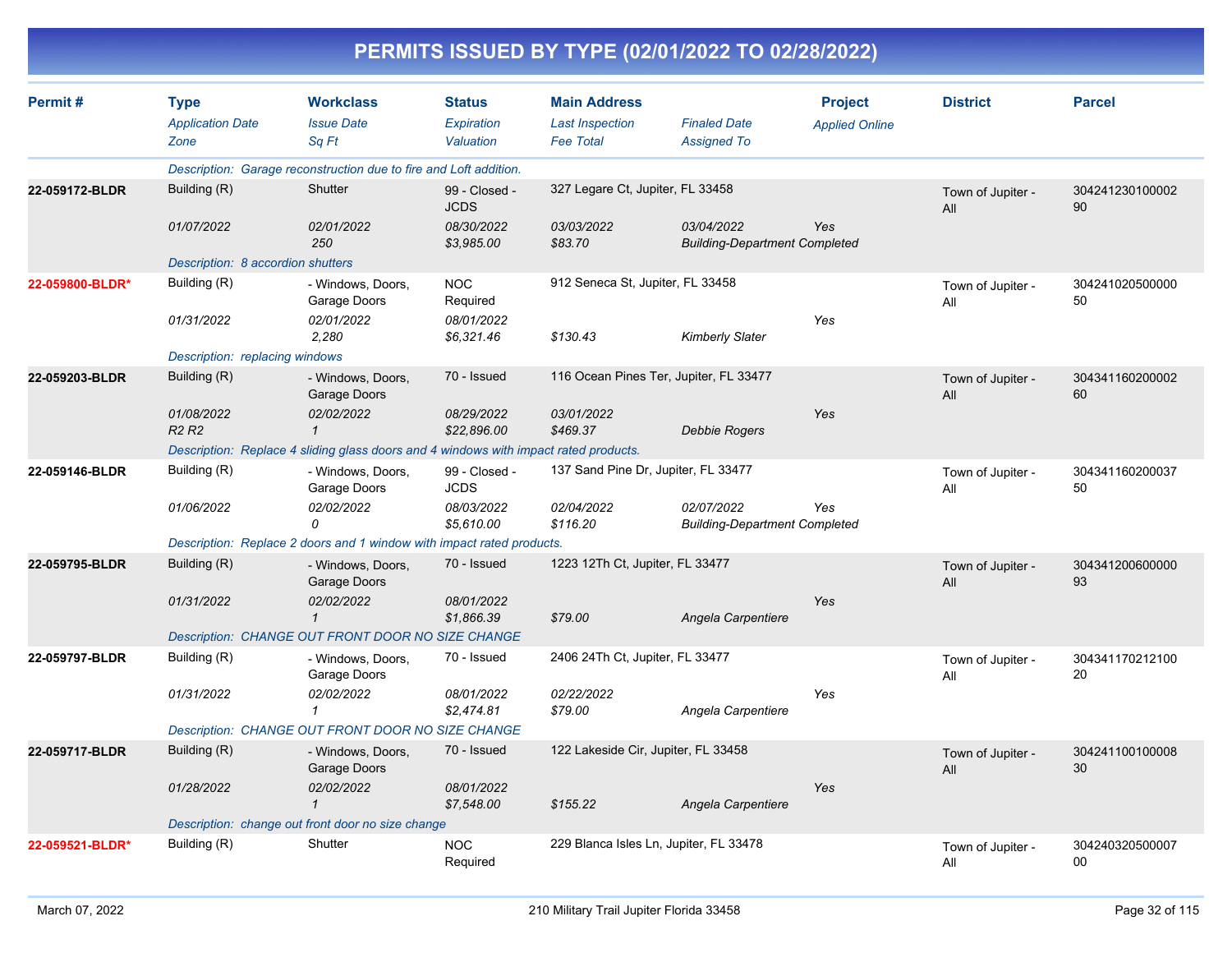| Permit#        | <b>Type</b>                                                                                                          | <b>Workclass</b>                                                                     | <b>Status</b>                | <b>Main Address</b>                 |                                                    | <b>Project</b>        | <b>District</b>          | <b>Parcel</b>         |  |  |
|----------------|----------------------------------------------------------------------------------------------------------------------|--------------------------------------------------------------------------------------|------------------------------|-------------------------------------|----------------------------------------------------|-----------------------|--------------------------|-----------------------|--|--|
|                | <b>Application Date</b>                                                                                              | <b>Issue Date</b>                                                                    | <b>Expiration</b>            | <b>Last Inspection</b>              | <b>Finaled Date</b>                                | <b>Applied Online</b> |                          |                       |  |  |
|                | Zone                                                                                                                 | Sq Ft                                                                                | Valuation                    | <b>Fee Total</b>                    | <b>Assigned To</b>                                 |                       |                          |                       |  |  |
|                | 01/20/2022                                                                                                           | 02/02/2022<br>279                                                                    | 08/01/2022<br>\$7,990.00     | \$164.20                            | <b>Kimberly Slater</b>                             | Yes                   |                          |                       |  |  |
|                |                                                                                                                      | Description: 2 openings of electric Armor Screen Hemcord roll-up shutters installed. |                              |                                     |                                                    |                       |                          |                       |  |  |
| 22-059803-BLDR | Building (R)                                                                                                         | Alteration                                                                           | 70 - Issued                  | 103 Ennis Ln, Jupiter, FL 33458     |                                                    |                       | Town of Jupiter -<br>All | 304241132300018<br>40 |  |  |
|                | 01/31/2022<br><b>MXD MXD</b>                                                                                         | 02/02/2022<br>$\mathbf{1}$                                                           | 08/22/2022<br>\$8,549.89     | 02/22/2022<br>\$175.56              | <b>Kelly Hills</b>                                 | Yes                   |                          |                       |  |  |
|                |                                                                                                                      | Description: Remove and replace shower pan, durock, and tile in shower.              |                              |                                     |                                                    |                       |                          |                       |  |  |
| 21-057466-BLDR | Building (R)                                                                                                         | Alteration                                                                           | <b>NOC</b><br>Required       |                                     | 1115 Cherokee St, Jupiter, FL 33458                |                       | Town of Jupiter -<br>All | 304241020204600<br>10 |  |  |
|                | 10/22/2021                                                                                                           | 02/02/2022<br>1                                                                      | 08/16/2022<br>\$20,000.00    | 02/17/2022<br>\$410.00              | Vicki Tarallo                                      | Yes                   |                          |                       |  |  |
|                |                                                                                                                      | Description: REPLACE ALL SIDING ON HOUSE WITH ALLURA CEMENT BASED LAP SIDING         |                              |                                     |                                                    |                       |                          |                       |  |  |
| 22-059602-BLDR | Building (R)                                                                                                         | Alteration                                                                           | 70 - Issued                  |                                     | 213 Bent Arrow Dr, Jupiter, FL 33458               |                       | Town of Jupiter -<br>All | 304241100800007<br>80 |  |  |
|                | 01/24/2022                                                                                                           | 02/02/2022<br>$\mathbf{1}$                                                           | 08/01/2022<br>\$1,500.00     | \$79.00                             | Suzanne Harrison                                   | Yes                   |                          |                       |  |  |
|                |                                                                                                                      | Description: Replacement of existing gable siding                                    |                              |                                     |                                                    |                       |                          |                       |  |  |
| 22-059583-BLDR | Building (R)                                                                                                         | - Windows, Doors,<br>Garage Doors                                                    | 70 - Issued                  | 242 Palmetto Ct, Jupiter, FL 33458  |                                                    |                       | Town of Jupiter -<br>All | 304241100200011<br>60 |  |  |
|                | 01/21/2022                                                                                                           | 02/02/2022<br>$\mathbf{1}$                                                           | 09/06/2022<br>\$1,843.00     | 03/07/2022<br>\$79.00               | <b>Kimberly Slater</b>                             | Yes                   |                          |                       |  |  |
|                |                                                                                                                      | Description: CHANGE OUT BACK DOOR NO SIZE CHANGE                                     |                              |                                     |                                                    |                       |                          |                       |  |  |
| 22-059600-BLDR | Building (R)                                                                                                         | Shutter                                                                              | 70 - Issued                  |                                     | 142 Cinder Dunes Pt, Jupiter, FL 33478             |                       | Town of Jupiter -<br>All | 304240320600024<br>20 |  |  |
|                | 01/24/2022                                                                                                           | 02/02/2022<br>$\mathcal I$                                                           | 08/01/2022<br>\$9,765.00     | \$200.23                            | <b>Kimberly Slater</b>                             | Yes                   |                          |                       |  |  |
|                |                                                                                                                      | Description: installation of electric roll up shutters                               |                              |                                     |                                                    |                       |                          |                       |  |  |
| 22-059622-BLDR | Building (R)                                                                                                         | - Windows, Doors,<br>Garage Doors                                                    | 70 - Issued                  | 2435 24Th Ct, Jupiter, FL 33477     |                                                    |                       | Town of Jupiter -<br>All | 304341170213600<br>40 |  |  |
|                | 01/24/2022                                                                                                           | 02/03/2022<br>1                                                                      | 08/02/2022<br>\$4,350.00     | \$91.00                             | <b>Kimberly Slater</b>                             | Yes                   |                          |                       |  |  |
|                |                                                                                                                      | Description: REPLACE FRONT DOOR NO SIZE CHANGE                                       |                              |                                     |                                                    |                       |                          |                       |  |  |
| 22-059754-BLDR | Building (R)                                                                                                         | Fence                                                                                | 99 - Closed -<br><b>JCDS</b> | 106 Via Castilla, Jupiter, FL 33458 |                                                    |                       | Town of Jupiter -<br>All | 304241121600000<br>30 |  |  |
|                | 01/28/2022                                                                                                           | 02/03/2022<br>$\mathbf{1}$                                                           | 08/15/2022<br>\$1,528.00     | 02/16/2022<br>\$79.00               | 02/18/2022<br><b>Building-Department Completed</b> | Yes                   |                          |                       |  |  |
|                | Description: furnish and install 4'ft high X 30LF of bronze aluminum fence and 1 gate. Will be used as pool barrier. |                                                                                      |                              |                                     |                                                    |                       |                          |                       |  |  |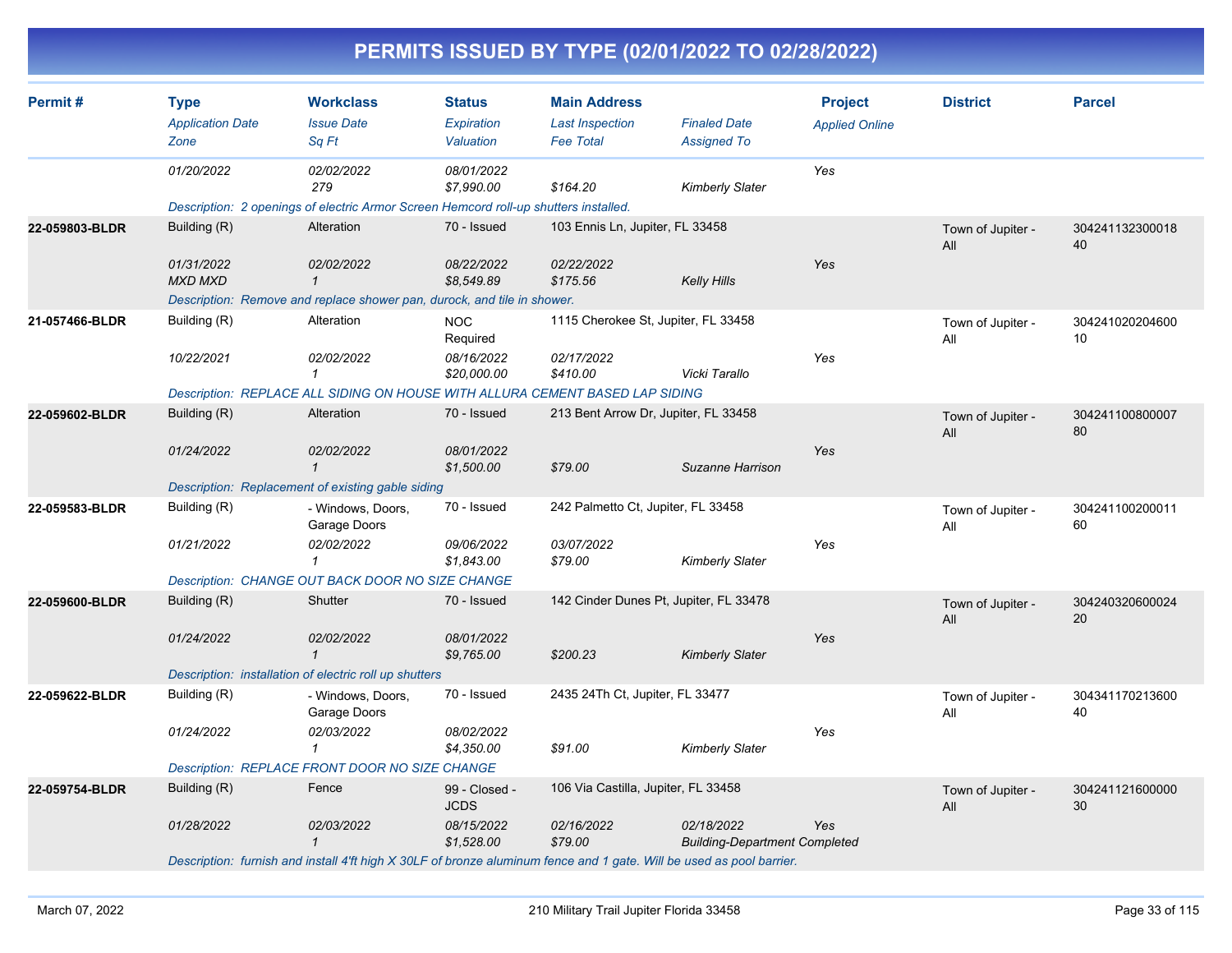| Permit#         | <b>Type</b>                               | <b>Workclass</b>                                                                                                                                                                | <b>Status</b>                | <b>Main Address</b>                  |                                                    | <b>Project</b>        | <b>District</b>          | <b>Parcel</b>         |  |  |  |
|-----------------|-------------------------------------------|---------------------------------------------------------------------------------------------------------------------------------------------------------------------------------|------------------------------|--------------------------------------|----------------------------------------------------|-----------------------|--------------------------|-----------------------|--|--|--|
|                 | <b>Application Date</b>                   | <b>Issue Date</b>                                                                                                                                                               | <b>Expiration</b>            | <b>Last Inspection</b>               | <b>Finaled Date</b>                                | <b>Applied Online</b> |                          |                       |  |  |  |
|                 | Zone                                      | Sq Ft                                                                                                                                                                           | Valuation                    | <b>Fee Total</b>                     | <b>Assigned To</b>                                 |                       |                          |                       |  |  |  |
| 22-059662-BLDR  | Building (R)                              | - Windows, Doors,<br>Garage Doors                                                                                                                                               | 70 - Issued                  | 114 Faith Way, Jupiter, FL 33458     |                                                    |                       | Town of Jupiter -<br>All | 304241020100000<br>83 |  |  |  |
|                 | 01/26/2022                                | 02/03/2022                                                                                                                                                                      | 08/02/2022                   |                                      |                                                    | Yes                   |                          |                       |  |  |  |
|                 |                                           |                                                                                                                                                                                 | \$32,100.00                  | \$658.05                             | <b>Kimberly Slater</b>                             |                       |                          |                       |  |  |  |
|                 |                                           | Description: REPLACE 12 WINDOWS, 2 SLIDING GLASS DOORS, 3 SINGLE ENTRY DOORS AND 1 DOUBLE ENTRY DOOR WITH IMPACT. USING LIKE SIZES. NO<br><b>STRUCTURAL CHANGES BEING MADE.</b> |                              |                                      |                                                    |                       |                          |                       |  |  |  |
| 22-059787-BLDR  | Building (R)                              | Fence                                                                                                                                                                           | 99 - Closed -<br><b>JCDS</b> | 6274 Michael St, Jupiter, FL 33458   |                                                    |                       | Town of Jupiter -<br>All | 304241150102700<br>90 |  |  |  |
|                 | 01/31/2022                                | 02/03/2022<br>216                                                                                                                                                               | 08/02/2022<br>\$11,282.00    | \$231.28                             | 02/03/2022<br><b>Building-Department Completed</b> | Yes                   |                          |                       |  |  |  |
|                 | Description: Install 216' of 6' PVC fence |                                                                                                                                                                                 |                              |                                      |                                                    |                       |                          |                       |  |  |  |
| 22-059829-BLDR  | Building (R)                              | - Windows, Doors,<br>Garage Doors                                                                                                                                               | 70 - Issued                  | 1106 Mohican Blvd, Jupiter, FL 33458 |                                                    |                       | Town of Jupiter -<br>All | 304241020301900<br>90 |  |  |  |
|                 | 02/01/2022                                | 02/03/2022<br>140                                                                                                                                                               | 08/02/2022<br>\$14,472.00    | \$296.67                             | <b>Kimberly Slater</b>                             | Yes                   |                          |                       |  |  |  |
|                 |                                           | Description: Replace existing windows (8) and door with impact.                                                                                                                 |                              |                                      |                                                    |                       |                          |                       |  |  |  |
| 22-059480-BLDR  | Building (R)                              | Alteration                                                                                                                                                                      | 70 - Issued                  |                                      | 117 Echelon Crest Trl, Jupiter, FL 33478           |                       | Town of Jupiter -<br>All | 304240320600021<br>70 |  |  |  |
|                 | 01/19/2022                                | 02/04/2022                                                                                                                                                                      | 08/03/2022                   |                                      |                                                    | Yes                   |                          |                       |  |  |  |
|                 | <b>R1R1</b>                               | 2.145                                                                                                                                                                           | \$14,252.00                  | \$292.17                             | Kelly Hills                                        |                       |                          |                       |  |  |  |
|                 |                                           | Description: Pool Screen Enclosure with 2 doors                                                                                                                                 |                              |                                      |                                                    |                       |                          |                       |  |  |  |
| 22-059150-BLDR* | Building (R)                              | - Windows, Doors,<br>Garage Doors                                                                                                                                               | <b>NOC</b><br>Required       |                                      | 242 W Thatch Palm Cir, Jupiter, FL 33458           |                       | Town of Jupiter -<br>All | 304241121500008<br>60 |  |  |  |
|                 | 01/06/2022                                | 02/04/2022<br>32                                                                                                                                                                | 08/03/2022<br>\$2,690.20     | \$79.00                              | <b>Debbie Rogers</b>                               | Yes                   |                          |                       |  |  |  |
|                 |                                           | Description: Remove and dispose of existing window units and install new impact window units in same size opening.                                                              |                              |                                      |                                                    |                       |                          |                       |  |  |  |
| 22-059819-BLDR  | Building (R)                              | - Windows, Doors,<br>Garage Doors                                                                                                                                               | 70 - Issued                  |                                      | 6827 Cypress Cove Cir, Jupiter, FL 33458           |                       | Town of Jupiter -<br>All | 304240271800004<br>80 |  |  |  |
|                 | 02/01/2022                                | 02/04/2022<br>$\mathbf{1}$                                                                                                                                                      | 08/03/2022<br>\$17,025.00    | \$349.01                             | Angela Carpentiere                                 | Yes                   |                          |                       |  |  |  |
|                 |                                           | Description: Size for size replacement of windows and doors with Impact                                                                                                         |                              |                                      |                                                    |                       |                          |                       |  |  |  |
| 22-059396-BLDR  | Building (R)                              | Fence                                                                                                                                                                           | 70 - Issued                  | 6350 Foster St, Jupiter, FL 33458    |                                                    |                       | Town of Jupiter -<br>All | 304241150103800<br>90 |  |  |  |
|                 | 01/14/2022                                | 02/04/2022                                                                                                                                                                      | 08/03/2022                   |                                      |                                                    | Yes                   |                          |                       |  |  |  |
|                 |                                           | 60                                                                                                                                                                              | \$1,500.00                   | \$79.00                              | <b>Ellis Baird</b>                                 |                       |                          |                       |  |  |  |
|                 |                                           | Description: Fence replacement on south side of property to adhere to pool barrier requirements and match existing fence. Pool barrier approval required for entire fence.      |                              |                                      |                                                    |                       |                          |                       |  |  |  |
| 22-059190-BLDR  | Building (R)                              | Alteration                                                                                                                                                                      | 70 - Issued                  | 148 Spyglass Ln, Jupiter, FL 33477   |                                                    |                       | Town of Jupiter -<br>All | 304341071500025<br>00 |  |  |  |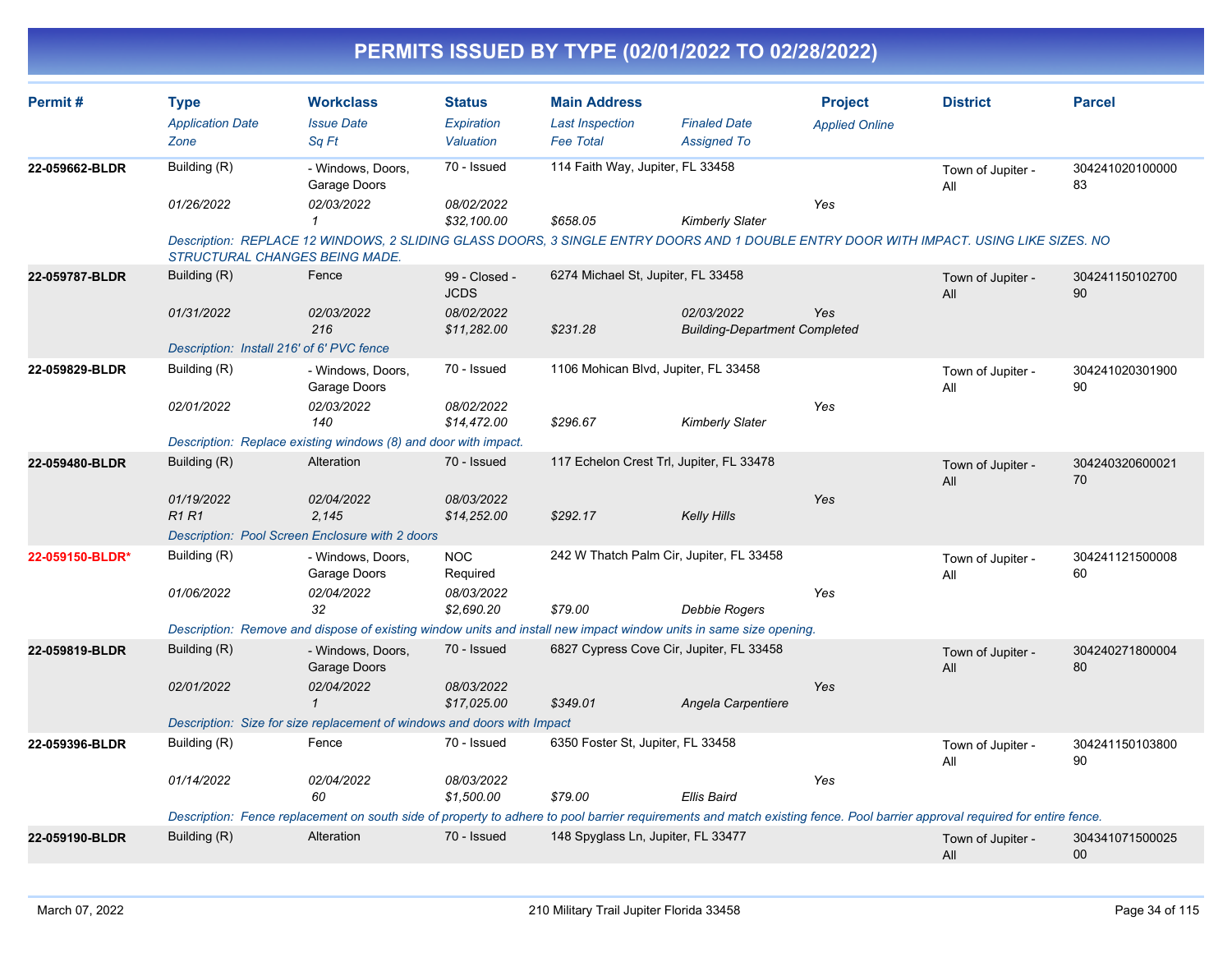| Permit#         | <b>Type</b><br><b>Application Date</b><br>Zone                                                             | <b>Workclass</b><br><b>Issue Date</b><br>Sq Ft                                                                                                                  | <b>Status</b><br>Expiration<br>Valuation | <b>Main Address</b><br><b>Last Inspection</b><br><b>Fee Total</b> | <b>Finaled Date</b><br><b>Assigned To</b> | <b>Project</b><br><b>Applied Online</b> | <b>District</b>          | <b>Parcel</b>         |  |  |
|-----------------|------------------------------------------------------------------------------------------------------------|-----------------------------------------------------------------------------------------------------------------------------------------------------------------|------------------------------------------|-------------------------------------------------------------------|-------------------------------------------|-----------------------------------------|--------------------------|-----------------------|--|--|
|                 | 01/07/2022                                                                                                 | 02/04/2022                                                                                                                                                      | 08/03/2022                               |                                                                   |                                           | Yes                                     |                          |                       |  |  |
|                 | <b>R1R1</b><br><b>Description: Retaining Wall</b>                                                          | 5,293                                                                                                                                                           | \$20,000.00                              | \$410.00                                                          | Suzanne Harrison                          |                                         |                          |                       |  |  |
| 21-055018-BLDR  | Building (R)                                                                                               | Alteration                                                                                                                                                      | 70 - Issued                              | 1000 N Us Highway 1, 753, Jupiter, FL<br>33477                    |                                           |                                         | Town of Jupiter -<br>All | 304340312800009<br>71 |  |  |
|                 | 07/27/2021<br>R3 R3                                                                                        | 02/07/2022<br>200                                                                                                                                               | 08/24/2022<br>\$41.535.00                | 02/25/2022<br>\$851.47                                            | Alicia Hertzog                            | Yes                                     |                          |                       |  |  |
|                 |                                                                                                            | Description: Framing exterior wall for bigger sliding glass door. Installing IMPACT windows & SGD. Infilling concrete in FL room. Adding electrical recepticles |                                          |                                                                   |                                           |                                         |                          |                       |  |  |
| 22-059347-BLDR  | Building (R)                                                                                               | Fence                                                                                                                                                           | 70 - Issued                              | 169 Regatta Dr, Jupiter, FL 33477                                 |                                           |                                         | Town of Jupiter -<br>All | 304341072200070<br>90 |  |  |
|                 | 01/13/2022                                                                                                 | 02/07/2022<br>110                                                                                                                                               | 08/08/2022<br>\$38,600.00                | \$791.30                                                          | <b>Ellis Baird</b>                        | Yes                                     |                          |                       |  |  |
|                 |                                                                                                            | Description: 80' of 36" tall cable rail guard rail w 1 gate on raised deck & 30' of 4' alum mech rail w/ 1 gate in dirt                                         |                                          |                                                                   |                                           |                                         |                          |                       |  |  |
| 22-059092-BLDR  | Building (R)                                                                                               | - Windows, Doors,<br>Garage Doors                                                                                                                               | 70 - Issued                              | 172 Spyglass Ln, Jupiter, FL 33477                                |                                           |                                         | Town of Jupiter -<br>All | 304341071500026<br>20 |  |  |
|                 | 01/04/2022                                                                                                 | 02/08/2022<br>$\mathbf{1}$                                                                                                                                      | 08/08/2022<br>\$8,275.00                 | \$169.98                                                          | <b>Debbie Rogers</b>                      | Yes                                     |                          |                       |  |  |
|                 | Description: REPLACE 1 SLIDING GLASS DOOR WITH IMPACT. USING LIKE SIZES. NO STRUCTURAL CHANGES BEING MADE. |                                                                                                                                                                 |                                          |                                                                   |                                           |                                         |                          |                       |  |  |
| 22-059636-BLDR  | Building (R)                                                                                               | - Windows, Doors,<br>Garage Doors                                                                                                                               | <b>NOC</b><br>Required                   | 18571 Misty Lake Dr, Jupiter, FL 33458                            |                                           |                                         | Town of Jupiter -<br>All | 304240340900012<br>50 |  |  |
|                 | 01/25/2022                                                                                                 | 02/08/2022<br>$\mathbf{1}$                                                                                                                                      | 08/08/2022<br>\$55,638.00                | \$1,140.58                                                        | <b>Kelly Hills</b>                        | Yes                                     |                          |                       |  |  |
|                 | Description: Replacing on Existing Opening (15) impact Windows (6) impact SGD & (2) impactDoors            |                                                                                                                                                                 |                                          |                                                                   |                                           |                                         |                          |                       |  |  |
| 21-058406-BLDR* | Building (R)                                                                                               | Addition                                                                                                                                                        | <b>NOC</b><br>Required                   | 704 Greenwood Dr, Jupiter, FL 33458                               |                                           |                                         | Town of Jupiter -<br>All | 304241021600003<br>80 |  |  |
|                 | 12/01/2021<br><b>R1 R1</b>                                                                                 | 02/08/2022<br>1,421                                                                                                                                             | 08/08/2022<br>\$250,000.00               | \$5,125.00                                                        | <b>Kimberly Slater</b>                    | Yes                                     |                          |                       |  |  |
|                 | Description: addition to SFR                                                                               |                                                                                                                                                                 |                                          |                                                                   |                                           |                                         |                          |                       |  |  |
| 22-059818-BLDR  | Building (R)                                                                                               | - Windows, Doors,<br>Garage Doors                                                                                                                               | 70 - Issued                              | 290 Moccasin Trl W, Jupiter, FL 33458                             |                                           |                                         | Town of Jupiter -<br>All | 304241102900004<br>20 |  |  |
|                 | 02/01/2022                                                                                                 | 02/08/2022<br>$\mathbf{1}$                                                                                                                                      | 08/08/2022<br>\$20,600.00                | \$422.30                                                          | Angela Carpentiere                        | Yes                                     |                          |                       |  |  |
|                 |                                                                                                            | Description: Replacing on Existing opening (3) Impact SGD & (4) Impact Windows                                                                                  |                                          |                                                                   |                                           |                                         |                          |                       |  |  |
| 22-059936-BLDR  | Building (R)                                                                                               | - Windows, Doors,<br>Garage Doors                                                                                                                               | 70 - Issued                              | 128 Bryce Ln, Jupiter, FL 33458                                   |                                           |                                         | Town of Jupiter -<br>All | 304240341400000<br>70 |  |  |
|                 | 02/03/2022                                                                                                 | 02/08/2022<br>1                                                                                                                                                 | 08/08/2022<br>\$6,222.86                 | \$128.46                                                          | Angela Carpentiere                        | Yes                                     |                          |                       |  |  |
|                 |                                                                                                            | Description: REPLACE 2 DOORS TO IMPACT                                                                                                                          |                                          |                                                                   |                                           |                                         |                          |                       |  |  |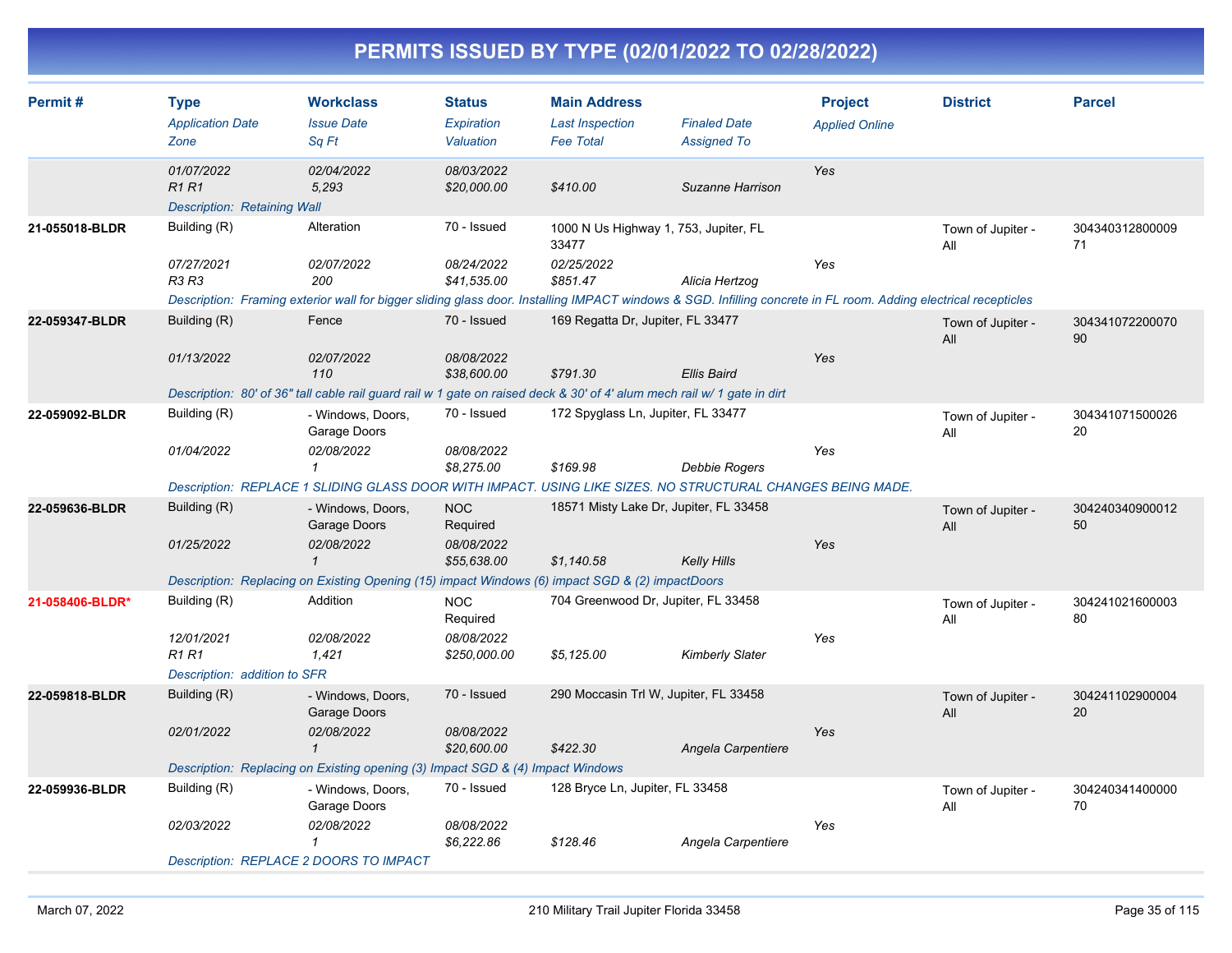| Permit#         | <b>Type</b><br><b>Application Date</b>             | <b>Workclass</b><br><b>Issue Date</b>                                     | <b>Status</b><br>Expiration  | <b>Main Address</b><br><b>Last Inspection</b> | <b>Finaled Date</b>                                | <b>Project</b>        | <b>District</b>          | <b>Parcel</b>         |
|-----------------|----------------------------------------------------|---------------------------------------------------------------------------|------------------------------|-----------------------------------------------|----------------------------------------------------|-----------------------|--------------------------|-----------------------|
|                 | Zone                                               | Sq Ft                                                                     | Valuation                    | <b>Fee Total</b>                              | <b>Assigned To</b>                                 | <b>Applied Online</b> |                          |                       |
| 22-059388-BLDR* | Building (R)                                       | Elevator                                                                  | <b>NOC</b><br>Required       | 113 Elsa Rd, Jupiter, FL 33477                |                                                    |                       | Town of Jupiter -<br>All | 304341060200000<br>70 |
|                 | 01/14/2022                                         | 02/08/2022<br>14                                                          | 08/08/2022<br>\$23,500.00    | \$481.75                                      | Vicki Tarallo                                      | Yes                   |                          |                       |
|                 | Description: INSTALL RESIDENTIAL ELEVATOR          |                                                                           |                              |                                               |                                                    |                       |                          |                       |
| 22-059501-BLDR  | Building (R)                                       | - Windows, Doors,<br>Garage Doors                                         | 70 - Issued                  | 132 Stillwater Cir, Jupiter, FL 33458         |                                                    |                       | Town of Jupiter -<br>All | 304241101500001<br>70 |
|                 | 01/19/2022                                         | 02/08/2022<br>125                                                         | 08/08/2022<br>\$7,481.00     | \$153.86                                      | <b>Kimberly Slater</b>                             | Yes                   |                          |                       |
|                 |                                                    | Description: Replace five windows and one door                            |                              |                                               |                                                    |                       |                          |                       |
| 22-059938-BLDR  | Building (R)                                       | Shutter                                                                   | 70 - Issued                  | 6303 Foster St, Jupiter, FL 33458             |                                                    |                       | Town of Jupiter -<br>All | 304241150103901<br>60 |
|                 | 02/03/2022                                         | 02/08/2022<br>145                                                         | 08/08/2022<br>\$7,481.00     | \$153.86                                      | Angela Carpentiere                                 | Yes                   |                          |                       |
|                 |                                                    | Description: 2 accordion shutters & 7 Bahama shutters                     |                              |                                               |                                                    |                       |                          |                       |
| 22-059525-BLDR  | Building (R)                                       | Shutter                                                                   | 70 - Issued                  | 110 N Delaware Blvd, 7D, Jupiter, FL<br>33458 |                                                    |                       | Town of Jupiter -<br>All | 304241021700700<br>40 |
|                 | 01/20/2022<br>R <sub>2</sub> R <sub>2</sub>        | 02/08/2022<br>93                                                          | 08/08/2022<br>\$2,975.00     | \$79.00                                       | <b>Kimberly Slater</b>                             | Yes                   |                          |                       |
|                 | <b>Description: Install Two Accordion Shutters</b> |                                                                           |                              |                                               |                                                    |                       |                          |                       |
| 22-059778-BLDR  | Building (R)                                       | - Windows, Doors,<br>Garage Doors                                         | 99 - Closed -<br><b>JCDS</b> | 121 Barcelona Dr, Jupiter, FL 33458           |                                                    |                       | Town of Jupiter -<br>All | 304241131700001<br>80 |
|                 | 01/31/2022                                         | 02/08/2022<br>4,213                                                       | 08/22/2022<br>\$92,973.00    | 02/22/2022<br>\$1,905.94                      | 02/25/2022<br><b>Building-Department Completed</b> | Yes                   |                          |                       |
|                 |                                                    | Description: Install 16 impact doors and 35 impact windows.               |                              |                                               |                                                    |                       |                          |                       |
| 22-059672-BLDR  | Building (R)                                       | - Windows, Doors,<br>Garage Doors                                         | 70 - Issued                  | 235 E River Park Dr, Jupiter, FL 33477        |                                                    |                       | Town of Jupiter -<br>All | 304341170200012<br>03 |
|                 | 01/26/2022<br>R <sub>2</sub> R <sub>2</sub>        | 02/08/2022<br>112                                                         | 08/08/2022<br>\$3,419.00     | \$79.00                                       | Angela Carpentiere                                 | Yes                   |                          |                       |
|                 | Description: GARAGE DOOR 16X7                      |                                                                           |                              |                                               |                                                    |                       |                          |                       |
| 22-059533-BLDR  | Building (R)                                       | - Windows, Doors,<br>Garage Doors                                         | 70 - Issued                  | 6478 Robinson St, Jupiter, FL 33458           |                                                    |                       | Town of Jupiter -<br>All | 304241150105500<br>50 |
|                 | 01/20/2022                                         | 02/08/2022<br>2,077                                                       | 08/08/2022<br>\$19,512.00    | \$399.99                                      | <b>Kimberly Slater</b>                             | Yes                   |                          |                       |
|                 |                                                    | Description: replace 11 impact windows and 2 impact doors, size for size. |                              |                                               |                                                    |                       |                          |                       |
| 22-059928-BLDR  | Building (R)                                       | - Windows, Doors,<br>Garage Doors                                         | 70 - Issued                  | 148 Bayberry Cir, Jupiter, FL 33458           |                                                    |                       | Town of Jupiter -<br>All | 304241110100701<br>90 |
|                 | 02/03/2022                                         | 02/08/2022<br>313                                                         | 08/08/2022<br>\$10,725.00    | \$219.86                                      | Angela Carpentiere                                 | Yes                   |                          |                       |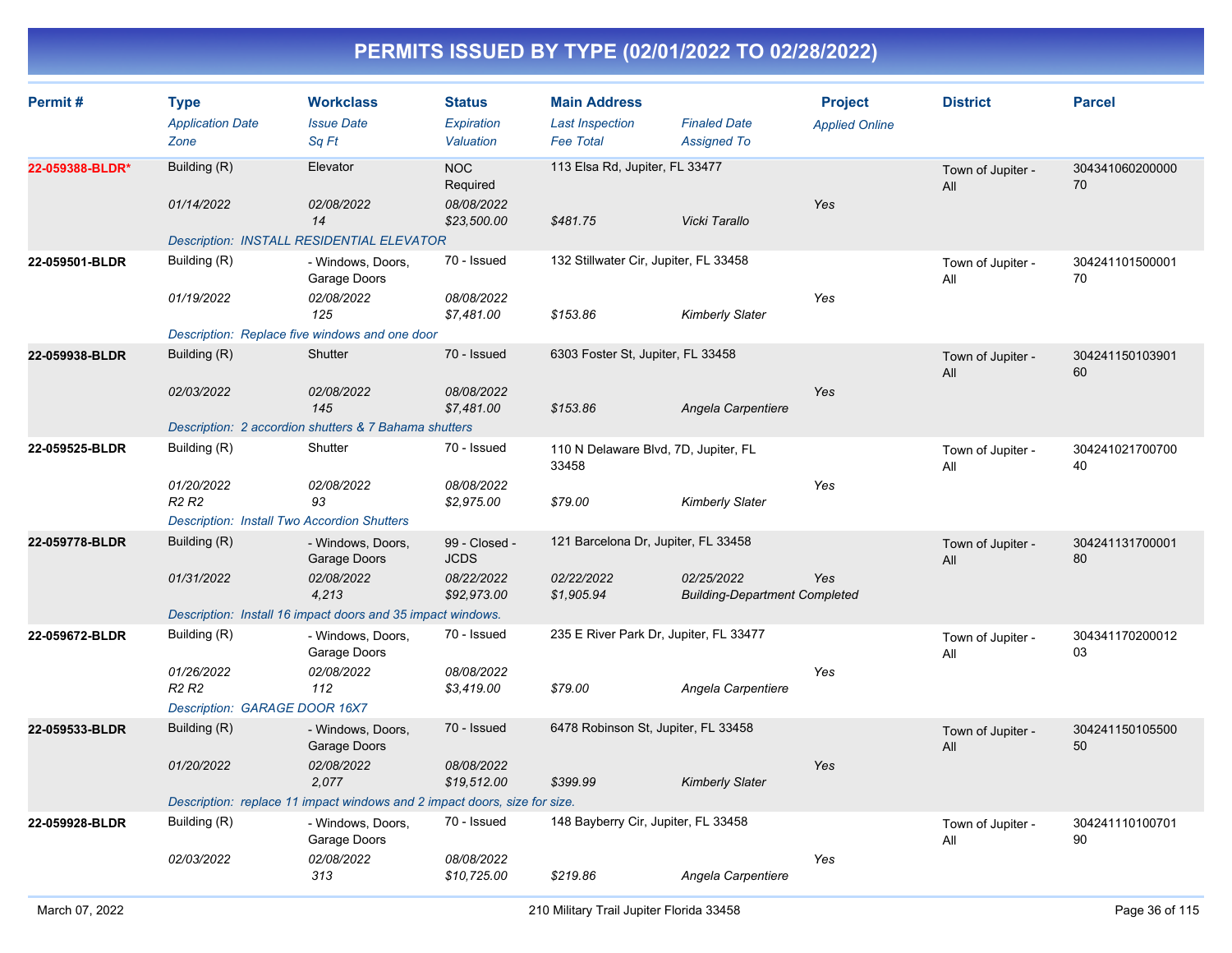| Permit#        | <b>Workclass</b><br><b>Status</b><br><b>Main Address</b><br><b>Project</b><br><b>Type</b> |                                                               |                              |                                      | <b>District</b>                       | <b>Parcel</b>         |                          |                       |
|----------------|-------------------------------------------------------------------------------------------|---------------------------------------------------------------|------------------------------|--------------------------------------|---------------------------------------|-----------------------|--------------------------|-----------------------|
|                | <b>Application Date</b>                                                                   | <b>Issue Date</b>                                             | Expiration                   | <b>Last Inspection</b>               | <b>Finaled Date</b>                   | <b>Applied Online</b> |                          |                       |
|                | Zone                                                                                      | Sq Ft                                                         | Valuation                    | <b>Fee Total</b>                     | <b>Assigned To</b>                    |                       |                          |                       |
|                |                                                                                           | Description: replace 3 impact doors, size for size.           |                              |                                      |                                       |                       |                          |                       |
| 22-059933-BLDR | Building (R)                                                                              | - Windows, Doors,<br>Garage Doors                             | 70 - Issued                  | 1908 19Th Ct, Jupiter, FL 33477      |                                       |                       | Town of Jupiter -<br>All | 304341200600003<br>24 |
|                | 02/03/2022                                                                                | 02/08/2022<br>1,236                                           | 08/08/2022<br>\$13,590.00    | \$278.60                             | Angela Carpentiere                    | Yes                   |                          |                       |
|                |                                                                                           | Description: replace 4 impact doors, size for size.           |                              |                                      |                                       |                       |                          |                       |
| 22-059935-BLDR | Building (R)                                                                              | - Windows, Doors,<br>Garage Doors                             | 70 - Issued                  | 1112 11Th Ct, Jupiter, FL 33477      |                                       |                       | Town of Jupiter -<br>All | 304341200600009<br>24 |
|                | 02/03/2022                                                                                | 02/08/2022<br>1,236                                           | 08/08/2022<br>\$13,790.00    | \$282.70                             | Angela Carpentiere                    | Yes                   |                          |                       |
|                |                                                                                           | Description: replace 4 impact doors, size for size.           |                              |                                      |                                       |                       |                          |                       |
| 22-059989-BLDR | Building (R)                                                                              | - Windows, Doors,<br>Garage Doors                             | 70 - Issued                  | 216 Barcelona Dr, Jupiter, FL 33458  |                                       |                       | Town of Jupiter -<br>All | 304241132000003<br>30 |
|                | 02/04/2022                                                                                | 02/09/2022<br>1,830                                           | 08/08/2022<br>\$14,000.00    | \$287.00                             | Angela Carpentiere                    | Yes                   |                          |                       |
|                |                                                                                           | Description: Install 6 Impact SH windows                      |                              |                                      |                                       |                       |                          |                       |
| 22-059971-BLDR | Building (R)                                                                              | - Windows, Doors,<br>Garage Doors                             | 70 - Issued                  | 522 Sweet Bay Cir, Jupiter, FL 33458 |                                       |                       | Town of Jupiter -<br>All | 304241240100018<br>40 |
|                | 02/04/2022                                                                                | <i>02/09/2022</i><br>129                                      | 08/08/2022<br>\$9,961.81     | \$204.23                             | Angela Carpentiere                    | Yes                   |                          |                       |
|                |                                                                                           | Description: remove and reinstall 1 impact sliding glass door |                              |                                      |                                       |                       |                          |                       |
| 22-059985-BLDR | Building (R)                                                                              | - Windows, Doors,<br>Garage Doors                             | 70 - Issued                  | 1482 Via Cameron, Jupiter, FL 33477  |                                       |                       | Town of Jupiter -<br>All | 304341080800206<br>30 |
|                | 02/04/2022                                                                                | 02/09/2022<br>$\mathbf{1}$                                    | 08/08/2022<br>\$5,345.00     | \$110.90                             | Angela Carpentiere                    | Yes                   |                          |                       |
|                | <b>Description: Replace Impact Front Door</b>                                             |                                                               |                              |                                      |                                       |                       |                          |                       |
| 22-059572-BLDR | Building (R)                                                                              | - Windows, Doors,<br>Garage Doors                             | 70 - Issued                  |                                      | 825 Center St, 24A, Jupiter, FL 33458 |                       | Town of Jupiter -<br>All | 304240350900002<br>41 |
|                | 01/21/2022<br><b>R3 R3</b>                                                                | 02/09/2022<br>1,482                                           | 08/29/2022<br>\$13,590.00    | 03/02/2022<br>\$278.60               | Vicki Tarallo                         | Yes                   |                          |                       |
|                |                                                                                           | Description: REPLACE 4 IMPACT DOORS, SIZE FOR SIZE            |                              |                                      |                                       |                       |                          |                       |
| 22-059330-BLDR | Building (R)                                                                              | Alteration                                                    | 70 - Issued                  | 171 Regatta Dr, Jupiter, FL 33477    |                                       |                       | Town of Jupiter -<br>All | 304341072200071<br>00 |
|                | 01/13/2022                                                                                | 02/09/2022<br>$\mathbf{1}$                                    | 08/22/2022<br>\$15,150.00    | 02/22/2022<br>\$310.57               | Suzanne Harrison                      | Yes                   |                          |                       |
|                | Description: Retaining Wall and steps                                                     |                                                               |                              |                                      |                                       |                       |                          |                       |
| 22-059240-BLDR | Building (R)                                                                              | Fence                                                         | 99 - Closed -<br><b>JCDS</b> | 306 Eagle Dr, Jupiter, FL 33477      |                                       |                       | Town of Jupiter -<br>All | 304341180700050<br>40 |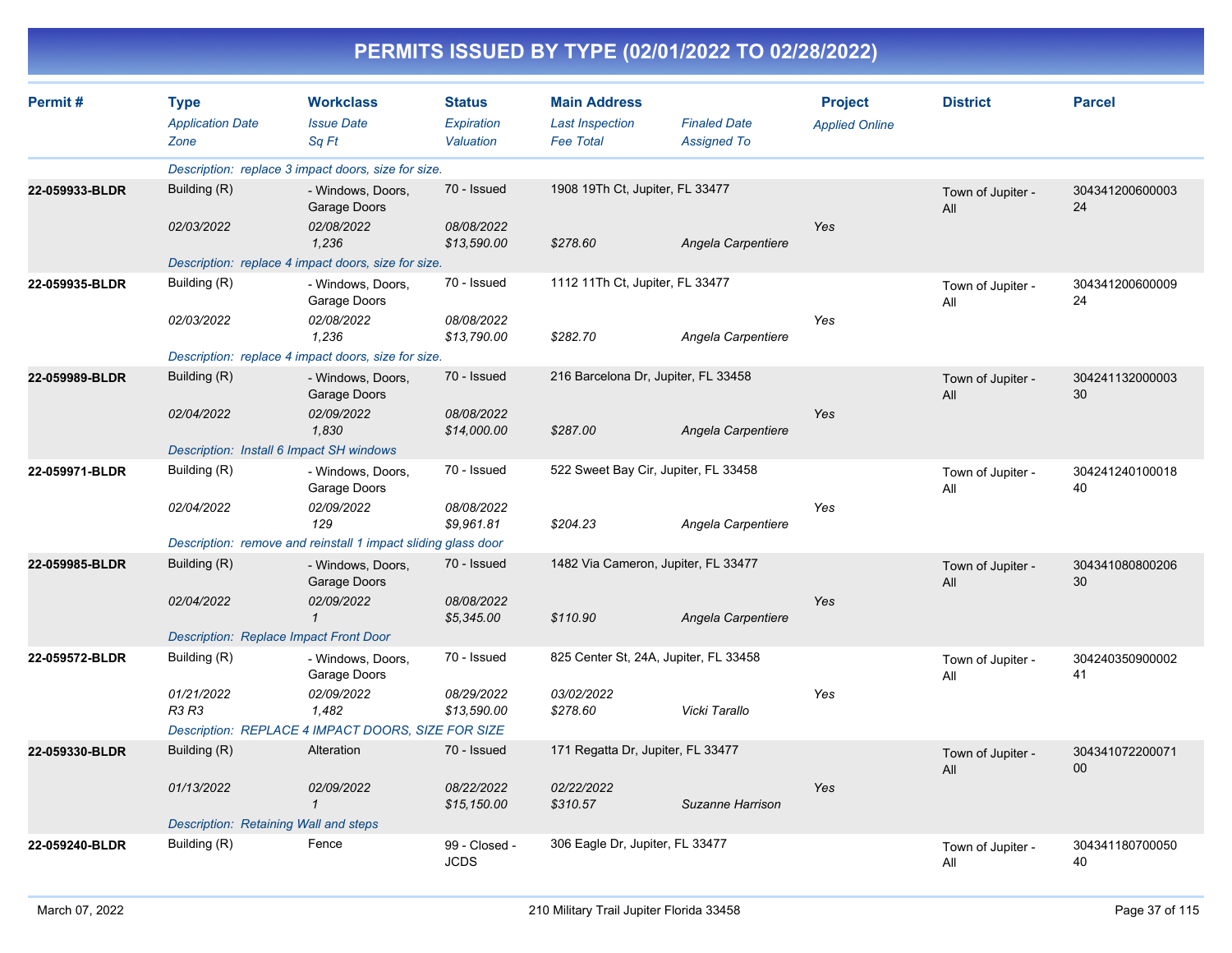| Permit#         | <b>Type</b><br><b>Application Date</b><br>Zone | <b>Workclass</b><br><b>Issue Date</b><br>Sa Ft                                     | <b>Status</b><br>Expiration<br>Valuation | <b>Main Address</b><br><b>Last Inspection</b><br><b>Fee Total</b> | <b>Finaled Date</b><br><b>Assigned To</b>          | <b>Project</b><br><b>Applied Online</b> | <b>District</b>          | <b>Parcel</b>         |
|-----------------|------------------------------------------------|------------------------------------------------------------------------------------|------------------------------------------|-------------------------------------------------------------------|----------------------------------------------------|-----------------------------------------|--------------------------|-----------------------|
|                 | 01/11/2022                                     | 02/09/2022<br>49                                                                   | 08/15/2022<br>\$3,690.00                 | 02/15/2022<br>\$79.00                                             | 02/16/2022<br><b>Building-Department Completed</b> | Yes                                     |                          |                       |
|                 |                                                | Description: 49' of 4' tall bronze alum. mech. rail w 2 gates.                     |                                          |                                                                   |                                                    |                                         |                          |                       |
| 22-059841-BLDR  | Building (R)                                   | - Windows, Doors,<br>Garage Doors                                                  | 70 - Issued                              | 237 Ridge Rd, Jupiter, FL 33477                                   |                                                    |                                         | Town of Jupiter -<br>All | 304341160200030<br>20 |
|                 | 02/01/2022                                     | 02/10/2022<br>112                                                                  | 08/09/2022<br>\$2,400.00                 | \$79.00                                                           | Angela Carpentiere                                 | Yes                                     |                          |                       |
|                 | NOA 20-0901.25<br>$+36 - 44$ PSF               | Description: R&R GARAGE DOOR W/SAME SIZE - DAB 16X7                                |                                          |                                                                   |                                                    |                                         |                          |                       |
| 22-059831-BLDR* | Building (R)                                   | - Windows, Doors,<br>Garage Doors                                                  | <b>NOC</b><br>Required                   | 130 Palm Ave, 21, Jupiter, FL 33477                               |                                                    |                                         | Town of Jupiter -<br>All | 304341051100002<br>10 |
|                 | 02/01/2022                                     | 02/10/2022<br>2,218                                                                | 08/09/2022<br>\$22,862.00                | \$468.67                                                          | Suzanne Harrison                                   | Yes                                     |                          |                       |
|                 |                                                | Description: REPLACE 1 WINDOW AND 3 DOORS                                          |                                          |                                                                   |                                                    |                                         |                          |                       |
| 22-059371-BLDR  | Building (R)                                   | Alteration                                                                         | 70 - Issued                              | 333 Regatta Dr, Jupiter, FL 33477                                 |                                                    |                                         | Town of Jupiter -<br>All | 304341072700074<br>10 |
|                 | 01/14/2022                                     | 02/10/2022<br>$\mathbf{1}$                                                         | 08/09/2022<br>\$311,202.00               | \$5,532.43                                                        | Vicki Tarallo                                      | Yes                                     |                          |                       |
|                 |                                                | Description: Alter front elevation to more modern look.                            |                                          |                                                                   |                                                    |                                         |                          |                       |
| 22-059814-BLDR  | Building (R)                                   | - Windows, Doors,<br>Garage Doors                                                  | 99 - Closed -<br><b>JCDS</b>             | 1480 Via Miguel, Jupiter, FL 33477                                |                                                    |                                         | Town of Jupiter -<br>All | 304341080800005<br>10 |
|                 | 01/31/2022                                     | 02/10/2022<br>70                                                                   | 08/30/2022<br>\$2,375.00                 | 03/03/2022<br>\$79.00                                             | 03/04/2022<br><b>Building-Department Completed</b> | Yes                                     |                          |                       |
|                 |                                                | Description: REMOVE AND REPLACE 10'X7' OVERHEAD SECTIONAL GARAGE DOOR              |                                          |                                                                   |                                                    |                                         |                          |                       |
| 22-059613-BLDR  | Building (R)                                   | - Windows, Doors,<br>Garage Doors                                                  | 70 - Issued                              | 108 Jesup Ln, Jupiter, FL 33458                                   |                                                    |                                         | Town of Jupiter -<br>All | 304241241200008<br>20 |
|                 | 01/24/2022                                     | 02/10/2022<br>289                                                                  | 08/09/2022<br>\$6,683.00                 | \$137.66                                                          | Kelly Hills                                        | Yes                                     |                          |                       |
|                 |                                                | Description: INSTALL 1 IMPACT DOOR AND 12 ACCORDION SHUTTERS                       |                                          |                                                                   |                                                    |                                         |                          |                       |
| 22-059688-BLDR  | Building (R)                                   | - Windows, Doors,<br>Garage Doors                                                  | 70 - Issued                              | 5747 Sugarwood Ct, Jupiter, FL 33458                              |                                                    |                                         | Town of Jupiter -<br>All | 304241022100000<br>70 |
|                 | 01/27/2022                                     | 02/10/2022<br>30                                                                   | 08/09/2022<br>\$3,852.00                 | \$81.04                                                           | Vicki Tarallo                                      | Yes                                     |                          |                       |
|                 |                                                | Description: REPLACING FRONT DOOR AND SIDELITE WITH IMPACT FRONT DOOR AND SIDELITE |                                          |                                                                   |                                                    |                                         |                          |                       |
| 22-059131-BLDR  | Building (R)                                   | - Windows, Doors,<br>Garage Doors                                                  | 70 - Issued                              | 902 Oak Cir, Jupiter, FL 33458                                    |                                                    |                                         | Town of Jupiter -<br>All | 304241021800000<br>60 |
|                 | 01/05/2022                                     | 02/10/2022<br>$\mathbf{1}$                                                         | 08/09/2022<br>\$22,650.00                | \$464.33                                                          | Angela Carpentiere                                 | Yes                                     |                          |                       |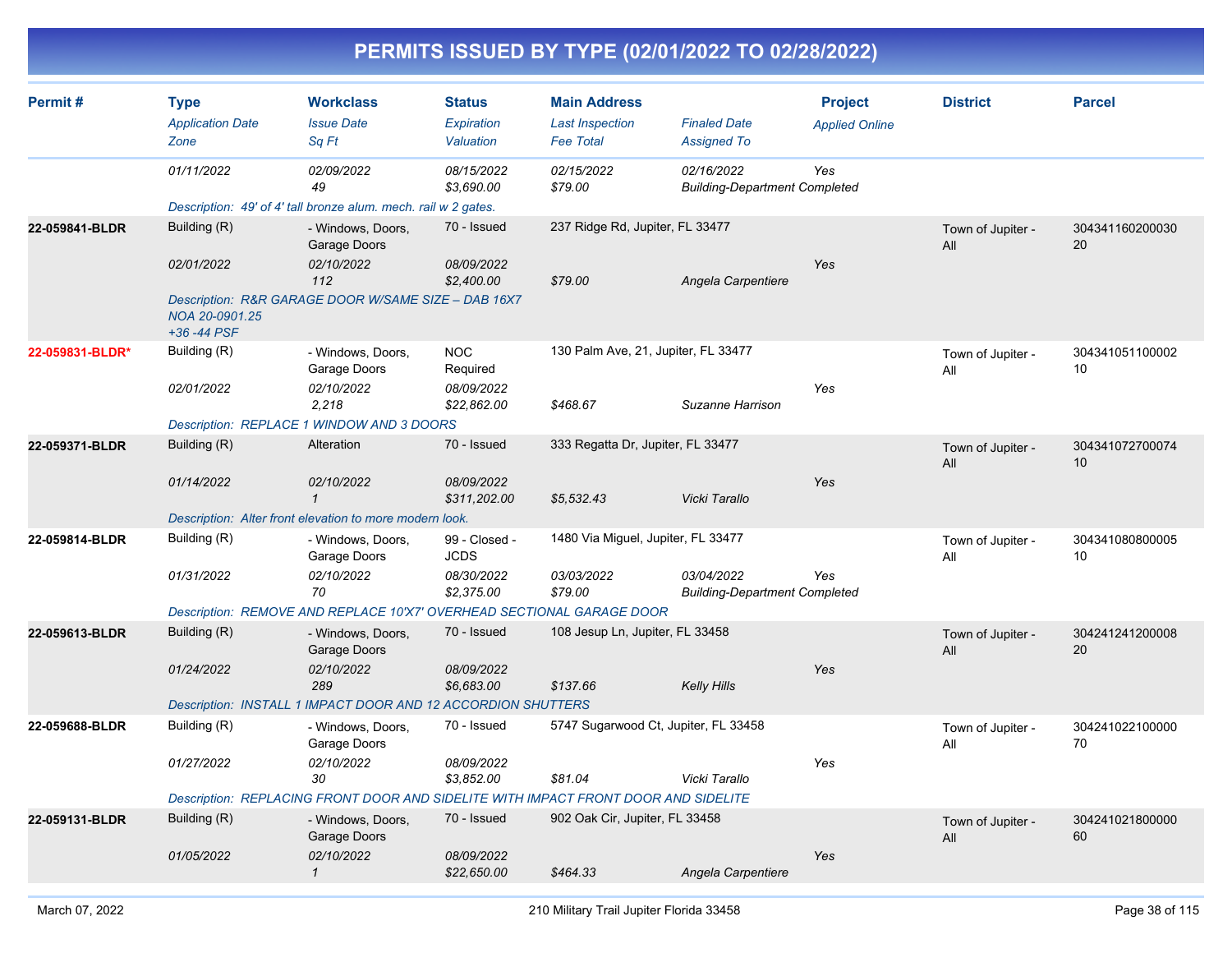|                 |                                                |                                                                                         |                                          |                                                                   | PERMITS ISSUED BY TYPE (02/01/2022 TO 02/28/2022)  |                                         |                          |                       |
|-----------------|------------------------------------------------|-----------------------------------------------------------------------------------------|------------------------------------------|-------------------------------------------------------------------|----------------------------------------------------|-----------------------------------------|--------------------------|-----------------------|
| Permit#         | <b>Type</b><br><b>Application Date</b><br>Zone | <b>Workclass</b><br><b>Issue Date</b><br>Sq Ft                                          | <b>Status</b><br>Expiration<br>Valuation | <b>Main Address</b><br><b>Last Inspection</b><br><b>Fee Total</b> | <b>Finaled Date</b><br><b>Assigned To</b>          | <b>Project</b><br><b>Applied Online</b> | <b>District</b>          | <b>Parcel</b>         |
|                 |                                                | Description: Installing on Existing Opening (11) Impact Windows and (3) Impact Doors    |                                          |                                                                   |                                                    |                                         |                          |                       |
| 22-059690-BLDR  | Building (R)                                   | - Windows, Doors,<br>Garage Doors                                                       | 99 - Closed -<br><b>JCDS</b>             | 6240 Winding Lake Dr, Jupiter, FL 33458                           |                                                    |                                         | Town of Jupiter -<br>All | 304240271000043<br>80 |
|                 | 01/27/2022                                     | 02/10/2022<br>1                                                                         | 08/31/2022<br>\$6,900.00                 | 03/04/2022<br>\$142.07                                            | 03/07/2022<br><b>Building-Department Completed</b> | Yes                                     |                          |                       |
|                 |                                                | Description: replacing regular double door with impact doors                            |                                          |                                                                   |                                                    |                                         |                          |                       |
| 22-059882-BLDR* | Building (R)                                   | - Windows, Doors,<br>Garage Doors                                                       | <b>NOC</b><br>Required                   | 33477                                                             | 1000 N Us Highway 1, 783, Jupiter, FL              |                                         | Town of Jupiter -<br>All | 304340312800009<br>10 |
|                 | 02/02/2022<br><b>R3 R3</b>                     | 02/10/2022<br>112                                                                       | 08/09/2022<br>\$3,416.00                 | \$79.00                                                           | Angela Carpentiere                                 | Yes                                     |                          |                       |
|                 | NOA 20-0901.24<br>+48 -52 PSF                  | Description: R&R GARAGE DOOR W/SAME SIZE - DAB 16X7                                     |                                          |                                                                   |                                                    |                                         |                          |                       |
| 22-060084-BLDR  | Building (R)                                   | - Windows, Doors,<br>Garage Doors                                                       | 70 - Issued                              | 200 Woodlake Dr, Jupiter, FL 33458                                |                                                    |                                         | Town of Jupiter -<br>All | 304241100300028<br>80 |
|                 | 02/08/2022                                     | 02/10/2022<br>1                                                                         | 08/29/2022<br>\$14,500.00                | 03/01/2022<br>\$297.25                                            | Angela Carpentiere                                 | Yes                                     |                          |                       |
|                 |                                                | Description: Replace 9 Impact Windows and 1 Sliding Glass Door                          |                                          |                                                                   |                                                    |                                         |                          |                       |
| 22-059887-BLDR* | Building (R)                                   | - Windows, Doors,<br>Garage Doors                                                       | <b>NOC</b><br>Required                   | 278 Brier Cir, Jupiter, FL 33458                                  |                                                    |                                         | Town of Jupiter -<br>All | 304241103400013<br>40 |
|                 | 02/02/2022<br><b>R2 R2</b>                     | 02/10/2022<br>112                                                                       | 08/09/2022<br>\$3,416.00                 | \$79.00                                                           | <b>Kellie Doherty</b>                              | Yes                                     |                          |                       |
|                 | NOA 20-0901.25<br>+36 -44 PSF                  | Description: R&R GARAGE DOOR W/SAME SIZE - DAB 16X7                                     |                                          |                                                                   |                                                    |                                         |                          |                       |
| 22-060054-BLDR  | Building (R)                                   | - Windows, Doors,<br>Garage Doors                                                       | 70 - Issued                              |                                                                   | 6175 Riverwalk Ln, 5, Jupiter, FL 33458            |                                         | Town of Jupiter -<br>All | 304241032003200<br>50 |
|                 | 02/07/2022<br><b>R3 R3</b>                     | 02/10/2022<br>1,564                                                                     | 08/09/2022<br>\$28,621.00                | \$586.73                                                          | Angela Carpentiere                                 | Yes                                     |                          |                       |
|                 |                                                | Description: Install 3 Impact windows and 3 Impact SGD's                                |                                          |                                                                   |                                                    |                                         |                          |                       |
| 21-058425-BLDR* | Building (R)                                   | Alteration                                                                              | <b>NOC</b><br>Required                   | 574 Sawgrass Pt, Jupiter, FL 33458                                |                                                    |                                         | Town of Jupiter -<br>All | 304241150200028<br>90 |
|                 | 12/02/2021                                     | 02/10/2022<br>144                                                                       | 08/09/2022<br>\$6,982.00                 | \$143.73                                                          | Shandre Kellerman                                  | Yes                                     |                          |                       |
|                 |                                                | Description: Install Aluminum Pergola to replace existing wood pergola, open roof style |                                          |                                                                   |                                                    |                                         |                          |                       |
| 22-060091-BLDR  | Building (R)                                   | - Windows, Doors,<br>Garage Doors                                                       | 70 - Issued                              | 185 Waterford Dr, Jupiter, FL 33458                               |                                                    |                                         | Town of Jupiter -<br>All | 304241241400013<br>40 |
|                 | 02/09/2022                                     | 02/10/2022<br>71                                                                        | 08/09/2022<br>\$11,850.00                | \$242.93                                                          | Angela Carpentiere                                 | Yes                                     |                          |                       |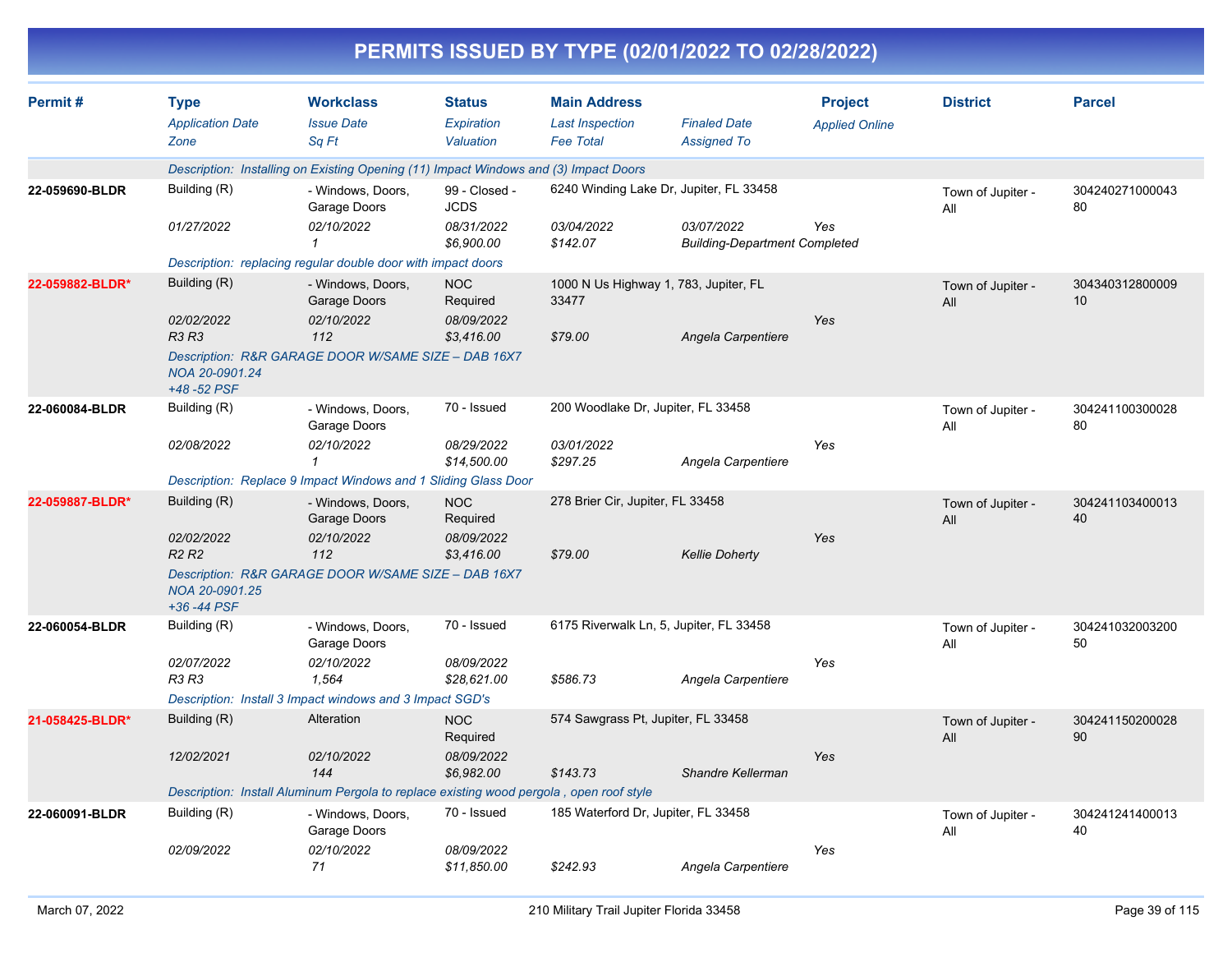|                 |                                                |                                                                                                                     |                                          |                                                                   | PERMITS ISSUED BY TYPE (02/01/2022 TO 02/28/2022)  |                                         |                          |                       |
|-----------------|------------------------------------------------|---------------------------------------------------------------------------------------------------------------------|------------------------------------------|-------------------------------------------------------------------|----------------------------------------------------|-----------------------------------------|--------------------------|-----------------------|
| Permit#         | <b>Type</b><br><b>Application Date</b><br>Zone | <b>Workclass</b><br><b>Issue Date</b><br>Sq Ft                                                                      | <b>Status</b><br>Expiration<br>Valuation | <b>Main Address</b><br><b>Last Inspection</b><br><b>Fee Total</b> | <b>Finaled Date</b><br><b>Assigned To</b>          | <b>Project</b><br><b>Applied Online</b> | <b>District</b>          | <b>Parcel</b>         |
|                 |                                                | Description: Install three impact doors and one impact fixed glass                                                  |                                          |                                                                   |                                                    |                                         |                          |                       |
| 21-056847-BLDR* | Building (R)                                   | Alteration                                                                                                          | NOC<br>Required                          | 401 Xanadu PI, Jupiter, FL 33477                                  |                                                    |                                         | Town of Jupiter -<br>All | 304341080400001<br>60 |
|                 | 09/30/2021                                     | 02/11/2022<br>4,204                                                                                                 | 08/10/2022<br>\$465,000.00               | \$9,532.50                                                        | <b>Kimberly Slater</b>                             | Yes                                     |                          |                       |
|                 |                                                | Description: Interior renovation to single family dwelling                                                          |                                          |                                                                   |                                                    |                                         |                          |                       |
| 22-060075-BLDR  | Building (R)                                   | - Windows, Doors,<br>Garage Doors                                                                                   | 70 - Issued                              | 1505 Lance Rd, Jupiter, FL 33469                                  |                                                    |                                         | Town of Jupiter -<br>All | 304240360900901<br>70 |
|                 | 02/08/2022                                     | 02/11/2022                                                                                                          | 08/10/2022<br>\$23,625.00                | \$533.66                                                          | Angela Carpentiere                                 | Yes                                     |                          |                       |
|                 |                                                | Description: REPLACE 14 WINDOWS & 1 ENTRY DOOR WITH IMPACT. CUTTING OPENING                                         |                                          |                                                                   |                                                    |                                         |                          |                       |
| 22-059171-BLDR  | Building (R)                                   | Shutter                                                                                                             | 99 - Closed -<br><b>JCDS</b>             | 124 Courtenay Ct, Jupiter, FL 33458                               |                                                    |                                         | Town of Jupiter -<br>All | 304241230600014<br>90 |
|                 | 01/07/2022                                     | 02/11/2022<br>250                                                                                                   | 08/30/2022<br>\$4,235.00                 | 03/03/2022<br>\$88.70                                             | 03/04/2022<br><b>Building-Department Completed</b> | Yes                                     |                          |                       |
|                 | Description: 7 accordion shutters              |                                                                                                                     |                                          |                                                                   |                                                    |                                         |                          |                       |
| 22-059821-BLDR  | Building (R)                                   | - Windows, Doors,<br>Garage Doors                                                                                   | 70 - Issued                              | 2607 26Th Ct, Jupiter, FL 33477                                   |                                                    |                                         | Town of Jupiter -<br>All | 304341170215400<br>30 |
|                 | 02/01/2022                                     | 02/11/2022<br>-1                                                                                                    | 08/10/2022<br>\$20,595.00                | \$422.20                                                          | Vicki Tarallo                                      | Yes                                     |                          |                       |
|                 |                                                | Description: SIZE FOR SIZE REPLACEMENT OF WINDOWS & DOORS WITH IMPACT                                               |                                          |                                                                   |                                                    |                                         |                          |                       |
| 22-059681-BLDR  | Building (R)                                   | Shutter                                                                                                             | 99 - Closed -<br><b>JCDS</b>             | 280 Feather Pt N, Jupiter, FL 33458                               |                                                    |                                         | Town of Jupiter -<br>All | 304241150200007<br>20 |
|                 | 01/26/2022                                     | 02/14/2022<br>177                                                                                                   | 08/24/2022<br>\$3,055.00                 | 02/25/2022<br>\$79.00                                             | 02/28/2022<br><b>Building-Department Completed</b> | Yes                                     |                          |                       |
|                 |                                                | Description: 10 window openings of Town & Country 6.8 accordion shutters installed, replacing current storm panels. |                                          |                                                                   |                                                    |                                         |                          |                       |
| 22-059202-BLDR  | Building (R)                                   | Fence                                                                                                               | 99 - Closed -<br><b>JCDS</b>             |                                                                   | 101 Echelon Crest Trl, Jupiter, FL 33478           |                                         | Town of Jupiter -<br>All | 304240320600021<br>30 |
|                 | 01/08/2022                                     | 02/14/2022<br>208                                                                                                   | 08/15/2022<br>\$5,484.00                 | \$113.68                                                          | 02/14/2022<br><b>Building-Department Completed</b> | Yes                                     |                          |                       |
|                 |                                                | Description: Installation of 208 LF of 4' Bronze alum picket fence W/2- gates                                       |                                          |                                                                   |                                                    |                                         |                          |                       |
| 22-060030-BLDR  | Building (R)                                   | Fence                                                                                                               | 99 - Closed -<br><b>JCDS</b>             | 6353 Mullin St, Jupiter, FL 33458                                 |                                                    |                                         | Town of Jupiter -<br>All | 304241150104300<br>50 |
|                 | 02/07/2022                                     | 02/14/2022<br>185                                                                                                   | 08/15/2022<br>\$5,538.00                 | \$114.76                                                          | 02/14/2022<br><b>Building-Department Completed</b> | Yes                                     |                          |                       |
|                 |                                                | Description: Remove and replace existing 6' wood fence with new 6' wood fence. and one 48" gate                     |                                          |                                                                   |                                                    |                                         |                          |                       |
| 22-060022-BLDR  | Building (R)                                   | Fence                                                                                                               | 70 - Issued                              |                                                                   | 128 Porgee Rock PI, Jupiter, FL 33458              |                                         | Town of Jupiter -<br>All | 304240330500020<br>60 |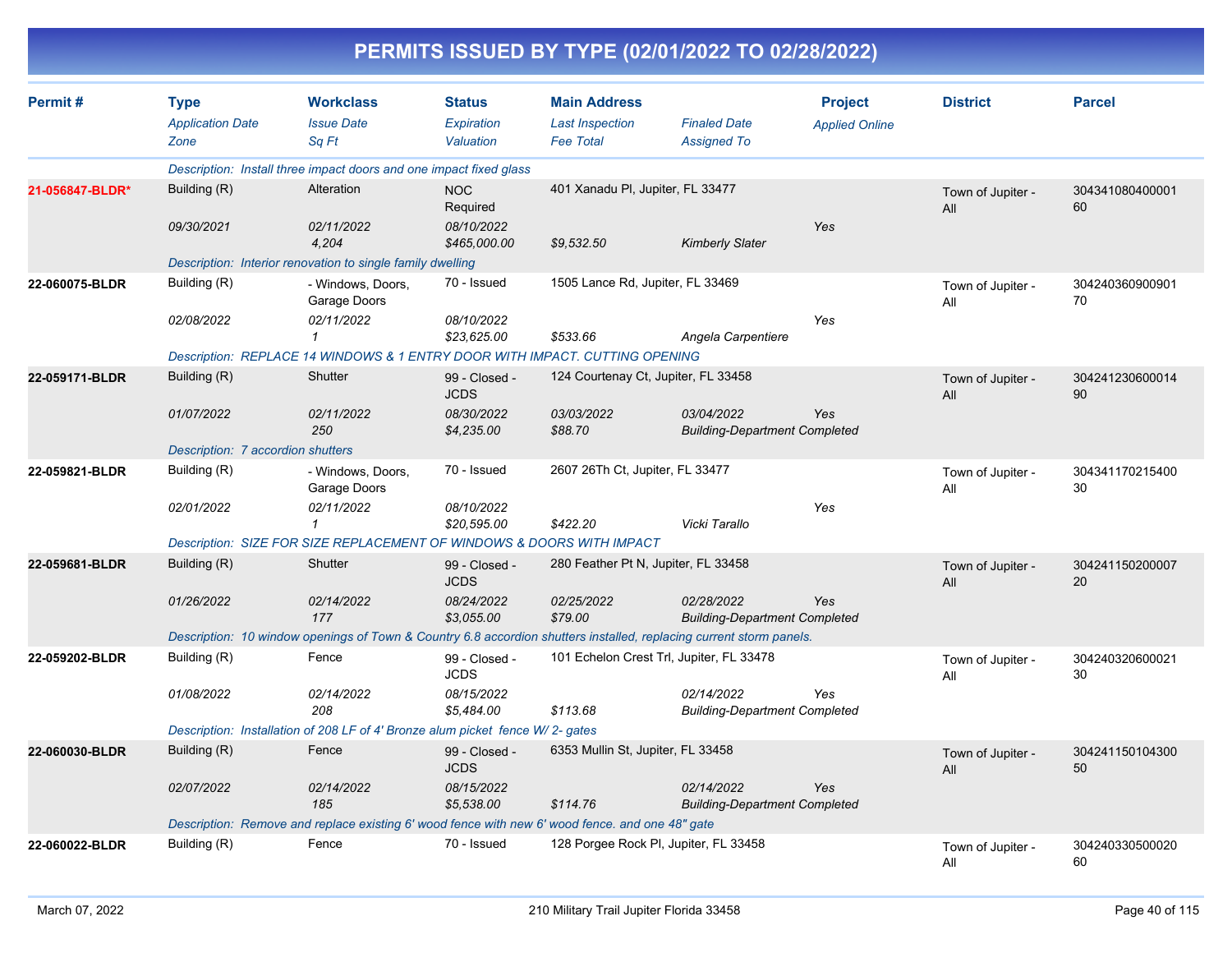|                 |                                                |                                                                                                                                             |                                                     |                                                                   | PERMITS ISSUED BY TYPE (02/01/2022 TO 02/28/2022)                 |                                         |                          |                       |
|-----------------|------------------------------------------------|---------------------------------------------------------------------------------------------------------------------------------------------|-----------------------------------------------------|-------------------------------------------------------------------|-------------------------------------------------------------------|-----------------------------------------|--------------------------|-----------------------|
| Permit #        | <b>Type</b><br><b>Application Date</b><br>Zone | <b>Workclass</b><br><b>Issue Date</b><br>Sq Ft                                                                                              | <b>Status</b><br>Expiration<br>Valuation            | <b>Main Address</b><br><b>Last Inspection</b><br><b>Fee Total</b> | <b>Finaled Date</b><br><b>Assigned To</b>                         | <b>Project</b><br><b>Applied Online</b> | <b>District</b>          | <b>Parcel</b>         |
|                 | 02/07/2022                                     | 02/14/2022<br>Description: furnish and install 4'ft high X 91 LF of bronze aluminum fence & 3 gates. Will be used as pool barrier.          | 08/15/2022<br>\$3,494.00                            | \$79.00                                                           | Ellis Baird                                                       | Yes                                     |                          |                       |
| 22-060138-BLDR* | Building (R)<br>02/09/2022                     | - Windows, Doors,<br>Garage Doors<br>02/14/2022<br><b>Description: Replace Impact Front Doors</b>                                           | <b>NOC</b><br>Required<br>08/15/2022<br>\$11,400.00 | 191 Sonata Dr, Jupiter, FL 33478<br>\$233.70                      | Angela Carpentiere                                                | Yes                                     | Town of Jupiter -<br>All | 304241040100705<br>10 |
| 22-059157-BLDR  | Building (R)<br>01/06/2022<br><b>MXD MXD</b>   | Addition<br>02/14/2022<br>585<br>Description: Remodel 1st Floor. 2nd Floor Addition                                                         | 70 - Issued<br>08/15/2022<br>\$344,265.07           | 318 Murcia Dr, Jupiter, FL 33458<br>\$7,057.43                    | Suzanne Harrison                                                  | Yes                                     | Town of Jupiter -<br>All | 304241131700000<br>70 |
| 22-060114-BLDR* | Building (R)<br>02/09/2022                     | - Windows, Doors,<br>Garage Doors<br>02/14/2022<br>2,643<br>Description: Replacing 1 entry and 2 sidlites                                   | <b>NOC</b><br>Required<br>08/15/2022<br>\$2,000.00  | 114 Village Clubhouse Cir, Jupiter, FL<br>33458<br>\$79.00        | Angela Carpentiere                                                | Yes                                     | Town of Jupiter -<br>All | 304241131100013<br>80 |
| 21-058071-BLDR* | Building (R)<br>11/17/2021                     | Fence<br>02/15/2022<br>127<br>Description: Replace 127' of 6' fence with 6' board on board with one 48" gate and one 12' double gate        | <b>NOC</b><br>Required<br>08/15/2022<br>\$4,665.00  | 1505 Seabrook Rd, Jupiter, FL 33469<br>\$97.30                    | Debbie Rogers                                                     | Yes                                     | Town of Jupiter -<br>All | 304240360900801<br>00 |
| 22-059792-BLDR  | Building (R)<br>01/31/2022                     | Alteration<br>02/15/2022<br>297<br>Description: Aluminum Patio Cover w/ Poly Roof on Existing Concrete Slab.                                | 70 - Issued<br>08/15/2022<br>\$7,000.00             | 14991 Harriet Ave, Jupiter, FL 33458<br>\$144.10                  | <b>Kimberly Slater</b>                                            | Yes                                     | Town of Jupiter -<br>All | 304241150104900<br>30 |
| 22-059980-BLDR  | Building (R)<br>02/04/2022                     | - Windows, Doors,<br>Garage Doors<br>02/15/2022<br>$\mathcal I$<br>Description: Replacing double door with sidelites and transom non impact | 70 - Issued<br>08/15/2022<br>\$14,770.32            | \$302.79                                                          | 133 North River Dr W, Jupiter, FL 33458<br><b>Kimberly Slater</b> | Yes                                     | Town of Jupiter -<br>All | 304240271400002<br>40 |
| 22-059900-BLDR  | Building (R)<br>02/02/2022                     | - Windows, Doors,<br>Garage Doors<br>02/15/2022<br>$\mathcal I$<br>Description: Remove and replace 12 impact windows and 2 impact doors.    | 70 - Issued<br>08/15/2022<br>\$23,495.00            | 110 Sandpiper Cir, Jupiter, FL 33477<br>\$481.65                  | Shandre Kellerman                                                 | Yes                                     | Town of Jupiter -<br>All | 304341080100202<br>50 |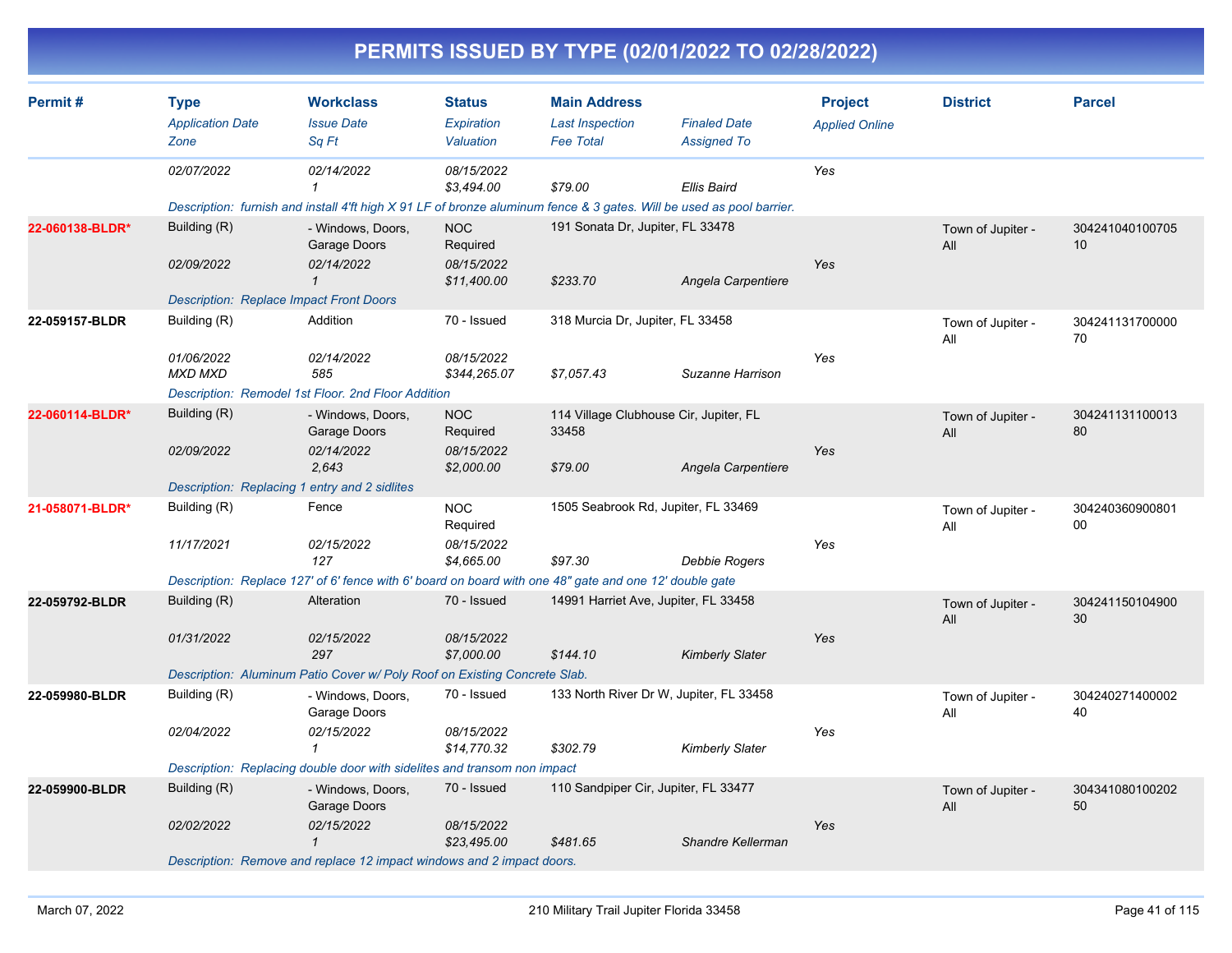| Permit#        | <b>Type</b><br><b>Application Date</b><br>Zone | <b>Workclass</b><br><b>Issue Date</b><br>Sq Ft                                                | <b>Status</b><br><b>Expiration</b><br>Valuation | <b>Main Address</b><br><b>Last Inspection</b><br><b>Fee Total</b> | <b>Finaled Date</b><br><b>Assigned To</b>          | <b>Project</b><br><b>Applied Online</b> | <b>District</b>          | <b>Parcel</b>         |
|----------------|------------------------------------------------|-----------------------------------------------------------------------------------------------|-------------------------------------------------|-------------------------------------------------------------------|----------------------------------------------------|-----------------------------------------|--------------------------|-----------------------|
| 22-059720-BLDR | Building (R)                                   | - Windows, Doors,<br>Garage Doors                                                             | 70 - Issued                                     | 145 Helios Dr, Jupiter, FL 33477                                  |                                                    |                                         | Town of Jupiter -<br>All | 304341080600303<br>90 |
|                | 01/28/2022                                     | 02/15/2022<br>$\mathbf{1}$                                                                    | 08/15/2022<br>\$50,962.00                       | \$1,044.72                                                        | Kelly Hills                                        | Yes                                     |                          |                       |
|                |                                                | Description: replace 24 windows and 4 doors with impact product.                              |                                                 |                                                                   |                                                    |                                         |                          |                       |
| 22-059843-BLDR | Building (R)                                   | - Windows, Doors,<br>Garage Doors                                                             | 70 - Issued                                     | 1411 Ocean Dunes Cir, Jupiter, FL 33477                           |                                                    |                                         | Town of Jupiter -<br>All | 304341201404000<br>10 |
|                | 02/01/2022                                     | 02/15/2022<br>$\mathbf{1}$                                                                    | 08/15/2022<br>\$5,893.57                        | \$121.87                                                          | Shandre Kellerman                                  | Yes                                     |                          |                       |
|                | Description: REPLACE 1 DOOR TO IMPACT          |                                                                                               |                                                 |                                                                   |                                                    |                                         |                          |                       |
| 22-060082-BLDR | Building (R)                                   | - Windows, Doors,<br>Garage Doors                                                             | 70 - Issued                                     | 264 Starling Ln N, Jupiter, FL 33458                              |                                                    |                                         | Town of Jupiter -<br>All | 304241150700065<br>10 |
|                | 02/08/2022                                     | 02/15/2022<br>$\mathbf{1}$                                                                    | 08/29/2022<br>\$11,575.00                       | 02/28/2022<br>\$237.29                                            | <b>Kellie Doherty</b>                              | Yes                                     |                          |                       |
|                | <b>Description: Replace Impact Front Doors</b> |                                                                                               |                                                 |                                                                   |                                                    |                                         |                          |                       |
| 22-059833-BLDR | Building (R)                                   | Fence                                                                                         | 99 - Closed -<br><b>JCDS</b>                    | 355 Center St, Jupiter, FL 33458                                  |                                                    |                                         | Town of Jupiter -<br>All | 304240360200001<br>70 |
|                | 02/01/2022<br><b>R1R1</b>                      | 02/15/2022<br>$\mathbf{1}$                                                                    | 08/15/2022<br>\$4,000.00                        | 02/16/2022<br>\$84.00                                             | 02/18/2022<br><b>Building-Department Completed</b> | Yes                                     |                          |                       |
|                | Description: Fence as pool barrier             |                                                                                               |                                                 |                                                                   |                                                    |                                         |                          |                       |
| 22-059612-BLDR | Building (R)                                   | New-Single<br><b>Family Dwelling</b>                                                          | 70 - Issued                                     | 2628 Greenway Dr, Jupiter, FL 33458                               |                                                    |                                         | Town of Jupiter -<br>All | 304241140700035<br>20 |
|                | 01/24/2022<br><b>MXD MXD</b>                   | 02/15/2022<br>5,230                                                                           | 08/15/2022<br>\$550,000.00                      | \$11,275.00                                                       | <b>Kelly Hills</b>                                 | Yes                                     |                          |                       |
|                |                                                | Description: New construction single family home.                                             |                                                 |                                                                   |                                                    |                                         |                          |                       |
| 22-059984-BLDR | Building (R)                                   | - Windows, Doors,<br>Garage Doors                                                             | 70 - Issued                                     | 6168 Ungerer St, Jupiter, FL 33458                                |                                                    |                                         | Town of Jupiter -<br>All | 304241150101100<br>70 |
|                | 02/04/2022                                     | 02/16/2022<br>1,434                                                                           | 08/15/2022<br>\$18,700.00                       | \$383.35                                                          | Vicki Tarallo                                      | Yes                                     |                          |                       |
|                |                                                | Description: REPLACE EXISTING WINDOWS WITH NEW IMPACT RESISTANT CGI SENTINEL WINDOWS AND DOOR |                                                 |                                                                   |                                                    |                                         |                          |                       |
| 22-060158-BLDR | Building (R)                                   | - Windows, Doors,<br>Garage Doors                                                             | 70 - Issued                                     | 2711 27Th Ct, Jupiter, FL 33477                                   |                                                    |                                         | Town of Jupiter -<br>All | 304341170211500<br>30 |
|                | 02/10/2022                                     | 02/16/2022<br>$\mathbf{1}$                                                                    | 08/15/2022<br>\$2,660.00                        | \$79.00                                                           | Shandre Kellerman                                  | Yes                                     |                          |                       |
|                |                                                | Description: Replacing on existing opening (1) impact door                                    |                                                 |                                                                   |                                                    |                                         |                          |                       |
| 22-059967-BLDR | Building (R)                                   | Fence                                                                                         | 99 - Closed -<br><b>JCDS</b>                    | 110 Crimson Isles Dr, Jupiter, FL 33478                           |                                                    |                                         | Town of Jupiter -<br>All | 304240320600027<br>30 |
|                | 02/04/2022                                     | 02/16/2022<br>200                                                                             | 08/15/2022<br>\$5,480.00                        | \$113.60                                                          | 02/16/2022<br><b>Building-Department Completed</b> | Yes                                     |                          |                       |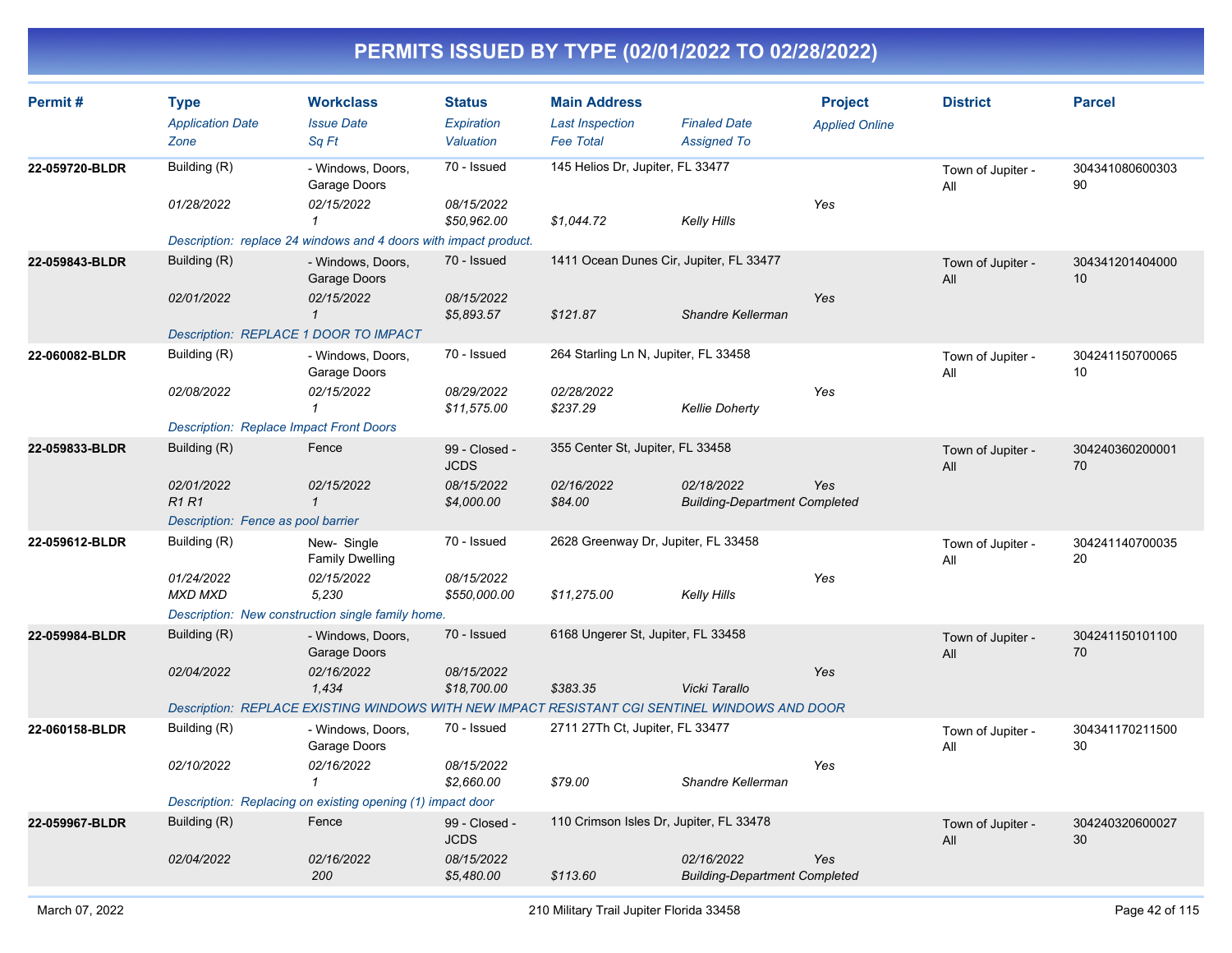|                 | PERMITS ISSUED BY TYPE (02/01/2022 TO 02/28/2022) |                                                                         |                                          |                                                                   |                                           |                                         |                          |                       |  |  |  |
|-----------------|---------------------------------------------------|-------------------------------------------------------------------------|------------------------------------------|-------------------------------------------------------------------|-------------------------------------------|-----------------------------------------|--------------------------|-----------------------|--|--|--|
| Permit#         | <b>Type</b><br><b>Application Date</b><br>Zone    | <b>Workclass</b><br><b>Issue Date</b><br>Sq Ft                          | <b>Status</b><br>Expiration<br>Valuation | <b>Main Address</b><br><b>Last Inspection</b><br><b>Fee Total</b> | <b>Finaled Date</b><br><b>Assigned To</b> | <b>Project</b><br><b>Applied Online</b> | <b>District</b>          | <b>Parcel</b>         |  |  |  |
|                 |                                                   | Description: Install 200' of bronze aluminum fence 4' tall with 2 gates |                                          |                                                                   |                                           |                                         |                          |                       |  |  |  |
| 22-059830-BLDR  | Building (R)                                      | - Windows, Doors,<br>Garage Doors                                       | 70 - Issued                              | 135 Timber Ln, Jupiter, FL 33458                                  |                                           |                                         | Town of Jupiter -<br>All | 304241110100102<br>30 |  |  |  |
|                 | 02/01/2022                                        | 02/16/2022<br>112                                                       | 08/15/2022<br>\$2,490.00                 | \$79.00                                                           | Shandre Kellerman                         | Yes                                     |                          |                       |  |  |  |
|                 |                                                   | Description: Replace garage door with same size 16 x 7                  |                                          |                                                                   |                                           |                                         |                          |                       |  |  |  |
| 22-059913-BLDR  | Building (R)                                      | - Windows, Doors,<br>Garage Doors                                       | 70 - Issued                              | 467 Oriole Ln, Jupiter, FL 33458                                  |                                           |                                         | Town of Jupiter -<br>All | 304241150200019<br>70 |  |  |  |
|                 | 02/03/2022                                        | 02/16/2022<br>$\mathcal I$                                              | 08/15/2022<br>\$9,050.00                 | \$185.72                                                          | Shandre Kellerman                         | Yes                                     |                          |                       |  |  |  |
|                 |                                                   | Description: INSTALL NEW DOUBLE FRONT DOOR NO SIZE CHANGE               |                                          |                                                                   |                                           |                                         |                          |                       |  |  |  |
| 22-059952-BLDR  | Building (R)                                      | - Windows, Doors,<br>Garage Doors                                       | 70 - Issued                              | 3326 Greenway Dr, Jupiter, FL 33458                               |                                           |                                         | Town of Jupiter -<br>All | 304241140600033<br>20 |  |  |  |
|                 | 02/03/2022<br>MXD MXD                             | 02/16/2022<br>12                                                        | 08/15/2022<br>\$1,000.00                 | \$79.00                                                           | Shandre Kellerman                         | Yes                                     |                          |                       |  |  |  |
|                 |                                                   | Description: Retrofit of Front Door w/new impact door                   |                                          |                                                                   |                                           |                                         |                          |                       |  |  |  |
| 22-059877-BLDR  | Building (R)                                      | Alteration                                                              | 70 - Issued                              | 6254 Riverwalk Ln, 4, Jupiter, FL 33458                           |                                           |                                         | Town of Jupiter -<br>All | 304241031605300<br>40 |  |  |  |
|                 | 02/02/2022                                        | 02/16/2022<br>1,094                                                     | 08/31/2022<br>\$12,551.00                | 03/04/2022<br>\$257.30                                            | Angela Carpentiere                        | Yes                                     |                          |                       |  |  |  |
|                 | <b>Description: Hardie Siding Replacement</b>     |                                                                         |                                          |                                                                   |                                           |                                         |                          |                       |  |  |  |
| 22-059943-BLDR* | Building (R)                                      | Alteration                                                              | <b>NOC</b><br>Required                   |                                                                   | 164 Umbrella PI, Jupiter, FL 33458        |                                         | Town of Jupiter -<br>All | 304240330500029<br>30 |  |  |  |
|                 | 02/03/2022                                        | 02/16/2022<br>$\mathbf{1}$                                              | 08/15/2022<br>\$42,000.00                | \$861.00                                                          | <b>Kelly Hills</b>                        | Yes                                     |                          |                       |  |  |  |
|                 | Description: Solar PV installation                |                                                                         |                                          |                                                                   |                                           |                                         |                          |                       |  |  |  |
| 22-060257-BLDR* | Building (R)                                      | - Windows, Doors,<br>Garage Doors                                       | <b>NOC</b><br>Required                   | 20 Windsor Rd W, Jupiter, FL 33469                                |                                           |                                         | Town of Jupiter -<br>All | 304240360901200<br>20 |  |  |  |
|                 | 02/14/2022                                        | 02/16/2022<br>80                                                        | 08/15/2022<br>\$7,848.00                 | \$161.31                                                          | Angela Carpentiere                        | Yes                                     |                          |                       |  |  |  |
|                 |                                                   | Description: Installation one one impact sliding glass door             |                                          |                                                                   |                                           |                                         |                          |                       |  |  |  |
| 22-060107-BLDR  | Building (R)                                      | - Windows, Doors,<br>Garage Doors                                       | 70 - Issued                              | 143 Pennock Landing Cir, Jupiter, FL<br>33458                     |                                           |                                         | Town of Jupiter -<br>All | 304241024400000<br>30 |  |  |  |
|                 | 02/09/2022<br><b>R1 R1</b>                        | 02/17/2022<br>$\mathcal I$                                              | 08/16/2022<br>\$3,575.00                 | \$79.00                                                           | Angela Carpentiere                        | Yes                                     |                          |                       |  |  |  |
|                 |                                                   | Description: Replacing on existing opening 1 Impact SGD                 |                                          |                                                                   |                                           |                                         |                          |                       |  |  |  |
| 22-060238-BLDR  | Building (R)                                      | - Windows, Doors,<br>Garage Doors                                       | 70 - Issued                              | 154 Via Veracruz, Jupiter, FL 33458                               |                                           |                                         | Town of Jupiter -<br>All | 304241121600022<br>60 |  |  |  |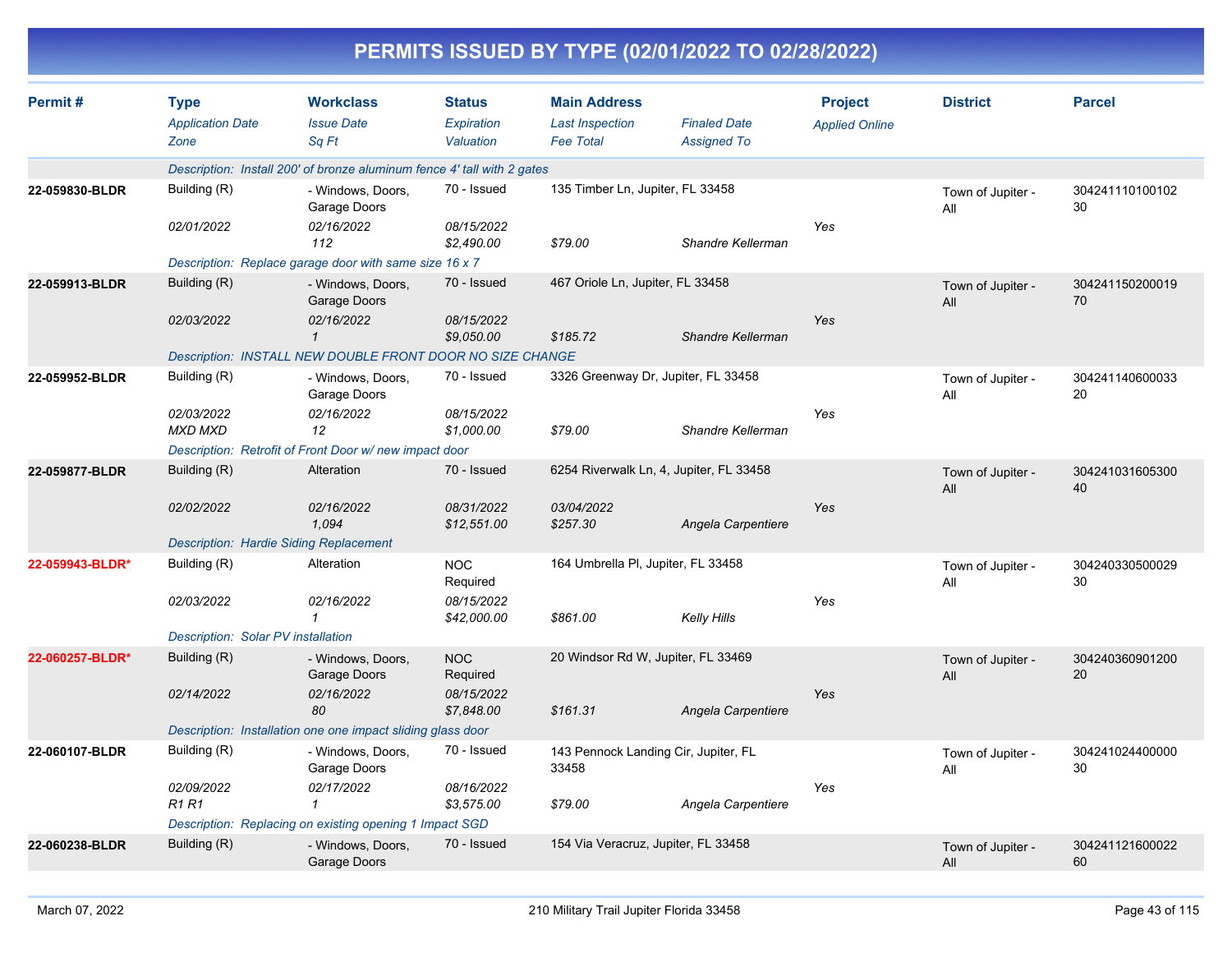| Permit#         | <b>Type</b><br><b>Application Date</b><br>Zone  | <b>Workclass</b><br><b>Issue Date</b><br>Sq Ft                                      | <b>Status</b><br>Expiration<br>Valuation | <b>Main Address</b><br><b>Last Inspection</b><br><b>Fee Total</b> | <b>Finaled Date</b><br><b>Assigned To</b>          | <b>Project</b><br><b>Applied Online</b> | <b>District</b>          | <b>Parcel</b>         |
|-----------------|-------------------------------------------------|-------------------------------------------------------------------------------------|------------------------------------------|-------------------------------------------------------------------|----------------------------------------------------|-----------------------------------------|--------------------------|-----------------------|
|                 | 02/14/2022                                      | 02/17/2022<br>4,534                                                                 | 08/16/2022<br>\$4,422.00                 | \$92.44                                                           | Angela Carpentiere                                 | Yes                                     |                          |                       |
|                 |                                                 | Description: replace 1 impact door, size for size.                                  |                                          |                                                                   |                                                    |                                         |                          |                       |
| 22-059929-BLDR  | Building (R)                                    | - Windows, Doors,<br>Garage Doors                                                   | 70 - Issued                              | 130 Palm Ave, 16, Jupiter, FL 33477                               |                                                    |                                         | Town of Jupiter -<br>All | 304341051100001<br>60 |
|                 | 02/03/2022                                      | 02/17/2022<br>1,561                                                                 | 08/16/2022<br>\$5,581.00                 | \$115.62                                                          | Suzanne Harrison                                   | Yes                                     |                          |                       |
|                 |                                                 | Description: replace 1 impact door, size for size.                                  |                                          |                                                                   |                                                    |                                         |                          |                       |
| 22-060241-BLDR  | Building (R)                                    | - Windows, Doors,<br>Garage Doors                                                   | 70 - Issued                              | 206 Longshore Dr, Jupiter, FL 33458                               |                                                    |                                         | Town of Jupiter -<br>All | 304240271200003<br>30 |
|                 | 02/14/2022                                      | 02/17/2022<br>3,530                                                                 | 08/16/2022<br>\$20,608.00                | \$422.46                                                          | Angela Carpentiere                                 | Yes                                     |                          |                       |
|                 |                                                 | Description: replace 3 impact windows and 4 impact doors, size for size.            |                                          |                                                                   |                                                    |                                         |                          |                       |
| 21-058216-BLDR* | Building (R)                                    | New-Single<br><b>Family Dwelling</b>                                                | 70 - Issued                              | 206 Locha Dr, Jupiter, FL 33458                                   |                                                    |                                         | Town of Jupiter -<br>All | 304241111200004<br>30 |
|                 | 11/22/2021<br>R <sub>2</sub> R <sub>2</sub>     | 02/17/2022<br>$\mathcal I$                                                          | 08/16/2022<br>\$1,500,000.00             | \$30,750.00                                                       | <b>Kimberly Slater</b>                             | Yes                                     |                          |                       |
|                 | <b>Description: New Single Family Residence</b> |                                                                                     |                                          |                                                                   |                                                    |                                         |                          |                       |
| 22-059981-BLDR  | Building (R)                                    | - Windows, Doors,<br>Garage Doors                                                   | 70 - Issued                              | 114 Middlebury Dr, Jupiter, FL 33458                              |                                                    |                                         | Town of Jupiter -<br>All | 304241241400001<br>20 |
|                 | 02/04/2022                                      | 02/17/2022<br>$\mathbf{1}$                                                          | 08/16/2022<br>\$29,730.00                | \$609.47                                                          | <b>Kimberly Slater</b>                             | Yes                                     |                          |                       |
|                 |                                                 | Description: Replacing on existing openings 17 Impact wind, 1 Imp SGD & 2 Imp Doors |                                          |                                                                   |                                                    |                                         |                          |                       |
| 22-060109-BLDR  | Building (R)                                    | - Windows, Doors,<br>Garage Doors                                                   | 70 - Issued                              | 149 Waterford Dr, Jupiter, FL 33458                               |                                                    |                                         | Town of Jupiter -<br>All | 304241241400001<br>90 |
|                 | 02/09/2022                                      | 02/17/2022<br>$\mathcal I$                                                          | 08/16/2022<br>\$9,565.00                 | \$196.17                                                          | <b>Kellie Doherty</b>                              | Yes                                     |                          |                       |
|                 | windows                                         | Description: Replacing on existing openings 9 Impact                                |                                          |                                                                   |                                                    |                                         |                          |                       |
| 22-059286-BLDR  | Building (R)                                    | Fence                                                                               | 99 - Closed -<br><b>JCDS</b>             | 2648 Greenway Dr, Jupiter, FL 33458                               |                                                    |                                         | Town of Jupiter -<br>All | 304241140700034<br>70 |
|                 | 01/11/2022                                      | 02/17/2022<br>185                                                                   | 08/16/2022<br>\$6,552.50                 | \$135.05                                                          | 02/17/2022<br><b>Building-Department Completed</b> | Yes                                     |                          |                       |
|                 |                                                 | Description: Install 185' of white 4' aluminum fence including (2) 4' wide gates    |                                          |                                                                   |                                                    |                                         |                          |                       |
| 22-059288-BLDR  | Building (R)                                    | - Windows, Doors,<br>Garage Doors                                                   | 70 - Issued                              | 127 Sand Pine Dr, Jupiter, FL 33477                               |                                                    |                                         | Town of Jupiter -<br>All | 304341160200038<br>00 |
|                 | 01/11/2022<br><b>R3 R3</b>                      | 02/18/2022<br>1                                                                     | 08/17/2022<br>\$25,000.00                | \$512.50                                                          | Debbie Rogers                                      | Yes                                     |                          |                       |
|                 |                                                 | Description: remove and replace existing windows and sliding doors                  |                                          |                                                                   |                                                    |                                         |                          |                       |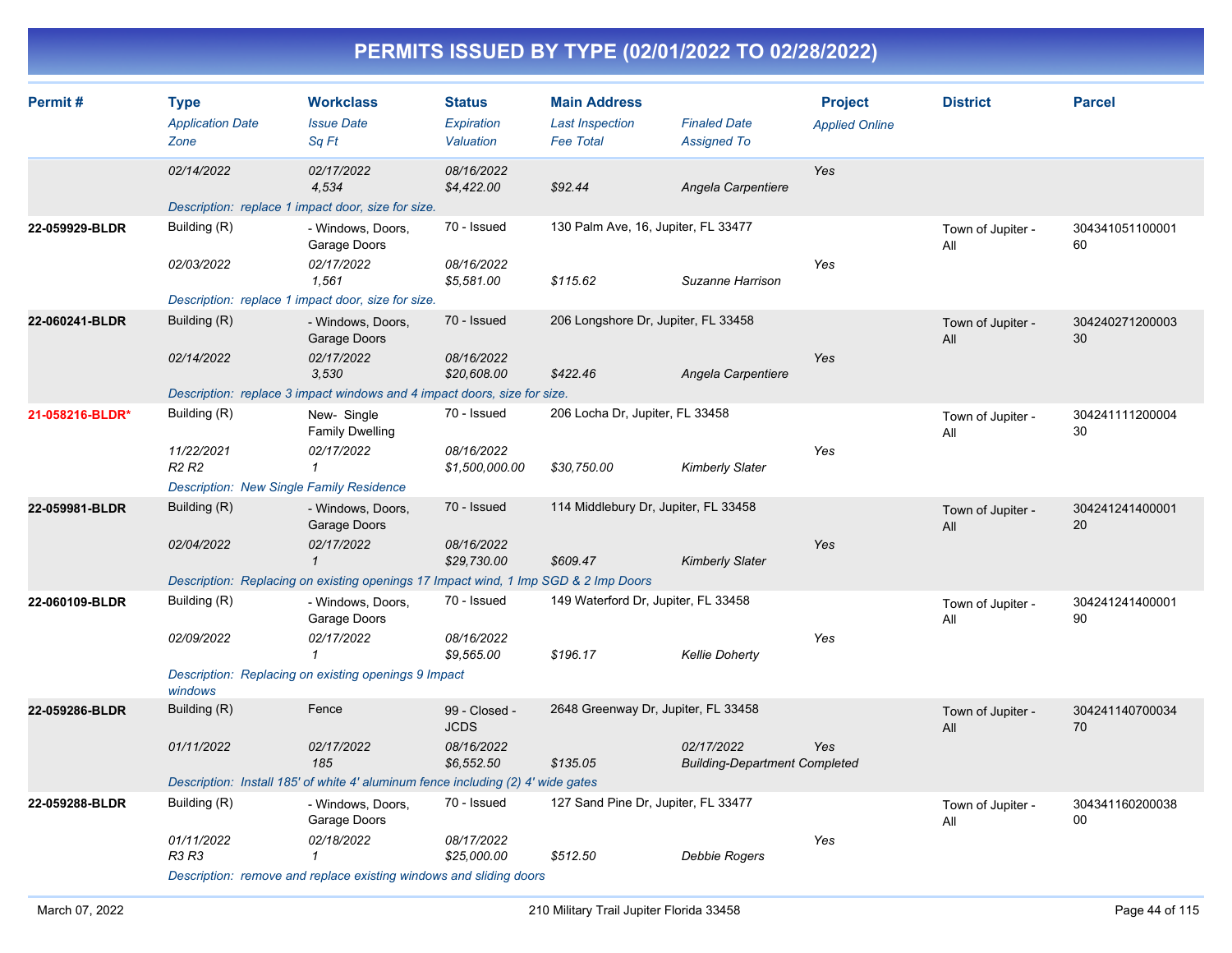| Permit#         | <b>Type</b><br><b>Application Date</b>      | <b>Workclass</b><br><b>Issue Date</b>                                                             | <b>Status</b><br><b>Expiration</b> | <b>Main Address</b><br><b>Last Inspection</b> | <b>Finaled Date</b>                                | <b>Project</b><br><b>Applied Online</b> | <b>District</b>          | <b>Parcel</b>         |
|-----------------|---------------------------------------------|---------------------------------------------------------------------------------------------------|------------------------------------|-----------------------------------------------|----------------------------------------------------|-----------------------------------------|--------------------------|-----------------------|
|                 | Zone                                        | Sq Ft                                                                                             | Valuation                          | <b>Fee Total</b>                              | <b>Assigned To</b>                                 |                                         |                          |                       |
| 22-060095-BLDR  | Building (R)                                | Fence                                                                                             | 99 - Closed -<br><b>JCDS</b>       | 14660 Marrian Ave, Jupiter, FL 33458          |                                                    |                                         | Town of Jupiter -<br>All | 304241220309100<br>10 |
|                 | 02/09/2022                                  | 02/18/2022<br>$\mathbf{1}$                                                                        | 08/17/2022<br>\$8,962.00           | \$183.93                                      | 02/18/2022<br><b>Building-Department Completed</b> | Yes                                     |                          |                       |
|                 |                                             | Description: furnish & install 6'ft hi X 222 LF of white tongue and groove PVC fence and 2 gates. |                                    |                                               |                                                    |                                         |                          |                       |
| 22-059916-BLDR  | Building (R)                                | Fence                                                                                             | 99 - Closed -<br><b>JCDS</b>       | 196 Wandering Trl, Jupiter, FL 33458          |                                                    |                                         | Town of Jupiter -<br>All | 304241101700009<br>00 |
|                 | 02/03/2022                                  | 02/18/2022<br>140                                                                                 | 08/17/2022<br>\$6,740.00           | \$138.82                                      | 02/18/2022<br><b>Building-Department Completed</b> | Yes                                     |                          |                       |
|                 |                                             | Description: Install 6' white t&g PVC fence, one single gate and one double gate                  |                                    |                                               |                                                    |                                         |                          |                       |
| 22-059373-BLDR  | Building (R)                                | - Windows, Doors,<br>Garage Doors                                                                 | 70 - Issued                        | 110 Wandering Trl, Jupiter, FL 33458          |                                                    |                                         | Town of Jupiter -<br>All | 304241101700006<br>60 |
|                 | 01/14/2022<br>R <sub>2</sub> R <sub>2</sub> | 02/18/2022<br>$\mathbf{1}$                                                                        | 08/31/2022<br>\$9,000.00           | 03/04/2022<br>\$184.70                        | Debbie Rogers                                      | Yes                                     |                          |                       |
|                 |                                             | Description: Removve & replace 6 windows & 2 doors with impact                                    |                                    |                                               |                                                    |                                         |                          |                       |
| 21-058275-BLDR  | Building (R)                                | - Windows, Doors,<br>Garage Doors                                                                 | 99 - Closed -<br><b>JCDS</b>       | 524 Pheasant Ln N, Jupiter, FL 33458          |                                                    |                                         | Town of Jupiter -<br>All | 304241150200032<br>30 |
|                 | 11/24/2021                                  | 02/18/2022<br>$\mathbf{1}$                                                                        | 08/29/2022<br>\$4,975.00           | 03/01/2022<br>\$103.50                        | 03/02/2022<br><b>Building-Department Completed</b> | Yes                                     |                          |                       |
|                 |                                             | Description: remove and replace one 16x7 garage door                                              |                                    |                                               |                                                    |                                         |                          |                       |
| 21-057618-BLDR  | Building (R)                                | New-Single<br><b>Family Dwelling</b>                                                              | 70 - Issued                        | 105 Commodore Dr, Jupiter, FL 33477           |                                                    |                                         | Town of Jupiter -<br>All | 304341070900001<br>70 |
|                 | 10/28/2021<br><b>R1 R1</b>                  | 02/22/2022<br>6,026                                                                               | 08/21/2022<br>\$910,000.00         | \$18,655.00                                   | <b>Kimberly Slater</b>                             | Yes                                     |                          |                       |
|                 |                                             | Description: New single family home with pool & spa                                               |                                    |                                               |                                                    |                                         |                          |                       |
| 22-060350-BLDR  | Building (R)                                | - Windows, Doors,<br>Garage Doors                                                                 | 70 - Issued                        | 104 Goldfish Ln, Jupiter, FL 33477            |                                                    |                                         | Town of Jupiter -<br>All | 304341080500502<br>10 |
|                 | 02/16/2022                                  | 02/22/2022<br>$\mathbf{1}$                                                                        | 08/22/2022<br>\$5,900.00           | \$122.00                                      | <b>Kimberly Slater</b>                             | Yes                                     |                          |                       |
|                 |                                             | Description: Remove and replace 3 impact windows.                                                 |                                    |                                               |                                                    |                                         |                          |                       |
| 22-060297-BLDR  | Building (R)                                | - Windows, Doors,<br>Garage Doors                                                                 | 70 - Issued                        | 5840 Center St, Jupiter, FL 33458             |                                                    |                                         | Town of Jupiter -<br>All | 304241025800200<br>00 |
|                 | 02/15/2022                                  | 02/22/2022<br>6,618                                                                               | 08/22/2022<br>\$18,872.00          | \$386.87                                      | <b>Kimberly Slater</b>                             | Yes                                     |                          |                       |
|                 |                                             | Description: WE ARE TO REPLACE 6 WINODWS AND 1 DOOR                                               |                                    |                                               |                                                    |                                         |                          |                       |
| 22-060333-BLDR* | Building (R)                                | - Windows, Doors,<br>Garage Doors                                                                 | <b>NOC</b><br>Required             | 209 Sonata Dr, Jupiter, FL 33478              |                                                    |                                         | Town of Jupiter -<br>All | 304241040100704<br>70 |
|                 | 02/16/2022                                  | 02/22/2022<br>$\mathcal I$                                                                        | 08/22/2022<br>\$13,150.00          | \$269.57                                      | Angela Carpentiere                                 | Yes                                     |                          |                       |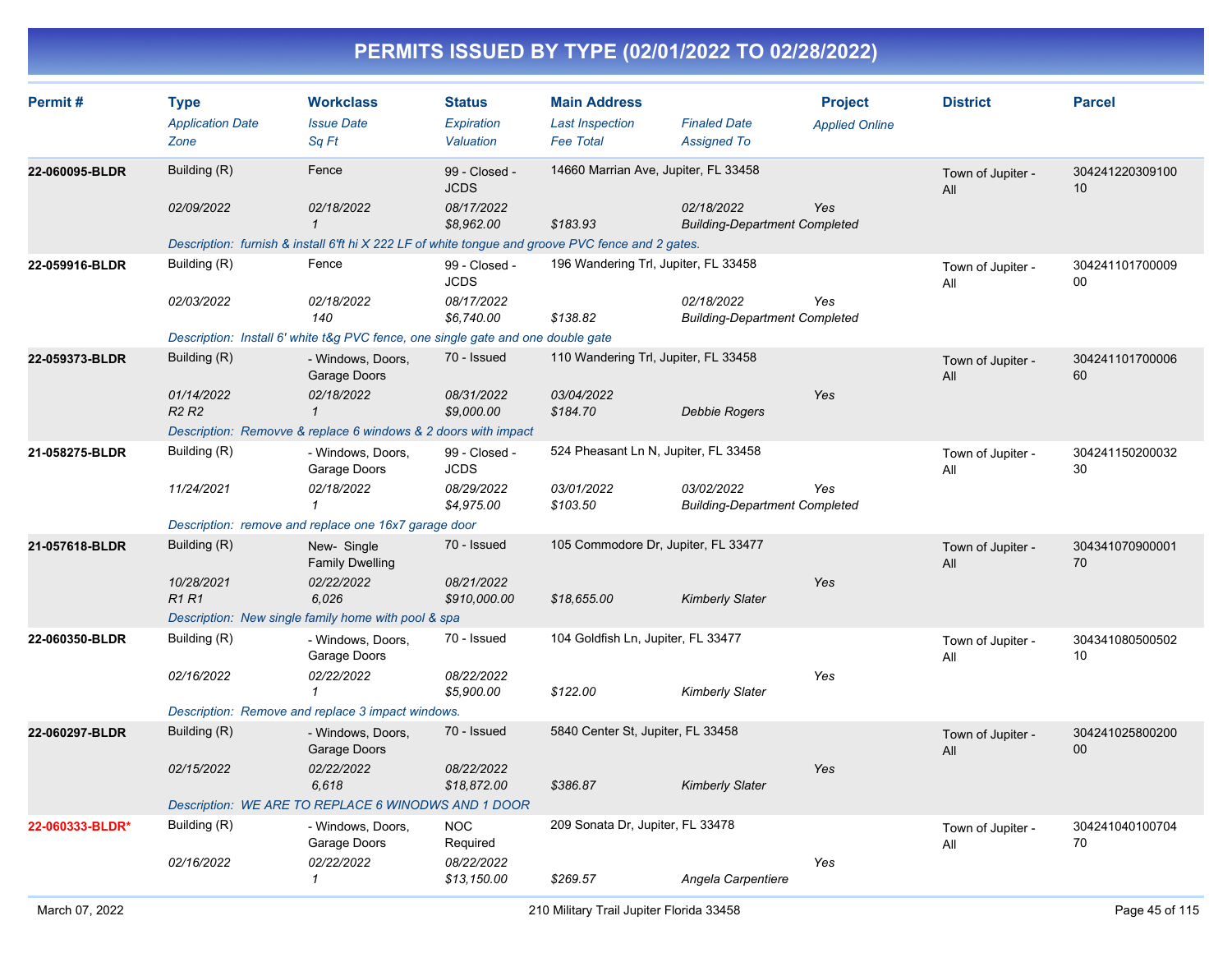|                |                                                |                                                                         |                                          |                                                                   | PERMITS ISSUED BY TYPE (02/01/2022 TO 02/28/2022) |                                         |                          |                       |
|----------------|------------------------------------------------|-------------------------------------------------------------------------|------------------------------------------|-------------------------------------------------------------------|---------------------------------------------------|-----------------------------------------|--------------------------|-----------------------|
| Permit#        | <b>Type</b><br><b>Application Date</b><br>Zone | <b>Workclass</b><br><b>Issue Date</b><br>Sq Ft                          | <b>Status</b><br>Expiration<br>Valuation | <b>Main Address</b><br><b>Last Inspection</b><br><b>Fee Total</b> | <b>Finaled Date</b><br><b>Assigned To</b>         | <b>Project</b><br><b>Applied Online</b> | <b>District</b>          | <b>Parcel</b>         |
|                |                                                | <b>Description: Replace Impact Front Door</b>                           |                                          |                                                                   |                                                   |                                         |                          |                       |
| 22-060271-BLDR | Building (R)                                   | - Windows, Doors,<br>Garage Doors                                       | 70 - Issued                              |                                                                   | 1403 Ocean Dunes Cir, Jupiter, FL 33477           |                                         | Town of Jupiter -<br>All | 304341201404500<br>20 |
|                | 02/15/2022                                     | 02/22/2022<br>2,532                                                     | 08/22/2022<br>\$8,473.00                 | \$174.00                                                          | <b>Kimberly Slater</b>                            | Yes                                     |                          |                       |
|                |                                                | Description: replace 1 impact window and 2 impact doors, size for size. |                                          |                                                                   |                                                   |                                         |                          |                       |
| 22-060239-BLDR | Building (R)                                   | - Windows, Doors,<br>Garage Doors                                       | 70 - Issued                              | 1109 11Th Ct, Jupiter, FL 33477                                   |                                                   |                                         | Town of Jupiter -<br>All | 304341200600009<br>21 |
|                | 02/14/2022                                     | 02/22/2022<br>1,236                                                     | 08/22/2022<br>\$13,590.00                | \$278.60                                                          | Sara Frogner                                      | Yes                                     |                          |                       |
|                |                                                | Description: replace 4 impact doors, size for size.                     |                                          |                                                                   |                                                   |                                         |                          |                       |
| 22-060275-BLDR | Building (R)                                   | - Windows, Doors,<br>Garage Doors                                       | 70 - Issued                              |                                                                   | 106 Spearfish Ln W, Jupiter, FL 33477             |                                         | Town of Jupiter -<br>All | 304341080100200<br>90 |
|                | 02/15/2022<br><b>R3 R3</b>                     | 02/22/2022                                                              | 08/22/2022<br>\$10,150.00                | \$208.07                                                          | <b>Debbie Rogers</b>                              | Yes                                     |                          |                       |
|                |                                                | <b>Description: Replace Impact Front Door</b>                           |                                          |                                                                   |                                                   |                                         |                          |                       |
| 21-058407-BLDR | Building (R)                                   | Alteration                                                              | 70 - Issued                              | 217 E Whitney Dr, Jupiter, FL 33458                               |                                                   |                                         | Town of Jupiter -<br>All | 304241010100801<br>90 |
|                | 12/01/2021                                     | 02/23/2022<br>400                                                       | 08/22/2022<br>\$8,000.00                 | \$164.40                                                          | <b>Kellie Doherty</b>                             | Yes                                     |                          |                       |
|                |                                                | Description: REPLACING EXISTING CONCRETE DECK WITH PAVERS AROUND POOL   |                                          |                                                                   |                                                   |                                         |                          |                       |
| 22-059117-BLDR | Building (R)                                   | Alteration                                                              | 70 - Issued                              | 6078 Robinson St, Jupiter, FL 33458                               |                                                   |                                         | Town of Jupiter -<br>All | 304241150100200<br>80 |
|                | 01/05/2022                                     | 02/23/2022<br>794                                                       | 08/22/2022<br>\$27,046.50                | \$554.45                                                          | Angela Carpentiere                                | Yes                                     |                          |                       |
|                |                                                | Description: Installation of roof mounted PV Solar Panel System         |                                          |                                                                   |                                                   |                                         |                          |                       |
| 22-060453-BLDR | Building (R)                                   | - Windows, Doors,<br>Garage Doors                                       | 70 - Issued                              |                                                                   | 149 Cape Pointe Cir, Jupiter, FL 33477            |                                         | Town of Jupiter -<br>All | 304341160200059<br>80 |
|                | 02/19/2022                                     | 02/23/2022<br>2,528                                                     | 08/22/2022<br>\$24,458.00                | \$501.39                                                          | Sara Frogner                                      | Yes                                     |                          |                       |
|                |                                                | Description: Replace/Install Impact Window and Door                     |                                          |                                                                   |                                                   |                                         |                          |                       |
| 22-060208-BLDR | Building (R)                                   | - Windows, Doors,<br>Garage Doors                                       | 70 - Issued                              |                                                                   | 1092 Lakeshore Dr, Jupiter, FL 33458              |                                         | Town of Jupiter -<br>All | 304241150200064<br>60 |
|                | 02/11/2022                                     | 02/23/2022<br>475                                                       | 08/22/2022<br>\$53,600.00                | \$1,098.80                                                        | Angela Carpentiere                                | Yes                                     |                          |                       |
|                |                                                | Description: Install 27 impact windows and 2 impact doors.              |                                          |                                                                   |                                                   |                                         |                          |                       |
| 22-060338-BLDR | Building (R)                                   | - Windows, Doors,<br>Garage Doors                                       | 70 - Issued                              | 6225 Pompano St, Jupiter, FL 33458                                |                                                   |                                         | Town of Jupiter -<br>ail | 304241150806601<br>30 |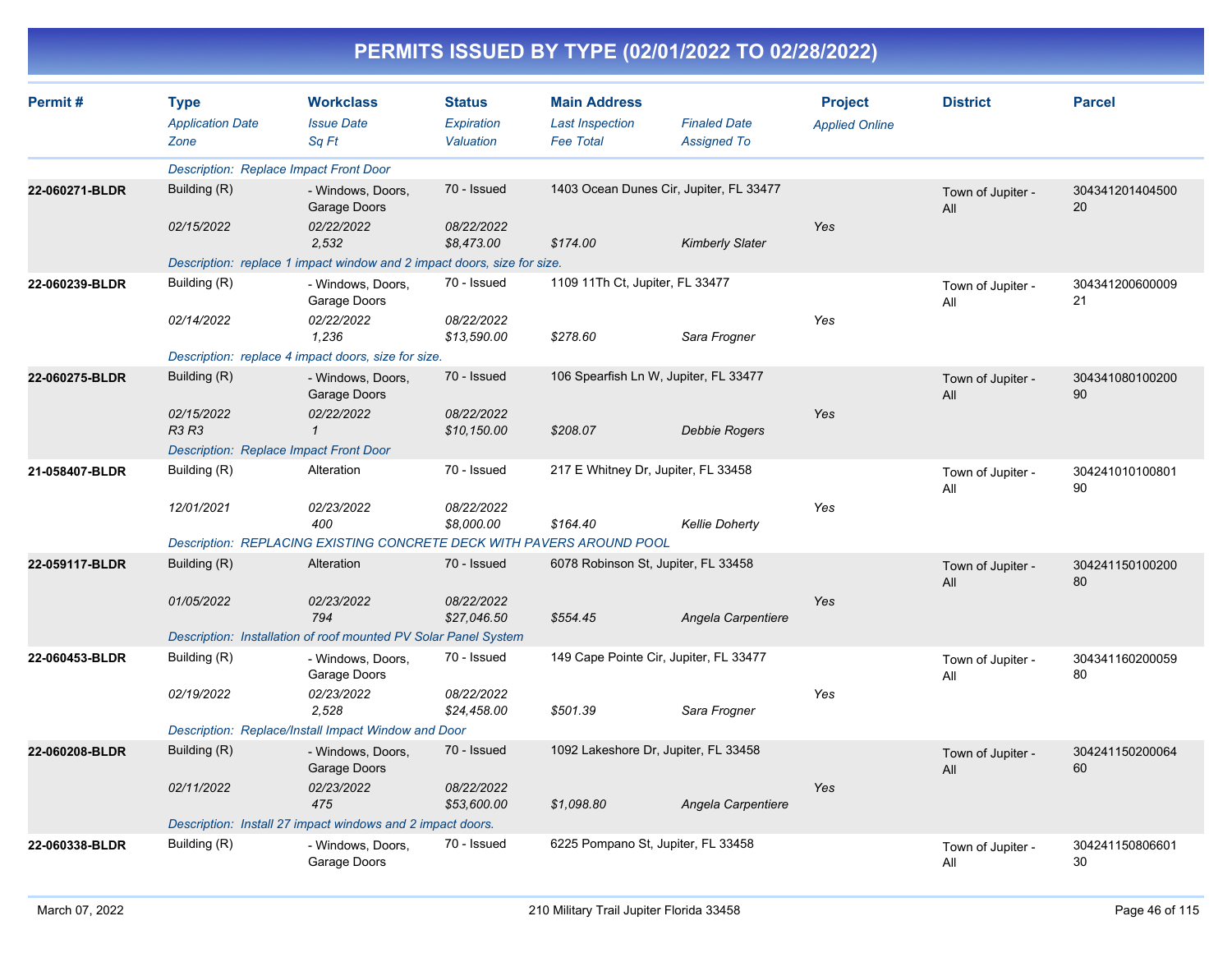| Permit#        | <b>Type</b><br><b>Application Date</b><br>Zone | <b>Workclass</b><br><b>Issue Date</b><br>Sq Ft                                         | <b>Status</b><br>Expiration<br>Valuation | <b>Main Address</b><br><b>Last Inspection</b><br><b>Fee Total</b> | <b>Finaled Date</b><br><b>Assigned To</b>          | <b>Project</b><br><b>Applied Online</b> | <b>District</b>          | <b>Parcel</b>         |
|----------------|------------------------------------------------|----------------------------------------------------------------------------------------|------------------------------------------|-------------------------------------------------------------------|----------------------------------------------------|-----------------------------------------|--------------------------|-----------------------|
|                | 02/16/2022                                     | 02/23/2022<br>$\mathbf{1}$                                                             | 08/22/2022<br>\$13,339.00                | \$273.45                                                          | <b>Kimberly Slater</b>                             | Yes                                     |                          |                       |
|                |                                                | Description: replace window and door with impact                                       |                                          |                                                                   |                                                    |                                         |                          |                       |
| 22-060265-BLDR | Building (R)                                   | - Windows, Doors,<br>Garage Doors                                                      | 70 - Issued                              | 213 Anhinga Ln, Jupiter, FL 33458                                 |                                                    |                                         | Town of Jupiter -<br>All | 304241150200001<br>60 |
|                | 02/15/2022                                     | 02/23/2022<br>$\mathbf{1}$                                                             | 08/22/2022<br>\$1,500.00                 | \$79.00                                                           | Debbie Rogers                                      | Yes                                     |                          |                       |
|                | Description: Replace front door                |                                                                                        |                                          |                                                                   |                                                    |                                         |                          |                       |
| 22-060343-BLDR | Building (R)                                   | - Windows, Doors,<br>Garage Doors                                                      | 70 - Issued                              | 105 Via Azurra, Jupiter, FL 33458                                 |                                                    |                                         | Town of Jupiter -<br>All | 304241121600027<br>50 |
|                | 02/16/2022<br>R <sub>2</sub> R <sub>2</sub>    | 02/23/2022<br>3,685                                                                    | 08/22/2022<br>\$6,017.00                 | \$124.34                                                          | Debbie Rogers                                      | Yes                                     |                          |                       |
|                |                                                | Description: replace 5 impact windows, size for size.                                  |                                          |                                                                   |                                                    |                                         |                          |                       |
| 21-058927-BLDR | Building (R)                                   | - Windows, Doors,<br>Garage Doors                                                      | 70 - Issued                              | 6062 Linton St, Jupiter, FL 33458                                 |                                                    |                                         | Town of Jupiter -<br>All | 304241150808100<br>90 |
|                | 12/23/2021                                     | 02/23/2022<br>250                                                                      | 08/22/2022<br>\$19,219.00                | \$393.99                                                          | Debbie Rogers                                      | Yes                                     |                          |                       |
|                |                                                | Description: REPLACE 5 WINDOWS AND 3 DOORS                                             |                                          |                                                                   |                                                    |                                         |                          |                       |
| 22-060328-BLDR | Building (R)                                   | - Windows, Doors,<br>Garage Doors                                                      | 70 - Issued                              | 513 E Whitney Dr, Jupiter, FL 33458                               |                                                    |                                         | Town of Jupiter -<br>All | 304241010100702<br>10 |
|                | 02/16/2022<br><b>R1 R1</b>                     | 02/23/2022<br>1.484                                                                    | 08/22/2022<br>\$12,000.00                | \$246.00                                                          | Debbie Rogers                                      | Yes                                     |                          |                       |
|                |                                                | Description: Remove and Replace Windows & Doors                                        |                                          |                                                                   |                                                    |                                         |                          |                       |
| 22-060240-BLDR | Building (R)                                   | - Windows, Doors,<br>Garage Doors                                                      | 70 - Issued                              | 18839 Big Cypress Dr, Jupiter, FL 33458                           |                                                    |                                         | Town of Jupiter -<br>All | 304240341000022<br>20 |
|                | 02/14/2022                                     | 02/23/2022<br>3,447                                                                    | 08/22/2022<br>\$13,916.00                | \$285.27                                                          | <b>Kellie Doherty</b>                              | Yes                                     |                          |                       |
|                |                                                | Description: replace 3 impact doors, size for size.                                    |                                          |                                                                   |                                                    |                                         |                          |                       |
| 22-059555-BLDR | Building (R)                                   | Alteration                                                                             | 99 - Closed -<br><b>JCDS</b>             | 185 Brier Cir, Jupiter, FL 33458                                  |                                                    |                                         | Town of Jupiter -<br>All | 304241103400003<br>70 |
|                | 01/20/2022                                     | 02/23/2022<br>$\mathcal I$                                                             | 08/29/2022<br>\$11,500.00                | 02/28/2022<br>\$235.75                                            | 03/01/2022<br><b>Building-Department Completed</b> | Yes                                     |                          |                       |
|                |                                                | Description: Remove old enclosure & build new to code                                  |                                          |                                                                   |                                                    |                                         |                          |                       |
| 22-060224-BLDR | Building (R)                                   | Fence                                                                                  | 99 - Closed -<br><b>JCDS</b>             | 1615 Venus Ave, Jupiter, FL 33469                                 |                                                    |                                         | Town of Jupiter -<br>All | 304340310800300<br>10 |
|                | 02/13/2022                                     | 02/23/2022<br>77                                                                       | 08/22/2022<br>\$3,055.00                 | \$79.00                                                           | 02/23/2022<br><b>Building-Department Completed</b> | Yes                                     |                          |                       |
|                |                                                | Description: Install approximately 77' of 6' board on board wood fence with two gates. |                                          |                                                                   |                                                    |                                         |                          |                       |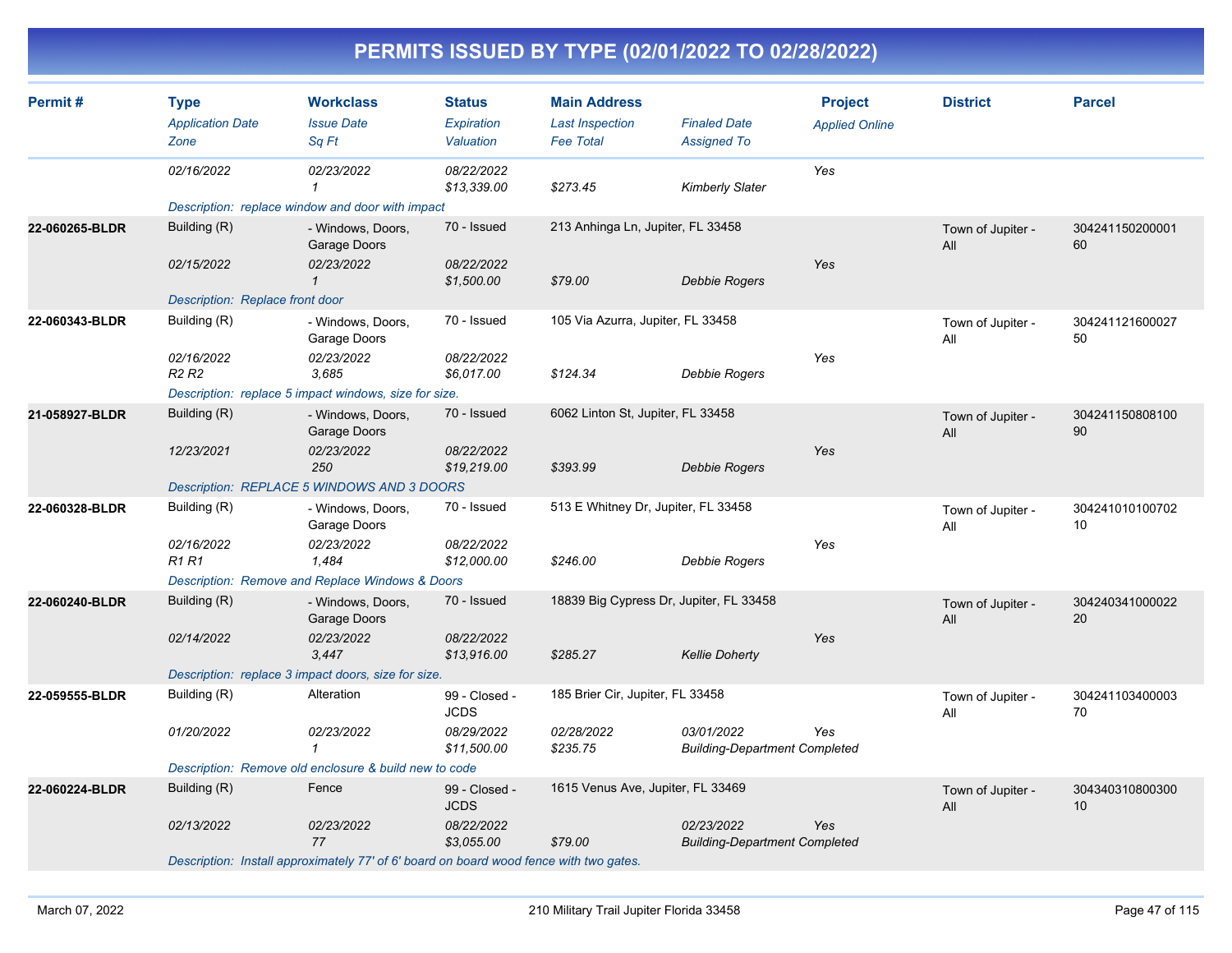| Permit#        | <b>Type</b><br><b>Application Date</b><br>Zone   | <b>Workclass</b><br><b>Issue Date</b><br>Sq Ft                                                                          | <b>Status</b><br>Expiration<br>Valuation  | <b>Main Address</b><br><b>Last Inspection</b><br><b>Fee Total</b> | <b>Finaled Date</b><br><b>Assigned To</b>          | <b>Project</b><br><b>Applied Online</b> | <b>District</b>          | <b>Parcel</b>         |
|----------------|--------------------------------------------------|-------------------------------------------------------------------------------------------------------------------------|-------------------------------------------|-------------------------------------------------------------------|----------------------------------------------------|-----------------------------------------|--------------------------|-----------------------|
| 22-059291-BLDR | Building (R)                                     | Alteration                                                                                                              | 70 - Issued                               |                                                                   | 6225 Hollywood St, Jupiter, FL 33458               |                                         | Town of Jupiter -<br>All | 304241150807101<br>30 |
|                | 01/11/2022                                       | 02/24/2022<br>220                                                                                                       | 08/23/2022<br>\$5,861.00                  | \$121.22                                                          | <b>Kelly Hills</b>                                 | Yes                                     |                          |                       |
|                | Description: Install brick paver patio           |                                                                                                                         |                                           |                                                                   |                                                    |                                         |                          |                       |
| 22-060155-BLDR | Building (R)                                     | Alteration                                                                                                              | 70 - Issued                               | 1505 Lance Rd, Jupiter, FL 33469                                  |                                                    |                                         | Town of Jupiter -<br>All | 304240360900901<br>70 |
|                | 02/10/2022                                       | 02/24/2022<br>$\mathbf{1}$                                                                                              | 08/23/2022<br>\$8,225.00                  | \$168.97                                                          | Shandre Kellerman                                  | Yes                                     |                          |                       |
|                |                                                  | Description: CUT DOWN OPENING #16 WHICH IS CURRENTLY AN XOX WINDOW TO ACCOMODATE A SLIDING GLASS DOOR. SEE ENGINEERING. |                                           |                                                                   |                                                    |                                         |                          |                       |
| 22-060130-BLDR | Building (R)                                     | Alteration                                                                                                              | 70 - Issued                               | 600 Douglas Dr, Jupiter, FL 33458                                 |                                                    |                                         | Town of Jupiter -<br>All | 304241011100200<br>20 |
|                | 02/09/2022                                       | 02/24/2022<br>544                                                                                                       | 08/23/2022<br>\$70,407.00                 | \$1,443.34                                                        | Kelly Hills                                        | Yes                                     |                          |                       |
|                |                                                  | Description: 11.6KW PV Solar Panel Instillation Roof Mounted                                                            |                                           |                                                                   |                                                    |                                         |                          |                       |
| 22-060242-BLDR | Building (R)                                     | - Windows, Doors.<br>Garage Doors                                                                                       | 70 - Issued                               | 131 Stillwater Cir, Jupiter, FL 33458                             |                                                    |                                         | Town of Jupiter -<br>All | 304241101500004<br>30 |
|                | 02/14/2022                                       | 02/24/2022<br>1,910                                                                                                     | 08/23/2022<br>\$12,872.00                 | \$263.87                                                          | Vicki Tarallo                                      | Yes                                     |                          |                       |
|                |                                                  | Description: REPLACE 8 IMPACT WINDOWS AND 1 IMPACT DOOR, SIZE FOR SIZE                                                  |                                           |                                                                   |                                                    |                                         |                          |                       |
| 22-059199-BLDR | Building (R)                                     | - Windows, Doors,<br>Garage Doors                                                                                       | $39 - In$<br>Review -<br><b>Revisions</b> | 201 Carina Dr, Jupiter, FL 33478                                  |                                                    |                                         | Town of Jupiter -<br>All | 304241080200001<br>60 |
|                | 01/07/2022                                       | 02/25/2022<br>$\mathbf{1}$                                                                                              | 08/24/2022<br>\$38,600.00                 | \$866.30                                                          | <b>Debbie Rogers</b>                               | Yes                                     |                          |                       |
|                |                                                  | Description: Remove and replace 24 impact windows and 2 impact doors.                                                   |                                           |                                                                   |                                                    |                                         |                          |                       |
| 22-060370-BLDR | Building (R)                                     | Shutter                                                                                                                 | 99 - Closed -<br><b>JCDS</b>              | 33458                                                             | 109 E Indian Crossing Cir, Jupiter, FL             |                                         | Town of Jupiter -<br>All | 304241241200001<br>70 |
|                | 02/17/2022                                       | 02/25/2022<br>1.839                                                                                                     | 08/30/2022<br>\$5,974.00                  | 03/03/2022<br>\$123.48                                            | 03/04/2022<br><b>Building-Department Completed</b> | Yes                                     |                          |                       |
|                | <b>Description: Install 7 Accordion Shutters</b> |                                                                                                                         |                                           |                                                                   |                                                    |                                         |                          |                       |
| 22-060459-BLDR | Building (R)                                     | Shutter                                                                                                                 | 70 - Issued                               |                                                                   | 18149 Perigon Way, Jupiter, FL 33458               |                                         | Town of Jupiter -<br>All | 304240362100000<br>33 |
|                | 02/21/2022<br><b>R1 R1</b>                       | 02/25/2022<br>144                                                                                                       | 08/24/2022<br>\$6,307.00                  | \$130.14                                                          | Debbie Rogers                                      | Yes                                     |                          |                       |
|                |                                                  | Description: Install 1 electric Roll Down Shutter - customer responsible for electric                                   |                                           |                                                                   |                                                    |                                         |                          |                       |
| 22-060223-BLDR | Building (R)                                     | - Windows, Doors,<br>Garage Doors                                                                                       | 70 - Issued                               |                                                                   | 837 Summerwood Dr, Jupiter, FL 33458               |                                         | Town of Jupiter -<br>All | 304241013300001<br>30 |
|                |                                                  |                                                                                                                         |                                           |                                                                   |                                                    |                                         |                          |                       |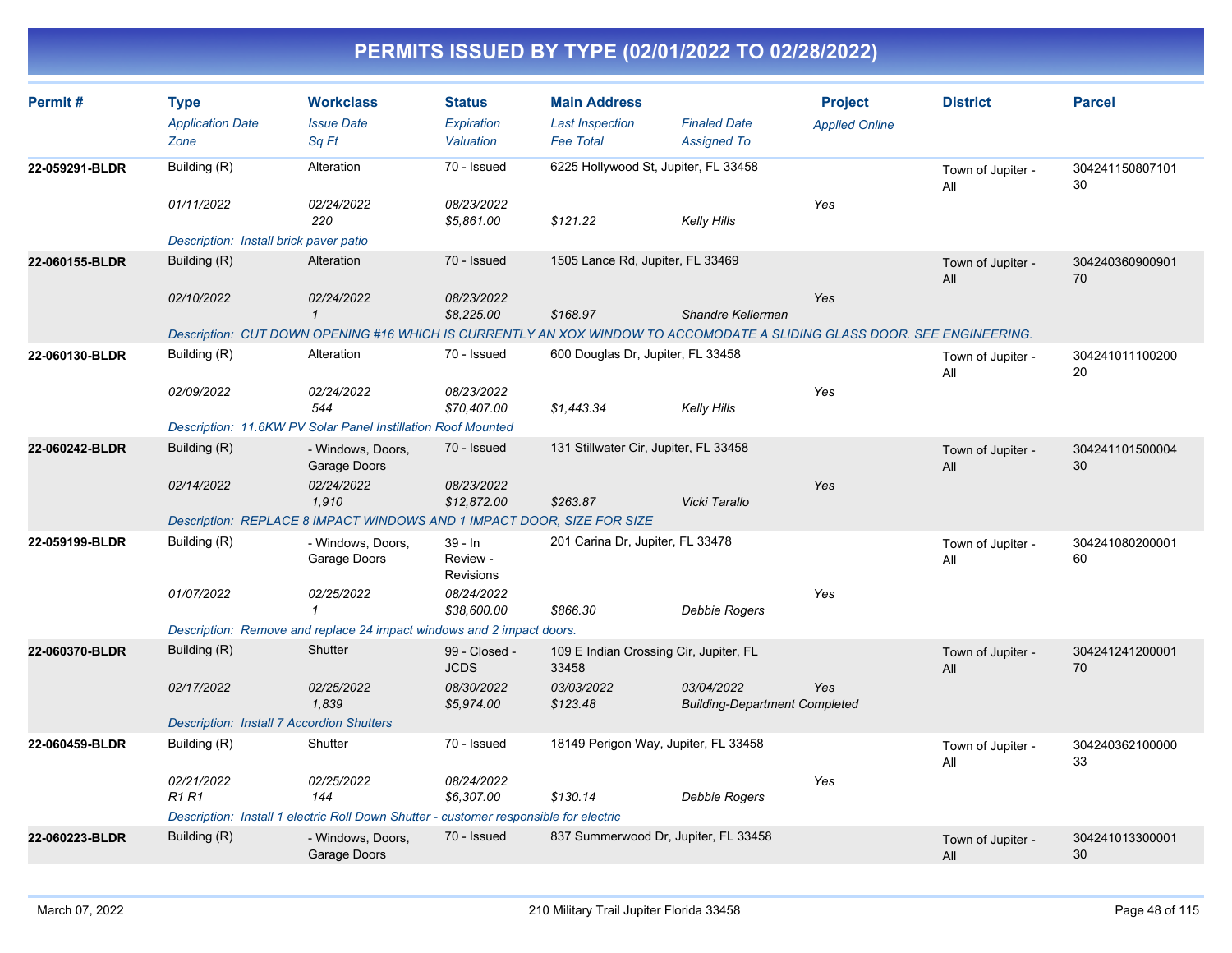| Permit#         | <b>Type</b><br><b>Application Date</b><br>Zone   | <b>Workclass</b><br><b>Issue Date</b><br>Sq Ft                        | <b>Status</b><br>Expiration<br>Valuation | <b>Main Address</b><br><b>Last Inspection</b><br><b>Fee Total</b> | <b>Finaled Date</b><br><b>Assigned To</b>          | <b>Project</b><br><b>Applied Online</b> | <b>District</b>          | <b>Parcel</b>         |
|-----------------|--------------------------------------------------|-----------------------------------------------------------------------|------------------------------------------|-------------------------------------------------------------------|----------------------------------------------------|-----------------------------------------|--------------------------|-----------------------|
|                 | 02/13/2022                                       | 02/25/2022<br>112                                                     | 08/24/2022<br>\$3,925.00                 | \$82.50                                                           | <b>Kelly Hills</b>                                 | Yes                                     |                          |                       |
|                 | Description: replace garage door 16x7            |                                                                       |                                          |                                                                   |                                                    |                                         |                          |                       |
| 22-060235-BLDR  | Building (R)                                     | Shutter                                                               | 70 - Issued                              | 487 Peacock Ln S, Jupiter, FL 33458                               |                                                    |                                         | Town of Jupiter -<br>All | 304241150200022<br>60 |
|                 | 02/14/2022                                       | 02/25/2022<br>153                                                     | 08/24/2022<br>\$2,893.84                 | \$79.00                                                           | <b>Kelly Hills</b>                                 | Yes                                     |                          |                       |
|                 | Description: INSTALL (3) ACCORDIONS              |                                                                       |                                          |                                                                   |                                                    |                                         |                          |                       |
| 22-060331-BLDR  | Building (R)                                     | Shutter                                                               | 99 - Closed -<br><b>JCDS</b>             | 130 Morning Dew Cir, Jupiter, FL 33458                            |                                                    |                                         | Town of Jupiter -<br>All | 304241241200006<br>20 |
|                 | 02/16/2022                                       | 02/25/2022<br>1,839                                                   | 08/31/2022<br>\$5,365.00                 | 03/04/2022<br>\$111.30                                            | 03/07/2022<br><b>Building-Department Completed</b> | Yes                                     |                          |                       |
|                 | <b>Description: Install 7 Accordion Shutters</b> |                                                                       |                                          |                                                                   |                                                    |                                         |                          |                       |
| 22-059906-BLDR  | Building (R)                                     | - Windows, Doors,<br>Garage Doors                                     | 70 - Issued                              | 6057 Lauderdale St, Jupiter, FL 33458                             |                                                    |                                         | Town of Jupiter -<br>All | 304241220400000<br>60 |
|                 | 02/02/2022                                       | 02/25/2022<br>$\mathbf{1}$                                            | 08/24/2022<br>\$20,600.00                | \$422.30                                                          | Alicia Hertzog                                     | Yes                                     |                          |                       |
|                 |                                                  | Description: Remove and replace 11 impact windows and 2 impact doors. |                                          |                                                                   |                                                    |                                         |                          |                       |
| 22-060060-BLDR  | Building (R)                                     | Alteration                                                            | 70 - Issued                              | 401 Caravelle Dr, Jupiter, FL 33458                               |                                                    |                                         | Town of Jupiter -<br>All | 304241140700041<br>40 |
|                 | 02/08/2022<br><b>MXD MXD</b>                     | 02/25/2022<br>50                                                      | 08/24/2022<br>\$10,000.00                | \$205.00                                                          | Suzanne Harrison                                   | Yes                                     |                          |                       |
|                 |                                                  | Description: ENLARGE KITCHEN (SOUTH) WINDOW OPENING IN CONCRETE BLOCK |                                          |                                                                   |                                                    |                                         |                          |                       |
| 22-060121-BLDR* | Building (R)                                     | Alteration                                                            | <b>NOC</b><br>Required                   | 384 Eagle Dr, Jupiter, FL 33477                                   |                                                    |                                         | Town of Jupiter -<br>All | 304341180700053<br>90 |
|                 | 02/09/2022                                       | 02/25/2022<br>$\mathbf{1}$                                            | 08/24/2022<br>\$3,930.00                 | \$82.60                                                           | Vicki Tarallo                                      | Yes                                     |                          |                       |
|                 |                                                  | <b>Description: REMOVE AND REPLACE 2 SKYLIGHTS</b>                    |                                          |                                                                   |                                                    |                                         |                          |                       |
| 22-059921-BLDR  | Building (R)                                     | Alteration                                                            | 70 - Issued                              | 108 Waters Edge Dr, Jupiter, FL 33477                             |                                                    |                                         | Town of Jupiter -<br>All | 304341180800042<br>20 |
|                 | 02/03/2022                                       | 02/25/2022<br>10                                                      | 08/29/2022<br>\$200,000.00               | 03/01/2022<br>\$4,100.00                                          | Shandre Kellerman                                  | Yes                                     |                          |                       |
|                 | Description: Interior renovations                |                                                                       |                                          |                                                                   |                                                    |                                         |                          |                       |
| 22-059794-BLDR  | Building (R)                                     | Alteration                                                            | 70 - Issued                              | 17707 Cinquez Park Rd E, Jupiter, FL<br>33458                     |                                                    |                                         | Town of Jupiter -<br>All | 304241030500004<br>80 |
|                 | 01/31/2022                                       | 02/28/2022<br>578                                                     | 08/29/2022<br>\$8.800.00                 | \$180.64                                                          | Alicia Hertzog                                     | Yes                                     |                          |                       |
|                 |                                                  | Description: Pool enclosure on existing deck and footer               |                                          |                                                                   |                                                    |                                         |                          |                       |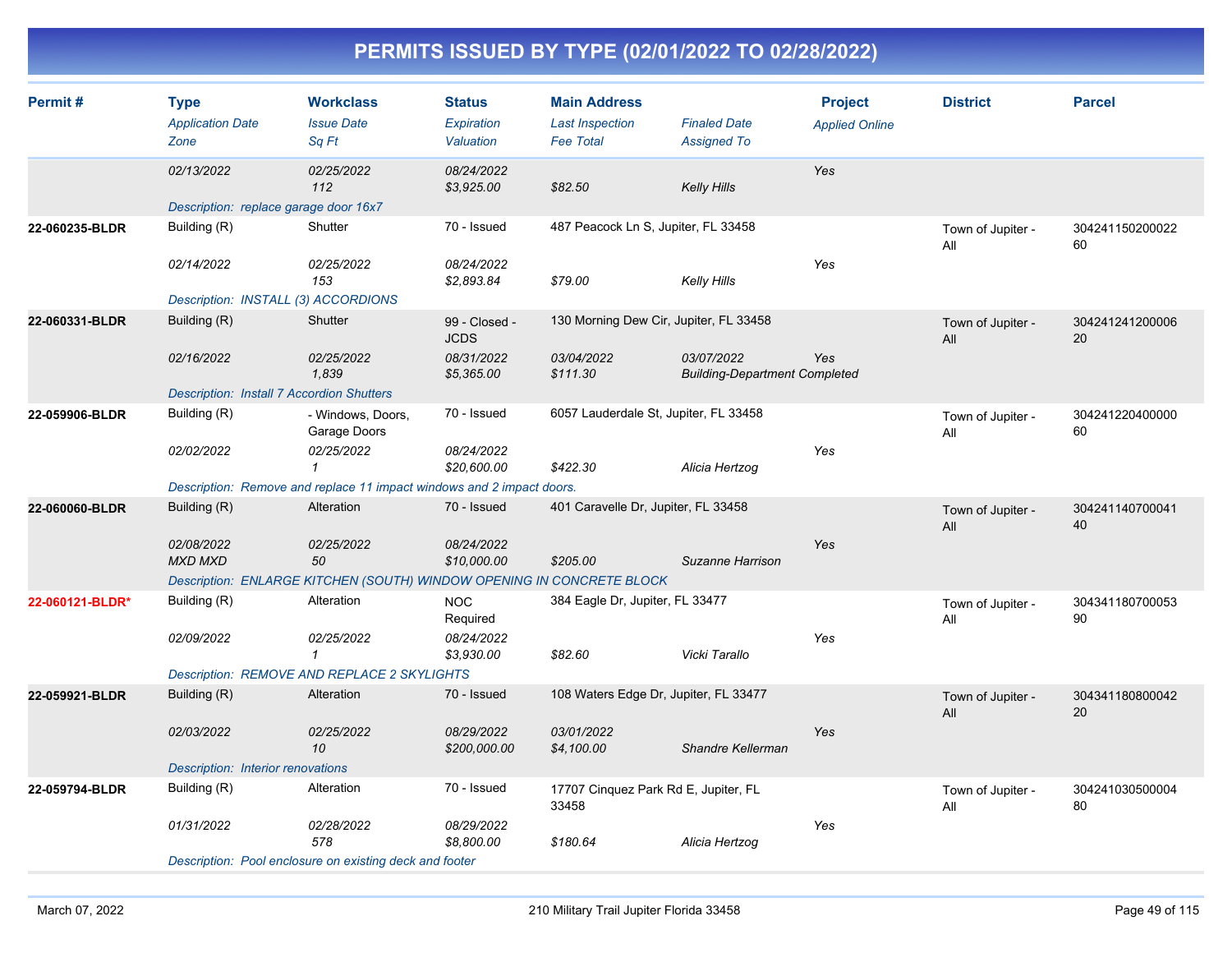| Permit#                             | <b>Type</b><br><b>Application Date</b><br>Zone | <b>Workclass</b><br><b>Issue Date</b><br>Sq Ft                           | <b>Status</b><br><b>Expiration</b><br>Valuation | <b>Main Address</b><br><b>Last Inspection</b><br><b>Fee Total</b> | <b>Finaled Date</b><br><b>Assigned To</b>          | <b>Project</b><br><b>Applied Online</b> | <b>District</b>                                  | <b>Parcel</b>         |
|-------------------------------------|------------------------------------------------|--------------------------------------------------------------------------|-------------------------------------------------|-------------------------------------------------------------------|----------------------------------------------------|-----------------------------------------|--------------------------------------------------|-----------------------|
| 22-060281-BLDR                      | Building (R)<br>02/15/2022                     | Alteration<br>02/28/2022                                                 | 70 - Issued<br>08/29/2022                       |                                                                   | 119 Pennock Trace Dr, Jupiter, FL 33458            | Yes                                     | Town of Jupiter -<br>All                         | 304241013600001<br>40 |
|                                     |                                                | 350<br>Description: three bathroom retile and reinstallation of fixtures | \$23,500.00                                     | \$481.75                                                          | Suzanne Harrison                                   |                                         |                                                  |                       |
|                                     |                                                |                                                                          |                                                 |                                                                   |                                                    |                                         | PERMITS ISSUED FOR BUILDING (R):                 | 148                   |
| <b>BUILDING (R) VETERAN PROGRAM</b> |                                                |                                                                          |                                                 |                                                                   |                                                    |                                         |                                                  |                       |
| 22-059281-VP-RES                    | Building (R)<br>Veteran Program                | - Windows, Doors,<br>Garage Doors                                        | 70 - Issued                                     | 173 Moccasin Trl N, Jupiter, FL 33458                             |                                                    |                                         | Town of Jupiter -<br>All                         | 304241102000005<br>90 |
|                                     | 01/11/2022<br>R <sub>2</sub> R <sub>2</sub>    | 02/17/2022<br>0                                                          | 08/16/2022<br>\$1,124.57                        | \$41.50                                                           | Shandre Kellerman                                  | No                                      |                                                  |                       |
|                                     |                                                |                                                                          |                                                 |                                                                   |                                                    |                                         | PERMITS ISSUED FOR BUILDING (R) VETERAN PROGRAM: |                       |
| <b>CHANGE OF CONTRACTOR</b>         |                                                |                                                                          |                                                 |                                                                   |                                                    |                                         |                                                  |                       |
| 22-059311-COCNTR*                   | Change of<br>Contractor                        | Change of<br>Contractor                                                  | 70 - Issued                                     | 2624 Greenway Dr, Jupiter, FL 33458                               |                                                    |                                         | Town of Jupiter -<br>All                         | 304241140700035<br>30 |
|                                     | 01/12/2022<br><b>MXD MXD</b>                   | 02/02/2022<br>$\mathcal{O}$                                              | 08/01/2022<br>\$0.00                            | \$75.00                                                           | <b>Kelly Hills</b>                                 | <b>No</b>                               |                                                  |                       |
| 22-059742-COCNTR                    | Change of                                      | Description: Change of Contractor Permit 21-056025-ELECR-R<br>Change of  | 99 - Closed -                                   | 401 South Seas Dr, Jupiter, FL 33477                              |                                                    |                                         | Town of Jupiter -                                | 3043411605            |
|                                     | Contractor                                     | Contractor                                                               | <b>JCDS</b>                                     |                                                                   |                                                    |                                         | All                                              |                       |
|                                     | 01/28/2022<br>R3 R3                            | 02/08/2022<br>0                                                          | 08/07/2022<br>\$23,500.00                       | \$75.00                                                           | 02/08/2022<br><b>Building-Department Completed</b> | No                                      |                                                  |                       |
|                                     |                                                | Description: CHANGE OF CONTRACTOR FOR PERMIT 17-017449-ELEC-C            |                                                 |                                                                   |                                                    |                                         |                                                  |                       |
| 22-059746-COCNTR                    | Change of<br>Contractor                        | Change of<br>Contractor                                                  | 99 - Closed -<br><b>JCDS</b>                    | 501 South Seas Dr, Jupiter, FL 33477                              |                                                    |                                         | Town of Jupiter -<br>All                         | 3043411605            |
|                                     | 01/28/2022<br><b>R3 R3</b>                     | 02/08/2022<br>$\mathcal{O}$                                              | 08/07/2022<br>\$23,500.00                       | \$75.00                                                           | 02/08/2022<br><b>Building-Department Completed</b> | <b>No</b>                               |                                                  |                       |
|                                     |                                                | Description: 17-017451-ELEC-C change of contractor                       |                                                 |                                                                   |                                                    |                                         |                                                  |                       |
| 22-059744-COCNTR                    | Change of<br>Contractor                        | Change of<br>Contractor                                                  | 99 - Closed -<br><b>JCDS</b>                    | 601 South Seas Dr, Jupiter, FL 33477                              |                                                    |                                         | Town of Jupiter -<br>All                         | 3043411605            |
|                                     | 01/28/2022<br>R3 R3                            | 02/08/2022<br>0                                                          | 08/07/2022<br>\$23,500.00                       | \$75.00                                                           | 02/08/2022<br><b>Kellie Doherty</b>                | No                                      |                                                  |                       |
|                                     |                                                | Description: CHANGE OF CONTRACTOR FOR 17-017453-ELEC-C                   |                                                 |                                                                   |                                                    |                                         |                                                  |                       |
| 22-059747-COCNTR                    | Change of<br>Contractor                        | Change of<br>Contractor                                                  | 99 - Closed -<br><b>JCDS</b>                    | 701 South Seas Dr, Jupiter, FL 33477                              |                                                    |                                         | Town of Jupiter -<br>All                         | 3043411605            |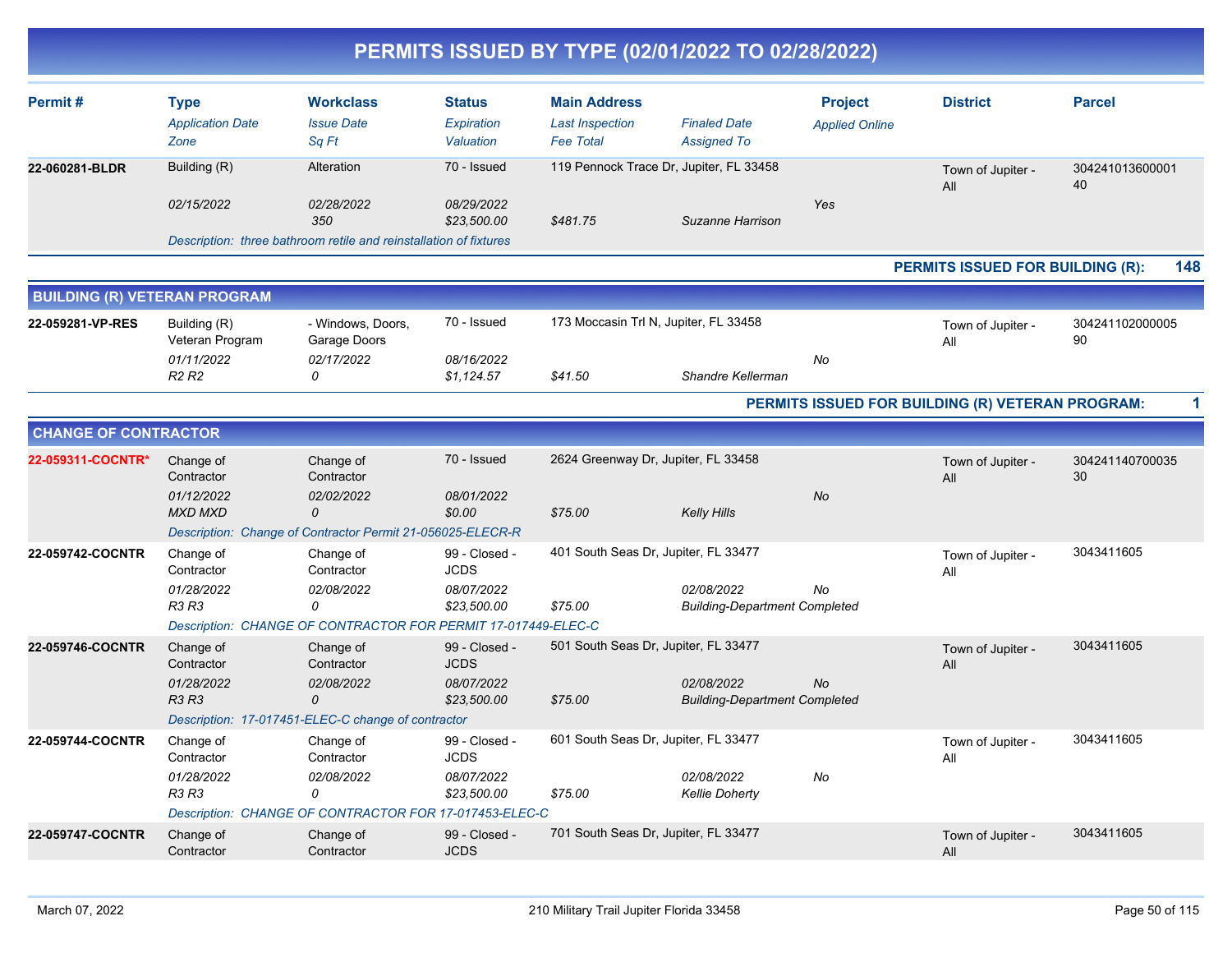| Permit#          | <b>Type</b><br><b>Application Date</b><br>Zone                                              | <b>Workclass</b><br><b>Issue Date</b><br>Sa Ft                                                                                      | <b>Status</b><br>Expiration<br>Valuation                  | <b>Main Address</b><br><b>Last Inspection</b><br><b>Fee Total</b> | <b>Finaled Date</b><br><b>Assigned To</b>          | <b>Project</b><br><b>Applied Online</b> | <b>District</b>          | <b>Parcel</b>         |
|------------------|---------------------------------------------------------------------------------------------|-------------------------------------------------------------------------------------------------------------------------------------|-----------------------------------------------------------|-------------------------------------------------------------------|----------------------------------------------------|-----------------------------------------|--------------------------|-----------------------|
|                  | 01/28/2022<br><b>R3 R3</b>                                                                  | 02/08/2022<br>0<br>Description: CHANGE OF CONTRACTOR FOR 17-017454-ELEC-C                                                           | 08/07/2022<br>\$23,500.00                                 | \$75.00                                                           | 02/08/2022<br><b>Building-Department Completed</b> | <b>No</b>                               |                          |                       |
| 22-059455-COCNTR | Change of<br>Contractor<br>01/18/2022<br><b>R1R1</b>                                        | Change of<br>Contractor<br>02/09/2022<br>0<br>Description: CHANGE OF CONTRACTOR FOR 21-057453-PLUMR                                 | 99 - Closed -<br><b>JCDS</b><br>\$0.00                    | 300 4Th St, Jupiter, FL 33458<br>\$75.00                          | 02/09/2022<br><b>Building-Department Completed</b> | No                                      | Town of Jupiter -<br>All | 304241010702401<br>40 |
| 22-059861-COCNTR | Change of<br>Contractor<br>02/02/2022<br>R <sub>1</sub> -A <sub>R1</sub> -A                 | Change of<br>Contractor<br>02/09/2022<br>$\Omega$<br>Description: Change of conractor for 21-052903-ELECR-R- POOL ELECTRICAL HOOKUP | 70 - Issued<br>02/09/2022<br>\$0.00                       | 17643 Cinquez Park Rd W, Jupiter, FL<br>33458<br>\$75.00          | Shandre Kellerman                                  | No                                      | Town of Jupiter -<br>All | 304241030500009<br>20 |
| 22-059740-COCNTR | Change of<br>Contractor<br>01/28/2022<br>R3 R3                                              | Change of<br>Contractor<br>02/15/2022<br>0<br>Description: CHANGE OF CONTRACTOR FOR 17-017447-ELEC-C                                | 99 - Closed -<br><b>JCDS</b><br>08/14/2022<br>\$23,500.00 | 201 South Seas Dr, Jupiter, FL 33477<br>\$75.00                   | 02/15/2022<br><b>Kellie Doherty</b>                | No                                      | Town of Jupiter -<br>All | 3043411605            |
| 22-060232-COCNTR | Change of<br>Contractor<br>02/14/2022<br><b>R3 R3</b>                                       | Change of<br>Contractor<br>02/15/2022<br>0<br>Description: CHANGE OF CONTRACTOR FOR PERMIT #21-057776-COMM                          | 70 - Issued<br>02/15/2022<br>\$56,820.00                  | 4206 Fairway Dr N, Jupiter, FL 33477<br>\$75.00                   | 02/15/2022<br><b>Building-Department Completed</b> | <b>No</b>                               | Town of Jupiter -<br>All | 304341052000042<br>06 |
| 22-059739-COCNTR | Change of<br>Contractor<br>01/28/2022<br><b>R3 R3</b>                                       | Change of<br>Contractor<br>02/15/2022<br>0<br>Description: CHANGE OF CONTRACTOR FOR 17-017444-ELEC-C                                | 99 - Closed -<br><b>JCDS</b><br>02/15/2022<br>\$23,500.00 | 101 South Seas Dr, Jupiter, FL 33477<br>\$75.00                   | 02/15/2022<br><b>Kellie Doherty</b>                | No                                      | Town of Jupiter -<br>All | 3043411605            |
| 22-059960-COCNTR | Change of<br>Contractor<br>02/04/2022<br><b>MXD MXD</b><br>Description: 21-056358-POOLR COC | Change of<br>Contractor<br>02/25/2022<br>0                                                                                          | 70 - Issued<br>08/24/2022<br>\$99,490.00                  | 106 Lagrange Way, Jupiter, FL 33458<br>\$75.00                    | Shandre Kellerman                                  | <b>No</b>                               | Town of Jupiter -<br>All | 304241140700042<br>40 |
| 22-060404-COCNTR | Change of<br>Contractor<br>02/18/2022<br><b>R1R1</b>                                        | Change of<br>Contractor<br>02/25/2022<br>0<br>Description: CHANGE OF CONTRACTOR FOR PERMIT 21-053709-ELECR-R                        | 99 - Closed -<br><b>JCDS</b><br>02/25/2022<br>\$0.00      | 30 E Riverside Dr, Jupiter, FL 33469<br>\$75.00                   | 02/25/2022<br><b>Building-Department Completed</b> | No                                      | Town of Jupiter -<br>All | 304340310000300<br>72 |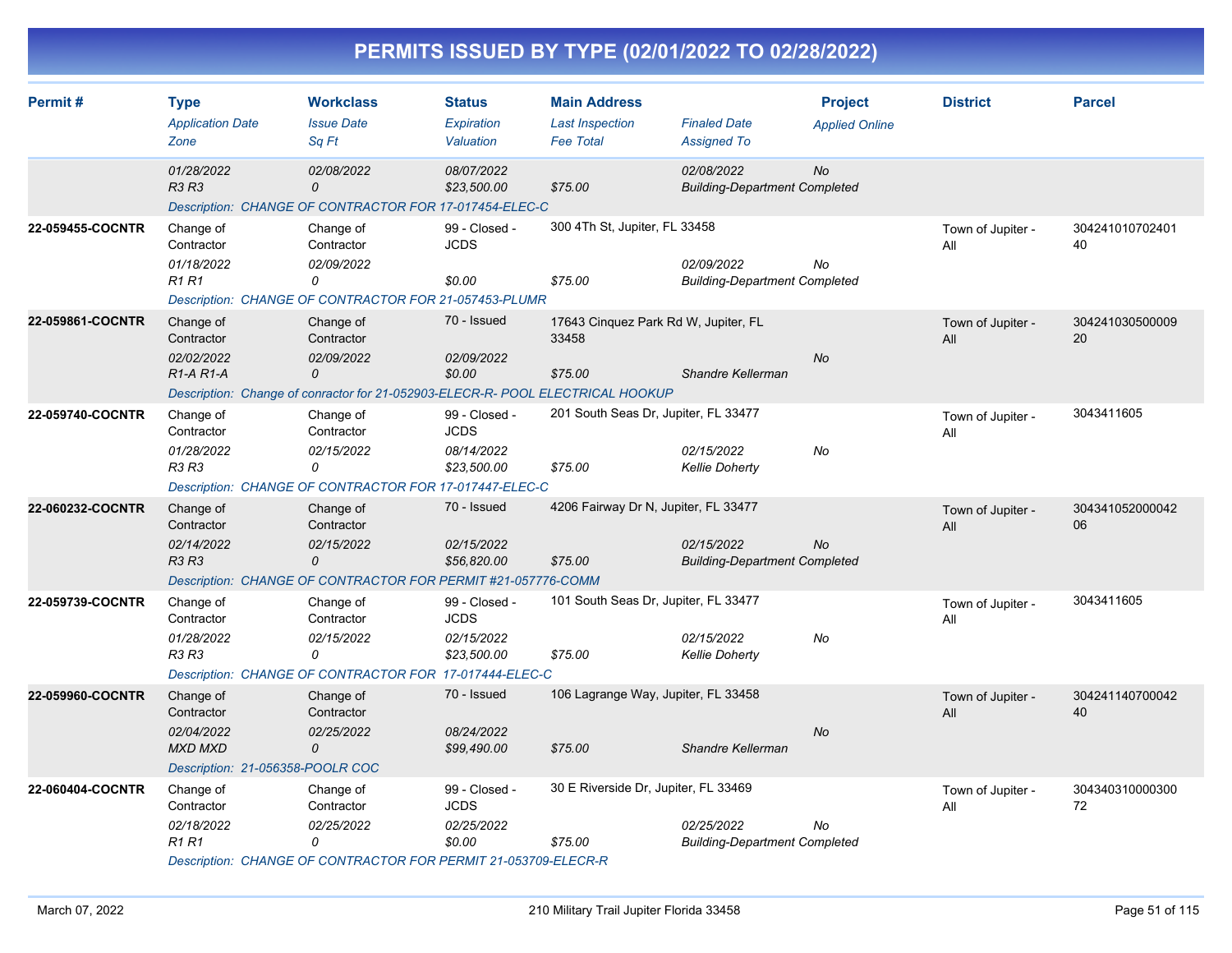|                         |                                                |                                                                                 |                                          |                                                                   | PERMITS ISSUED BY TYPE (02/01/2022 TO 02/28/2022) |                                         |                                          |                       |
|-------------------------|------------------------------------------------|---------------------------------------------------------------------------------|------------------------------------------|-------------------------------------------------------------------|---------------------------------------------------|-----------------------------------------|------------------------------------------|-----------------------|
| Permit#                 | <b>Type</b><br><b>Application Date</b><br>Zone | <b>Workclass</b><br><b>Issue Date</b><br>Sq Ft                                  | <b>Status</b><br>Expiration<br>Valuation | <b>Main Address</b><br><b>Last Inspection</b><br><b>Fee Total</b> | <b>Finaled Date</b><br><b>Assigned To</b>         | <b>Project</b><br><b>Applied Online</b> | <b>District</b>                          | <b>Parcel</b>         |
|                         |                                                |                                                                                 |                                          |                                                                   |                                                   |                                         | PERMITS ISSUED FOR CHANGE OF CONTRACTOR: | 12                    |
| <b>DEMOLITION</b>       |                                                |                                                                                 |                                          |                                                                   |                                                   |                                         |                                          |                       |
| 22-059165-DEMO          | Demolition                                     | Demolition<br>(Complete Building)                                               | 70 - Issued                              | 410 Mariner Dr, Jupiter, FL 33477                                 |                                                   |                                         | Town of Jupiter -<br>All                 | 304341181100057<br>20 |
|                         | 01/07/2022                                     | 02/01/2022<br>1                                                                 | 08/01/2022<br>\$56,250.00                | \$1,153.13                                                        | <b>Kimberly Slater</b>                            | Yes                                     |                                          |                       |
|                         |                                                | Description: Demo house, pool and all landscape and hardscape                   |                                          |                                                                   |                                                   |                                         |                                          |                       |
| 22-060049-DEMO*         | Demolition                                     | Interior Only -<br>Residential                                                  | <b>NOC</b><br>Required                   |                                                                   | 186 Golf Village Blvd, Jupiter, FL 33458          |                                         | Town of Jupiter -<br>All                 | 304241130200003<br>00 |
|                         | 02/07/2022<br>R <sub>2</sub> R <sub>2</sub>    | 02/17/2022<br>1,500                                                             | 08/16/2022<br>\$21.538.00                | \$441.53                                                          | Shandre Kellerman                                 | Yes                                     |                                          |                       |
|                         |                                                | Description: Demo interior and non supporting walls                             |                                          |                                                                   |                                                   |                                         |                                          |                       |
| 22-060298-DEMO          | Demolition                                     | <b>Demolition</b><br>(Complete Building)                                        | 70 - Issued                              | 434 Mariner Dr, Jupiter, FL 33477                                 |                                                   |                                         | Town of Jupiter -<br>All                 | 304341181100058<br>40 |
|                         | 02/15/2022                                     | 02/23/2022<br>2,350                                                             | 08/22/2022<br>\$35,000.00                | \$717.50                                                          | <b>Kimberly Slater</b>                            | Yes                                     |                                          |                       |
|                         |                                                | Description: Demolition of inground pool, spa, BBQ area and driveway ONLY.      |                                          |                                                                   |                                                   |                                         |                                          |                       |
|                         |                                                |                                                                                 |                                          |                                                                   |                                                   |                                         | PERMITS ISSUED FOR DEMOLITION:           | 3                     |
| <b>ELEC - GENERATOR</b> |                                                |                                                                                 |                                          |                                                                   |                                                   |                                         |                                          |                       |
| 22-059173-GEN           | Elec - Generator                               | Generator                                                                       | 70 - Issued                              | 4702 Captains Way, Jupiter, FL 33477                              |                                                   |                                         | Town of Jupiter -<br>All                 | 304341181400001<br>60 |
|                         | 01/07/2022                                     | 02/01/2022<br>-1                                                                | 08/01/2022<br>\$16,120.00                | \$330.46                                                          | <b>Kimberly Slater</b>                            | Yes                                     |                                          |                       |
|                         |                                                | Description: Install 20KW generator and related electrical work (gas by others) |                                          |                                                                   |                                                   |                                         |                                          |                       |
| 22-059191-GEN*          | Elec - Generator                               | Generator                                                                       | <b>NOC</b><br>Required                   | 223 Commodore Dr, Jupiter, FL 33477                               |                                                   |                                         | Town of Jupiter -<br>All                 | 304341070900010<br>70 |
|                         | 01/07/2022                                     | 02/08/2022<br>9,388                                                             | 08/08/2022<br>\$46,593.00                | \$955.16                                                          | <b>Kimberly Slater</b>                            | Yes                                     |                                          |                       |
|                         |                                                | Description: Replace existing generator with new 100kw generator                |                                          |                                                                   |                                                   |                                         |                                          |                       |
| 22-059046-GEN           | Elec - Generator                               | Generator                                                                       | 70 - Issued                              |                                                                   | 18940 Misty Lake Dr, Jupiter, FL 33458            |                                         | Town of Jupiter -<br>All                 | 304240340900020<br>30 |
|                         | 01/03/2022<br>R1-A R1-A                        | 02/10/2022<br>-1                                                                | 08/22/2022<br>\$12,275.00                | 02/23/2022<br>\$326.64                                            | Vicki Tarallo                                     | Yes                                     |                                          |                       |
|                         |                                                | Description: INSTALLATION OF A 24KW GENERATOR AND TRANSFER SWITCH               |                                          |                                                                   |                                                   |                                         |                                          |                       |
| 21-057801-GEN           | Elec - Generator                               | Generator                                                                       | 70 - Issued                              | 318 Murcia Dr, Jupiter, FL 33458                                  |                                                   |                                         | Town of Jupiter -<br>All                 | 304241131700000<br>70 |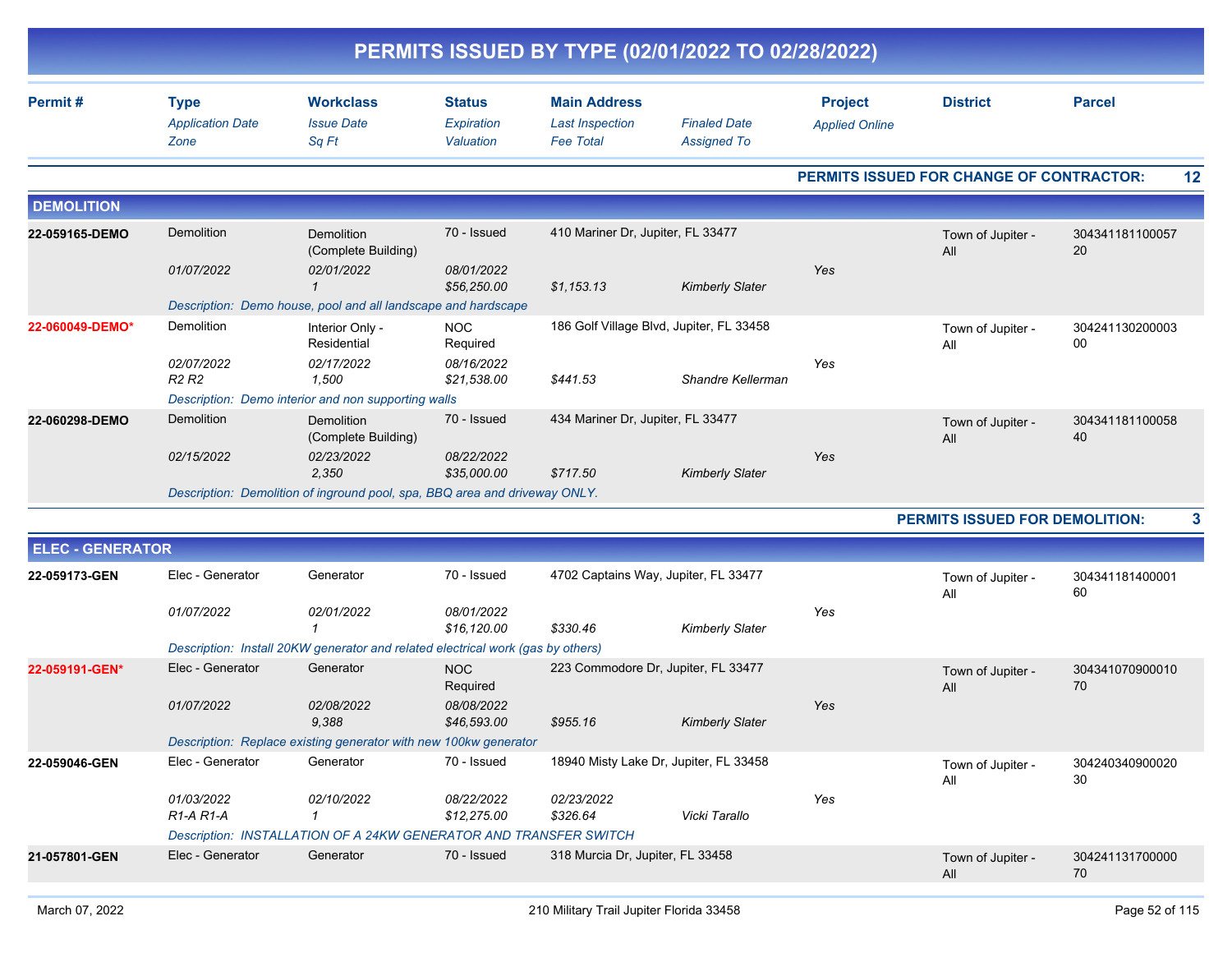| Permit#               | <b>Type</b>                               | <b>Workclass</b>                                                                      | <b>Status</b>                | <b>Main Address</b>                |                                        | <b>Project</b>        | <b>District</b>                             | <b>Parcel</b>             |
|-----------------------|-------------------------------------------|---------------------------------------------------------------------------------------|------------------------------|------------------------------------|----------------------------------------|-----------------------|---------------------------------------------|---------------------------|
|                       | <b>Application Date</b>                   | <b>Issue Date</b>                                                                     | Expiration                   | <b>Last Inspection</b>             | <b>Finaled Date</b>                    | <b>Applied Online</b> |                                             |                           |
|                       | Zone                                      | Sa Ft                                                                                 | Valuation                    | <b>Fee Total</b>                   | <b>Assigned To</b>                     |                       |                                             |                           |
|                       | 11/04/2021                                | 02/10/2022                                                                            | 08/29/2022                   | 02/28/2022                         |                                        | Yes                   |                                             |                           |
|                       | <b>MXD MXD</b>                            | 2,842                                                                                 | \$14,891.91                  | \$305.29                           | <b>Kimberly Slater</b>                 |                       |                                             |                           |
|                       |                                           | Description: Install 24KW Generator w/ 200-amp transfer switch                        |                              |                                    |                                        |                       |                                             |                           |
| 21-057977-GEN         | Elec - Generator                          | Generator                                                                             | 70 - Issued                  |                                    | 104 W Village Way, Jupiter, FL 33458   |                       | Town of Jupiter -<br>All                    | 304241130500007<br>50     |
|                       | 11/12/2021                                | 02/11/2022                                                                            | 08/10/2022                   |                                    |                                        | Yes                   |                                             |                           |
|                       |                                           | 3,000                                                                                 | \$2,400.00                   | \$79.00                            | <b>Kimberly Slater</b>                 |                       |                                             |                           |
|                       |                                           | Description: Replacement of existing generator                                        |                              |                                    |                                        |                       |                                             |                           |
| 22-059382-GEN         | Elec - Generator                          | Generator                                                                             | 70 - Issued                  | 131 Steeple Cir, Jupiter, FL 33458 |                                        |                       | Town of Jupiter -<br>All                    | 304240320100005<br>90     |
|                       | 01/14/2022                                | 02/15/2022                                                                            | 08/15/2022                   |                                    |                                        | Yes                   |                                             |                           |
|                       |                                           | $\mathbf{1}$                                                                          | \$11,995.00                  | \$245.90                           | <b>Kelly Hills</b>                     |                       |                                             |                           |
|                       |                                           | Description: install 24kw generator, (2) 150 amp switches and load sheds              |                              |                                    |                                        |                       |                                             |                           |
| 22-059608-GEN         | Elec - Generator                          | Generator                                                                             | 70 - Issued                  | 103 Weomi Ln, Jupiter, FL 33458    |                                        |                       | Town of Jupiter -<br>All                    | 304241110800003<br>70     |
|                       |                                           |                                                                                       |                              |                                    |                                        |                       |                                             |                           |
|                       | 01/24/2022                                | 02/16/2022<br>$\mathbf{1}$                                                            | 08/15/2022<br>\$15,500.00    | \$317.75                           | Vicki Tarallo                          | Yes                   |                                             |                           |
|                       |                                           | Description: INSTALL 24KW GENERATOR, 200 AMP SWITCH AND LOAD SHEDS                    |                              |                                    |                                        |                       |                                             |                           |
|                       |                                           |                                                                                       |                              |                                    |                                        |                       |                                             |                           |
| 22-059575-GEN         | Elec - Generator                          | Generator                                                                             | 70 - Issued                  |                                    | 140 W Village Way, Jupiter, FL 33458   |                       | Town of Jupiter -<br>All                    | 304241130500007<br>$00\,$ |
|                       | 01/21/2022                                | 02/18/2022                                                                            | 08/17/2022                   |                                    |                                        | Yes                   |                                             |                           |
|                       |                                           | 3,743                                                                                 | \$18,373.00                  | \$376.64                           | <b>Kimberly Slater</b>                 |                       |                                             |                           |
|                       |                                           | Description: install 26kw generator with natural gas hook up                          |                              |                                    |                                        |                       |                                             |                           |
| 22-059996-GEN*        | Elec - Generator                          | Generator                                                                             | <b>NOC</b><br>Required       | 112 Olympus Cir, Jupiter, FL 33477 |                                        |                       | Town of Jupiter -<br>All                    | 304341080600301<br>40     |
|                       | 02/04/2022                                | 02/24/2022                                                                            | 08/23/2022                   |                                    |                                        | Yes                   |                                             |                           |
|                       |                                           | 1,371                                                                                 | \$14,718.00                  | \$301.72                           | <b>Kimberly Slater</b>                 |                       |                                             |                           |
|                       |                                           | Description: Install 24kw generator with natural gas hook up                          |                              |                                    |                                        |                       |                                             |                           |
|                       |                                           |                                                                                       |                              |                                    |                                        |                       | <b>PERMITS ISSUED FOR ELEC - GENERATOR:</b> | 9                         |
| <b>ELECTRICAL (C)</b> |                                           |                                                                                       |                              |                                    |                                        |                       |                                             |                           |
|                       |                                           |                                                                                       |                              |                                    |                                        |                       |                                             |                           |
| 22-059349-ELEC-C      | Electrical (C)                            | Electrical                                                                            | 99 - Closed -<br><b>JCDS</b> |                                    | 755 Saturn St, 204G, Jupiter, FL 33477 |                       | Town of Jupiter -<br>All                    | 304340311300720<br>40     |
|                       | 01/13/2022                                | 02/02/2022                                                                            | 08/03/2022                   | 02/04/2022                         | 02/07/2022                             | Yes                   |                                             |                           |
|                       |                                           | 1,063                                                                                 | \$1,987.00                   | \$79.00                            | <b>Building-Department Completed</b>   |                       |                                             |                           |
|                       | All existing circuits to remain the same. | Description: Replace existing 100a bad Federal Pacific main lug panel with new panel. |                              |                                    |                                        |                       |                                             |                           |
| 22-059762-ELEC-C      | Electrical (C)                            | No Fee Sub-Permit                                                                     | 70 - Issued                  |                                    | 4050 S Us 1 Hwy, 319-321, Jupiter, FL  |                       | Town of Jupiter -                           | 304341212300200           |
|                       |                                           |                                                                                       |                              | 33477                              |                                        |                       | All                                         | $00\,$                    |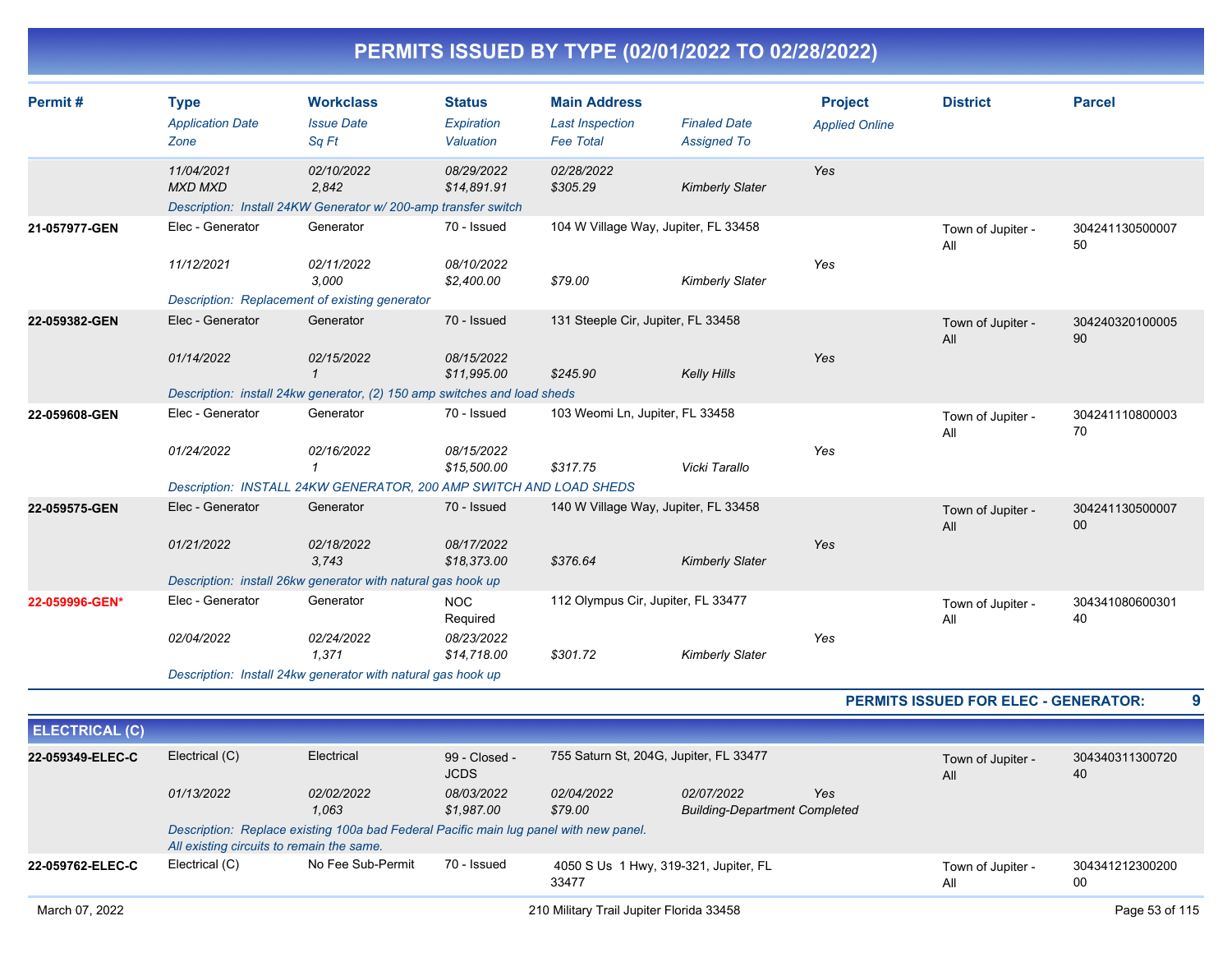| Permit#           | <b>Type</b><br><b>Application Date</b><br>Zone                         | <b>Workclass</b><br><b>Issue Date</b><br>Sq Ft                                                               | <b>Status</b><br><b>Expiration</b><br>Valuation | <b>Main Address</b><br><b>Last Inspection</b><br><b>Fee Total</b> | <b>Finaled Date</b><br><b>Assigned To</b>          | <b>Project</b><br><b>Applied Online</b> | <b>District</b>          | <b>Parcel</b>             |
|-------------------|------------------------------------------------------------------------|--------------------------------------------------------------------------------------------------------------|-------------------------------------------------|-------------------------------------------------------------------|----------------------------------------------------|-----------------------------------------|--------------------------|---------------------------|
|                   | 01/28/2022<br>C2C2                                                     | 02/02/2022<br>$\mathcal I$<br>Description: Office remodel - Units 319,320,321                                | 08/08/2022<br>\$0.00                            | 02/07/2022<br>\$0.00                                              | Suzanne Harrison                                   | Yes                                     |                          |                           |
| 21-057592-ELEC-C  | Electrical (C)                                                         | Fire Alarm                                                                                                   | 70 - Issued                                     | 6370 W Indiantown Rd, Jupiter, FL 33458                           |                                                    |                                         | Town of Jupiter -<br>All | 304241030500000<br>30     |
|                   | 10/27/2021<br>C <sub>2</sub> C <sub>2</sub>                            | 02/04/2022<br>0<br>Description: PETSMART - FIRE ALARM SYSTEM INSTALL                                         | 08/03/2022<br>\$1,550.15                        | \$179.00                                                          | Vicki Tarallo                                      | Yes                                     |                          |                           |
| 22-059485-ELEC-C* | Electrical (C)                                                         | Fire Alarm                                                                                                   | <b>NOC</b><br>Required                          | 1150 Town Center Dr, BLDG 20, Jupiter,<br>FL 33458                |                                                    |                                         | Town of Jupiter -<br>All | 304241230800001<br>$00\,$ |
|                   | 01/19/2022<br><b>MXD MXD</b><br>Description: Replace fire alarm system | 02/07/2022<br>0                                                                                              | 08/08/2022<br>\$9,185.00                        | \$288.46                                                          | Suzanne Harrison                                   | Yes                                     |                          |                           |
| 22-059883-ELEC-C  | Electrical (C)                                                         | No Fee Sub-Permit                                                                                            | 70 - Issued                                     | 501 Clubhouse Cir, Jupiter, FL 33477                              |                                                    |                                         | Town of Jupiter -<br>All | 304341050800105<br>01     |
|                   | 02/02/2022                                                             | 02/07/2022<br>200                                                                                            | 08/29/2022<br>\$0.00                            | 03/01/2022<br>\$0.00                                              | Suzanne Harrison                                   | Yes                                     |                          |                           |
|                   | Description: Patio Alteration As Per Plan                              |                                                                                                              |                                                 |                                                                   |                                                    |                                         |                          |                           |
| 21-054895-ELEC-C  | Electrical (C)<br>07/21/2021                                           | No Fee Sub-Permit<br>02/08/2022                                                                              | 70 - Issued<br>08/07/2022                       | 4601 Captains Way, Jupiter, FL 33477                              |                                                    | Yes                                     | Town of Jupiter -<br>All | 304341180400046<br>01     |
|                   |                                                                        | Description: Electrical per Master No. 21-053460                                                             | \$0.00                                          | \$0.00                                                            | Alicia Hertzog                                     |                                         |                          |                           |
| 21-058846-ELEC-C  | Electrical (C)                                                         | Fire Alarm                                                                                                   | 70 - Issued                                     | 1001 E Indiantown Rd, Jupiter, FL 33477                           |                                                    |                                         | Town of Jupiter -<br>All | 304341050000200<br>22     |
|                   | 12/20/2021                                                             | 02/08/2022<br>44,048                                                                                         | 08/10/2022<br>\$32,338.00                       | 02/11/2022<br>\$874.62                                            | <b>Kellie Doherty</b>                              | Yes                                     |                          |                           |
|                   |                                                                        | Description: FA Alteration under 20-045220-COMM                                                              |                                                 |                                                                   |                                                    |                                         |                          |                           |
| 22-059639-ELEC-C* | Electrical (C)                                                         | Electrical                                                                                                   | <b>NOC</b><br>Required                          | 1450 Jupiter Cove Dr, Jupiter, FL 33469                           |                                                    |                                         | Town of Jupiter -<br>All | 304340311500000<br>10     |
|                   | 01/25/2022<br><b>R3 R3</b>                                             | 02/08/2022<br>20                                                                                             | 08/08/2022<br>\$6,043.18                        | \$124.86                                                          | Vicki Tarallo                                      | Yes                                     |                          |                           |
|                   |                                                                        | Description: INSTALL 100 AMP FPL METER AT CATV POWER SUPPLY PEDESTAL TO FEED CABLE EQUIPMENT                 |                                                 |                                                                   |                                                    |                                         |                          |                           |
| 22-059949-ELEC-C  | Electrical (C)                                                         | Electrical                                                                                                   | 99 - Closed -<br><b>JCDS</b>                    | 176 Helios Dr, 410, Jupiter, FL 33477                             |                                                    |                                         | Town of Jupiter -<br>All | 304341081900041<br>$00\,$ |
|                   | 02/03/2022                                                             | 02/08/2022<br>1,880                                                                                          | 08/15/2022<br>\$1,700.00                        | 02/14/2022<br>\$79.00                                             | 02/15/2022<br><b>Building-Department Completed</b> | Yes                                     |                          |                           |
|                   |                                                                        | Description: Demo existing electrical panel. Furnish and install one 150A MLO panel and associated breakers. |                                                 |                                                                   |                                                    |                                         |                          |                           |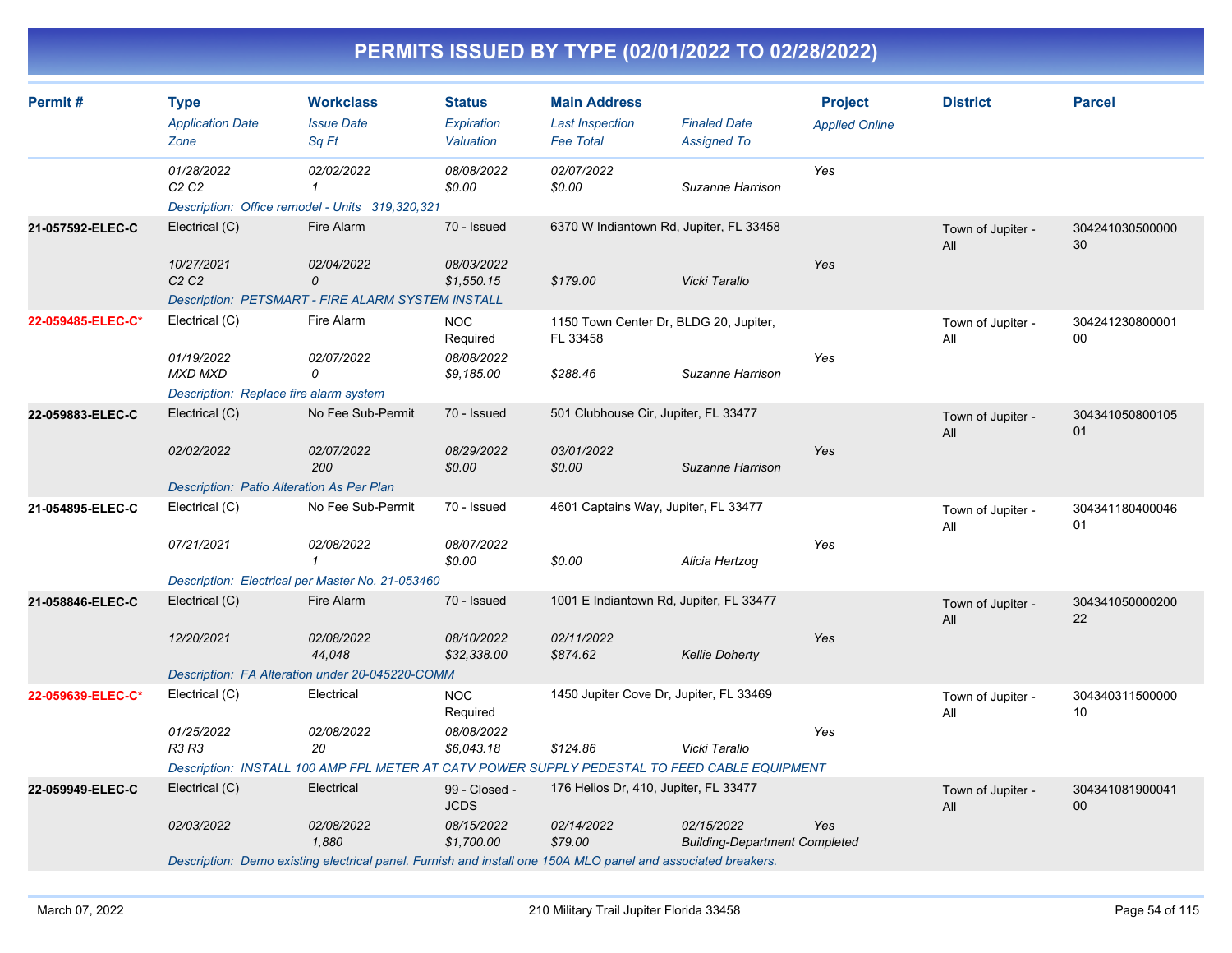| Permit#          | <b>Type</b><br><b>Application Date</b><br>Zone                                | <b>Workclass</b><br><b>Issue Date</b><br>Sa Ft                                                                  | <b>Status</b><br>Expiration<br>Valuation | <b>Main Address</b><br><b>Last Inspection</b><br><b>Fee Total</b> | <b>Finaled Date</b><br><b>Assigned To</b>          | <b>Project</b><br><b>Applied Online</b> | <b>District</b>          | <b>Parcel</b>             |
|------------------|-------------------------------------------------------------------------------|-----------------------------------------------------------------------------------------------------------------|------------------------------------------|-------------------------------------------------------------------|----------------------------------------------------|-----------------------------------------|--------------------------|---------------------------|
| 22-060089-ELEC-C | Electrical (C)                                                                | No Fee Sub-Permit                                                                                               | 99 - Closed -<br><b>JCDS</b>             | 103 S Us Highway 1, B5, Jupiter, FL<br>33477                      |                                                    |                                         | Town of Jupiter -<br>All | 304341061900400<br>00     |
|                  | 02/09/2022<br>C <sub>2</sub> C <sub>2</sub>                                   | 02/09/2022<br>$\mathbf{1}$                                                                                      | 08/22/2022<br>\$0.00                     | 02/22/2022<br>\$0.00                                              | 02/24/2022<br><b>Building-Department Completed</b> | No                                      |                          |                           |
|                  |                                                                               | Description: Sign- direct wall mount channel letters with LED lighting                                          |                                          |                                                                   |                                                    |                                         |                          |                           |
| 22-059976-ELEC-C | Electrical (C)                                                                | Electrical                                                                                                      | 70 - Issued                              | 428 Jupiter Lakes Blvd, 124, Jupiter, FL<br>33458                 |                                                    |                                         | Town of Jupiter -<br>All | 304241120000012<br>40     |
|                  | 02/04/2022<br><b>R3 R3</b>                                                    | 02/09/2022<br>$\mathcal{I}$                                                                                     | 08/08/2022<br>\$1,587.00                 | \$79.00                                                           | <b>Kellie Doherty</b>                              | Yes                                     |                          |                           |
|                  |                                                                               | Description: replace existing panel (existing is burnt)                                                         |                                          |                                                                   |                                                    |                                         |                          |                           |
| 22-059339-ELEC-C | Electrical (C)                                                                | No Fee Sub-Permit                                                                                               | 70 - Issued                              | 128 Breakwater Ct, Jupiter, FL 33477                              |                                                    |                                         | Town of Jupiter -<br>All | 304341065400100<br>$00\,$ |
|                  | 01/13/2022<br>US-1/ICW US-1/ICW                                               | 02/09/2022<br>2,000                                                                                             | 08/15/2022<br>\$0.00                     | 02/15/2022<br>\$0.00                                              | Alicia Hertzog                                     | Yes                                     |                          |                           |
|                  |                                                                               | Description: electric as per master 21-055032-comm                                                              |                                          |                                                                   |                                                    |                                         |                          |                           |
| 22-060023-ELEC-C | Electrical (C)                                                                | No Fee Sub-Permit                                                                                               | 70 - Issued                              | 6760 W Indiantown Rd, Jupiter, FL 33458                           |                                                    |                                         | Town of Jupiter -<br>All | 304241031900000<br>20     |
|                  | 02/07/2022                                                                    | 02/09/2022<br>500                                                                                               | <i>08/09/2022</i><br>\$0.00              | 02/10/2022<br>\$0.00                                              | <b>Kelly Hills</b>                                 | Yes                                     |                          |                           |
|                  |                                                                               | Description: Installing electrical for front counter area of McDonald's (remodel).                              |                                          |                                                                   |                                                    |                                         |                          |                           |
| 22-059817-ELEC-C | Electrical (C)                                                                | No Fee Sub-Permit                                                                                               | 70 - Issued                              | 1210 S Old Dixie Hwy, Jupiter, FL 33458                           |                                                    |                                         | Town of Jupiter -<br>All | 304241120000010<br>60     |
|                  | 02/01/2022                                                                    | 02/10/2022<br>1,500                                                                                             | 08/09/2022<br>\$0.00                     | \$0.00                                                            | <b>Kellie Doherty</b>                              | Yes                                     |                          |                           |
|                  |                                                                               | Description: ICU/CCU Reno cabling for permit 21-056288                                                          |                                          |                                                                   |                                                    |                                         |                          |                           |
| 22-060090-ELEC-C | Electrical (C)                                                                | No Fee Sub-Permit                                                                                               | 70 - Issued                              | 103 S Us Highway 1, F3, Jupiter, FL<br>33477                      |                                                    |                                         | Town of Jupiter -<br>All | 304341061900400<br>00     |
|                  | 02/09/2022                                                                    | 02/10/2022<br>$\mathbf{1}$                                                                                      | 08/15/2022<br>\$0.00                     | 02/15/2022<br>\$0.00                                              | <b>Kellie Doherty</b>                              | Yes                                     |                          |                           |
|                  |                                                                               | Description: Master plan 21-055450-COMM-WHIT'S FROZEN CUSTARD                                                   |                                          |                                                                   |                                                    |                                         |                          |                           |
| 22-059520-ELEC-C | Electrical (C)                                                                | Electrical                                                                                                      | 99 - Closed -<br><b>JCDS</b>             | 717 S Us Highway 1, 908, Jupiter, FL<br>33477                     |                                                    |                                         | Town of Jupiter -<br>All | 304341050500090<br>80     |
|                  | 01/20/2022<br>R3 R3                                                           | 02/10/2022<br>$\mathbf{1}$                                                                                      | 08/22/2022<br>\$3,500.00                 | 02/23/2022<br>\$79.00                                             | 02/24/2022<br><b>Building-Department Completed</b> | Yes                                     |                          |                           |
|                  | Extend and or replace existing AC feeder.<br>Install new whip to new AC unit. | Description: Disc. & remove existing feed to old AC unit.<br>Install new 30A 240V Disc. Switch on new AC stand. |                                          |                                                                   |                                                    |                                         |                          |                           |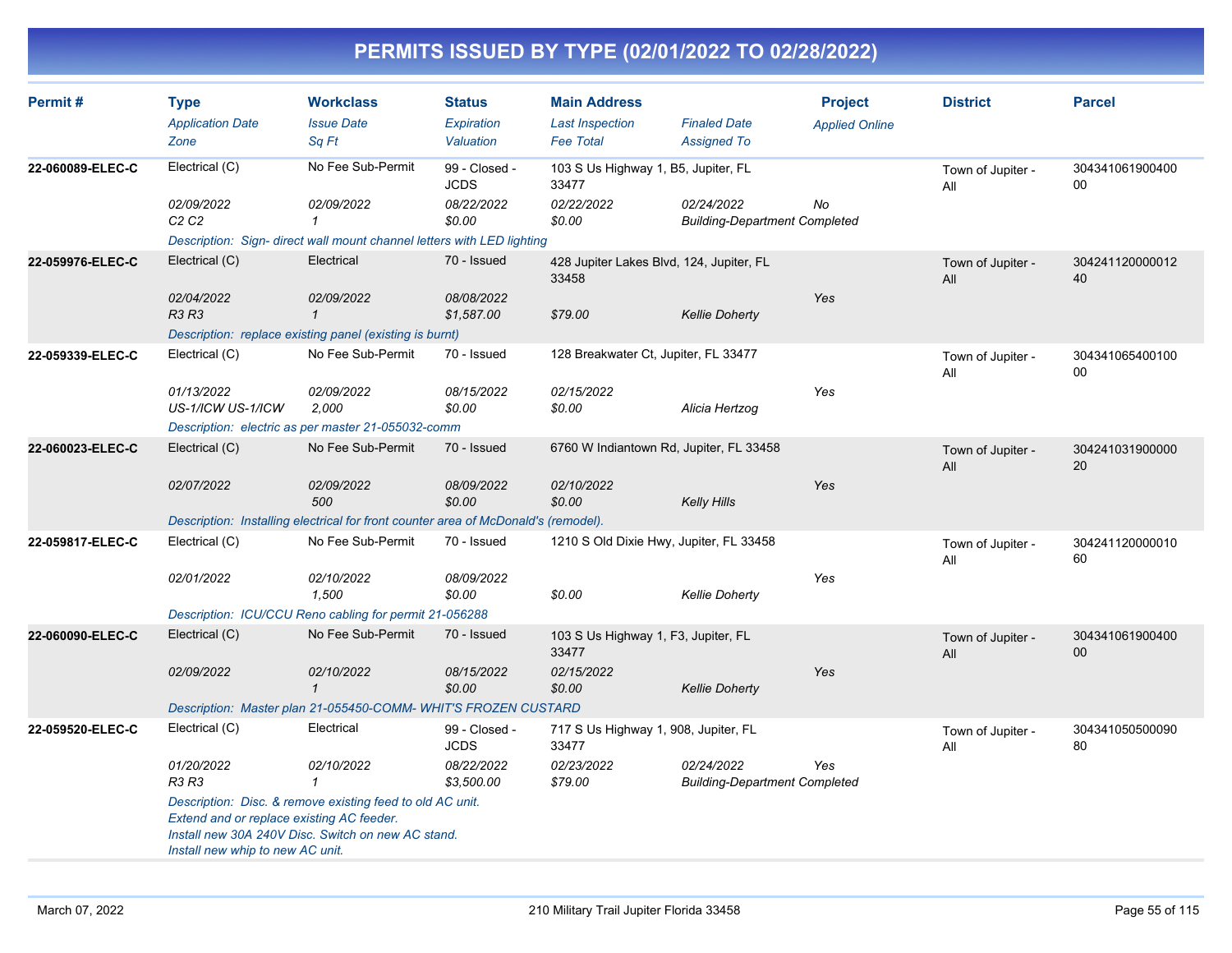| Permit#          | <b>Type</b><br><b>Application Date</b><br>Zone   | <b>Workclass</b><br><b>Issue Date</b><br>Sq Ft                                                                                      | <b>Status</b><br>Expiration<br>Valuation | <b>Main Address</b><br><b>Last Inspection</b><br><b>Fee Total</b> | <b>Finaled Date</b><br><b>Assigned To</b>          | <b>Project</b><br><b>Applied Online</b> | <b>District</b>          | <b>Parcel</b>             |
|------------------|--------------------------------------------------|-------------------------------------------------------------------------------------------------------------------------------------|------------------------------------------|-------------------------------------------------------------------|----------------------------------------------------|-----------------------------------------|--------------------------|---------------------------|
| 21-055741-ELEC-C | Electrical (C)<br>08/20/2021                     | Electrical<br>02/10/2022                                                                                                            | 70 - Issued<br>08/09/2022                | 6410 Indiantown Rd, ROW, Jupiter 33458                            |                                                    | Yes                                     | Town of Jupiter -<br>All | 304241032700200<br>$00\,$ |
|                  | C2C2                                             | $\mathbf{1}$                                                                                                                        | \$1,800.00                               | \$79.00                                                           | Suzanne Harrison                                   |                                         |                          |                           |
|                  |                                                  | Description: Installation of 100A/240V single phase service, meter and distribution panel, install branch circuits for radio units. |                                          |                                                                   |                                                    |                                         |                          |                           |
| 22-059761-ELEC-C | Electrical (C)                                   | Fire Alarm                                                                                                                          | 70 - Issued                              | 1210 S Old Dixie Hwy, Jupiter, FL 33458                           |                                                    |                                         | Town of Jupiter -<br>All | 304241120000010<br>60     |
|                  | 01/28/2022<br>MC MC                              | 02/11/2022<br>15,000                                                                                                                | 08/15/2022<br>\$14,405.00                | 02/15/2022<br>\$417.32                                            | <b>Kellie Doherty</b>                              | Yes                                     |                          |                           |
|                  | 21-056288                                        | Description: JMC ICU FA RENO PER Master Plans                                                                                       |                                          |                                                                   |                                                    |                                         |                          |                           |
| 22-060149-ELEC-C | Electrical (C)                                   | No Fee Sub-Permit                                                                                                                   | 99 - Closed -<br><b>JCDS</b>             | 250 W Indiantown Rd, 103, Jupiter, FL<br>33458                    |                                                    |                                         | Town of Jupiter -<br>All | 304241010301000<br>10     |
|                  | 02/10/2022                                       | 02/11/2022<br>19                                                                                                                    | 08/15/2022<br>\$0.00                     | 02/15/2022<br>\$0.00                                              | 02/16/2022<br><b>Building-Department Completed</b> | Yes                                     |                          |                           |
|                  | Description: Hook up electric circuit to sign.   |                                                                                                                                     |                                          |                                                                   |                                                    |                                         |                          |                           |
| 22-060148-ELEC-C | Electrical (C)                                   | No Fee Sub-Permit                                                                                                                   | 99 - Closed -<br><b>JCDS</b>             | 250 W Indiantown Rd, BLDG 1, Jupiter, FL<br>33458                 |                                                    |                                         | Town of Jupiter -<br>All | 304241010301000<br>10     |
|                  | 02/10/2022                                       | 02/11/2022<br>19                                                                                                                    | 08/15/2022<br>\$0.00                     | 02/15/2022<br>\$0.00                                              | 02/16/2022<br><b>Building-Department Completed</b> | Yes                                     |                          |                           |
|                  | Description: Hook up electrical circuit to sign. |                                                                                                                                     |                                          |                                                                   |                                                    |                                         |                          |                           |
| 22-060093-ELEC-C | Electrical (C)                                   | No Fee Sub-Permit                                                                                                                   | 70 - Issued                              | 2151 S Alternate A1A, 600, Jupiter, FL<br>33477                   |                                                    |                                         | Town of Jupiter -<br>All | 304341074100106<br>$00\,$ |
|                  | 02/09/2022                                       | 02/11/2022<br>950                                                                                                                   | 08/10/2022<br>\$0.00                     | \$0.00                                                            | Suzanne Harrison                                   | Yes                                     |                          |                           |
|                  | Description: Interior tenant improvement         |                                                                                                                                     |                                          |                                                                   |                                                    |                                         |                          |                           |
| 22-060211-ELEC-C | Electrical (C)                                   | No Fee Sub-Permit                                                                                                                   | 70 - Issued                              | 700 S Us Highway 1, 202, Jupiter, FL<br>33477                     |                                                    |                                         | Town of Jupiter -<br>All | 304341065000120<br>20     |
|                  | 02/11/2022                                       | 02/15/2022<br>20                                                                                                                    | 08/31/2022<br>\$0.00                     | 03/04/2022<br>\$0.00                                              | Suzanne Harrison                                   | Yes                                     |                          |                           |
|                  | Description: electric for wet bar                |                                                                                                                                     |                                          |                                                                   |                                                    |                                         |                          |                           |
| 22-060146-ELEC-C | Electrical (C)                                   | Low Voltage                                                                                                                         | 70 - Issued                              | 1210 S Old Dixie Hwy, Jupiter, FL 33458                           |                                                    |                                         | Town of Jupiter -<br>All | 304241120000010<br>60     |
|                  | 02/10/2022                                       | 02/16/2022<br>1,500                                                                                                                 | 08/15/2022<br>\$20,169.00                | \$413.46                                                          | <b>Kellie Doherty</b>                              | Yes                                     |                          |                           |
|                  | Description: LV Nurse Station Intercom- ICU      |                                                                                                                                     |                                          |                                                                   |                                                    |                                         |                          |                           |
| 22-060125-ELEC-C | Electrical (C)                                   | No Fee Sub-Permit                                                                                                                   | 70 - Issued                              | 701 South Seas Dr. 406, Jupiter, FL 33477                         |                                                    |                                         | Town of Jupiter -<br>All | 304341160500740<br>60     |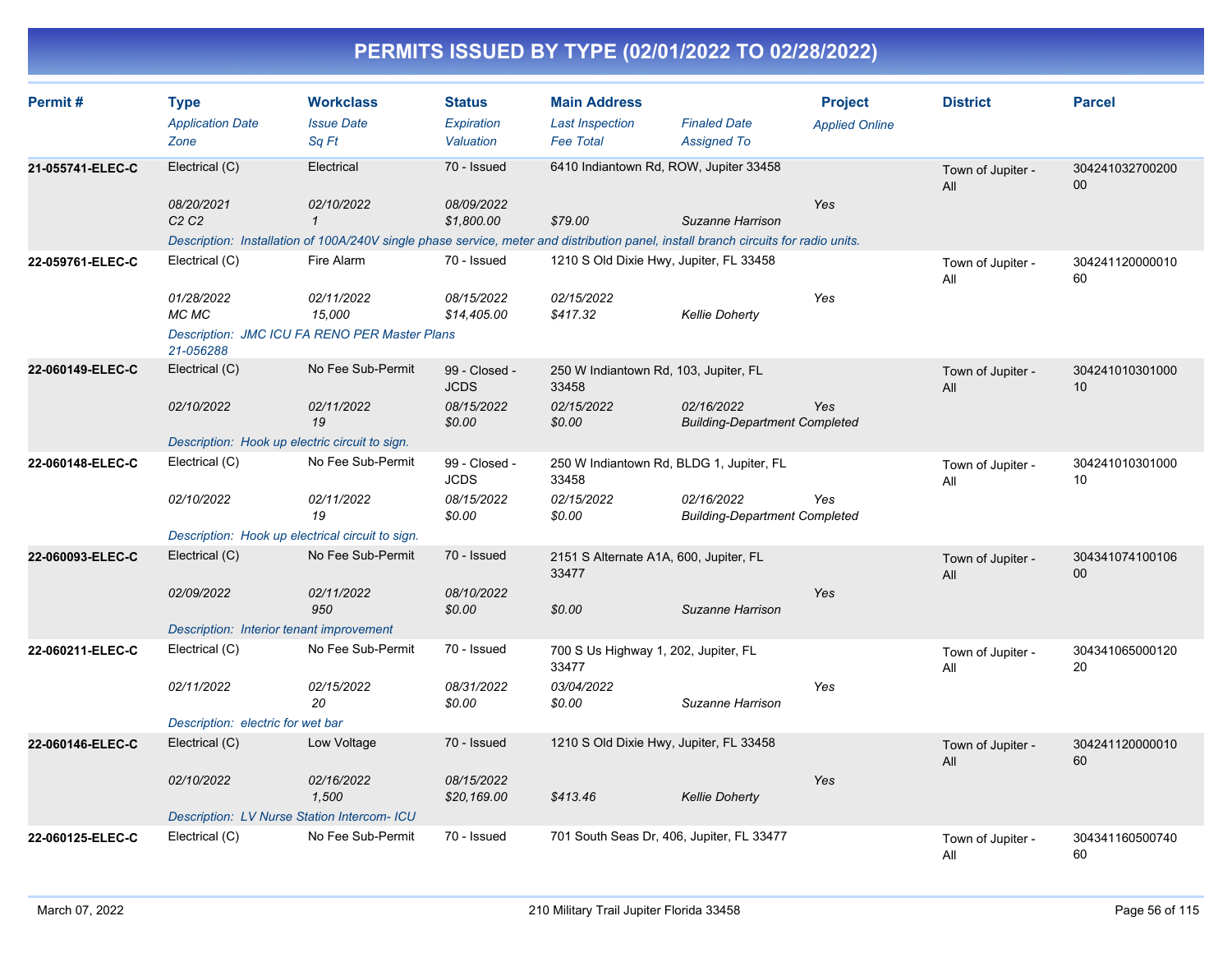| Permit#           | <b>Type</b><br><b>Application Date</b><br>Zone                      | <b>Workclass</b><br><b>Issue Date</b><br>Sq Ft                                                                                    | <b>Status</b><br><b>Expiration</b><br>Valuation | <b>Main Address</b><br><b>Last Inspection</b><br><b>Fee Total</b> | <b>Finaled Date</b><br><b>Assigned To</b> | <b>Project</b><br><b>Applied Online</b> | <b>District</b>          | <b>Parcel</b>             |
|-------------------|---------------------------------------------------------------------|-----------------------------------------------------------------------------------------------------------------------------------|-------------------------------------------------|-------------------------------------------------------------------|-------------------------------------------|-----------------------------------------|--------------------------|---------------------------|
|                   | 02/09/2022<br><b>R3 R3</b><br>Description: Alteration to Electrical | 02/16/2022<br>1,300                                                                                                               | 08/15/2022<br>\$0.00                            | \$0.00                                                            | <b>Kimberly Slater</b>                    | Yes                                     |                          |                           |
| 22-060273-ELEC-C  | Electrical (C)                                                      | No Fee Sub-Permit                                                                                                                 | 70 - Issued                                     | 401 Maplewood Dr, 16, Jupiter, FL 33458                           |                                           |                                         | Town of Jupiter -<br>All | 304241024700000<br>10     |
|                   | 02/15/2022                                                          | 02/16/2022<br>400                                                                                                                 | 08/30/2022<br>\$0.00                            | 03/03/2022<br>\$0.00                                              | Suzanne Harrison                          | Yes                                     |                          |                           |
|                   |                                                                     | Description: Remove walls and connect existing lights to motion sensor.                                                           |                                                 |                                                                   |                                           |                                         |                          |                           |
| 22-059422-ELEC-C  | Electrical (C)                                                      | <b>Temporary Power</b>                                                                                                            | 70 - Issued                                     | 500 N Us Highway 1, Jupiter, FL 33477                             |                                           |                                         | Town of Jupiter -<br>All | 304341062700100<br>00     |
|                   | 01/17/2022<br>US-1/ICW US-1/ICW                                     | 02/17/2022<br>1.960                                                                                                               | 08/16/2022<br>\$50,000.00                       | \$1.025.00                                                        | <b>Kellie Doherty</b>                     | Yes                                     |                          |                           |
|                   |                                                                     | Description: 250A, 120/240V Single Phase Electrical Service to power a triple wide construction trailer for FDOT project # T4564  |                                                 |                                                                   |                                           |                                         |                          |                           |
| 21-058608-ELEC-C  | Electrical (C)                                                      | No Fee Sub-Permit                                                                                                                 | 70 - Issued                                     | 176 Helios Dr, 310, Jupiter, FL 33477                             |                                           |                                         | Town of Jupiter -<br>All | 304341081900031<br>$00\,$ |
|                   | 12/10/2021                                                          | 02/18/2022<br>2,000                                                                                                               | 08/29/2022<br>\$0.00                            | 02/28/2022<br>\$0.00                                              | <b>Kellie Doherty</b>                     | Yes                                     |                          |                           |
|                   | Description: electric as per master plans<br>21-058252-comm         |                                                                                                                                   |                                                 |                                                                   |                                           |                                         |                          |                           |
| 22-059885-ELEC-C  | Electrical (C)                                                      | Low Voltage                                                                                                                       | 70 - Issued                                     | 1001 E Indiantown Rd, Jupiter, FL 33477                           |                                           |                                         | Town of Jupiter -<br>All | 304341050000200<br>22     |
|                   | 02/02/2022                                                          | 02/18/2022<br>44,000                                                                                                              | 08/17/2022<br>\$11,000.00                       | \$330.50                                                          | <b>Kellie Doherty</b>                     | Yes                                     |                          |                           |
|                   |                                                                     | Description: Area of Refuge under 20-045220-COMM                                                                                  |                                                 |                                                                   |                                           |                                         |                          |                           |
| 22-060320-ELEC-C  | Electrical (C)                                                      | No Fee Sub-Permit                                                                                                                 | 70 - Issued                                     | 1000 E Indiantown Rd, Jupiter, FL 33477                           |                                           |                                         | Town of Jupiter -<br>All | 304341050000070<br>50     |
|                   | 02/16/2022                                                          | 02/18/2022<br>5,500                                                                                                               | 08/29/2022<br>\$0.00                            | 02/28/2022<br>\$0.00                                              | Vicki Tarallo                             | Yes                                     |                          |                           |
|                   | <b>Description: ELECTRICAL PER PLANS</b>                            |                                                                                                                                   |                                                 |                                                                   |                                           |                                         |                          |                           |
| 22-059961-ELEC-C* | Electrical (C)                                                      | No Fee Sub-Permit                                                                                                                 | 70 - Issued                                     | 2404 Captains Way, Jupiter, FL 33477                              |                                           |                                         | Town of Jupiter -<br>All | 304341180400024<br>04     |
|                   | 02/04/2022                                                          | 02/22/2022<br>1,866                                                                                                               | 08/22/2022<br>\$0.00                            | \$0.00                                                            | Kelly Hills                               | Yes                                     |                          |                           |
|                   | <b>Description: Electrical Remodel new wiring</b>                   |                                                                                                                                   |                                                 |                                                                   |                                           |                                         |                          |                           |
| 22-060137-ELEC-C  | Electrical (C)                                                      | Electrical                                                                                                                        | 70 - Issued                                     | 430 University Blvd, Jupiter, FL 33458                            |                                           |                                         | Town of Jupiter -<br>All | 304241240502300<br>30     |
|                   | 02/09/2022<br><b>MXD MXD</b>                                        | 02/23/2022<br>0                                                                                                                   | 08/22/2022<br>\$3,400.00                        | \$79.00                                                           | <b>Kellie Doherty</b>                     | Yes                                     |                          |                           |
|                   |                                                                     | Description: 100 amp single phase temporary power pole for construction use in conjunction with primary permit 15-00032010-0-CBLD |                                                 |                                                                   |                                           |                                         |                          |                           |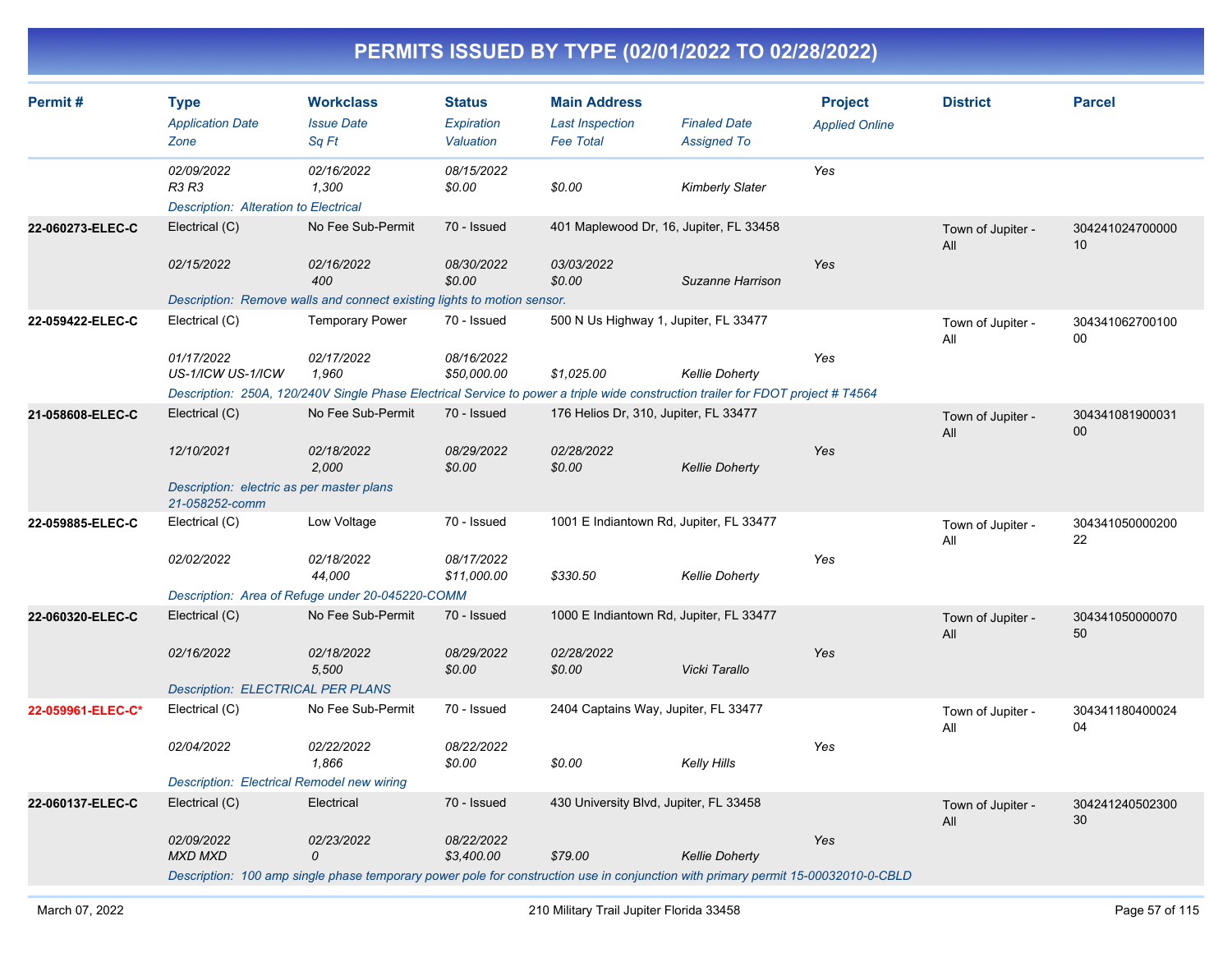| Permit#          | <b>Type</b><br><b>Application Date</b><br>Zone                                                     | <b>Workclass</b><br><b>Issue Date</b><br>Sq Ft                                                       | <b>Status</b><br>Expiration<br>Valuation | <b>Main Address</b><br><b>Last Inspection</b><br><b>Fee Total</b> | <b>Finaled Date</b><br><b>Assigned To</b> | <b>Project</b><br><b>Applied Online</b> | <b>District</b>          | <b>Parcel</b>         |  |
|------------------|----------------------------------------------------------------------------------------------------|------------------------------------------------------------------------------------------------------|------------------------------------------|-------------------------------------------------------------------|-------------------------------------------|-----------------------------------------|--------------------------|-----------------------|--|
| 22-060327-ELEC-C | Electrical (C)                                                                                     | Electrical                                                                                           | 70 - Issued                              |                                                                   | 101 Wingfoot Dr, A, Jupiter, FL 33458     |                                         | Town of Jupiter -<br>All | 304241102100100<br>11 |  |
|                  | 02/16/2022                                                                                         | 02/24/2022<br>1,396                                                                                  | 08/23/2022<br>\$2.049.00                 | \$79.00                                                           | Kelly Hills                               | Yes                                     |                          |                       |  |
|                  |                                                                                                    | Description: supply and install new 150 amp main lug service panel to replace existing service panel |                                          |                                                                   |                                           |                                         |                          |                       |  |
| 22-060491-ELEC-C | Electrical (C)                                                                                     | No Fee Sub-Permit                                                                                    | 70 - Issued                              |                                                                   | 4008 Fairway Dr N, Jupiter, FL 33477      |                                         | Town of Jupiter -<br>All | 304341052000040<br>08 |  |
|                  | 02/22/2022<br><b>R3 R3</b>                                                                         | 02/25/2022<br>$\mathcal I$                                                                           | 08/24/2022<br>\$0.00                     | \$0.00                                                            | <b>Debbie Rogers</b>                      | Yes                                     |                          |                       |  |
|                  |                                                                                                    | Description: INSTALL ELECTRIC ON 2 MOTORIZED SHUTTERS                                                |                                          |                                                                   |                                           |                                         |                          |                       |  |
| 22-060289-ELEC-C | Electrical (C)                                                                                     | Electrical                                                                                           | 70 - Issued                              | 33477                                                             | 221 Ocean Grande Blvd, 506, Jupiter, FL   |                                         | Town of Jupiter -<br>All | 304341083300050<br>60 |  |
|                  | 02/15/2022                                                                                         | 02/25/2022<br>2,146                                                                                  | 08/24/2022<br>\$2,395.00                 | \$79.00                                                           | Vicki Tarallo                             | Yes                                     |                          |                       |  |
|                  |                                                                                                    | Description: REPLACE EXISTING 200A MAIN LUG PANEL WITH NEW PANEL                                     |                                          |                                                                   |                                           |                                         |                          |                       |  |
| 21-057679-ELEC-C | Electrical (C)                                                                                     | Low Voltage                                                                                          | 70 - Issued                              |                                                                   | 1001 E Indiantown Rd, Jupiter, FL 33477   |                                         | Town of Jupiter -<br>All | 304341050000200<br>22 |  |
|                  | 11/01/2021                                                                                         | 02/28/2022<br>10,000                                                                                 | 08/29/2022<br>\$5,500.00                 | \$214.00                                                          | <b>Kellie Doherty</b>                     | Yes                                     |                          |                       |  |
|                  | Description: cabling for card readers<br>installation of card readers                              |                                                                                                      |                                          |                                                                   |                                           |                                         |                          |                       |  |
| 22-059543-ELEC-C | Electrical (C)                                                                                     | Electrical                                                                                           | 70 - Issued                              |                                                                   | 701 Seafarer Cir, 206, Jupiter, FL 33477  |                                         | Town of Jupiter -<br>All | 304341201100720<br>60 |  |
|                  | 01/20/2022                                                                                         | 02/28/2022<br>500                                                                                    | 08/29/2022<br>\$2,101.33                 | \$79.00                                                           | Suzanne Harrison                          | Yes                                     |                          |                       |  |
|                  |                                                                                                    | Description: -Add (2) GFI outlets at rear balcony for electric curtains;                             |                                          |                                                                   |                                           |                                         |                          |                       |  |
|                  |                                                                                                    | -Tap off balcony gfi receptacle located to right of sliding glass door;                              |                                          |                                                                   |                                           |                                         |                          |                       |  |
|                  |                                                                                                    | -Add wire mold extension box at balcony receptacle;                                                  |                                          |                                                                   |                                           |                                         |                          |                       |  |
|                  | -Wire mold to right corner wall of balcony and mount Box and GFI<br>receptacle;                    |                                                                                                      |                                          |                                                                   |                                           |                                         |                          |                       |  |
|                  | -Come out of box and wire mold over to middle of balcony where it<br>builds out and mount 2nd GFI: |                                                                                                      |                                          |                                                                   |                                           |                                         |                          |                       |  |
|                  |                                                                                                    |                                                                                                      |                                          |                                                                   | <b>PERMITS ISSUED FOR ELECTRICAL (C):</b> | 36                                      |                          |                       |  |

**ELECTRICAL (R)**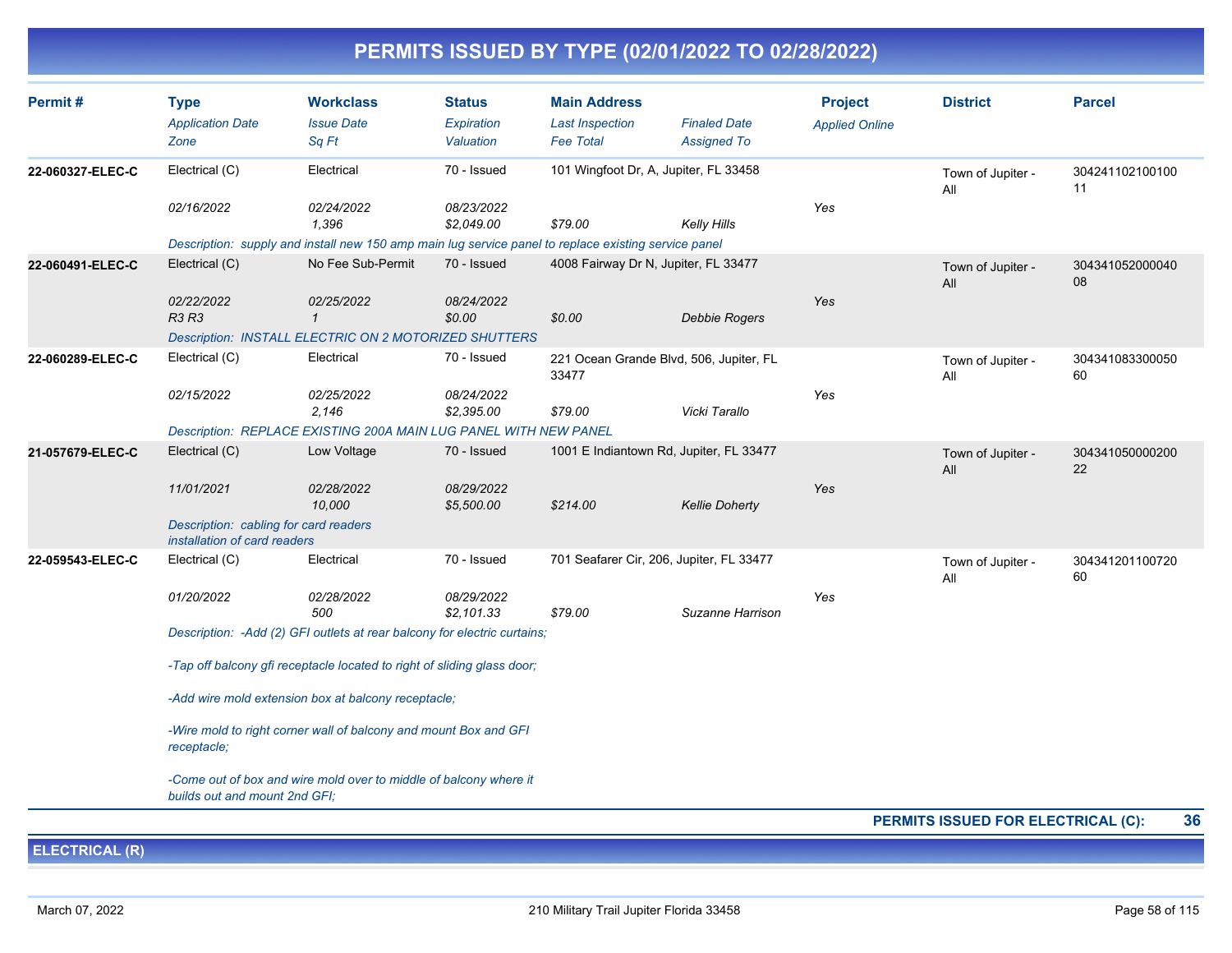| Permit#           | <b>Type</b>                                                   | <b>Workclass</b>                                                                                                                    | <b>Status</b>                | <b>Main Address</b>                   |                                                    | <b>Project</b>        | <b>District</b>          | <b>Parcel</b>         |
|-------------------|---------------------------------------------------------------|-------------------------------------------------------------------------------------------------------------------------------------|------------------------------|---------------------------------------|----------------------------------------------------|-----------------------|--------------------------|-----------------------|
|                   | <b>Application Date</b>                                       | <b>Issue Date</b>                                                                                                                   | Expiration                   | <b>Last Inspection</b>                | <b>Finaled Date</b>                                | <b>Applied Online</b> |                          |                       |
|                   | Zone                                                          | Sq Ft                                                                                                                               | Valuation                    | <b>Fee Total</b>                      | <b>Assigned To</b>                                 |                       |                          |                       |
| 22-059776-ELECR-R | Electrical (R)                                                | No Fee Sub-Permit                                                                                                                   | 70 - Issued                  | 12 Van Rd, Jupiter, FL 33469          |                                                    |                       | Town of Jupiter -<br>All | 304340310800601<br>10 |
|                   | 01/30/2022                                                    | 02/01/2022                                                                                                                          | 08/16/2022                   | 02/17/2022                            |                                                    | Yes                   |                          |                       |
|                   |                                                               | 110                                                                                                                                 | \$0.00                       | \$0.00                                | <b>Kimberly Slater</b>                             |                       |                          |                       |
|                   |                                                               | Description: Enclosed the carport. Turned it into a bedroom.                                                                        |                              |                                       |                                                    |                       |                          |                       |
| 21-058044-ELECR-R | Electrical (R)                                                | Pool                                                                                                                                | 70 - Issued                  | 119 Seashore Dr, Jupiter, FL 33477    |                                                    |                       | Town of Jupiter -<br>All | 304341160200040<br>20 |
|                   | 11/16/2021                                                    | 02/01/2022                                                                                                                          | 08/01/2022                   |                                       |                                                    | No                    |                          |                       |
|                   | R <sub>2</sub> R <sub>2</sub>                                 | 2,114                                                                                                                               | \$0.00                       | \$0.00                                | Shandre Kellerman                                  |                       |                          |                       |
|                   |                                                               | Description: ELECTRICAL FOR Construct new pool, spa, & sand set paver deck with a heat pump. AS PER PLANS ON MASTER 21-057391-POOLR |                              |                                       |                                                    |                       |                          |                       |
| 22-059619-ELECR-R | Electrical (R)                                                | No Fee Sub-Permit                                                                                                                   | 99 - Closed -<br><b>JCDS</b> | 599 Scrubjay Dr, Jupiter, FL 33458    |                                                    |                       | Town of Jupiter -<br>All | 304241150200050<br>80 |
|                   | 01/24/2022                                                    | 02/01/2022                                                                                                                          | 08/22/2022                   | 02/23/2022                            | 02/24/2022                                         | Yes                   |                          |                       |
|                   |                                                               | 0                                                                                                                                   | \$150.00                     | \$0.00                                | <b>Building-Department Completed</b>               |                       |                          |                       |
|                   |                                                               | Description: NEW DISCONNECT BOX FOR AC CHANGE OUT                                                                                   |                              |                                       |                                                    |                       |                          |                       |
| 22-059799-ELECR-R | Electrical (R)                                                | No Fee Sub-Permit                                                                                                                   | 70 - Issued                  | 1167 N Jeaga Dr, Jupiter, FL 33458    |                                                    |                       | Town of Jupiter -<br>All | 304241141400045<br>60 |
|                   | 01/31/2022                                                    | 02/01/2022<br>200                                                                                                                   | 08/15/2022<br>\$0.00         | 02/14/2022<br>\$0.00                  | Suzanne Harrison                                   | Yes                   |                          |                       |
|                   | Description: Kitchen remodel                                  |                                                                                                                                     |                              |                                       |                                                    |                       |                          |                       |
| 22-059680-ELECR-R | Electrical (R)                                                | No Fee Sub-Permit                                                                                                                   | 70 - Issued                  | 115 Rudder Cay Way, Jupiter, FL 33458 |                                                    |                       | Town of Jupiter -<br>All | 304240330500007<br>40 |
|                   | 01/26/2022                                                    | 02/01/2022<br>400                                                                                                                   | 08/08/2022<br>\$0.00         | 02/09/2022<br>\$0.00                  | Suzanne Harrison                                   | Yes                   |                          |                       |
|                   | Description: New lighting circuit,<br>Two lights and a switch |                                                                                                                                     |                              |                                       |                                                    |                       |                          |                       |
|                   | New outlet circuit.<br>Six outlets                            |                                                                                                                                     |                              |                                       |                                                    |                       |                          |                       |
| 22-059832-ELECR-R | Electrical (R)                                                | No Fee Sub-Permit                                                                                                                   | 99 - Closed -<br><b>JCDS</b> | 355 Center St, Jupiter, FL 33458      |                                                    |                       | Town of Jupiter -<br>All | 304240360200001<br>70 |
|                   | 02/01/2022                                                    | 02/02/2022<br>$\mathbf{1}$                                                                                                          | 08/22/2022<br>\$0.00         | 02/22/2022<br>\$0.00                  | 02/22/2022<br><b>Building-Department Completed</b> | Yes                   |                          |                       |
|                   | Description: Electrical work to boat lift                     |                                                                                                                                     |                              |                                       |                                                    |                       |                          |                       |
| 21-059021-ELECR-R | Electrical (R)                                                | No Fee Sub-Permit                                                                                                                   | 70 - Issued                  |                                       | 501 South Seas Dr, 406, Jupiter, FL 33477          |                       | Town of Jupiter -<br>All | 304341160500540<br>60 |
|                   | 12/30/2021                                                    | 02/02/2022<br>$\mathcal I$                                                                                                          | 08/01/2022<br>\$0.00         | \$0.00                                | Kelly Hills                                        | Yes                   |                          |                       |
|                   | Description: Electric per plans                               |                                                                                                                                     |                              |                                       |                                                    |                       |                          |                       |
|                   |                                                               |                                                                                                                                     |                              |                                       |                                                    |                       |                          |                       |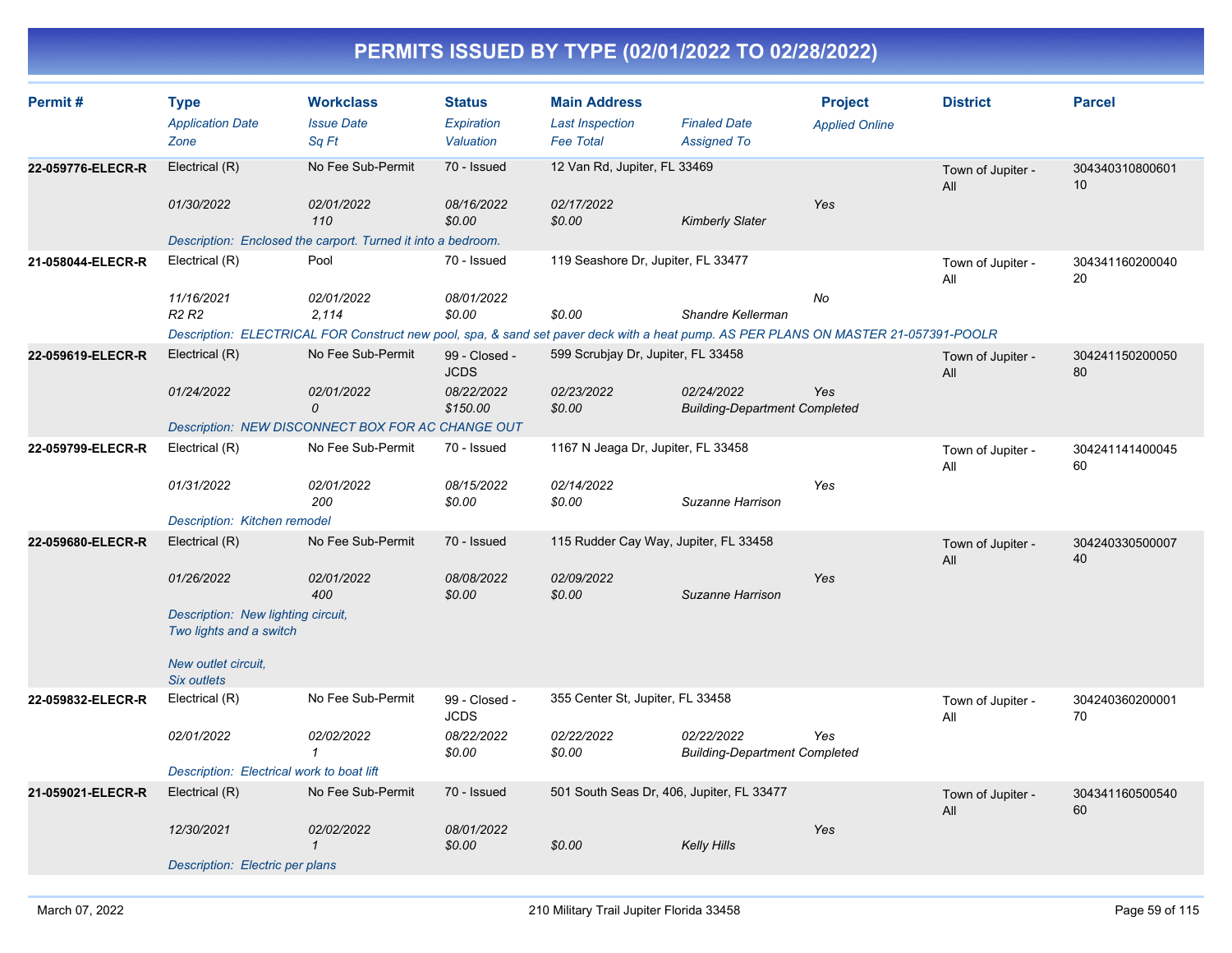| Permit#           | <b>Type</b><br><b>Application Date</b><br>Zone | <b>Workclass</b><br><b>Issue Date</b><br>Sa Ft                                     | <b>Status</b><br>Expiration<br>Valuation | <b>Main Address</b><br><b>Last Inspection</b><br><b>Fee Total</b> | <b>Finaled Date</b><br><b>Assigned To</b> | <b>Project</b><br><b>Applied Online</b> | <b>District</b>          | <b>Parcel</b>         |
|-------------------|------------------------------------------------|------------------------------------------------------------------------------------|------------------------------------------|-------------------------------------------------------------------|-------------------------------------------|-----------------------------------------|--------------------------|-----------------------|
| 22-059868-ELECR-R | Electrical (R)                                 | No Fee Sub-Permit                                                                  | 70 - Issued                              | 112 Sherwood Cir, 5D, Jupiter, FL 33458                           |                                           |                                         | Town of Jupiter -<br>All | 304241101100000<br>54 |
|                   | 02/02/2022<br>R <sub>2</sub> R <sub>2</sub>    | 02/02/2022<br>1,314                                                                | 08/01/2022<br>\$6,980.00                 | 03/01/2022<br>\$0.00                                              | Ellis Baird                               | No                                      |                          |                       |
|                   |                                                | Description: A/C CHANGE OUT WITH DISCO BOX                                         |                                          |                                                                   |                                           |                                         |                          |                       |
| 22-059709-ELECR-R | Electrical (R)                                 | Pool                                                                               | 70 - Issued                              | 117 Echelon Crest Trl, Jupiter, FL 33478                          |                                           |                                         | Town of Jupiter -<br>All | 304240320600021<br>70 |
|                   | 01/27/2022<br><b>R1 R1</b>                     | 02/02/2022<br>450                                                                  | 08/01/2022<br>\$0.00                     | \$0.00                                                            |                                           | No                                      |                          |                       |
|                   |                                                | Description: Pool, Spa, Deck, Footer, Heater and Equipment                         |                                          |                                                                   |                                           |                                         |                          |                       |
| 22-059788-ELECR-R | Electrical (R)                                 | No Fee Sub-Permit                                                                  | 70 - Issued                              | 130 Ocean Pines Ter, Jupiter, FL 33477                            |                                           |                                         | Town of Jupiter -<br>All | 304341160200001<br>90 |
|                   | 01/31/2022                                     | 02/02/2022<br>360                                                                  | 08/08/2022<br>\$0.00                     | 02/08/2022<br>\$0.00                                              | Suzanne Harrison                          | Yes                                     |                          |                       |
|                   | Description: Adding Electric to Patio Addition |                                                                                    |                                          |                                                                   |                                           |                                         |                          |                       |
| 22-059524-ELECR-R | Electrical (R)                                 | Pool                                                                               | 70 - Issued                              | 17707 Cinquez Park Rd E, Jupiter, FL<br>33458                     |                                           |                                         | Town of Jupiter -<br>All | 304241030500004<br>80 |
|                   | 01/20/2022<br>R1-A R1-A                        | 02/02/2022<br>275                                                                  | 08/01/2022<br>\$0.00                     | \$0.00                                                            | Shandre Kellerman                         | No                                      |                          |                       |
|                   |                                                | Description: Install swimming pool and deck AS PER PLANS ON MASTER 22-059368-POOLR |                                          |                                                                   |                                           |                                         |                          |                       |
| 22-059601-ELECR-R | Electrical (R)                                 | No Fee Sub-Permit                                                                  | 70 - Issued                              | 142 Cinder Dunes Pt, Jupiter, FL 33478                            |                                           |                                         | Town of Jupiter -<br>All | 304240320600024<br>20 |
|                   | 01/24/2022                                     | 02/02/2022<br>$\mathcal I$                                                         | 08/01/2022<br>\$0.00                     | \$0.00                                                            | <b>Kimberly Slater</b>                    | Yes                                     |                          |                       |
|                   |                                                | Description: INSTALL POWER FOR 2 MOTORIZED SCREENS                                 |                                          |                                                                   |                                           |                                         |                          |                       |
| 22-059111-ELECR-R | Electrical (R)                                 | Pool                                                                               | 70 - Issued                              | 174 Via Catalunha, Jupiter, FL 33458                              |                                           |                                         | Town of Jupiter -<br>All | 304241121600029<br>40 |
|                   | 01/05/2022<br>R <sub>2</sub> R <sub>2</sub>    | 02/03/2022<br>$\mathbf{1}$                                                         | 08/02/2022<br>\$0.00                     | \$0.00                                                            | <b>Kelly Hills</b>                        | No                                      |                          |                       |
|                   |                                                | Description: Excavating existing pool shell & adding a new pool & spa with decking |                                          |                                                                   |                                           |                                         |                          |                       |
| 22-059845-ELECR-R | Electrical (R)                                 | No Fee Sub-Permit                                                                  | 70 - Issued                              | 120 Olympus Cir, Jupiter, FL 33477                                |                                           |                                         | Town of Jupiter -<br>All | 304341080600301<br>80 |
|                   | 02/01/2022                                     | 02/03/2022<br>10                                                                   | 08/03/2022<br>\$0.00                     | 02/04/2022<br>\$0.00                                              | <b>Kimberly Slater</b>                    | Yes                                     |                          |                       |
|                   | Description: as per plans and site conditions  |                                                                                    |                                          |                                                                   |                                           |                                         |                          |                       |
| 22-059881-ELECR-R | Electrical (R)                                 | Electrical                                                                         | 99 - Closed -                            | 6202 Pompano St, Jupiter, FL 33458                                |                                           |                                         | Town of Jupiter -        | 304241150807100       |
|                   | 02/02/2022                                     | 02/03/2022                                                                         | <b>JCDS</b><br>08/03/2022                | 02/04/2022                                                        | 02/07/2022                                | <b>Yes</b>                              | All                      | 80                    |
|                   |                                                | $\mathbf{1}$                                                                       | \$1,500.00                               | \$79.00                                                           | <b>Building-Department Completed</b>      |                                         |                          |                       |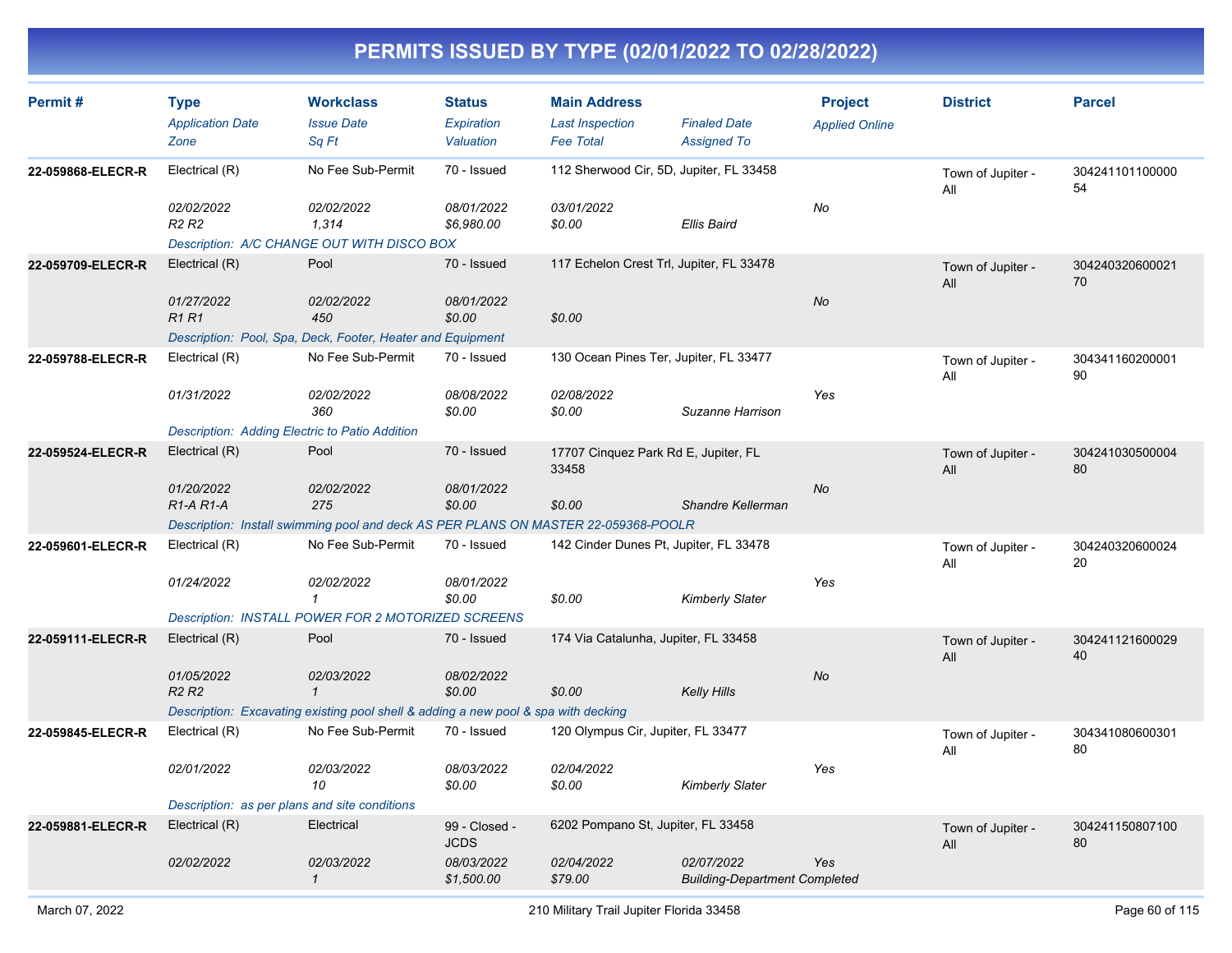|                   | PERMITS ISSUED BY TYPE (02/01/2022 TO 02/28/2022)    |                                                                                                                 |                                          |                                                                   |                                                                                                                                                |                                         |                          |                       |  |  |  |
|-------------------|------------------------------------------------------|-----------------------------------------------------------------------------------------------------------------|------------------------------------------|-------------------------------------------------------------------|------------------------------------------------------------------------------------------------------------------------------------------------|-----------------------------------------|--------------------------|-----------------------|--|--|--|
| Permit#           | <b>Type</b><br><b>Application Date</b><br>Zone       | <b>Workclass</b><br><b>Issue Date</b><br>Sq Ft                                                                  | <b>Status</b><br>Expiration<br>Valuation | <b>Main Address</b><br><b>Last Inspection</b><br><b>Fee Total</b> | <b>Finaled Date</b><br><b>Assigned To</b>                                                                                                      | <b>Project</b><br><b>Applied Online</b> | <b>District</b>          | <b>Parcel</b>         |  |  |  |
|                   | <b>THIS IS AN EMERGENCY JOB.</b>                     | Description: Meter has a broken neutral bar, so the meter can has to be replaced. There is reported flickering. |                                          |                                                                   |                                                                                                                                                |                                         |                          |                       |  |  |  |
| 22-059760-ELECR-R | Electrical (R)                                       | Pool                                                                                                            | 99 - Closed -<br><b>JCDS</b>             | 214 Caravelle Dr, Jupiter, FL 33458                               |                                                                                                                                                |                                         | Town of Jupiter -<br>All | 304241140800045<br>40 |  |  |  |
|                   | 01/28/2022<br>MXD MXD                                | 02/03/2022                                                                                                      | 08/15/2022<br>\$0.00                     | 02/16/2022<br>\$0.00                                              | 02/18/2022<br><b>Building-Department Completed</b>                                                                                             | No                                      |                          |                       |  |  |  |
|                   |                                                      |                                                                                                                 |                                          |                                                                   | Description: demoing current spa and adding a 6x6 spa, adding decking as well, replacing pool heater with the existing electric.               |                                         |                          |                       |  |  |  |
| 21-058496-ELECR-R | Electrical (R)<br>12/07/2021                         | Pool<br>02/04/2022                                                                                              | 70 - Issued<br>08/03/2022                | 243 Behring Way, Jupiter, FL 33458                                |                                                                                                                                                | No                                      | Town of Jupiter -<br>All | 304240330500002<br>40 |  |  |  |
|                   | RR RR                                                | 512                                                                                                             | \$0.00                                   | \$0.00                                                            | Shandre Kellerman                                                                                                                              |                                         |                          |                       |  |  |  |
|                   |                                                      | Description: ELECTRICAL FOR POOL, PAVER DECK AS PER PLANS ON MASTER 21-057846-POOLR                             |                                          |                                                                   |                                                                                                                                                |                                         |                          |                       |  |  |  |
| 21-056890-ELECR-R | Electrical (R)                                       | Electrical                                                                                                      | 70 - Issued                              | 492 Mariner Dr, Jupiter, FL 33477                                 |                                                                                                                                                |                                         | Town of Jupiter -<br>Αll | 304341170300061<br>30 |  |  |  |
|                   | 10/04/2021<br>R1 R1                                  | 02/04/2022<br>100                                                                                               | 08/03/2022<br>\$1,200.00                 | \$79.00                                                           | Kelly Hills                                                                                                                                    | Yes                                     |                          |                       |  |  |  |
|                   | Description: installation of 200 amp temp power pole |                                                                                                                 |                                          |                                                                   |                                                                                                                                                |                                         |                          |                       |  |  |  |
| 22-059624-ELECR-R | Electrical (R)                                       | Electrical                                                                                                      | 70 - Issued                              | 204 5Th St, Jupiter, FL 33458                                     |                                                                                                                                                |                                         | Town of Jupiter -<br>All | 304241010301900<br>50 |  |  |  |
|                   | 01/24/2022                                           | 02/04/2022<br>200                                                                                               | 08/29/2022<br>\$1,200.00                 | 03/01/2022<br>\$79.00                                             | Angela Carpentiere                                                                                                                             | Yes                                     |                          |                       |  |  |  |
|                   | Install 2 - 120v 20amp circuits to gate motors       | Description: Install 3 - 2pole 20 amp circuits off existing outdoor panel to existing mini split ac units       |                                          |                                                                   |                                                                                                                                                |                                         |                          |                       |  |  |  |
| 22-059725-ELECR-R | Electrical (R)                                       | No Fee Sub-Permit                                                                                               | 70 - Issued                              |                                                                   | 139 Beach Summit Ct, Jupiter, FL 33477                                                                                                         |                                         | Town of Jupiter -<br>Αll | 304341160200010<br>80 |  |  |  |
|                   | 01/28/2022                                           | 02/07/2022<br>1,000                                                                                             | 08/08/2022<br>\$7,350.00                 | 02/08/2022<br>\$0.00                                              | Shandre Kellerman                                                                                                                              | Yes                                     |                          |                       |  |  |  |
|                   |                                                      |                                                                                                                 |                                          |                                                                   | Description: Electrical Additions for New Bedroom/Loft Addition and Smoke Detectors throughout residence AS PER PLANS ON MASTER 21-058757-BLDR |                                         |                          |                       |  |  |  |
| 21-056826-ELECR-R | Electrical (R)                                       | Pool                                                                                                            | 70 - Issued                              | 105 Sea Horse Ln, Jupiter, FL 33477                               |                                                                                                                                                |                                         | Town of Jupiter -<br>All | 304341080100102<br>10 |  |  |  |
|                   | 09/30/2021<br>R3 R3                                  | 02/08/2022                                                                                                      | 08/10/2022<br>\$0.00                     | 02/11/2022<br>\$0.00                                              | Suzanne Harrison                                                                                                                               | No                                      |                          |                       |  |  |  |
|                   | Description: Spa addition                            |                                                                                                                 |                                          |                                                                   |                                                                                                                                                |                                         |                          |                       |  |  |  |
| 22-059640-ELECR-R | Electrical (R)                                       | Electrical                                                                                                      | 70 - Issued                              | 1913 19Th Ct, Jupiter, FL 33477                                   |                                                                                                                                                |                                         | Town of Jupiter -<br>All | 304341200600003<br>41 |  |  |  |
|                   | <i>01/25/2022</i>                                    | <i>02/08/2022</i><br>1,236                                                                                      | 08/30/2022<br>\$1,870.00                 | 03/03/2022<br>\$79.00                                             | Suzanne Harrison                                                                                                                               | Yes                                     |                          |                       |  |  |  |
|                   |                                                      |                                                                                                                 |                                          |                                                                   | Description: REPLACE EXISTING UNDERGROUND FPL RISER (NEIGHBORS PCN IS ATTACHED FOR 1914 19TH CT) THEY ARE CONNECT ON THE SAME RISER.           |                                         |                          |                       |  |  |  |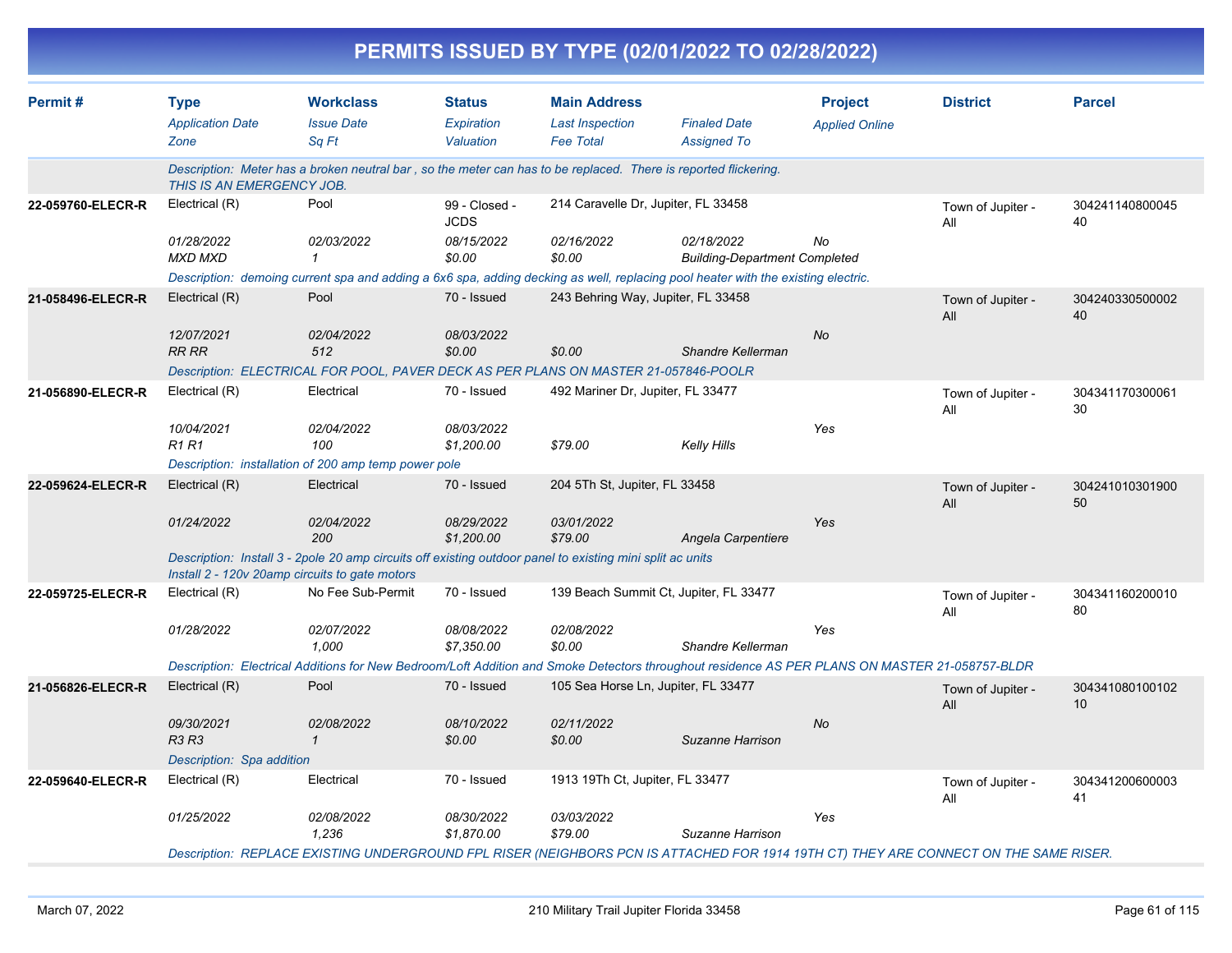| Permit#           | <b>Type</b>                              | <b>Workclass</b>                                                                                                                                  | <b>Status</b>                | <b>Main Address</b>                   |                                      | <b>Project</b>        | <b>District</b>          | <b>Parcel</b>         |
|-------------------|------------------------------------------|---------------------------------------------------------------------------------------------------------------------------------------------------|------------------------------|---------------------------------------|--------------------------------------|-----------------------|--------------------------|-----------------------|
|                   | <b>Application Date</b>                  | <b>Issue Date</b>                                                                                                                                 | Expiration                   | <b>Last Inspection</b>                | <b>Finaled Date</b>                  | <b>Applied Online</b> |                          |                       |
|                   | Zone                                     | Sq Ft                                                                                                                                             | Valuation                    | <b>Fee Total</b>                      | <b>Assigned To</b>                   |                       |                          |                       |
| 22-059628-ELECR-R | Electrical (R)                           | Pool                                                                                                                                              | 70 - Issued                  | 124 Spyglass Ln, Jupiter, FL 33477    |                                      |                       | Town of Jupiter -<br>All | 304341071500023<br>80 |
|                   | 01/25/2022                               | 02/09/2022                                                                                                                                        | 08/08/2022                   |                                       |                                      | <b>No</b>             |                          |                       |
|                   | <b>R1R1</b>                              | $\mathbf{1}$                                                                                                                                      | \$0.00                       | \$0.00                                | Shandre Kellerman                    |                       |                          |                       |
|                   |                                          | Description: HOOK UP ELECTRIC TO 20' X47' CUSTOM POOL W/ 7' SPA. DECK BY OTHERS AS PER PLANS ON MASTER 22-059458-POOLR                            |                              |                                       |                                      |                       |                          |                       |
| 22-060127-ELECR-R | Electrical (R)                           | Pool                                                                                                                                              | 70 - Issued                  | 116 Sota Dr, Jupiter, FL 33458        |                                      |                       | Town of Jupiter -<br>All | 304241110700000<br>80 |
|                   | 02/09/2022                               | 02/09/2022                                                                                                                                        | 08/29/2022                   | 03/01/2022                            |                                      | No                    |                          |                       |
|                   | R <sub>2</sub> R <sub>2</sub>            | 450                                                                                                                                               | \$0.00                       | \$0.00                                | Shandre Kellerman                    |                       |                          |                       |
|                   |                                          | Description: POOL ELECTRICAL FO Pool, Spa, Paver deck by others, existing gas heater, electrical by others AS PER PLANS ON MASTER 21-054192-POOLR |                              |                                       |                                      |                       |                          |                       |
| 22-060047-ELECR-R | Electrical (R)                           | No Fee Sub-Permit                                                                                                                                 | 70 - Issued                  | 185 Carina Dr, Jupiter, FL 33478      |                                      |                       | Town of Jupiter -<br>All | 304241080200001<br>20 |
|                   | 02/07/2022                               | 02/09/2022                                                                                                                                        | 08/17/2022                   | 02/18/2022                            |                                      | Yes                   |                          |                       |
|                   |                                          | 100                                                                                                                                               | \$0.00                       | \$0.00                                | Alicia Hertzog                       |                       |                          |                       |
|                   | Description: Laundry room remodel        |                                                                                                                                                   |                              |                                       |                                      |                       |                          |                       |
| 22-059920-ELECR-R | Electrical (R)                           | No Fee Sub-Permit                                                                                                                                 | 70 - Issued                  | 585 Scrubjay Ln, Jupiter, FL 33458    |                                      |                       | Town of Jupiter -<br>All | 304241150200048<br>50 |
|                   | 02/03/2022                               | 02/09/2022                                                                                                                                        | 08/08/2022                   | 02/09/2022                            |                                      | Yes                   |                          |                       |
|                   |                                          | 145                                                                                                                                               | \$0.00                       | \$0.00                                | Vicki Tarallo                        |                       |                          |                       |
|                   | <b>Description: ELECTRICAL PER PLANS</b> |                                                                                                                                                   |                              |                                       |                                      |                       |                          |                       |
| 22-059324-ELECR-R | Electrical (R)                           | Service Change                                                                                                                                    | 70 - Issued                  | 6154 Dania St, Jupiter, FL 33458      |                                      |                       | Town of Jupiter -<br>All | 304241150101200<br>60 |
|                   | 01/13/2022                               | 02/10/2022                                                                                                                                        | 08/09/2022                   |                                       |                                      | Yes                   |                          |                       |
|                   |                                          | 1,932                                                                                                                                             | \$0.00                       | \$79.00                               | <b>Kelly Hills</b>                   |                       |                          |                       |
|                   |                                          | Description: Replace existing Electrical service with the same size service.                                                                      |                              |                                       |                                      |                       |                          |                       |
| 21-056756-ELECR-R | Electrical (R)                           | No Fee Sub-Permit                                                                                                                                 | 99 - Closed -<br><b>JCDS</b> | 114 Elena Ct, Jupiter, FL 33478       |                                      |                       | Town of Jupiter -<br>All | 304241040100304<br>40 |
|                   | 09/28/2021                               | 02/10/2022                                                                                                                                        | 08/24/2022                   | 02/25/2022                            | 02/28/2022                           | Yes                   |                          |                       |
|                   | <b>R1R1</b>                              | 50                                                                                                                                                | \$2,000.00                   | \$0.00                                | <b>Building-Department Completed</b> |                       |                          |                       |
|                   |                                          | Description: Adding circuits to summer kitchen                                                                                                    |                              |                                       |                                      |                       |                          |                       |
| 22-060151-ELECR-R | Electrical (R)                           | No Fee Sub-Permit                                                                                                                                 | 70 - Issued                  | 110 Waters Edge Dr, Jupiter, FL 33477 |                                      |                       | Town of Jupiter -<br>All | 304341180800042<br>10 |
|                   | 02/10/2022                               | 02/10/2022<br>$\mathcal I$                                                                                                                        | 08/09/2022<br>\$0.00         | \$0.00                                | <b>Unassigned Unassigned</b>         | Yes                   |                          |                       |
|                   |                                          | Description: Sub permit for 21-058429-BLDR                                                                                                        |                              |                                       |                                      |                       |                          |                       |
| 22-059858-ELECR-R | Electrical (R)                           | No Fee Sub-Permit                                                                                                                                 | 70 - Issued                  | 331 Ridge Rd, Jupiter, FL 33477       |                                      |                       | Town of Jupiter -<br>All | 304341160200050<br>20 |
|                   | 02/02/2022                               | 02/10/2022<br>0                                                                                                                                   | 08/24/2022<br>\$0.00         | 02/25/2022<br>\$0.00                  | <b>Kimberly Slater</b>               | Yes                   |                          |                       |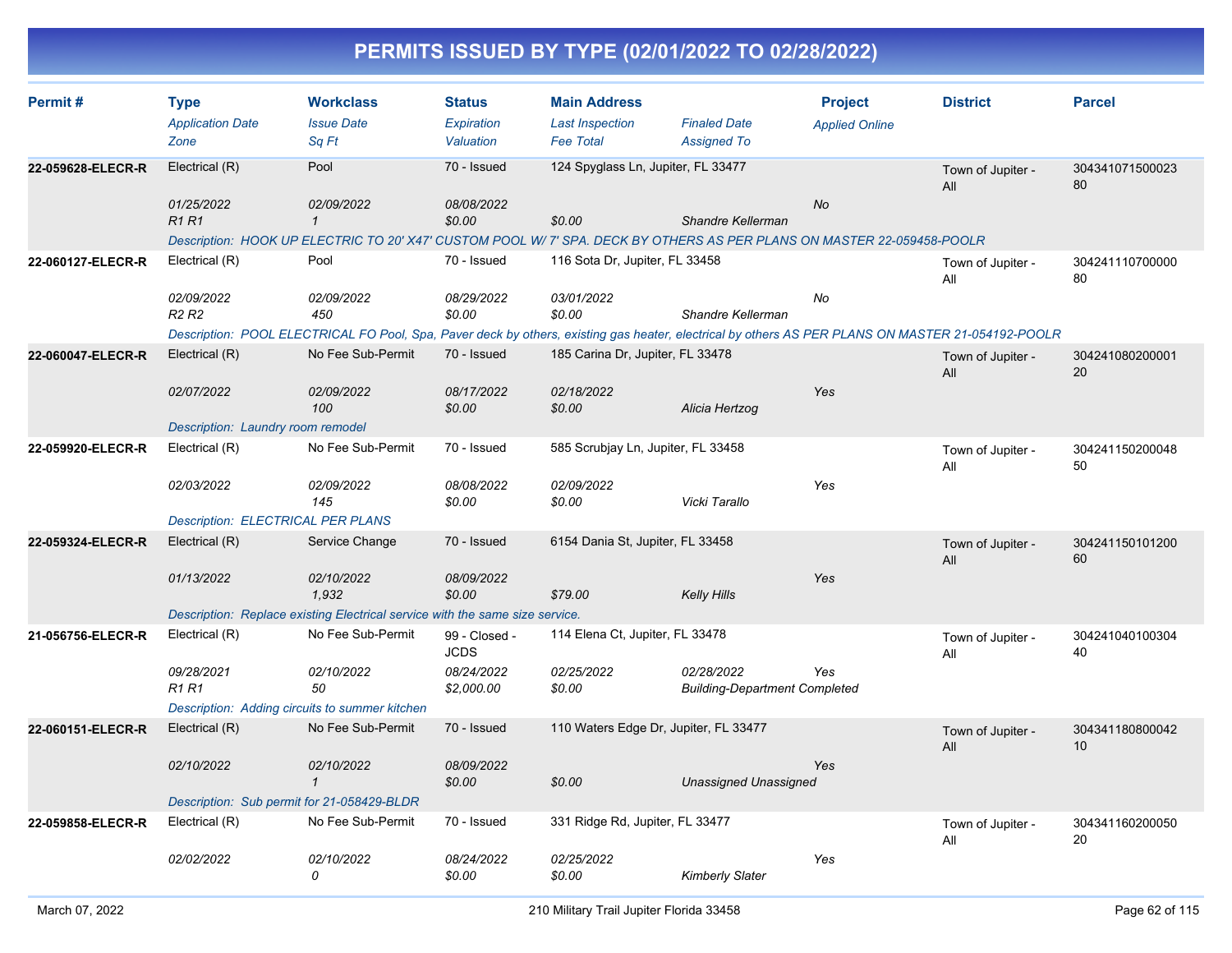|                   |                                                        |                                                                                                                            |                                          |                                                                   | PERMITS ISSUED BY TYPE (02/01/2022 TO 02/28/2022)  |                                         |                          |                       |
|-------------------|--------------------------------------------------------|----------------------------------------------------------------------------------------------------------------------------|------------------------------------------|-------------------------------------------------------------------|----------------------------------------------------|-----------------------------------------|--------------------------|-----------------------|
| Permit#           | <b>Type</b><br><b>Application Date</b><br>Zone         | <b>Workclass</b><br><b>Issue Date</b><br>Sq Ft                                                                             | <b>Status</b><br>Expiration<br>Valuation | <b>Main Address</b><br><b>Last Inspection</b><br><b>Fee Total</b> | <b>Finaled Date</b><br><b>Assigned To</b>          | <b>Project</b><br><b>Applied Online</b> | <b>District</b>          | <b>Parcel</b>         |
|                   |                                                        | Description: Electrical work per submited drawings.                                                                        |                                          |                                                                   |                                                    |                                         |                          |                       |
| 22-059377-ELECR-R | Electrical (R)                                         | Pool                                                                                                                       | 70 - Issued                              |                                                                   | 1422 Berkshire Ave, Jupiter, FL 33469              |                                         | Town of Jupiter -<br>All | 304340310900501<br>50 |
|                   | 01/14/2022<br><b>R1 R1</b>                             | 02/10/2022<br>1,200                                                                                                        | 08/09/2022<br>\$0.00                     | \$0.00                                                            | Shandre Kellerman                                  | No                                      |                          |                       |
|                   |                                                        | Description: ELECTRICAL FOR New Inground pool and spa with paver deck and heat pump AS PER PLANS ON MASTER 22-059358-POOLR |                                          |                                                                   |                                                    |                                         |                          |                       |
| 22-060039-ELECR-R | Electrical (R)                                         | Electrical                                                                                                                 | 70 - Issued                              |                                                                   | 154 Waters Edge Dr, Jupiter, FL 33477              |                                         | Town of Jupiter -<br>All | 304341180800040<br>20 |
|                   | 02/07/2022                                             | 02/10/2022<br>200                                                                                                          | 08/09/2022<br>\$2,400.00                 | \$79.00                                                           | Angela Carpentiere                                 | Yes                                     |                          |                       |
|                   |                                                        | Description: Replace 2 challenger 150 main disconnects and 2 150 amp panels. Update system bond                            |                                          |                                                                   |                                                    |                                         |                          |                       |
| 22-060106-ELECR-R | Electrical (R)                                         | No Fee Sub-Permit                                                                                                          | 70 - Issued                              |                                                                   | 109 W Village Way, Jupiter, FL 33458               |                                         | Town of Jupiter -<br>All | 304241130500004<br>80 |
|                   | 02/09/2022                                             | 02/10/2022<br>$\mathcal I$                                                                                                 | 08/23/2022<br>\$0.00                     | 02/24/2022<br>\$0.00                                              | <b>Kelly Hills</b>                                 | Yes                                     |                          |                       |
|                   | <b>Description: New Single Dwelling</b>                |                                                                                                                            |                                          |                                                                   |                                                    |                                         |                          |                       |
| 22-060134-ELECR-R | Electrical (R)                                         | No Fee Sub-Permit                                                                                                          | 70 - Issued                              | 156 Rosewood Cir, Jupiter, FL 33458                               |                                                    |                                         | Town of Jupiter -<br>All | 304241101000048<br>80 |
|                   | 02/09/2022                                             | 02/10/2022<br>1,177                                                                                                        | 08/09/2022<br>\$0.00                     | \$0.00                                                            | <b>Kimberly Slater</b>                             | Yes                                     |                          |                       |
|                   | Description: Interior electrical                       |                                                                                                                            |                                          |                                                                   |                                                    |                                         |                          |                       |
| 21-058808-ELECR-R | Electrical (R)                                         | Pool                                                                                                                       | 70 - Issued                              | 251 Marlberry Cir, Jupiter, FL 33458                              |                                                    |                                         | Town of Jupiter -<br>All | 304241240400003<br>00 |
|                   | 12/17/2021<br><b>MXD MXD</b>                           | 02/10/2022<br>390                                                                                                          | 08/09/2022<br>\$0.00                     | \$0.00                                                            | Shandre Kellerman                                  | No                                      |                          |                       |
|                   |                                                        | Description: ELECTRICAL FOR Pool, Deck, Heater, Equipment and Child Fence AS PER PLANS ON MASTER 21-058493-POOLR           |                                          |                                                                   |                                                    |                                         |                          |                       |
| 22-060167-ELECR-R | Electrical (R)                                         | No Fee Sub-Permit                                                                                                          | 99 - Closed -<br><b>JCDS</b>             |                                                                   | 113 Echelon Crest Trl, Jupiter, FL 33478           |                                         | Town of Jupiter -<br>All | 304240320600021<br>60 |
|                   | 02/10/2022                                             | 02/14/2022<br>10                                                                                                           | 08/24/2022<br>\$0.00                     | 02/25/2022<br>\$0.00                                              | 02/28/2022<br><b>Building-Department Completed</b> | Yes                                     |                          |                       |
|                   | Description: Electric for BBQ                          |                                                                                                                            |                                          |                                                                   |                                                    |                                         |                          |                       |
| 22-060249-ELECR-R | Electrical (R)                                         | Pool                                                                                                                       | 70 - Issued                              |                                                                   | 126 Indigo River Pt, Jupiter, FL 33478             |                                         | Town of Jupiter -<br>All | 304240320500014<br>40 |
|                   | 02/14/2022<br><b>R1 R1</b>                             | 02/14/2022<br>482                                                                                                          | 08/13/2022<br>\$0.00                     | \$0.00                                                            | <b>Kelly Hills</b>                                 | $N\sigma$                               |                          |                       |
|                   | Description: Pool, Spa, paver deck, electric heat pump |                                                                                                                            |                                          |                                                                   |                                                    |                                         |                          |                       |
| 22-060154-ELECR-R | Electrical (R)                                         | Electrical                                                                                                                 | 70 - Issued                              | 6021 Pompano St, Jupiter, FL 33458                                |                                                    |                                         | Town of Jupiter -<br>All | 304241150806400<br>70 |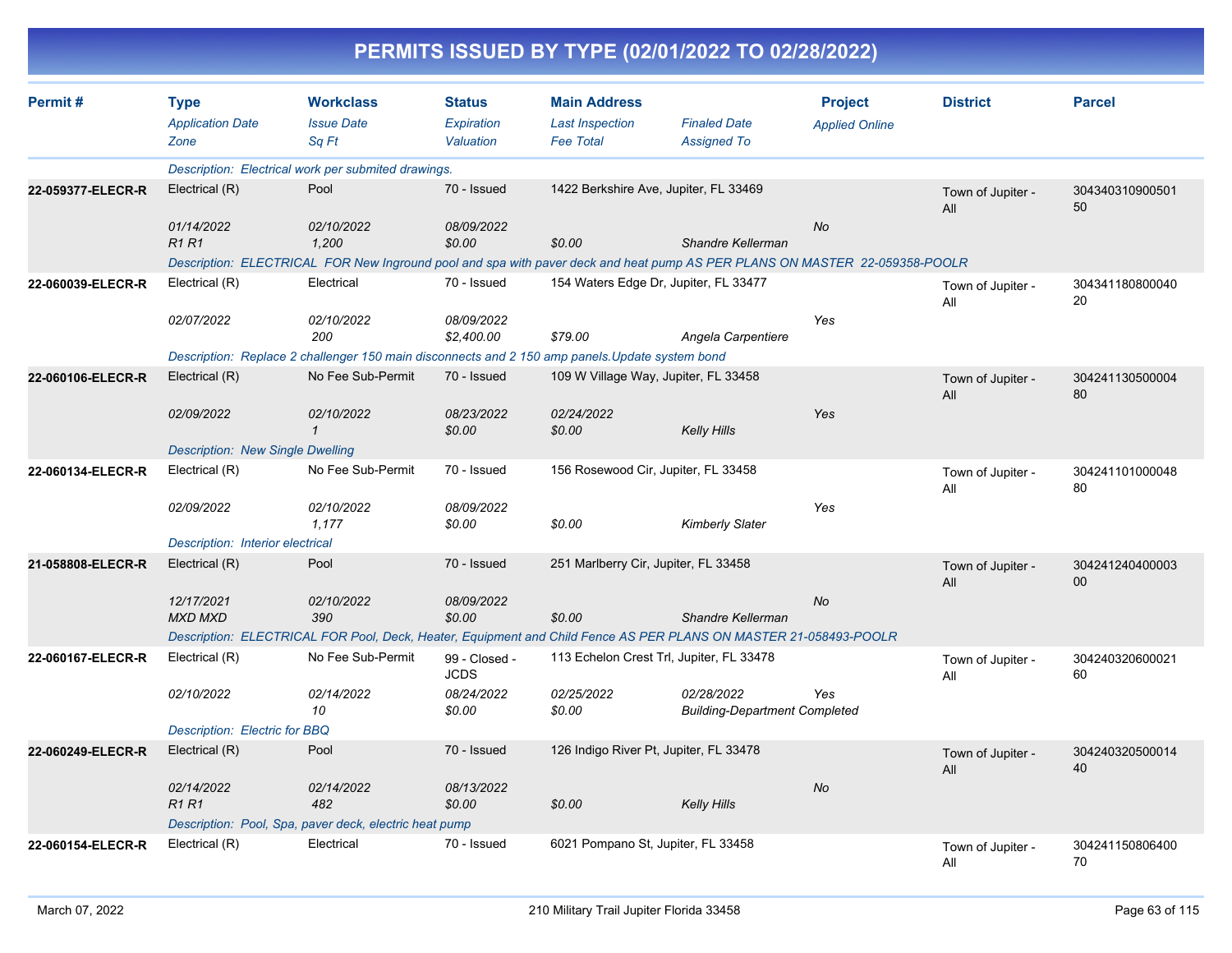| Permit#            | <b>Type</b><br><b>Application Date</b><br>Zone | <b>Workclass</b><br><b>Issue Date</b><br>Sq Ft                                                                                                    | <b>Status</b><br>Expiration<br>Valuation | <b>Main Address</b><br><b>Last Inspection</b><br><b>Fee Total</b> | <b>Finaled Date</b><br><b>Assigned To</b> | <b>Project</b><br><b>Applied Online</b> | <b>District</b>          | <b>Parcel</b>         |
|--------------------|------------------------------------------------|---------------------------------------------------------------------------------------------------------------------------------------------------|------------------------------------------|-------------------------------------------------------------------|-------------------------------------------|-----------------------------------------|--------------------------|-----------------------|
|                    | 02/10/2022                                     | 02/14/2022<br>2,484                                                                                                                               | 08/15/2022<br>\$2,400.00                 | \$79.00                                                           | Kelly Hills                               | Yes                                     |                          |                       |
|                    | Description: electrical service change         |                                                                                                                                                   |                                          |                                                                   |                                           |                                         |                          |                       |
| 22-060277-ELECR-R  | Electrical (R)                                 | No Fee Sub-Permit                                                                                                                                 | 70 - Issued                              | 349 Eagle Dr, Jupiter, FL 33477                                   |                                           |                                         | Town of Jupiter -<br>All | 304341180700056<br>60 |
|                    | 02/15/2022                                     | 02/15/2022<br>$\mathcal I$                                                                                                                        | 08/15/2022<br>\$0.00                     | 02/16/2022<br>\$0.00                                              | Vicki Tarallo                             | Yes                                     |                          |                       |
|                    | <b>Description: ELECTRIC PER PLANS</b>         |                                                                                                                                                   |                                          |                                                                   |                                           |                                         |                          |                       |
| 22-060192-ELECR-R  | Electrical (R)                                 | Service Change                                                                                                                                    | 70 - Issued                              | 120 Sims Creek Ct, Jupiter, FL 33458                              |                                           |                                         | Town of Jupiter -<br>All | 304241022500000<br>10 |
|                    | 02/11/2022                                     | 02/16/2022<br>1,592                                                                                                                               | 08/15/2022<br>\$3,250.00                 | \$79.00                                                           | <b>Kellie Doherty</b>                     | Yes                                     |                          |                       |
|                    | Description: Service increase to 200 Amps      |                                                                                                                                                   |                                          |                                                                   |                                           |                                         |                          |                       |
| 22-059957-ELECR-R  | Electrical (R)                                 | Electrical                                                                                                                                        | 70 - Issued                              | 115 Waters Edge Dr, Jupiter, FL 33477                             |                                           |                                         | Town of Jupiter -<br>All | 304341180800043<br>10 |
|                    | 02/04/2022                                     | 02/16/2022<br>100                                                                                                                                 | 08/31/2022<br>\$2,274.00                 | 03/04/2022<br>\$79.00                                             | Vicki Tarallo                             | Yes                                     |                          |                       |
|                    |                                                | Description: CHANGE OUT THE EXISTING CHALLENGER MAIN DISCONNECTS FOR NEW CUTLER HAMMER 150 AMP MAIN DISCONNECTS                                   |                                          |                                                                   |                                           |                                         |                          |                       |
| 21-058402-ELECR-R  | Electrical (R)                                 | Pool                                                                                                                                              | 70 - Issued                              | 141 Carina Dr, Jupiter, FL 33478                                  |                                           |                                         | Town of Jupiter -<br>All | 304241080200000<br>10 |
|                    | 12/01/2021<br><b>R1 R1</b>                     | 02/16/2022<br>493                                                                                                                                 | 08/15/2022<br>\$0.00                     | \$0.00                                                            | Shandre Kellerman                         | No                                      |                          |                       |
|                    |                                                | Description: ELECTRICAL HOOK UP FOR Pool 15'x33' gallons 14,751/Spa 7'x6' gallons 942/ Pavers set on sand. AS PER PLANS ON MASTER 21-058139-POOLR |                                          |                                                                   |                                           |                                         |                          |                       |
| 22-060253-ELECR-R* | Electrical (R)                                 | No Fee Sub-Permit                                                                                                                                 | 70 - Issued                              | 164 Umbrella PI, Jupiter, FL 33458                                |                                           |                                         | Town of Jupiter -<br>All | 304240330500029<br>30 |
|                    | 02/14/2022<br><b>RR RR</b>                     | 02/16/2022<br>$\mathcal{I}$                                                                                                                       | 08/15/2022<br>\$0.00                     | \$0.00                                                            | <b>Kelly Hills</b>                        | No                                      |                          |                       |
|                    | Description: Solar PV installation             |                                                                                                                                                   |                                          |                                                                   |                                           |                                         |                          |                       |
| 22-060086-ELECR-R  | Electrical (R)                                 | No Fee Sub-Permit                                                                                                                                 | 70 - Issued                              | 275 Palm Ave, A204, Jupiter, FL 33477                             |                                           |                                         | Town of Jupiter -<br>All | 304341051600120<br>40 |
|                    | 02/09/2022                                     | 02/16/2022<br>0                                                                                                                                   | 08/15/2022<br>\$0.00                     | \$0.00                                                            | <b>Ellis Baird</b>                        | Yes                                     |                          |                       |
|                    |                                                | Description: NEW DISCONNECT BOX WITH AC CHANGE OUT                                                                                                |                                          |                                                                   |                                           |                                         |                          |                       |
| 22-059491-ELECR-R  | Electrical (R)                                 | Pool                                                                                                                                              | 70 - Issued                              | Confidential Records Per Fs-119.07,                               |                                           |                                         | Town of Jupiter -<br>All | 304241011500000<br>70 |
|                    | 01/19/2022<br><b>R1R1</b>                      | 02/17/2022<br>450                                                                                                                                 | 08/16/2022<br>\$0.00                     | \$0.00                                                            | Suzanne Harrison                          | <b>No</b>                               |                          |                       |
|                    | Description: Pool, paver deck by others        |                                                                                                                                                   |                                          |                                                                   |                                           |                                         |                          |                       |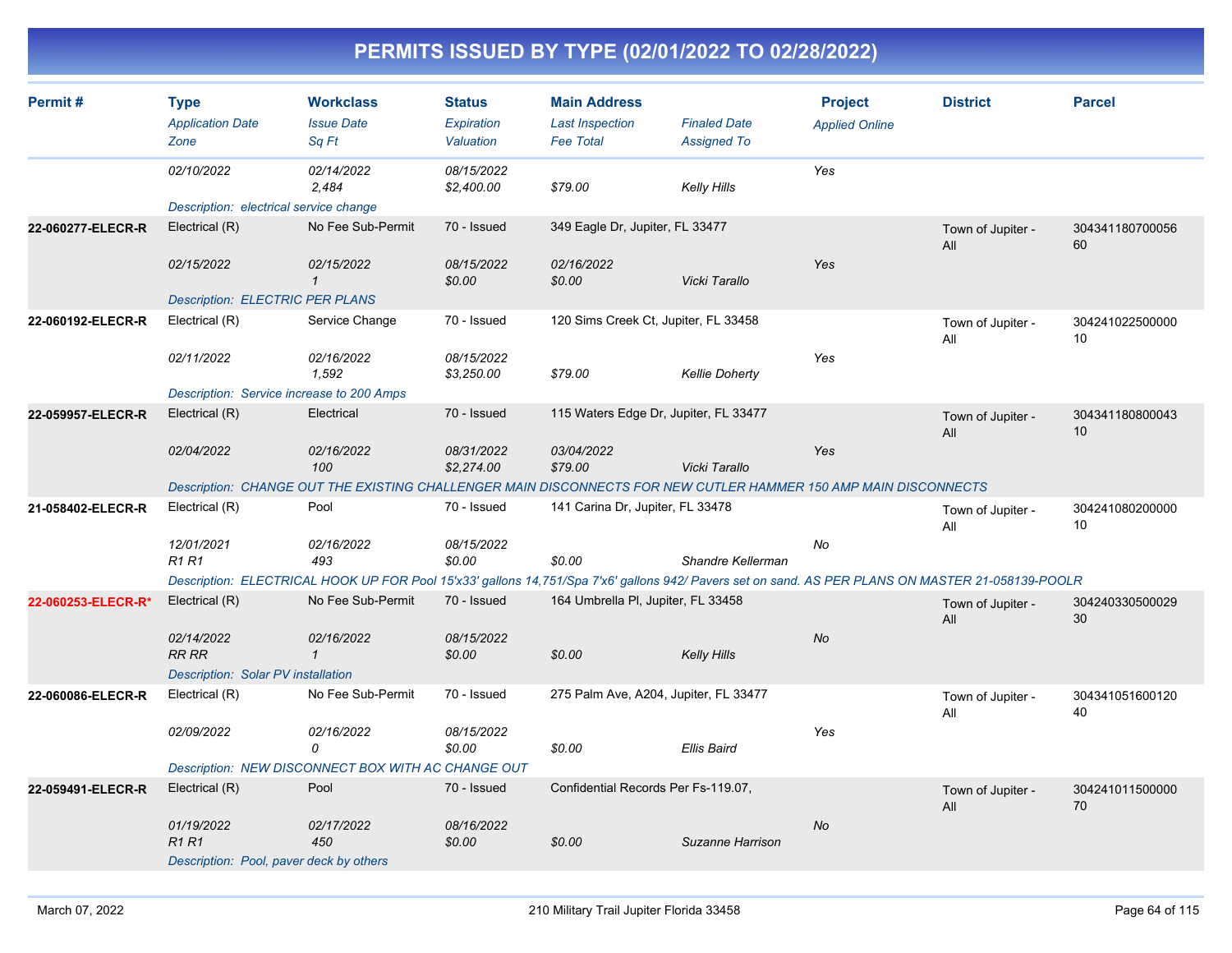| Permit#            | <b>Type</b><br><b>Application Date</b><br>Zone | <b>Workclass</b><br><b>Issue Date</b><br>Sq Ft                                                                                                                                                                                                                                                                                                                                                                                                                                                                                                                                                                                 | <b>Status</b><br>Expiration<br>Valuation | <b>Main Address</b><br><b>Last Inspection</b><br><b>Fee Total</b> | <b>Finaled Date</b><br><b>Assigned To</b> | <b>Project</b><br><b>Applied Online</b> | <b>District</b>          | <b>Parcel</b>         |
|--------------------|------------------------------------------------|--------------------------------------------------------------------------------------------------------------------------------------------------------------------------------------------------------------------------------------------------------------------------------------------------------------------------------------------------------------------------------------------------------------------------------------------------------------------------------------------------------------------------------------------------------------------------------------------------------------------------------|------------------------------------------|-------------------------------------------------------------------|-------------------------------------------|-----------------------------------------|--------------------------|-----------------------|
| 21-058584-ELECR-R* | Electrical (R)                                 | Pool                                                                                                                                                                                                                                                                                                                                                                                                                                                                                                                                                                                                                           | 70 - Issued                              | 2592 E Community Dr. Jupiter, FL 33458                            |                                           |                                         | Town of Jupiter -<br>All | 304241140700030<br>70 |
|                    | 12/09/2021<br><b>MXD MXD</b>                   | 02/17/2022<br>406                                                                                                                                                                                                                                                                                                                                                                                                                                                                                                                                                                                                              | 08/16/2022<br>\$0.00                     | \$0.00                                                            | Shandre Kellerman                         | No                                      |                          |                       |
| 22-059152-ELECR-R* | Electrical (R)                                 | Description: ELECTRICAL FOR Swimming Pool with Deck FOR PERMIT 21-058289-POOLR<br>No Fee Sub-Permit                                                                                                                                                                                                                                                                                                                                                                                                                                                                                                                            | 70 - Issued                              | 206 Locha Dr, Jupiter, FL 33458                                   |                                           |                                         | Town of Jupiter -        | 304241111200004       |
|                    |                                                |                                                                                                                                                                                                                                                                                                                                                                                                                                                                                                                                                                                                                                |                                          |                                                                   |                                           |                                         | All                      | 30                    |
|                    | 01/06/2022                                     | 02/17/2022<br>$\mathbf{1}$                                                                                                                                                                                                                                                                                                                                                                                                                                                                                                                                                                                                     | 08/16/2022<br>\$0.00                     | \$0.00                                                            | <b>Kimberly Slater</b>                    | Yes                                     |                          |                       |
|                    |                                                | <b>Description: INSTALL ELECTRIC IN NEW RESIDENCE</b>                                                                                                                                                                                                                                                                                                                                                                                                                                                                                                                                                                          |                                          |                                                                   |                                           |                                         |                          |                       |
| 22-060393-ELECR-R  | Electrical (R)                                 | Pool                                                                                                                                                                                                                                                                                                                                                                                                                                                                                                                                                                                                                           | 70 - Issued                              | 110 Echelon Crest Trl, Jupiter, FL 33478                          |                                           |                                         | Town of Jupiter -<br>All | 304240320600022<br>80 |
|                    | 02/17/2022<br><b>R1 R1</b>                     | 02/17/2022<br>510                                                                                                                                                                                                                                                                                                                                                                                                                                                                                                                                                                                                              | 08/16/2022<br>\$0.00                     | \$0.00                                                            | Kelly Hills                               | No                                      |                          |                       |
|                    | Description: Pool, Spa, paver deck, gas heater |                                                                                                                                                                                                                                                                                                                                                                                                                                                                                                                                                                                                                                |                                          |                                                                   |                                           |                                         |                          |                       |
| 22-059919-ELECR-R  | Electrical (R)                                 | Pool                                                                                                                                                                                                                                                                                                                                                                                                                                                                                                                                                                                                                           | 70 - Issued                              | 117 Barcelona Dr, Jupiter, FL 33458                               |                                           |                                         | Town of Jupiter -<br>All | 304241131700001<br>60 |
|                    | 02/03/2022<br><b>MXD MXD</b>                   | 02/17/2022<br>339                                                                                                                                                                                                                                                                                                                                                                                                                                                                                                                                                                                                              | 08/16/2022<br>\$0.00                     | \$0.00                                                            | Shandre Kellerman                         | <b>No</b>                               |                          |                       |
|                    |                                                | Description: HOOK UP POOL EQUIPMENT & LIGHTS FOR Inground Gunite Swimming Pool and Spa w/ Paver Deck AS PER PLANS ON MASTER 22-059581-POOLR                                                                                                                                                                                                                                                                                                                                                                                                                                                                                    |                                          |                                                                   |                                           |                                         |                          |                       |
| 22-060352-ELECR-R  | Electrical (R)                                 | No Fee Sub-Permit                                                                                                                                                                                                                                                                                                                                                                                                                                                                                                                                                                                                              | 99 - Closed -<br><b>JCDS</b>             | 362 Spyglass Way, Jupiter, FL 33477                               |                                           |                                         | Town of Jupiter -<br>All | 304341072000036<br>20 |
|                    | 02/16/2022                                     | 02/17/2022<br>$\mathbf{1}$                                                                                                                                                                                                                                                                                                                                                                                                                                                                                                                                                                                                     | 08/23/2022<br>\$0.00                     | 02/24/2022<br>\$0.00                                              | 02/25/2022                                | Yes                                     |                          |                       |
|                    | <b>Description: ELECTRIC FOR BOAT LIFT</b>     |                                                                                                                                                                                                                                                                                                                                                                                                                                                                                                                                                                                                                                |                                          |                                                                   |                                           |                                         |                          |                       |
| 21-058797-ELECR-R  | Electrical (R)                                 | No Fee Sub-Permit                                                                                                                                                                                                                                                                                                                                                                                                                                                                                                                                                                                                              | 70 - Issued                              | 501 Center St, Jupiter, FL 33458                                  |                                           |                                         | Town of Jupiter -<br>All | 304240360000500<br>41 |
|                    | 12/17/2021                                     | 02/17/2022<br>$\Omega$                                                                                                                                                                                                                                                                                                                                                                                                                                                                                                                                                                                                         | 08/16/2022<br>\$5,561.11                 | \$0.00                                                            | 01/27/2022<br>Alicia Hertzog              | Yes                                     |                          |                       |
|                    |                                                | Description: Supply and install (1) ground splice baker box at the beginning of the dock (pull location) Run 1 1/2" PVC sch 80 electrical conduits from the pull location at the<br>beginning of the dock to where the lift will be located. (conduit to be ran on the underside of the dock)<br>Supply and install (2) 220 volt, 30 amp circuit to the lifting motors that will be installed by others (as per engineered drawing that where provided). Supply and install (2) 120 volt,<br>20amp circuits; (1) for the future dock lights and (1) for a convivence outlet (GFCI with a weatherproof in-use cover installed). |                                          |                                                                   |                                           |                                         |                          |                       |
| 22-060317-ELECR-R  | Electrical (R)                                 | No Fee Sub-Permit                                                                                                                                                                                                                                                                                                                                                                                                                                                                                                                                                                                                              | 70 - Issued                              | 122 Sand Pine Dr, Jupiter, FL 33477                               |                                           |                                         | Town of Jupiter -<br>All | 304341160200034<br>00 |
|                    | 02/15/2022<br>R2 R2                            | 02/17/2022<br>2,663                                                                                                                                                                                                                                                                                                                                                                                                                                                                                                                                                                                                            | 08/16/2022<br>\$0.00                     | \$0.00                                                            | Kelly Hills                               | Yes                                     |                          |                       |
|                    |                                                | Description: Install new recess lights, outlets, switches as per electrical plans                                                                                                                                                                                                                                                                                                                                                                                                                                                                                                                                              |                                          |                                                                   |                                           |                                         |                          |                       |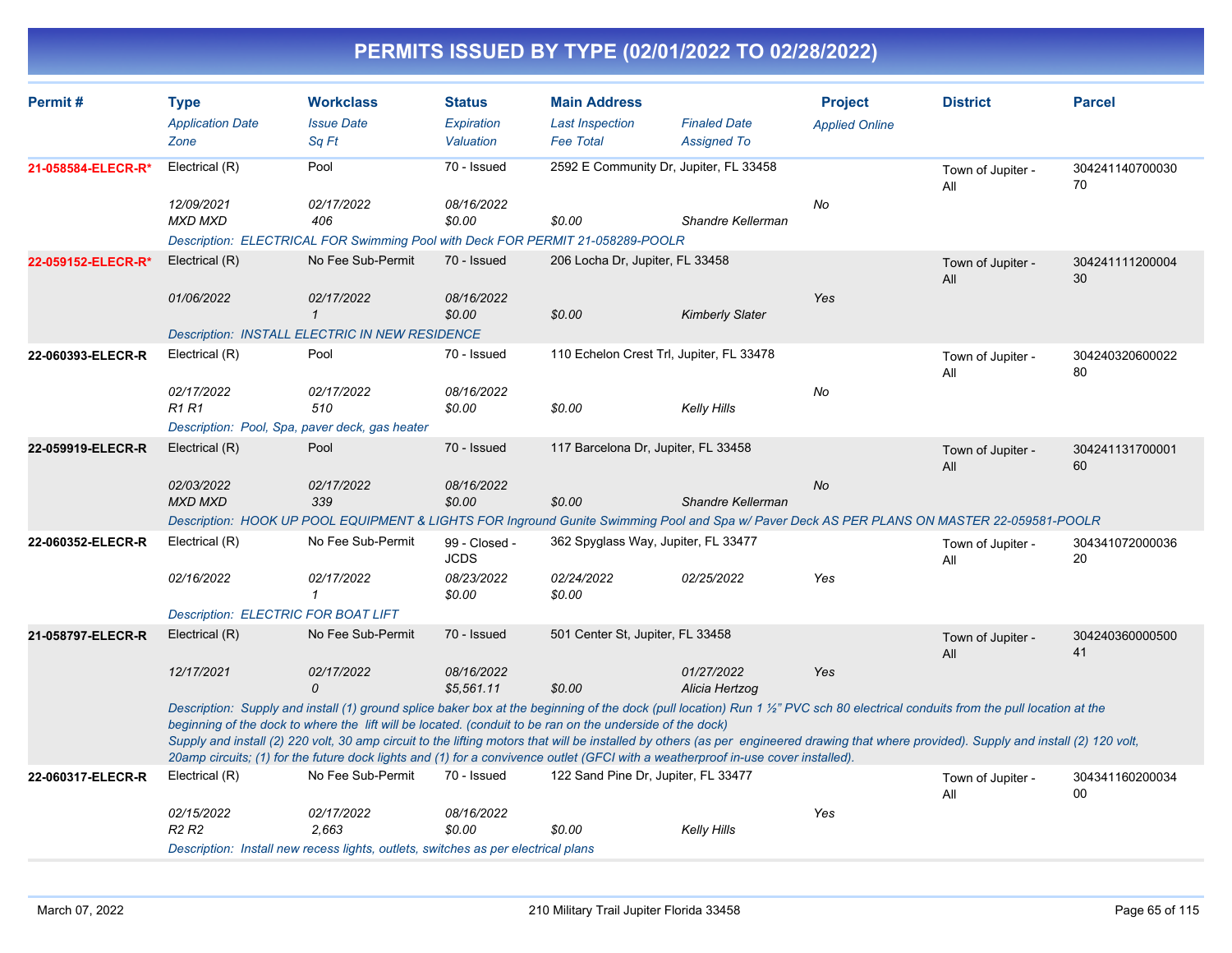| Permit#           | <b>Type</b><br><b>Application Date</b><br>Zone | <b>Workclass</b><br><b>Issue Date</b><br>Sq Ft                                                                                   | <b>Status</b><br>Expiration<br>Valuation | <b>Main Address</b><br><b>Last Inspection</b><br><b>Fee Total</b> | <b>Finaled Date</b><br><b>Assigned To</b>          | <b>Project</b><br><b>Applied Online</b> | <b>District</b>          | <b>Parcel</b>         |
|-------------------|------------------------------------------------|----------------------------------------------------------------------------------------------------------------------------------|------------------------------------------|-------------------------------------------------------------------|----------------------------------------------------|-----------------------------------------|--------------------------|-----------------------|
| 22-060092-ELECR-R | Electrical (R)                                 | No Fee Sub-Permit                                                                                                                | 70 - Issued                              | 492 Mariner Dr, Jupiter, FL 33477                                 |                                                    |                                         | Town of Jupiter -<br>All | 304341170300061<br>30 |
|                   | 02/09/2022                                     | 02/17/2022<br>100<br><b>Description: NEW CONSTRUCTION ELECTRICAL</b>                                                             | 08/17/2022<br>\$0.00                     | 02/18/2022<br>\$0.00                                              | Alicia Hertzog                                     | Yes                                     |                          |                       |
| 21-058488-ELECR-R | Electrical (R)                                 | Pool                                                                                                                             | 70 - Issued                              | 6361 Ungerer St, Jupiter, FL 33458                                |                                                    |                                         |                          | 304241150104801       |
|                   |                                                |                                                                                                                                  |                                          |                                                                   |                                                    |                                         | Town of Jupiter -<br>All | 10                    |
|                   | 12/07/2021<br><b>R1R1</b>                      | 02/17/2022<br>525                                                                                                                | 08/16/2022<br>\$0.00                     | \$0.00                                                            | <b>Kelly Hills</b>                                 | No                                      |                          |                       |
|                   |                                                | Description: BUILD POOL WITH PAVER DECK                                                                                          |                                          |                                                                   |                                                    |                                         |                          |                       |
| 22-060406-ELECR-R | Electrical (R)                                 | No Fee Sub-Permit                                                                                                                | 99 - Closed -<br><b>JCDS</b>             | 474 Mariner Dr, Jupiter, FL 33477                                 |                                                    |                                         | Town of Jupiter -<br>All | 304341170300060<br>40 |
|                   | 02/18/2022<br><b>R1R1</b>                      | 02/18/2022<br>123                                                                                                                | 08/22/2022<br>\$4,331.00                 | 02/22/2022<br>\$0.00                                              | 02/24/2022<br><b>Building-Department Completed</b> | No                                      |                          |                       |
|                   |                                                | Description: INSTALL 1 WHITE ROLL ELECTRIC SHUTTER                                                                               |                                          |                                                                   |                                                    |                                         |                          |                       |
| 22-060371-ELECR-R | Electrical (R)                                 | No Fee Sub-Permit                                                                                                                | 99 - Closed -<br><b>JCDS</b>             | 1166 Key Largo St, Jupiter, FL 33458                              |                                                    |                                         | Town of Jupiter -<br>All | 304241141000050<br>20 |
|                   | 02/17/2022                                     | 02/18/2022<br>500                                                                                                                | 08/30/2022<br>\$500.00                   | 03/03/2022<br>\$0.00                                              | 03/04/2022<br><b>Building-Department Completed</b> | Yes                                     |                          |                       |
|                   | Description: Hardwire 50 gallon Hot water tank |                                                                                                                                  |                                          |                                                                   |                                                    |                                         |                          |                       |
| 22-060213-ELECR-R | Electrical (R)                                 | No Fee Sub-Permit                                                                                                                | 70 - Issued                              | 120 Spyglass Ln, Jupiter, FL 33477                                |                                                    |                                         | Town of Jupiter -<br>All | 304341071500023<br>60 |
|                   | 02/11/2022                                     | 02/18/2022<br>10,369                                                                                                             | 08/17/2022<br>\$0.00                     | \$0.00                                                            | Vicki Tarallo                                      | Yes                                     |                          |                       |
|                   | <b>Description: ELECTRICAL PER PLANS</b>       |                                                                                                                                  |                                          |                                                                   |                                                    |                                         |                          |                       |
| 22-060282-ELECR-R | Electrical (R)                                 | Pool                                                                                                                             | 70 - Issued                              | 171 Regatta Dr, Jupiter, FL 33477                                 |                                                    |                                         | Town of Jupiter -<br>All | 304341072200071<br>00 |
|                   | 02/15/2022<br><b>R1 R1</b>                     | 02/22/2022<br>1                                                                                                                  | 08/29/2022<br>\$0.00                     | 02/28/2022<br>\$0.00                                              | Alicia Hertzog                                     | No                                      |                          |                       |
|                   | Description: swimming pool and spa             |                                                                                                                                  |                                          |                                                                   |                                                    |                                         |                          |                       |
| 21-058910-ELECR-R | Electrical (R)                                 | Pool                                                                                                                             | 70 - Issued                              | 149 Citadel Cir, Jupiter, FL 33458                                |                                                    |                                         | Town of Jupiter -<br>All | 304240320100002<br>90 |
|                   | 12/22/2021<br><b>RR RR</b>                     | 02/23/2022<br>530                                                                                                                | 08/22/2022<br>\$0.00                     | \$0.00                                                            | Shandre Kellerman                                  | No                                      |                          |                       |
|                   |                                                | Description: ELECTRICAL HOOKUP FOR POOL EQUIPMENT -New Construction for a pool, spa, deck AS PER PLANS ON MASTER 21-058844-POOLR |                                          |                                                                   |                                                    |                                         |                          |                       |
| 22-060530-ELECR-R | Electrical (R)                                 | No Fee Sub-Permit                                                                                                                | 70 - Issued                              | 216 E River Park Dr, Jupiter, FL 33477                            |                                                    |                                         | Town of Jupiter -<br>All | 304341170200011<br>15 |
|                   | 02/22/2022                                     | 02/23/2022<br>200                                                                                                                | 08/23/2022<br>\$0.00                     | 02/24/2022<br>\$0.00                                              | <b>Kelly Hills</b>                                 | Yes                                     |                          |                       |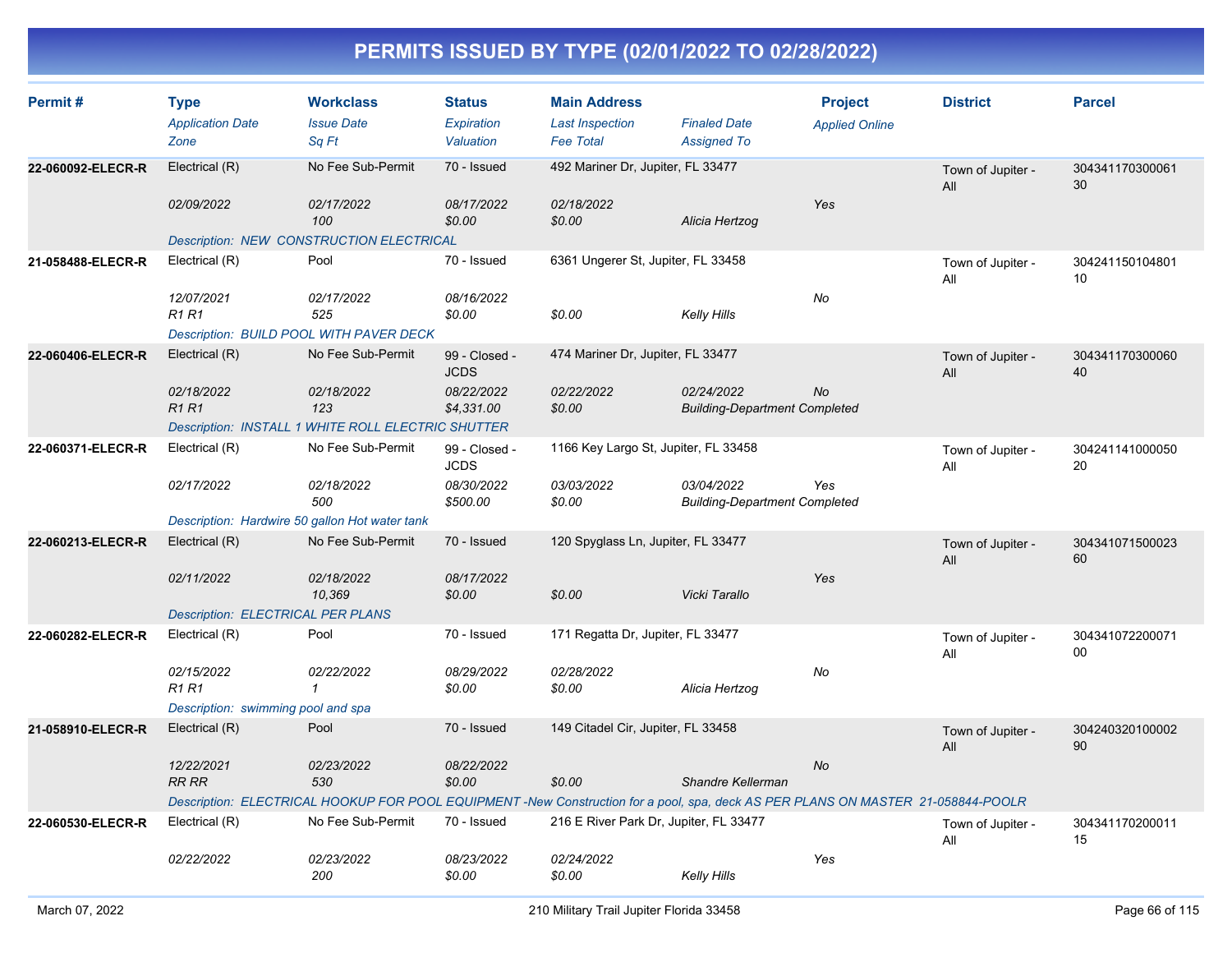| Permit#            | <b>Type</b><br><b>Application Date</b>                                                                                                                                                             | <b>Workclass</b><br><b>Issue Date</b>                                                                                                     | <b>Status</b><br>Expiration | <b>Main Address</b><br><b>Last Inspection</b>    | <b>Finaled Date</b>    | <b>Project</b><br><b>Applied Online</b> | <b>District</b>          | <b>Parcel</b>         |
|--------------------|----------------------------------------------------------------------------------------------------------------------------------------------------------------------------------------------------|-------------------------------------------------------------------------------------------------------------------------------------------|-----------------------------|--------------------------------------------------|------------------------|-----------------------------------------|--------------------------|-----------------------|
|                    | Zone                                                                                                                                                                                               | Sa Ft                                                                                                                                     | Valuation                   | <b>Fee Total</b>                                 | <b>Assigned To</b>     |                                         |                          |                       |
|                    | Description: Kitchen remodel                                                                                                                                                                       |                                                                                                                                           |                             |                                                  |                        |                                         |                          |                       |
| 22-059737-ELECR-R  | Electrical (R)                                                                                                                                                                                     | Electrical                                                                                                                                | 70 - Issued                 | 6270 Longleaf Pine Dr, Jupiter, FL 33458         |                        |                                         | Town of Jupiter -<br>All | 304240270900056<br>10 |
|                    | 01/28/2022                                                                                                                                                                                         | 02/23/2022<br>2,655                                                                                                                       | 08/22/2022<br>\$1,000.00    | 03/04/2022<br>\$79.00                            | Vicki Tarallo          | Yes                                     |                          |                       |
|                    |                                                                                                                                                                                                    | <b>Description: RELOCATE ELECTRICAL FROM PANEL TO AIR HANDLER</b>                                                                         |                             |                                                  |                        |                                         |                          |                       |
| 22-060561-ELECR-R  | Electrical (R)                                                                                                                                                                                     | No Fee Sub-Permit                                                                                                                         | 70 - Issued                 | 3402 Captains Way, SLIP 34, Jupiter, FL<br>33477 |                        |                                         | Town of Jupiter -<br>All | 304341180400034<br>02 |
|                    | 02/23/2022<br><b>R1R1</b>                                                                                                                                                                          | 02/24/2022<br>1                                                                                                                           | 08/23/2022<br>\$0.00        | \$0.00                                           | <b>Kellie Doherty</b>  | Yes                                     |                          |                       |
|                    | <b>Description: Boat Lift Hookup</b>                                                                                                                                                               |                                                                                                                                           |                             |                                                  |                        |                                         |                          |                       |
| 22-060483-ELECR-R  | Electrical (R)                                                                                                                                                                                     | No Fee Sub-Permit                                                                                                                         | 70 - Issued                 | 3319 Duval St, Jupiter, FL 33458                 |                        |                                         | Town of Jupiter -<br>All | 304241141400057<br>00 |
|                    | 02/22/2022                                                                                                                                                                                         | 02/24/2022<br>155                                                                                                                         | 08/23/2022<br>\$0.00        | \$0.00                                           | <b>Kimberly Slater</b> | Yes                                     |                          |                       |
|                    | <b>Description: MASTER BATH REMODEL</b>                                                                                                                                                            |                                                                                                                                           |                             |                                                  |                        |                                         |                          |                       |
| 22-060601-ELECR-R  | Electrical (R)                                                                                                                                                                                     | No Fee Sub-Permit                                                                                                                         | 70 - Issued                 | 131 Porgee Rock Pl, Jupiter, FL 33458            |                        |                                         | Town of Jupiter -<br>All | 304240330500018<br>30 |
|                    | 02/24/2022<br>RR RR                                                                                                                                                                                | 02/24/2022<br>2,829                                                                                                                       | 08/29/2022<br>\$2,500.00    | 03/01/2022<br>\$0.00                             | Unassigned Unassigned  | Yes                                     |                          |                       |
|                    |                                                                                                                                                                                                    | Description: Electrical job to be done according to the plan.                                                                             |                             |                                                  |                        |                                         |                          |                       |
| 22-060602-ELECR-R  | Electrical (R)                                                                                                                                                                                     | Pool                                                                                                                                      | 70 - Issued                 | 122 Waters Edge Dr, Jupiter, FL 33477            |                        |                                         | Town of Jupiter -<br>All | 304341180800041<br>60 |
|                    | 02/24/2022                                                                                                                                                                                         | 02/24/2022                                                                                                                                | 08/23/2022                  |                                                  |                        | <b>No</b>                               |                          |                       |
|                    | <b>R1R1</b>                                                                                                                                                                                        | 571                                                                                                                                       | \$0.00                      | \$0.00                                           | Shandre Kellerman      |                                         |                          |                       |
|                    |                                                                                                                                                                                                    | Description: SUPPLY ELECTRICAL FOR Pool, spa, paver deck by others, gas heater, electric by others AS PER PLANS ON MASTER 21-057164-POOLR |                             |                                                  |                        |                                         |                          |                       |
| 22-059302-ELECR-R* | Electrical (R)                                                                                                                                                                                     | Pool                                                                                                                                      | 70 - Issued                 | 132 Porgee Rock PI, Jupiter, FL 33458            |                        |                                         | Town of Jupiter -<br>All | 304240330500020<br>50 |
|                    | 01/12/2022<br><b>RR RR</b>                                                                                                                                                                         | 02/24/2022<br>395                                                                                                                         | 08/23/2022<br>\$0.00        | \$0.00                                           | Shandre Kellerman      | No                                      |                          |                       |
|                    |                                                                                                                                                                                                    | Description: 15' x 35' in ground pool with pavers decking AS PER PLANS ON MASTER 22-059223-POOLR                                          |                             |                                                  |                        |                                         |                          |                       |
| 22-060008-ELECR-R  | Electrical (R)                                                                                                                                                                                     | Pool                                                                                                                                      | 70 - Issued                 | 119 S Village Way, Jupiter, FL 33458             |                        |                                         |                          | 304241130900012       |
|                    |                                                                                                                                                                                                    |                                                                                                                                           |                             |                                                  |                        |                                         | Town of Jupiter -<br>All | 50                    |
|                    | 02/04/2022                                                                                                                                                                                         | 02/24/2022                                                                                                                                | 08/23/2022                  |                                                  |                        | No                                      |                          |                       |
|                    | R <sub>2</sub> R <sub>2</sub><br>Shandre Kellerman<br>830<br>\$0.00<br>\$0.00<br>Description: ELECTRICAL FOR New pool/spa construction, sand set paver deck AS PER PLANS ON MASTER 22-059689-POOLR |                                                                                                                                           |                             |                                                  |                        |                                         |                          |                       |
|                    |                                                                                                                                                                                                    |                                                                                                                                           |                             |                                                  |                        |                                         |                          |                       |
| 22-060131-ELECR-R  | Electrical (R)                                                                                                                                                                                     | No Fee Sub-Permit                                                                                                                         | 70 - Issued                 | 600 Douglas Dr, Jupiter, FL 33458                |                        |                                         | Town of Jupiter -<br>All | 304241011100200<br>20 |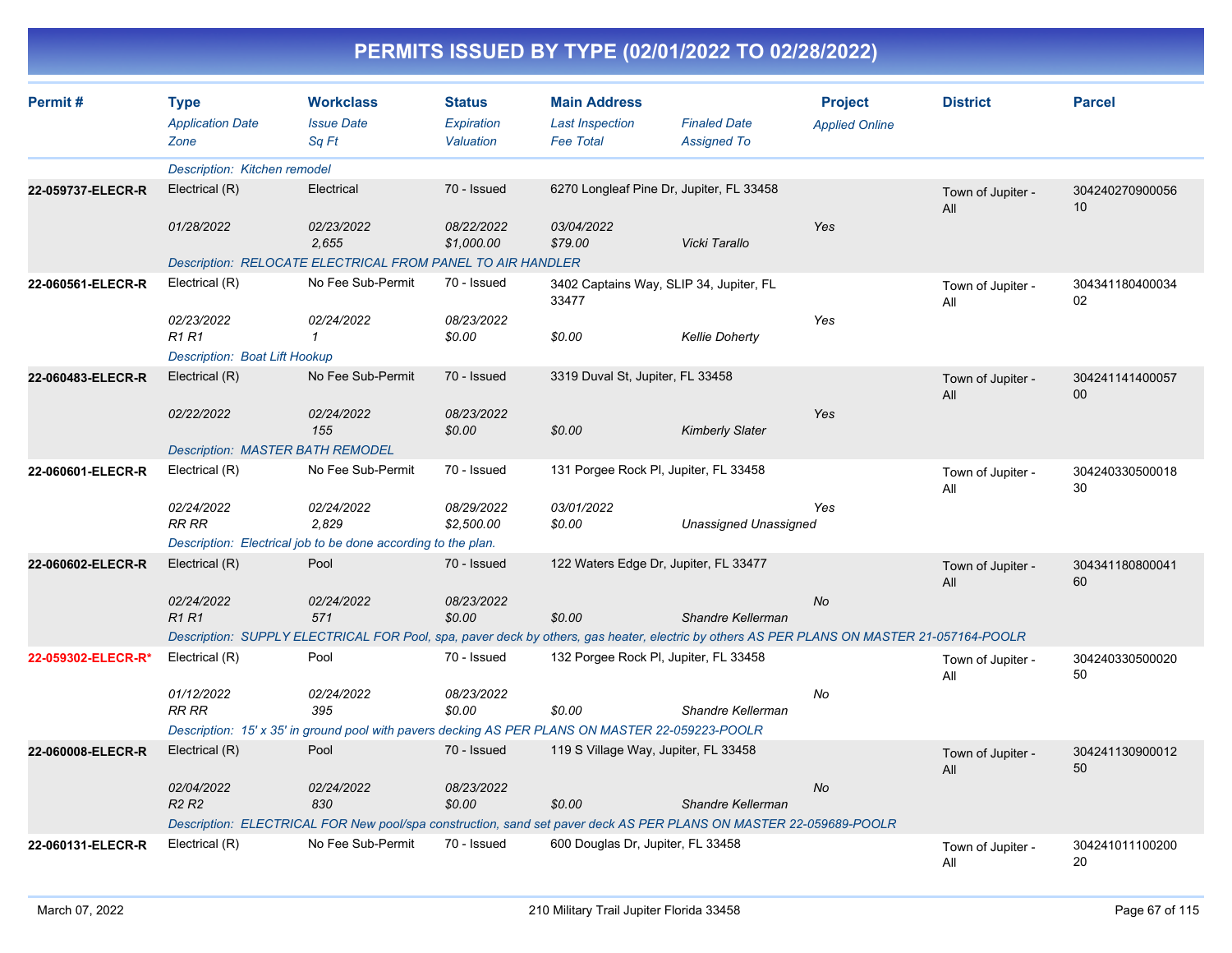| Permit#           | <b>Type</b><br><b>Application Date</b><br>Zone | <b>Workclass</b><br><b>Issue Date</b><br>Sq Ft                                                                           | <b>Status</b><br>Expiration<br>Valuation | <b>Main Address</b><br><b>Last Inspection</b><br><b>Fee Total</b> | <b>Finaled Date</b><br><b>Assigned To</b> | <b>Project</b><br><b>Applied Online</b> | <b>District</b>                           | <b>Parcel</b>         |
|-------------------|------------------------------------------------|--------------------------------------------------------------------------------------------------------------------------|------------------------------------------|-------------------------------------------------------------------|-------------------------------------------|-----------------------------------------|-------------------------------------------|-----------------------|
|                   | 02/09/2022                                     | 02/24/2022<br>544<br>Description: 11.6KW PV Solar Panel Instillation Roof Mounted                                        | 08/23/2022<br>\$0.00                     | \$0.00                                                            | Kelly Hills                               | Yes                                     |                                           |                       |
| 22-060330-ELECR-R | Electrical (R)<br>02/16/2022                   | Electrical<br>02/24/2022                                                                                                 | 70 - Issued<br>08/23/2022                | 235 Newhaven Blvd, Jupiter, FL 33458                              |                                           | Yes                                     | Town of Jupiter -<br>All                  | 304241240400014<br>30 |
|                   | Description: Installation of EV Charger        | 2,220                                                                                                                    | \$2,475.00                               | \$79.00                                                           | Kelly Hills                               |                                         |                                           |                       |
| 22-059263-ELECR-R | Electrical (R)                                 | Pool                                                                                                                     | 70 - Issued                              | 109 Hawksbill Way, Jupiter, FL 33458                              |                                           |                                         | Town of Jupiter -<br>All                  | 304241114600000<br>60 |
|                   | 01/11/2022<br>R <sub>2</sub> R <sub>2</sub>    | 02/25/2022<br>332<br>Description: New spool construction, new sand set paver deck AS PER PLANS ON MASTER 22-059048-POOLR | 08/24/2022<br>\$0.00                     | \$0.00                                                            | Shandre Kellerman                         | No                                      |                                           |                       |
| 22-060189-ELECR-R | Electrical (R)                                 | Pool                                                                                                                     | 70 - Issued                              | 124 Spyglass Ln, Jupiter, FL 33477                                |                                           |                                         | Town of Jupiter -<br>All                  | 304341071500023<br>80 |
|                   | 02/11/2022<br><b>R1 R1</b>                     | 02/25/2022<br>Description: HOOK UP ELECTRIC FRONT Entry water Feature EQUIPMENT AS PER PLANS ON MASTER 22-059409-POOLR   | 08/24/2022<br>\$0.00                     | \$0.00                                                            | Shandre Kellerman                         | <b>No</b>                               |                                           |                       |
|                   |                                                |                                                                                                                          |                                          |                                                                   |                                           |                                         | <b>PERMITS ISSUED FOR ELECTRICAL (R):</b> | 71                    |

| <b>FIRE SPRINKLER</b> |                       |                                                            |                           |                                                 |                       |     |                          |                       |
|-----------------------|-----------------------|------------------------------------------------------------|---------------------------|-------------------------------------------------|-----------------------|-----|--------------------------|-----------------------|
| 21-057974-FIRESPK     | Fire Sprinkler        | Fire Sprinkler                                             | 70 - Issued               | 2151 S Alternate A1A, 600, Jupiter, FL<br>33477 |                       |     | Town of Jupiter -<br>All | 304341074100106<br>00 |
|                       | 01/01/2021            | 02/08/2022<br>950                                          | 08/07/2022<br>\$2,000.00  | \$179.00                                        | Suzanne Harrison      | Yes |                          |                       |
|                       |                       | Description: install approx 17 heads to new ceiling height |                           |                                                 |                       |     |                          |                       |
| 22-059604-FIRESPK     | Fire Sprinkler        | Fire Sprinkler                                             | 70 - Issued               | 176 Helios Dr, 310, Jupiter, FL 33477           |                       |     | Town of Jupiter -<br>All | 304341081900031<br>00 |
|                       | 01/24/2022            | 02/10/2022<br>950                                          | 08/15/2022<br>\$400.00    | 02/14/2022<br>\$179.00                          | <b>Kellie Doherty</b> | Yes |                          |                       |
|                       |                       | Description: Relocate 1 fire sprinkler head and plug 1     |                           |                                                 |                       |     |                          |                       |
| 21-058951-FIRESPK     | Fire Sprinkler        | Fire Sprinkler                                             | 70 - Issued               | 5075 Innovation Way, Jupiter, FL 33458          |                       |     | Town of Jupiter -<br>All | 304241243000200<br>00 |
|                       | 12/27/2021<br>MXD MXD | 02/11/2022<br>100                                          | 08/10/2022<br>\$13,547.00 | \$395.45                                        | <b>Kellie Doherty</b> | Yes |                          |                       |
|                       |                       | Description: INSTALL NEW UNDERGROUND FIRE LINE             |                           |                                                 |                       |     |                          |                       |
| 22-059939-FIRESPK     | Fire Sprinkler        | Fire Sprinkler                                             | 70 - Issued               | 100 Ocean Trail Way, 506, Jupiter, FL<br>33477  |                       |     | Town of Jupiter -<br>All | 304341050900205<br>06 |
|                       |                       |                                                            |                           |                                                 |                       |     |                          |                       |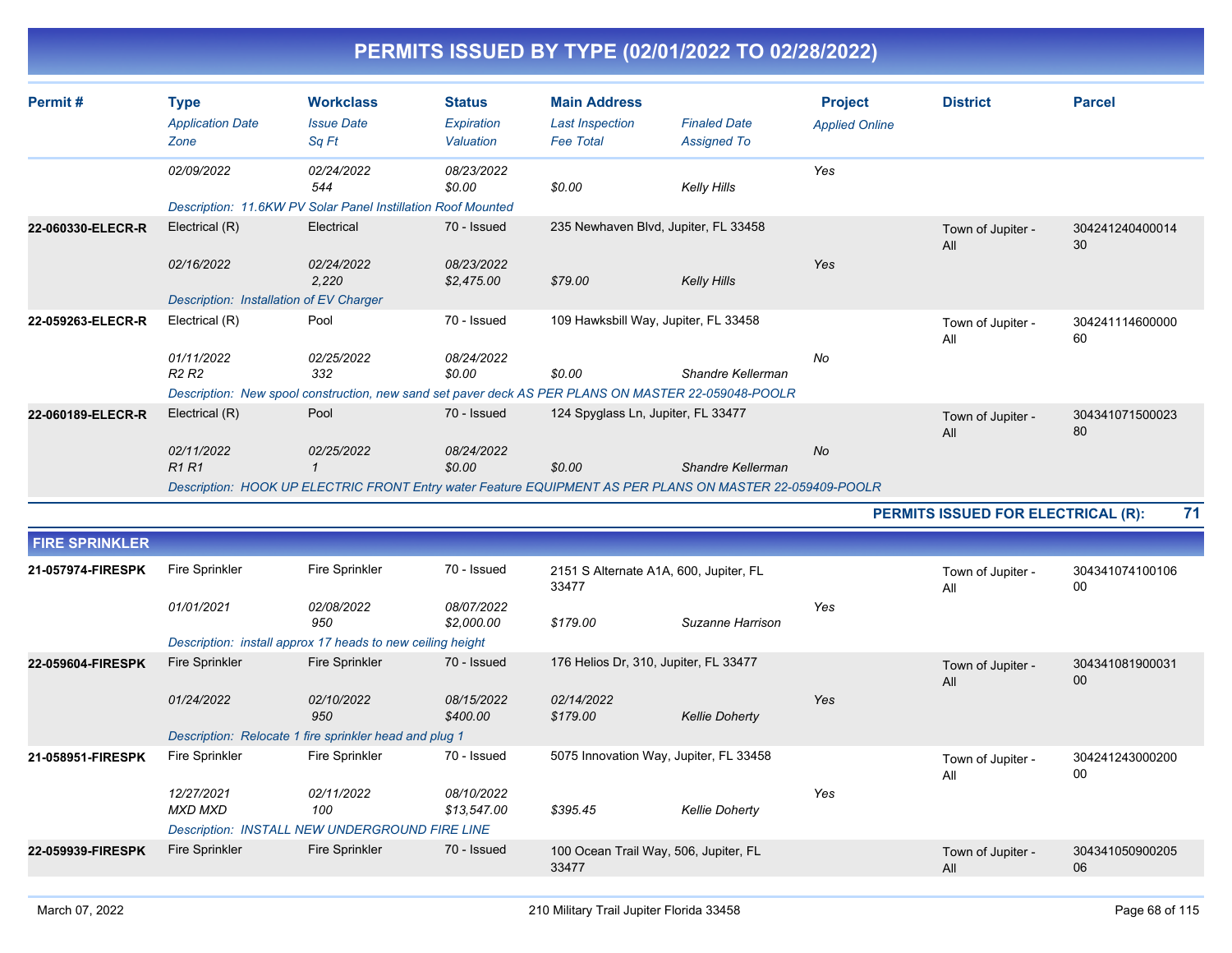| PERMITS ISSUED BY TYPE (02/01/2022 TO 02/28/2022) |
|---------------------------------------------------|
|---------------------------------------------------|

| Permit#            | <b>Type</b><br><b>Application Date</b><br>Zone | <b>Workclass</b><br><b>Issue Date</b><br>Sq Ft                                                                                               | <b>Status</b><br>Expiration<br>Valuation    | <b>Main Address</b><br><b>Last Inspection</b><br><b>Fee Total</b> | <b>Finaled Date</b><br><b>Assigned To</b> | <b>Project</b><br><b>Applied Online</b> | <b>District</b>          | <b>Parcel</b>             |
|--------------------|------------------------------------------------|----------------------------------------------------------------------------------------------------------------------------------------------|---------------------------------------------|-------------------------------------------------------------------|-------------------------------------------|-----------------------------------------|--------------------------|---------------------------|
|                    | 02/03/2022                                     | 02/15/2022<br>950<br>Description: add, relocate and remove fire sprinkler heads                                                              | 08/22/2022<br>\$3,600.00                    | 02/22/2022<br>\$179.00                                            | <b>Kimberly Slater</b>                    | Yes                                     |                          |                           |
| 22-059686-FIRESPK* | <b>Fire Sprinkler</b><br>01/27/2022            | Fire Sprinkler<br>02/17/2022<br>954<br>Description: Fire Sprinkler Installation/changes - Fitness Center Sprinkler Plan                      | NOC<br>Required<br>08/16/2022<br>\$9,500.00 | 200 Admirals Cove Blvd, Jupiter, FL 33477<br>\$294.85             | Suzanne Harrison                          | Yes                                     | Town of Jupiter -<br>All | 304341180300700<br>00     |
| 22-059685-FIRESPK  | Fire Sprinkler<br>01/27/2022<br><b>R2 R2</b>   | <b>Fire Sprinkler</b><br>02/17/2022<br>1,769<br>Description: Fire Sprinkler Installation/changes - Patio Sprinkler Plan                      | 70 - Issued<br>08/16/2022<br>\$7,500.00     | 149 Golf Village Blvd, Jupiter, FL 33458<br>\$349.25              | Suzanne Harrison                          | Yes                                     | Town of Jupiter -<br>All | 304241130300300<br>$00\,$ |
| 21-058898-FIRESPK  | <b>Fire Sprinkler</b><br>12/22/2021            | Fire Sprinkler<br>02/28/2022<br>2,000<br>Description: alter existing fire sprinkler system for hospital (66 heads) done in phases- CCU & ICU | 70 - Issued<br>08/27/2022<br>\$24,400.00    | 1210 S Old Dixie Hwy, Jupiter, FL 33458<br>\$672.20               | <b>Kellie Doherty</b>                     | Yes                                     | Town of Jupiter -<br>All | 304241120000010<br>60     |

|                 |                                                               |                     |                          |         |                                          |     | <b>PERMITS ISSUED FOR FIRE SPRINKLER:</b> |                       |  |
|-----------------|---------------------------------------------------------------|---------------------|--------------------------|---------|------------------------------------------|-----|-------------------------------------------|-----------------------|--|
| GAS (R)         |                                                               |                     |                          |         |                                          |     |                                           |                       |  |
| 22-059694-GASR  | Gas(R)                                                        | Gas Lines           | 70 - Issued              |         | 121 Echelon Crest Trl, Jupiter, FL 33478 |     | Town of Jupiter -<br>All                  | 304240320600021<br>80 |  |
|                 | 01/27/2022                                                    | 02/08/2022          | 08/08/2022<br>\$900.00   | \$79.00 | Suzanne Harrison                         | Yes |                                           |                       |  |
|                 | Description: Install exterior/underground Natural Gas piping. |                     |                          |         |                                          |     |                                           |                       |  |
| 22-059610-GASR  | Gas (R)                                                       | Gas Lines           | 70 - Issued              |         | 103 Weomi Ln, Jupiter, FL 33458          |     | Town of Jupiter -<br>All                  | 304241110800003<br>70 |  |
|                 | 01/24/2022                                                    | 02/08/2022          | 08/08/2022<br>\$1,800.00 | \$79.00 | Vicki Tarallo                            | Yes |                                           |                       |  |
|                 | Description: INSTALL GAS LINE TO GENERATOR FROM EXISTING TANK |                     |                          |         |                                          |     |                                           |                       |  |
| 22-059194-GASR* | Gas(R)                                                        | <b>Gas Lines</b>    | 70 - Issued              |         | 223 Commodore Dr, Jupiter, FL 33477      |     | Town of Jupiter -<br>All                  | 304341070900010<br>70 |  |
|                 | 01/07/2022                                                    | 02/08/2022<br>9,388 | 08/08/2022<br>\$2,100.00 | \$79.00 | <b>Kimberly Slater</b>                   | Yes |                                           |                       |  |
|                 | Description: Natural gas hook up for generator                |                     |                          |         |                                          |     |                                           |                       |  |
| 22-059959-GASR  | Gas (R)                                                       | Gas Lines           | 70 - Issued              |         | 442 Red Hawk Dr, Jupiter, FL 33477       |     | Town of Jupiter -<br>All                  | 304341190200301<br>70 |  |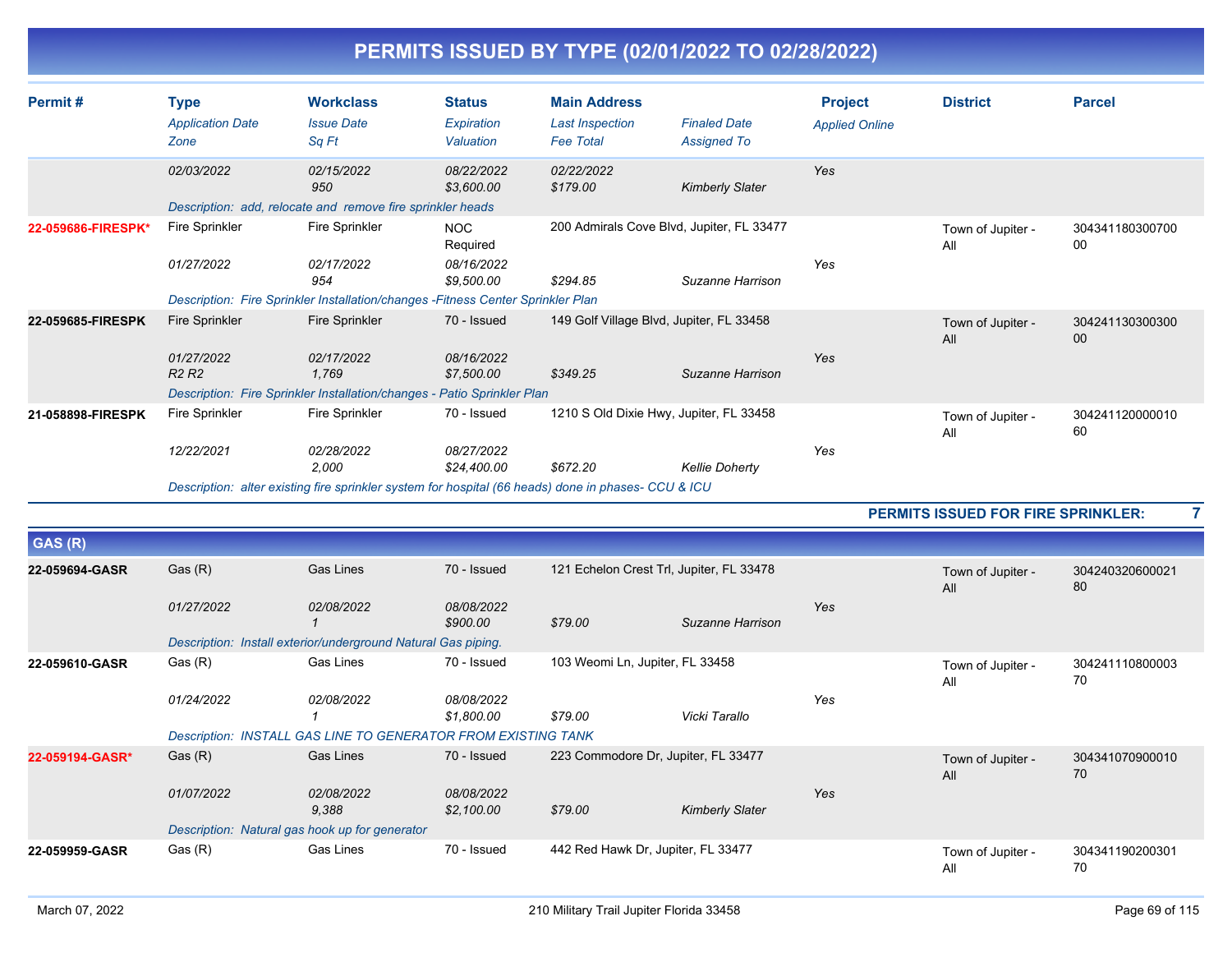| Permit#        | <b>Type</b>                                      | <b>Workclass</b>                                                                        | <b>Status</b>                                  | <b>Main Address</b>                    |                        | <b>Project</b>        | <b>District</b>          | <b>Parcel</b>         |
|----------------|--------------------------------------------------|-----------------------------------------------------------------------------------------|------------------------------------------------|----------------------------------------|------------------------|-----------------------|--------------------------|-----------------------|
|                | <b>Application Date</b>                          | <b>Issue Date</b>                                                                       | Expiration                                     | <b>Last Inspection</b>                 | <b>Finaled Date</b>    | <b>Applied Online</b> |                          |                       |
|                | Zone                                             | Sq Ft                                                                                   | Valuation                                      | <b>Fee Total</b>                       | <b>Assigned To</b>     |                       |                          |                       |
|                | 02/04/2022                                       | 02/10/2022                                                                              | 08/09/2022                                     |                                        |                        | Yes                   |                          |                       |
|                |                                                  | 0                                                                                       | \$100.00                                       | \$79.00                                | Angela Carpentiere     |                       |                          |                       |
|                |                                                  | Description: installation of 3/4" galvanized natural gas line for tankless water heater |                                                |                                        |                        |                       |                          |                       |
| 22-060011-GASR | Gas(R)                                           | <b>Gas Lines</b>                                                                        | 70 - Issued                                    | 125 Quayside Dr, Jupiter, FL 33477     |                        |                       | Town of Jupiter -<br>All | 304341070900005<br>80 |
|                | 02/04/2022                                       | 02/10/2022<br>120                                                                       | 08/29/2022<br>\$2,400.00                       | 03/02/2022<br>\$79.00                  | Suzanne Harrison       | Yes                   |                          |                       |
|                |                                                  | Description: Install fuel line to range, grill and tankless heater                      |                                                |                                        |                        |                       |                          |                       |
| 22-059384-GASR | Gas (R)                                          | Gas Tank and<br>Lines                                                                   | 70 - Issued                                    | 131 Steeple Cir, Jupiter, FL 33458     |                        |                       | Town of Jupiter -<br>All | 304240320100005<br>90 |
|                | 01/14/2022                                       | 02/15/2022<br>1                                                                         | 08/15/2022<br>\$6,000.00                       | \$124.00                               | <b>Kelly Hills</b>     | Yes                   |                          |                       |
|                |                                                  | Description: install 500 gallon tank underground with line to gen                       |                                                |                                        |                        |                       |                          |                       |
| 22-059782-GASR | Gas(R)                                           | <b>Gas Lines</b>                                                                        | 70 - Issued                                    | 138 Blanca Isles Ln, Jupiter, FL 33478 |                        |                       | Town of Jupiter -<br>All | 304240320500008<br>70 |
|                | 01/31/2022                                       | 02/15/2022<br>5,155                                                                     | 08/15/2022<br>\$1,000.00                       | \$79.00                                | <b>Kimberly Slater</b> | Yes                   |                          |                       |
|                |                                                  | Description: Line and Connection from existing NG meter to Generator                    |                                                |                                        |                        |                       |                          |                       |
| 22-059924-GASR | Gas (R)                                          | Gas Lines                                                                               | 379 Eagle Dr, Jupiter, FL 33477<br>70 - Issued |                                        |                        |                       | Town of Jupiter -<br>All | 304341180700055<br>00 |
|                | 02/03/2022<br><b>R1R1</b>                        | 02/16/2022<br>$\mathbf{1}$                                                              | 08/15/2022<br>\$12,250.00                      | \$251.13                               | Vicki Tarallo          | Yes                   |                          |                       |
|                |                                                  | Description: EXTERIOR NATURAL GAS LINES TO GENERATOR, POOL HEATER, TWHS AND FIREPIT     |                                                |                                        |                        |                       |                          |                       |
| 22-060000-GASR | Gas(R)                                           | <b>Gas Lines</b>                                                                        | 70 - Issued                                    | 111 Spearfish Ln E, Jupiter, FL 33477  |                        |                       | Town of Jupiter -<br>All | 304341080100201<br>80 |
|                | 02/04/2022                                       | 02/17/2022<br>$\mathcal{I}$                                                             | 08/24/2022<br>\$3,164.00                       | 02/25/2022<br>\$79.00                  | Shandre Kellerman      | Yes                   |                          |                       |
|                |                                                  | Description: Installation of new gas line to furnish cooktop                            |                                                |                                        |                        |                       |                          |                       |
| 22-059934-GASR | Gas (R)                                          | Gas Lines                                                                               | 70 - Issued                                    | 209 Anhinga Ln, Jupiter, FL 33458      |                        |                       | Town of Jupiter -<br>All | 304241150200001<br>40 |
|                | 02/03/2022                                       | 02/17/2022<br>$\mathcal I$                                                              | 08/16/2022<br>\$900.00                         | \$79.00                                | Kelly Hills            | Yes                   |                          |                       |
|                |                                                  | Description: Install exterior/underground Natural Gas piping.                           |                                                |                                        |                        |                       |                          |                       |
| 22-059576-GASR | Gas (R)                                          | <b>Gas Lines</b>                                                                        | 70 - Issued                                    | 140 W Village Way, Jupiter, FL 33458   |                        |                       | Town of Jupiter -<br>All | 304241130500007<br>00 |
|                | 01/21/2022                                       | 02/18/2022<br>3,743                                                                     | 08/17/2022<br>\$1,850.00                       | \$79.00                                | <b>Kimberly Slater</b> | Yes                   |                          |                       |
|                | Description: natural gas lines for new generator |                                                                                         |                                                |                                        |                        |                       |                          |                       |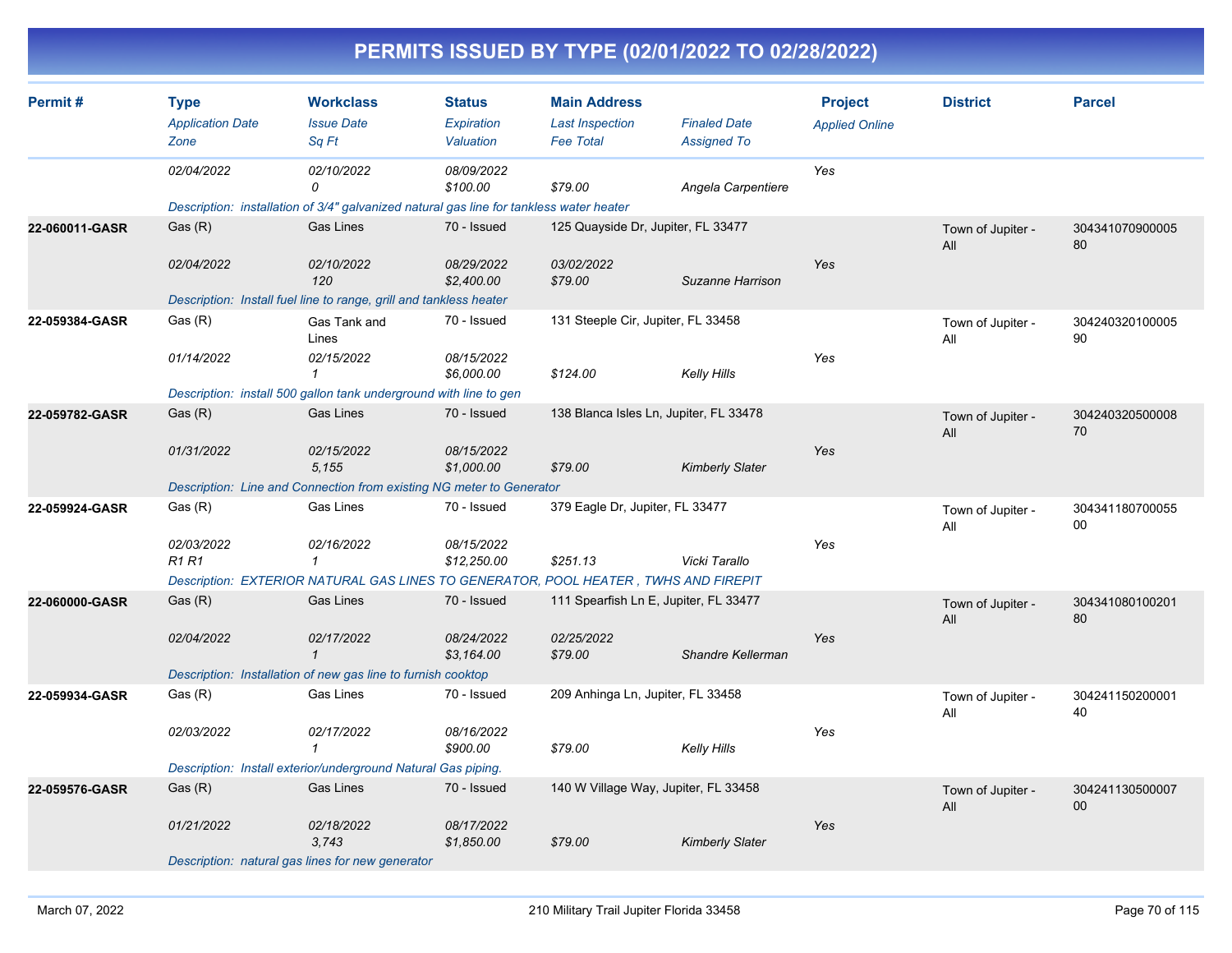| Permit#                    | <b>Type</b><br><b>Application Date</b><br>Zone | <b>Workclass</b><br><b>Issue Date</b><br>Sq Ft                                                    | <b>Status</b><br>Expiration<br>Valuation | <b>Main Address</b><br><b>Last Inspection</b><br><b>Fee Total</b> | <b>Finaled Date</b><br><b>Assigned To</b> | <b>Project</b><br><b>Applied Online</b> | <b>District</b>                    | <b>Parcel</b>         |    |
|----------------------------|------------------------------------------------|---------------------------------------------------------------------------------------------------|------------------------------------------|-------------------------------------------------------------------|-------------------------------------------|-----------------------------------------|------------------------------------|-----------------------|----|
| 22-059502-GASR             | Gas (R)                                        | Gas Lines                                                                                         | 70 - Issued                              | 437 Red Hawk Dr, Jupiter, FL 33477                                |                                           |                                         | Town of Jupiter -                  | 304341190200302       |    |
|                            | 01/19/2022                                     | 02/18/2022<br>$\Omega$                                                                            | 08/17/2022<br>\$600.00                   | \$79.00                                                           | Shandre Kellerman                         | Yes                                     | All                                | 80                    |    |
|                            |                                                | Description: Installation of galvanized 3/4" gas line for natural gas water heater                |                                          |                                                                   |                                           |                                         |                                    |                       |    |
| 22-060053-GASR             | Gas (R)                                        | <b>Gas Lines</b>                                                                                  | 70 - Issued                              |                                                                   | 141 Hawksbill Way, Jupiter, FL 33458      |                                         | Town of Jupiter -<br>All           | 304241110200002<br>10 |    |
|                            | 02/07/2022                                     | 02/24/2022<br>3,224                                                                               | 08/23/2022<br>\$4,416.10                 | \$92.32                                                           | <b>Kelly Hills</b>                        | Yes                                     |                                    |                       |    |
|                            |                                                | Description: Install new gas line for range, fireplace and generator and connect to existing line |                                          |                                                                   |                                           |                                         |                                    |                       |    |
| 22-059997-GASR             | Gas (R)                                        | Gas Lines                                                                                         | 70 - Issued                              | 112 Olympus Cir, Jupiter, FL 33477                                |                                           |                                         | Town of Jupiter -<br>All           | 304341080600301<br>40 |    |
|                            | 02/04/2022                                     | 02/25/2022<br>1,371                                                                               | 08/24/2022<br>\$1,850.00                 | \$79.00                                                           | <b>Kimberly Slater</b>                    | Yes                                     |                                    |                       |    |
|                            |                                                | Description: Natural gas hook up for generator                                                    |                                          |                                                                   |                                           |                                         |                                    |                       |    |
| 22-060374-GASR             | Gas(R)                                         | Gas Tank and<br>Lines                                                                             | 70 - Issued                              | 331 Ridge Rd, Jupiter, FL 33477                                   |                                           |                                         | Town of Jupiter -<br>All           | 304341160200050<br>20 |    |
|                            | 02/17/2022                                     | 02/25/2022<br>$\mathbf{1}$                                                                        | 09/06/2022<br>\$3,847.00                 | 03/07/2022<br>\$80.94                                             | <b>Kimberly Slater</b>                    | Yes                                     |                                    |                       |    |
|                            |                                                | Description: Install 250 gal LP UG tank and 40 Ft of Service lines                                |                                          |                                                                   |                                           |                                         |                                    |                       |    |
| 22-060545-GASR             | Gas(R)                                         | Gas Lines                                                                                         | 70 - Issued                              | 331 Ridge Rd, Jupiter, FL 33477                                   |                                           |                                         | Town of Jupiter -<br>All           | 304341160200050<br>20 |    |
|                            | 02/23/2022                                     | 02/28/2022<br>0                                                                                   | 08/29/2022<br>\$2,300.00                 | \$79.00                                                           | Vicki Tarallo                             | Yes                                     |                                    |                       |    |
|                            |                                                | Description: FUEL LINES TO BBQ AND RANGE                                                          |                                          |                                                                   |                                           |                                         |                                    |                       |    |
|                            |                                                |                                                                                                   |                                          |                                                                   |                                           |                                         | <b>PERMITS ISSUED FOR GAS (R):</b> |                       | 16 |
| <b>GREASE TRAP</b>         |                                                |                                                                                                   |                                          |                                                                   |                                           |                                         |                                    |                       |    |
| 22-060110-GRSTRP           | Grease Trap                                    | Grease Trap                                                                                       | 70 - Issued                              | 33477                                                             | 4050 S Us Highway 1, 310, Jupiter, FL     |                                         | Town of Jupiter -<br>All           | 304341212300200<br>00 |    |
|                            | 02/09/2022<br>C <sub>2</sub> C <sub>2</sub>    | 02/11/2022<br>$\mathbf{1}$                                                                        | 08/17/2022<br>\$10,579.60                | 02/18/2022<br>\$216.88                                            | Alicia Hertzog                            | Yes                                     |                                    |                       |    |
|                            | <b>Description: Grease Trap</b>                |                                                                                                   |                                          |                                                                   |                                           |                                         |                                    |                       |    |
|                            |                                                |                                                                                                   |                                          |                                                                   |                                           |                                         | PERMITS ISSUED FOR GREASE TRAP:    |                       |    |
| <b>IMPACT FEE SCHEDULE</b> |                                                |                                                                                                   |                                          |                                                                   |                                           |                                         |                                    |                       |    |
|                            |                                                |                                                                                                   |                                          |                                                                   |                                           |                                         |                                    |                       |    |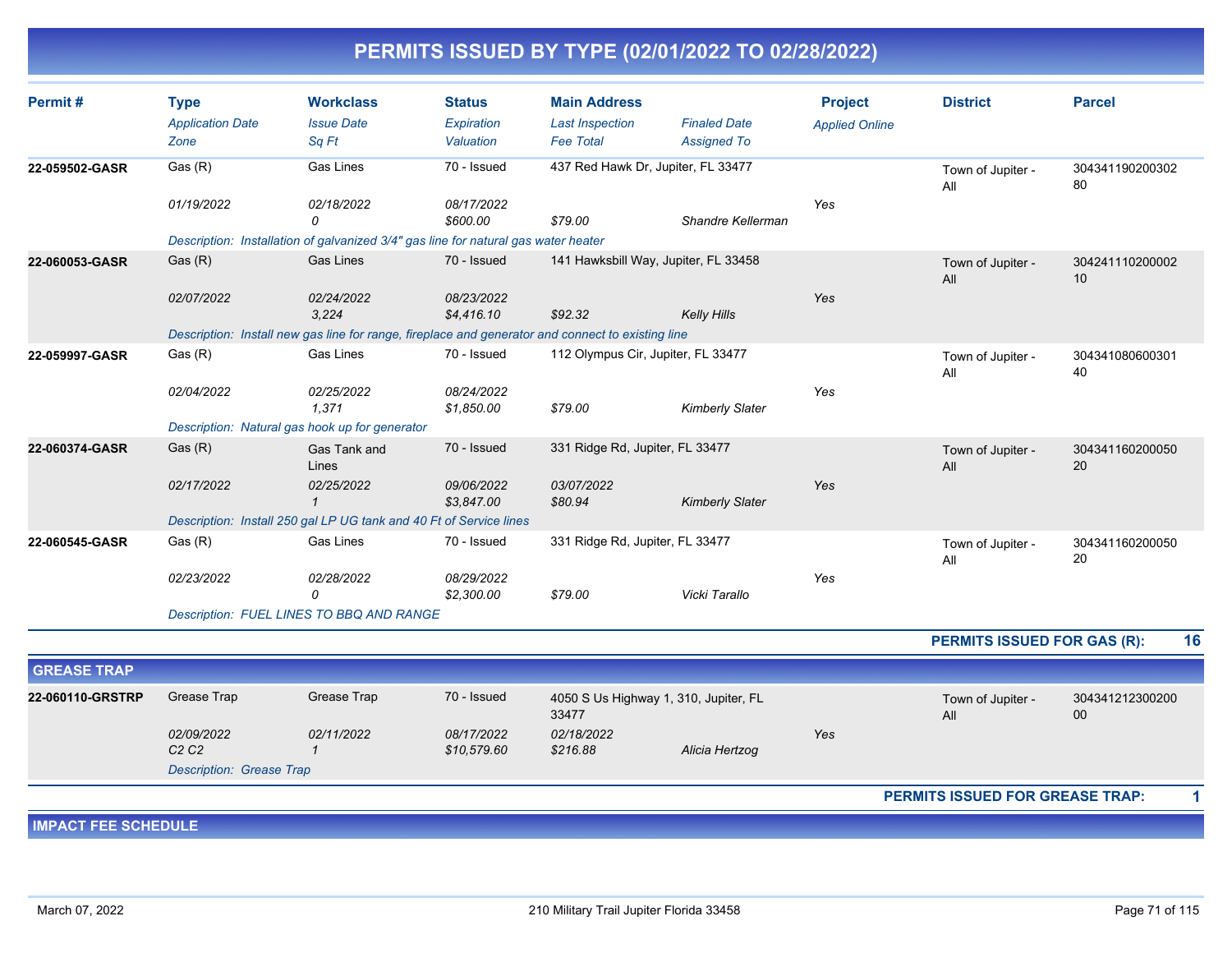| Permit#          | <b>Type</b><br><b>Application Date</b><br>Zone | <b>Workclass</b><br><b>Issue Date</b><br>Sq Ft                                            | <b>Status</b><br>Expiration<br>Valuation | <b>Main Address</b><br><b>Last Inspection</b><br><b>Fee Total</b> | <b>Finaled Date</b><br><b>Assigned To</b>          | <b>Project</b><br><b>Applied Online</b> | <b>District</b>                                | <b>Parcel</b>         |
|------------------|------------------------------------------------|-------------------------------------------------------------------------------------------|------------------------------------------|-------------------------------------------------------------------|----------------------------------------------------|-----------------------------------------|------------------------------------------------|-----------------------|
| 22-059363-NIMPT  | Impact Fee<br>Schedule                         | Impact Fees -<br>Effective August 1,<br>2020                                              | 70 - Issued                              | 109 W Village Way, Jupiter, FL 33458                              |                                                    |                                         | Town of Jupiter -<br>All                       | 304241130500004<br>80 |
|                  | 01/14/2022<br>R2 R2                            | 02/01/2022<br>5,160                                                                       | 02/01/2022<br>\$0.00                     | \$153.94                                                          | <b>Kelly Hills</b>                                 | No                                      |                                                |                       |
|                  |                                                | <b>Description: IMPACT FEES New Single Dwelling</b>                                       |                                          |                                                                   |                                                    |                                         |                                                |                       |
| 22-059312-NIMPT  | Impact Fee<br>Schedule                         | Impact Fees -<br>Effective August 1,<br>2020                                              | 99 - Closed -<br><b>JCDS</b>             | 1000 E Indiantown Rd, Jupiter, FL 33477                           |                                                    |                                         | Town of Jupiter -<br>All                       | 304341050000070<br>50 |
|                  | 01/12/2022<br>C3C3                             | 02/01/2022<br>5,500                                                                       | 02/01/2022<br>\$0.00                     | \$77.75                                                           | 02/02/2022<br><b>Building-Department Completed</b> | <b>No</b>                               |                                                |                       |
|                  |                                                | Description: CONVERT INTERIOR OF BUILDING TO MEDICAL OFFICES (CHANGE OF USE)              |                                          |                                                                   |                                                    |                                         |                                                |                       |
| 22-059876-NIMPT  | Impact Fee<br>Schedule                         | Impact Fees -<br>Effective August 1,<br>2020                                              | 99 - Closed -<br><b>JCDS</b>             | 139 Beach Summit Ct, Jupiter, FL 33477                            |                                                    |                                         | Town of Jupiter -<br>All                       | 304341160200010<br>80 |
|                  | 02/02/2022<br>R <sub>2</sub> R <sub>2</sub>    | 02/02/2022<br>50                                                                          | 02/02/2022<br>\$0.00                     | \$690.79                                                          | 02/08/2022<br>Shandre Kellerman                    | No                                      |                                                |                       |
|                  |                                                | Description: BEDROOM/Loft addition (total cond sf 2,269) FOR MASTER PERMIT 21-058757-BLDR |                                          |                                                                   |                                                    |                                         |                                                |                       |
| 22-059472-NIMPT* | Impact Fee<br>Schedule                         | Impact Fees -<br>Effective August 1,<br>2020                                              | 99 - Closed -<br><b>JCDS</b>             | 1210 S Old Dixie Hwy, Jupiter, FL 33458                           |                                                    |                                         | Town of Jupiter -<br>All                       | 304241120000010<br>60 |
|                  | 01/19/2022<br>MC MC                            | 02/07/2022<br>6,197                                                                       | 02/07/2022<br>\$0.00                     | \$48,264.56                                                       | 02/07/2022<br><b>Building-Department Completed</b> | <b>No</b>                               |                                                |                       |
|                  |                                                | Description: Central Energy Plant expansion and renovation. (added sf 6,197)              |                                          |                                                                   |                                                    |                                         |                                                |                       |
| 21-058589-NIMPT  | Impact Fee<br>Schedule                         | Impact Fees -<br>Effective August 1,<br>2020                                              | 99 - Closed -<br><b>JCDS</b>             | 4177 W Indiantown Rd, Jupiter, FL 33478                           |                                                    |                                         | Town of Jupiter -<br>All                       | 304241050100200<br>00 |
|                  | 12/09/2021<br>C <sub>2</sub> C <sub>2</sub>    | 02/08/2022<br>4,774                                                                       | 02/08/2022<br>\$0.00                     | \$82,471.03                                                       | 02/08/2022<br><b>Building-Department Completed</b> | No                                      |                                                |                       |
|                  |                                                | Description: Impact Fee- New ground up restaurant- Casa Tequila (total sf 5,399)          |                                          |                                                                   |                                                    |                                         |                                                |                       |
| 22-060228-NIMPT  | Impact Fee<br>Schedule                         | Impact Fees -<br>Effective August 1,<br>2020                                              | 99 - Closed -<br><b>JCDS</b>             | 2628 Greenway Dr, Jupiter, FL 33458                               |                                                    |                                         | Town of Jupiter -<br>All                       | 304241140700035<br>20 |
|                  | 02/14/2022                                     | 02/15/2022                                                                                | 02/15/2022                               |                                                                   | 02/15/2022                                         | <b>No</b>                               |                                                |                       |
|                  | <b>MXD MXD</b>                                 | 5,230                                                                                     | \$0.00                                   | \$14,568.16                                                       | <b>Kelly Hills</b>                                 |                                         |                                                |                       |
|                  |                                                | Description: New construction single family home. (total cond sf 3,945)                   |                                          |                                                                   |                                                    |                                         |                                                |                       |
|                  |                                                |                                                                                           |                                          |                                                                   |                                                    |                                         | <b>PERMITS ISSUED FOR IMPACT FEE SCHEDULE:</b> | 6                     |

**IRRIGATION**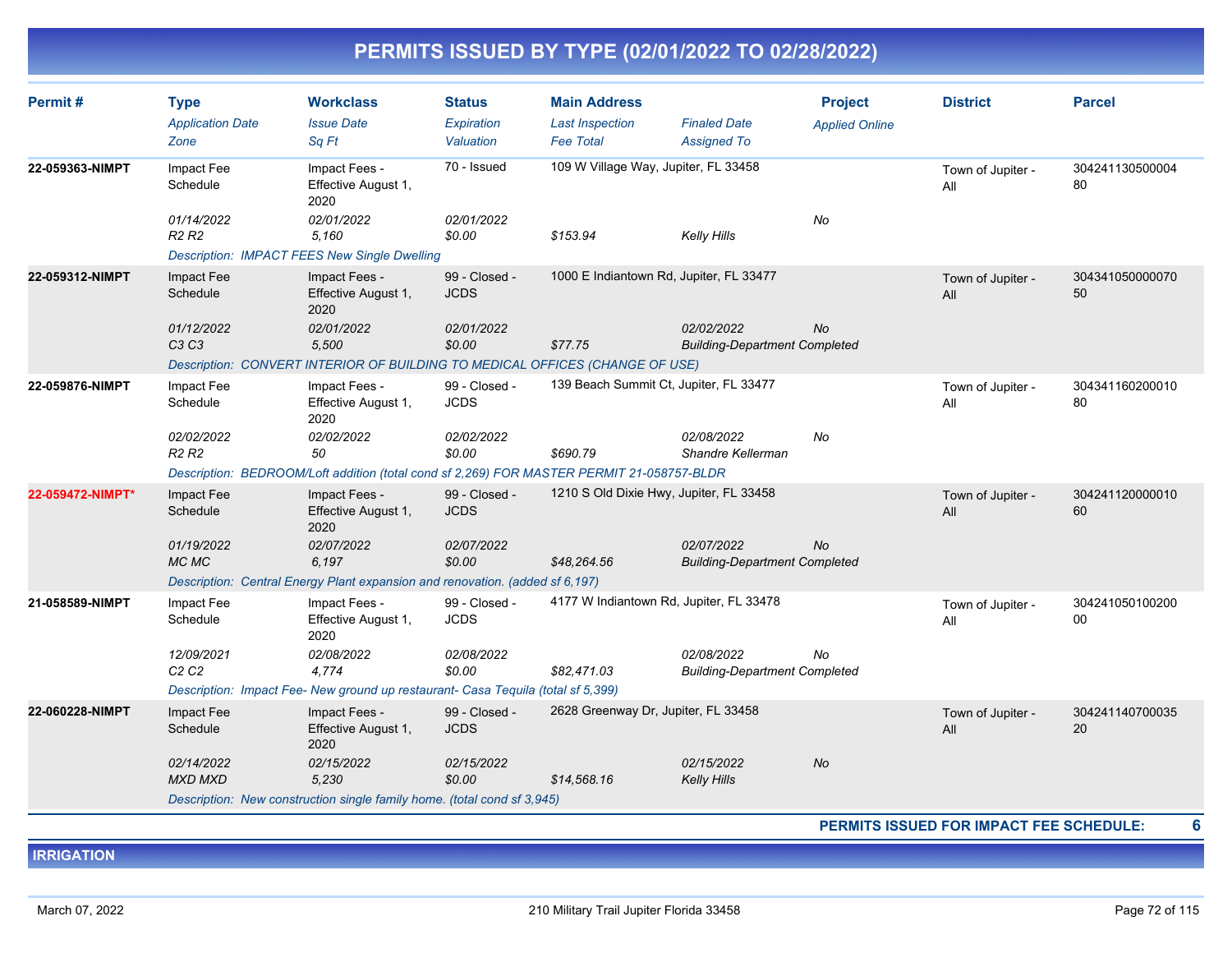| Permit#       | <b>Type</b><br><b>Application Date</b><br>Zone                       | <b>Workclass</b><br><b>Issue Date</b><br>Sq Ft        | <b>Status</b><br>Expiration<br>Valuation | <b>Main Address</b><br><b>Last Inspection</b><br><b>Fee Total</b> | <b>Finaled Date</b><br><b>Assigned To</b>          | <b>Project</b><br><b>Applied Online</b> | <b>District</b>          | <b>Parcel</b>         |
|---------------|----------------------------------------------------------------------|-------------------------------------------------------|------------------------------------------|-------------------------------------------------------------------|----------------------------------------------------|-----------------------------------------|--------------------------|-----------------------|
| 21-058743-IRR | Irrigation                                                           | Irrigation                                            | 99 - Closed -<br><b>JCDS</b>             | 6363 Barbara St, Jupiter, FL 33458                                |                                                    |                                         | Town of Jupiter -<br>All | 304241150104400<br>50 |
|               | 12/16/2021                                                           | <i>02/10/2022</i><br>0                                | 08/16/2022<br>\$2,475.00                 | 02/17/2022<br>\$79.00                                             | 02/18/2022<br><b>Building-Department Completed</b> | Yes                                     |                          |                       |
|               |                                                                      | <b>Description: INSTALLATION OF LAWN SPRINKLERS</b>   |                                          |                                                                   |                                                    |                                         |                          |                       |
| 21-058653-IRR | Irrigation                                                           | Irrigation                                            | 99 - Closed -<br><b>JCDS</b>             | 105 Spinnaker Ln, Jupiter, FL 33477                               |                                                    |                                         | Town of Jupiter -<br>All | 304341070900012<br>30 |
|               | 12/13/2021                                                           | 02/10/2022<br>10,000                                  | 08/31/2022<br>\$2,350.00                 | 03/04/2022<br>\$79.00                                             | 03/07/2022<br><b>Building-Department Completed</b> | Yes                                     |                          |                       |
|               | <b>HUNTER #502C RAIN SENSOR</b><br><b>WILKINS #702A PVB BACKFLOW</b> | <b>Description: INSTALLATION OF IRRIGATION SYSTEM</b> |                                          |                                                                   |                                                    |                                         |                          |                       |

**PERMITS ISSUED FOR IRRIGATION: 2**

| <b>MARINE STRUCTURE</b> |                                       |                                                                  |                                                 |                                     |                                                    |     |                          |                       |
|-------------------------|---------------------------------------|------------------------------------------------------------------|-------------------------------------------------|-------------------------------------|----------------------------------------------------|-----|--------------------------|-----------------------|
| 21-056838-MARS*         | Marine Structure                      | <b>Marine Structure</b>                                          | <b>NOC</b><br>Required                          | 924 Penn Trl, Jupiter, FL 33458     |                                                    |     | Town of Jupiter -<br>All | 304240360500000<br>80 |
|                         | 09/30/2021                            | 02/01/2022                                                       | 07/31/2022<br>\$23,700.00                       | \$485.85                            | Vicki Tarallo                                      | Yes |                          |                       |
|                         |                                       | Description: INSTALL NEW SEAWALL 1' WATERWARD OF EXISTING        |                                                 |                                     |                                                    |     |                          |                       |
| 21-058642-MARS          | <b>Marine Structure</b>               | <b>Marine Structure</b>                                          | 70 - Issued                                     | 956 Marlin Cir, Jupiter, FL 33458   |                                                    |     | Town of Jupiter -<br>All | 304240360800004<br>50 |
|                         | 12/13/2021<br><b>R1R1</b>             | 02/09/2022                                                       | 08/08/2022<br>\$40,254.00                       | \$825.21                            | <b>Kelly Hills</b>                                 | Yes |                          |                       |
|                         | <b>Description: Install a Seawall</b> |                                                                  |                                                 |                                     |                                                    |     |                          |                       |
| 22-060062-MARS*         | <b>Marine Structure</b>               | Marine Structure                                                 | $32 - In$<br>Review -<br>Waiting<br>Corrections | 501 Center St, Jupiter, FL 33458    |                                                    |     | Town of Jupiter -<br>All | 304240360000500<br>41 |
|                         | 02/08/2022                            | 02/10/2022                                                       | 08/09/2022<br>\$18,000.00                       | \$75.00                             | Suzanne Harrison                                   | Yes |                          |                       |
|                         |                                       | Description: Replace existing dock (removing small dock as well) |                                                 |                                     |                                                    |     |                          |                       |
| 22-059642-MARS          | <b>Marine Structure</b>               | <b>Marine Structure</b>                                          | 99 - Closed -<br><b>JCDS</b>                    | 362 Spyglass Way, Jupiter, FL 33477 |                                                    |     | Town of Jupiter -<br>All | 304341072000036<br>20 |
|                         | 01/25/2022                            | 02/16/2022                                                       | 08/31/2022<br>\$18,500.00                       | 03/04/2022<br>\$379.25              | 03/07/2022<br><b>Building-Department Completed</b> | Yes |                          |                       |
|                         | Description: INSTALL 20K BOAT LIFT    |                                                                  |                                                 |                                     |                                                    |     |                          |                       |
| 21-058553-MARS          | <b>Marine Structure</b>               | <b>Marine Structure</b>                                          | 70 - Issued                                     | 956 Marlin Cir, Jupiter, FL 33458   |                                                    |     | Town of Jupiter -<br>All | 304240360800004<br>50 |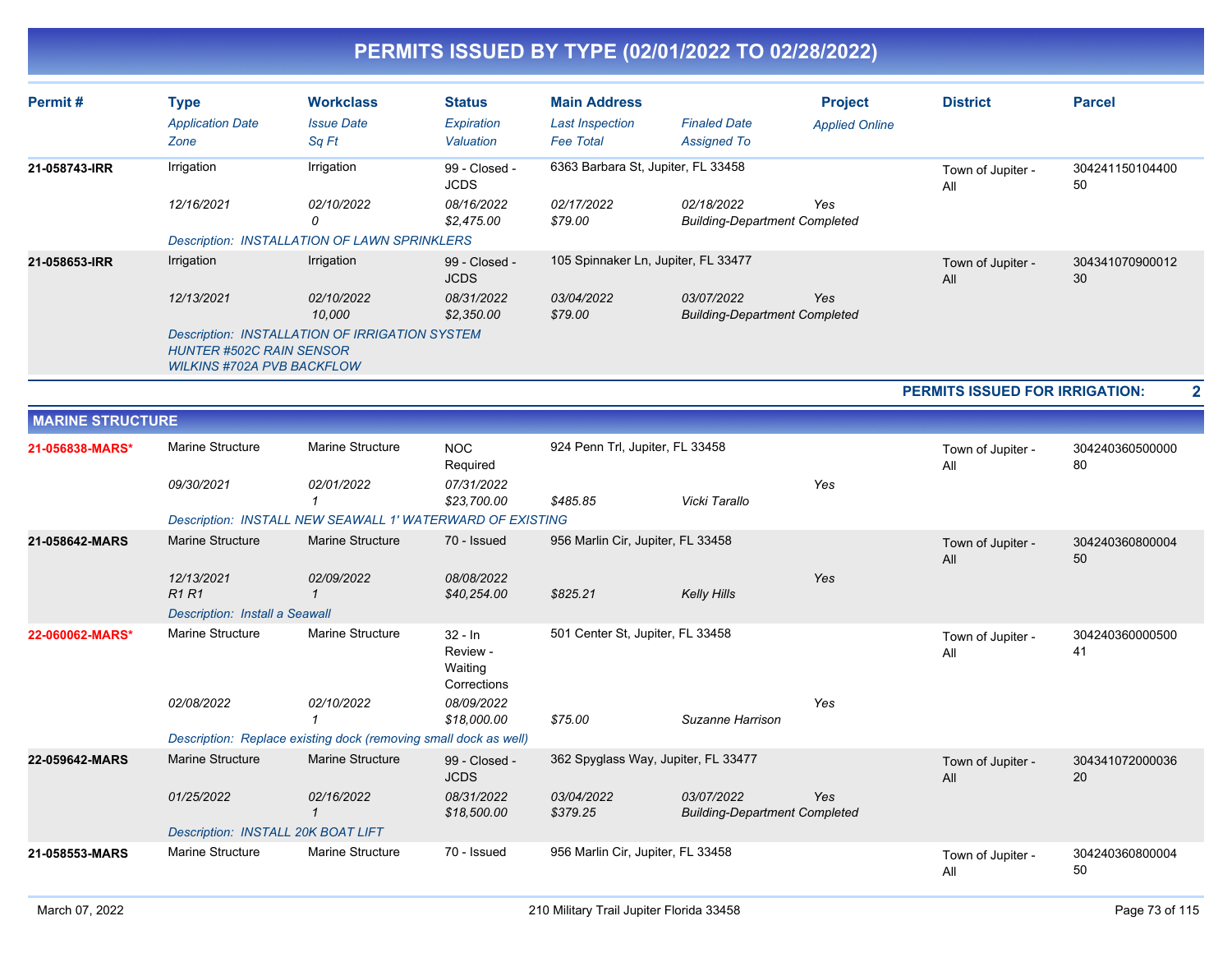| Permit#        | <b>Type</b><br><b>Application Date</b><br>Zone                              | <b>Workclass</b><br><b>Issue Date</b><br>Sq Ft                                                           | <b>Status</b><br>Expiration<br>Valuation | <b>Main Address</b><br><b>Last Inspection</b><br><b>Fee Total</b> | <b>Finaled Date</b><br><b>Assigned To</b> | <b>Project</b><br><b>Applied Online</b> | <b>District</b>          | <b>Parcel</b>         |
|----------------|-----------------------------------------------------------------------------|----------------------------------------------------------------------------------------------------------|------------------------------------------|-------------------------------------------------------------------|-------------------------------------------|-----------------------------------------|--------------------------|-----------------------|
|                | 12/08/2021<br>Description: Construct a 50' x 8' Marginal Dock               | 02/17/2022                                                                                               | 08/16/2022<br>\$40,677.56                | \$833.89                                                          | Suzanne Harrison                          | Yes                                     |                          |                       |
| 21-058555-MARS | <b>Marine Structure</b><br>12/08/2021                                       | <b>Marine Structure</b><br>02/17/2022<br>Description: Install a 16,000# Boat Lift and a 4,500# Boat Lift | 70 - Issued<br>08/16/2022<br>\$36,568.38 | 956 Marlin Cir, Jupiter, FL 33458<br>\$749.65                     | Suzanne Harrison                          | Yes                                     | Town of Jupiter -<br>All | 304240360800004<br>50 |
| 22-059793-MARS | Marine Structure<br>01/31/2022<br><b>Description: INSTALL 24K BOAT LIFT</b> | <b>Marine Structure</b><br>02/25/2022                                                                    | 70 - Issued<br>08/24/2022<br>\$24,820.00 | 1000 N Us Highway 1, 715, Jupiter, FL<br>33477<br>\$508.81        | Vicki Tarallo                             | Yes                                     | Town of Jupiter -<br>All | 304340312800004<br>70 |

**PERMITS ISSUED FOR MARINE STRUCTURE: 7**

| <b>MECHANICAL (C)</b>                                                                                                                              |                              |                                                                                          |                              |                                      |                                                    |     |                          |                       |  |  |  |  |
|----------------------------------------------------------------------------------------------------------------------------------------------------|------------------------------|------------------------------------------------------------------------------------------|------------------------------|--------------------------------------|----------------------------------------------------|-----|--------------------------|-----------------------|--|--|--|--|
| 22-059213-MECHC                                                                                                                                    | Mechanical (C)               | Mechanical                                                                               | 70 - Issued                  | 5500 Military Trl, 25,               |                                                    |     | Town of Jupiter -<br>All | 304241240300000<br>70 |  |  |  |  |
|                                                                                                                                                    | 01/10/2022<br><b>MXD MXD</b> | 02/01/2022<br>50                                                                         | 08/01/2022<br>\$2,500.00     | \$179.00                             | <b>Kimberly Slater</b>                             | Yes |                          |                       |  |  |  |  |
|                                                                                                                                                    |                              | Description: Complete installation of fire system                                        |                              |                                      |                                                    |     |                          |                       |  |  |  |  |
| 21-054267-MECHC                                                                                                                                    | Mechanical (C)               | No Fee Sub-Permit                                                                        | 99 - Closed -<br><b>JCDS</b> | 4601 Captains Way, Jupiter, FL 33477 |                                                    |     | Town of Jupiter -<br>All | 304341180400046<br>01 |  |  |  |  |
|                                                                                                                                                    | 06/28/2021                   | 02/08/2022                                                                               | 08/10/2022<br>\$0.00         | 02/11/2022<br>\$0.00                 | 02/14/2022<br><b>Building-Department Completed</b> | Yes |                          |                       |  |  |  |  |
|                                                                                                                                                    |                              | Description: add two supply vent                                                         |                              |                                      |                                                    |     |                          |                       |  |  |  |  |
| 22-060243-MECHC                                                                                                                                    | Mechanical (C)               | No Fee Sub-Permit                                                                        | 70 - Issued                  | 1 S Coastal Way, Jupiter, FL 33477   |                                                    |     | 304341060000501<br>40    |                       |  |  |  |  |
|                                                                                                                                                    | 02/14/2022                   | 02/17/2022                                                                               | 08/16/2022                   |                                      |                                                    | Yes |                          |                       |  |  |  |  |
|                                                                                                                                                    |                              |                                                                                          | \$0.00                       | \$0.00                               | <b>Kellie Doherty</b>                              |     |                          |                       |  |  |  |  |
|                                                                                                                                                    |                              | Description: Construct 5-story Concrete and CMU Residential Building-15 UNITS Mechanical |                              |                                      |                                                    |     |                          |                       |  |  |  |  |
| 22-060028-MECHC*                                                                                                                                   | Mechanical (C)               | No Fee Sub-Permit                                                                        | 70 - Issued                  | 2404 Captains Way, Jupiter, FL 33477 |                                                    |     | Town of Jupiter -<br>All | 304341180400024<br>04 |  |  |  |  |
|                                                                                                                                                    | 02/07/2022                   | 02/22/2022<br>1.866                                                                      | 08/21/2022<br>\$0.00         | \$0.00                               | Kelly Hills                                        | Yes |                          |                       |  |  |  |  |
| Description: AC CHANGE OUT REPLACE & RELOCATE AIR HANDLER NEW DUCT TRUNK LINE<br><b>NEW REFRIGERATION LINE</b><br><b>NEW CONDENSATE DRAIN LINE</b> |                              |                                                                                          |                              |                                      |                                                    |     |                          |                       |  |  |  |  |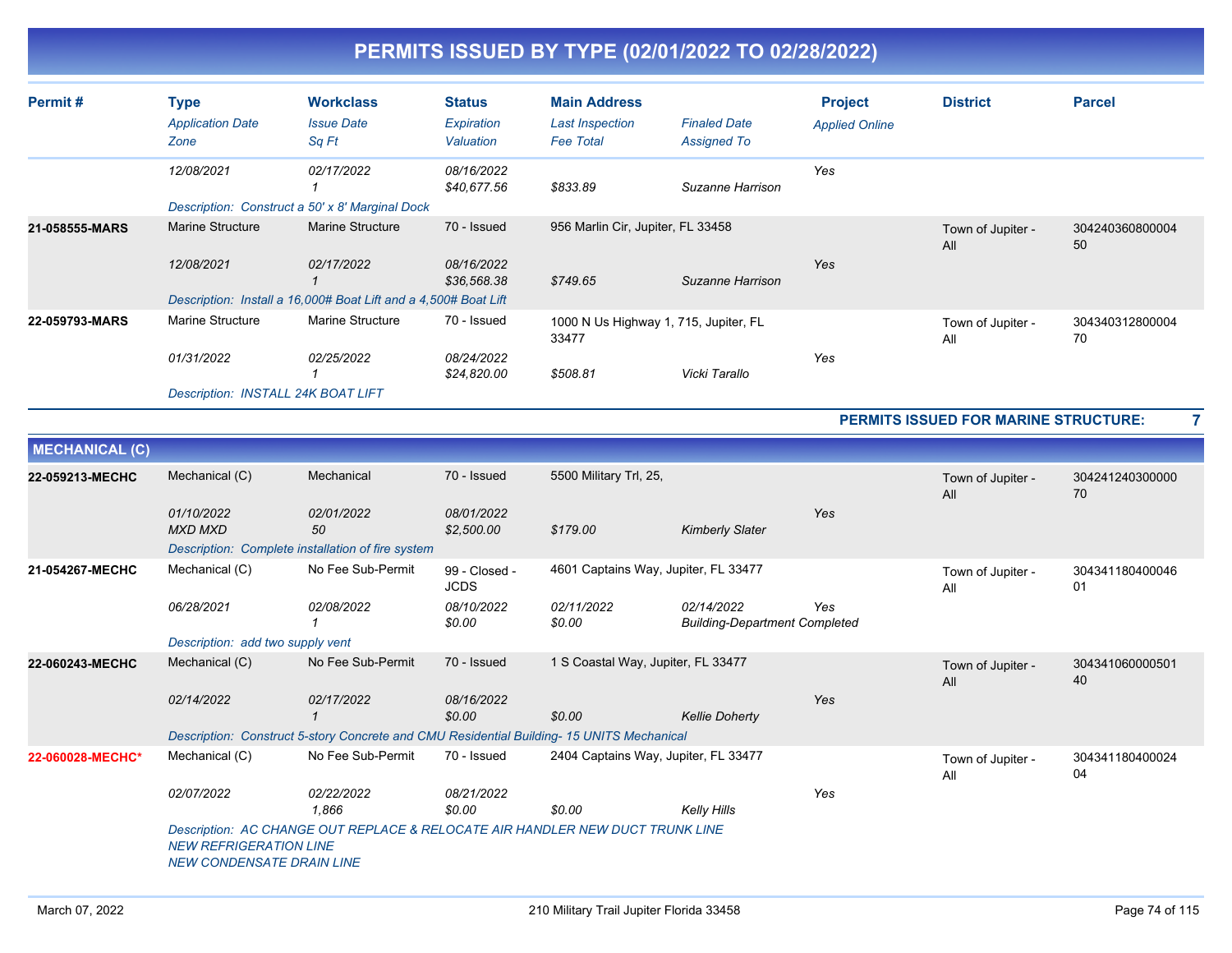|                       |                                                |                                                                                        |                                          |                                                                   | PERMITS ISSUED BY TYPE (02/01/2022 TO 02/28/2022)  |                                         |                                           |                       |
|-----------------------|------------------------------------------------|----------------------------------------------------------------------------------------|------------------------------------------|-------------------------------------------------------------------|----------------------------------------------------|-----------------------------------------|-------------------------------------------|-----------------------|
| Permit#               | <b>Type</b><br><b>Application Date</b><br>Zone | <b>Workclass</b><br><b>Issue Date</b><br>Sq Ft                                         | <b>Status</b><br>Expiration<br>Valuation | <b>Main Address</b><br><b>Last Inspection</b><br><b>Fee Total</b> | <b>Finaled Date</b><br><b>Assigned To</b>          | <b>Project</b><br><b>Applied Online</b> | <b>District</b>                           | <b>Parcel</b>         |
|                       |                                                |                                                                                        |                                          |                                                                   |                                                    |                                         | <b>PERMITS ISSUED FOR MECHANICAL (C):</b> |                       |
| <b>MECHANICAL (R)</b> |                                                |                                                                                        |                                          |                                                                   |                                                    |                                         |                                           |                       |
| 22-059618-MECHR       | Mechanical (R)                                 | Mechanical                                                                             | 99 - Closed -<br><b>JCDS</b>             | 599 Scrubjay Dr, Jupiter, FL 33458                                |                                                    |                                         | Town of Jupiter -<br>All                  | 304241150200050<br>80 |
|                       | 01/24/2022                                     | 02/01/2022<br>0                                                                        | 08/22/2022<br>\$6,705.00                 | 02/23/2022<br>\$138.11                                            | 02/24/2022<br><b>Building-Department Completed</b> | Yes                                     |                                           |                       |
|                       |                                                | Description: AC CHANGE OUT WITH DISCONNECT BOX                                         |                                          |                                                                   |                                                    |                                         |                                           |                       |
| 21-057199-MECHR       | Mechanical (R)                                 | Mechanical                                                                             | 70 - Issued                              | 2183 Northfork Dr, Jupiter, FL 33458                              |                                                    |                                         | Town of Jupiter -<br>All                  | 304240271900000<br>40 |
|                       | 10/13/2021<br>R <sub>1</sub> R <sub>1</sub>    | 02/01/2022<br>228                                                                      | 08/01/2022<br>\$7,432.00                 | \$152.87                                                          | Angela Carpentiere                                 | Yes                                     |                                           |                       |
|                       |                                                | Description: Installation of New Mitsubishi mini split air conditioning system         |                                          |                                                                   |                                                    |                                         |                                           |                       |
| 22-059598-MECHR       | Mechanical (R)                                 | Mechanical                                                                             | 99 - Closed -<br><b>JCDS</b>             |                                                                   | 18456 Lostlake Way, Jupiter, FL 33458              |                                         | Town of Jupiter -<br>All                  | 304240340800005<br>80 |
|                       | 01/24/2022                                     | 02/01/2022<br>3,397                                                                    | 08/22/2022<br>\$15,400.00                | 02/23/2022<br>\$315.70                                            | 02/24/2022<br><b>Building-Department Completed</b> | Yes                                     |                                           |                       |
|                       |                                                | <b>Description: HVAC DUCT REPLACEMENT</b>                                              |                                          |                                                                   |                                                    |                                         |                                           |                       |
| 22-059664-MECHR       | Mechanical (R)                                 | No Fee Sub-Permit                                                                      | 70 - Issued                              | 155 Sota Dr, Jupiter, FL 33458                                    |                                                    |                                         | Town of Jupiter -<br>All                  | 304241111400002<br>80 |
|                       | 01/26/2022                                     | 02/02/2022<br>300                                                                      | 08/02/2022<br>\$0.00                     | 02/03/2022<br>\$0.00                                              | <b>Kimberly Slater</b>                             | Yes                                     |                                           |                       |
|                       |                                                | Description: addition of 2 supply vents in enclosed patio                              |                                          |                                                                   |                                                    |                                         |                                           |                       |
| 22-059699-MECHR       | Mechanical (R)                                 | No Fee Sub-Permit                                                                      | 70 - Issued                              |                                                                   | 139 Beach Summit Ct, Jupiter, FL 33477             |                                         | Town of Jupiter -<br>All                  | 304341160200010<br>80 |
|                       | 01/27/2022                                     | 02/07/2022<br>2,663                                                                    | 08/08/2022<br>\$0.00                     | 02/08/2022<br>\$0.00                                              | Shandre Kellerman                                  | Yes                                     |                                           |                       |
|                       |                                                | Description: DUCT SYSTEM REPLACEMENT AND VENTING AS PER PLANS ON MASTER 21-058757-BLDR |                                          |                                                                   |                                                    |                                         |                                           |                       |
| 22-060014-MECHR       | Mechanical (R)                                 | No Fee Sub-Permit                                                                      | 70 - Issued                              | 12 Van Rd, Jupiter, FL 33469                                      |                                                    |                                         | Town of Jupiter -<br>All                  | 304340310800601<br>10 |
|                       | 02/07/2022                                     | 02/10/2022<br>172                                                                      | 08/15/2022<br>\$0.00                     | 02/14/2022<br>\$0.00                                              | <b>Kimberly Slater</b>                             | Yes                                     |                                           |                       |
|                       |                                                | Description: Install 9k BTU mini split system in addition.                             |                                          |                                                                   |                                                    |                                         |                                           |                       |
| 22-060119-MECHR       | Mechanical (R)                                 | No Fee Sub-Permit                                                                      | 70 - Issued                              | 119 S Village Way, Jupiter, FL 33458                              |                                                    |                                         | Town of Jupiter -<br>All                  | 304241130900012<br>50 |
|                       | 02/09/2022                                     | 02/10/2022<br>5,713                                                                    | 08/09/2022<br>\$0.00                     | \$0.00                                                            | <b>Kimberly Slater</b>                             | Yes                                     |                                           |                       |
|                       |                                                | <b>Description: AC INSTALL &amp; DUCTWORK</b>                                          |                                          |                                                                   |                                                    |                                         |                                           |                       |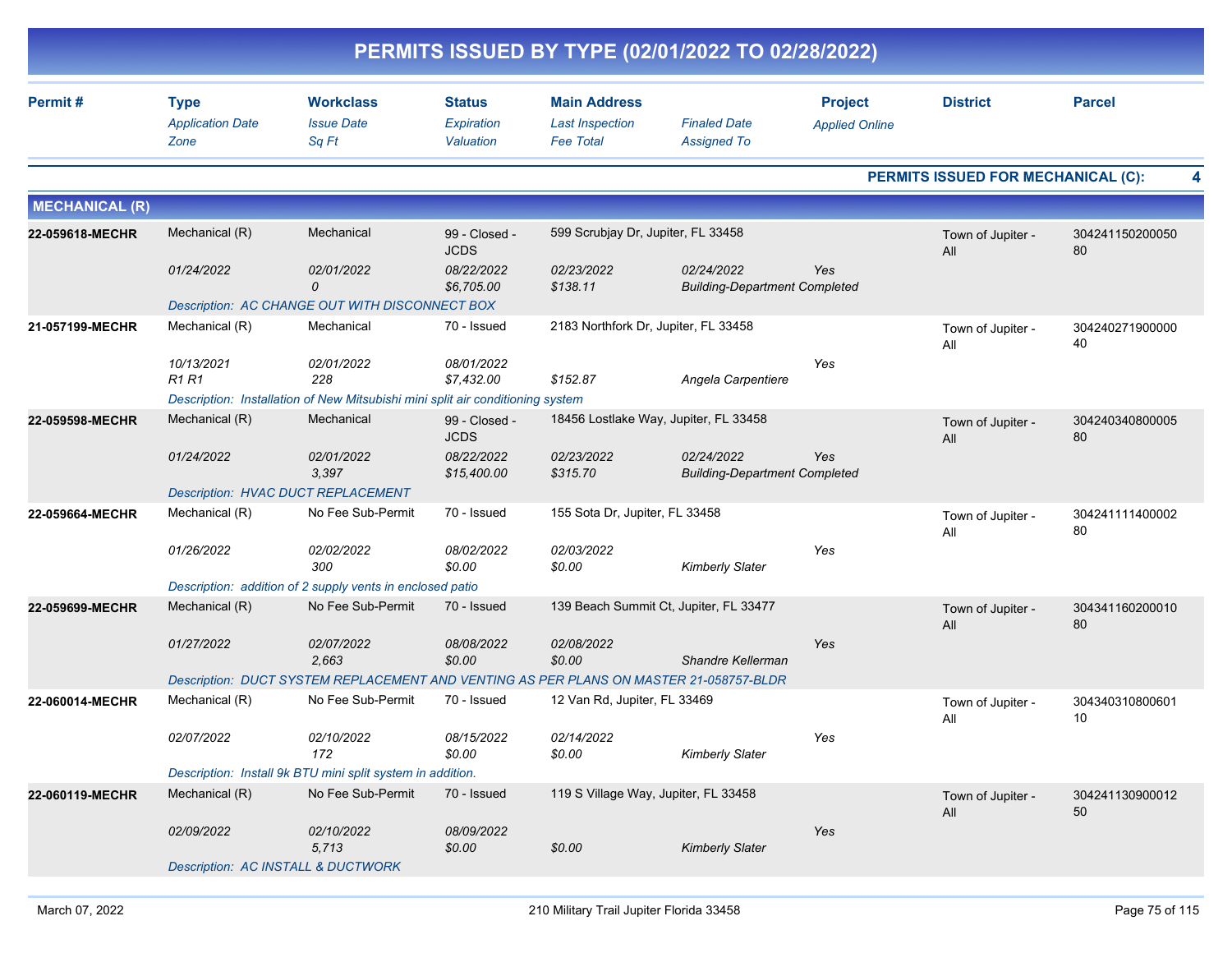| Permit#          |                                             | <b>Workclass</b>                                                | <b>Status</b>                | <b>Main Address</b>                      |                                                    | <b>Project</b>        | <b>District</b>          | <b>Parcel</b>         |
|------------------|---------------------------------------------|-----------------------------------------------------------------|------------------------------|------------------------------------------|----------------------------------------------------|-----------------------|--------------------------|-----------------------|
|                  | <b>Type</b><br><b>Application Date</b>      | <b>Issue Date</b>                                               | Expiration                   | <b>Last Inspection</b>                   | <b>Finaled Date</b>                                |                       |                          |                       |
|                  | Zone                                        | Sq Ft                                                           | Valuation                    | <b>Fee Total</b>                         | <b>Assigned To</b>                                 | <b>Applied Online</b> |                          |                       |
| 22-059582-MECHR  | Mechanical (R)                              | No Fee Sub-Permit                                               | 70 - Issued                  | 492 Mariner Dr, Jupiter, FL 33477        |                                                    |                       | Town of Jupiter -<br>All | 304341170300061<br>30 |
|                  | 01/21/2022                                  | 02/14/2022<br>0                                                 | 08/15/2022<br>\$0.00         | 02/15/2022<br>\$0.00                     | Alicia Hertzog                                     | Yes                   |                          |                       |
|                  |                                             | Description: HVAC WORK PER PLAN ON FILE                         |                              |                                          |                                                    |                       |                          |                       |
| 22-060116-MECHR  | Mechanical (R)                              | No Fee Sub-Permit                                               | 70 - Issued                  | 109 Hawksbill Way, Jupiter, FL 33458     |                                                    |                       | Town of Jupiter -<br>All | 304241114600000<br>60 |
|                  | 02/09/2022                                  | 02/15/2022<br>0                                                 | 08/15/2022<br>\$0.00         | \$0.00                                   | Vicki Tarallo                                      | Yes                   |                          |                       |
|                  | <b>Description: MECHANICAL PER PLANS</b>    |                                                                 |                              |                                          |                                                    |                       |                          |                       |
| 21-058903-MECHR  | Mechanical (R)                              | Mechanical                                                      | 99 - Closed -<br><b>JCDS</b> | 6270 Longleaf Pine Dr, Jupiter, FL 33458 |                                                    |                       | Town of Jupiter -<br>All | 304240270900056<br>10 |
|                  | 12/22/2021                                  | 02/15/2022<br>3,448                                             | 08/31/2022<br>\$3,500.00     | 03/04/2022<br>\$79.00                    | 03/07/2022<br><b>Building-Department Completed</b> | Yes                   |                          |                       |
|                  |                                             | Description: Replace ductwork because of sweat in attic.        |                              |                                          |                                                    |                       |                          |                       |
| 22-060284-MECHR  | Mechanical (R)                              | No Fee Sub-Permit                                               | 70 - Issued                  | 30 E Riverside Dr, Jupiter, FL 33469     |                                                    |                       | Town of Jupiter -<br>All | 304340310000300<br>72 |
|                  | 02/15/2022                                  | 02/22/2022<br>2,361                                             | 08/22/2022<br>\$0.00         | \$0.00                                   | Vicki Tarallo                                      | Yes                   |                          |                       |
|                  | <b>Description: MECHANICAL PER PLANS</b>    |                                                                 |                              |                                          |                                                    |                       |                          |                       |
| 22-060085-MECHR  | Mechanical (R)                              | Mechanical                                                      | 70 - Issued                  | 275 Palm Ave, A204, Jupiter, FL 33477    |                                                    |                       | Town of Jupiter -<br>All | 304341051600120<br>40 |
|                  | 02/09/2022                                  | 02/22/2022<br>0                                                 | 08/22/2022<br>\$6,303.00     | \$130.06                                 | <b>Ellis Baird</b>                                 | Yes                   |                          |                       |
|                  |                                             | Description: AC CHANGE OUT WITH NEW DISCONNECT BOX              |                              |                                          |                                                    |                       |                          |                       |
| 22-059289-MECHR  | Mechanical (R)                              | No Fee Sub-Permit                                               | 70 - Issued                  | 138 Sandbar Dr, Jupiter, FL 33477        |                                                    |                       | Town of Jupiter -<br>All | 304341170200010<br>05 |
|                  | 01/11/2022                                  | 02/23/2022<br>2,000                                             | 08/22/2022<br>\$0.00         | \$0.00                                   | Suzanne Harrison                                   | Yes                   |                          |                       |
|                  |                                             | Description: Kitchen Renovation / Infill kitchen window and SGD |                              |                                          |                                                    |                       |                          |                       |
| 22-060472-MECHR* | Mechanical (R)                              | No Fee Sub-Permit                                               | 70 - Issued                  | 206 Locha Dr, Jupiter, FL 33458          |                                                    |                       | Town of Jupiter -<br>All | 304241111200004<br>30 |
|                  | 02/21/2022<br>R <sub>2</sub> R <sub>2</sub> | 02/23/2022<br>$\mathcal I$                                      | 08/22/2022<br>\$0.00         | \$0.00                                   | <b>Kimberly Slater</b>                             | Yes                   |                          |                       |
|                  |                                             | Description: HVAC WORK PER PLAN ON FILE                         |                              |                                          |                                                    |                       |                          |                       |
| 22-060463-MECHR  | Mechanical (R)                              | No Fee Sub-Permit                                               | 70 - Issued                  | 131 Porgee Rock PI, Jupiter, FL 33458    |                                                    |                       | Town of Jupiter -<br>All | 304240330500018<br>30 |
|                  | 02/21/2022<br><b>RR RR</b>                  | 02/24/2022<br>2,829                                             | 08/23/2022<br>\$0.00         | 03/02/2022<br>\$0.00                     | Suzanne Harrison                                   | Yes                   |                          |                       |
|                  |                                             |                                                                 |                              |                                          |                                                    |                       |                          |                       |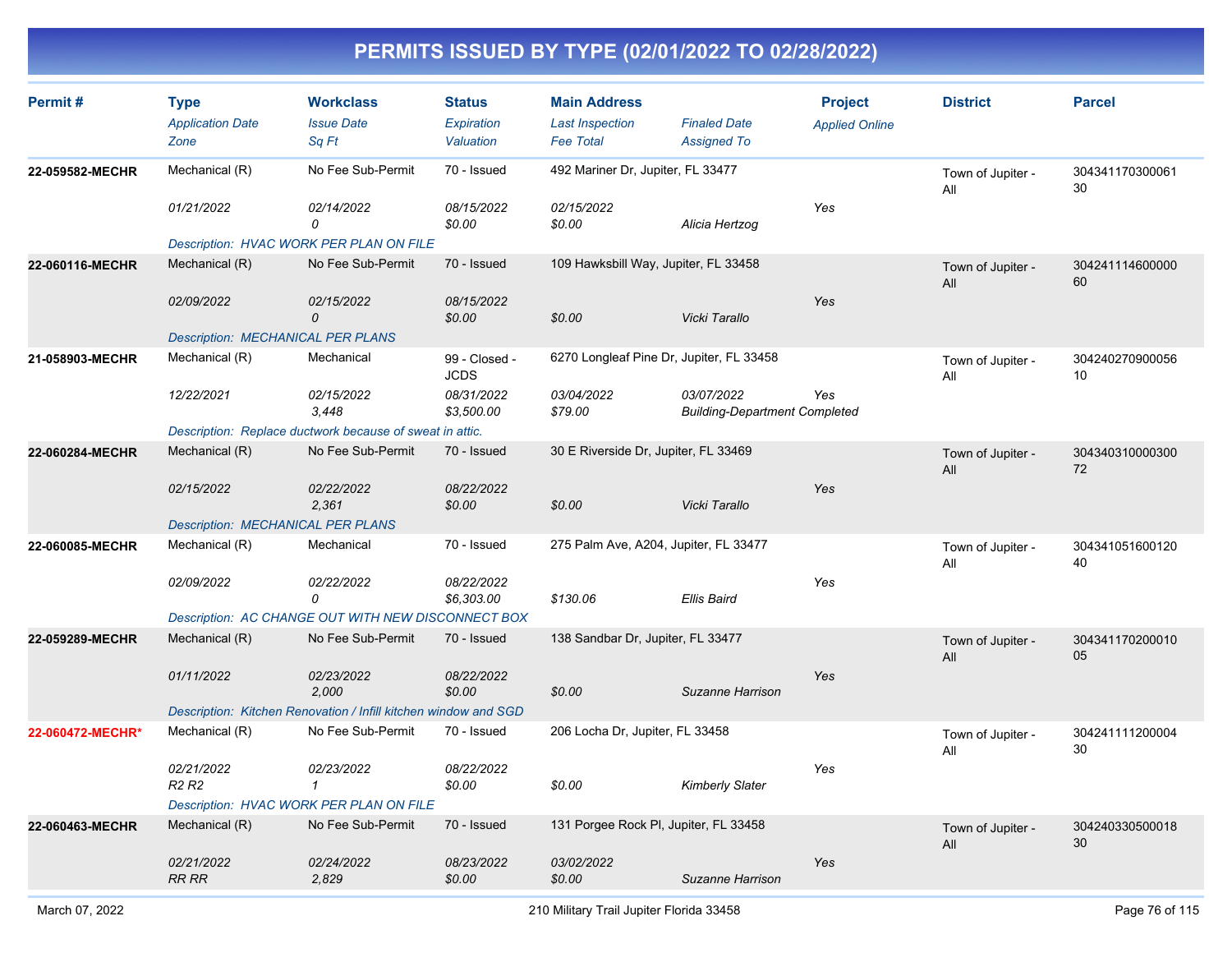|                     |                                                        |                                                                                                                                                            |                                          |                                                                   | PERMITS ISSUED BY TYPE (02/01/2022 TO 02/28/2022) |                                         |                                           |                       |  |  |  |
|---------------------|--------------------------------------------------------|------------------------------------------------------------------------------------------------------------------------------------------------------------|------------------------------------------|-------------------------------------------------------------------|---------------------------------------------------|-----------------------------------------|-------------------------------------------|-----------------------|--|--|--|
| Permit#             | <b>Type</b><br><b>Application Date</b><br>Zone         | <b>Workclass</b><br><b>Issue Date</b><br>Sq Ft                                                                                                             | <b>Status</b><br>Expiration<br>Valuation | <b>Main Address</b><br><b>Last Inspection</b><br><b>Fee Total</b> | <b>Finaled Date</b><br><b>Assigned To</b>         | <b>Project</b><br><b>Applied Online</b> | <b>District</b>                           | <b>Parcel</b>         |  |  |  |
|                     | Description: Mechanical Per Plan                       |                                                                                                                                                            |                                          |                                                                   |                                                   |                                         |                                           |                       |  |  |  |
| 22-060547-MECHR     | Mechanical (R)                                         | No Fee Sub-Permit                                                                                                                                          | 70 - Issued                              | 318 Murcia Dr, Jupiter, FL 33458                                  |                                                   |                                         | Town of Jupiter -<br>All                  | 304241131700000<br>70 |  |  |  |
|                     | 02/23/2022                                             | 02/25/2022<br>585                                                                                                                                          | 08/24/2022<br>\$0.00                     | \$0.00                                                            | Suzanne Harrison                                  | Yes                                     |                                           |                       |  |  |  |
|                     | <b>Bathroom Exhaust</b><br><b>Kitchen Hood Exhaust</b> | Description: complete AC and Duct replacement on remodeled areas of home.                                                                                  |                                          |                                                                   |                                                   |                                         |                                           |                       |  |  |  |
| 22-060227-MECHR     | Mechanical (R)                                         | Mechanical                                                                                                                                                 | 70 - Issued                              | 120 Coco Ln, Jupiter, FL 33458                                    |                                                   |                                         | Town of Jupiter -<br>All                  | 304241110100201<br>10 |  |  |  |
|                     | 02/14/2022                                             | 02/28/2022<br>2,162                                                                                                                                        | 08/29/2022<br>\$16,580.00                | \$339.89                                                          | Shandre Kellerman                                 | Yes                                     |                                           |                       |  |  |  |
|                     |                                                        | Description: Replace AC, like for like, 4 ton, 17 Seer York YCG48B21S, AE60DX21, 10 kw with duct replacement, 18 drops, 13 supply ducts and 5 return ducts |                                          |                                                                   |                                                   |                                         |                                           |                       |  |  |  |
| 22-059212-MECHR     | Mechanical (R)                                         | No Fee Sub-Permit                                                                                                                                          | 70 - Issued                              | 130 St Michaels Ct, Jupiter, FL 33458                             |                                                   |                                         | Town of Jupiter -<br>All                  | 304241111800006<br>60 |  |  |  |
|                     | 01/10/2022                                             | 02/28/2022<br>1,000                                                                                                                                        | 08/29/2022<br>\$70,000.00                | \$0.00                                                            | Shandre Kellerman                                 | Yes                                     |                                           |                       |  |  |  |
|                     |                                                        | Description: REPLACE KITCHEN CABINETS WITH NEW SAME FOOTPRINT. AS PER PLANS ON MASTER 21-056477-BLDR<br>REPLACE TOILET AND VANITY IN POOL BATH.            |                                          |                                                                   |                                                   |                                         |                                           |                       |  |  |  |
| 22-060600-MECHR     | Mechanical (R)                                         | No Fee Sub-Permit                                                                                                                                          | 70 - Issued                              | 156 Rosewood Cir, Jupiter, FL 33458                               |                                                   |                                         | Town of Jupiter -<br>All                  | 304241101000048<br>80 |  |  |  |
|                     | 02/24/2022                                             | 02/28/2022<br>$\mathbf{1}$                                                                                                                                 | 08/29/2022<br>\$0.00                     | \$0.00                                                            | <b>Kimberly Slater</b>                            | Yes                                     |                                           |                       |  |  |  |
|                     |                                                        | Description: mechanical sub for permit 21-052744                                                                                                           |                                          |                                                                   |                                                   |                                         |                                           |                       |  |  |  |
|                     |                                                        |                                                                                                                                                            |                                          |                                                                   |                                                   |                                         | <b>PERMITS ISSUED FOR MECHANICAL (R):</b> | 19                    |  |  |  |
| <b>PLUMBING (C)</b> |                                                        |                                                                                                                                                            |                                          |                                                                   |                                                   |                                         |                                           |                       |  |  |  |
| 22-059364-PLUMC*    | Plumbing (C)                                           | No Fee Sub-Permit                                                                                                                                          | 70 - Issued                              |                                                                   | 1000 E Indiantown Rd, Jupiter, FL 33477           |                                         | Town of Jupiter -<br>All                  | 304341050000070<br>50 |  |  |  |
|                     | 01/14/2022<br>C3C3                                     | 02/02/2022<br>0                                                                                                                                            | 08/01/2022<br>\$0.00                     | 01/18/2022<br>\$0.00                                              | Vicki Tarallo                                     | No                                      |                                           |                       |  |  |  |
|                     | <b>Description: PLUMBING PER PLANS</b>                 |                                                                                                                                                            |                                          |                                                                   |                                                   |                                         |                                           |                       |  |  |  |
| 22-059822-PLUMC     | Plumbing (C)                                           | No Fee Sub-Permit                                                                                                                                          | 70 - Issued                              |                                                                   | 1210 S Old Dixie Hwy, Jupiter, FL 33458           |                                         | Town of Jupiter -<br>All                  | 304241120000010<br>60 |  |  |  |
|                     | 02/01/2022                                             | 02/04/2022<br>$\mathcal I$                                                                                                                                 | 08/03/2022<br>\$0.00                     | \$0.00                                                            | <b>Kellie Doherty</b>                             | Yes                                     |                                           |                       |  |  |  |
|                     |                                                        | Description: INSTALL PLUMBING PER PLANS- ER Addition                                                                                                       |                                          |                                                                   |                                                   |                                         |                                           |                       |  |  |  |
| 22-059974-PLUMC     | Plumbing (C)                                           | Plumbing                                                                                                                                                   | 70 - Issued                              | 33458                                                             | 431 Jupiter Lakes Blvd, 2113D, Jupiter, FL        |                                         | Town of Jupiter -<br>All                  | 304241120300201<br>34 |  |  |  |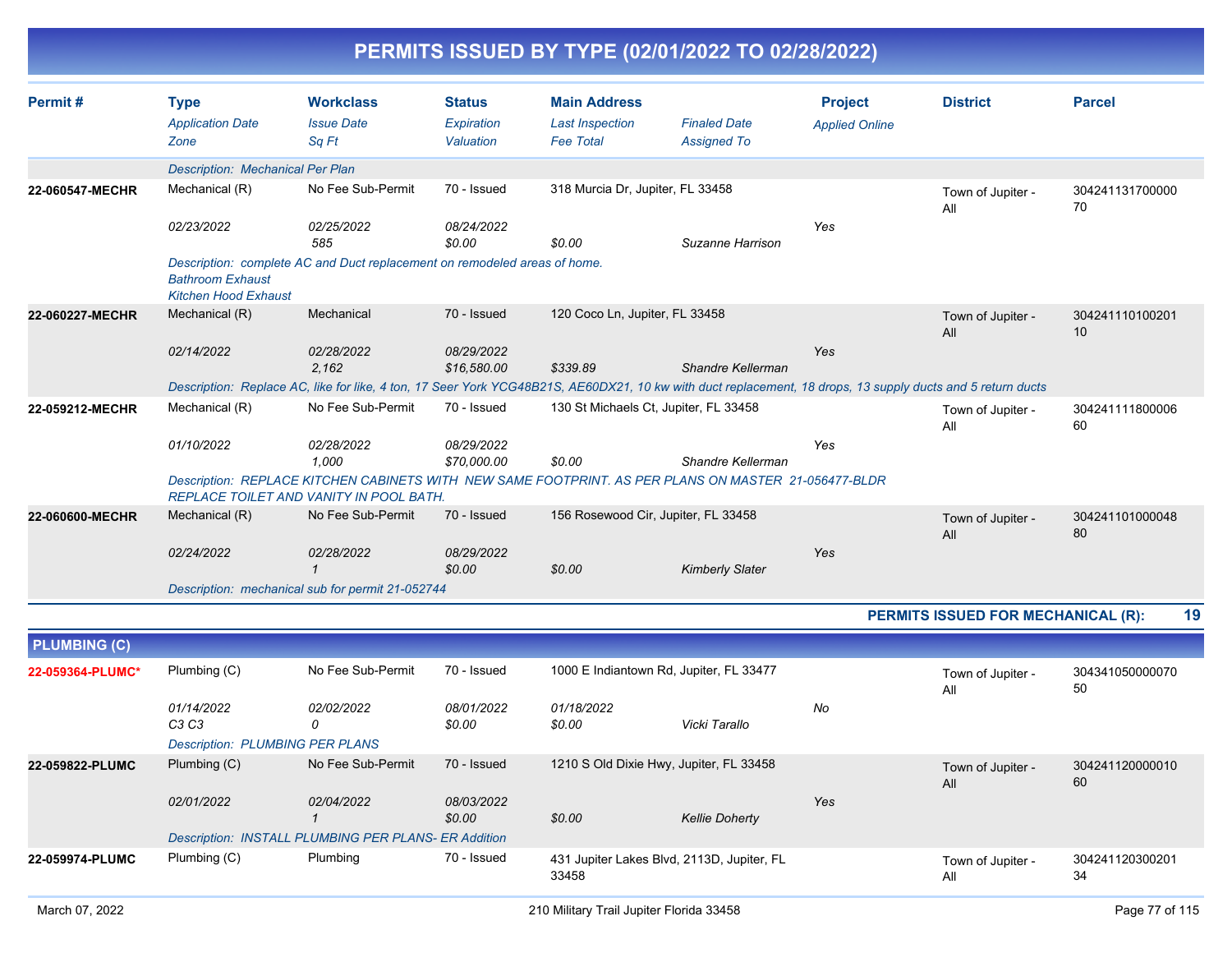|                  |                                                |                                                                                                                                                            |                                          |                                                                   | PERMITS ISSUED BY TYPE (02/01/2022 TO 02/28/2022) |                                         |                          |                       |  |  |  |
|------------------|------------------------------------------------|------------------------------------------------------------------------------------------------------------------------------------------------------------|------------------------------------------|-------------------------------------------------------------------|---------------------------------------------------|-----------------------------------------|--------------------------|-----------------------|--|--|--|
| Permit#          | <b>Type</b><br><b>Application Date</b><br>Zone | <b>Workclass</b><br><b>Issue Date</b><br>Sq Ft                                                                                                             | <b>Status</b><br>Expiration<br>Valuation | <b>Main Address</b><br><b>Last Inspection</b><br><b>Fee Total</b> | <b>Finaled Date</b><br><b>Assigned To</b>         | <b>Project</b><br><b>Applied Online</b> | <b>District</b>          | <b>Parcel</b>         |  |  |  |
|                  | 02/04/2022                                     | 02/07/2022<br>-1                                                                                                                                           | 08/24/2022<br>\$1,000.00                 | 02/25/2022<br>\$79.00                                             | Shandre Kellerman                                 | Yes                                     |                          |                       |  |  |  |
|                  |                                                | Description: Move existing shower valve (s) in both the Master & Guest Bathrooms.<br>From one side of the wall to the other side.                          |                                          |                                                                   |                                                   |                                         |                          |                       |  |  |  |
| 22-059942-PLUMC  | Plumbing (C)                                   | No Fee Sub-Permit                                                                                                                                          | 70 - Issued                              |                                                                   | 701 South Seas Dr, 406, Jupiter, FL 33477         |                                         | Town of Jupiter -<br>All | 304341160500740<br>60 |  |  |  |
|                  | 02/03/2022<br>R3 R3                            | 02/10/2022<br>1,380                                                                                                                                        | 08/30/2022<br>\$0.00                     | 03/03/2022<br>\$0.00                                              | <b>Kimberly Slater</b>                            | Yes                                     |                          |                       |  |  |  |
|                  |                                                | Description: Replace all plumbing fixture and hardware on two bathrooms and kitchen                                                                        |                                          |                                                                   |                                                   |                                         |                          |                       |  |  |  |
| 22-060286-PLUMC  | Plumbing (C)                                   | No Fee Sub-Permit                                                                                                                                          | 70 - Issued                              | 700 S Us Highway 1, 202, Jupiter, FL<br>33477                     |                                                   |                                         | Town of Jupiter -<br>All | 304341065000120<br>20 |  |  |  |
|                  | 02/15/2022                                     | 02/17/2022<br>20                                                                                                                                           | 08/31/2022<br>\$0.00                     | 03/04/2022<br>\$0.00                                              | Suzanne Harrison                                  | Yes                                     |                          |                       |  |  |  |
|                  | <b>Description: WET BAR ADDITION</b>           |                                                                                                                                                            |                                          |                                                                   |                                                   |                                         |                          |                       |  |  |  |
| 22-060387-PLUMC  | Plumbing (C)                                   | No Fee Sub-Permit                                                                                                                                          | 70 - Issued                              | 33477                                                             | 2151 S Alternate A1A, 600, Jupiter, FL            |                                         | Town of Jupiter -<br>All | 304341074100106<br>00 |  |  |  |
|                  | 02/17/2022                                     | 02/17/2022<br>$\overline{\mathbf{1}}$                                                                                                                      | 08/16/2022<br>\$0.00                     | \$0.00                                                            | <b>Unassigned Unassigned</b>                      | Yes                                     |                          |                       |  |  |  |
|                  |                                                | Description: BATHROOMS, 2 SINKS AND WATER HEATER                                                                                                           |                                          |                                                                   |                                                   |                                         |                          |                       |  |  |  |
|                  |                                                | <b>SEE MASTER PLANS21-058174-COMM</b>                                                                                                                      |                                          |                                                                   |                                                   |                                         |                          |                       |  |  |  |
| 22-060229-PLUMC  | Plumbing (C)                                   | No Fee Sub-Permit                                                                                                                                          | 70 - Issued                              |                                                                   | 6760 W Indiantown Rd, Jupiter, FL 33458           |                                         | Town of Jupiter -<br>All | 304241031900000<br>20 |  |  |  |
|                  | 02/14/2022<br>C2 C2                            | 02/22/2022<br>$\mathbf{1}$                                                                                                                                 | 08/21/2022<br>\$0.00                     | \$0.00                                                            | Kelly Hills                                       | Yes                                     |                          |                       |  |  |  |
|                  |                                                | Description: Add floor sink and relocate hand sink for McDonalds. Main building permit 21-057151-COMM                                                      |                                          |                                                                   |                                                   |                                         |                          |                       |  |  |  |
| 22-059772-PLUMC* | Plumbing (C)                                   | No Fee Sub-Permit                                                                                                                                          | 70 - Issued                              |                                                                   | 2404 Captains Way, Jupiter, FL 33477              |                                         | Town of Jupiter -<br>All | 304341180400024<br>04 |  |  |  |
|                  | 01/28/2022                                     | 02/22/2022<br>500                                                                                                                                          | 08/23/2022<br>\$0.00                     | 02/24/2022<br>\$0.00                                              | <b>Kelly Hills</b>                                | Yes                                     |                          |                       |  |  |  |
|                  |                                                | Description: Relocation of drains, water services in kitchen, laundry, and bathrooms. Also shower pans, natural gas for stove and laundry washing machine. |                                          |                                                                   |                                                   |                                         |                          |                       |  |  |  |
| 22-059673-PLUMC  | Plumbing (C)                                   | Plumbing                                                                                                                                                   | 70 - Issued                              |                                                                   | 150 Pineview Rd, L6, Jupiter, FL 33469            |                                         | Town of Jupiter -<br>All | 304340311600001<br>26 |  |  |  |
|                  | 01/26/2022                                     | 02/23/2022<br>$\mathbf{1}$                                                                                                                                 | 08/24/2022<br>\$500.00                   | 02/25/2022<br>\$79.00                                             | Vicki Tarallo                                     | Yes                                     |                          |                       |  |  |  |
|                  | Description: SHOWER PAN 30X60 CENTER DRAIN     |                                                                                                                                                            |                                          |                                                                   |                                                   |                                         |                          |                       |  |  |  |
| 22-060500-PLUMC  | Plumbing (C)                                   | No Fee Sub-Permit                                                                                                                                          | 99 - Closed -<br><b>JCDS</b>             | 176 Helios Dr, 310, Jupiter, FL 33477                             |                                                   |                                         | Town of Jupiter -<br>All |                       |  |  |  |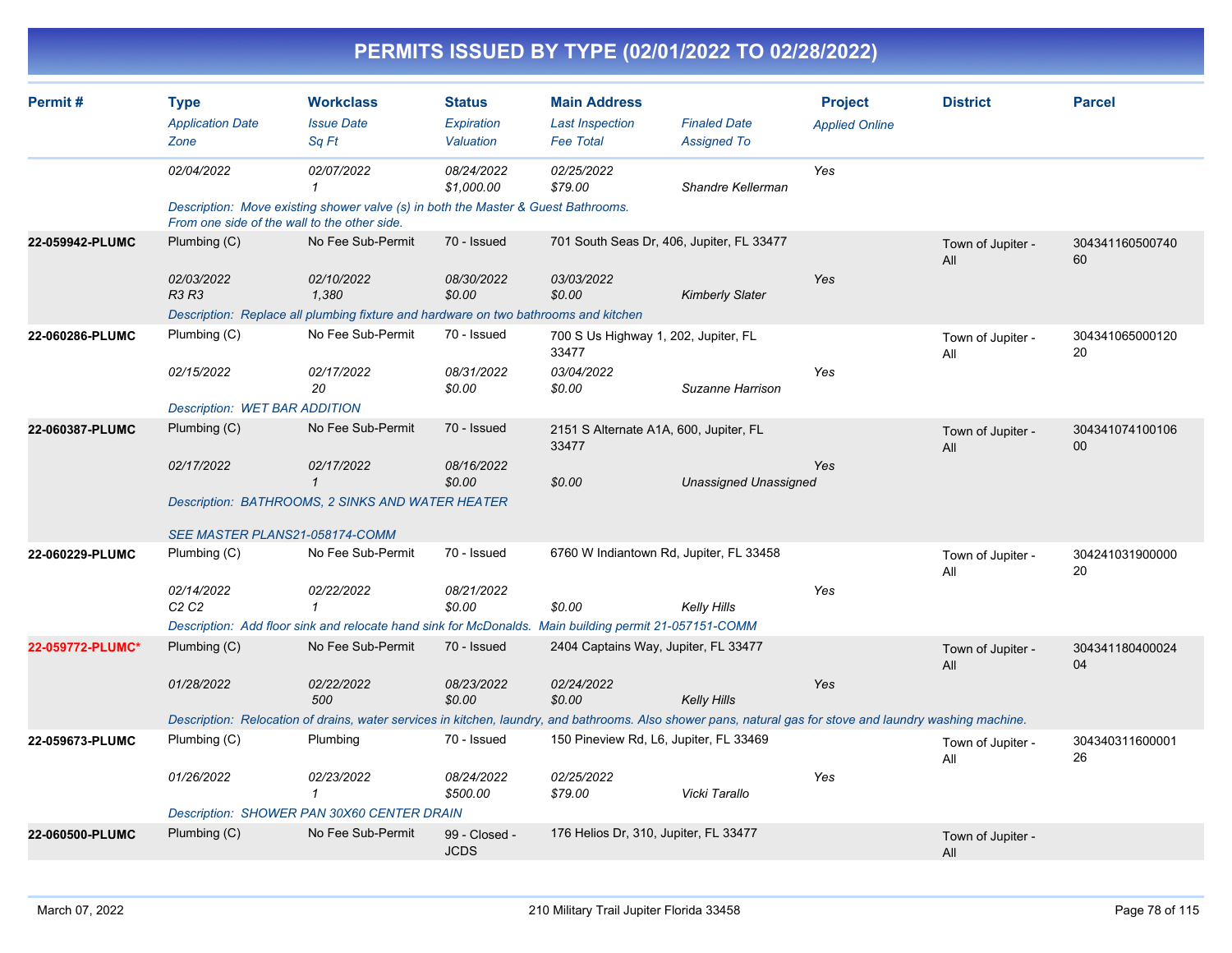|                     |                                                |                                                                                                                                  |                                          |                                                                   | PERMITS ISSUED BY TYPE (02/01/2022 TO 02/28/2022)  |                                         |                                         |                       |
|---------------------|------------------------------------------------|----------------------------------------------------------------------------------------------------------------------------------|------------------------------------------|-------------------------------------------------------------------|----------------------------------------------------|-----------------------------------------|-----------------------------------------|-----------------------|
| Permit#             | <b>Type</b><br><b>Application Date</b><br>Zone | <b>Workclass</b><br><b>Issue Date</b><br>Sq Ft                                                                                   | <b>Status</b><br>Expiration<br>Valuation | <b>Main Address</b><br><b>Last Inspection</b><br><b>Fee Total</b> | <b>Finaled Date</b><br><b>Assigned To</b>          | <b>Project</b><br><b>Applied Online</b> | <b>District</b>                         | <b>Parcel</b>         |
|                     | 02/22/2022                                     | 02/25/2022<br>$\mathbf{1}$                                                                                                       | 08/29/2022<br>\$0.00                     | 02/28/2022<br>\$0.00                                              | 03/01/2022<br><b>Building-Department Completed</b> | Yes                                     |                                         |                       |
|                     |                                                | Description: Replace kitchen and bathroom lav in existing locations                                                              |                                          |                                                                   |                                                    |                                         |                                         |                       |
| 22-060210-PLUMC     | Plumbing (C)                                   | Plumbing                                                                                                                         | 99 - Closed -<br><b>JCDS</b>             |                                                                   | 1200 W Indiantown Rd, Jupiter, FL 33458            |                                         | Town of Jupiter -<br>All                | 304241023800000<br>60 |
|                     | 02/11/2022                                     | 02/25/2022                                                                                                                       | 08/31/2022<br>\$2,016.87                 | 03/04/2022<br>\$79.00                                             | 03/07/2022<br><b>Building-Department Completed</b> | Yes                                     |                                         |                       |
|                     |                                                | Description: furnish and install one 1 inch wilkins 975xl2 backflow to replace exisitng                                          |                                          |                                                                   |                                                    |                                         |                                         |                       |
|                     |                                                |                                                                                                                                  |                                          |                                                                   |                                                    |                                         | <b>PERMITS ISSUED FOR PLUMBING (C):</b> | 11                    |
| <b>PLUMBING (R)</b> |                                                |                                                                                                                                  |                                          |                                                                   |                                                    |                                         |                                         |                       |
| 22-059775-PLUMR     | Plumbing (R)                                   | No Fee Sub-Permit                                                                                                                | 70 - Issued                              | 6409 Garrett St, Jupiter, FL 33458                                |                                                    |                                         | Town of Jupiter -<br>All                | 304241150104500<br>80 |
|                     | 01/30/2022<br>R1 R1                            | 02/01/2022<br>900                                                                                                                | 08/01/2022<br>\$0.00                     | 02/02/2022<br>\$0.00                                              | Alicia Hertzog                                     | Yes                                     |                                         |                       |
|                     | <b>Description: PLUMBING PER PLANS</b>         |                                                                                                                                  |                                          |                                                                   |                                                    |                                         |                                         |                       |
| 22-059763-PLUMR     | Plumbing (R)                                   | No Fee Sub-Permit                                                                                                                | 99 - Closed -<br><b>JCDS</b>             |                                                                   | 455 Schoolhouse Rd, Jupiter, FL 33458              |                                         | Town of Jupiter -<br>All                | 304241241900008<br>10 |
|                     | 01/28/2022                                     | 02/01/2022<br>$\mathbf 1$                                                                                                        | 08/08/2022<br>\$0.00                     | 02/08/2022<br>\$0.00                                              | 02/09/2022<br><b>Building-Department Completed</b> | Yes                                     |                                         |                       |
|                     |                                                | Description: Re-install customer supplied tub with a new drain flange                                                            |                                          |                                                                   |                                                    |                                         |                                         |                       |
| 21-058041-PLUMR     | Plumbing (R)                                   | Pool                                                                                                                             | 70 - Issued                              | 119 Seashore Dr, Jupiter, FL 33477                                |                                                    |                                         | Town of Jupiter -<br>All                | 304341160200040<br>20 |
|                     | 11/16/2021<br>R <sub>2</sub> R <sub>2</sub>    | 02/01/2022<br>2,114                                                                                                              | 08/01/2022<br>\$0.00                     | \$0.00                                                            | <b>Shandre Kellerman</b>                           | No                                      |                                         |                       |
|                     |                                                | Description: PLUMBING FOR Construct new pool, spa, & sand set paver deck with a heat pump AS PER PLANS ON MASTER 21-057391-POOLR |                                          |                                                                   |                                                    |                                         |                                         |                       |
| 21-057792-PLUMR     | Plumbing (R)                                   | Plumbing                                                                                                                         | 70 - Issued                              |                                                                   | 122 Echelon Crest Trl, Jupiter, FL 33478           |                                         | Town of Jupiter -<br>All                | 304240320600022<br>50 |
|                     | 11/04/2021                                     | 02/01/2022<br>$\mathbf 1$                                                                                                        | 08/01/2022<br>\$650.00                   | \$79.00                                                           | Shandre Kellerman                                  | Yes                                     |                                         |                       |
|                     |                                                | Description: Install Watts 9D check valve and connect pool autofill                                                              |                                          |                                                                   |                                                    |                                         |                                         |                       |
| 22-059313-PLUMR     | Plumbing (R)                                   | Plumbing                                                                                                                         | 70 - Issued                              |                                                                   | 118 Inner Harbour Way, Jupiter, FL 33477           |                                         | Town of Jupiter -<br>All                | 304341170200010<br>76 |
|                     | 01/12/2022                                     | 02/01/2022<br>-1                                                                                                                 | 08/01/2022<br>\$450.00                   | \$79.00                                                           | Vicki Tarallo                                      | Yes                                     |                                         |                       |
|                     |                                                | Description: INSTALL WATTS 9D CHECK VALVE AND CONNECT POOL AUTOFILL                                                              |                                          |                                                                   |                                                    |                                         |                                         |                       |
| 22-059802-PLUMR     | Plumbing (R)                                   | No Fee Sub-Permit                                                                                                                | 70 - Issued                              | 1167 N Jeaga Dr, Jupiter, FL 33458                                |                                                    |                                         | Town of Jupiter -<br>All                | 304241141400045<br>60 |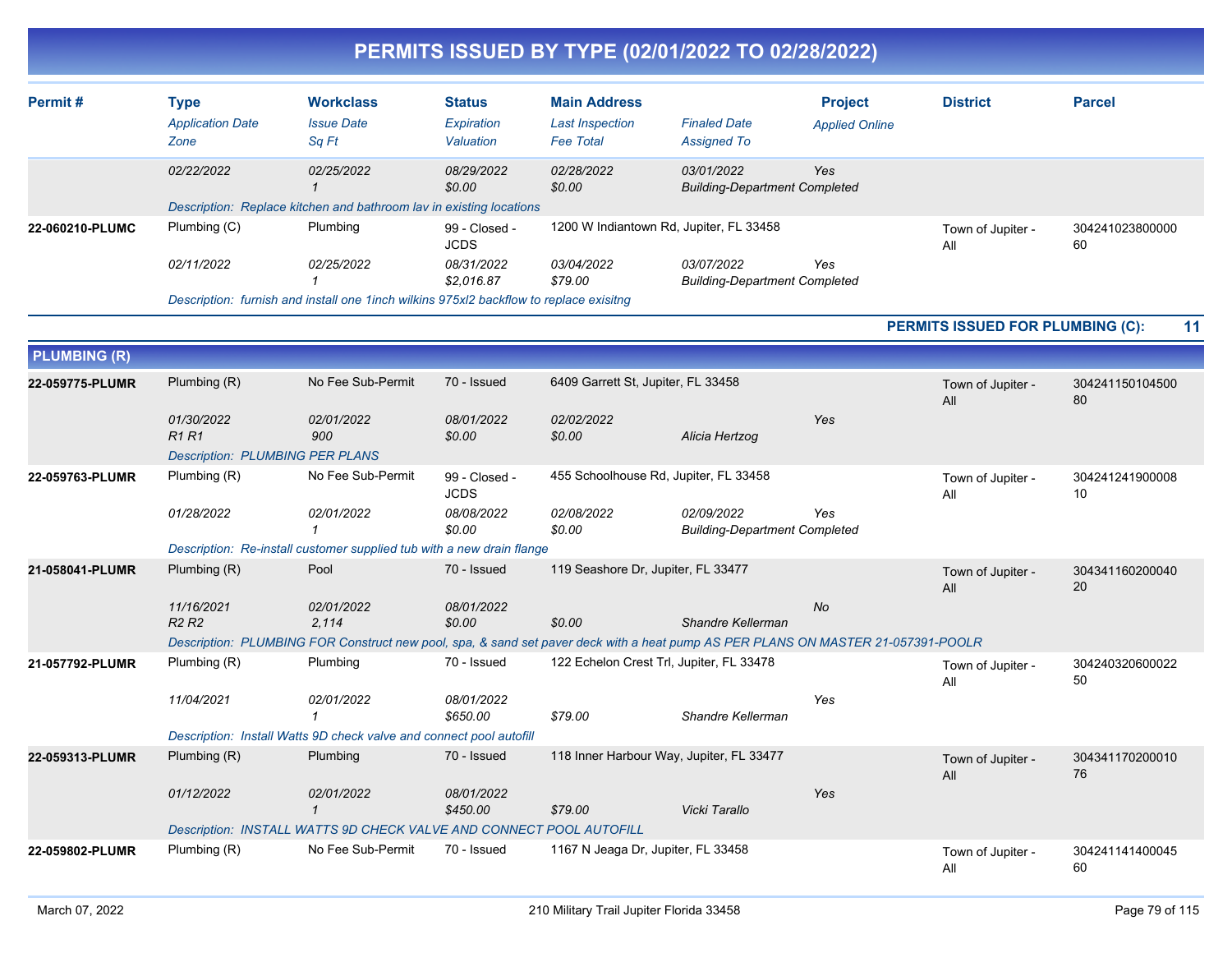| Permit#         | <b>Type</b><br><b>Application Date</b><br>Zone                                                                            | <b>Workclass</b><br><b>Issue Date</b><br>Sq Ft                                | <b>Status</b><br>Expiration<br>Valuation | <b>Main Address</b><br><b>Last Inspection</b><br><b>Fee Total</b> | <b>Finaled Date</b><br><b>Assigned To</b> | <b>Project</b><br><b>Applied Online</b> | <b>District</b>          | <b>Parcel</b>         |
|-----------------|---------------------------------------------------------------------------------------------------------------------------|-------------------------------------------------------------------------------|------------------------------------------|-------------------------------------------------------------------|-------------------------------------------|-----------------------------------------|--------------------------|-----------------------|
|                 | 01/31/2022                                                                                                                | 02/01/2022<br>$\mathbf{1}$                                                    | 08/22/2022<br>\$0.00                     | 02/22/2022<br>\$0.00                                              | Suzanne Harrison                          | Yes                                     |                          |                       |
|                 | <b>Description: Plumbing Sub Permit</b>                                                                                   |                                                                               |                                          |                                                                   |                                           |                                         |                          |                       |
| 22-059362-PLUMR | Plumbing $(R)$                                                                                                            | Plumbing                                                                      | 70 - Issued                              | 150 S Hampton Dr, Jupiter, FL 33458                               |                                           |                                         | Town of Jupiter -<br>All | 304241111500003<br>90 |
|                 | 01/14/2022                                                                                                                | 02/01/2022<br>1,975                                                           | 08/01/2022<br>\$7,500.00                 | \$154.25                                                          | Vicki Tarallo                             | Yes                                     |                          |                       |
|                 |                                                                                                                           | Description: REPIPE THE EXISTING WATER SYSTEM FROM POLYBUTYLENE TO PEX        |                                          |                                                                   |                                           |                                         |                          |                       |
| 22-059679-PLUMR | Plumbing (R)                                                                                                              | Plumbing                                                                      | 70 - Issued                              | 600 W Whitney Dr, Jupiter, FL 33458                               |                                           |                                         | Town of Jupiter -<br>All | 304241010100402<br>30 |
|                 | 01/26/2022<br><b>R1 R1</b>                                                                                                | 02/02/2022<br>11                                                              | 08/02/2022<br>\$3,449.88                 | 02/03/2022<br>\$79.00                                             | Angela Carpentiere                        | Yes                                     |                          |                       |
|                 |                                                                                                                           | Description: Replace shower pan, trap and drain                               |                                          |                                                                   |                                           |                                         |                          |                       |
| 22-059297-PLUMR | Plumbing (R)                                                                                                              | No Fee Sub-Permit                                                             | 70 - Issued                              | 3702 Captains Way, Jupiter, FL 33477                              |                                           |                                         | Town of Jupiter -<br>All | 304341181400000<br>80 |
|                 | 01/12/2022                                                                                                                | 02/02/2022<br>$\mathbf{1}$                                                    | 08/01/2022<br>\$0.00                     | \$0.00                                                            | Shandre Kellerman                         | Yes                                     |                          |                       |
|                 | Description: Pool auto fill as per plans on MASTER 21-057253-POOLR                                                        |                                                                               |                                          |                                                                   |                                           |                                         |                          |                       |
| 22-059710-PLUMR | Plumbing (R)                                                                                                              | Pool                                                                          | 70 - Issued                              | 117 Echelon Crest Trl, Jupiter, FL 33478                          |                                           |                                         | Town of Jupiter -<br>All | 304240320600021<br>70 |
|                 | 01/27/2022<br><b>R1 R1</b>                                                                                                | 02/02/2022<br>450                                                             | 08/31/2022<br>\$0.00                     | 03/04/2022<br>\$0.00                                              |                                           | No                                      |                          |                       |
|                 |                                                                                                                           | Description: Pool, Spa, Deck, Footer, Heater and Equipment                    |                                          |                                                                   |                                           |                                         |                          |                       |
| 22-059805-PLUMR | Plumbing $(R)$                                                                                                            | No Fee Sub-Permit                                                             | 70 - Issued                              | 103 Ennis Ln, Jupiter, FL 33458                                   |                                           |                                         | Town of Jupiter -<br>All | 304241132300018<br>40 |
|                 | 01/31/2022                                                                                                                | 02/02/2022<br>$\mathbf{1}$                                                    | 08/08/2022<br>\$1,374.25                 | 02/09/2022<br>\$0.00                                              | <b>Kelly Hills</b>                        | Yes                                     |                          |                       |
|                 |                                                                                                                           | Description: Install new vinyl shower pan liner and install new drain flange. |                                          |                                                                   |                                           |                                         |                          |                       |
| 22-059523-PLUMR | Plumbing (R)                                                                                                              | Pool                                                                          | 70 - Issued                              | 17707 Cinquez Park Rd E, Jupiter, FL<br>33458                     |                                           |                                         | Town of Jupiter -<br>All | 304241030500004<br>80 |
|                 | 01/20/2022<br>R <sub>1</sub> -A <sub>R1</sub> -A                                                                          | 02/02/2022<br>275                                                             | 08/15/2022<br>\$0.00                     | 02/15/2022<br>\$0.00                                              | Shandre Kellerman                         | No                                      |                          |                       |
|                 | Description: Install swimming pool and deck AS PER PLANS ON MASTER 22-059368-POOLR                                        |                                                                               |                                          |                                                                   |                                           |                                         |                          |                       |
| 22-059112-PLUMR | Plumbing (R)                                                                                                              | Pool                                                                          | 70 - Issued                              | 174 Via Catalunha, Jupiter, FL 33458                              |                                           |                                         | Town of Jupiter -<br>All | 304241121600029<br>40 |
|                 | 01/05/2022<br>R <sub>2</sub> R <sub>2</sub>                                                                               | 02/03/2022<br>$\mathbf{1}$                                                    | 08/02/2022<br>\$0.00                     | \$0.00                                                            | <b>Kelly Hills</b>                        | <b>No</b>                               |                          |                       |
|                 | Description: Excavating existing pool shell & adding a new pool & spa with decking AS PER PLANS ON MASTER 22-059104-POOLR |                                                                               |                                          |                                                                   |                                           |                                         |                          |                       |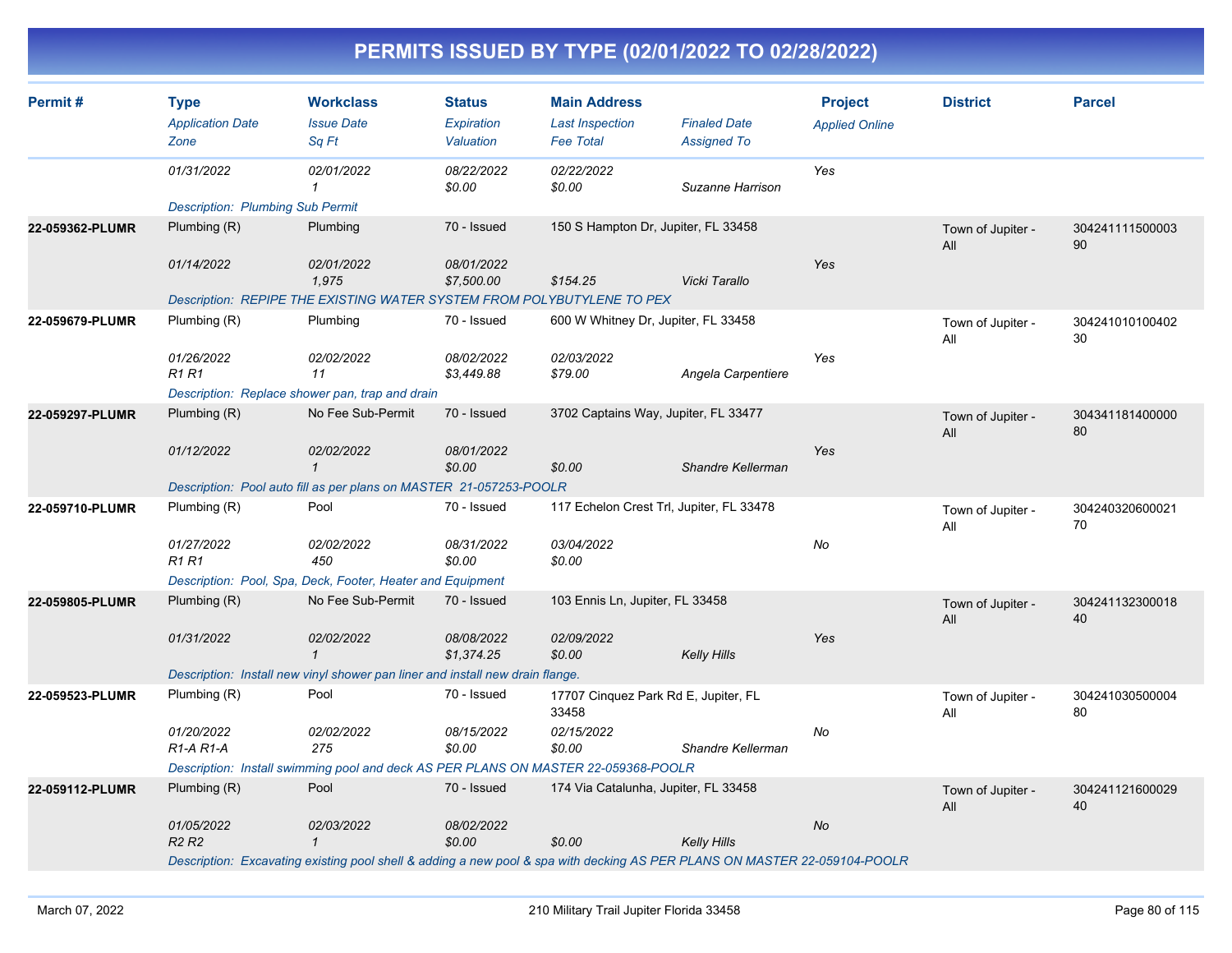| Permit#         | <b>Type</b><br><b>Application Date</b><br>Zone                            | <b>Workclass</b><br><b>Issue Date</b><br>Sq Ft                                                                               | <b>Status</b><br>Expiration<br>Valuation                 | <b>Main Address</b><br><b>Last Inspection</b><br><b>Fee Total</b>  | <b>Finaled Date</b><br><b>Assigned To</b>          | <b>Project</b><br><b>Applied Online</b> | <b>District</b>          | <b>Parcel</b>         |
|-----------------|---------------------------------------------------------------------------|------------------------------------------------------------------------------------------------------------------------------|----------------------------------------------------------|--------------------------------------------------------------------|----------------------------------------------------|-----------------------------------------|--------------------------|-----------------------|
| 22-059574-PLUMR | Plumbing (R)<br>01/21/2022<br><b>R2 R2</b>                                | Pool<br>02/03/2022<br>$\mathbf{1}$<br>Description: POOL PLUMBING/BACKFLOW PREVENTION AS PER PLANS ON MASTER 22-059104-POOLR  | 70 - Issued<br>08/02/2022<br>\$0.00                      | 174 Via Catalunha, Jupiter, FL 33458<br>\$0.00                     | Kelly Hills                                        | No                                      | Town of Jupiter -<br>All | 304241121600029<br>40 |
| 21-058495-PLUMR | Plumbing (R)<br>12/07/2021<br><b>RR RR</b>                                | Pool<br>02/04/2022<br>512<br>Description: PLUMBING FOR POOL, PAVER DECK AS PER PLANS ON MASTER 21-057846-POOLR               | 70 - Issued<br>08/15/2022<br>\$0.00                      | 243 Behring Way, Jupiter, FL 33458<br>02/15/2022<br>\$0.00         | Shandre Kellerman                                  | No                                      | Town of Jupiter -<br>All | 304240330500002<br>40 |
| 22-059969-PLUMR | Plumbing (R)<br>02/04/2022                                                | Plumbing<br>02/04/2022<br>$\mathcal I$<br>Description: Re-pipe existing water system from polybutylene to Pex                | 99 - Closed -<br><b>JCDS</b><br>08/08/2022<br>\$8,500.00 | 218 Hampton Cir, Jupiter, FL 33458<br>02/09/2022<br>\$174.55       | 02/10/2022<br><b>Building-Department Completed</b> | Yes                                     | Town of Jupiter -<br>All | 304241111500015<br>00 |
| 22-059653-PLUMR | Plumbing (R)<br>01/25/2022                                                | Plumbing<br>02/07/2022<br>1,975<br>Description: REPIPE THE EXISTING WATER SYSTEM FROM POLYBUTYLENE TO PEX                    | 70 - Issued<br>08/08/2022<br>\$7,500.00                  | 170 Hampton Cir, Jupiter, FL 33458<br>\$154.25                     | <b>Kellie Doherty</b>                              | Yes                                     | Town of Jupiter -<br>All | 304241111500020<br>80 |
| 21-058136-PLUMR | Plumbing (R)<br>11/18/2021<br><b>MXD MXD</b>                              | Pool<br>02/07/2022<br>480<br>Description: PLUMBING FOR Install swimming pool and deck AS PER PLANS ON MASTER 21-057646-POOLR | 70 - Issued<br>08/08/2022<br>\$0.00                      | 3318 Greenway Dr, Jupiter, FL 33458<br>\$0.00                      | Shandre Kellerman                                  | No                                      | Town of Jupiter -<br>All | 304241140600033<br>40 |
| 22-059789-PLUMR | Plumbing $(R)$<br>01/31/2022<br><b>Description: PLUMBING AS PER PLANS</b> | No Fee Sub-Permit<br>02/08/2022<br>$\mathbf{1}$                                                                              | 70 - Issued<br>08/08/2022<br>\$0.00                      | 492 Mariner Dr, Jupiter, FL 33477<br>02/09/2022<br>\$0.00          | Alicia Hertzog                                     | Yes                                     | Town of Jupiter -<br>All | 304341170300061<br>30 |
| 22-060076-PLUMR | Plumbing (R)<br>02/08/2022<br>Description: master bathroom                | No Fee Sub-Permit<br>02/08/2022<br>$\mathbf{1}$                                                                              | 70 - Issued<br>08/29/2022<br>\$0.00                      | 131 Porgee Rock Pl, Jupiter, FL 33458<br>03/01/2022<br>\$0.00      | Suzanne Harrison                                   | Yes                                     | Town of Jupiter -<br>All | 304240330500018<br>30 |
| 22-060020-PLUMR | Plumbing (R)<br>02/07/2022<br><b>R3 R3</b>                                | No Fee Sub-Permit<br>02/08/2022<br>1,500                                                                                     | 70 - Issued<br>08/15/2022<br>\$0.00                      | 1003 Mainsail Cir, 1003, Jupiter, FL 33477<br>02/14/2022<br>\$0.00 | Suzanne Harrison                                   | Yes                                     | Town of Jupiter -<br>All | 304341160801010<br>03 |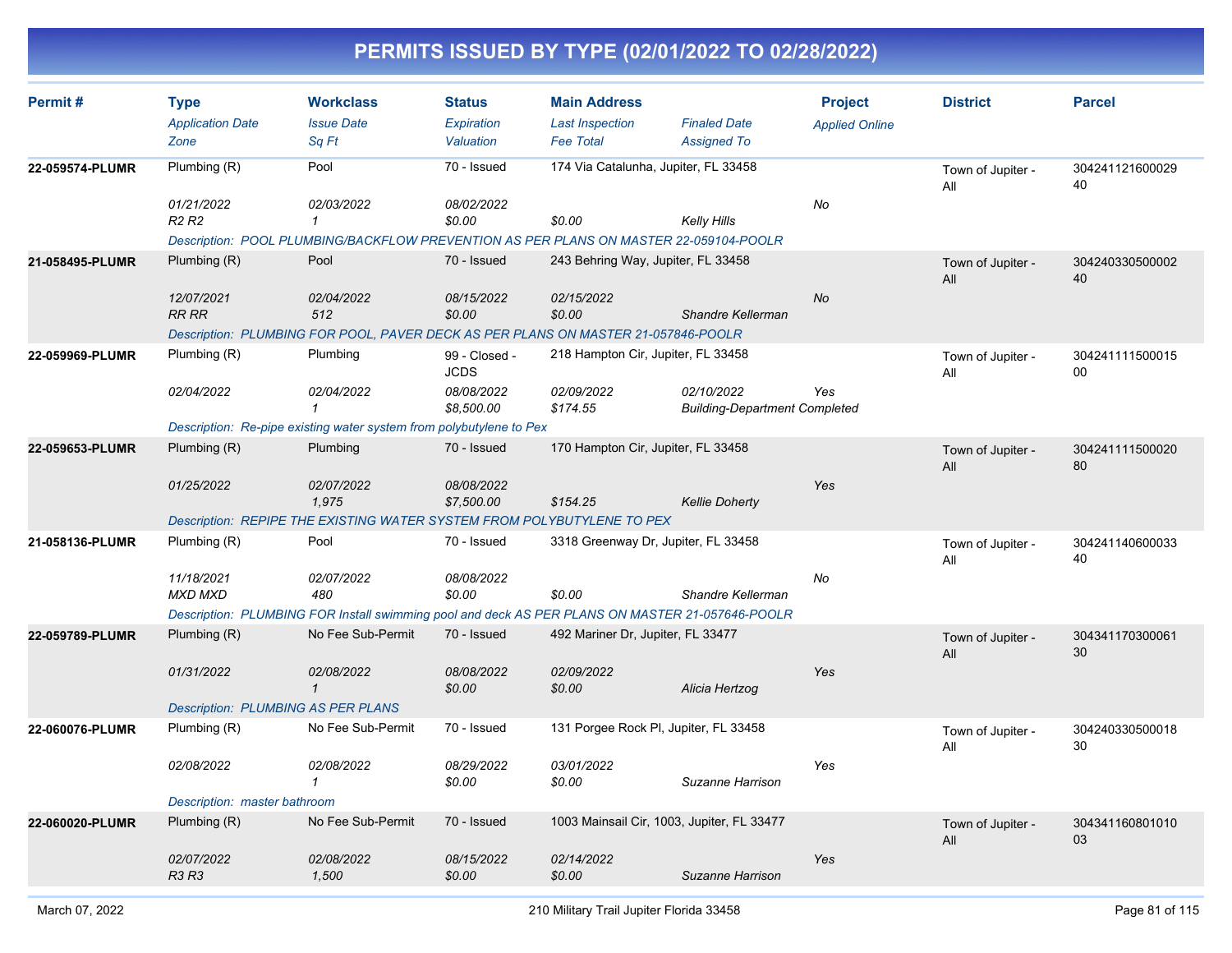|                 |                                                                      |                                                                                                                                                                                                                                                                                                                                                                          |                                                          |                                                                   | PERMITS ISSUED BY TYPE (02/01/2022 TO 02/28/2022)                                            |                                         |                          |                                    |
|-----------------|----------------------------------------------------------------------|--------------------------------------------------------------------------------------------------------------------------------------------------------------------------------------------------------------------------------------------------------------------------------------------------------------------------------------------------------------------------|----------------------------------------------------------|-------------------------------------------------------------------|----------------------------------------------------------------------------------------------|-----------------------------------------|--------------------------|------------------------------------|
| Permit#         | <b>Type</b><br><b>Application Date</b><br>Zone                       | <b>Workclass</b><br><b>Issue Date</b><br>Sq Ft                                                                                                                                                                                                                                                                                                                           | <b>Status</b><br>Expiration<br>Valuation                 | <b>Main Address</b><br><b>Last Inspection</b><br><b>Fee Total</b> | <b>Finaled Date</b><br><b>Assigned To</b>                                                    | <b>Project</b><br><b>Applied Online</b> | <b>District</b>          | <b>Parcel</b>                      |
|                 |                                                                      | Description: - Replacement of guest bathroom tub and shower valve<br>-Replacement of master shower including shower pan and shower valve<br>-Installation of new drain line and water lines for kitchen peninsula located behind guest bathroom.<br>Replacement of tub and shower valve in loft bathroom<br>-Includes capping off old kitchen water lines and drain line |                                                          |                                                                   |                                                                                              |                                         |                          |                                    |
| 22-059627-PLUMR | Plumbing (R)<br>01/25/2022<br>R <sub>1</sub> R <sub>1</sub>          | Pool<br>02/09/2022<br>1<br>Description: PLUMBING FOR 20' X47' CUSTOM POOL W/ 7' SPA. DECK BY OTHERS AS PER PLANS ON MASTER 22-059458-POOLR                                                                                                                                                                                                                               | 70 - Issued<br>08/08/2022<br>\$0.00                      | 124 Spyglass Ln, Jupiter, FL 33477<br>\$0.00                      | Shandre Kellerman                                                                            | No                                      | Town of Jupiter -<br>All | 304341071500023<br>80              |
| 22-059983-PLUMR | Plumbing (R)<br>02/04/2022<br><b>Description: PLUMBING PER PLANS</b> | No Fee Sub-Permit<br>02/09/2022<br>$\mathcal I$                                                                                                                                                                                                                                                                                                                          | 70 - Issued<br>08/10/2022<br>\$0.00                      | 349 Eagle Dr, Jupiter, FL 33477<br>02/11/2022<br>\$0.00           | Vicki Tarallo                                                                                | Yes                                     | Town of Jupiter -<br>All | 304341180700056<br>60              |
| 22-059991-PLUMR | Plumbing (R)<br>02/04/2022<br><b>Description: PLUMBING PER PLANS</b> | No Fee Sub-Permit<br>02/10/2022<br>1,889                                                                                                                                                                                                                                                                                                                                 | 70 - Issued<br>08/31/2022<br>\$0.00                      | 331 Ridge Rd, Jupiter, FL 33477<br>03/04/2022<br>\$0.00           | <b>Kimberly Slater</b>                                                                       | Yes                                     | Town of Jupiter -<br>All | 304341160200050<br>20              |
| 22-059507-PLUMR | Plumbing (R)<br>01/19/2022                                           | Plumbing<br>02/10/2022<br>2,379<br>Description: Re-route water line to eliminate leak                                                                                                                                                                                                                                                                                    | 99 - Closed -<br><b>JCDS</b><br>08/15/2022<br>\$1,134.00 | 02/16/2022<br>\$79.00                                             | 6833 Big Cypress Dr, Jupiter, FL 33458<br>02/18/2022<br><b>Building-Department Completed</b> | Yes                                     | Town of Jupiter -<br>All | 304240340900017<br>30              |
| 22-059376-PLUMR | Plumbing (R)<br>01/14/2022<br>R <sub>1</sub> R <sub>1</sub>          | Pool<br>02/10/2022<br>1,200<br>Description: PLUMBING FOR New Inground pool and spa with paver deck and heat pump AS PER PLANS ON MASTER 22-059358-POOLR                                                                                                                                                                                                                  | 70 - Issued<br>08/09/2022<br>\$0.00                      | \$0.00                                                            | 1422 Berkshire Ave, Jupiter, FL 33469<br>Shandre Kellerman                                   | No                                      | Town of Jupiter -<br>All | 304340310900501<br>50              |
| 21-058806-PLUMR | Plumbing (R)<br>12/17/2021<br><b>MXD MXD</b>                         | Pool<br>02/10/2022<br>390<br>Description: PLUMBING FOR Pool, Deck, Heater, Equipment and Child Fence AS PER PLANS ON MASTER 21-058493-POOLR                                                                                                                                                                                                                              | 70 - Issued<br>08/09/2022<br>\$0.00                      | 251 Marlberry Cir, Jupiter, FL 33458<br>\$0.00                    | Shandre Kellerman                                                                            | No                                      | Town of Jupiter -<br>All | 304241240400003<br>00 <sub>o</sub> |
| 22-059813-PLUMR | Plumbing (R)<br>01/31/2022                                           | No Fee Sub-Permit<br>02/11/2022<br>50                                                                                                                                                                                                                                                                                                                                    | 70 - Issued<br>08/15/2022<br>\$5,500.00                  | 02/15/2022<br>\$0.00                                              | 139 Beach Summit Ct, Jupiter, FL 33477<br>Shandre Kellerman                                  | Yes                                     | Town of Jupiter -<br>All | 304341160200010<br>80              |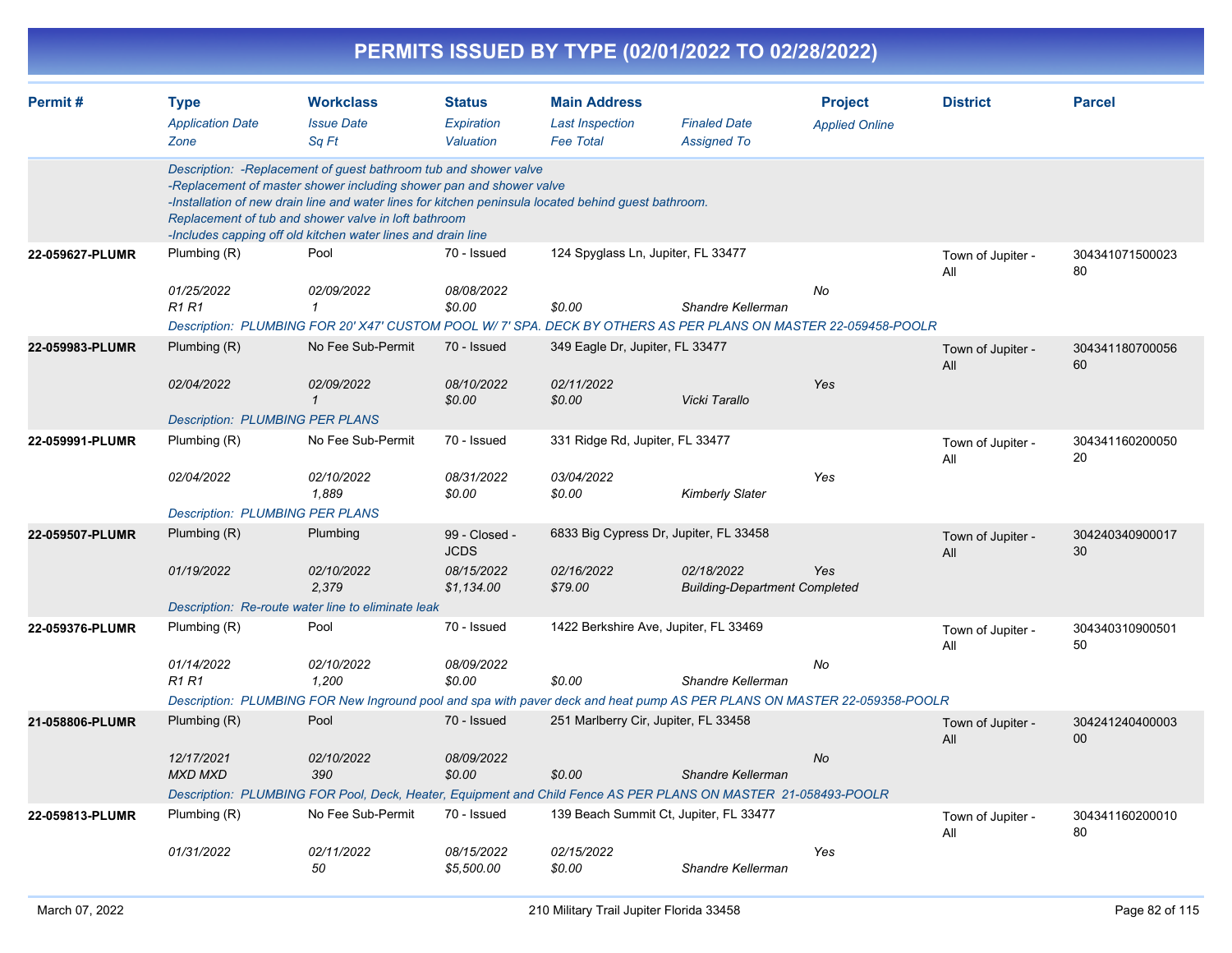| PERMITS ISSUED BY TYPE (02/01/2022 TO 02/28/2022) |  |
|---------------------------------------------------|--|
|---------------------------------------------------|--|

| Permit#          | <b>Type</b><br><b>Application Date</b><br>Zone | <b>Workclass</b><br><b>Issue Date</b><br>Sq Ft                               | <b>Status</b><br>Expiration<br>Valuation | <b>Main Address</b><br><b>Last Inspection</b><br><b>Fee Total</b> | <b>Finaled Date</b><br><b>Assigned To</b>                                                                       | <b>Project</b><br><b>Applied Online</b> | <b>District</b>          | <b>Parcel</b>         |
|------------------|------------------------------------------------|------------------------------------------------------------------------------|------------------------------------------|-------------------------------------------------------------------|-----------------------------------------------------------------------------------------------------------------|-----------------------------------------|--------------------------|-----------------------|
|                  |                                                | Description: PLUMBING FOR Add bathroom as per plans on Master 21-058757-BLDR |                                          |                                                                   |                                                                                                                 |                                         |                          |                       |
| 22-060250-PLUMR  | Plumbing $(R)$                                 | Pool                                                                         | 70 - Issued                              |                                                                   | 126 Indigo River Pt, Jupiter, FL 33478                                                                          |                                         | Town of Jupiter -<br>All | 304240320500014<br>40 |
|                  | 02/14/2022<br>R1R1                             | 02/14/2022<br>482                                                            | 08/31/2022<br>\$0.00                     | 03/04/2022<br>\$0.00                                              | <b>Kelly Hills</b>                                                                                              | No                                      |                          |                       |
|                  |                                                | Description: Pool, Spa, paver deck, electric heat pump                       |                                          |                                                                   |                                                                                                                 |                                         |                          |                       |
| 22-060051-PLUMR  | Plumbing (R)                                   | No Fee Sub-Permit                                                            | 70 - Issued                              | 185 Carina Dr, Jupiter, FL 33478                                  |                                                                                                                 |                                         | Town of Jupiter -<br>All | 304241080200001<br>20 |
|                  | 02/07/2022                                     | 02/15/2022<br>$\mathbf{1}$                                                   | 08/15/2022<br>\$0.00                     | 02/16/2022<br>\$0.00                                              | Alicia Hertzog                                                                                                  | Yes                                     |                          |                       |
|                  | <b>Description: Sub-Plumbing Permit</b>        |                                                                              |                                          |                                                                   |                                                                                                                 |                                         |                          |                       |
| 22-060128-PLUMR* | Plumbing (R)                                   | Plumbing                                                                     | <b>NOC</b><br>Required                   |                                                                   | 6182 Riverwalk Ln, 6, Jupiter, FL 33458                                                                         |                                         | Town of Jupiter -<br>All | 304241032004100<br>60 |
|                  | 02/09/2022                                     | 02/15/2022<br>1,975                                                          | 08/15/2022<br>\$7,500.00                 | \$154.25                                                          | Angela Carpentiere                                                                                              | Yes                                     |                          |                       |
|                  |                                                | Description: REPIPE THE EXISTING WATER SYSTEM FROM POLYBUTYLENE TO PEX       |                                          |                                                                   |                                                                                                                 |                                         |                          |                       |
| 22-060283-PLUMR  | Plumbing (R)                                   | Pool                                                                         | 70 - Issued                              | 171 Regatta Dr, Jupiter, FL 33477                                 |                                                                                                                 |                                         | Town of Jupiter -<br>All | 304341072200071<br>00 |
|                  | 02/15/2022<br><b>R1 R1</b>                     | 02/15/2022<br>$\mathbf{1}$                                                   | 08/23/2022<br>\$0.00                     | 02/24/2022<br>\$0.00                                              | Alicia Hertzog                                                                                                  | No                                      |                          |                       |
|                  | Description: swimming pool and spa             |                                                                              |                                          |                                                                   |                                                                                                                 |                                         |                          |                       |
| 22-060225-PLUMR  | Plumbing $(R)$                                 | Plumbing                                                                     | <b>NOC</b><br>Required                   |                                                                   | 131 Sims Creek Ln, Jupiter, FL 33458                                                                            |                                         | Town of Jupiter -<br>All | 304241022500001<br>80 |
|                  | 02/13/2022                                     | 02/15/2022<br>1,975                                                          | 08/15/2022<br>\$7,500.00                 | \$154.25                                                          | <b>Kimberly Slater</b>                                                                                          | Yes                                     |                          |                       |
|                  |                                                | Description: REPIPE THE EXISTING WATER SYSTEM FROM POLYBUTYLENE TO PEX       |                                          |                                                                   |                                                                                                                 |                                         |                          |                       |
| 22-060269-PLUMR  | Plumbing (R)                                   | No Fee Sub-Permit                                                            | 70 - Issued                              |                                                                   | 216 E River Park Dr, Jupiter, FL 33477                                                                          |                                         | Town of Jupiter -<br>All | 304341170200011<br>15 |
|                  | 02/15/2022                                     | 02/16/2022<br>$\mathbf{1}$                                                   | 08/29/2022<br>\$0.00                     | 02/28/2022<br>\$0.00                                              | Kelly Hills                                                                                                     | Yes                                     |                          |                       |
|                  | <b>Description: Sub-Plumbing Permit</b>        |                                                                              |                                          |                                                                   |                                                                                                                 |                                         |                          |                       |
| 21-058401-PLUMR  | Plumbing (R)                                   | Pool                                                                         | 70 - Issued                              | 141 Carina Dr, Jupiter, FL 33478                                  |                                                                                                                 |                                         | Town of Jupiter -<br>All | 304241080200000<br>10 |
|                  | 12/01/2021<br>R <sub>1</sub> R <sub>1</sub>    | 02/16/2022<br>493                                                            | 08/15/2022<br>\$0.00                     | \$0.00                                                            | Shandre Kellerman                                                                                               | <b>No</b>                               |                          |                       |
|                  |                                                |                                                                              |                                          |                                                                   | Description: PLUMBING FOR Pool 15'x33' gallons 14,751/Spa 7'x6' gallons 942/ Pavers set on sand 21-058139-POOLR |                                         |                          |                       |
| 21-058583-PLUMR* | Plumbing (R)                                   | Pool                                                                         | 70 - Issued                              |                                                                   | 2592 E Community Dr, Jupiter, FL 33458                                                                          |                                         | Town of Jupiter -<br>All | 304241140700030<br>70 |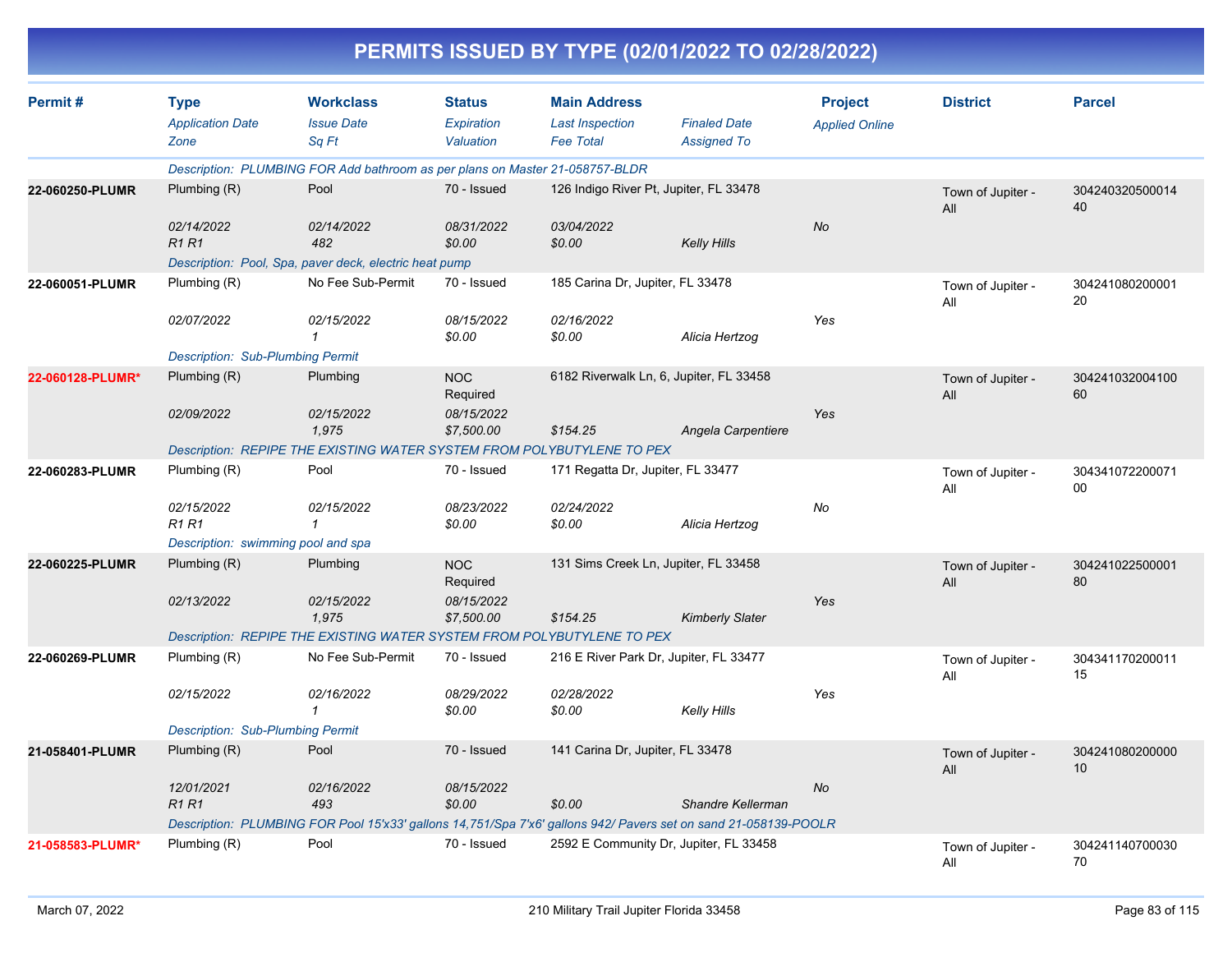| Permit#          | <b>Type</b>                                                                                                                       | <b>Workclass</b>                                                                                | <b>Status</b>          | <b>Main Address</b>                      |                        | <b>Project</b>        | <b>District</b>          | <b>Parcel</b>         |
|------------------|-----------------------------------------------------------------------------------------------------------------------------------|-------------------------------------------------------------------------------------------------|------------------------|------------------------------------------|------------------------|-----------------------|--------------------------|-----------------------|
|                  | <b>Application Date</b>                                                                                                           | <b>Issue Date</b>                                                                               | Expiration             | <b>Last Inspection</b>                   | <b>Finaled Date</b>    | <b>Applied Online</b> |                          |                       |
|                  | Zone                                                                                                                              | Sq Ft                                                                                           | Valuation              | <b>Fee Total</b>                         | <b>Assigned To</b>     |                       |                          |                       |
|                  | 12/09/2021                                                                                                                        | 02/17/2022                                                                                      | 08/16/2022             |                                          |                        | No                    |                          |                       |
|                  | <b>MXD MXD</b>                                                                                                                    | 406<br>Description: PLUMBING FOR Swimming Pool with Deck AS PER PLANS ON MASTER 21-058289-POOLR | \$0.00                 | \$0.00                                   | Shandre Kellerman      |                       |                          |                       |
| 22-060394-PLUMR  | Plumbing (R)                                                                                                                      | Pool                                                                                            | 70 - Issued            | 110 Echelon Crest Trl, Jupiter, FL 33478 |                        |                       |                          |                       |
|                  |                                                                                                                                   |                                                                                                 |                        |                                          |                        |                       | Town of Jupiter -<br>All | 304240320600022<br>80 |
|                  | 02/17/2022                                                                                                                        | 02/17/2022                                                                                      | 08/24/2022             | 02/25/2022                               |                        | <b>No</b>             |                          |                       |
|                  | <b>R1R1</b>                                                                                                                       | 510                                                                                             | \$0.00                 | \$0.00                                   | Kelly Hills            |                       |                          |                       |
|                  |                                                                                                                                   | Description: Pool, Spa, paver deck, gas heater                                                  |                        |                                          |                        |                       |                          |                       |
| 22-059918-PLUMR* | Plumbing (R)                                                                                                                      | Pool                                                                                            | <b>NOC</b><br>Required | 117 Barcelona Dr, Jupiter, FL 33458      |                        |                       | Town of Jupiter -<br>All | 304241131700001<br>60 |
|                  | 02/03/2022                                                                                                                        | 02/17/2022                                                                                      | 08/16/2022             |                                          |                        | No                    |                          |                       |
|                  | <b>MXD MXD</b>                                                                                                                    | 339                                                                                             | \$0.00                 | \$0.00                                   | Shandre Kellerman      |                       |                          |                       |
|                  | Description: POOL PERIMETER PIPING FOR Inground Gunite Swimming Pool and Spa w/ Paver Deck AS PER PLANS ON MASTER 22-059581-POOLR |                                                                                                 |                        |                                          |                        |                       |                          |                       |
| 22-059490-PLUMR  | Plumbing (R)                                                                                                                      | Pool                                                                                            | 70 - Issued            | Confidential Records Per Fs-119.07,      |                        |                       | Town of Jupiter -<br>All | 304241011500000<br>70 |
|                  | 01/19/2022                                                                                                                        | 02/17/2022                                                                                      | 08/23/2022             | 02/24/2022                               |                        | No                    |                          |                       |
|                  | <b>R1 R1</b>                                                                                                                      | 450                                                                                             | \$0.00                 | \$0.00                                   | Suzanne Harrison       |                       |                          |                       |
|                  | Description: Pool, paver deck by others                                                                                           |                                                                                                 |                        |                                          |                        |                       |                          |                       |
| 21-058489-PLUMR  | Plumbing (R)                                                                                                                      | Pool                                                                                            | 70 - Issued            | 6361 Ungerer St, Jupiter, FL 33458       |                        |                       | Town of Jupiter -<br>All | 304241150104801<br>10 |
|                  | 12/07/2021                                                                                                                        | 02/17/2022                                                                                      | 08/29/2022             | 03/01/2022                               |                        | No                    |                          |                       |
|                  | <b>R1R1</b>                                                                                                                       | 525                                                                                             | \$0.00                 | \$0.00                                   | Kelly Hills            |                       |                          |                       |
|                  |                                                                                                                                   | <b>Description: BUILD POOL WITH PAVER DECK</b>                                                  |                        |                                          |                        |                       |                          |                       |
| 22-059910-PLUMR  | Plumbing (R)                                                                                                                      | No Fee Sub-Permit                                                                               | 70 - Issued            | 3248 Wymberly Dr, Jupiter, FL 33458      |                        |                       | Town of Jupiter -<br>All | 304241140900011<br>20 |
|                  | 02/02/2022                                                                                                                        | 02/23/2022                                                                                      | 08/22/2022             |                                          |                        | Yes                   |                          |                       |
|                  |                                                                                                                                   | $\mathcal{I}$                                                                                   | \$0.00                 | \$0.00                                   | Vicki Tarallo          |                       |                          |                       |
|                  | <b>Description: PLUMBING PER PLANS</b>                                                                                            |                                                                                                 |                        |                                          |                        |                       |                          |                       |
| 22-059550-PLUMR  | Plumbing (R)                                                                                                                      | Pool                                                                                            | 70 - Issued            | 133 Regatta Dr, Jupiter, FL 33477        |                        |                       | Town of Jupiter -<br>All | 304341180200022<br>40 |
|                  | 01/20/2022                                                                                                                        | 02/23/2022                                                                                      | 08/22/2022             |                                          |                        | No                    |                          |                       |
|                  | <b>R1 R1</b>                                                                                                                      | 982                                                                                             | \$0.00                 | \$0.00                                   | <b>Kelly Hills</b>     |                       |                          |                       |
|                  |                                                                                                                                   | Description: New Construction Pool, Spa, Fountains                                              |                        |                                          |                        |                       |                          |                       |
| 22-060478-PLUMR* | Plumbing (R)                                                                                                                      | No Fee Sub-Permit                                                                               | 70 - Issued            | 206 Locha Dr, Jupiter, FL 33458          |                        |                       | Town of Jupiter -        | 304241111200004       |
|                  |                                                                                                                                   |                                                                                                 |                        |                                          |                        |                       | All                      | 30                    |
|                  | 02/22/2022                                                                                                                        | 02/23/2022                                                                                      | 08/22/2022             |                                          |                        | Yes                   |                          |                       |
|                  | R <sub>2</sub> R <sub>2</sub>                                                                                                     | 0                                                                                               | \$0.00                 | \$0.00                                   | <b>Kimberly Slater</b> |                       |                          |                       |
|                  |                                                                                                                                   | Description: General plumbing new single family residence.                                      |                        |                                          |                        |                       |                          |                       |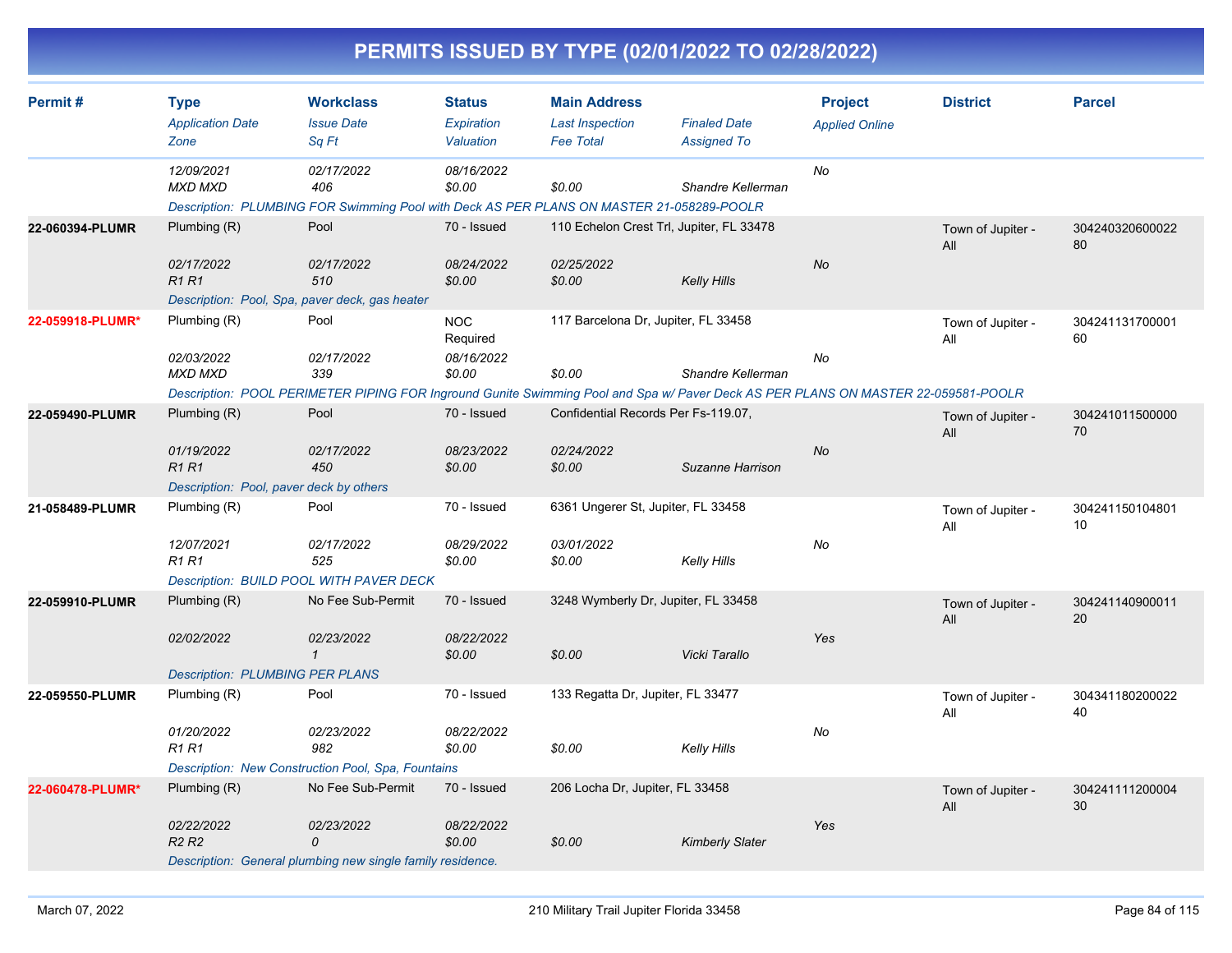| Permit#          | <b>Type</b><br><b>Application Date</b><br>Zone | <b>Workclass</b><br><b>Issue Date</b><br>Sq Ft                                                                                                                              | <b>Status</b><br>Expiration<br>Valuation | <b>Main Address</b><br><b>Last Inspection</b><br><b>Fee Total</b> | <b>Finaled Date</b><br><b>Assigned To</b> | <b>Project</b><br><b>Applied Online</b> | <b>District</b>          | <b>Parcel</b>         |
|------------------|------------------------------------------------|-----------------------------------------------------------------------------------------------------------------------------------------------------------------------------|------------------------------------------|-------------------------------------------------------------------|-------------------------------------------|-----------------------------------------|--------------------------|-----------------------|
| 22-060006-PLUMR  | Plumbing (R)                                   | Pool                                                                                                                                                                        | 70 - Issued                              | 119 S Village Way, Jupiter, FL 33458                              |                                           |                                         | Town of Jupiter -<br>All | 304241130900012<br>50 |
|                  | 02/04/2022<br>R <sub>2</sub> R <sub>2</sub>    | 02/24/2022<br>830                                                                                                                                                           | 08/23/2022<br>\$0.00                     | \$0.00                                                            | Shandre Kellerman                         | No                                      |                          |                       |
| 22-060087-PLUMR  | Plumbing (R)                                   | Description: PLUMBING FOR New pool/spa construction, sand set paver deck AS PER PLANS ON MASTER 22-059689-POOLR<br>Plumbing                                                 | 70 - Issued                              | 1224 Hawie St, Jupiter, FL 33458                                  |                                           |                                         | Town of Jupiter -<br>All | 304241020208701<br>00 |
|                  | 02/09/2022                                     | 02/24/2022<br>1,737                                                                                                                                                         | 08/23/2022<br>\$7,387.00                 | \$151.96                                                          | Vicki Tarallo                             | Yes                                     |                          |                       |
| 22-060484-PLUMR  | Plumbing (R)                                   | Description: REPLACE EXISTING POLYBUTYLENE WATER DIST WITH PEX/COPPER<br>No Fee Sub-Permit                                                                                  | 70 - Issued                              | 3319 Duval St, Jupiter, FL 33458                                  |                                           |                                         | Town of Jupiter -<br>All | 304241141400057<br>00 |
|                  | 02/22/2022                                     | 02/24/2022<br>155                                                                                                                                                           | 08/23/2022<br>\$0.00                     | \$0.00                                                            | Kimberly Slater                           | Yes                                     |                          |                       |
|                  | <b>Description: MASTER BATH REMODEL</b>        |                                                                                                                                                                             |                                          |                                                                   |                                           |                                         |                          |                       |
| 22-059301-PLUMR* | Plumbing (R)                                   | Pool                                                                                                                                                                        | 70 - Issued                              | 132 Porgee Rock PI, Jupiter, FL 33458                             |                                           |                                         | Town of Jupiter -<br>All | 304240330500020<br>50 |
|                  | 01/12/2022<br><b>RR RR</b>                     | 02/24/2022<br>395                                                                                                                                                           | 08/23/2022<br>\$0.00                     | \$0.00                                                            | Shandre Kellerman                         | <b>No</b>                               |                          |                       |
|                  |                                                | Description: 15' x 35' in ground pool with pavers decking AS PER PLANS ON MASTER 22-059223-POOLR                                                                            |                                          |                                                                   |                                           |                                         |                          |                       |
| 22-060256-PLUMR  | Plumbing (R)                                   | Plumbing                                                                                                                                                                    | 70 - Issued                              | 1181 Egret Cir S, Jupiter, FL 33458                               |                                           |                                         | Town of Jupiter -<br>All | 304241150200035<br>00 |
|                  | 02/14/2022                                     | 02/25/2022<br>2.901                                                                                                                                                         | 08/29/2022<br>\$25,000.00                | 03/01/2022<br>\$512.50                                            | <b>Kelly Hills</b>                        | Yes                                     |                          |                       |
|                  | required.                                      | Description: Repipe entire home potable water system to every fixture including main valve and existing water heater using Uponor AquaPex Type A pipe and copper pipe where |                                          |                                                                   |                                           |                                         |                          |                       |
| 22-059260-PLUMR  | Plumbing (R)                                   | Pool                                                                                                                                                                        | 70 - Issued                              | 109 Hawksbill Way, Jupiter, FL 33458                              |                                           |                                         | Town of Jupiter -<br>All | 304241114600000<br>60 |
|                  | 01/11/2022<br>R <sub>2</sub> R <sub>2</sub>    | 02/25/2022<br>332                                                                                                                                                           | 09/06/2022<br>\$0.00                     | 03/07/2022<br>\$0.00                                              | Shandre Kellerman                         | <b>No</b>                               |                          |                       |
|                  |                                                | Description: New spool construction, new sand set paver deck AS PER PLANS ON MASTER 22-059048-POOLR                                                                         |                                          |                                                                   |                                           |                                         |                          |                       |
| 22-060427-PLUMR* | Plumbing (R)                                   | Plumbing                                                                                                                                                                    | <b>NOC</b><br>Required                   | 5739 Peachwood Ct, Jupiter, FL 33458                              |                                           |                                         | Town of Jupiter -<br>All | 304241022100002<br>60 |
|                  | 02/18/2022<br><b>R1R1</b>                      | 02/25/2022<br>$\mathbf{1}$                                                                                                                                                  | 08/24/2022<br>\$9,226.90                 | \$189.31                                                          | Debbie Rogers                             | Yes                                     |                          |                       |
|                  | <b>Description: WHOLE HOUSE REPIPE</b>         |                                                                                                                                                                             |                                          |                                                                   |                                           |                                         |                          |                       |
| 22-060188-PLUMR  | Plumbing (R)                                   | Pool                                                                                                                                                                        | 70 - Issued                              | 124 Spyglass Ln, Jupiter, FL 33477                                |                                           |                                         | Town of Jupiter -<br>All | 304341071500023<br>80 |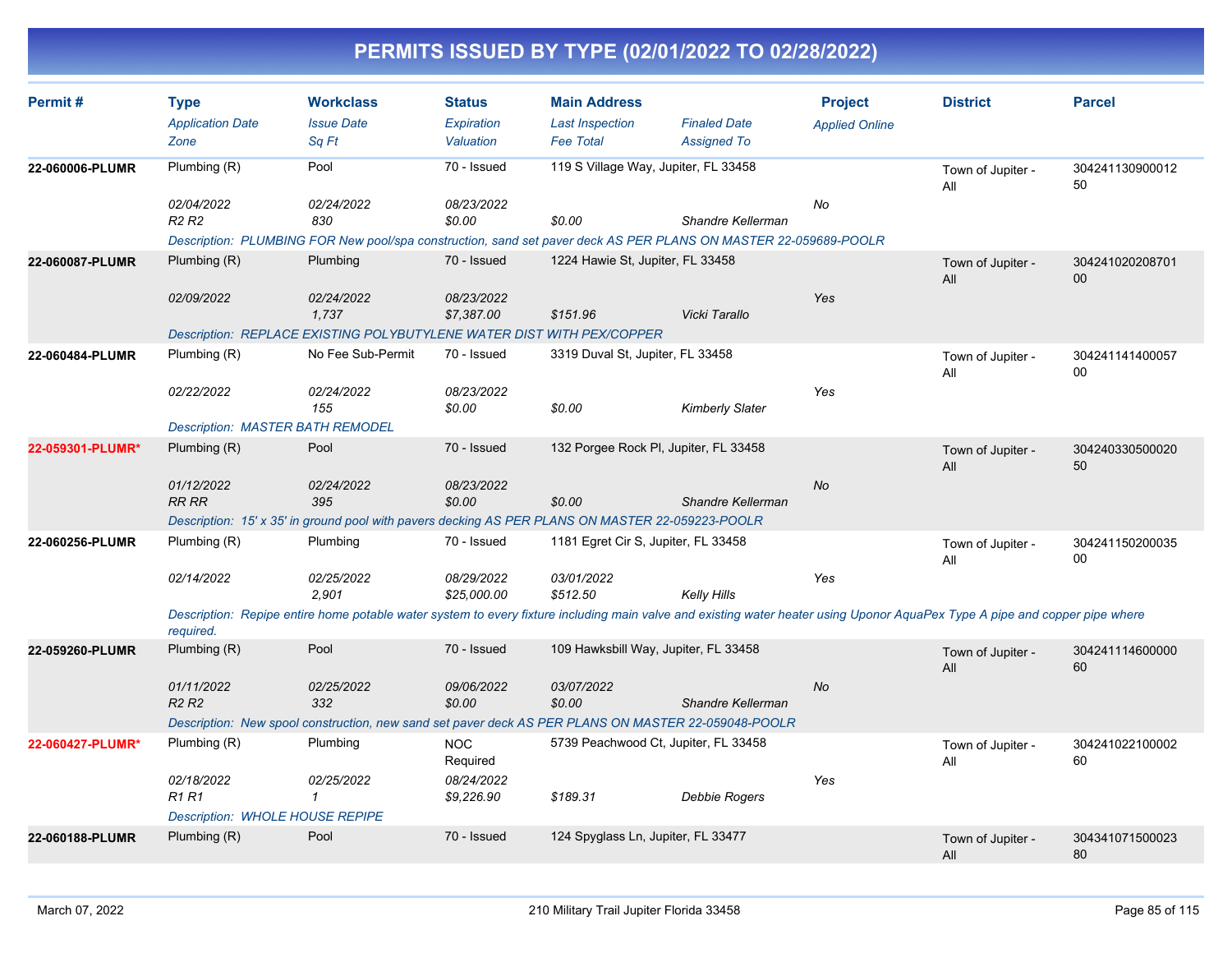|                 |                                                |                                                                                                                                    |                                          |                                                                   | PERMITS ISSUED BY TYPE (02/01/2022 TO 02/28/2022) |                                         |                                         |                       |
|-----------------|------------------------------------------------|------------------------------------------------------------------------------------------------------------------------------------|------------------------------------------|-------------------------------------------------------------------|---------------------------------------------------|-----------------------------------------|-----------------------------------------|-----------------------|
| Permit#         | <b>Type</b><br><b>Application Date</b><br>Zone | <b>Workclass</b><br><b>Issue Date</b><br>Sq Ft                                                                                     | <b>Status</b><br>Expiration<br>Valuation | <b>Main Address</b><br><b>Last Inspection</b><br><b>Fee Total</b> | <b>Finaled Date</b><br><b>Assigned To</b>         | <b>Project</b><br><b>Applied Online</b> | <b>District</b>                         | <b>Parcel</b>         |
|                 | 02/11/2022<br><b>R1R1</b>                      | 02/25/2022<br>$\overline{1}$<br>Description: PLUMBING FOR Entry water Feature AS PER PLANS ON MASTER 22-059409-POOLR               | 08/24/2022<br>\$0.00                     | \$0.00                                                            | Shandre Kellerman                                 | No                                      |                                         |                       |
|                 |                                                |                                                                                                                                    |                                          |                                                                   |                                                   |                                         | <b>PERMITS ISSUED FOR PLUMBING (R):</b> | 51                    |
| POOL (R)        |                                                |                                                                                                                                    |                                          |                                                                   |                                                   |                                         |                                         |                       |
| 21-057391-POOLR | Pool (R)                                       | In Ground Pool/Spa                                                                                                                 | 70 - Issued                              | 119 Seashore Dr, Jupiter, FL 33477                                |                                                   |                                         | Town of Jupiter -<br>All                | 304341160200040<br>20 |
|                 | 10/20/2021<br><b>R2 R2</b>                     | 02/01/2022<br>2,114<br>Description: Construct new pool, spa, & sand set paver deck with a heat pump.                               | 08/01/2022<br>\$85,880.00                | \$1,760.54                                                        | Shandre Kellerman                                 | Yes                                     |                                         |                       |
| 22-059307-POOLR | Pool (R)                                       | In Ground Pool/Spa                                                                                                                 | 70 - Issued                              |                                                                   | 117 Echelon Crest Trl, Jupiter, FL 33478          |                                         | Town of Jupiter -                       | 304240320600021       |
|                 | 01/12/2022<br>R <sub>1</sub> R <sub>1</sub>    | 02/02/2022<br>450                                                                                                                  | 08/31/2022<br>\$48,000.00                | 03/04/2022<br>\$984.00                                            | <b>Kelly Hills</b>                                | Yes                                     | All                                     | 70                    |
| 22-059368-POOLR | Pool (R)                                       | Description: Pool, Spa, Deck, Footer, Heater and Equipment<br>In Ground Pool/Spa                                                   | 70 - Issued                              |                                                                   | 17707 Cinquez Park Rd E, Jupiter, FL              |                                         |                                         | 304241030500004       |
|                 | 01/14/2022                                     | 02/02/2022<br>275                                                                                                                  | 08/15/2022<br>\$56,950.00                | 33458<br>02/15/2022<br>\$1,167.47                                 | Shandre Kellerman                                 | Yes                                     | Town of Jupiter -<br>All                | 80                    |
|                 |                                                | Description: Install swimming pool and deck                                                                                        |                                          |                                                                   |                                                   |                                         |                                         |                       |
| 22-059104-POOLR | Pool (R)<br>01/05/2022                         | In Ground Pool/Spa<br>02/03/2022                                                                                                   | 70 - Issued<br>08/29/2022                | 03/01/2022                                                        | 174 Via Catalunha, Jupiter, FL 33458              | Yes                                     | Town of Jupiter -<br>All                | 304241121600029<br>40 |
|                 |                                                | $\mathbf 1$                                                                                                                        | \$130,975.00                             | \$1,239.74                                                        | <b>Kelly Hills</b>                                |                                         |                                         |                       |
|                 |                                                | Description: Excavating existing pool shell & adding a new pool & spa with decking SEE PERMIT 20-046254-POOLR ORIGINAL POOL PERMIT |                                          |                                                                   |                                                   |                                         |                                         |                       |
| 21-057646-POOLR | Pool (R)                                       | In Ground Pool/Spa                                                                                                                 | 70 - Issued                              |                                                                   | 3318 Greenway Dr, Jupiter, FL 33458               |                                         | Town of Jupiter -<br>All                | 304241140600033<br>40 |
|                 | 10/29/2021<br>MXD MXD                          | 02/07/2022<br>480<br>Description: Install swimming pool and deck                                                                   | 08/08/2022<br>\$66,895.00                | \$1,371.35                                                        | Shandre Kellerman                                 | Yes                                     |                                         |                       |
| 22-059458-POOLR | Pool (R)                                       | In Ground Pool/Spa                                                                                                                 | 70 - Issued                              | 124 Spyglass Ln, Jupiter, FL 33477                                |                                                   |                                         | Town of Jupiter -                       | 304341071500023       |
|                 | 01/18/2022                                     | 02/09/2022<br>$\mathbf{1}$                                                                                                         | 08/08/2022<br>\$98,500.00                | \$2,019.25                                                        | Shandre Kellerman                                 | Yes                                     | ail                                     | 80                    |
|                 |                                                | Description: 20' X47' CUSTOM POOL W/ 7' SPA. DECK BY OTHERS                                                                        |                                          |                                                                   |                                                   |                                         |                                         |                       |
| 22-059358-POOLR | Pool (R)                                       | In Ground Pool/Spa                                                                                                                 | 70 - Issued                              |                                                                   | 1422 Berkshire Ave, Jupiter, FL 33469             |                                         | Town of Jupiter -<br>All                | 304340310900501<br>50 |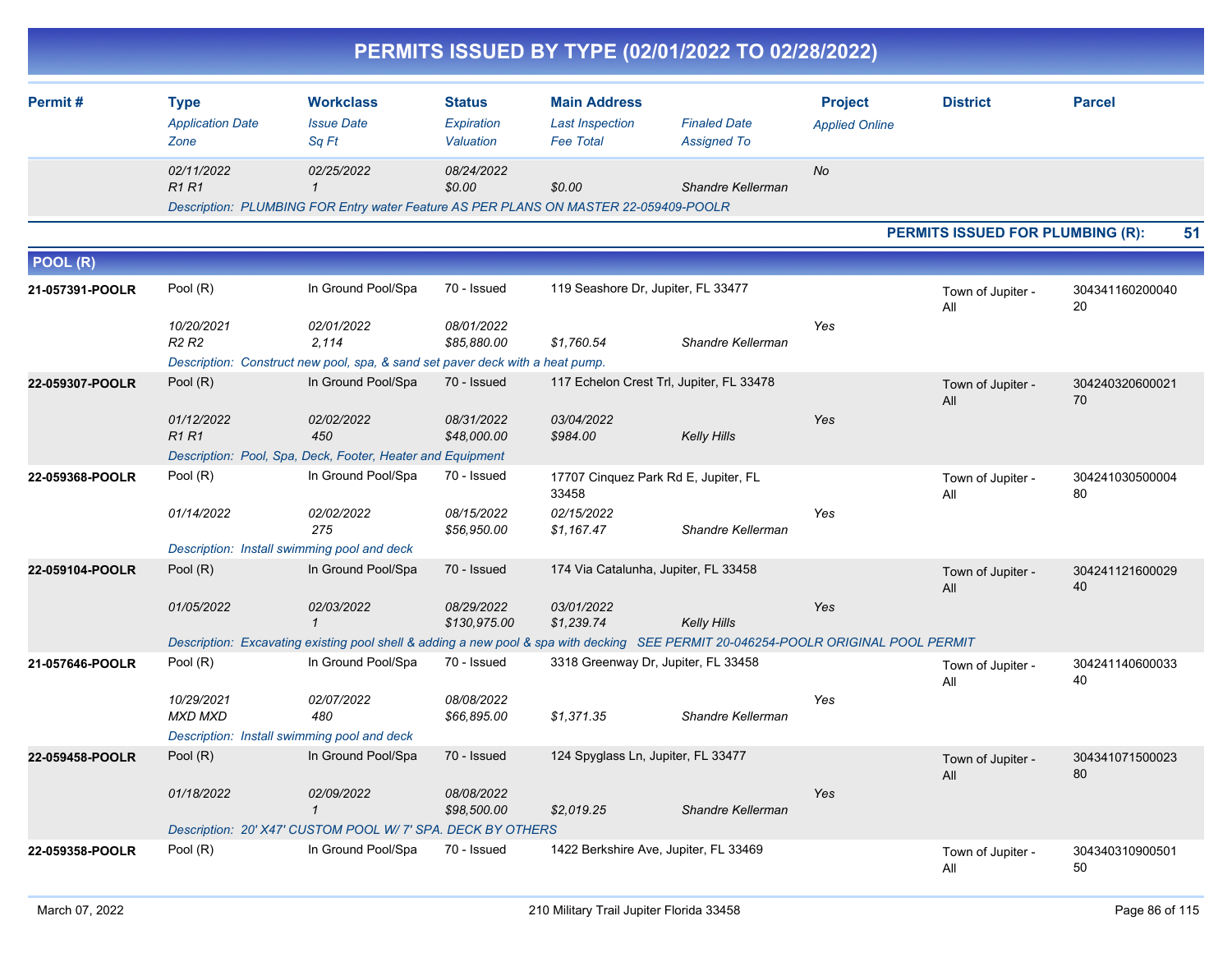| Permit#          | <b>Type</b><br><b>Application Date</b><br>Zone | <b>Workclass</b><br><b>Issue Date</b><br>Sq Ft                                              | <b>Status</b><br>Expiration<br>Valuation | <b>Main Address</b><br><b>Last Inspection</b><br><b>Fee Total</b> | <b>Finaled Date</b><br><b>Assigned To</b> | <b>Project</b><br><b>Applied Online</b> | <b>District</b>          | <b>Parcel</b>             |
|------------------|------------------------------------------------|---------------------------------------------------------------------------------------------|------------------------------------------|-------------------------------------------------------------------|-------------------------------------------|-----------------------------------------|--------------------------|---------------------------|
|                  | 01/13/2022<br><b>R1 R1</b>                     | 02/10/2022<br>1,200<br>Description: New Inground pool and spa with paver deck and heat pump | 08/09/2022<br>\$80,400.00                | \$1,648.20                                                        | Shandre Kellerman                         | Yes                                     |                          |                           |
| 21-058493-POOLR  | Pool (R)                                       | In Ground Pool/Spa                                                                          | 70 - Issued                              | 251 Marlberry Cir, Jupiter, FL 33458                              |                                           |                                         | Town of Jupiter -<br>All | 304241240400003<br>$00\,$ |
|                  | 12/07/2021                                     | 02/10/2022<br>390<br>Description: Pool, Deck, Heater, Equipment and Child Fence             | 08/09/2022<br>\$41,000.00                | \$840.50                                                          | Shandre Kellerman                         | Yes                                     |                          |                           |
| 21-058827-POOLR  | Pool (R)                                       | In Ground Pool/Spa                                                                          | 70 - Issued                              | 171 Regatta Dr, Jupiter, FL 33477                                 |                                           |                                         | Town of Jupiter -<br>All | 304341072200071<br>00     |
|                  | 12/18/2021                                     | 02/15/2022<br>$\mathbf{1}$                                                                  | 08/23/2022<br>\$70,000.00                | 02/24/2022<br>\$1,435.00                                          | Alicia Hertzog                            | Yes                                     |                          |                           |
| 21-058139-POOLR  | Description: swimming pool and spa<br>Pool (R) | In Ground Pool/Spa                                                                          | 70 - Issued                              | 141 Carina Dr, Jupiter, FL 33478                                  |                                           |                                         |                          | 304241080200000           |
|                  |                                                |                                                                                             |                                          |                                                                   |                                           |                                         | Town of Jupiter -<br>All | 10                        |
|                  | 11/18/2021                                     | 02/16/2022<br>493                                                                           | 08/15/2022<br>\$92,000.00                | \$1,886.00                                                        | Shandre Kellerman                         | Yes                                     |                          |                           |
|                  |                                                | Description: Pool 15'x33' gallons 14,751/Spa 7'x6' gallons 942/ Pavers set on sand.         |                                          |                                                                   |                                           |                                         |                          |                           |
| 21-058289-POOLR* | Pool (R)                                       | In Ground Pool/Spa                                                                          | <b>NOC</b><br>Required                   | 2592 E Community Dr, Jupiter, FL 33458                            |                                           |                                         | Town of Jupiter -<br>All | 304241140700030<br>70     |
|                  | 11/26/2021                                     | 02/17/2022<br>406                                                                           | 08/16/2022<br>\$52,300.00                | \$1,072.15                                                        | Shandre Kellerman                         | Yes                                     |                          |                           |
|                  | <b>Description: Swimming Pool with Deck</b>    |                                                                                             |                                          |                                                                   |                                           |                                         |                          |                           |
| 22-059581-POOLR  | Pool (R)                                       | In Ground Pool/Spa                                                                          | 70 - Issued                              | 117 Barcelona Dr, Jupiter, FL 33458                               |                                           |                                         | Town of Jupiter -<br>All | 304241131700001<br>60     |
|                  | 01/21/2022                                     | 02/17/2022<br>339                                                                           | 08/16/2022<br>\$71,700.00                | \$1,469.85                                                        | Shandre Kellerman                         | Yes                                     |                          |                           |
|                  |                                                | Description: Inground Gunite Swimming Pool and Spa w/ Paver Deck                            |                                          |                                                                   |                                           |                                         |                          |                           |
| 22-059122-POOLR  | Pool (R)                                       | In Ground Pool/Spa                                                                          | 70 - Issued                              | Confidential Records Per Fs-119.07,                               |                                           |                                         | Town of Jupiter -<br>All | 304241011500000<br>70     |
|                  | 01/05/2022<br><b>R1 R1</b>                     | 02/17/2022<br>450                                                                           | 08/23/2022<br>\$36,900.00                | 02/24/2022<br>\$756.45                                            | Suzanne Harrison                          | Yes                                     |                          |                           |
|                  | Description: Pool, paver deck by others        |                                                                                             |                                          |                                                                   |                                           |                                         |                          |                           |
| 21-057093-POOLR  | Pool (R)                                       | In Ground Pool/Spa                                                                          | 70 - Issued                              | 6361 Ungerer St, Jupiter, FL 33458                                |                                           |                                         | Town of Jupiter -<br>All | 304241150104801<br>10     |
|                  | 10/11/2021                                     | 02/17/2022<br>525                                                                           | 08/29/2022<br>\$43,000.00                | 03/01/2022<br>\$881.50                                            | <b>Kelly Hills</b>                        | Yes                                     |                          |                           |
|                  |                                                | Description: BUILD POOL WITH PAVER DECK                                                     |                                          |                                                                   |                                           |                                         |                          |                           |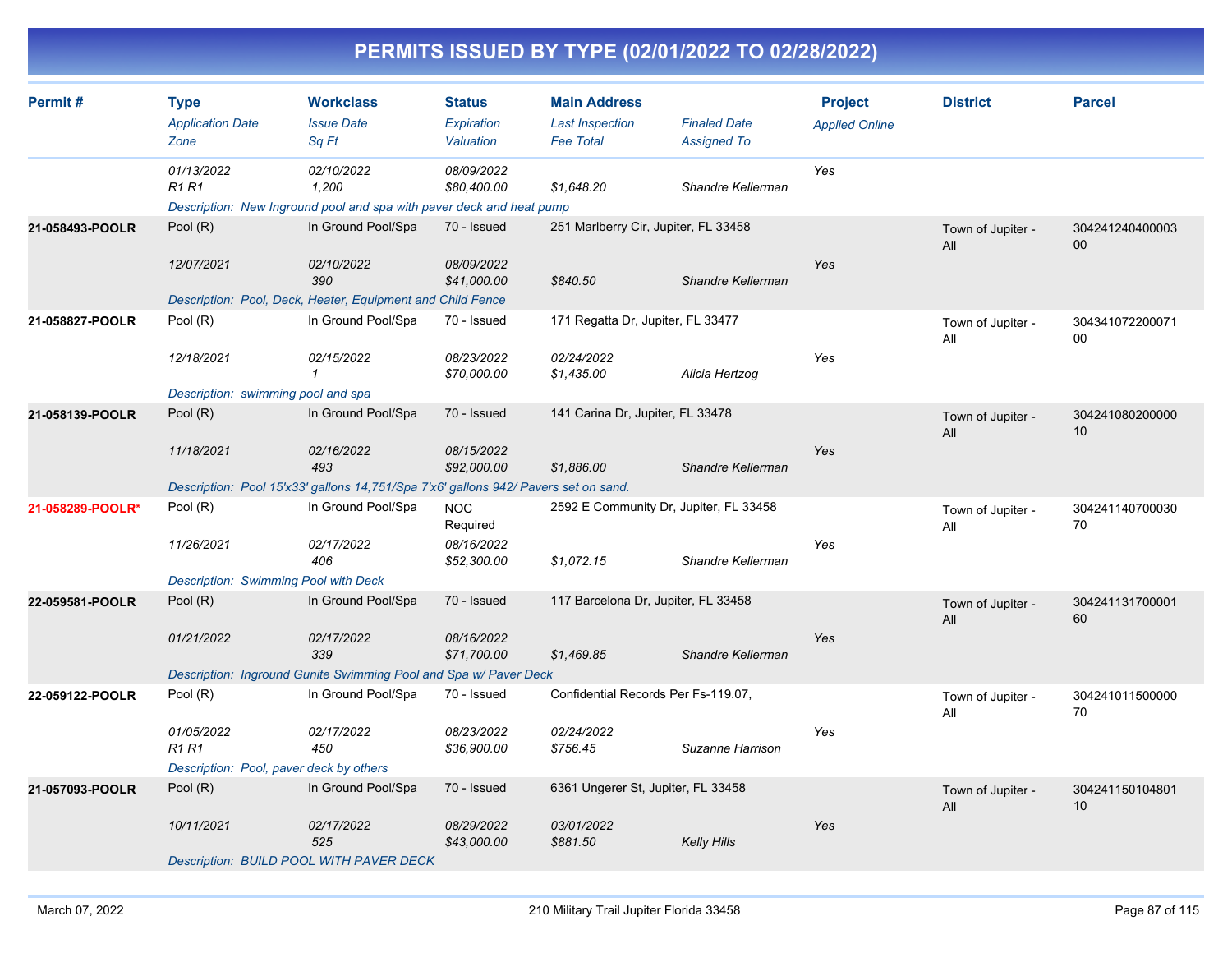| Permit#          | <b>Type</b>                                         | <b>Workclass</b>                                            | <b>Status</b>              | <b>Main Address</b>                   |                     | <b>Project</b>        | <b>District</b>          | <b>Parcel</b>         |
|------------------|-----------------------------------------------------|-------------------------------------------------------------|----------------------------|---------------------------------------|---------------------|-----------------------|--------------------------|-----------------------|
|                  | <b>Application Date</b>                             | <b>Issue Date</b>                                           | Expiration                 | <b>Last Inspection</b>                | <b>Finaled Date</b> | <b>Applied Online</b> |                          |                       |
|                  | Zone                                                | Sq Ft                                                       | Valuation                  | <b>Fee Total</b>                      | <b>Assigned To</b>  |                       |                          |                       |
| 21-058899-POOLR  | Pool (R)                                            | In Ground Pool/Spa                                          | 70 - Issued                | 133 Regatta Dr, Jupiter, FL 33477     |                     |                       | Town of Jupiter -<br>All | 304341180200022<br>40 |
|                  | 12/22/2021                                          | 02/23/2022<br>982                                           | 08/22/2022<br>\$160,767.83 | \$3,295.74                            | Kelly Hills         | Yes                   |                          |                       |
|                  | Description: New Construction Pool, Spa             |                                                             |                            |                                       |                     |                       |                          |                       |
| 21-058844-POOLR  | Pool $(R)$                                          | In Ground Pool/Spa                                          | 70 - Issued                | 149 Citadel Cir, Jupiter, FL 33458    |                     |                       | Town of Jupiter -<br>All | 304240320100002<br>90 |
|                  | 12/20/2021<br><b>RR RR</b>                          | 02/23/2022<br>530                                           | 08/22/2022<br>\$88,000.00  | \$1,804.00                            | Shandre Kellerman   | Yes                   |                          |                       |
|                  | Description: New Construction for a pool, spa, deck |                                                             |                            |                                       |                     |                       |                          |                       |
| 22-059223-POOLR* | Pool (R)                                            | In Ground Pool/Spa                                          | <b>NOC</b><br>Required     | 132 Porgee Rock PI, Jupiter, FL 33458 |                     |                       | Town of Jupiter -<br>All | 304240330500020<br>50 |
|                  | 01/10/2022                                          | 02/24/2022<br>395                                           | 08/23/2022<br>\$93,598.00  | \$1,918.76                            | Shandre Kellerman   | Yes                   |                          |                       |
|                  |                                                     | Description: 15' x 35' in ground pool with pavers decking   |                            |                                       |                     |                       |                          |                       |
| 22-059689-POOLR  | Pool $(R)$                                          | In Ground Pool/Spa                                          | 70 - Issued                | 119 S Village Way, Jupiter, FL 33458  |                     |                       | Town of Jupiter -<br>All | 304241130900012<br>50 |
|                  | 01/27/2022                                          | 02/24/2022<br>830                                           | 08/23/2022<br>\$72,335.00  | \$1,482.87                            | Shandre Kellerman   | Yes                   |                          |                       |
|                  |                                                     | Description: New pool/spa construction, sand set paver deck |                            |                                       |                     |                       |                          |                       |
| 22-059048-POOLR  | Pool (R)                                            | In Ground Pool/Spa                                          | 70 - Issued                | 109 Hawksbill Way, Jupiter, FL 33458  |                     |                       | Town of Jupiter -<br>All | 304241114600000<br>60 |
|                  | 01/03/2022<br>R <sub>2</sub> R <sub>2</sub>         | 02/25/2022<br>332                                           | 09/06/2022<br>\$52,635.00  | 03/07/2022<br>\$1,079.02              | Shandre Kellerman   | Yes                   |                          |                       |
|                  |                                                     | Description: New pool construction, new sand set paver deck |                            |                                       |                     |                       |                          |                       |
| 22-059409-POOLR  | Pool $(R)$                                          | In Ground Pool/Spa                                          | 70 - Issued                | 124 Spyglass Ln, Jupiter, FL 33477    |                     |                       | Town of Jupiter -<br>All | 304341071500023<br>80 |
|                  | 01/17/2022                                          | 02/25/2022                                                  | 08/24/2022<br>\$13,200.00  | \$270.60                              | Shandre Kellerman   | Yes                   |                          |                       |
|                  | <b>Description: Entry water Feature</b>             |                                                             |                            |                                       |                     |                       |                          |                       |

**PERMITS ISSUED FOR POOL (R): 20**

| <b>ROOF (C)</b>   |                            |                                  |                                   |            |                                         |     |  |                       |  |  |
|-------------------|----------------------------|----------------------------------|-----------------------------------|------------|-----------------------------------------|-----|--|-----------------------|--|--|
| 22-059545-ROOF-C* | Root(C)                    | Roof - Commercial<br>- Re-Roof   | NOC<br>Required                   |            | 1125 Jupiter Park Dr, Jupiter, FL 33458 |     |  | 304241090200000<br>10 |  |  |
|                   | <i>01/20/2022</i><br>11 11 | <i>02/01/2022</i><br>45.500      | <i>08/01/2022</i><br>\$215,972.00 | \$4.427.42 | Suzanne Harrison                        | Yes |  |                       |  |  |
|                   |                            | <b>Description: Roof Coating</b> |                                   |            |                                         |     |  |                       |  |  |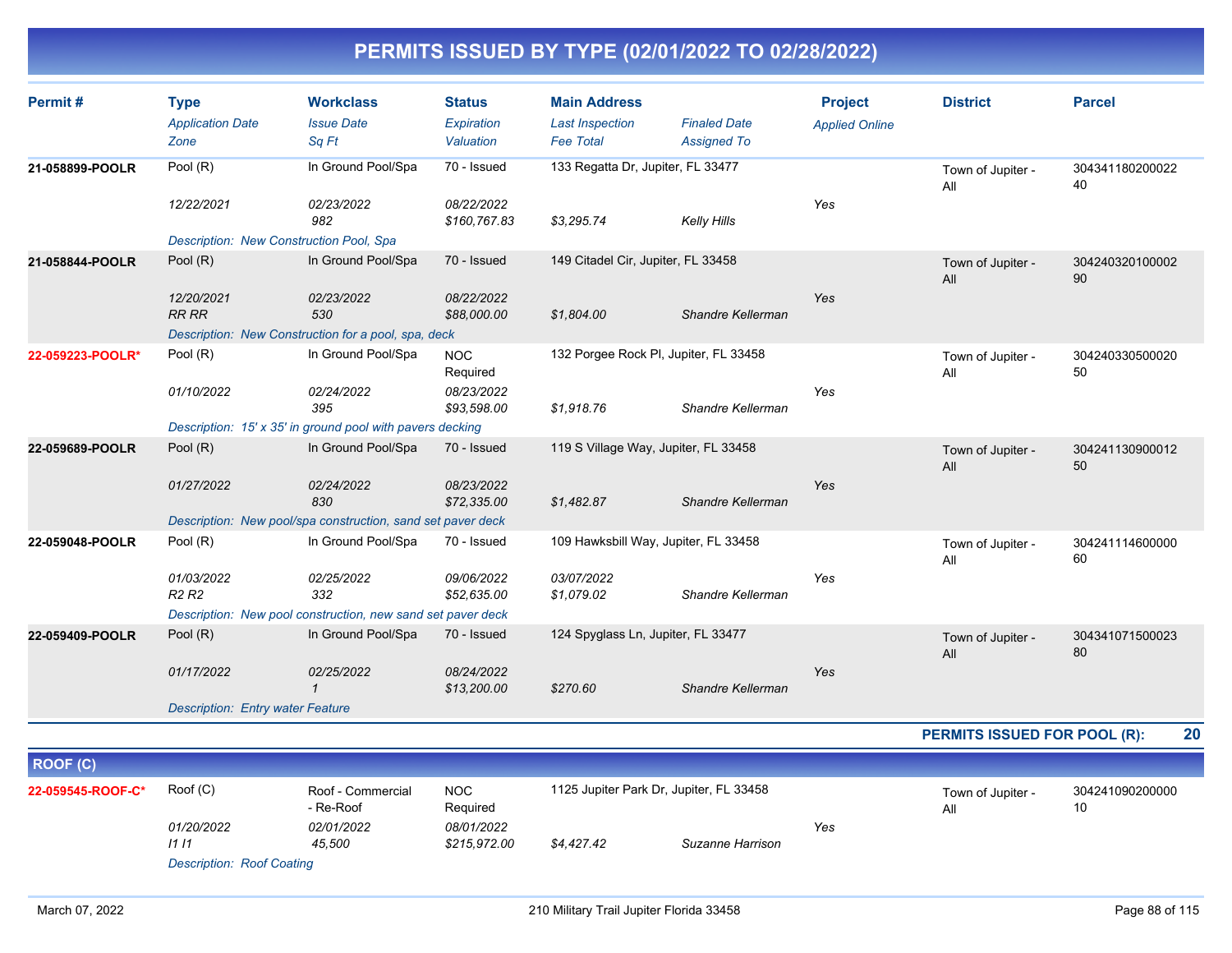| Permit#          | <b>Type</b><br><b>Application Date</b><br>Zone                                                                           | <b>Workclass</b><br><b>Issue Date</b><br>Sq Ft               | <b>Status</b><br>Expiration<br>Valuation                 | <b>Main Address</b><br><b>Last Inspection</b><br><b>Fee Total</b> | <b>Finaled Date</b><br><b>Assigned To</b>          | <b>Project</b><br><b>Applied Online</b> | <b>District</b>          | <b>Parcel</b>         |
|------------------|--------------------------------------------------------------------------------------------------------------------------|--------------------------------------------------------------|----------------------------------------------------------|-------------------------------------------------------------------|----------------------------------------------------|-----------------------------------------|--------------------------|-----------------------|
| 22-059748-ROOF-C | Roof (C)<br>01/28/2022<br>Description: Flat Decks over front door<br>206, 210, 214 Murray Court<br>FL2533-R26            | Roof - Commercial<br>- Re-Roof<br>02/07/2022<br>$\mathbf{1}$ | 99 - Closed -<br><b>JCDS</b><br>08/30/2022<br>\$8,340.00 | 206 Murray Ct, Jupiter, FL 33458<br>03/03/2022<br>\$171.30        | 03/04/2022<br><b>Building-Department Completed</b> | Yes                                     | Town of Jupiter -<br>All | 304241230100006<br>80 |
| 22-059750-ROOF-C | Roof (C)<br>01/28/2022<br>Description: Flat Decks over front door<br>225, 229, 233 Murray Ct<br>FL 2533 - R26            | Roof - Commercial<br>- Re-Roof<br>02/07/2022<br>$\mathcal I$ | 99 - Closed -<br><b>JCDS</b><br>08/30/2022<br>\$8,340.00 | 225 Murray Ct, Jupiter, FL 33458<br>03/03/2022<br>\$171.30        | 03/04/2022<br><b>Building-Department Completed</b> | Yes                                     | Town of Jupiter -<br>All | 304241230100006<br>60 |
| 22-059752-ROOF-C | Roof (C)<br>01/28/2022<br>Description: Flat Decks over front door<br>228, 232, 236 Murray Court<br>FL2533-R26            | Roof - Commercial<br>- Re-Roof<br>02/07/2022<br>$\mathbf{1}$ | 99 - Closed -<br><b>JCDS</b><br>08/30/2022<br>\$8,340.00 | 228 Murray Ct, Jupiter, FL 33458<br>03/03/2022<br>\$171.30        | 03/04/2022<br><b>Building-Department Completed</b> | Yes                                     | Town of Jupiter -<br>All | 304241230100005<br>90 |
| 22-059756-ROOF-C | Roof (C)<br>01/28/2022<br>Description: 244, 248, 252 Murray Court<br>$B$ ldg # 11<br><b>Flat Deck over Front Door</b>    | Roof - Commercial<br>- Re-Roof<br>02/07/2022<br>$\mathbf{1}$ | 99 - Closed -<br><b>JCDS</b><br>08/23/2022<br>\$8,340.00 | 244 Murray Ct, Jupiter, FL 33458<br>02/24/2022<br>\$171.30        | 02/25/2022<br><b>Building-Department Completed</b> | Yes                                     | Town of Jupiter -<br>All | 304241230100005<br>30 |
| 22-059757-ROOF-C | Root(C)<br>01/28/2022<br>Description: 266, 270, 274 Murray Ct<br>$B$ ldg # 12<br>Flat deck over front door<br>FL2533-R26 | Roof - Commercial<br>- Re-Roof<br>02/10/2022<br>$\mathcal I$ | 99 - Closed -<br><b>JCDS</b><br>08/23/2022<br>\$8,340.00 | 266 Murray Ct, Jupiter, FL 33458<br>02/24/2022<br>\$171.30        | 02/25/2022<br><b>Building-Department Completed</b> | Yes                                     | Town of Jupiter -<br>All | 304241230100003<br>80 |
| 22-059753-ROOF-C | Roof (C)<br>01/28/2022                                                                                                   | Roof - Commercial<br>- Re-Roof<br>02/10/2022<br>$\mathbf{1}$ | 99 - Closed -<br><b>JCDS</b><br>08/30/2022<br>\$8,340.00 | 241 Murray Ct, Jupiter, FL 33458<br>03/03/2022<br>\$171.30        | 03/04/2022<br><b>Building-Department Completed</b> | Yes                                     | Town of Jupiter -<br>All | 304241230100004<br>80 |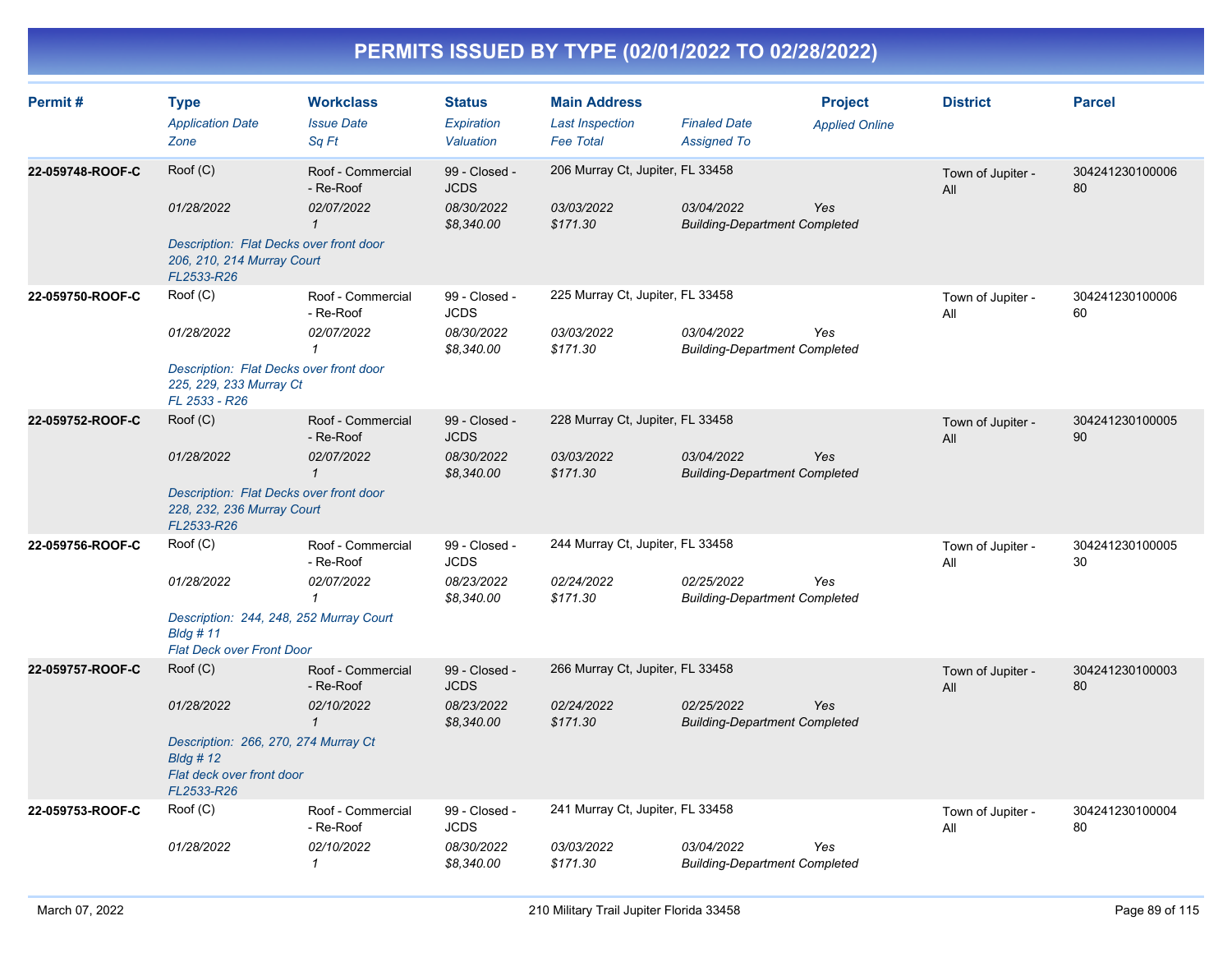| Permit #          | <b>Type</b><br><b>Application Date</b><br>Zone                                             | <b>Workclass</b><br><b>Issue Date</b><br>Sq Ft                                   | <b>Status</b><br>Expiration<br>Valuation | <b>Main Address</b><br><b>Last Inspection</b><br><b>Fee Total</b> | <b>Finaled Date</b><br><b>Assigned To</b> | <b>Project</b><br><b>Applied Online</b> | <b>District</b>              | <b>Parcel</b>         |    |
|-------------------|--------------------------------------------------------------------------------------------|----------------------------------------------------------------------------------|------------------------------------------|-------------------------------------------------------------------|-------------------------------------------|-----------------------------------------|------------------------------|-----------------------|----|
|                   | Description: 241, 245, 249 Murray Court<br><b>Flat Decks over front door</b><br>FI2533-R26 |                                                                                  |                                          |                                                                   |                                           |                                         |                              |                       |    |
| 22-059727-ROOF-C  | Roof (C)                                                                                   | Roof - Commercial<br>- Re-Roof                                                   | 70 - Issued                              | 2401 Marina Isle Way, BLDG 24, Jupiter,<br>FL 33477               |                                           |                                         | Town of Jupiter -<br>All     | 304341201102410<br>10 |    |
|                   | 01/28/2022<br>R <sub>2</sub> R <sub>2</sub><br>Description: Shingle with shingle           | 02/11/2022<br>12,120                                                             | 08/29/2022<br>\$112,050.00               | 03/01/2022<br>\$2,297.03                                          | <b>Kelly Hills</b>                        | Yes                                     |                              |                       |    |
| 22-059726-ROOF-C  | Root(C)                                                                                    | Roof - Commercial<br>- Re-Roof                                                   | 70 - Issued                              | 2301 Marina Isle Way, BLDG 23, Jupiter,<br>FL 33477               |                                           |                                         | Town of Jupiter -<br>All     | 304341201102310<br>10 |    |
|                   | 01/28/2022<br>R <sub>2</sub> R <sub>2</sub>                                                | 02/11/2022<br>12,120                                                             | 08/22/2022<br>\$112,050.00               | 02/22/2022<br>\$2,297.03                                          | <b>Kelly Hills</b>                        | Yes                                     |                              |                       |    |
|                   | Description: Shingle with shingle                                                          |                                                                                  |                                          |                                                                   |                                           |                                         |                              |                       |    |
| 22-059728-ROOF-C  | Root(C)                                                                                    | Roof - Commercial<br>- Re-Roof                                                   | 70 - Issued                              | 2501 Marina Isle Way, BLDG 25, Jupiter,<br>FL 33477               |                                           |                                         | Town of Jupiter -<br>All     | 304341201102510<br>10 |    |
|                   | 01/28/2022<br>R <sub>2</sub> R <sub>2</sub>                                                | 02/11/2022<br>12,120                                                             | 08/10/2022<br>\$112,050.00               | \$2,297.03                                                        | <b>Kelly Hills</b>                        | Yes                                     |                              |                       |    |
|                   | Description: Shingle with shingle                                                          |                                                                                  |                                          |                                                                   |                                           |                                         |                              |                       |    |
| 22-059724-ROOF-C  | Roof (C)                                                                                   | Roof - Commercial<br>- Re-Roof                                                   | 70 - Issued                              | 2250 Marina Isle Way, POOL HOUSE,<br>Jupiter, FL 33477            |                                           |                                         | Town of Jupiter -<br>All     | 304341200801800<br>10 |    |
|                   | 01/28/2022<br><b>R2 R2</b>                                                                 | 02/11/2022<br>1,800                                                              | 08/22/2022<br>\$10,200.00                | 02/23/2022<br>\$209.10                                            | <b>Kelly Hills</b>                        | Yes                                     |                              |                       |    |
|                   |                                                                                            | Description: Shingle with shingle POOL HOUSE                                     |                                          |                                                                   |                                           |                                         |                              |                       |    |
| 22-060203-ROOF-C* | Roof (C)                                                                                   | Roof - Commercial<br>- Re-Roof                                                   | <b>NOC</b><br>Required                   | 950 Captains Way, Jupiter, FL 33477                               |                                           |                                         | Town of Jupiter -<br>All     | 3043411804            |    |
|                   | 02/11/2022                                                                                 | 02/23/2022                                                                       | 08/22/2022                               |                                                                   |                                           | Yes                                     |                              |                       |    |
|                   | R1R1                                                                                       | 1,200                                                                            | \$9,600.00                               | \$196.88                                                          | <b>Kellie Doherty</b>                     |                                         |                              |                       |    |
|                   |                                                                                            | Description: Remove existing tile roof off POOL HOUSE only and replace with tile |                                          |                                                                   |                                           |                                         |                              |                       |    |
|                   |                                                                                            |                                                                                  |                                          |                                                                   |                                           |                                         | PERMITS ISSUED FOR ROOF (C): |                       | 12 |
| <b>ROOF (R)</b>   |                                                                                            |                                                                                  |                                          |                                                                   |                                           |                                         |                              |                       |    |
| 22-004841-ROOF-R  | Roof (R)                                                                                   | Roof - Residential -<br>Re-Roof                                                  | 99 - Closed -<br><b>JCDS</b>             | 111 Pennock Landing Cir, Jupiter, FL<br>33458                     |                                           |                                         | Town of Jupiter -<br>All     | 304241024400001<br>70 |    |
|                   | 01/07/2022                                                                                 | 02/01/2022                                                                       | 08/15/2022                               | 02/16/2022                                                        | 02/18/2022                                | Yes                                     |                              |                       |    |

**22-004909-ROOF-R**

182 Seashore Dr, Jupiter, FL 33477 Town of Jupiter - 70 - Issued 304341160200043

All

*R1 R1 2,850 \$22,000.00 \$451.00 Building-Department Completed*

*Description: Re-Roof New 24 Ga. Standing Seam over Peel & Stick*

Re-Roof

Roof (R) Roof - Residential -

20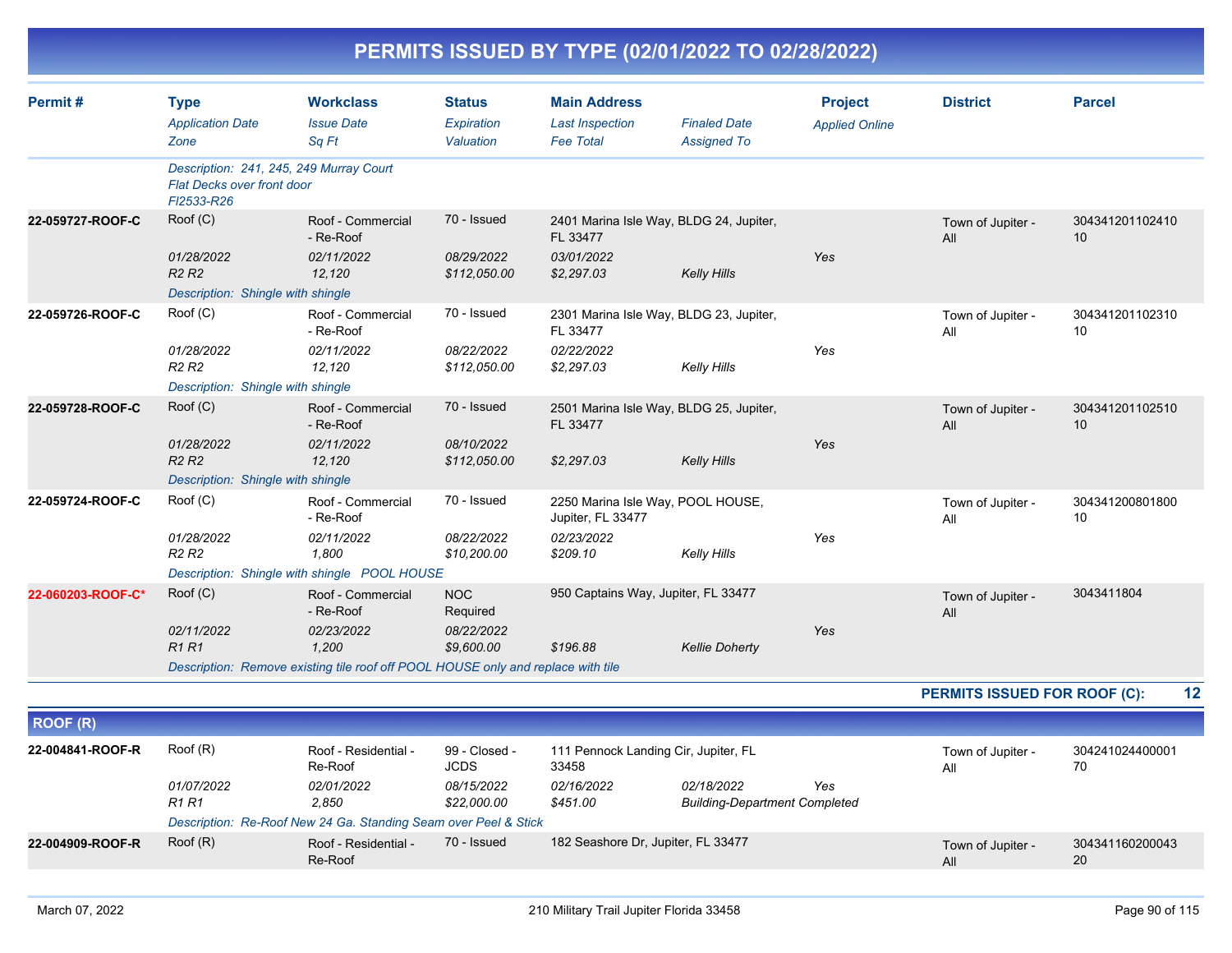|                  |                                                                        |                                                                                                                                                                           |                                                           | PERMITS ISSUED BY TYPE (02/01/2022 TO 02/28/2022)                       |                                                    |                                         |                          |                       |
|------------------|------------------------------------------------------------------------|---------------------------------------------------------------------------------------------------------------------------------------------------------------------------|-----------------------------------------------------------|-------------------------------------------------------------------------|----------------------------------------------------|-----------------------------------------|--------------------------|-----------------------|
| Permit#          | <b>Type</b><br><b>Application Date</b><br>Zone                         | <b>Workclass</b><br><b>Issue Date</b><br>Sq Ft                                                                                                                            | <b>Status</b><br>Expiration<br>Valuation                  | <b>Main Address</b><br><b>Last Inspection</b><br><b>Fee Total</b>       | <b>Finaled Date</b><br><b>Assigned To</b>          | <b>Project</b><br><b>Applied Online</b> | <b>District</b>          | <b>Parcel</b>         |
|                  | 01/27/2022<br><b>System</b>                                            | 02/01/2022<br>3.363<br>Description: Remove Existing Roof System Down to Decking, Renail to code, install Hi temp underlayment, install 1.5" Mechanical Standing Seam Roof | 08/31/2022<br>\$30,500.00                                 | 03/04/2022<br>\$625.25                                                  | Vicki Tarallo                                      | Yes                                     |                          |                       |
| 22-004840-ROOF-R | Roof (R)<br>01/06/2022                                                 | Roof - Residential -<br>Re-Roof<br>02/01/2022<br>2,700<br>Description: Remove existing asphalt shingle roof system. Install new asphalt shingle roof system.              | 70 - Issued<br>08/08/2022<br>\$17,000.00                  | 235 Sugar Apple Way, Jupiter, FL 33458<br>02/09/2022<br>\$348.50        | Alicia Hertzog                                     | Yes                                     | Town of Jupiter -<br>All | 304241240900019<br>30 |
| 22-004903-ROOF-R | Root(R)<br>01/27/2022                                                  | Roof - Residential -<br>Re-Roof<br>02/01/2022<br>2,704<br>Description: REMOVE SHINGLE ROOF AND INSTALL 5V CRIMP METAL ROOF                                                | 99 - Closed -<br><b>JCDS</b><br>08/17/2022<br>\$18,928.00 | 6229 Michael St, Jupiter, FL 33458<br>02/18/2022<br>\$388.03            | 02/22/2022<br><b>Building-Department Completed</b> | Yes                                     | Town of Jupiter -<br>All | 304241150102601<br>50 |
| 22-004864-ROOF-R | Roof (R)<br>01/17/2022<br><b>R1 R1</b><br>Description: Shingle Re-roof | Roof - Residential -<br>Re-Roof<br>02/01/2022<br>1,900                                                                                                                    | 70 - Issued<br>08/29/2022<br>\$12,265.00                  | 114 Pennock Landing Cir, Jupiter, FL<br>33458<br>03/02/2022<br>\$251.43 | Debbie Rogers                                      | Yes                                     | Town of Jupiter -<br>All | 304241024400002<br>80 |
| 21-004782-ROOF-R | Root(R)<br>12/13/2021<br><b>Description: Reroof</b>                    | Roof - Residential -<br>Re-Roof<br>02/02/2022<br>1,600                                                                                                                    | 99 - Closed -<br>Cancelled<br>08/01/2022<br>\$14,000.00   | 4325 Savannah Bay Pl, Jupiter, FL 33458<br>\$287.00                     | 03/02/2022<br><b>Kelly Hills</b>                   | Yes                                     | Town of Jupiter -<br>All | 304241230700002<br>46 |
| 22-004885-ROOF-R | Roof (R)<br>01/21/2022                                                 | Roof - Residential -<br>Re-Roof<br>02/02/2022<br>250<br>Description: Replace rotted plywood in affected areas, Install SA underlayment and torch applied cap sheet        | 99 - Closed -<br><b>JCDS</b><br>08/29/2022<br>\$4,000.00  | 984 Todd St, Jupiter, FL 33458<br>03/01/2022<br>\$84.00                 | 03/02/2022<br><b>Building-Department Completed</b> | Yes                                     | Town of Jupiter -<br>All | 304241020300600<br>90 |
| 22-004884-ROOF-R | Root(R)<br>01/21/2022                                                  | Roof - Residential -<br>Re-Roof<br>02/02/2022<br>600<br>Description: REROOF SHINGLE TO SHINGLE                                                                            | 99 - Closed -<br><b>JCDS</b><br>08/08/2022<br>\$4,781.00  | 127 Georgian Park Dr, Jupiter, FL 33458<br>02/08/2022<br>\$99.62        | 02/09/2022<br><b>Building-Department Completed</b> | Yes                                     | Town of Jupiter -<br>All | 304241120600008<br>90 |
| 22-004913-ROOF-R | Root(R)<br>01/31/2022                                                  | Roof - Residential -<br>Re-Roof<br>02/02/2022<br>3,241                                                                                                                    | 70 - Issued<br>08/01/2022<br>\$36,500.00                  | 217 River Park Dr, Jupiter, FL 33477<br>\$748.25                        | Angela Carpentiere                                 | Yes                                     | Town of Jupiter -<br>All | 304341170200011<br>56 |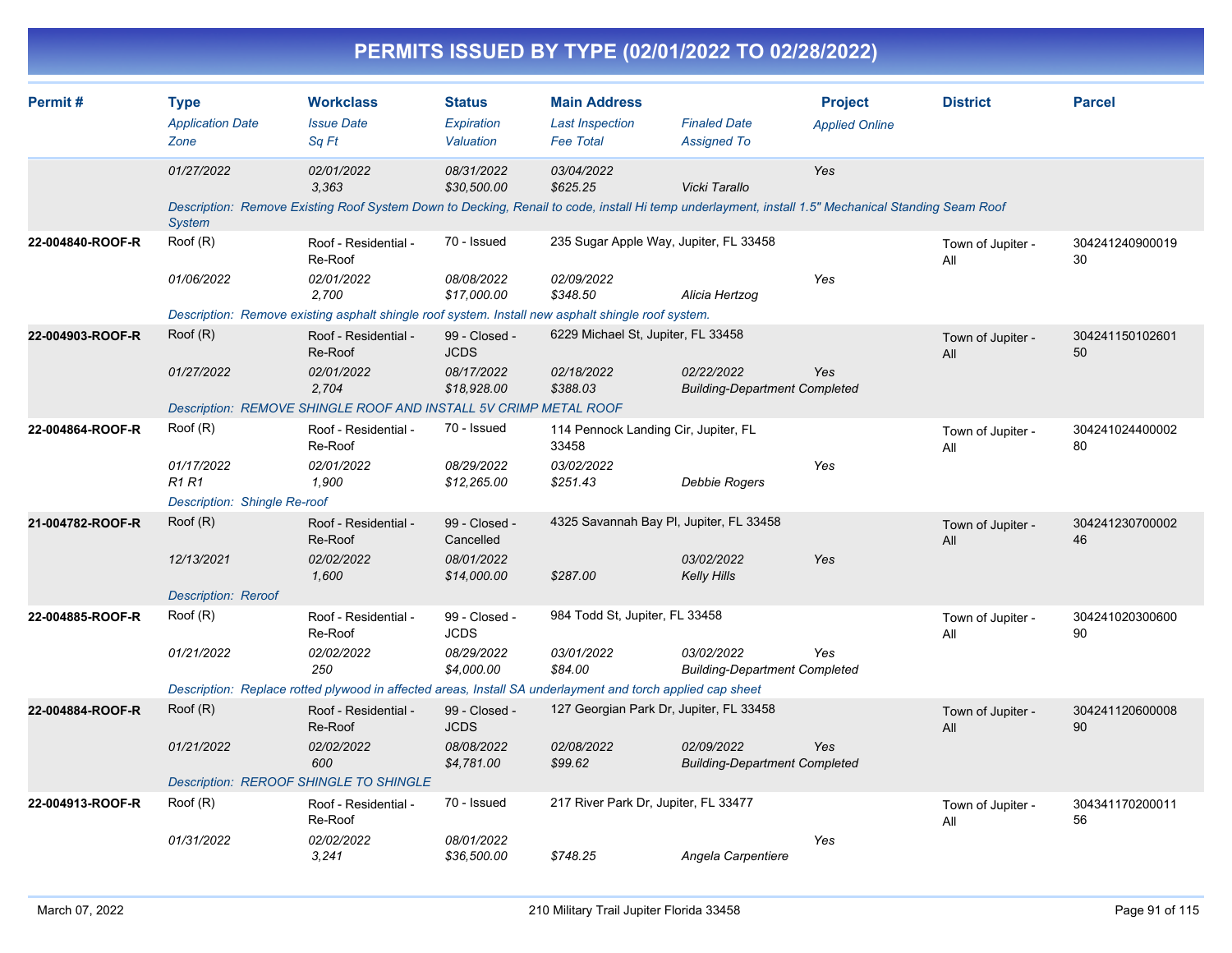| Permit#          | Type<br><b>Application Date</b>       | <b>Workclass</b><br><b>Issue Date</b>                                                                                                                | <b>Status</b><br><b>Expiration</b> | <b>Main Address</b><br><b>Last Inspection</b> | <b>Finaled Date</b>                     | <b>Project</b>        | <b>District</b>          | <b>Parcel</b>         |  |  |  |  |
|------------------|---------------------------------------|------------------------------------------------------------------------------------------------------------------------------------------------------|------------------------------------|-----------------------------------------------|-----------------------------------------|-----------------------|--------------------------|-----------------------|--|--|--|--|
|                  | Zone                                  | Sq Ft                                                                                                                                                | Valuation                          | <b>Fee Total</b>                              | <b>Assigned To</b>                      | <b>Applied Online</b> |                          |                       |  |  |  |  |
|                  | system                                | Description: Remove existing Roof system down to decking, Renail to code, install hi temp underlayment, install 1.5" mech standing seam roof         |                                    |                                               |                                         |                       |                          |                       |  |  |  |  |
| 22-004915-ROOF-R | Roof (R)                              | Roof - Residential -<br>Re-Roof                                                                                                                      | 70 - Issued                        |                                               | 1090 Lakeshore Dr, Jupiter, FL 33458    |                       | Town of Jupiter -<br>All | 304241150200056<br>60 |  |  |  |  |
|                  | 01/31/2022                            | 02/02/2022<br>3,597                                                                                                                                  | 08/01/2022<br>\$82,500.00          | \$1,691.25                                    | Suzanne Harrison                        | Yes                   |                          |                       |  |  |  |  |
|                  |                                       | Description: Remove and replace tile roof                                                                                                            |                                    |                                               |                                         |                       |                          |                       |  |  |  |  |
| 22-004914-ROOF-R | Root(R)                               | Roof - Residential -<br>Re-Roof                                                                                                                      | 70 - Issued                        |                                               | 6335 Robinson St, Jupiter, FL 33458     |                       | Town of Jupiter -<br>All | 304241150104001<br>20 |  |  |  |  |
|                  | 01/31/2022                            | 02/03/2022<br>2,700                                                                                                                                  | 08/29/2022<br>\$15,100.00          | 03/01/2022<br>\$384.55                        | Suzanne Harrison                        | Yes                   |                          |                       |  |  |  |  |
|                  |                                       | Description: Remove existing roof material to deck; renail to code. Install SA underlayment, shingles and ridge vent                                 |                                    |                                               |                                         |                       |                          |                       |  |  |  |  |
| 22-004877-ROOF-R | Roof (R)                              | Roof - Residential -<br>Re-Roof                                                                                                                      | 70 - Issued                        |                                               | 154 Seashore Dr, Jupiter, FL 33477      |                       | Town of Jupiter -<br>All | 304341160200044<br>60 |  |  |  |  |
|                  | 01/19/2022<br>R2 R2                   | 02/04/2022<br>3,363                                                                                                                                  | 08/03/2022<br>\$34,000.00          | \$697.00                                      | Debbie Rogers                           | Yes                   |                          |                       |  |  |  |  |
|                  | <b>Roof System</b>                    | Description: Remove existing Roof System Down to Decking, Renail to code, Install Hi temp underlayment, install 1.5" Mechanica Standing Seam         |                                    |                                               |                                         |                       |                          |                       |  |  |  |  |
| 22-004901-ROOF-R | Roof (R)                              | Roof - Residential -<br>Re-Roof                                                                                                                      | 70 - Issued                        | 333 Regatta Dr, Jupiter, FL 33477             |                                         |                       | Town of Jupiter -<br>All | 304341072700074<br>10 |  |  |  |  |
|                  | 01/26/2022                            | 02/07/2022<br>4,918                                                                                                                                  | 08/08/2022<br>\$31,890.00          | \$653.75                                      | Shandre Kellerman                       | Yes                   |                          |                       |  |  |  |  |
|                  |                                       | Description: Remove existing roof down to decking, install flat tile roof system to code                                                             |                                    |                                               |                                         |                       |                          |                       |  |  |  |  |
| 22-004868-ROOF-R | Roof (R)                              | Roof - Residential -<br>Re-Roof                                                                                                                      | 70 - Issued                        |                                               | 118 Sand Pine Dr, Jupiter, FL 33477     |                       | Town of Jupiter -<br>All | 304341160200033<br>80 |  |  |  |  |
|                  | 01/18/2022                            | 02/07/2022<br>3,400                                                                                                                                  | 08/08/2022<br>\$3,200.00           | 02/09/2022<br>\$79.00                         | Shandre Kellerman                       | Yes                   |                          |                       |  |  |  |  |
|                  | Description: Re-Roof Shingle to Metal |                                                                                                                                                      |                                    |                                               |                                         |                       |                          |                       |  |  |  |  |
| 22-004899-ROOF-R | Roof (R)                              | Roof - Residential -<br>Re-Roof                                                                                                                      | 70 - Issued                        |                                               | 501 N Loxahatchee Dr, Jupiter, FL 33458 |                       | Town of Jupiter -<br>All | 304241010700701<br>91 |  |  |  |  |
|                  | 01/26/2022<br>R1 R1                   | 02/08/2022<br>100                                                                                                                                    | 08/23/2022<br>\$6,800.00           | 02/24/2022<br>\$140.04                        | <b>Kellie Doherty</b>                   | Yes                   |                          |                       |  |  |  |  |
|                  |                                       | Description: Remove existing flat roof, renail, install sav/sap. Remove 3 rows of existing shingle. Dry in with polyglass, replace 3 rows of shingle |                                    |                                               |                                         |                       |                          |                       |  |  |  |  |
| 21-004511-ROOF-R | Roof (R)                              | Roof - Residential -<br>Re-Roof                                                                                                                      | 70 - Issued                        |                                               | 1342 Community Dr, Jupiter, FL 33458    |                       | Town of Jupiter -<br>All | 304241141900012<br>80 |  |  |  |  |
|                  | 09/03/2021                            | 02/08/2022<br>4,250                                                                                                                                  | 08/08/2022<br>\$48,775.00          | \$999.89                                      | Alicia Hertzog                          | Yes                   |                          |                       |  |  |  |  |
|                  | Description: ReRoof tile to tile      |                                                                                                                                                      |                                    |                                               |                                         |                       |                          |                       |  |  |  |  |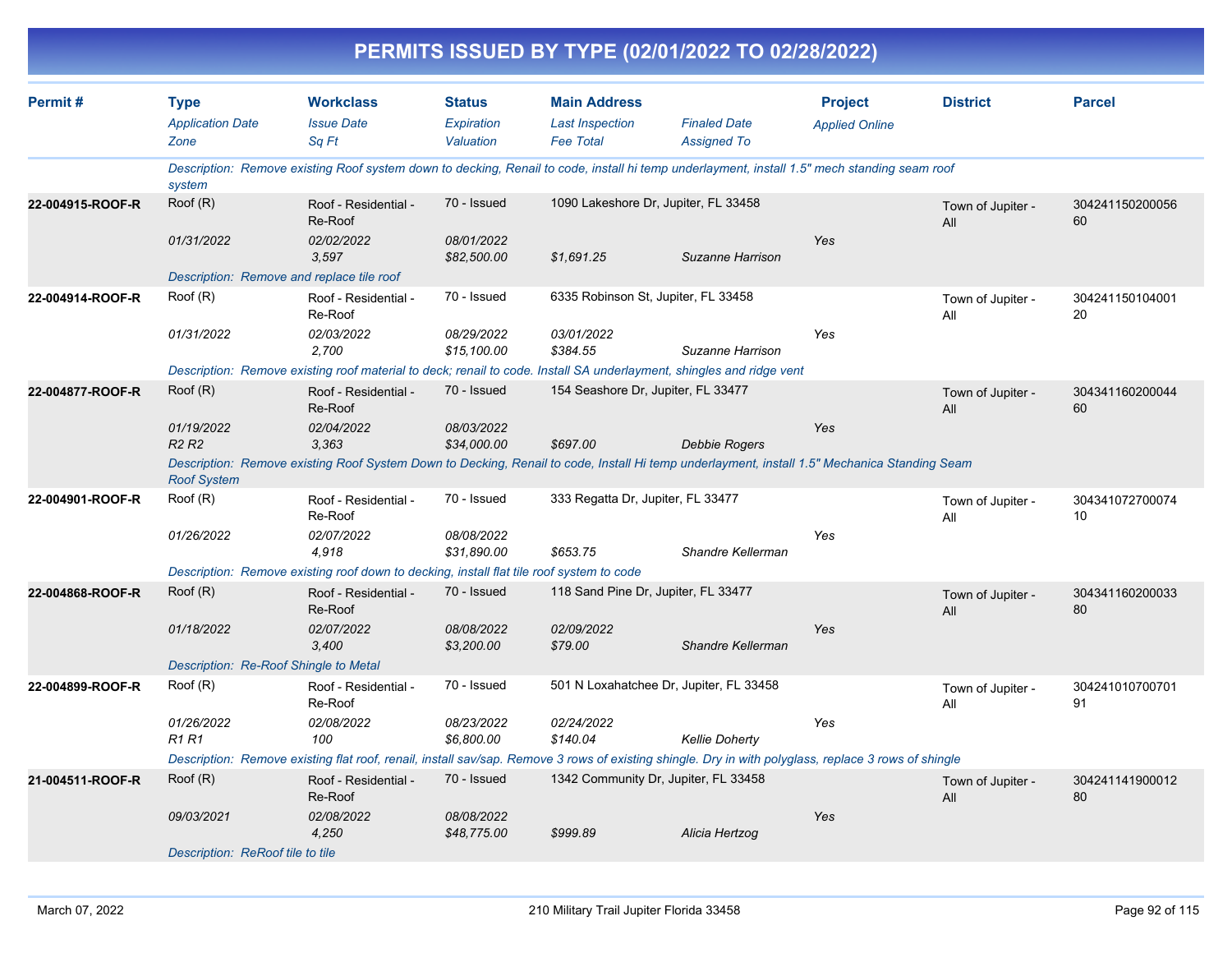| Roof (R)<br>70 - Issued<br>6022 Roger St, Jupiter, FL 33458<br>22-004925-ROOF-R<br>Roof - Residential -<br>304241220210800<br>Town of Jupiter -<br>Re-Roof<br>50<br>All<br>02/03/2022<br>02/08/2022<br>08/08/2022<br>Yes<br>3,000<br>\$15,925.00<br>\$326.46<br>Angela Carpentiere<br>Description: Shingle Re-roof<br>Root(R)<br>1005 Stillwater Dr, Jupiter, FL 33458<br>22-004891-ROOF-R<br>Roof - Residential -<br>99 - Closed -<br>304241020600002<br>Town of Jupiter -<br>Re-Roof<br><b>JCDS</b><br>81<br>All<br>08/15/2022<br>01/24/2022<br>02/08/2022<br>02/16/2022<br>02/18/2022<br>Yes<br>\$4,800.00<br>\$100.00<br><b>Building-Department Completed</b><br>$\boldsymbol{4}$<br>Description: reroof 4 square<br>70 - Issued<br>6339 Linton St, Jupiter, FL 33458<br>Root(R)<br>22-004926-ROOF-R<br>Roof - Residential -<br>304241150807701<br>Town of Jupiter -<br>Re-Roof<br>20<br>All<br>02/03/2022<br>02/09/2022<br>08/08/2022<br>Yes<br>2,453<br>\$10,700.00<br>\$219.35<br>Angela Carpentiere<br>Description: Remove asphalt shingle, install asphalt shingle<br>No Fee Sub-Permit<br>Root(R)<br>108 Regatta Dr, Jupiter, FL 33477<br>22-004887-ROOF-R<br>70 - Issued<br>304341180200022<br>Town of Jupiter -<br>80<br>All<br>01/21/2022<br>02/09/2022<br>08/22/2022<br>02/23/2022<br>Yes<br>950<br>\$0.00<br>\$0.00<br>Shandre Kellerman<br>Description: New roof on an addition AS PER PLANS ON MASTER 21-053458-BLDR<br>22-004930-ROOF-R<br>Root(R)<br>Roof - Residential -<br>99 - Closed -<br>129 Pennock Landing Cir, Jupiter, FL<br>304241024400000<br>Town of Jupiter -<br>Re-Roof<br><b>JCDS</b><br>33458<br>90<br>All<br>02/09/2022<br>08/24/2022<br>02/25/2022<br>02/28/2022<br>02/04/2022<br>Yes<br>2,100<br>\$10,500.00<br>\$215.25<br><b>Building-Department Completed</b><br>Description: Re-roof Shingle Roof<br>701 Oklawaha St, Jupiter, FL 33458<br>Root(R)<br>70 - Issued<br>22-004933-ROOF-R<br>Roof - Residential -<br>304241020301400<br>Town of Jupiter -<br>Re-Roof<br>10<br>All<br>02/09/2022<br>08/08/2022<br>Yes<br>02/06/2022<br>1,516<br>\$12,000.00<br>\$246.00<br>Angela Carpentiere<br>Description: Reroof: Remove existing roofing materials (shingles), Renail to FBC 2020, Dry in, Install 1" Snap Lock metal. PITCHED ROOF ONLY<br>Root(R)<br>908 Pottawatomie St, Jupiter, FL 33458<br>22-004848-ROOF-R<br>Roof - Residential -<br>99 - Closed -<br>304241020201601<br>Town of Jupiter -<br>Re-Roof<br><b>JCDS</b><br>40<br>All<br>02/10/2022<br>08/15/2022<br>01/11/2022<br>02/16/2022<br>02/18/2022<br>Yes<br>2,700<br>\$11,000.00<br>\$225.50<br><b>Building-Department Completed</b><br>Description: reroof with shingles<br>Root(R)<br>70 - Issued<br>22-004916-ROOF-R<br>Roof - Residential -<br>142 Pennock Landing Cir, Jupiter, FL<br>304241024400003<br>Town of Jupiter -<br>Re-Roof<br>33458<br>10<br>All<br>02/10/2022<br>01/31/2022<br>08/09/2022<br>Yes<br>2.800<br>\$246.00<br>Alicia Hertzog<br>\$12,000.00 | Permit# | <b>Type</b><br><b>Application Date</b><br>Zone | <b>Workclass</b><br><b>Issue Date</b><br>Sq Ft | <b>Status</b><br>Expiration<br>Valuation | <b>Main Address</b><br><b>Last Inspection</b><br><b>Fee Total</b> | <b>Finaled Date</b><br><b>Assigned To</b> | <b>Project</b><br><b>Applied Online</b> | <b>District</b> | <b>Parcel</b> |  |  |  |
|---------------------------------------------------------------------------------------------------------------------------------------------------------------------------------------------------------------------------------------------------------------------------------------------------------------------------------------------------------------------------------------------------------------------------------------------------------------------------------------------------------------------------------------------------------------------------------------------------------------------------------------------------------------------------------------------------------------------------------------------------------------------------------------------------------------------------------------------------------------------------------------------------------------------------------------------------------------------------------------------------------------------------------------------------------------------------------------------------------------------------------------------------------------------------------------------------------------------------------------------------------------------------------------------------------------------------------------------------------------------------------------------------------------------------------------------------------------------------------------------------------------------------------------------------------------------------------------------------------------------------------------------------------------------------------------------------------------------------------------------------------------------------------------------------------------------------------------------------------------------------------------------------------------------------------------------------------------------------------------------------------------------------------------------------------------------------------------------------------------------------------------------------------------------------------------------------------------------------------------------------------------------------------------------------------------------------------------------------------------------------------------------------------------------------------------------------------------------------------------------------------------------------------------------------------------------------------------------------------------------------------------------------------------------------------------------------------------------------------------------------------------------------------------------------------------------------------------------------------------------------------------------------------------------------------------------------------------------------------|---------|------------------------------------------------|------------------------------------------------|------------------------------------------|-------------------------------------------------------------------|-------------------------------------------|-----------------------------------------|-----------------|---------------|--|--|--|
|                                                                                                                                                                                                                                                                                                                                                                                                                                                                                                                                                                                                                                                                                                                                                                                                                                                                                                                                                                                                                                                                                                                                                                                                                                                                                                                                                                                                                                                                                                                                                                                                                                                                                                                                                                                                                                                                                                                                                                                                                                                                                                                                                                                                                                                                                                                                                                                                                                                                                                                                                                                                                                                                                                                                                                                                                                                                                                                                                                                 |         |                                                |                                                |                                          |                                                                   |                                           |                                         |                 |               |  |  |  |
|                                                                                                                                                                                                                                                                                                                                                                                                                                                                                                                                                                                                                                                                                                                                                                                                                                                                                                                                                                                                                                                                                                                                                                                                                                                                                                                                                                                                                                                                                                                                                                                                                                                                                                                                                                                                                                                                                                                                                                                                                                                                                                                                                                                                                                                                                                                                                                                                                                                                                                                                                                                                                                                                                                                                                                                                                                                                                                                                                                                 |         |                                                |                                                |                                          |                                                                   |                                           |                                         |                 |               |  |  |  |
|                                                                                                                                                                                                                                                                                                                                                                                                                                                                                                                                                                                                                                                                                                                                                                                                                                                                                                                                                                                                                                                                                                                                                                                                                                                                                                                                                                                                                                                                                                                                                                                                                                                                                                                                                                                                                                                                                                                                                                                                                                                                                                                                                                                                                                                                                                                                                                                                                                                                                                                                                                                                                                                                                                                                                                                                                                                                                                                                                                                 |         |                                                |                                                |                                          |                                                                   |                                           |                                         |                 |               |  |  |  |
|                                                                                                                                                                                                                                                                                                                                                                                                                                                                                                                                                                                                                                                                                                                                                                                                                                                                                                                                                                                                                                                                                                                                                                                                                                                                                                                                                                                                                                                                                                                                                                                                                                                                                                                                                                                                                                                                                                                                                                                                                                                                                                                                                                                                                                                                                                                                                                                                                                                                                                                                                                                                                                                                                                                                                                                                                                                                                                                                                                                 |         |                                                |                                                |                                          |                                                                   |                                           |                                         |                 |               |  |  |  |
|                                                                                                                                                                                                                                                                                                                                                                                                                                                                                                                                                                                                                                                                                                                                                                                                                                                                                                                                                                                                                                                                                                                                                                                                                                                                                                                                                                                                                                                                                                                                                                                                                                                                                                                                                                                                                                                                                                                                                                                                                                                                                                                                                                                                                                                                                                                                                                                                                                                                                                                                                                                                                                                                                                                                                                                                                                                                                                                                                                                 |         |                                                |                                                |                                          |                                                                   |                                           |                                         |                 |               |  |  |  |
|                                                                                                                                                                                                                                                                                                                                                                                                                                                                                                                                                                                                                                                                                                                                                                                                                                                                                                                                                                                                                                                                                                                                                                                                                                                                                                                                                                                                                                                                                                                                                                                                                                                                                                                                                                                                                                                                                                                                                                                                                                                                                                                                                                                                                                                                                                                                                                                                                                                                                                                                                                                                                                                                                                                                                                                                                                                                                                                                                                                 |         |                                                |                                                |                                          |                                                                   |                                           |                                         |                 |               |  |  |  |
|                                                                                                                                                                                                                                                                                                                                                                                                                                                                                                                                                                                                                                                                                                                                                                                                                                                                                                                                                                                                                                                                                                                                                                                                                                                                                                                                                                                                                                                                                                                                                                                                                                                                                                                                                                                                                                                                                                                                                                                                                                                                                                                                                                                                                                                                                                                                                                                                                                                                                                                                                                                                                                                                                                                                                                                                                                                                                                                                                                                 |         |                                                |                                                |                                          |                                                                   |                                           |                                         |                 |               |  |  |  |
|                                                                                                                                                                                                                                                                                                                                                                                                                                                                                                                                                                                                                                                                                                                                                                                                                                                                                                                                                                                                                                                                                                                                                                                                                                                                                                                                                                                                                                                                                                                                                                                                                                                                                                                                                                                                                                                                                                                                                                                                                                                                                                                                                                                                                                                                                                                                                                                                                                                                                                                                                                                                                                                                                                                                                                                                                                                                                                                                                                                 |         |                                                |                                                |                                          |                                                                   |                                           |                                         |                 |               |  |  |  |
|                                                                                                                                                                                                                                                                                                                                                                                                                                                                                                                                                                                                                                                                                                                                                                                                                                                                                                                                                                                                                                                                                                                                                                                                                                                                                                                                                                                                                                                                                                                                                                                                                                                                                                                                                                                                                                                                                                                                                                                                                                                                                                                                                                                                                                                                                                                                                                                                                                                                                                                                                                                                                                                                                                                                                                                                                                                                                                                                                                                 |         |                                                |                                                |                                          |                                                                   |                                           |                                         |                 |               |  |  |  |
|                                                                                                                                                                                                                                                                                                                                                                                                                                                                                                                                                                                                                                                                                                                                                                                                                                                                                                                                                                                                                                                                                                                                                                                                                                                                                                                                                                                                                                                                                                                                                                                                                                                                                                                                                                                                                                                                                                                                                                                                                                                                                                                                                                                                                                                                                                                                                                                                                                                                                                                                                                                                                                                                                                                                                                                                                                                                                                                                                                                 |         |                                                |                                                |                                          |                                                                   |                                           |                                         |                 |               |  |  |  |
|                                                                                                                                                                                                                                                                                                                                                                                                                                                                                                                                                                                                                                                                                                                                                                                                                                                                                                                                                                                                                                                                                                                                                                                                                                                                                                                                                                                                                                                                                                                                                                                                                                                                                                                                                                                                                                                                                                                                                                                                                                                                                                                                                                                                                                                                                                                                                                                                                                                                                                                                                                                                                                                                                                                                                                                                                                                                                                                                                                                 |         |                                                |                                                |                                          |                                                                   |                                           |                                         |                 |               |  |  |  |
|                                                                                                                                                                                                                                                                                                                                                                                                                                                                                                                                                                                                                                                                                                                                                                                                                                                                                                                                                                                                                                                                                                                                                                                                                                                                                                                                                                                                                                                                                                                                                                                                                                                                                                                                                                                                                                                                                                                                                                                                                                                                                                                                                                                                                                                                                                                                                                                                                                                                                                                                                                                                                                                                                                                                                                                                                                                                                                                                                                                 |         |                                                |                                                |                                          |                                                                   |                                           |                                         |                 |               |  |  |  |
|                                                                                                                                                                                                                                                                                                                                                                                                                                                                                                                                                                                                                                                                                                                                                                                                                                                                                                                                                                                                                                                                                                                                                                                                                                                                                                                                                                                                                                                                                                                                                                                                                                                                                                                                                                                                                                                                                                                                                                                                                                                                                                                                                                                                                                                                                                                                                                                                                                                                                                                                                                                                                                                                                                                                                                                                                                                                                                                                                                                 |         |                                                |                                                |                                          |                                                                   |                                           |                                         |                 |               |  |  |  |
|                                                                                                                                                                                                                                                                                                                                                                                                                                                                                                                                                                                                                                                                                                                                                                                                                                                                                                                                                                                                                                                                                                                                                                                                                                                                                                                                                                                                                                                                                                                                                                                                                                                                                                                                                                                                                                                                                                                                                                                                                                                                                                                                                                                                                                                                                                                                                                                                                                                                                                                                                                                                                                                                                                                                                                                                                                                                                                                                                                                 |         |                                                |                                                |                                          |                                                                   |                                           |                                         |                 |               |  |  |  |
|                                                                                                                                                                                                                                                                                                                                                                                                                                                                                                                                                                                                                                                                                                                                                                                                                                                                                                                                                                                                                                                                                                                                                                                                                                                                                                                                                                                                                                                                                                                                                                                                                                                                                                                                                                                                                                                                                                                                                                                                                                                                                                                                                                                                                                                                                                                                                                                                                                                                                                                                                                                                                                                                                                                                                                                                                                                                                                                                                                                 |         |                                                |                                                |                                          |                                                                   |                                           |                                         |                 |               |  |  |  |
|                                                                                                                                                                                                                                                                                                                                                                                                                                                                                                                                                                                                                                                                                                                                                                                                                                                                                                                                                                                                                                                                                                                                                                                                                                                                                                                                                                                                                                                                                                                                                                                                                                                                                                                                                                                                                                                                                                                                                                                                                                                                                                                                                                                                                                                                                                                                                                                                                                                                                                                                                                                                                                                                                                                                                                                                                                                                                                                                                                                 |         |                                                |                                                |                                          |                                                                   |                                           |                                         |                 |               |  |  |  |
|                                                                                                                                                                                                                                                                                                                                                                                                                                                                                                                                                                                                                                                                                                                                                                                                                                                                                                                                                                                                                                                                                                                                                                                                                                                                                                                                                                                                                                                                                                                                                                                                                                                                                                                                                                                                                                                                                                                                                                                                                                                                                                                                                                                                                                                                                                                                                                                                                                                                                                                                                                                                                                                                                                                                                                                                                                                                                                                                                                                 |         |                                                |                                                |                                          |                                                                   |                                           |                                         |                 |               |  |  |  |
|                                                                                                                                                                                                                                                                                                                                                                                                                                                                                                                                                                                                                                                                                                                                                                                                                                                                                                                                                                                                                                                                                                                                                                                                                                                                                                                                                                                                                                                                                                                                                                                                                                                                                                                                                                                                                                                                                                                                                                                                                                                                                                                                                                                                                                                                                                                                                                                                                                                                                                                                                                                                                                                                                                                                                                                                                                                                                                                                                                                 |         |                                                |                                                |                                          |                                                                   |                                           |                                         |                 |               |  |  |  |
|                                                                                                                                                                                                                                                                                                                                                                                                                                                                                                                                                                                                                                                                                                                                                                                                                                                                                                                                                                                                                                                                                                                                                                                                                                                                                                                                                                                                                                                                                                                                                                                                                                                                                                                                                                                                                                                                                                                                                                                                                                                                                                                                                                                                                                                                                                                                                                                                                                                                                                                                                                                                                                                                                                                                                                                                                                                                                                                                                                                 |         |                                                |                                                |                                          |                                                                   |                                           |                                         |                 |               |  |  |  |
|                                                                                                                                                                                                                                                                                                                                                                                                                                                                                                                                                                                                                                                                                                                                                                                                                                                                                                                                                                                                                                                                                                                                                                                                                                                                                                                                                                                                                                                                                                                                                                                                                                                                                                                                                                                                                                                                                                                                                                                                                                                                                                                                                                                                                                                                                                                                                                                                                                                                                                                                                                                                                                                                                                                                                                                                                                                                                                                                                                                 |         |                                                |                                                |                                          |                                                                   |                                           |                                         |                 |               |  |  |  |
|                                                                                                                                                                                                                                                                                                                                                                                                                                                                                                                                                                                                                                                                                                                                                                                                                                                                                                                                                                                                                                                                                                                                                                                                                                                                                                                                                                                                                                                                                                                                                                                                                                                                                                                                                                                                                                                                                                                                                                                                                                                                                                                                                                                                                                                                                                                                                                                                                                                                                                                                                                                                                                                                                                                                                                                                                                                                                                                                                                                 |         |                                                |                                                |                                          |                                                                   |                                           |                                         |                 |               |  |  |  |
|                                                                                                                                                                                                                                                                                                                                                                                                                                                                                                                                                                                                                                                                                                                                                                                                                                                                                                                                                                                                                                                                                                                                                                                                                                                                                                                                                                                                                                                                                                                                                                                                                                                                                                                                                                                                                                                                                                                                                                                                                                                                                                                                                                                                                                                                                                                                                                                                                                                                                                                                                                                                                                                                                                                                                                                                                                                                                                                                                                                 |         |                                                |                                                |                                          |                                                                   |                                           |                                         |                 |               |  |  |  |
|                                                                                                                                                                                                                                                                                                                                                                                                                                                                                                                                                                                                                                                                                                                                                                                                                                                                                                                                                                                                                                                                                                                                                                                                                                                                                                                                                                                                                                                                                                                                                                                                                                                                                                                                                                                                                                                                                                                                                                                                                                                                                                                                                                                                                                                                                                                                                                                                                                                                                                                                                                                                                                                                                                                                                                                                                                                                                                                                                                                 |         |                                                |                                                |                                          |                                                                   |                                           |                                         |                 |               |  |  |  |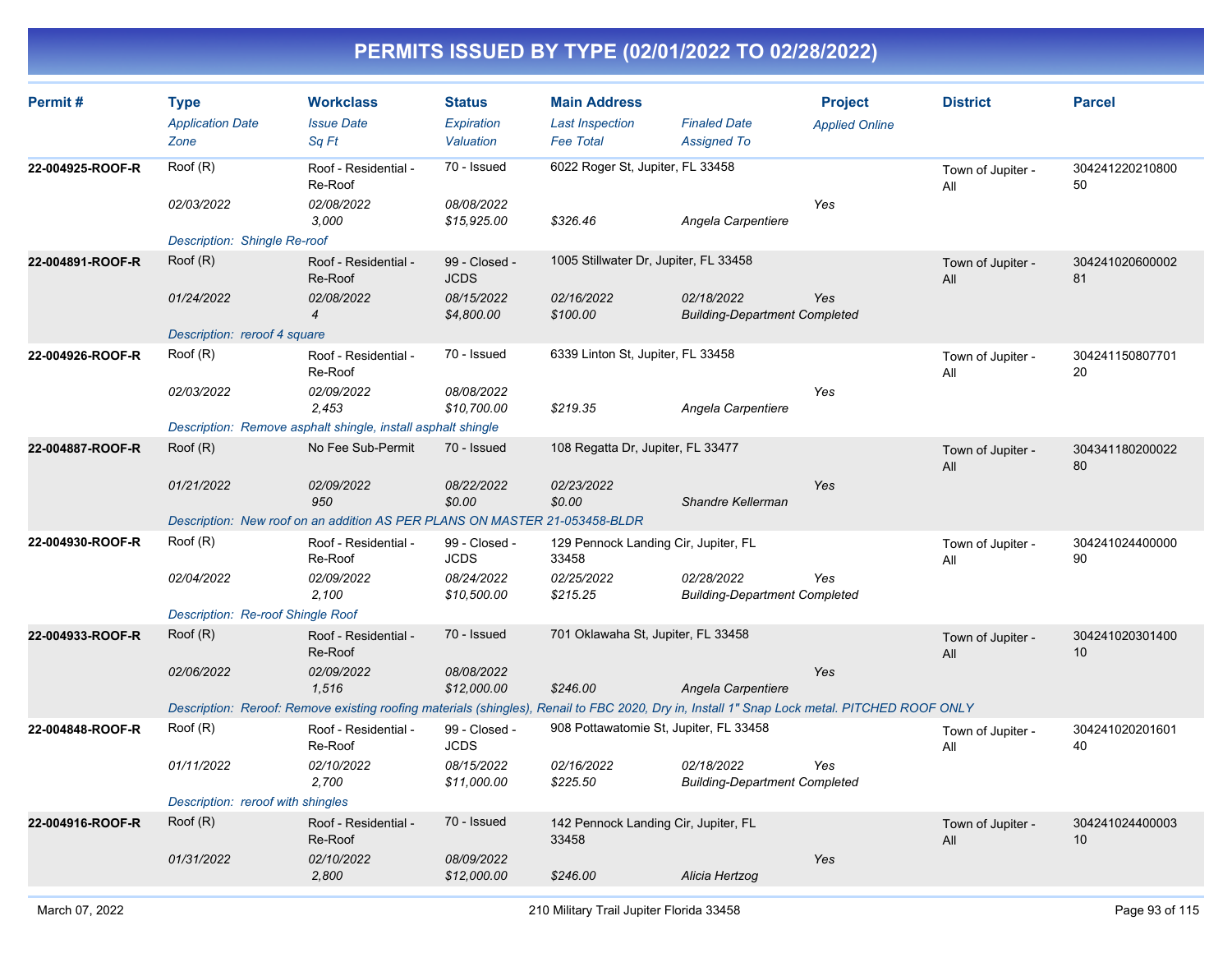| Permit#          | <b>Type</b><br><b>Application Date</b><br>Zone                                                        | <b>Workclass</b><br><b>Issue Date</b><br>Sq Ft                                                               | <b>Status</b><br>Expiration<br>Valuation | <b>Main Address</b><br><b>Last Inspection</b><br><b>Fee Total</b> | <b>Finaled Date</b><br><b>Assigned To</b>          | <b>Project</b><br><b>Applied Online</b> | <b>District</b>          | <b>Parcel</b>         |  |  |  |  |  |
|------------------|-------------------------------------------------------------------------------------------------------|--------------------------------------------------------------------------------------------------------------|------------------------------------------|-------------------------------------------------------------------|----------------------------------------------------|-----------------------------------------|--------------------------|-----------------------|--|--|--|--|--|
|                  | Description: reroof with shingles                                                                     |                                                                                                              |                                          |                                                                   |                                                    |                                         |                          |                       |  |  |  |  |  |
| 22-004849-ROOF-R | Root(R)                                                                                               | No Fee Sub-Permit                                                                                            | 70 - Issued                              | 130 Ocean Pines Ter, Jupiter, FL 33477                            |                                                    |                                         | Town of Jupiter -<br>All | 304341160200001<br>90 |  |  |  |  |  |
|                  | 01/12/2022                                                                                            | 02/10/2022<br>360                                                                                            | 08/17/2022<br>\$0.00                     | 02/18/2022<br>\$0.00                                              | Suzanne Harrison                                   | Yes                                     |                          |                       |  |  |  |  |  |
|                  | Description: Addition/New roof<br>Install Polyglass SAV base sheet<br>Install Polyglass Sap Cap sheet |                                                                                                              |                                          |                                                                   |                                                    |                                         |                          |                       |  |  |  |  |  |
| 22-004927-ROOF-R | Root(R)                                                                                               | Roof - Residential -<br>Re-Roof                                                                              | 99 - Closed -<br><b>JCDS</b>             | 186 Sims Creek Ln, Jupiter, FL 33458                              |                                                    |                                         | Town of Jupiter -<br>All | 304241023000001<br>20 |  |  |  |  |  |
|                  | 02/03/2022                                                                                            | 02/10/2022<br>3,400                                                                                          | 08/31/2022<br>\$28,000.00                | 03/04/2022<br>\$574.00                                            | 03/07/2022<br><b>Building-Department Completed</b> | Yes                                     |                          |                       |  |  |  |  |  |
|                  |                                                                                                       | Description: Roof replacement 30 sq 5/112 asphalt shingles to metal                                          |                                          |                                                                   |                                                    |                                         |                          |                       |  |  |  |  |  |
| 22-004954-ROOF-R | Root(R)                                                                                               | Roof - Residential -<br>Re-Roof                                                                              | 70 - Issued                              | 136 Pine Hammock Ct, Jupiter, FL 33458                            |                                                    |                                         | Town of Jupiter -<br>All | 304241013600004<br>60 |  |  |  |  |  |
|                  | 02/09/2022                                                                                            | 02/10/2022<br>3,300                                                                                          | 08/09/2022<br>\$30,525.00                | \$625.76                                                          | Angela Carpentiere                                 | Yes                                     |                          |                       |  |  |  |  |  |
|                  | Description: Tile back to Tile                                                                        |                                                                                                              |                                          |                                                                   |                                                    |                                         |                          |                       |  |  |  |  |  |
| 22-004882-ROOF-R | Root(R)                                                                                               | No Fee Sub-Permit                                                                                            | 70 - Issued                              | 319 Leeward Dr, Jupiter, FL 33477                                 |                                                    |                                         | Town of Jupiter -<br>All | 304341170200013<br>16 |  |  |  |  |  |
|                  | 01/20/2022                                                                                            | 02/10/2022<br>38                                                                                             | 08/09/2022<br>\$0.00                     | \$0.00                                                            | <b>Kelly Hills</b>                                 | Yes                                     |                          |                       |  |  |  |  |  |
|                  |                                                                                                       | Description: REROOF SHINGLE TO METAL                                                                         |                                          |                                                                   |                                                    |                                         |                          |                       |  |  |  |  |  |
| 22-004949-ROOF-R | Roof (R)                                                                                              | Roof - Residential -<br>Re-Roof                                                                              | 99 - Closed -<br><b>JCDS</b>             | 6071 Lauderdale St, Jupiter, FL 33458                             |                                                    |                                         | Town of Jupiter -<br>All | 304241150806201<br>00 |  |  |  |  |  |
|                  | 02/09/2022                                                                                            | 02/10/2022<br>3,100                                                                                          | 08/29/2022<br>\$19,000.00                | 03/01/2022<br>\$389.50                                            | 03/02/2022<br><b>Building-Department Completed</b> | Yes                                     |                          |                       |  |  |  |  |  |
|                  |                                                                                                       | Description: Remove existing roof material to deck; renail to code. Install SA underlayment and metal panels |                                          |                                                                   |                                                    |                                         |                          |                       |  |  |  |  |  |
| 22-004937-ROOF-R | Root(R)                                                                                               | Roof - Residential -<br>Re-Roof                                                                              | 70 - Issued                              | 319 Leeward Dr, Jupiter, FL 33477                                 |                                                    |                                         | Town of Jupiter -<br>All | 304341170200013<br>16 |  |  |  |  |  |
|                  | 02/07/2022                                                                                            | 02/10/2022<br>3,450                                                                                          | 08/09/2022<br>\$41,300.00                | \$846.65                                                          | <b>Kelly Hills</b>                                 | Yes                                     |                          |                       |  |  |  |  |  |
|                  | Description: Reroof Shingle to Metal                                                                  |                                                                                                              |                                          |                                                                   |                                                    |                                         |                          |                       |  |  |  |  |  |
| 22-004948-ROOF-R | Root(R)                                                                                               | Roof - Residential -<br>Re-Roof                                                                              | 70 - Issued                              | 6990 Cypress Cove Cir, Jupiter, FL 33458                          |                                                    |                                         | Town of Jupiter -<br>All | 304240271800002<br>00 |  |  |  |  |  |
|                  | 02/09/2022                                                                                            | 02/11/2022<br>6,340                                                                                          | 08/10/2022<br>\$62.020.00                | \$1,271.41                                                        | Angela Carpentiere                                 | Yes                                     |                          |                       |  |  |  |  |  |
|                  |                                                                                                       | Description: Tile reroof, 6/12, 30#, TU Plus, Foam Attached, Boral Saxony                                    |                                          |                                                                   |                                                    |                                         |                          |                       |  |  |  |  |  |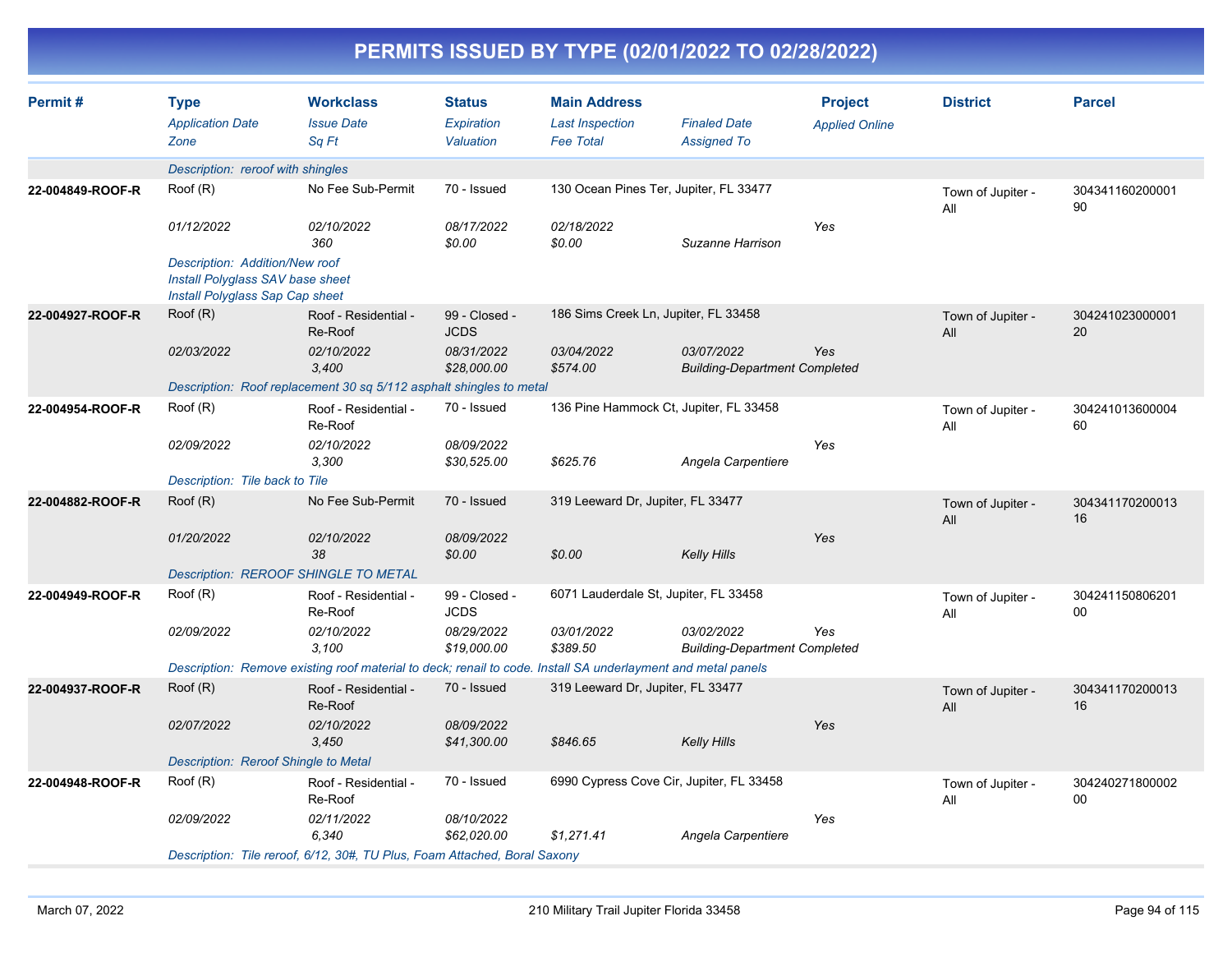| Permit#           | <b>Type</b><br><b>Application Date</b><br>Zone | <b>Workclass</b><br><b>Issue Date</b><br>Sq Ft                                                                                                                                                      | <b>Status</b><br>Expiration<br>Valuation | <b>Main Address</b><br><b>Last Inspection</b><br><b>Fee Total</b> | <b>Finaled Date</b><br><b>Assigned To</b> | <b>Project</b><br><b>Applied Online</b> | <b>District</b>          | <b>Parcel</b>         |  |  |  |  |
|-------------------|------------------------------------------------|-----------------------------------------------------------------------------------------------------------------------------------------------------------------------------------------------------|------------------------------------------|-------------------------------------------------------------------|-------------------------------------------|-----------------------------------------|--------------------------|-----------------------|--|--|--|--|
| 22-004856-ROOF-R  | Root(R)                                        | Roof - Residential -<br>Re-Roof                                                                                                                                                                     | 70 - Issued                              | 5787 Marblewood Ct, Jupiter, FL 33458                             |                                           |                                         | Town of Jupiter -<br>All | 304241022100004<br>30 |  |  |  |  |
|                   | 01/14/2022<br><b>R1R1</b>                      | 02/11/2022<br>3.100<br>Description: Tear off existing roof. Install 1" nailstrip Standing Seam Metal                                                                                                | 08/31/2022<br>\$37,500.00                | 03/04/2022<br>\$768.75                                            | Shandre Kellerman                         | Yes                                     |                          |                       |  |  |  |  |
| 22-004956-ROOF-R  | Root(R)                                        | Roof - Residential -<br>Re-Roof                                                                                                                                                                     | 70 - Issued                              | 6021 Pompano St, Jupiter, FL 33458                                |                                           |                                         | Town of Jupiter -<br>All | 304241150806400<br>70 |  |  |  |  |
|                   | 02/10/2022                                     | 02/11/2022<br>2,484                                                                                                                                                                                 | 08/10/2022<br>\$10,600.00                | \$217.30                                                          | Angela Carpentiere                        | Yes                                     |                          |                       |  |  |  |  |
|                   | Description: Roof replacement                  |                                                                                                                                                                                                     |                                          |                                                                   |                                           |                                         |                          |                       |  |  |  |  |
| 22-004922-ROOF-R  | Root(R)                                        | Roof - Residential -<br>Re-Roof                                                                                                                                                                     | 70 - Issued                              | 422 San Remo Dr, Jupiter, FL 33458                                |                                           |                                         | Town of Jupiter -<br>All | 304241140300013<br>20 |  |  |  |  |
|                   | 02/03/2022                                     | 02/14/2022<br>32                                                                                                                                                                                    | 08/15/2022<br>\$31,307.00                | \$641.79                                                          | Shandre Kellerman                         | Yes                                     |                          |                       |  |  |  |  |
|                   | <b>Description: Sloped Tile Re Roof</b>        |                                                                                                                                                                                                     |                                          |                                                                   |                                           |                                         |                          |                       |  |  |  |  |
| 22-004859-ROOF-R  | Root(R)                                        | Roof - Residential -<br>Re-Roof                                                                                                                                                                     | 70 - Issued                              | 151 Doe Trl, Jupiter, FL 33458                                    |                                           |                                         | Town of Jupiter -<br>All | 304241100800010<br>90 |  |  |  |  |
|                   | 01/16/2022                                     | 02/14/2022<br>1,500                                                                                                                                                                                 | 08/30/2022<br>\$9,035.00                 | 03/03/2022<br>\$185.41                                            | Alicia Hertzog                            | Yes                                     |                          |                       |  |  |  |  |
|                   |                                                | Description: Tear off existing shingle roof, renail plywood to code, install peel & stick underlayment, install new shingles.                                                                       |                                          |                                                                   |                                           |                                         |                          |                       |  |  |  |  |
| 22-004853-ROOF-R  | Root(R)                                        | Roof - Residential -<br>Re-Roof                                                                                                                                                                     | 70 - Issued                              | 238 Ridge Rd, Jupiter, FL 33477                                   |                                           |                                         | Town of Jupiter -<br>All | 304341160200032<br>40 |  |  |  |  |
|                   | 01/13/2022                                     | 02/14/2022<br>2.528                                                                                                                                                                                 | 08/16/2022<br>\$32,880.00                | 02/17/2022<br>\$674.04                                            | Shandre Kellerman                         | Yes                                     |                          |                       |  |  |  |  |
|                   |                                                | Description: Remove existing roofing system down to sheathing. Replace plywood if needed. Re-nail sheathing to code. Apply peel & stick direct to deck. Install<br>0.032 1-1/2" Standing Seam Clip. |                                          |                                                                   |                                           |                                         |                          |                       |  |  |  |  |
| 22-004955-ROOF-R* | Root(R)                                        | Roof - Residential -<br>Re-Roof                                                                                                                                                                     | <b>NOC</b><br>Required                   | 131 Via Catalunha, Jupiter, FL 33458                              |                                           |                                         | Town of Jupiter -<br>All | 304241121600031<br>50 |  |  |  |  |
|                   | 02/10/2022                                     | 02/14/2022<br>3,700                                                                                                                                                                                 | 08/15/2022<br>\$53,380.90                | \$1,094.31                                                        | Angela Carpentiere                        | Yes                                     |                          |                       |  |  |  |  |
|                   |                                                | Description: REROOF CONCRETE TILE TO CONCRETE TILE                                                                                                                                                  |                                          |                                                                   |                                           |                                         |                          |                       |  |  |  |  |
| 22-004958-ROOF-R  | Root(R)                                        | Roof - Residential -<br>Re-Roof                                                                                                                                                                     | 70 - Issued                              | 145 Village Cir, Jupiter, FL 33458                                |                                           |                                         | Town of Jupiter -<br>All | 304241100100002<br>30 |  |  |  |  |
|                   | 02/10/2022                                     | 02/14/2022<br>1,500                                                                                                                                                                                 | 08/15/2022<br>\$7,990.00                 | \$164.20                                                          | Angela Carpentiere                        | Yes                                     |                          |                       |  |  |  |  |
|                   |                                                | Description: Re-roof shingle to shingle                                                                                                                                                             |                                          |                                                                   |                                           |                                         |                          |                       |  |  |  |  |
| 22-004921-ROOF-R* | Root(R)                                        | Roof - Residential -<br>Re-Roof                                                                                                                                                                     | <b>NOC</b><br>Required                   | 104 Eganfuskee St, Jupiter, FL 33477                              |                                           |                                         | Town of Jupiter -<br>All | 304341060000201<br>90 |  |  |  |  |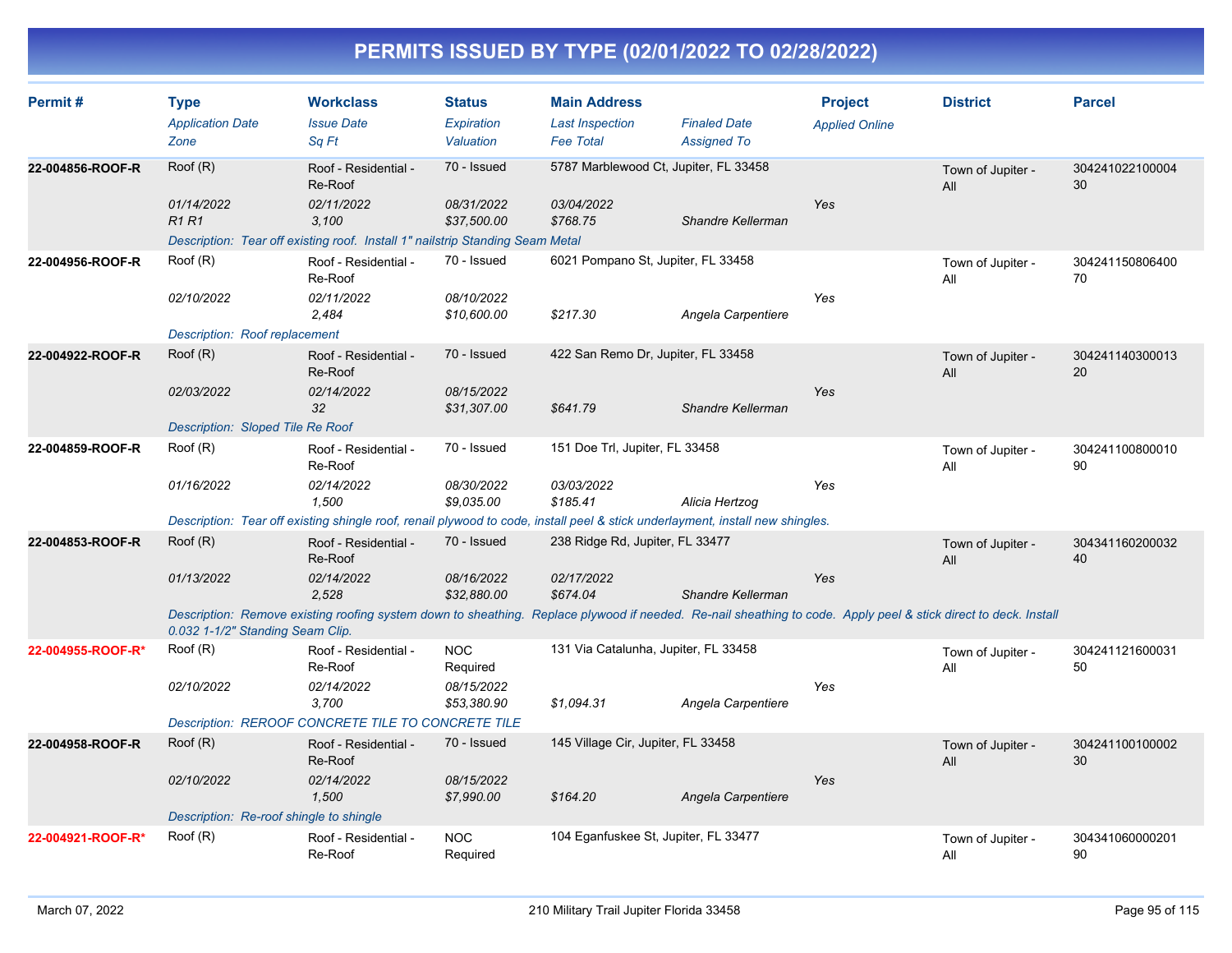| Permit#           | <b>Type</b>                                                                                  | <b>Workclass</b>                                                                             | <b>Status</b>             | <b>Main Address</b>                 |                       | <b>Project</b>        | <b>District</b>          | <b>Parcel</b>         |
|-------------------|----------------------------------------------------------------------------------------------|----------------------------------------------------------------------------------------------|---------------------------|-------------------------------------|-----------------------|-----------------------|--------------------------|-----------------------|
|                   | <b>Application Date</b>                                                                      | <b>Issue Date</b>                                                                            | Expiration                | <b>Last Inspection</b>              | <b>Finaled Date</b>   | <b>Applied Online</b> |                          |                       |
|                   | Zone                                                                                         | Sq Ft                                                                                        | Valuation                 | <b>Fee Total</b>                    | <b>Assigned To</b>    |                       |                          |                       |
|                   | 02/03/2022                                                                                   | 02/14/2022<br>1,100                                                                          | 08/15/2022<br>\$6,600.00  | \$136.00                            | Shandre Kellerman     | Yes                   |                          |                       |
|                   |                                                                                              | Description: Remove flat roof and replace with modified bitumen flat roof                    |                           |                                     |                       |                       |                          |                       |
| 22-004964-ROOF-R  | Root(R)                                                                                      | No Fee Sub-Permit                                                                            | 70 - Issued               | 1523 Kingsley Rd, Jupiter, FL 33469 |                       |                       | Town of Jupiter -<br>All | 304240360901100<br>30 |
|                   | 02/14/2022                                                                                   | 02/15/2022<br>2,000                                                                          | 08/15/2022<br>\$0.00      | \$0.00                              | Suzanne Harrison      | Yes                   |                          |                       |
|                   |                                                                                              | Description: Roof on addition - permit 21-058037-BLDR - roof plan sheet A4                   |                           |                                     |                       |                       |                          |                       |
| 22-004892-ROOF-R* | Root(R)                                                                                      | Roof - Residential -<br>Re-Roof                                                              | <b>NOC</b><br>Required    | 124 Spyglass Ln, Jupiter, FL 33477  |                       |                       | Town of Jupiter -<br>All | 304341071500023<br>80 |
|                   | 01/25/2022                                                                                   | 02/15/2022<br>8.183                                                                          | 08/15/2022<br>\$80,000.00 | \$1,640.00                          | Shandre Kellerman     | Yes                   |                          |                       |
|                   |                                                                                              | Description: Install Whiting High Performance SPF(Spray Apply Polyurethane Foam) Roof System |                           |                                     |                       |                       |                          |                       |
| 22-004936-ROOF-R  | Root(R)                                                                                      | Roof - Residential -<br>Re-Roof                                                              | 70 - Issued               | 200 W Norfolk Rd, Jupiter, FL 33469 |                       |                       | Town of Jupiter -<br>All | 304240360900201<br>00 |
|                   | 02/06/2022                                                                                   | 02/15/2022<br>2,395                                                                          | 08/15/2022<br>\$11,961.00 | \$245.20                            | Suzanne Harrison      | Yes                   |                          |                       |
|                   |                                                                                              | Description: Shingle to Shingle ReRoof including Flat Roof                                   |                           |                                     |                       |                       |                          |                       |
| 22-004945-ROOF-R* | Root(R)                                                                                      | Roof - Residential -<br>Re-Roof                                                              | <b>NOC</b><br>Required    | 115 Sota Dr, Jupiter, FL 33458      |                       |                       | Town of Jupiter -<br>All | 304241112000004<br>40 |
|                   | 02/08/2022                                                                                   | 02/16/2022<br>4.949                                                                          | 08/15/2022<br>\$66,270.00 | \$1,358.53                          | <b>Kellie Doherty</b> | Yes                   |                          |                       |
|                   |                                                                                              | Description: 49.5 sq 6:12 1 1/2 mech lock metal roof                                         |                           |                                     |                       |                       |                          |                       |
| 22-004951-ROOF-R* | Root(R)                                                                                      | Roof - Residential -<br>Re-Roof                                                              | <b>NOC</b><br>Required    | 112 Lanitee Cir, Jupiter, FL 33458  |                       |                       | Town of Jupiter -<br>All | 304241110800000<br>60 |
|                   | 02/09/2022                                                                                   | 02/16/2022<br>1.070                                                                          | 08/15/2022<br>\$12,609.00 | \$258.48                            | Angela Carpentiere    | Yes                   |                          |                       |
|                   | <b>Description: New construction</b><br>10.7 sq Boral plantation<br>(2) quickdrives per tile |                                                                                              |                           |                                     |                       |                       |                          |                       |
| 22-004960-ROOF-R  | Root(R)                                                                                      | Roof - Residential -<br>Re-Roof                                                              | 70 - Issued               | 600 Douglas Dr, Jupiter, FL 33458   |                       |                       | Town of Jupiter -<br>All | 304241011100200<br>20 |
|                   | 02/11/2022                                                                                   | 02/16/2022<br>33                                                                             | 08/15/2022<br>\$17,375.00 | \$356.19                            | Shandre Kellerman     | Yes                   |                          |                       |
|                   |                                                                                              | Description: REMOVE AND REPLACE SHINGLE ROOF                                                 |                           |                                     |                       |                       |                          |                       |
| 22-004918-ROOF-R  | Root(R)                                                                                      | Roof - Residential -<br>Re-Roof                                                              | 70 - Issued               | 134 Palomino Dr, Jupiter, FL 33458  |                       |                       | Town of Jupiter -<br>All | 304241102900006<br>90 |
|                   | 02/02/2022                                                                                   | 02/16/2022<br>3,043                                                                          | 08/15/2022<br>\$10,500.00 | 03/04/2022<br>\$215.25              | Shandre Kellerman     | Yes                   |                          |                       |
|                   |                                                                                              |                                                                                              |                           |                                     |                       |                       |                          |                       |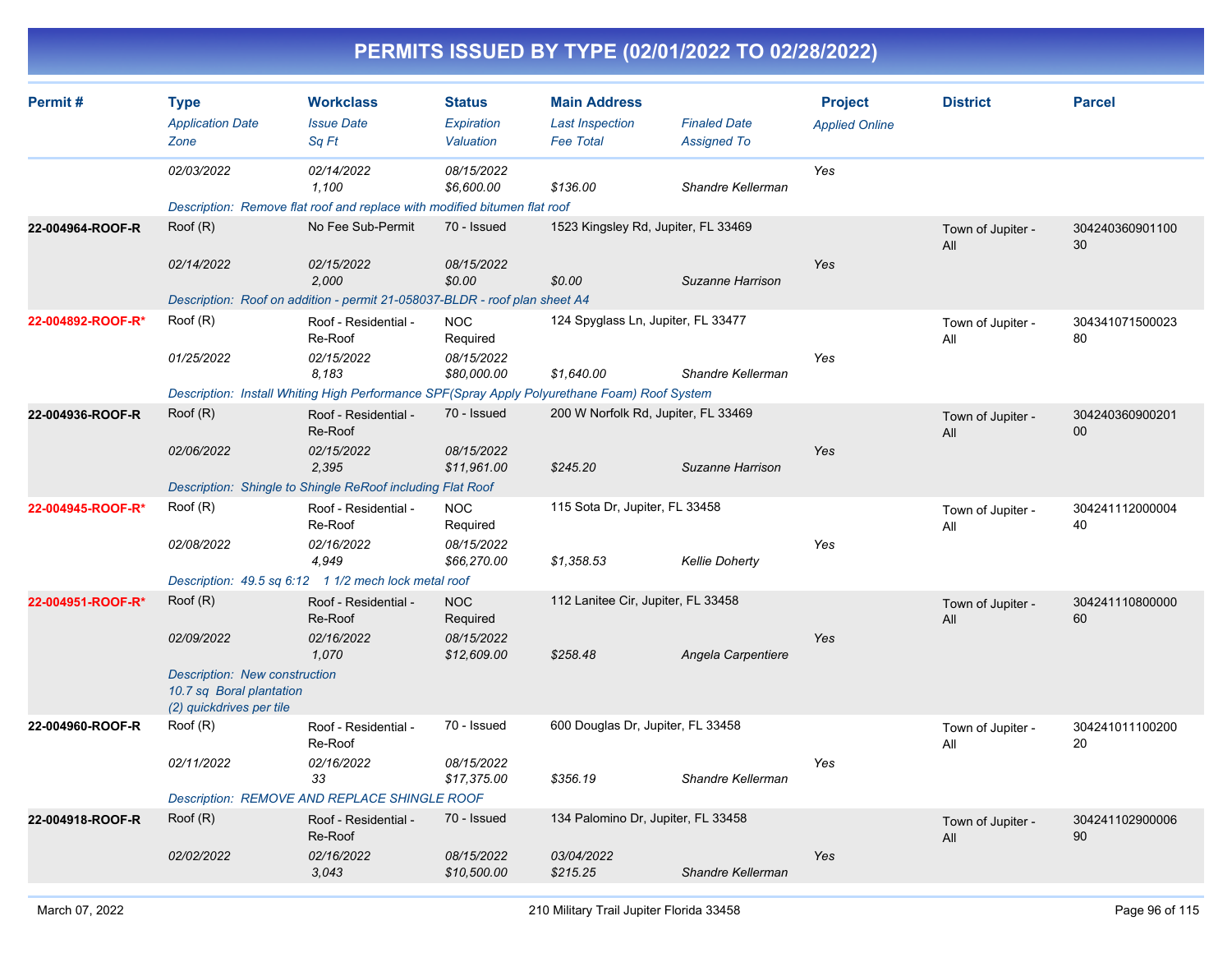| PERMITS ISSUED BY TYPE (02/01/2022 TO 02/28/2022) |                                                        |                                                                                                                                                |                                                     |                                                                   |                                           |                                         |                          |                       |  |  |  |
|---------------------------------------------------|--------------------------------------------------------|------------------------------------------------------------------------------------------------------------------------------------------------|-----------------------------------------------------|-------------------------------------------------------------------|-------------------------------------------|-----------------------------------------|--------------------------|-----------------------|--|--|--|
| Permit#                                           | <b>Type</b><br><b>Application Date</b><br>Zone         | <b>Workclass</b><br><b>Issue Date</b><br>Sq Ft                                                                                                 | <b>Status</b><br>Expiration<br>Valuation            | <b>Main Address</b><br><b>Last Inspection</b><br><b>Fee Total</b> | <b>Finaled Date</b><br><b>Assigned To</b> | <b>Project</b><br><b>Applied Online</b> | <b>District</b>          | <b>Parcel</b>         |  |  |  |
|                                                   | Description: Residential Shingle Re-Roof               |                                                                                                                                                |                                                     |                                                                   |                                           |                                         |                          |                       |  |  |  |
| 22-004861-ROOF-R*                                 | Root(R)<br>01/17/2022<br>R <sub>2</sub> R <sub>2</sub> | Roof - Residential -<br>Re-Roof<br>02/16/2022<br>3,582                                                                                         | <b>NOC</b><br>Required<br>08/15/2022<br>\$24,375.00 | 113 Egret Dr, Jupiter, FL 33458<br>\$499.69                       | Suzanne Harrison                          | Yes                                     | Town of Jupiter -<br>All | 304241112200000<br>50 |  |  |  |
|                                                   |                                                        | Description: REROOF -REMOVE AND REPLACE EXISTING                                                                                               |                                                     |                                                                   |                                           |                                         |                          |                       |  |  |  |
| 22-004941-ROOF-R                                  | Root(R)                                                | Roof - Residential -<br>Re-Roof                                                                                                                | 70 - Issued<br>08/15/2022                           | 575 Sawgrass Pt, Jupiter, FL 33458                                |                                           | Yes                                     | Town of Jupiter -<br>All | 304241150200029<br>00 |  |  |  |
|                                                   | 02/07/2022<br>Description: re-roof like for like       | 02/16/2022<br>4,206                                                                                                                            | \$28,800.00                                         | \$590.40                                                          | <b>Kimberly Slater</b>                    |                                         |                          |                       |  |  |  |
| 21-004739-ROOF-R                                  | Roof (R)                                               | Roof - Residential -<br>Re-Roof                                                                                                                | 70 - Issued                                         | 1045 Egret Cir N, Jupiter, FL 33458                               |                                           |                                         | Town of Jupiter -<br>All | 304241150200054<br>00 |  |  |  |
|                                                   | 11/23/2021<br><b>R1R1</b>                              | 02/17/2022<br>3,274                                                                                                                            | 08/24/2022<br>\$27,510.00                           | 02/25/2022<br>\$638.95                                            | Angela Carpentiere                        | Yes                                     |                          |                       |  |  |  |
|                                                   | Description: tear off and re roof tile to tile         |                                                                                                                                                |                                                     |                                                                   |                                           |                                         |                          |                       |  |  |  |
| 22-004932-ROOF-R                                  | Root(R)                                                | Roof - Residential -<br>Re-Roof                                                                                                                | 70 - Issued                                         | 1113 Choctaw St, Jupiter, FL 33458                                |                                           |                                         | Town of Jupiter -<br>All | 304241020204400<br>20 |  |  |  |
|                                                   | 02/06/2022                                             | 02/17/2022<br>1,563                                                                                                                            | 08/16/2022<br>\$12,160.00                           | \$249.28                                                          | <b>Kellie Doherty</b>                     | Yes                                     |                          |                       |  |  |  |
|                                                   | Roof (R)                                               | Description: Reroof: Remove existing roofing materials (shingles), Renail to FBC 2020, Dry in, Install 1" Snap Lock metal<br>No Fee Sub-Permit | 70 - Issued                                         | 1104 Mohican Blvd, Jupiter, FL 33458                              |                                           |                                         |                          |                       |  |  |  |
| 22-004942-ROOF-R                                  |                                                        |                                                                                                                                                |                                                     |                                                                   |                                           |                                         | Town of Jupiter -<br>All | 304241020302000<br>10 |  |  |  |
|                                                   | 02/08/2022                                             | 02/17/2022<br>800<br>Description: INSTALL IRX TO DECK AND ASPHALT SHINGLES TO ADDITION TO MATCH EXISTING                                       | 08/22/2022<br>\$0.00                                | 02/22/2022<br>\$0.00                                              | Vicki Tarallo                             | Yes                                     |                          |                       |  |  |  |
| 22-004934-ROOF-R*                                 | Root(R)                                                | Roof - Residential -                                                                                                                           | <b>NOC</b>                                          | 234 Sparrow Pt, Jupiter, FL 33458                                 |                                           |                                         |                          | 304241150200045       |  |  |  |
|                                                   | 02/06/2022                                             | Re-Roof<br>02/17/2022                                                                                                                          | Required<br>08/16/2022                              |                                                                   |                                           | Yes                                     | Town of Jupiter -<br>All | 80                    |  |  |  |
|                                                   | <b>Description: RE-ROOF TILE</b>                       | 4,640                                                                                                                                          | \$43,600.00                                         | \$893.80                                                          | Shandre Kellerman                         |                                         |                          |                       |  |  |  |
| 22-004938-ROOF-R*                                 | Root(R)                                                | Roof - Residential -                                                                                                                           | 70 - Issued                                         | 6245 Mullin St, Jupiter, FL 33458                                 |                                           |                                         | Town of Jupiter -        | 304241150102301       |  |  |  |
|                                                   |                                                        | Re-Roof                                                                                                                                        |                                                     |                                                                   |                                           |                                         | All                      | 40                    |  |  |  |
|                                                   | 02/07/2022                                             | 02/17/2022<br>2,392                                                                                                                            | 08/30/2022<br>\$12,000.00                           | 03/03/2022<br>\$246.00                                            | 02/17/2022<br>Suzanne Harrison            | Yes                                     |                          |                       |  |  |  |
|                                                   | Install 1" Snaplock metal roofing system               | Description: Abandoned job from previous roofer.                                                                                               |                                                     |                                                                   |                                           |                                         |                          |                       |  |  |  |
| 21-004805-ROOF-R                                  | Root(R)                                                | Roof - Residential -<br>Re-Roof                                                                                                                | 70 - Issued                                         | 130 Ocean Pines Ter, Jupiter, FL 33477                            |                                           |                                         | Town of Jupiter -<br>All | 304341160200001<br>90 |  |  |  |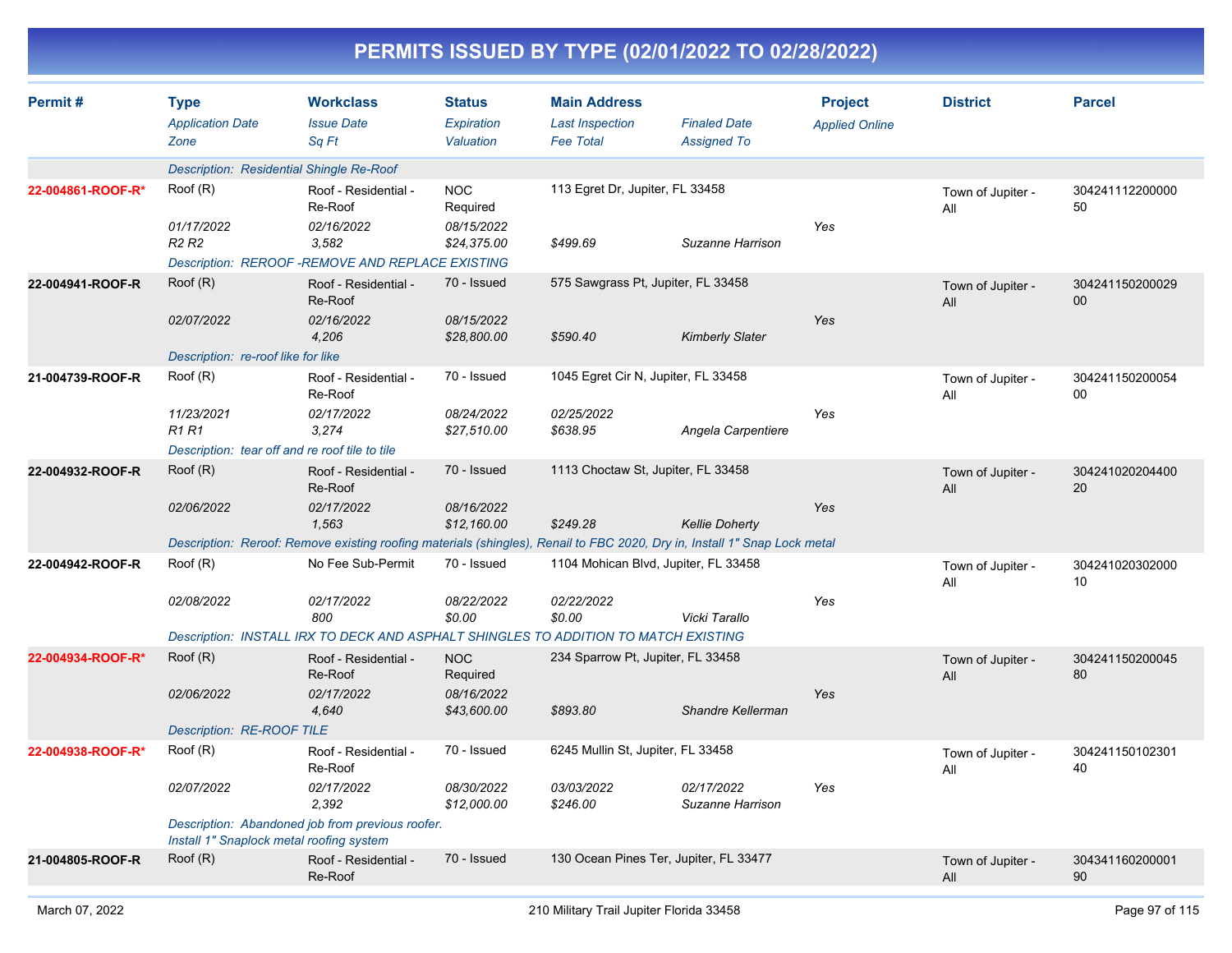|                   |                                                                                                         |                                                                                                                                                                                                |                                                     |                                                                   | PERMITS ISSUED BY TYPE (02/01/2022 TO 02/28/2022) |                                         |                          |                       |
|-------------------|---------------------------------------------------------------------------------------------------------|------------------------------------------------------------------------------------------------------------------------------------------------------------------------------------------------|-----------------------------------------------------|-------------------------------------------------------------------|---------------------------------------------------|-----------------------------------------|--------------------------|-----------------------|
| Permit#           | <b>Type</b><br><b>Application Date</b><br>Zone                                                          | <b>Workclass</b><br><b>Issue Date</b><br>Sq Ft                                                                                                                                                 | <b>Status</b><br>Expiration<br>Valuation            | <b>Main Address</b><br><b>Last Inspection</b><br><b>Fee Total</b> | <b>Finaled Date</b><br><b>Assigned To</b>         | <b>Project</b><br><b>Applied Online</b> | <b>District</b>          | <b>Parcel</b>         |
|                   | 12/17/2021                                                                                              | 02/17/2022<br>2,528<br>Description: Remove existing shingle roofing system down to sheathing. Replace plywood if needed. Re-nail sheathing to code. Apply peel & stick direct to deck. Install | 08/24/2022<br>\$32,990.00                           | 02/25/2022<br>\$676.30                                            | Angela Carpentiere                                | Yes                                     |                          |                       |
| 22-004973-ROOF-R* | 0.032 1-1/2" Standing Seam Clip.<br>Roof (R)<br>02/16/2022<br><b>R1 R1</b><br>Description: RE-Roof Tile | Roof - Residential -<br>Re-Roof<br>02/18/2022<br>3,000                                                                                                                                         | <b>NOC</b><br>Required<br>08/17/2022<br>\$30,000.00 | 472 Oriole Pt, Jupiter, FL 33458<br>\$615.00                      | Angela Carpentiere                                | Yes                                     | Town of Jupiter -<br>All | 304241150200037<br>40 |
| 22-004959-ROOF-R  | Roof (R)<br>02/10/2022                                                                                  | Roof - Residential -<br>Re-Roof<br>02/18/2022<br>1,500<br>Description: RE-ROOF SHINGLE TO SHINGLE                                                                                              | 70 - Issued<br>08/17/2022<br>\$12,000.00            | 114 Doe Trl, Jupiter, FL 33458<br>\$246.00                        | Angela Carpentiere                                | Yes                                     | Town of Jupiter -<br>All | 304241100800004<br>50 |
| 22-004967-ROOF-R* | Root(R)<br>02/15/2022                                                                                   | Roof - Residential -<br>Re-Roof<br>02/18/2022<br>3,454<br>Description: Remove And Replace Tile Roofing                                                                                         | <b>NOC</b><br>Required<br>08/17/2022<br>\$23,800.00 | 1225 Egret Cir S, Jupiter, FL 33458<br>\$487.90                   | Angela Carpentiere                                | Yes                                     | Town of Jupiter -<br>All | 304241150200029<br>40 |
| 22-004968-ROOF-R* | Root(R)<br>02/15/2022                                                                                   | Roof - Residential -<br>Re-Roof<br>02/18/2022<br>3,799<br>Description: Remove and Replace Tile Roofing                                                                                         | <b>NOC</b><br>Required<br>08/17/2022<br>\$26,600.00 | 266 Cocoplum Dr N, Jupiter, FL 33458<br>\$545.30                  | Angela Carpentiere                                | Yes                                     | Town of Jupiter -<br>All | 304241150200005<br>70 |
| 22-004970-ROOF-R  | Roof (R)<br>02/16/2022<br>Flat modified to modified 2.5sq                                               | Roof - Residential -<br>Re-Roof<br>02/18/2022<br>38<br>Description: Reroof Shingle to Shingle 35sq                                                                                             | 70 - Issued<br>08/30/2022<br>\$33,685.00            | 303 Sweet Bay Cir, Jupiter, FL 33458<br>03/03/2022<br>\$690.55    | Angela Carpentiere                                | Yes                                     | Town of Jupiter -<br>All | 304241240100005<br>40 |
| 22-004924-ROOF-R  | Root(R)<br><i>02/03/2022</i><br><b>Description: TILE RE-ROOF</b>                                        | Roof - Residential -<br>Re-Roof<br>02/18/2022<br>26,500                                                                                                                                        | 70 - Issued<br>08/17/2022<br>\$38,735.00            | 1000 N Us Highway 1, 619, Jupiter, FL<br>33477<br>\$794.07        | Vicki Tarallo                                     | Yes                                     | Town of Jupiter -<br>All | 304340312800007<br>50 |
| 22-004946-ROOF-R  | Root(R)<br>02/08/2022                                                                                   | Roof - Residential -<br>Re-Roof<br>02/22/2022<br>3,450                                                                                                                                         | 70 - Issued<br>08/31/2022<br>\$15,000.00            | 110 Castries Dr, Jupiter, FL 33458<br>03/04/2022<br>\$307.50      | Suzanne Harrison                                  | Yes                                     | Town of Jupiter -<br>All | 304241140700024<br>00 |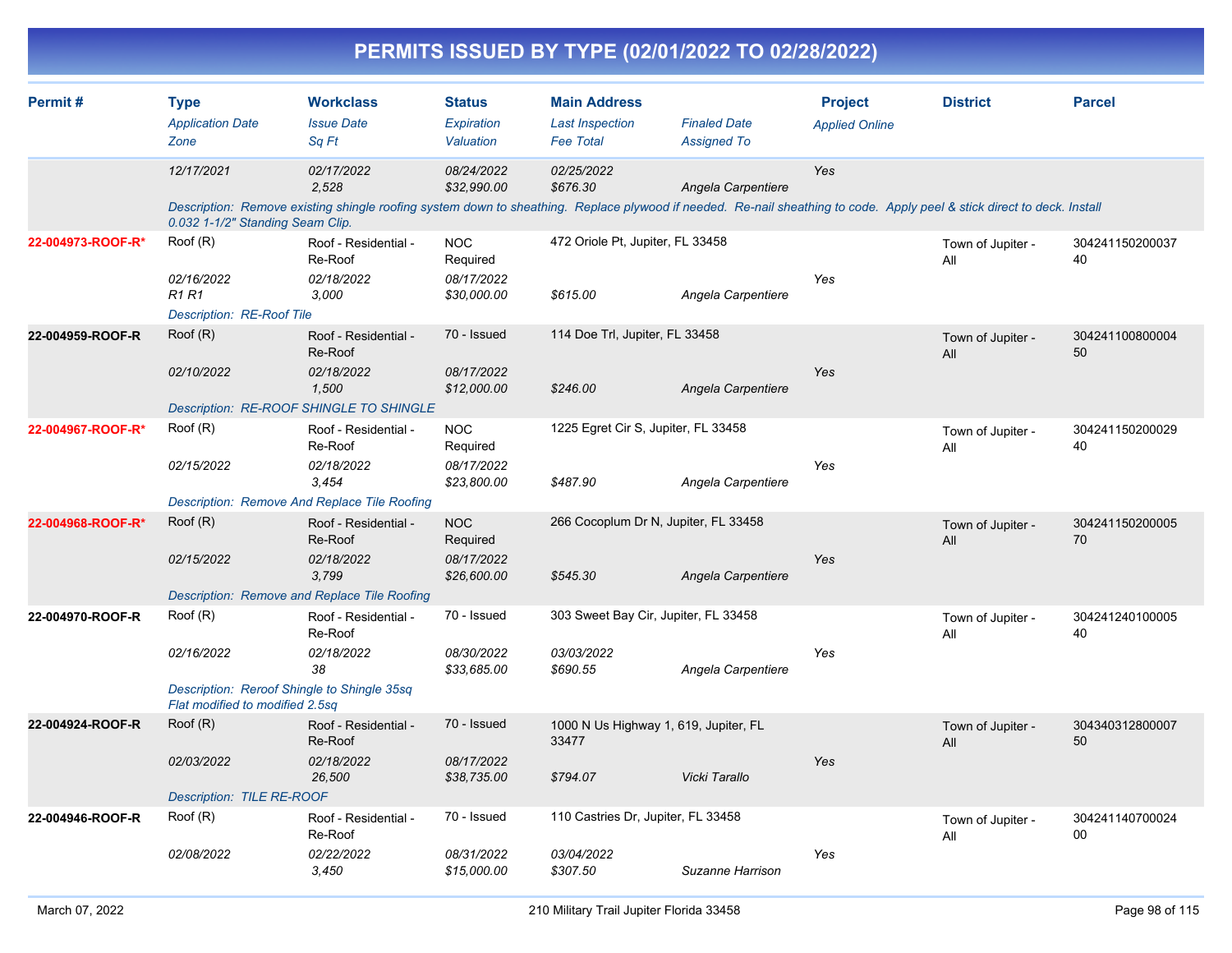| Permit#           | <b>Type</b>                              | <b>Workclass</b><br><b>Issue Date</b>                                                     | <b>Status</b>              | <b>Main Address</b>                        | <b>Finaled Date</b>                   | <b>Project</b>        | <b>District</b>          | <b>Parcel</b>         |
|-------------------|------------------------------------------|-------------------------------------------------------------------------------------------|----------------------------|--------------------------------------------|---------------------------------------|-----------------------|--------------------------|-----------------------|
|                   | <b>Application Date</b><br>Zone          | Sq Ft                                                                                     | Expiration<br>Valuation    | <b>Last Inspection</b><br><b>Fee Total</b> | <b>Assigned To</b>                    | <b>Applied Online</b> |                          |                       |
|                   | Description: reroof with shingles        |                                                                                           |                            |                                            |                                       |                       |                          |                       |
| 22-004911-ROOF-R  | Root(R)                                  | Roof - Residential -<br>Re-Roof                                                           | 70 - Issued                | 6433 Garrett St, Jupiter, FL 33458         |                                       |                       | Town of Jupiter -<br>All | 304241150104501<br>50 |
|                   | 01/28/2022                               | 02/22/2022<br>1,900                                                                       | 08/29/2022<br>\$15,000.00  | 02/28/2022<br>\$307.50                     | Angela Carpentiere                    | Yes                   |                          |                       |
|                   |                                          | Description: Tear off & Reroof, install seam tape, Synetic underlayment & Metal Roof      |                            |                                            |                                       |                       |                          |                       |
| 22-004912-ROOF-R  | Root(R)                                  | Roof - Residential -<br>Re-Roof                                                           | 70 - Issued                |                                            | 5757 Peachwood Ct, Jupiter, FL 33458  |                       | Town of Jupiter -<br>All | 304241022100002<br>90 |
|                   | 01/31/2022                               | 02/22/2022<br>3,800                                                                       | 08/22/2022<br>\$47,000.00  | \$963.50                                   | Vicki Tarallo                         | Yes                   |                          |                       |
|                   |                                          | Description: REMOVE AND REPLACE METAL ROOF                                                |                            |                                            |                                       |                       |                          |                       |
| 22-004950-ROOF-R  | Root(R)                                  | Roof - Residential -<br>Re-Roof                                                           | 70 - Issued                | 498 Mariner Dr, Jupiter, FL 33477          |                                       |                       | Town of Jupiter -<br>All | 304341170300061<br>60 |
|                   | 02/09/2022                               | 02/23/2022<br>$\mathcal I$                                                                | 08/22/2022<br>\$119,500.00 | \$2,449.75                                 | Angela Carpentiere                    | Yes                   |                          |                       |
|                   |                                          | Description: reroof tile to tile over borel peel & stick                                  |                            |                                            |                                       |                       |                          |                       |
| 22-004953-ROOF-R  | Roof (R)                                 | Roof - Residential -<br>Re-Roof                                                           | 70 - Issued                | 130 Oakwood Dr, Jupiter, FL 33458          |                                       |                       | Town of Jupiter -<br>All | 304241100400036<br>80 |
|                   | 02/09/2022                               | 02/23/2022<br>$\mathbf{1}$                                                                | 08/22/2022<br>\$11,000.00  | \$225.50                                   | Angela Carpentiere                    | Yes                   |                          |                       |
|                   |                                          | Description: reroof shingles to shingles replace flat roof with torch down                |                            |                                            |                                       |                       |                          |                       |
| 22-004969-ROOF-R  | Root(R)                                  | Roof - Residential -<br>Re-Roof                                                           | 70 - Issued                |                                            | 111 Waterbridge Ln, Jupiter, FL 33458 |                       | Town of Jupiter -<br>All | 304241112300009<br>30 |
|                   | 02/16/2022                               | 02/23/2022<br>3,300                                                                       | 08/22/2022<br>\$32,920.00  | \$674.86                                   | Angela Carpentiere                    | Yes                   |                          |                       |
|                   | Description: Sloped Re-Roof Tile to Tile |                                                                                           |                            |                                            |                                       |                       |                          |                       |
| 22-004979-ROOF-R  | Roof (R)                                 | Roof - Residential -<br>Re-Roof                                                           | 70 - Issued                | 418 Mariner Dr, Jupiter, FL 33477          |                                       |                       | Town of Jupiter -<br>All | 304341181100057<br>60 |
|                   | 02/18/2022<br><b>R1 R1</b>               | 02/23/2022<br>10.000                                                                      | 08/29/2022<br>\$103,000.00 | 03/02/2022<br>\$2,111.50                   | <b>Kimberly Slater</b>                | Yes                   |                          |                       |
|                   |                                          | Description: REMOVE AND REPLACE CONCRETE TILE ROOF. REPLACE 5 SKYLIGHTS. COPPER FLASHING. |                            |                                            |                                       |                       |                          |                       |
| 22-004966-ROOF-R* | Root(R)                                  | Roof - Residential -<br>Re-Roof                                                           | <b>NOC</b><br>Required     | 361 Magnolia Dr, Jupiter, FL 33458         |                                       |                       | Town of Jupiter -<br>All | 304241150200014<br>30 |
|                   | 02/15/2022                               | 02/23/2022<br>3.664                                                                       | 08/22/2022<br>\$25,900.00  | \$530.95                                   | Debbie Rogers                         | Yes                   |                          |                       |
|                   |                                          | Description: Remove and Replace Tile Roofing                                              |                            |                                            |                                       |                       |                          |                       |
| 22-004896-ROOF-R  | Roof (R)                                 | Roof - Residential -<br>Re-Roof                                                           | 70 - Issued                | 2902 Captains Way, Jupiter, FL 33477       |                                       |                       | Town of Jupiter -<br>All | 304341181600000<br>20 |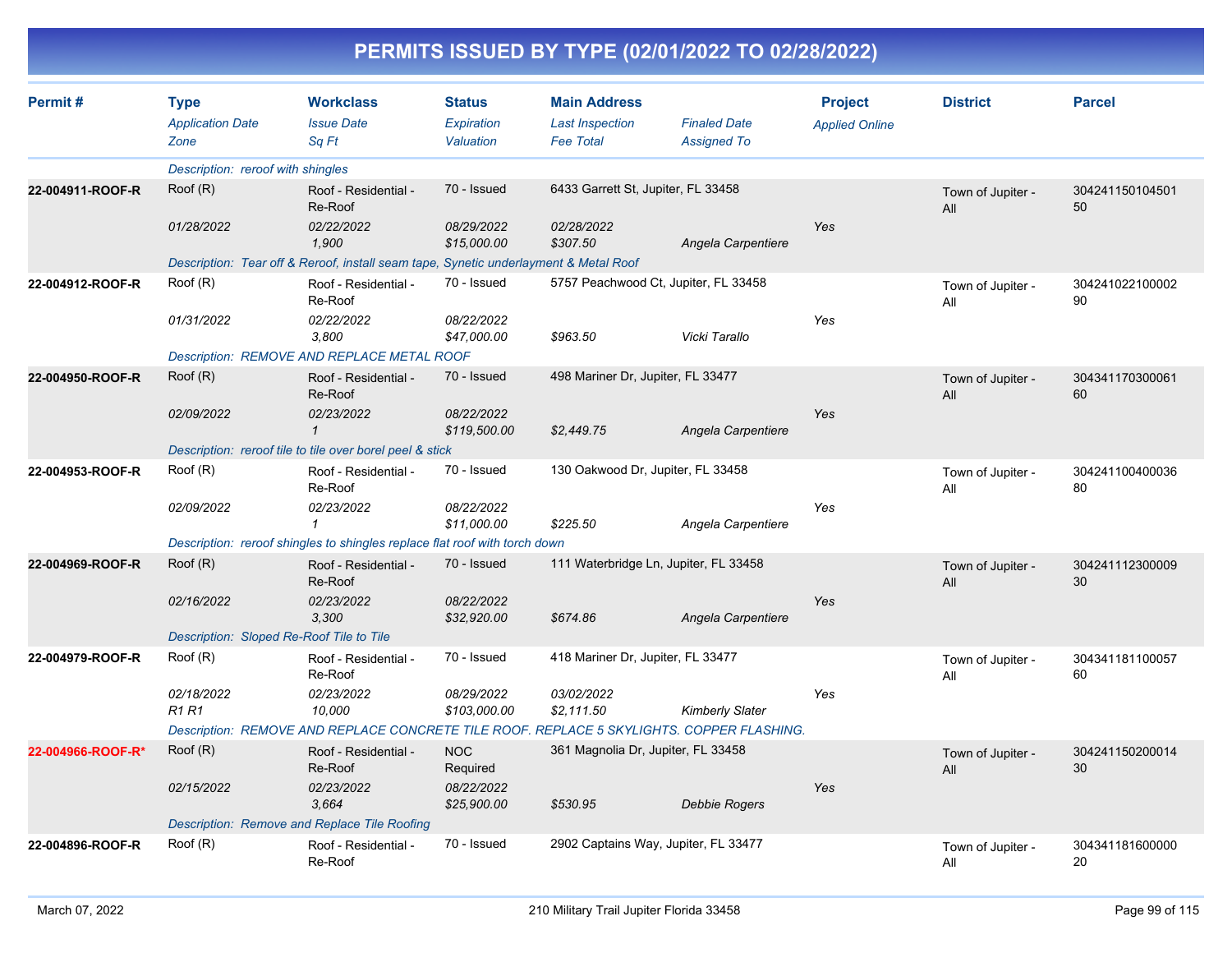| Permit#           | <b>Type</b><br><b>Application Date</b><br>Zone | <b>Workclass</b><br><b>Issue Date</b><br>Sq Ft                                                                                               | <b>Status</b><br>Expiration<br>Valuation           | <b>Main Address</b><br><b>Last Inspection</b><br><b>Fee Total</b> | <b>Finaled Date</b><br><b>Assigned To</b> | <b>Project</b><br><b>Applied Online</b> | <b>District</b>          | <b>Parcel</b>         |
|-------------------|------------------------------------------------|----------------------------------------------------------------------------------------------------------------------------------------------|----------------------------------------------------|-------------------------------------------------------------------|-------------------------------------------|-----------------------------------------|--------------------------|-----------------------|
|                   | 01/25/2022                                     | 02/23/2022<br>2,911                                                                                                                          | 08/22/2022<br>\$20,250.00                          | \$415.13                                                          | <b>Kelly Hills</b>                        | Yes                                     |                          |                       |
|                   |                                                | Description: Remove existing tile roof and replace/install new tile roof                                                                     |                                                    |                                                                   |                                           |                                         |                          |                       |
| 22-004943-ROOF-R  | Root(R)                                        | Roof - Residential -<br>Re-Roof                                                                                                              | 70 - Issued                                        | 105 Via Santa Cruz, Jupiter, FL 33458                             |                                           |                                         | Town of Jupiter -<br>All | 304241121600008<br>00 |
|                   | 02/08/2022                                     | 02/23/2022<br>4,000                                                                                                                          | 08/23/2022<br>\$46,590.00                          | 02/24/2022<br>\$955.10                                            | <b>Kellie Doherty</b>                     | Yes                                     |                          |                       |
|                   | Description: Tear off & Reroof Tile            |                                                                                                                                              |                                                    |                                                                   |                                           |                                         |                          |                       |
| 22-004989-ROOF-R  | Root(R)                                        | Roof - Residential -<br>Re-Roof                                                                                                              | 70 - Issued                                        | 1010 Cheyenne St, Jupiter, FL 33458                               |                                           |                                         | Town of Jupiter -<br>All | 304241020202101<br>50 |
|                   | 02/22/2022<br><b>R1 R1</b>                     | 02/24/2022<br>1,216                                                                                                                          | 08/23/2022<br>\$8,790.00                           | \$180.44                                                          | Sara Frogner                              | Yes                                     |                          |                       |
|                   | Description: Shingle to Shingle ReRoof         |                                                                                                                                              |                                                    |                                                                   |                                           |                                         |                          |                       |
| 22-004988-ROOF-R  | Root(R)                                        | Roof - Residential -<br>Re-Roof                                                                                                              | 70 - Issued                                        | 107 Knoll Way, Jupiter, FL 33477                                  |                                           |                                         | Town of Jupiter -<br>All | 304341160200045<br>20 |
|                   | 02/21/2022<br>R <sub>2</sub> R <sub>2</sub>    | 02/24/2022<br>3,767                                                                                                                          | 08/23/2022<br>\$35,000.00                          | \$717.50                                                          | Vicki Tarallo                             | Yes                                     |                          |                       |
|                   | system<br>- 2x4 high impact glass skylight     | Description: Remove existing roof system down to decking, Renail to code, install hi temp underlayment, install 1.5" mech standing seam roof |                                                    |                                                                   |                                           |                                         |                          |                       |
| 22-004929-ROOF-R  | Root(R)                                        | No Fee Sub-Permit                                                                                                                            | 70 - Issued<br>156 Rosewood Cir, Jupiter, FL 33458 |                                                                   |                                           |                                         | Town of Jupiter -<br>All | 304241101000048<br>80 |
|                   | 02/04/2022                                     | 02/25/2022<br>$\mathbf{1}$                                                                                                                   | 08/24/2022<br>\$0.00                               | 03/07/2022<br>\$0.00                                              | <b>Kimberly Slater</b>                    | Yes                                     |                          |                       |
|                   | Description: Extend roof on an addition        |                                                                                                                                              |                                                    |                                                                   |                                           |                                         |                          |                       |
| 22-005001-ROOF-R  | Root(R)                                        | No Fee Sub-Permit                                                                                                                            | 70 - Issued                                        | 201 Echo Dr, Jupiter, FL 33458                                    |                                           |                                         | Town of Jupiter -<br>All | 304241111600000<br>10 |
|                   | 02/24/2022                                     | 02/25/2022<br>6,400                                                                                                                          | 08/24/2022<br>\$0.00                               | \$0.00                                                            | <b>Kimberly Slater</b>                    | Yes                                     |                          |                       |
|                   |                                                | Description: Roof on new single family home. Concrete tile                                                                                   |                                                    |                                                                   |                                           |                                         |                          |                       |
| 22-004975-ROOF-R* | Root(R)                                        | Roof - Residential -<br>Re-Roof                                                                                                              | <b>NOC</b><br>Required                             | 147 Pennock Landing Cir, Jupiter, FL<br>33458                     |                                           |                                         | Town of Jupiter -<br>All | 304241024400000<br>10 |
|                   | 02/17/2022<br>R1 R1                            | 02/25/2022<br>3,300                                                                                                                          | 08/24/2022<br>\$30,700.00                          | \$629.35                                                          | Debbie Rogers                             | Yes                                     |                          |                       |
|                   |                                                | Description: REROOF REMOVE AND REPLACE EXISTING ROOFING SYSTEM WITH METAL                                                                    |                                                    |                                                                   |                                           |                                         |                          |                       |
| 22-004961-ROOF-R  | Root(R)                                        | Roof - Residential -<br>Re-Roof                                                                                                              | 70 - Issued                                        | 1104 Mohican Blvd, Jupiter, FL 33458                              |                                           |                                         | Town of Jupiter -<br>All | 304241020302000<br>10 |
|                   | 02/13/2022                                     | 02/25/2022<br>800                                                                                                                            | 08/29/2022<br>\$8,500.00                           | 02/28/2022<br>\$174.55                                            | Vicki Tarallo                             | Yes                                     |                          |                       |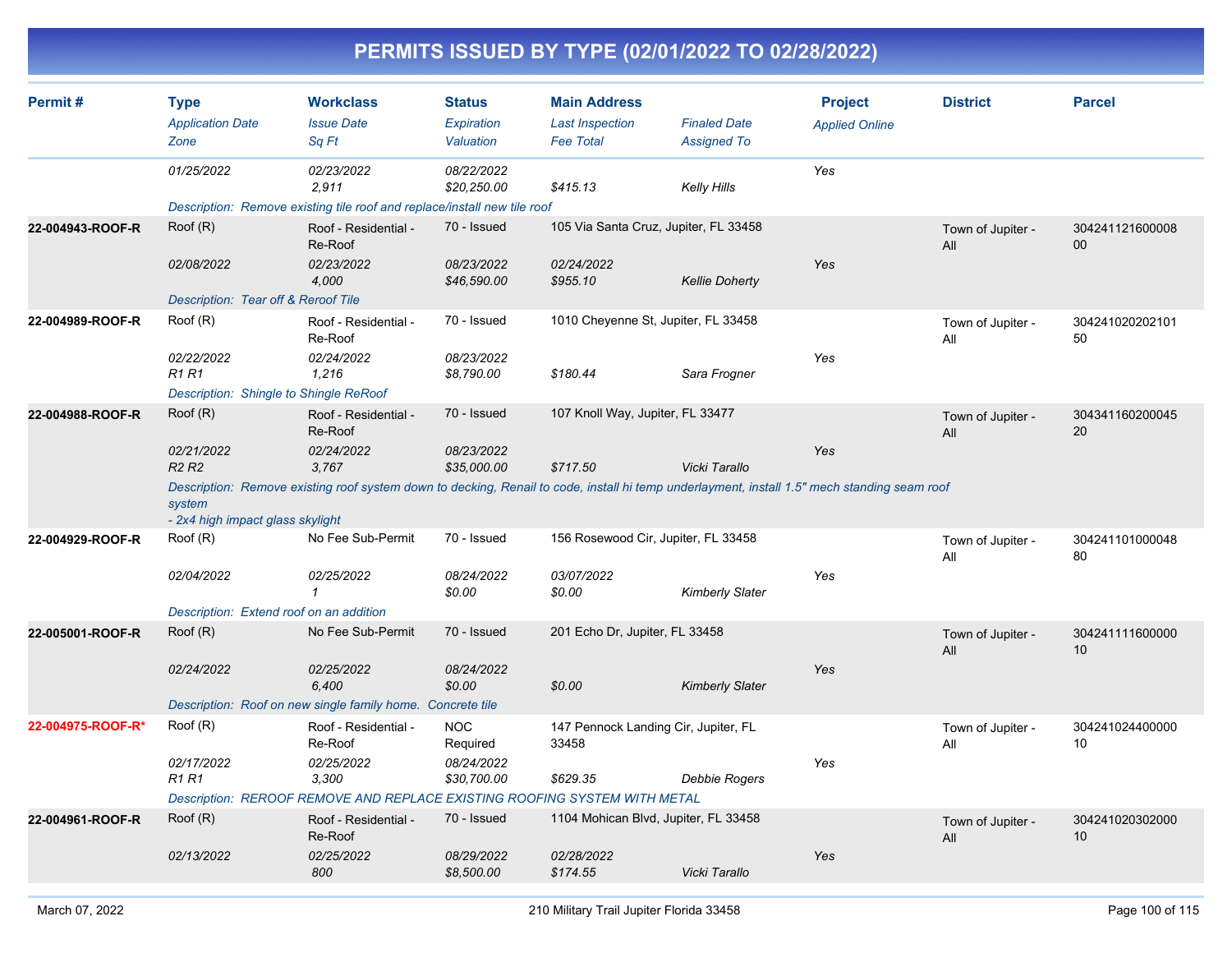| Permit#           | <b>Type</b>                                   | <b>Workclass</b>                                             | <b>Status</b>             | <b>Main Address</b>                           |                      | <b>Project</b>        | <b>District</b>          | <b>Parcel</b>         |
|-------------------|-----------------------------------------------|--------------------------------------------------------------|---------------------------|-----------------------------------------------|----------------------|-----------------------|--------------------------|-----------------------|
|                   | <b>Application Date</b>                       | <b>Issue Date</b>                                            | Expiration                | <b>Last Inspection</b>                        | <b>Finaled Date</b>  | <b>Applied Online</b> |                          |                       |
|                   | Zone                                          | Sq Ft                                                        | Valuation                 | <b>Fee Total</b>                              | <b>Assigned To</b>   |                       |                          |                       |
|                   |                                               | Description: MAIN HOUSE - SHINGLE OFF/SHINGLE BACK           |                           |                                               |                      |                       |                          |                       |
| 22-004980-ROOF-R  | Roof (R)                                      | Roof - Residential -<br>Re-Roof                              | 70 - Issued               | 0 Confidential Record Per Fs119.07,           |                      |                       | Town of Jupiter -<br>All | 304241030600004<br>30 |
|                   | 02/18/2022<br>$R1-A R1-A$                     | 02/25/2022<br>2,600                                          | 09/06/2022<br>\$11,400.00 | 03/07/2022<br>\$233.70                        | Angela Carpentiere   | Yes                   |                          |                       |
|                   |                                               | Description: rermove shingle roof & install new shingle roof |                           |                                               |                      |                       |                          |                       |
| 22-004998-ROOF-R  | Root(R)                                       | Roof - Residential -<br>Re-Roof                              | 70 - Issued               | 161 Barbados Dr, Jupiter, FL 33458            |                      |                       | Town of Jupiter -<br>All | 304241230400003<br>10 |
|                   | 02/23/2022<br><b>MXD MXD</b>                  | 02/28/2022<br>3,200                                          | 08/29/2022<br>\$21,526.00 | \$441.29                                      | <b>Debbie Rogers</b> | Yes                   |                          |                       |
|                   | <b>Description: SHINGLE REROOF</b>            |                                                              |                           |                                               |                      |                       |                          |                       |
| 22-004993-ROOF-R  | Root(R)                                       | Roof - Residential -<br>Re-Roof                              | <b>NOC</b><br>Required    | 127 Pennock Landing Cir, Jupiter, FL<br>33458 |                      |                       | Town of Jupiter -<br>All | 304241024400001<br>00 |
|                   | 02/22/2022                                    | 02/28/2022<br>2,700                                          | 08/30/2022<br>\$13,375.00 | 03/03/2022<br>\$274.19                        | Sara Frogner         | Yes                   |                          |                       |
|                   | Description: Re-roof - Shingle Roof           |                                                              |                           |                                               |                      |                       |                          |                       |
| 22-004987-ROOF-R  | Root(R)                                       | Roof - Residential -<br>Re-Roof                              | 70 - Issued               | 18323 Flagship Cir, Jupiter, FL 33458         |                      |                       | Town of Jupiter -<br>All | 304240340600008<br>70 |
|                   | 02/21/2022<br>$R1-A R1-A$                     | 02/28/2022<br>2,400                                          | 08/29/2022<br>\$10,000.00 | 03/02/2022<br>\$205.00                        | <b>Debbie Rogers</b> | Yes                   |                          |                       |
|                   | Description: NEW METAL ROOF                   |                                                              |                           |                                               |                      |                       |                          |                       |
| 22-005000-ROOF-R  | Roof (R)                                      | Roof - Residential -<br>Re-Roof                              | 70 - Issued               | 314 Sweet Bay Cir, Jupiter, FL 33458          |                      |                       | Town of Jupiter -<br>All | 304241240100003<br>30 |
|                   | 02/23/2022<br><b>MXD MXD</b>                  | 02/28/2022<br>5,000                                          | 08/29/2022<br>\$24,990.00 | \$512.30                                      | <b>Debbie Rogers</b> | Yes                   |                          |                       |
|                   | Description: Re-roof Shingle to Shingle       |                                                              |                           |                                               |                      |                       |                          |                       |
| 22-005004-ROOF-R* | Root(R)                                       | Roof - Residential -<br>Re-Roof                              | <b>NOC</b><br>Required    | 271 Crane Pt N, Jupiter, FL 33458             |                      |                       | Town of Jupiter -<br>All | 304241150200007<br>10 |
|                   | 02/24/2022<br>R1R1                            | 02/28/2022<br>4,500                                          | 08/29/2022<br>\$46,950.00 | \$962.47                                      | <b>Debbie Rogers</b> | Yes                   |                          |                       |
|                   | Description: Tear off tile. Install new tile. |                                                              |                           |                                               |                      |                       |                          |                       |

**PERMITS ISSUED FOR ROOF (R): 82**

| <b>NATER HEATER</b> |                   |                                 |                          |                                 |                    |     |                          |                       |
|---------------------|-------------------|---------------------------------|--------------------------|---------------------------------|--------------------|-----|--------------------------|-----------------------|
| 22-059177-WHEAT*    | Water Heater      | <b>Tankless Water</b><br>Heater | <b>NOC</b><br>Required   | 386 Eagle Dr, Jupiter, FL 33477 |                    |     | Town of Jupiter -<br>All | 304341180700054<br>00 |
|                     | <i>01/07/2022</i> | 02/01/2022<br>0                 | 08/01/2022<br>\$5,078.75 | \$105.58                        | Angela Carpentiere | Yes |                          |                       |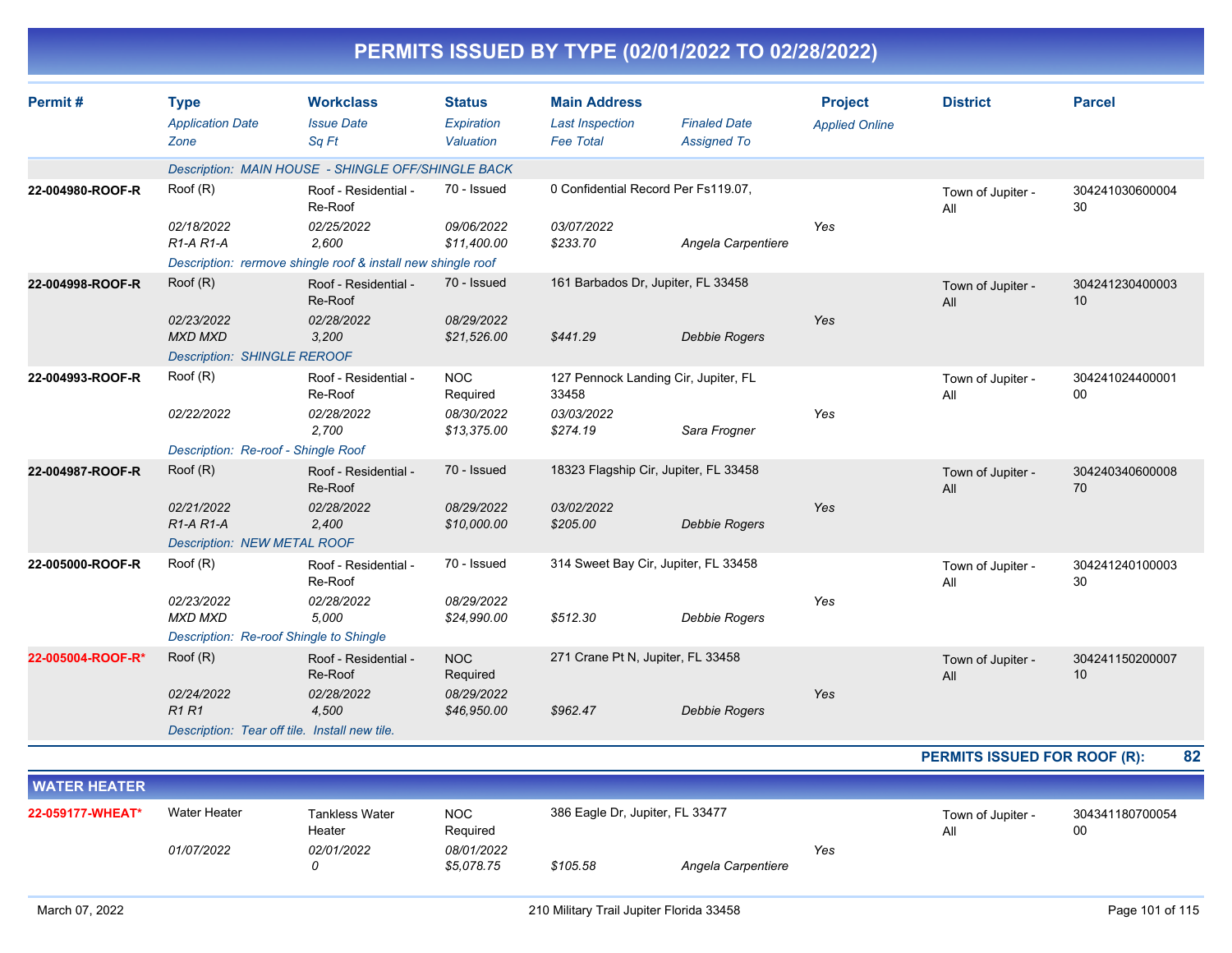|                 |                                                |                                                                                                                   |                                          |                                                                   | PERMITS ISSUED BY TYPE (02/01/2022 TO 02/28/2022)  |                                         |                          |                       |
|-----------------|------------------------------------------------|-------------------------------------------------------------------------------------------------------------------|------------------------------------------|-------------------------------------------------------------------|----------------------------------------------------|-----------------------------------------|--------------------------|-----------------------|
| Permit#         | <b>Type</b><br><b>Application Date</b><br>Zone | <b>Workclass</b><br><b>Issue Date</b><br>Sq Ft                                                                    | <b>Status</b><br>Expiration<br>Valuation | <b>Main Address</b><br><b>Last Inspection</b><br><b>Fee Total</b> | <b>Finaled Date</b><br><b>Assigned To</b>          | <b>Project</b><br><b>Applied Online</b> | <b>District</b>          | <b>Parcel</b>         |
|                 |                                                | Description: INSTALL NAVIEN NPE 240-A2 ON EXTERIOR OF HOME IN PLACE OF EXISTING TANK STYLE WATER HEATER IN GARAGE |                                          |                                                                   |                                                    |                                         |                          |                       |
| 22-059836-WHEAT | <b>Water Heater</b>                            | Replacement                                                                                                       | 99 - Closed -<br><b>JCDS</b>             |                                                                   | 231 W Bay Cedar Cir, Jupiter, FL 33458             |                                         | Town of Jupiter -<br>All | 304241121500006<br>10 |
|                 | 02/01/2022                                     | 02/01/2022<br>4,406                                                                                               | 08/15/2022<br>\$2,495.00                 | 02/15/2022<br>\$79.00                                             | 02/16/2022<br><b>Building-Department Completed</b> | Yes                                     |                          |                       |
|                 |                                                | Description: 55 Gallon Electric Water Heater Replacement                                                          |                                          |                                                                   |                                                    |                                         |                          |                       |
| 22-059834-WHEAT | <b>Water Heater</b>                            | Replacement                                                                                                       | 99 - Closed -<br><b>JCDS</b>             | 320 Timberwalk Trl, Jupiter, FL 33458                             |                                                    |                                         | Town of Jupiter -<br>All | 304241032601400<br>70 |
|                 | 02/01/2022                                     | 02/01/2022<br>1,734                                                                                               | 08/10/2022<br>\$1,880.00                 | 02/11/2022<br>\$79.00                                             | 02/14/2022<br><b>Building-Department Completed</b> | Yes                                     |                          |                       |
|                 |                                                | Description: 50 Gallon Electric Water Heater Replacement                                                          |                                          |                                                                   |                                                    |                                         |                          |                       |
| 22-059840-WHEAT | <b>Water Heater</b>                            | Replacement                                                                                                       | 70 - Issued                              | 33477                                                             | 1401 Tidal Pointe Blvd, 302, Jupiter, FL           |                                         | Town of Jupiter -<br>All | 304341201101430<br>20 |
|                 | 02/01/2022                                     | 02/02/2022<br>1,385                                                                                               | 08/01/2022<br>\$2,195.00                 | \$79.00                                                           | <b>Ellis Baird</b>                                 | Yes                                     |                          |                       |
|                 |                                                | Description: WATER HEATER CHANGE-OUT                                                                              |                                          |                                                                   |                                                    |                                         |                          |                       |
| 22-059879-WHEAT | <b>Water Heater</b>                            | Replacement                                                                                                       | 70 - Issued                              | 33477                                                             | 2001 Marina Isle Way, 404, Jupiter, FL             |                                         | Town of Jupiter -<br>All | 304341201102040<br>40 |
|                 | 02/02/2022                                     | 02/03/2022<br>1                                                                                                   | 08/02/2022<br>\$1,430.00                 | \$79.00                                                           | Ellis Baird                                        | Yes                                     |                          |                       |
|                 |                                                | Description: Install new AO Smith 40 gallon electric water heater and new pan to replace existing                 |                                          |                                                                   |                                                    |                                         |                          |                       |
| 22-059926-WHEAT | <b>Water Heater</b>                            | Replacement                                                                                                       | 99 - Closed -<br><b>JCDS</b>             | 296 San Remo Dr, Jupiter, FL 33458                                |                                                    |                                         | Town of Jupiter -<br>All | 304241140300021<br>20 |
|                 | 02/03/2022                                     | 02/03/2022<br>$\mathbf{1}$                                                                                        | 08/16/2022<br>\$490.00                   | 02/17/2022<br>\$79.00                                             | 02/18/2022<br><b>Building-Department Completed</b> | Yes                                     |                          |                       |
|                 |                                                | Description: INSTALL EXISTING 50 GALLON WATER HEATER ( UNDER WARRANTY )                                           |                                          |                                                                   |                                                    |                                         |                          |                       |
| 22-059607-WHEAT | <b>Water Heater</b>                            | Replacement                                                                                                       | 99 - Closed -<br><b>JCDS</b>             | 17707 Cinquez Park Rd E, Jupiter, FL<br>33458                     |                                                    |                                         | Town of Jupiter -<br>All | 304241030500004<br>80 |
|                 | 01/24/2022                                     | 02/04/2022<br>$\Omega$                                                                                            | 08/15/2022<br>\$1,595.00                 | 02/15/2022<br>\$79.00                                             | 02/16/2022<br><b>Building-Department Completed</b> | Yes                                     |                          |                       |
|                 |                                                | Description: replace 50 gal electric water heater                                                                 |                                          |                                                                   |                                                    |                                         |                          |                       |
| 22-059816-WHEAT | <b>Water Heater</b>                            | Replacement                                                                                                       | 70 - Issued                              | 134 Via Castilla, Jupiter, FL 33458                               |                                                    |                                         | Town of Jupiter -<br>All | 304241121600001<br>70 |
|                 | 02/01/2022                                     | 02/04/2022<br>3,094                                                                                               | 08/03/2022<br>\$2,495.00                 | \$79.00                                                           | Ellis Baird                                        | Yes                                     |                          |                       |
|                 |                                                | Description: 50 GAL ELEC WATER HEATER REPLACEMENT                                                                 |                                          |                                                                   |                                                    |                                         |                          |                       |
| 22-060010-WHEAT | Water Heater                                   | Replacement                                                                                                       | 70 - Issued                              |                                                                   | 2100 Via Royale, 2106, Jupiter, FL 33458           |                                         | Town of Jupiter -<br>All | 304241121400100<br>10 |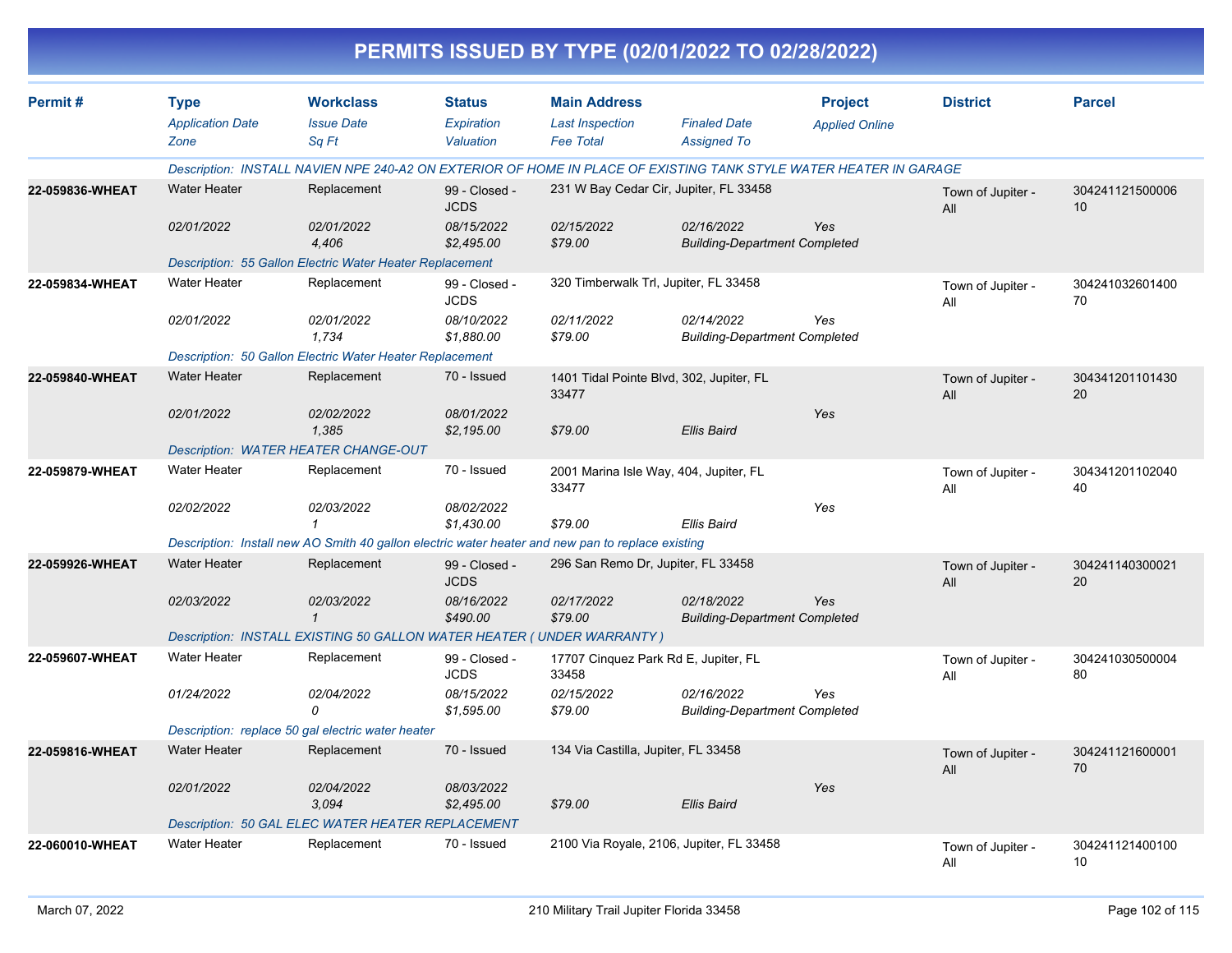| Permit#         | <b>Type</b><br><b>Application Date</b><br>Zone | <b>Workclass</b><br><b>Issue Date</b><br>Sq Ft | <b>Status</b><br>Expiration<br>Valuation | <b>Main Address</b><br><b>Last Inspection</b><br><b>Fee Total</b> | <b>Finaled Date</b><br><b>Assigned To</b>          | <b>Project</b><br><b>Applied Online</b> | <b>District</b>          | <b>Parcel</b>         |
|-----------------|------------------------------------------------|------------------------------------------------|------------------------------------------|-------------------------------------------------------------------|----------------------------------------------------|-----------------------------------------|--------------------------|-----------------------|
|                 | 02/04/2022                                     | 02/07/2022<br>950                              | 08/08/2022<br>\$1,000.00                 | \$79.00                                                           | <b>Ellis Baird</b>                                 | Yes                                     |                          |                       |
|                 | Description: WATER HEATER CHANGE OUT           |                                                |                                          |                                                                   |                                                    |                                         |                          |                       |
| 22-060003-WHEAT | <b>Water Heater</b>                            | Replacement                                    | 70 - Issued                              | 2300 Via Royale, 2316, Jupiter, FL 33458                          |                                                    |                                         | Town of Jupiter -<br>All | 304241121400100<br>10 |
|                 | 02/04/2022                                     | 02/07/2022<br>950                              | 08/08/2022<br>\$3,000.00                 | \$79.00                                                           | <b>Ellis Baird</b>                                 | Yes                                     |                          |                       |
|                 | <b>Description: WATER HEATER CHANGE OUT</b>    |                                                |                                          |                                                                   |                                                    |                                         |                          |                       |
| 22-059964-WHEAT | <b>Water Heater</b>                            | Replacement                                    | 99 - Closed -<br><b>JCDS</b>             | 114 White Wing Ln, Jupiter, FL 33458                              |                                                    |                                         | Town of Jupiter -<br>All | 304241033600000<br>90 |
|                 | 02/04/2022                                     | 02/07/2022<br>3.033                            | 08/29/2022<br>\$1,380.00                 | 02/28/2022<br>\$79.00                                             | 03/01/2022<br><b>Building-Department Completed</b> | Yes                                     |                          |                       |
|                 |                                                | Description: HWH CHANGEOUT- 50 GALLONS         |                                          |                                                                   |                                                    |                                         |                          |                       |
| 22-059968-WHEAT | <b>Water Heater</b>                            | Replacement                                    | 99 - Closed -<br><b>JCDS</b>             | 6222 Riverwalk Ln, 1, Jupiter, FL 33458                           |                                                    |                                         | Town of Jupiter -<br>All | 304241032004800<br>10 |
|                 | 02/04/2022                                     | 02/07/2022<br>1,302                            | 08/22/2022<br>\$1,550.00                 | 02/22/2022<br>\$79.00                                             | 02/24/2022<br><b>Building-Department Completed</b> | Yes                                     |                          |                       |
|                 |                                                | Description: HWH CHANGEOUT- 40 GALLONS         |                                          |                                                                   |                                                    |                                         |                          |                       |
| 22-060009-WHEAT | <b>Water Heater</b>                            | Replacement                                    | 70 - Issued                              | 3100 Via Royale, 3104, Jupiter, FL 33458                          |                                                    |                                         | Town of Jupiter -<br>All | 304241121400100<br>10 |
|                 | 02/04/2022                                     | 02/07/2022<br>950                              | 08/08/2022<br>\$1,000.00                 | \$79.00                                                           | <b>Ellis Baird</b>                                 | Yes                                     |                          |                       |
|                 | Description: WATER HEATER CHANGE OUT           |                                                |                                          |                                                                   |                                                    |                                         |                          |                       |
| 22-060007-WHEAT | <b>Water Heater</b>                            | Replacement                                    | 70 - Issued                              | 1700 Via Royale, 1702, Jupiter, FL 33458                          |                                                    |                                         | Town of Jupiter -<br>All | 304241121400100<br>10 |
|                 | 02/04/2022                                     | 02/07/2022<br>950                              | 08/08/2022<br>\$1,000.00                 | \$79.00                                                           | <b>Ellis Baird</b>                                 | Yes                                     |                          |                       |
|                 | <b>Description: WATER HEATER CHANGE OUT</b>    |                                                |                                          |                                                                   |                                                    |                                         |                          |                       |
| 22-060005-WHEAT | <b>Water Heater</b>                            | Replacement                                    | 70 - Issued                              | 700 Via Royale, 712, Jupiter, FL 33458                            |                                                    |                                         | Town of Jupiter -<br>All | 304241121400100<br>10 |
|                 | 02/04/2022                                     | 02/07/2022<br>950                              | 08/08/2022<br>\$1,000.00                 | \$79.00                                                           | <b>Ellis Baird</b>                                 | Yes                                     |                          |                       |
|                 | Description: WATER HEATER CHANGE OUT           |                                                |                                          |                                                                   |                                                    |                                         |                          |                       |
| 22-060004-WHEAT | <b>Water Heater</b>                            | Replacement                                    | 70 - Issued                              | 100 Via Royale, 102, Jupiter, FL 33458                            |                                                    |                                         | Town of Jupiter -<br>All | 304241121400100<br>10 |
|                 | 02/04/2022                                     | 02/07/2022<br>950                              | 08/08/2022<br>\$1,000.00                 | \$79.00                                                           | <b>Ellis Baird</b>                                 | Yes                                     |                          |                       |
|                 | <b>Description: WATER HEATER CHANGE OUT</b>    |                                                |                                          |                                                                   |                                                    |                                         |                          |                       |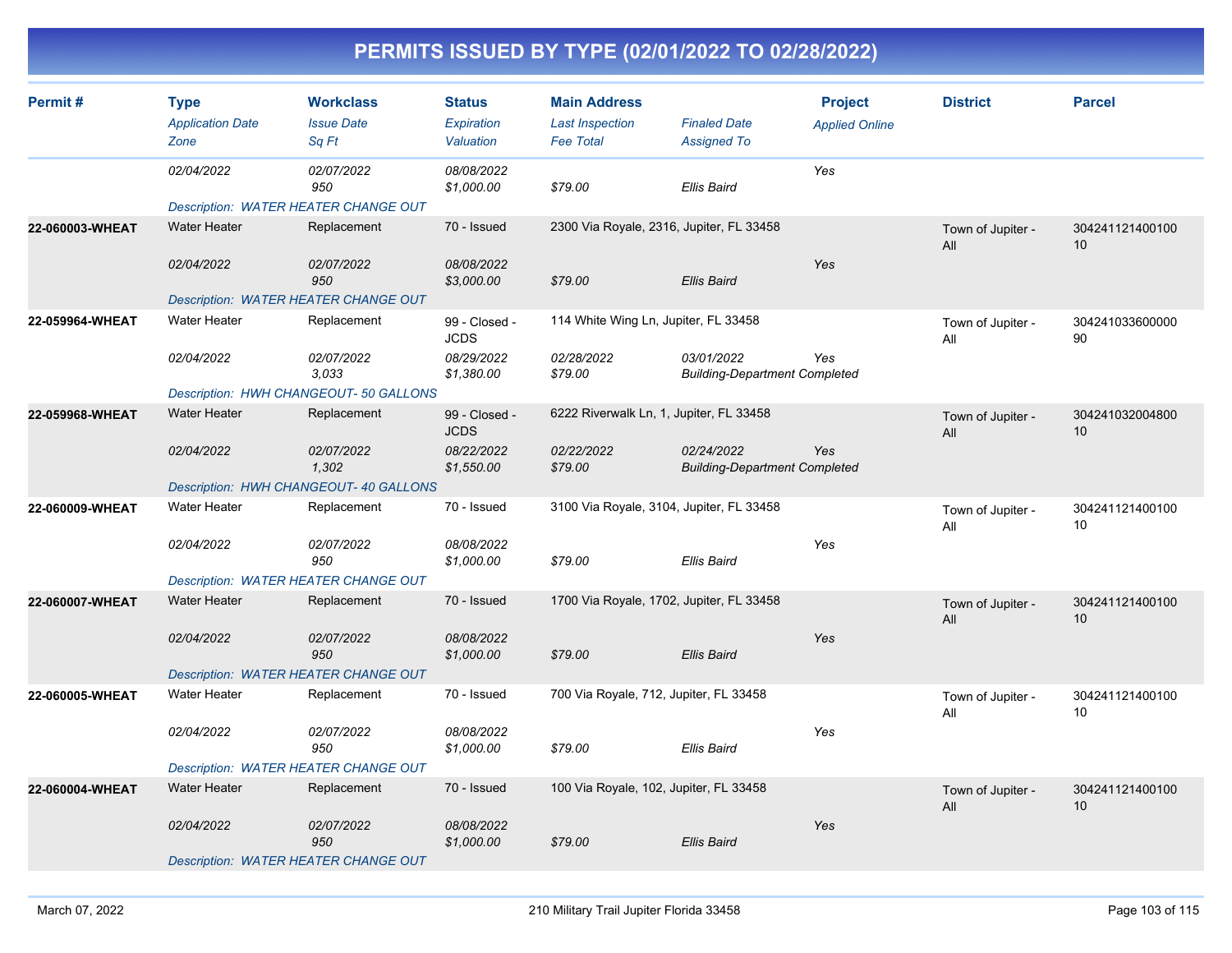| <b>Type</b><br><b>Application Date</b> | <b>Workclass</b><br><b>Issue Date</b> | <b>Status</b><br>Expiration                                                                                                                                                                     | <b>Main Address</b><br><b>Last Inspection</b>                           | <b>Finaled Date</b> | <b>Project</b><br><b>Applied Online</b>                                                                                                                                                                                                                                                                                                                                         | <b>District</b>                                                                                                                                                                                                                              | <b>Parcel</b>                      |
|----------------------------------------|---------------------------------------|-------------------------------------------------------------------------------------------------------------------------------------------------------------------------------------------------|-------------------------------------------------------------------------|---------------------|---------------------------------------------------------------------------------------------------------------------------------------------------------------------------------------------------------------------------------------------------------------------------------------------------------------------------------------------------------------------------------|----------------------------------------------------------------------------------------------------------------------------------------------------------------------------------------------------------------------------------------------|------------------------------------|
|                                        |                                       |                                                                                                                                                                                                 |                                                                         |                     |                                                                                                                                                                                                                                                                                                                                                                                 |                                                                                                                                                                                                                                              |                                    |
| <b>Water Heater</b>                    | Replacement                           | 99 - Closed -<br><b>JCDS</b>                                                                                                                                                                    |                                                                         |                     |                                                                                                                                                                                                                                                                                                                                                                                 | Town of Jupiter -<br>All                                                                                                                                                                                                                     | 304341201101350<br>50              |
| 02/04/2022                             | 02/07/2022<br>0                       | 08/15/2022<br>\$1,450.00                                                                                                                                                                        | 02/16/2022<br>\$79.00                                                   | 02/18/2022          | Yes                                                                                                                                                                                                                                                                                                                                                                             |                                                                                                                                                                                                                                              |                                    |
|                                        |                                       |                                                                                                                                                                                                 |                                                                         |                     |                                                                                                                                                                                                                                                                                                                                                                                 |                                                                                                                                                                                                                                              |                                    |
| <b>Water Heater</b>                    | Replacement                           | 99 - Closed -<br><b>JCDS</b>                                                                                                                                                                    |                                                                         |                     |                                                                                                                                                                                                                                                                                                                                                                                 | Town of Jupiter -<br>All                                                                                                                                                                                                                     | 304241121400100<br>10              |
| 02/04/2022                             | 02/08/2022<br>950                     | 08/22/2022<br>\$1,000.00                                                                                                                                                                        | 02/22/2022<br>\$79.00                                                   | 02/24/2022          | Yes                                                                                                                                                                                                                                                                                                                                                                             |                                                                                                                                                                                                                                              |                                    |
|                                        |                                       |                                                                                                                                                                                                 |                                                                         |                     |                                                                                                                                                                                                                                                                                                                                                                                 |                                                                                                                                                                                                                                              |                                    |
| <b>Water Heater</b>                    | Replacement                           | 99 - Closed -<br><b>JCDS</b>                                                                                                                                                                    |                                                                         |                     |                                                                                                                                                                                                                                                                                                                                                                                 | Town of Jupiter -<br>All                                                                                                                                                                                                                     | 304241121400100<br>10              |
| 02/04/2022                             | 02/08/2022<br>950                     | 08/22/2022<br>\$1,000.00                                                                                                                                                                        | 02/22/2022<br>\$79.00                                                   | 02/24/2022          | Yes                                                                                                                                                                                                                                                                                                                                                                             |                                                                                                                                                                                                                                              |                                    |
|                                        |                                       |                                                                                                                                                                                                 |                                                                         |                     |                                                                                                                                                                                                                                                                                                                                                                                 |                                                                                                                                                                                                                                              |                                    |
| <b>Water Heater</b>                    | Replacement                           | 99 - Closed -<br><b>JCDS</b>                                                                                                                                                                    |                                                                         |                     |                                                                                                                                                                                                                                                                                                                                                                                 | Town of Jupiter -<br>All                                                                                                                                                                                                                     | 304241121400100<br>10              |
| 02/04/2022                             | 02/08/2022<br>950                     | 08/22/2022<br>\$1,000.00                                                                                                                                                                        | 02/22/2022<br>\$79.00                                                   | 02/24/2022          | Yes                                                                                                                                                                                                                                                                                                                                                                             |                                                                                                                                                                                                                                              |                                    |
|                                        |                                       |                                                                                                                                                                                                 |                                                                         |                     |                                                                                                                                                                                                                                                                                                                                                                                 |                                                                                                                                                                                                                                              |                                    |
| <b>Water Heater</b>                    | Replacement                           | 99 - Closed -<br><b>JCDS</b>                                                                                                                                                                    |                                                                         |                     |                                                                                                                                                                                                                                                                                                                                                                                 | Town of Jupiter -<br>All                                                                                                                                                                                                                     | 304241121400100<br>10              |
| 02/04/2022                             | 02/08/2022<br>950                     | 08/22/2022<br>\$1,000.00                                                                                                                                                                        | 02/22/2022<br>\$79.00                                                   | 02/24/2022          | Yes                                                                                                                                                                                                                                                                                                                                                                             |                                                                                                                                                                                                                                              |                                    |
|                                        |                                       |                                                                                                                                                                                                 |                                                                         |                     |                                                                                                                                                                                                                                                                                                                                                                                 |                                                                                                                                                                                                                                              |                                    |
| <b>Water Heater</b>                    | Replacement                           | 99 - Closed -<br><b>JCDS</b>                                                                                                                                                                    |                                                                         |                     |                                                                                                                                                                                                                                                                                                                                                                                 | Town of Jupiter -<br>All                                                                                                                                                                                                                     | 304241121400100<br>10 <sup>°</sup> |
| 02/04/2022                             | 02/08/2022<br>950                     | 08/22/2022<br>\$1,000.00                                                                                                                                                                        | 02/22/2022<br>\$79.00                                                   | 02/24/2022          | Yes                                                                                                                                                                                                                                                                                                                                                                             |                                                                                                                                                                                                                                              |                                    |
|                                        |                                       |                                                                                                                                                                                                 |                                                                         |                     |                                                                                                                                                                                                                                                                                                                                                                                 |                                                                                                                                                                                                                                              |                                    |
| <b>Water Heater</b>                    | Replacement                           | 70 - Issued                                                                                                                                                                                     |                                                                         |                     |                                                                                                                                                                                                                                                                                                                                                                                 | Town of Jupiter -<br>All                                                                                                                                                                                                                     | 304241121400100<br>10              |
| 02/04/2022                             | 02/08/2022<br>950                     | 08/08/2022<br>\$1,000.00                                                                                                                                                                        | \$79.00                                                                 | <b>Ellis Baird</b>  | Yes                                                                                                                                                                                                                                                                                                                                                                             |                                                                                                                                                                                                                                              |                                    |
|                                        |                                       |                                                                                                                                                                                                 |                                                                         |                     |                                                                                                                                                                                                                                                                                                                                                                                 |                                                                                                                                                                                                                                              |                                    |
| <b>Water Heater</b>                    | Replacement                           | 70 - Issued                                                                                                                                                                                     |                                                                         |                     |                                                                                                                                                                                                                                                                                                                                                                                 | Town of Jupiter -<br>All                                                                                                                                                                                                                     | 304241121400100<br>10 <sup>°</sup> |
| 02/07/2022                             | 02/08/2022<br>950                     | 08/08/2022<br>\$1,000.00                                                                                                                                                                        | \$79.00                                                                 | Ellis Baird         | Yes                                                                                                                                                                                                                                                                                                                                                                             |                                                                                                                                                                                                                                              |                                    |
|                                        | Zone                                  | Sq Ft<br>Description: A/C CHANGE OUT<br>Description: A/C CHANGE OUT<br>Description: A/C CHANGE OUT<br>Description: A/C CHANGE OUT<br>Description: A/C CHANGE OUT<br>Description: A/C CHANGE OUT | Valuation<br>Description: Water Heater Change out Rheem 38 gallon short | <b>Fee Total</b>    | <b>Assigned To</b><br>1301 Seafarer Cir, 505, Jupiter, FL 33477<br>2500 Via Royale, 2509, Jupiter, FL 33458<br>200 Via Royale, 203, Jupiter, FL 33458<br>1900 Via Royale, 1905, Jupiter, FL 33458<br>100 Via Royale, 101, Jupiter, FL 33458<br>1900 Via Royale, 1902, Jupiter, FL 33458<br>2800 Via Royale, 2804, Jupiter, FL 33458<br>2400 Via Royale, 2403, Jupiter, FL 33458 | <b>Building-Department Completed</b><br><b>Building-Department Completed</b><br><b>Building-Department Completed</b><br><b>Building-Department Completed</b><br><b>Building-Department Completed</b><br><b>Building-Department Completed</b> |                                    |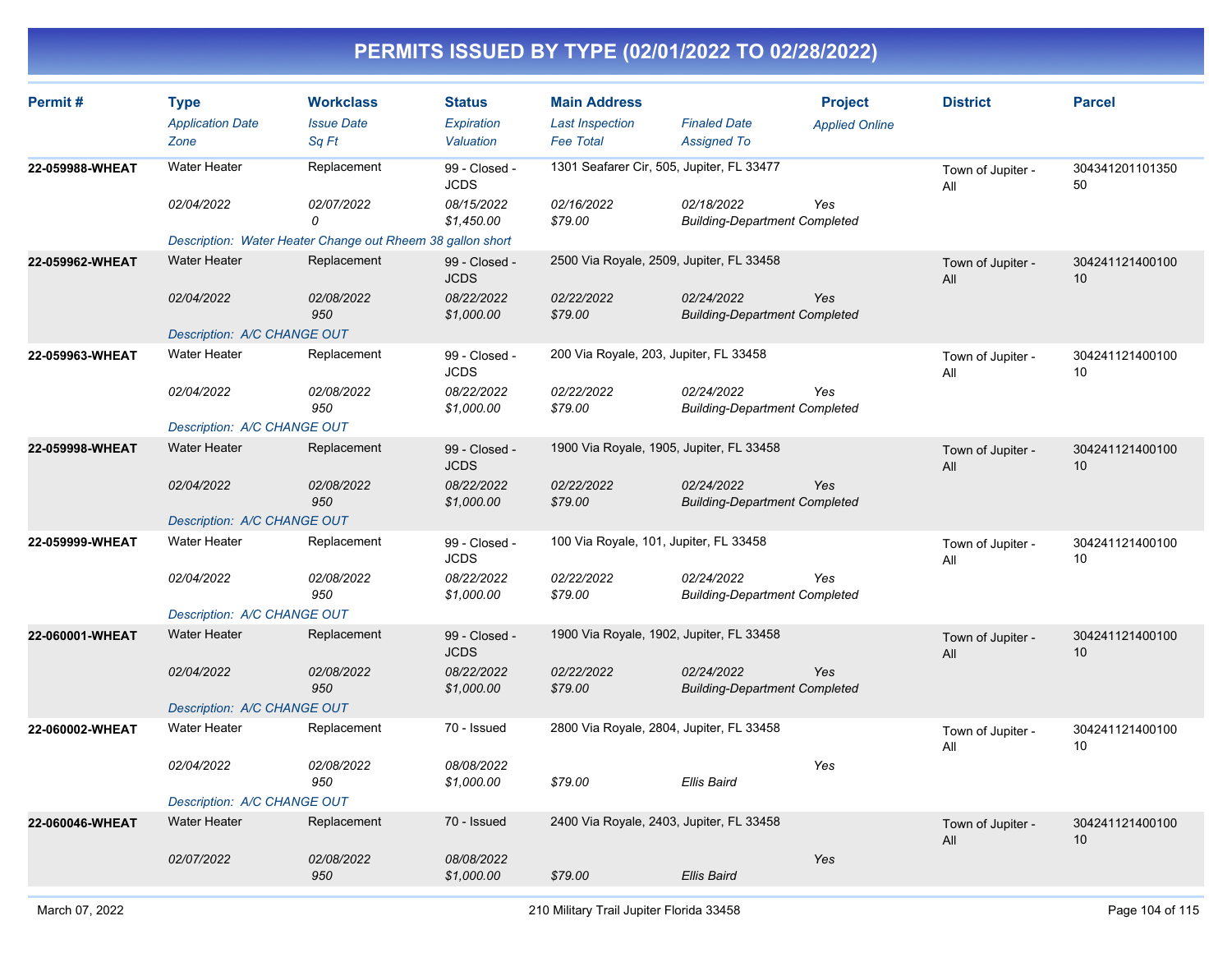| Permit#         | <b>Type</b><br><b>Application Date</b><br>Zone | <b>Workclass</b><br><b>Issue Date</b><br>Sq Ft | <b>Status</b><br>Expiration<br>Valuation | <b>Main Address</b><br><b>Last Inspection</b><br><b>Fee Total</b> | <b>Finaled Date</b><br><b>Assigned To</b> | <b>Project</b><br><b>Applied Online</b> | <b>District</b>          | <b>Parcel</b>         |
|-----------------|------------------------------------------------|------------------------------------------------|------------------------------------------|-------------------------------------------------------------------|-------------------------------------------|-----------------------------------------|--------------------------|-----------------------|
|                 |                                                | Description: WATER HEATER CHANGE OUT           |                                          |                                                                   |                                           |                                         |                          |                       |
| 22-060045-WHEAT | <b>Water Heater</b>                            | Replacement                                    | 70 - Issued                              | 1400 Via Royale, 1403, Jupiter, FL 33458                          |                                           |                                         | Town of Jupiter -<br>All | 304241121400100<br>10 |
|                 | 02/07/2022                                     | 02/08/2022<br>950                              | 08/08/2022<br>\$1,000.00                 | \$79.00                                                           | <b>Ellis Baird</b>                        | Yes                                     |                          |                       |
|                 |                                                | Description: WATER HEATER CHANGE OUT           |                                          |                                                                   |                                           |                                         |                          |                       |
| 22-060043-WHEAT | <b>Water Heater</b>                            | Replacement                                    | 70 - Issued                              | 2900 Via Royale, 2902, Jupiter, FL 33458                          |                                           |                                         | Town of Jupiter -<br>All | 304241121400100<br>10 |
|                 | 02/07/2022                                     | 02/08/2022<br>950                              | 08/08/2022<br>\$1,000.00                 | \$79.00                                                           | <b>Ellis Baird</b>                        | Yes                                     |                          |                       |
|                 |                                                | Description: WATER HEATER CHANGE OUT           |                                          |                                                                   |                                           |                                         |                          |                       |
| 22-060042-WHEAT | <b>Water Heater</b>                            | Replacement                                    | 70 - Issued                              | 1300 Via Royale, 1303, Jupiter, FL 33458                          |                                           |                                         | Town of Jupiter -<br>All | 304241121400100<br>10 |
|                 | 02/07/2022                                     | 02/08/2022<br>950                              | 08/08/2022<br>\$1,000.00                 | \$79.00                                                           | <b>Ellis Baird</b>                        | Yes                                     |                          |                       |
|                 |                                                | Description: WATER HEATER CHANGE OUT           |                                          |                                                                   |                                           |                                         |                          |                       |
| 22-060038-WHEAT | <b>Water Heater</b>                            | Replacement                                    | 70 - Issued                              | 2300 Via Royale, 2302, Jupiter, FL 33458                          |                                           |                                         | Town of Jupiter -<br>All | 304241121400100<br>10 |
|                 | 02/07/2022                                     | 02/08/2022<br>950                              | 08/08/2022<br>\$1,000.00                 | \$79.00                                                           | <b>Ellis Baird</b>                        | Yes                                     |                          |                       |
|                 |                                                | Description: WATER HEATER CHANGE OUT           |                                          |                                                                   |                                           |                                         |                          |                       |
| 22-060037-WHEAT | <b>Water Heater</b>                            | Replacement                                    | 70 - Issued                              | 3300 Via Royale, 3306, Jupiter, FL 33458                          |                                           |                                         | Town of Jupiter -<br>All | 304241121400100<br>10 |
|                 | 02/07/2022                                     | 02/08/2022<br>950                              | 08/08/2022<br>\$1,000.00                 | \$79.00                                                           | <b>Ellis Baird</b>                        | Yes                                     |                          |                       |
|                 |                                                | <b>Description: WATER HEATER CHANGE OUT</b>    |                                          |                                                                   |                                           |                                         |                          |                       |
| 22-060035-WHEAT | <b>Water Heater</b>                            | Replacement                                    | 70 - Issued                              | 100 Via Royale, 105, Jupiter, FL 33458                            |                                           |                                         | Town of Jupiter -<br>All | 304241121400100<br>10 |
|                 | 02/07/2022                                     | 02/08/2022<br>950                              | 08/08/2022<br>\$1,000.00                 | \$79.00                                                           | Ellis Baird                               | Yes                                     |                          |                       |
|                 |                                                | <b>Description: WATER HEATER CHANGE OUT</b>    |                                          |                                                                   |                                           |                                         |                          |                       |
| 22-060034-WHEAT | <b>Water Heater</b>                            | Replacement                                    | 70 - Issued                              | 700 Via Royale, 718, Jupiter, FL 33458                            |                                           |                                         | Town of Jupiter -<br>All | 304241121400100<br>10 |
|                 | 02/07/2022                                     | 02/08/2022<br>950                              | 08/08/2022<br>\$1,000.00                 | \$79.00                                                           | <b>Ellis Baird</b>                        | Yes                                     |                          |                       |
|                 |                                                | Description: WATER HEATER CHANGE OUT           |                                          |                                                                   |                                           |                                         |                          |                       |
| 22-060033-WHEAT | <b>Water Heater</b>                            | Replacement                                    | 70 - Issued                              | 100 Via Royale, 106, Jupiter, FL 33458                            |                                           |                                         | Town of Jupiter -<br>All | 304241121400100<br>10 |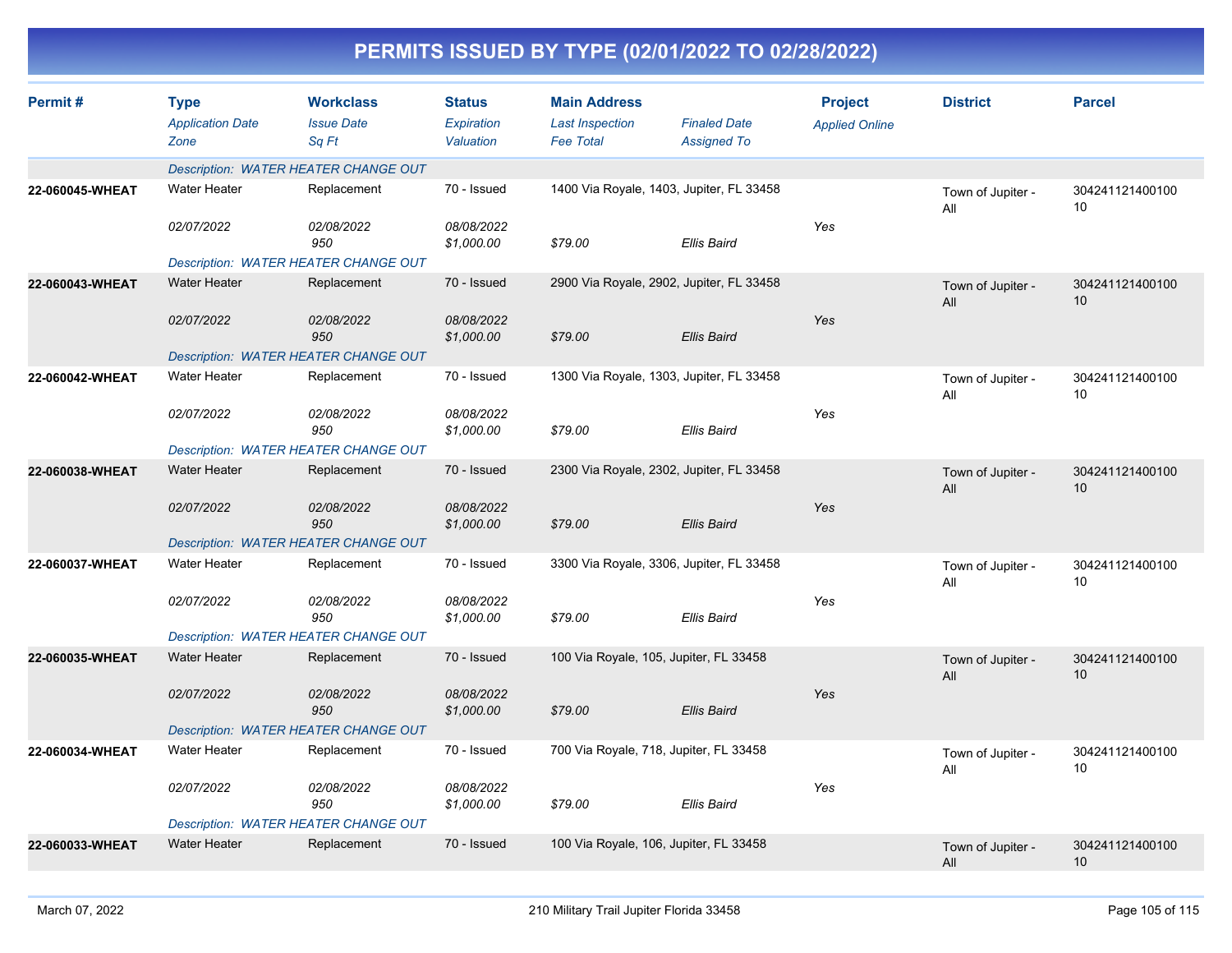| Permit#         | <b>Type</b><br><b>Application Date</b><br>Zone | <b>Workclass</b><br><b>Issue Date</b><br>Sq Ft                  | <b>Status</b><br>Expiration<br>Valuation | <b>Main Address</b><br><b>Last Inspection</b><br><b>Fee Total</b> | <b>Finaled Date</b><br><b>Assigned To</b>          | <b>Project</b><br><b>Applied Online</b> | <b>District</b>          | <b>Parcel</b>         |
|-----------------|------------------------------------------------|-----------------------------------------------------------------|------------------------------------------|-------------------------------------------------------------------|----------------------------------------------------|-----------------------------------------|--------------------------|-----------------------|
|                 | 02/07/2022                                     | <i>02/08/2022</i><br>950                                        | 08/08/2022<br>\$1,000.00                 | \$79.00                                                           | <b>Ellis Baird</b>                                 | Yes                                     |                          |                       |
|                 | Description: WATER HEATER CHANGE OUT           |                                                                 |                                          |                                                                   |                                                    |                                         |                          |                       |
| 22-060017-WHEAT | Water Heater                                   | Replacement                                                     | 70 - Issued                              | 700 Via Royale, 716, Jupiter, FL 33458                            |                                                    |                                         | Town of Jupiter -<br>All | 304241121400100<br>10 |
|                 | 02/07/2022                                     | 02/08/2022<br>950                                               | 08/08/2022<br>\$1,000.00                 | \$79.00                                                           | <b>Ellis Baird</b>                                 | Yes                                     |                          |                       |
|                 | Description: WATER HEATER CHANGE OUT           |                                                                 |                                          |                                                                   |                                                    |                                         |                          |                       |
| 22-059958-WHEAT | <b>Water Heater</b>                            | <b>Tankless Water</b><br>Heater                                 | 70 - Issued                              | 442 Red Hawk Dr, Jupiter, FL 33477                                |                                                    |                                         | Town of Jupiter -<br>All | 304341190200301<br>70 |
|                 | 02/04/2022                                     | 02/10/2022<br>0                                                 | 08/09/2022<br>\$4,500.00                 | \$94.00                                                           | Angela Carpentiere                                 | Yes                                     |                          |                       |
|                 |                                                | Description: Installation of Navien tankless water heater       |                                          |                                                                   |                                                    |                                         |                          |                       |
| 22-060182-WHEAT | Water Heater                                   | Replacement                                                     | 99 - Closed -<br><b>JCDS</b>             | 2820 W Community Dr, Jupiter, FL 33458                            |                                                    |                                         | Town of Jupiter -<br>All | 304241140600012<br>00 |
|                 | 02/10/2022                                     | 02/14/2022<br>2,022                                             | 08/24/2022<br>\$2,128.00                 | 02/25/2022<br>\$79.00                                             | 02/28/2022<br><b>Building-Department Completed</b> | Yes                                     |                          |                       |
|                 |                                                | Description: 47 Gallon Electric Water Heater Replacement        |                                          |                                                                   |                                                    |                                         |                          |                       |
| 22-060172-WHEAT | <b>Water Heater</b>                            | Replacement                                                     | 99 - Closed -<br><b>JCDS</b>             | 353 S Us Highway 1, A102, Jupiter, FL<br>33477                    |                                                    |                                         | Town of Jupiter -<br>All | 304341051500110<br>20 |
|                 | 02/10/2022                                     | 02/14/2022<br>$\mathcal I$                                      | 08/15/2022<br>\$1,650.00                 | 02/15/2022<br>\$79.00                                             | 02/16/2022<br><b>Building-Department Completed</b> | Yes                                     |                          |                       |
|                 | Description: Water Heater Change Out           |                                                                 |                                          |                                                                   |                                                    |                                         |                          |                       |
| 22-060180-WHEAT | Water Heater                                   | Replacement                                                     | 70 - Issued                              | 3159 E Community Dr, Jupiter, FL 33458                            |                                                    |                                         | Town of Jupiter -<br>All | 304241140600005<br>90 |
|                 | 02/10/2022                                     | 02/14/2022<br>2,022                                             | 08/15/2022<br>\$1,720.00                 | \$79.00                                                           | <b>Ellis Baird</b>                                 | Yes                                     |                          |                       |
|                 |                                                | Description: 38 Gallon Electric Water Heater Replacement        |                                          |                                                                   |                                                    |                                         |                          |                       |
| 22-060176-WHEAT | <b>Water Heater</b>                            | Replacement                                                     | 70 - Issued                              | 1000 N Us Highway 1, 627, Jupiter, FL<br>33477                    |                                                    |                                         | Town of Jupiter -<br>All | 304340312800007<br>10 |
|                 | 02/10/2022                                     | 02/14/2022<br>3,437                                             | 08/15/2022<br>\$2,259.00                 | \$79.00                                                           | Ellis Baird                                        | Yes                                     |                          |                       |
|                 |                                                | Description: 50 Gallon Electric Water Heater Replacement        |                                          |                                                                   |                                                    |                                         |                          |                       |
| 22-060194-WHEAT | <b>Water Heater</b>                            | Replacement                                                     | 70 - Issued                              | 107 Ennis Ln, Jupiter, FL 33458                                   |                                                    |                                         | Town of Jupiter -<br>All | 304241132300018<br>30 |
|                 | 02/11/2022                                     | 02/14/2022<br>2,320                                             | 08/15/2022<br>\$1,956.00                 | \$79.00                                                           | Ellis Baird                                        | Yes                                     |                          |                       |
|                 |                                                | <b>Description: 50 Gallon Electric Water Heater Replacement</b> |                                          |                                                                   |                                                    |                                         |                          |                       |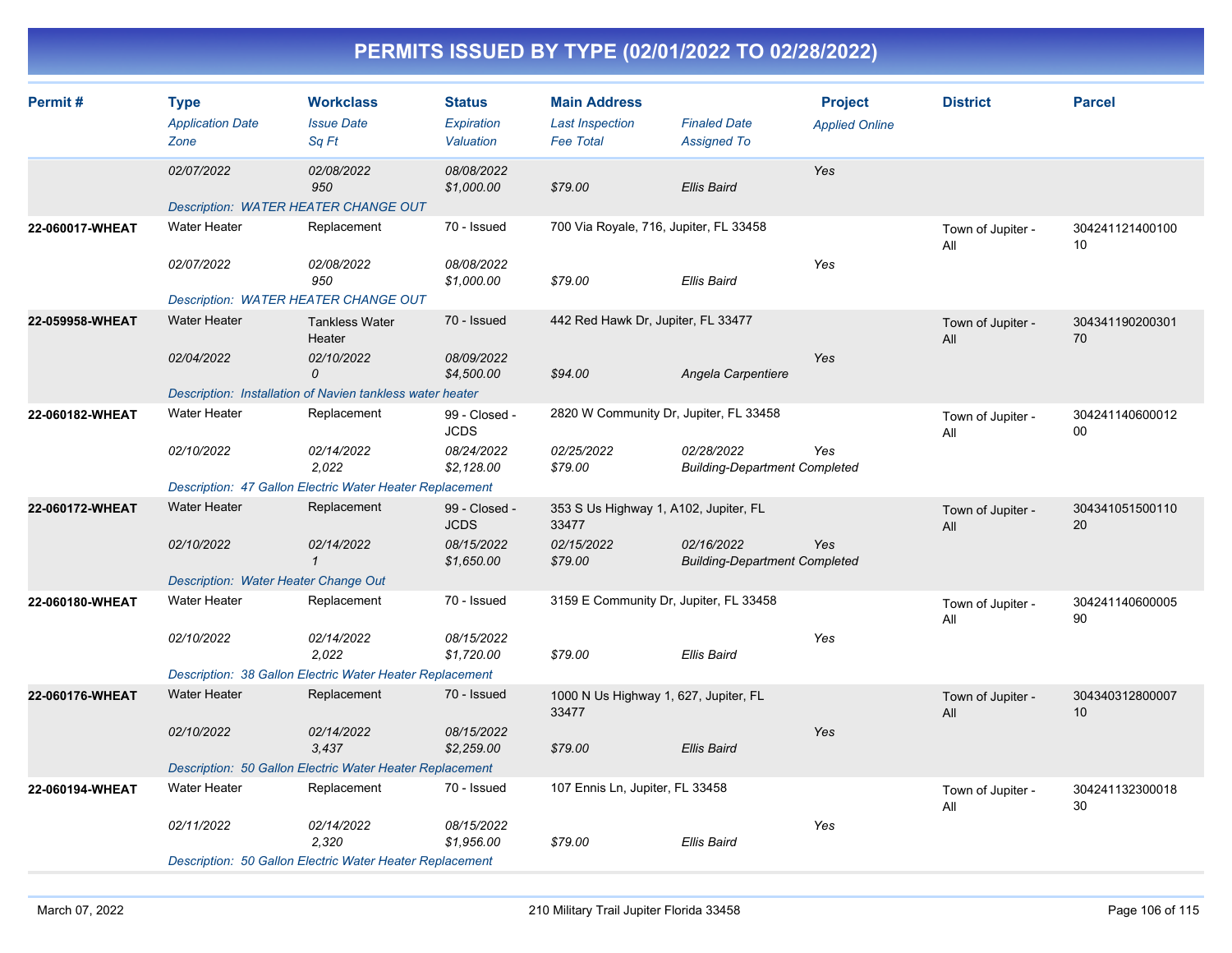| Permit#         | <b>Type</b><br><b>Application Date</b><br>Zone | <b>Workclass</b><br><b>Issue Date</b><br>Sq Ft           | <b>Status</b><br>Expiration<br>Valuation | <b>Main Address</b><br><b>Last Inspection</b><br><b>Fee Total</b> | <b>Finaled Date</b><br><b>Assigned To</b>          | <b>Project</b><br><b>Applied Online</b> | <b>District</b>          | <b>Parcel</b>         |
|-----------------|------------------------------------------------|----------------------------------------------------------|------------------------------------------|-------------------------------------------------------------------|----------------------------------------------------|-----------------------------------------|--------------------------|-----------------------|
| 22-060205-WHEAT | <b>Water Heater</b>                            | Replacement                                              | 70 - Issued                              | 33477                                                             | 717 S Us Highway 1, 706, Jupiter, FL               |                                         | Town of Jupiter -<br>All | 304341050500070<br>60 |
|                 | 02/11/2022                                     | 02/14/2022<br>1,000                                      | 08/15/2022<br>\$2,498.00                 | \$79.00                                                           | <b>Ellis Baird</b>                                 | Yes                                     |                          |                       |
|                 |                                                | Description: 30 Gallon Electric Water Heater Replacement |                                          |                                                                   |                                                    |                                         |                          |                       |
| 22-060199-WHEAT | <b>Water Heater</b>                            | Replacement                                              | 70 - Issued                              | 125 Mangrove Bay Way, Jupiter, FL 33477                           |                                                    |                                         | Town of Jupiter -<br>All | 304341074000000<br>30 |
|                 | 02/11/2022                                     | 02/14/2022<br>1,598                                      | 08/15/2022<br>\$2,099.00                 | \$79.00                                                           | Ellis Baird                                        | Yes                                     |                          |                       |
|                 |                                                | Description: 50 Gallon Electric Water Heater Replacement |                                          |                                                                   |                                                    |                                         |                          |                       |
| 22-060196-WHEAT | <b>Water Heater</b>                            | Replacement                                              | 70 - Issued                              | 1095 Jupiter Park Dr, 7, Jupiter, FL 33458                        |                                                    |                                         | Town of Jupiter -<br>All | 304241090100001<br>10 |
|                 | 02/11/2022                                     | 02/14/2022<br>$\mathcal I$                               | 08/15/2022<br>\$2,094.00                 | \$79.00                                                           | Ellis Baird                                        | Yes                                     |                          |                       |
|                 |                                                | Description: 50 Gallon Electric Water Heater Replacement |                                          |                                                                   |                                                    |                                         |                          |                       |
| 22-060209-WHEAT | <b>Water Heater</b>                            | Replacement                                              | 99 - Closed -<br><b>JCDS</b>             | 200 Ocean Trail Way, 410, Jupiter, FL<br>33477                    |                                                    |                                         | Town of Jupiter -<br>All | 304341050600041<br>00 |
|                 | 02/11/2022                                     | 02/14/2022<br>1,270                                      | 08/15/2022<br>\$2,198.00                 | 02/16/2022<br>\$79.00                                             | 02/18/2022<br><b>Building-Department Completed</b> | Yes                                     |                          |                       |
|                 |                                                | Description: 38 Gallon Electric Water Heater Replacement |                                          |                                                                   |                                                    |                                         |                          |                       |
| 22-060207-WHEAT | <b>Water Heater</b>                            | Replacement                                              | 99 - Closed -<br><b>JCDS</b>             | 300 N A1A, O406, Jupiter, FL 33477                                |                                                    |                                         | Town of Jupiter -<br>All | 304341050401540<br>60 |
|                 | 02/11/2022                                     | 02/14/2022<br>1,936                                      | 08/22/2022<br>\$2,245.00                 | 02/23/2022<br>\$79.00                                             | 02/24/2022<br><b>Building-Department Completed</b> | Yes                                     |                          |                       |
|                 |                                                | Description: 38 Gallon Electric Water Heater Replacement |                                          |                                                                   |                                                    |                                         |                          |                       |
| 22-060206-WHEAT | <b>Water Heater</b>                            | Replacement                                              | 99 - Closed -<br>JCDS                    | 300 N A1A, O406, Jupiter, FL 33477                                |                                                    |                                         | Town of Jupiter -<br>All | 304341050401540<br>60 |
|                 | 02/11/2022                                     | 02/14/2022<br>1,936                                      | 08/22/2022<br>\$2,245.00                 | 02/23/2022<br>\$79.00                                             | 02/24/2022<br><b>Building-Department Completed</b> | Yes                                     |                          |                       |
|                 |                                                | Description: 38 Gallon Electric Water Heater Replacement |                                          |                                                                   |                                                    |                                         |                          |                       |
| 22-060204-WHEAT | <b>Water Heater</b>                            | Replacement                                              | 99 - Closed -<br><b>JCDS</b>             | 1300 S A1A, 227, Jupiter, FL 33477                                |                                                    |                                         | Town of Jupiter -<br>All | 304341081500022<br>70 |
|                 | 02/11/2022                                     | 02/14/2022<br>1,306                                      | 08/15/2022<br>\$1,833.00                 | 02/16/2022<br>\$79.00                                             | 02/18/2022<br><b>Building-Department Completed</b> | Yes                                     |                          |                       |
|                 |                                                | Description: 50 Gallon Electric Water Heater Replacement |                                          |                                                                   |                                                    |                                         |                          |                       |
| 22-060201-WHEAT | <b>Water Heater</b>                            | Replacement                                              | 99 - Closed -<br><b>JCDS</b>             | 128 Porgee Rock PI, Jupiter, FL 33458                             |                                                    |                                         | Town of Jupiter -<br>All | 304240330500020<br>60 |
|                 | 02/11/2022                                     | <i>02/14/2022</i><br>4,252                               | 08/29/2022<br>\$1,830.00                 | 03/01/2022<br>\$79.00                                             | 03/02/2022<br><b>Building-Department Completed</b> | Yes                                     |                          |                       |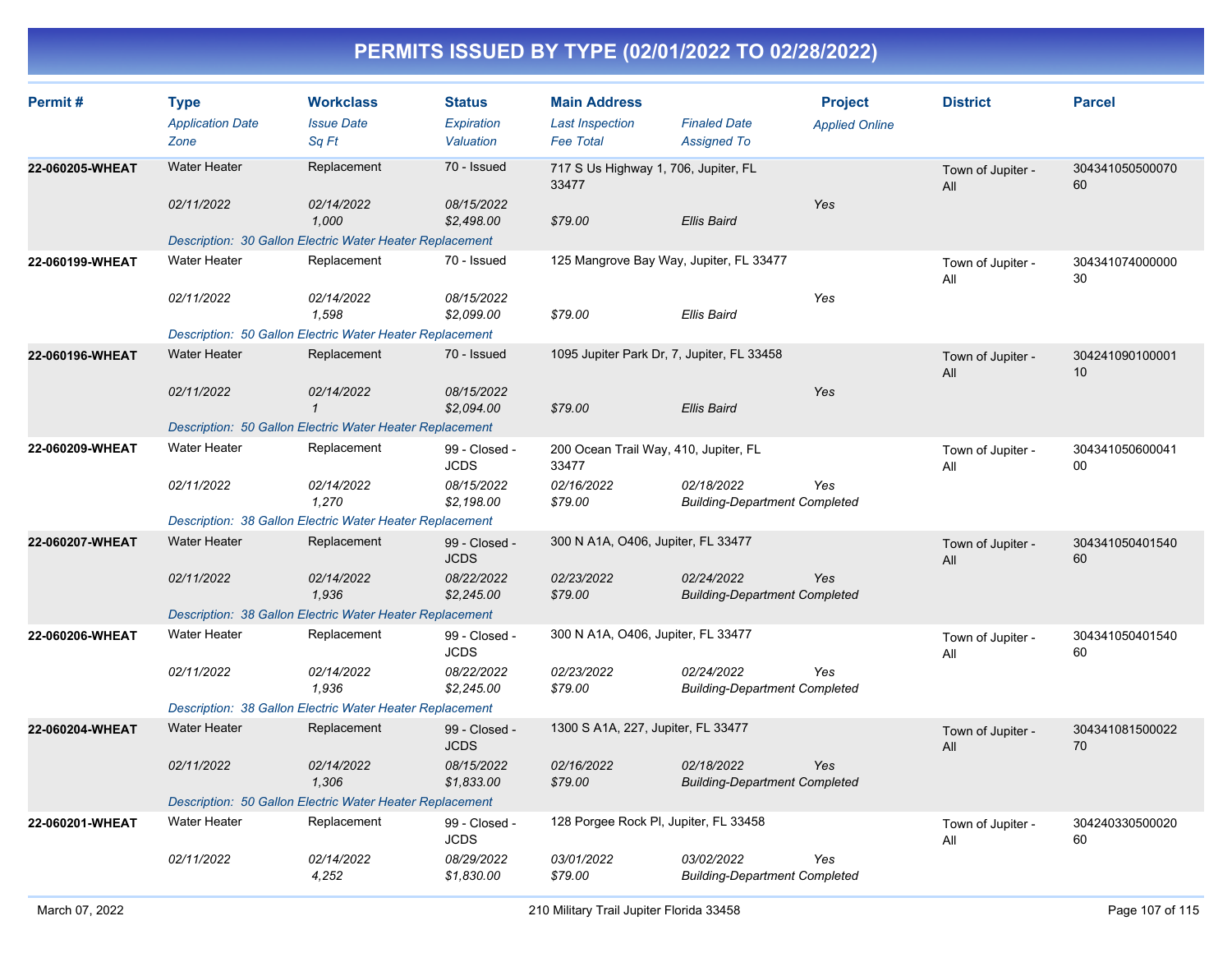| Permit#         | <b>Type</b><br><b>Application Date</b> | <b>Workclass</b><br><b>Issue Date</b>                           | <b>Status</b><br>Expiration  | <b>Main Address</b><br><b>Last Inspection</b>  | <b>Finaled Date</b>                                | <b>Project</b>        | <b>District</b>          | <b>Parcel</b>         |
|-----------------|----------------------------------------|-----------------------------------------------------------------|------------------------------|------------------------------------------------|----------------------------------------------------|-----------------------|--------------------------|-----------------------|
|                 | Zone                                   | Sq Ft                                                           | Valuation                    | <b>Fee Total</b>                               | <b>Assigned To</b>                                 | <b>Applied Online</b> |                          |                       |
|                 |                                        | Description: 50 Gallon Electric Water Heater Replacement        |                              |                                                |                                                    |                       |                          |                       |
| 22-060185-WHEAT | <b>Water Heater</b>                    | Replacement                                                     | 70 - Issued                  | 406 Chevron Cir, Jupiter, FL 33458             |                                                    |                       | Town of Jupiter -<br>All | 304241011400001<br>30 |
|                 | 02/11/2022                             | 02/14/2022<br>1.926                                             | 08/15/2022<br>\$2,164.00     | \$79.00                                        | <b>Ellis Baird</b>                                 | Yes                   |                          |                       |
|                 |                                        | Description: 50 Gallon Electric Water Heater Replacement        |                              |                                                |                                                    |                       |                          |                       |
| 22-060251-WHEAT | <b>Water Heater</b>                    | Replacement                                                     | 70 - Issued                  | 1166 Key Largo St, Jupiter, FL 33458           |                                                    |                       | Town of Jupiter -<br>All | 304241141000050<br>20 |
|                 | 02/14/2022                             | 02/14/2022<br>1                                                 | 08/29/2022<br>\$1,900.00     | 03/02/2022<br>\$79.00                          | <b>Ellis Baird</b>                                 | Yes                   |                          |                       |
|                 |                                        | <b>Description: 50-GALLON ELECTRIC WATER HEATER REPLACEMENT</b> |                              |                                                |                                                    |                       |                          |                       |
| 22-060181-WHEAT | <b>Water Heater</b>                    | Replacement                                                     | 99 - Closed -<br><b>JCDS</b> |                                                | 6960 Cypress Cove Cir, Jupiter, FL 33458           |                       | Town of Jupiter -<br>All | 304240271800001<br>60 |
|                 | 02/10/2022                             | 02/15/2022<br>4,371                                             | 08/15/2022<br>\$2,194.00     | 02/16/2022<br>\$79.00                          | 02/18/2022<br><b>Building-Department Completed</b> | Yes                   |                          |                       |
|                 |                                        | Description: 40 Gallon Propane Water Heater Replacement         |                              |                                                |                                                    |                       |                          |                       |
| 22-060259-WHEAT | <b>Water Heater</b>                    | Replacement                                                     | 70 - Issued                  | 127 E Thatch Palm Cir, Jupiter, FL 33458       |                                                    |                       | Town of Jupiter -<br>All | 304241121700012<br>10 |
|                 | 02/14/2022                             | 02/15/2022<br>2.097                                             | 08/15/2022<br>\$1,400.00     | \$79.00                                        | <b>Ellis Baird</b>                                 | Yes                   |                          |                       |
|                 |                                        | Description: WATER HEATER CHANGE OUT 50 GALLONS                 |                              |                                                |                                                    |                       |                          |                       |
| 22-060165-WHEAT | <b>Water Heater</b>                    | Replacement                                                     | 70 - Issued                  | 1000 N Us Highway 1, 633, Jupiter, FL<br>33477 |                                                    |                       | Town of Jupiter -<br>All | 304340312800006<br>71 |
|                 | 02/10/2022                             | 02/15/2022<br>3,376                                             | 08/15/2022<br>\$1,653.00     | \$79.00                                        | Angela Carpentiere                                 | Yes                   |                          |                       |
|                 |                                        | Description: 47 Gallon Electric Water Heater Replacement        |                              |                                                |                                                    |                       |                          |                       |
| 22-060178-WHEAT | <b>Water Heater</b>                    | Replacement                                                     | 70 - Issued                  | 162 Brier Cir, Jupiter, FL 33458               |                                                    |                       | Town of Jupiter -<br>All | 304241103400010<br>60 |
|                 | 02/10/2022                             | 02/15/2022<br>1,966                                             | 08/15/2022<br>\$1,823.00     | \$79.00                                        | Angela Carpentiere                                 | Yes                   |                          |                       |
|                 |                                        | <b>Description: 47 Gallon Electric Water Heater Replacement</b> |                              |                                                |                                                    |                       |                          |                       |
| 22-060179-WHEAT | <b>Water Heater</b>                    | Replacement                                                     | 70 - Issued                  | 2633 E Community Dr, Jupiter, FL 33458         |                                                    |                       | Town of Jupiter -<br>All | 304241140700031<br>70 |
|                 | 02/10/2022                             | 02/15/2022<br>3,750                                             | 08/15/2022<br>\$2,495.00     | \$79.00                                        | Angela Carpentiere                                 | Yes                   |                          |                       |
|                 |                                        | Description: 55 Gallon Electric Water Heater Replacement        |                              |                                                |                                                    |                       |                          |                       |
| 22-060314-WHEAT | <b>Water Heater</b>                    | Replacement                                                     | 99 - Closed -<br><b>JCDS</b> | 400 Ocean Trail Way, 305, Jupiter, FL<br>33477 |                                                    |                       | Town of Jupiter -<br>All | 304341051400403<br>05 |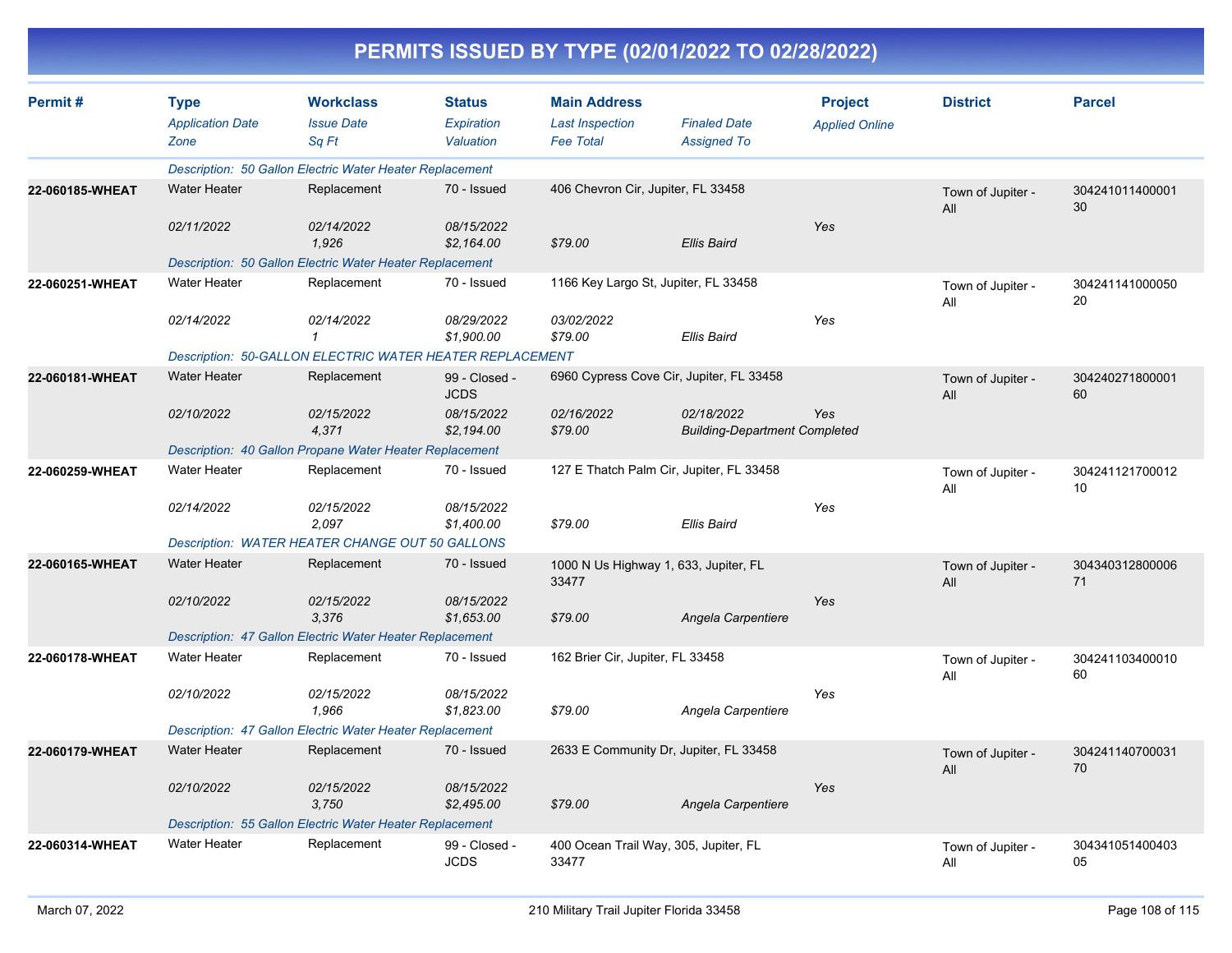| Permit#         | <b>Type</b><br><b>Application Date</b><br>Zone           | <b>Workclass</b><br><b>Issue Date</b><br>Sq Ft           | <b>Status</b><br>Expiration<br>Valuation | <b>Main Address</b><br><b>Last Inspection</b><br><b>Fee Total</b> | <b>Finaled Date</b><br><b>Assigned To</b>          | <b>Project</b><br><b>Applied Online</b> | <b>District</b>          | <b>Parcel</b>         |  |  |  |
|-----------------|----------------------------------------------------------|----------------------------------------------------------|------------------------------------------|-------------------------------------------------------------------|----------------------------------------------------|-----------------------------------------|--------------------------|-----------------------|--|--|--|
|                 | 02/15/2022                                               | 02/16/2022<br>1,170                                      | 08/17/2022<br>\$2,181.00                 | 02/18/2022<br>\$79.00                                             | 02/22/2022<br><b>Building-Department Completed</b> | Yes                                     |                          |                       |  |  |  |
|                 |                                                          | Description: 38 Gallon Electric Water Heater Replacement |                                          |                                                                   |                                                    |                                         |                          |                       |  |  |  |
| 22-060312-WHEAT | <b>Water Heater</b>                                      | Replacement                                              | 99 - Closed -<br><b>JCDS</b>             | 193 Florence Dr, Jupiter, FL 33458                                |                                                    |                                         | Town of Jupiter -<br>All | 304241140500038<br>50 |  |  |  |
|                 | 02/15/2022                                               | 02/16/2022<br>3.216                                      | 08/29/2022<br>\$2,435.00                 | 02/28/2022<br>\$79.00                                             | 03/01/2022<br><b>Building-Department Completed</b> | Yes                                     |                          |                       |  |  |  |
|                 | Description: 50 Gallon Electric Water Heater             |                                                          |                                          |                                                                   |                                                    |                                         |                          |                       |  |  |  |
| 22-060311-WHEAT | <b>Water Heater</b>                                      | Replacement                                              | 70 - Issued                              | 660 Bella Vista Ct S, Jupiter, FL 33477                           |                                                    |                                         | Town of Jupiter -<br>All | 304341051800003<br>76 |  |  |  |
|                 | 02/15/2022                                               | 02/16/2022<br>1.640                                      | 08/15/2022<br>\$2,100.00                 | \$79.00                                                           | <b>Ellis Baird</b>                                 | Yes                                     |                          |                       |  |  |  |
|                 |                                                          | Description: 38 Gallon Electric Water Heater Replacement |                                          |                                                                   |                                                    |                                         |                          |                       |  |  |  |
| 22-060268-WHEAT | <b>Water Heater</b>                                      | Replacement                                              | 99 - Closed -<br><b>JCDS</b>             | 3424 S Caroline Dr, Jupiter, FL 33458                             |                                                    |                                         | Town of Jupiter -<br>All | 304241141000040<br>50 |  |  |  |
|                 | 02/15/2022                                               | 02/16/2022<br>3,534                                      | 08/24/2022<br>\$2,248.00                 | 02/25/2022<br>\$79.00                                             | 02/28/2022<br><b>Building-Department Completed</b> | Yes                                     |                          |                       |  |  |  |
|                 | Description: 55 Gallon Electric Water Heater Replacement |                                                          |                                          |                                                                   |                                                    |                                         |                          |                       |  |  |  |
| 22-060266-WHEAT | <b>Water Heater</b>                                      | Replacement                                              | 70 - Issued                              | 300 Ocean Trail Way, 406, Jupiter, FL<br>33477                    |                                                    |                                         | Town of Jupiter -<br>All | 304341051200304<br>06 |  |  |  |
|                 | 02/15/2022                                               | 02/16/2022<br>1,170                                      | 08/15/2022<br>\$2,201.00                 | \$79.00                                                           | <b>Ellis Baird</b>                                 | Yes                                     |                          |                       |  |  |  |
|                 |                                                          | Description: 30 Gallon Electric Water Heater Replacement |                                          |                                                                   |                                                    |                                         |                          |                       |  |  |  |
| 22-060174-WHEAT | <b>Water Heater</b>                                      | Replacement                                              | 99 - Closed -<br><b>JCDS</b>             | 415 Castalina Ct, Jupiter, FL 33478                               |                                                    |                                         | Town of Jupiter -<br>All | 304241080200005<br>30 |  |  |  |
|                 | 02/10/2022                                               | 02/16/2022<br>$\mathbf{1}$                               | 08/23/2022<br>\$2,900.00                 | 02/24/2022<br>\$79.00                                             | 02/25/2022                                         | Yes                                     |                          |                       |  |  |  |
|                 | <b>Description: REPLACE 75 GALLON HEATER</b>             |                                                          |                                          |                                                                   |                                                    |                                         |                          |                       |  |  |  |
| 22-060340-WHEAT | <b>Water Heater</b>                                      | Replacement                                              | 70 - Issued                              | 3081 E Community Dr, Jupiter, FL 33458                            |                                                    |                                         | Town of Jupiter -<br>All | 304241140600006<br>80 |  |  |  |
|                 | 02/16/2022                                               | 02/17/2022<br>2,022                                      | 08/16/2022<br>\$2,497.00                 | \$79.00                                                           | Ellis Baird                                        | Yes                                     |                          |                       |  |  |  |
|                 |                                                          | Description: 47 Gallon Electric Water Heater Replacement |                                          |                                                                   |                                                    |                                         |                          |                       |  |  |  |
| 22-060342-WHEAT | <b>Water Heater</b>                                      | Replacement                                              | 99 - Closed -<br><b>JCDS</b>             | 3433 Duval St, Jupiter, FL 33458                                  |                                                    |                                         | Town of Jupiter -<br>All | 304241141400058<br>40 |  |  |  |
|                 | 02/16/2022                                               | 02/17/2022<br>5,114                                      | 08/29/2022<br>\$2,498.00                 | 02/28/2022<br>\$79.00                                             | 03/01/2022<br><b>Building-Department Completed</b> | Yes                                     |                          |                       |  |  |  |
|                 |                                                          | Description: 80 Gallon Electric Water Heater Replacement |                                          |                                                                   |                                                    |                                         |                          |                       |  |  |  |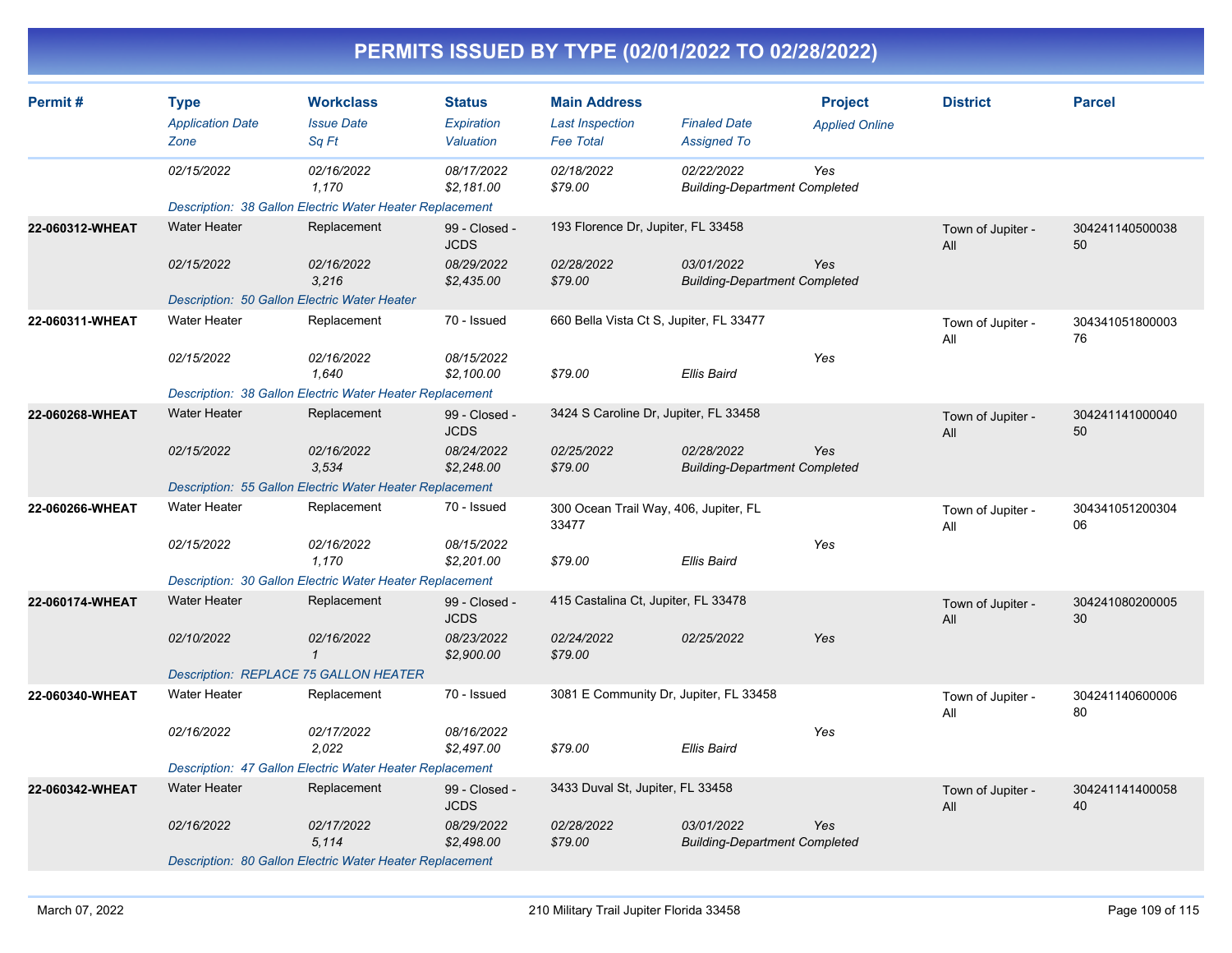| Permit#         | <b>Type</b><br><b>Application Date</b><br>Zone           | <b>Workclass</b><br><b>Issue Date</b><br>Sq Ft           | <b>Status</b><br>Expiration<br>Valuation | <b>Main Address</b><br><b>Last Inspection</b><br><b>Fee Total</b> | <b>Finaled Date</b><br><b>Assigned To</b>          | <b>Project</b><br><b>Applied Online</b> | <b>District</b>          | <b>Parcel</b>         |
|-----------------|----------------------------------------------------------|----------------------------------------------------------|------------------------------------------|-------------------------------------------------------------------|----------------------------------------------------|-----------------------------------------|--------------------------|-----------------------|
| 22-060355-WHEAT | <b>Water Heater</b>                                      | Replacement                                              | 99 - Closed -<br><b>JCDS</b>             | 119 San Remo Dr, Jupiter, FL 33458                                |                                                    |                                         | Town of Jupiter -<br>Αll | 304241140500041<br>20 |
|                 | 02/16/2022                                               | 02/17/2022<br>3.216                                      | 08/17/2022<br>\$2,402.85                 | 02/18/2022<br>\$79.00                                             | 02/22/2022<br><b>Building-Department Completed</b> | Yes                                     |                          |                       |
|                 |                                                          | Description: 50 Gallon Electric Water Heater Replacement |                                          |                                                                   |                                                    |                                         |                          |                       |
| 22-060357-WHEAT | <b>Water Heater</b>                                      | Replacement                                              | 99 - Closed -<br><b>JCDS</b>             | 107 Via Castilla, Jupiter, FL 33458                               |                                                    |                                         | Town of Jupiter -<br>All | 304241121600003<br>50 |
|                 | 02/16/2022                                               | 02/17/2022<br>3,713                                      | 08/22/2022<br>\$2,497.00                 | 02/23/2022<br>\$79.00                                             | 02/25/2022<br><b>Building-Department Completed</b> | Yes                                     |                          |                       |
|                 |                                                          | Description: 80 Gallon Electric Water Heater Replacement |                                          |                                                                   |                                                    |                                         |                          |                       |
| 22-060367-WHEAT | <b>Water Heater</b>                                      | Replacement                                              | 99 - Closed -<br><b>JCDS</b>             | 3437 Duval St, Jupiter, FL 33458                                  |                                                    |                                         | Town of Jupiter -<br>All | 304241141400058<br>50 |
|                 | 02/16/2022                                               | 02/17/2022<br>6,898                                      | 08/31/2022<br>\$2,497.00                 | 03/04/2022<br>\$79.00                                             | 03/07/2022<br><b>Building-Department Completed</b> | Yes                                     |                          |                       |
|                 | Description: 80 Gallon Electric Water Heater Replacement |                                                          |                                          |                                                                   |                                                    |                                         |                          |                       |
| 22-060364-WHEAT | <b>Water Heater</b>                                      | Replacement                                              | 70 - Issued                              | 118 Bayberry Cir, Jupiter, FL 33458                               |                                                    |                                         | Town of Jupiter -<br>All | 304241110100700<br>40 |
|                 | 02/16/2022                                               | 02/17/2022<br>2,707                                      | 08/16/2022<br>\$1,974.00                 | \$79.00                                                           | Ellis Baird                                        | Yes                                     |                          |                       |
|                 |                                                          | Description: 50 Gallon Electric Water Heater Replacement |                                          |                                                                   |                                                    |                                         |                          |                       |
| 22-060360-WHEAT | <b>Water Heater</b>                                      | Replacement                                              | 99 - Closed -<br><b>JCDS</b>             | 1011 Comanche St, Jupiter, FL 33458                               |                                                    |                                         | Town of Jupiter -<br>All | 304241020202100<br>50 |
|                 | 02/16/2022                                               | 02/17/2022<br>1,446                                      | 08/22/2022<br>\$2,132.00                 | 02/23/2022<br>\$79.00                                             | 02/24/2022<br><b>Building-Department Completed</b> | Yes                                     |                          |                       |
|                 |                                                          | Description: 40 Gallon Electric Water Heater Replacement |                                          |                                                                   |                                                    |                                         |                          |                       |
| 22-060363-WHEAT | <b>Water Heater</b>                                      | Replacement                                              | 70 - Issued                              |                                                                   | 104 Cape Pointe Cir, Jupiter, FL 33477             |                                         | Town of Jupiter -<br>All | 304341160200057<br>30 |
|                 | 02/16/2022                                               | 02/17/2022<br>2,528                                      | 08/16/2022<br>\$1,735.00                 | \$79.00                                                           | Ellis Baird                                        | Yes                                     |                          |                       |
|                 | Description: 50 Gallon Electric Water Heater Replacement |                                                          |                                          |                                                                   |                                                    |                                         |                          |                       |
| 22-060398-WHEAT | <b>Water Heater</b>                                      | Replacement                                              | 99 - Closed -<br><b>JCDS</b>             | 6478 Robinson St, Jupiter, FL 33458                               |                                                    |                                         | Town of Jupiter -<br>All | 304241150105500<br>50 |
|                 | 02/17/2022                                               | 02/18/2022<br>2,077                                      | 08/30/2022<br>\$1,535.00                 | 03/03/2022<br>\$79.00                                             | 03/04/2022<br><b>Building-Department Completed</b> | Yes                                     |                          |                       |
|                 |                                                          | Description: WATER HEATER CHANGE OUT 50 GALLONS          |                                          |                                                                   |                                                    |                                         |                          |                       |
| 22-060391-WHEAT | <b>Water Heater</b>                                      | Replacement                                              | 70 - Issued                              | 151 Via Catalunha, Jupiter, FL 33458                              |                                                    |                                         | Town of Jupiter -<br>All | 304241121600032<br>40 |
|                 | 02/17/2022                                               | 02/18/2022<br>2,981                                      | 08/17/2022<br>\$1,950.00                 | 02/28/2022<br>\$79.00                                             | <b>Ellis Baird</b>                                 | Yes                                     |                          |                       |
|                 |                                                          |                                                          |                                          |                                                                   |                                                    |                                         |                          |                       |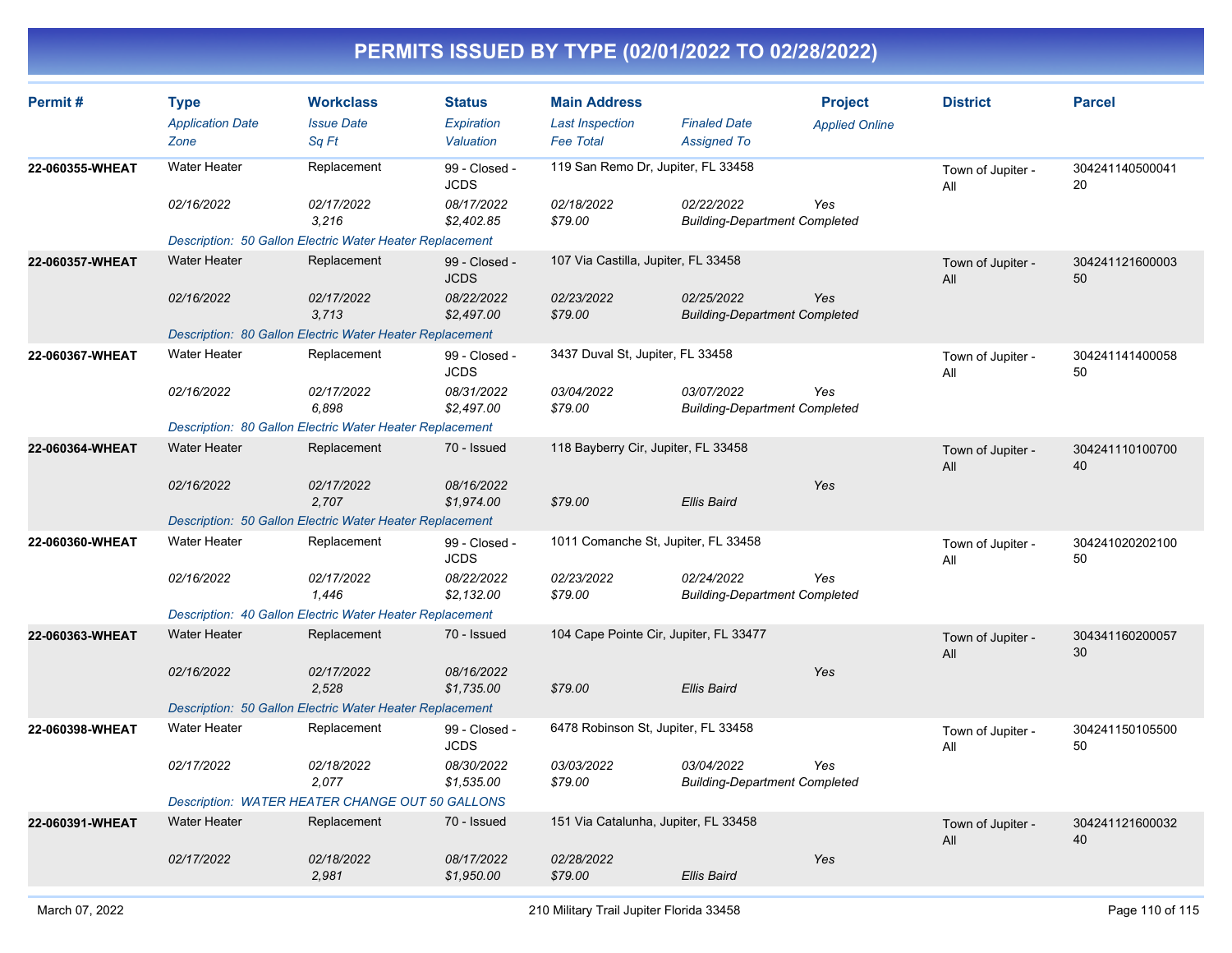| Permit#         | <b>Type</b>             | <b>Workclass</b>                                                                                             | <b>Status</b>                | <b>Main Address</b>                 |                                                    | <b>Project</b>        | <b>District</b>          | <b>Parcel</b>         |
|-----------------|-------------------------|--------------------------------------------------------------------------------------------------------------|------------------------------|-------------------------------------|----------------------------------------------------|-----------------------|--------------------------|-----------------------|
|                 | <b>Application Date</b> | <b>Issue Date</b>                                                                                            | Expiration                   | <b>Last Inspection</b>              | <b>Finaled Date</b>                                | <b>Applied Online</b> |                          |                       |
|                 | Zone                    | Sq Ft                                                                                                        | Valuation                    | <b>Fee Total</b>                    | <b>Assigned To</b>                                 |                       |                          |                       |
|                 |                         | Description: Removed 80 Gallon, Install Customer Supplied 50 Gallon Hybrid Electric Water Heater Replacement |                              |                                     |                                                    |                       |                          |                       |
| 22-060385-WHEAT | Water Heater            | Replacement                                                                                                  | 70 - Issued                  |                                     | 4812 S Central Blvd, 21, Jupiter, FL 33458         |                       |                          | 304241230803102<br>10 |
|                 | 02/17/2022              | 02/18/2022<br>1,101                                                                                          | 08/17/2022<br>\$1,995.00     | \$79.00                             | Ellis Baird                                        | Yes                   |                          |                       |
|                 |                         | Description: 38 Gallon Electric Water Heater Replacement                                                     |                              |                                     |                                                    |                       |                          |                       |
| 22-060380-WHEAT | <b>Water Heater</b>     | Replacement                                                                                                  | 99 - Closed -<br><b>JCDS</b> |                                     | 112 Morning Dew Cir, Jupiter, FL 33458             |                       | Town of Jupiter -<br>All | 304241241200004<br>00 |
|                 | 02/17/2022              | 02/18/2022<br>2,533                                                                                          | 08/30/2022<br>\$2,440.00     | 03/03/2022<br>\$79.00               | 03/04/2022<br><b>Building-Department Completed</b> | Yes                   |                          |                       |
|                 |                         | Description: 38 Gallon Electric Water Heater Replacement                                                     |                              |                                     |                                                    |                       |                          |                       |
| 22-060376-WHEAT | <b>Water Heater</b>     | Replacement                                                                                                  | 70 - Issued                  |                                     | 276 Clocktower Dr, Jupiter, FL 33458               |                       | Town of Jupiter -<br>All | 304241014100001<br>90 |
|                 | 02/17/2022              | 02/18/2022<br>2,986                                                                                          | 08/29/2022<br>\$2,144.00     | <i>03/02/2022</i><br>\$79.00        | <b>Ellis Baird</b>                                 | Yes                   |                          |                       |
|                 |                         | Description: 50 Gallon Electric Water Heater Replacement                                                     |                              |                                     |                                                    |                       |                          |                       |
| 22-060375-WHEAT | <b>Water Heater</b>     | Replacement                                                                                                  | 99 - Closed -<br><b>JCDS</b> | 435 Castalina Ct, Jupiter, FL 33478 |                                                    |                       | Town of Jupiter -<br>All | 304241080200005<br>80 |
|                 | 02/17/2022              | 02/18/2022<br>4,879                                                                                          | 08/31/2022<br>\$2,497.00     | 03/04/2022<br>\$79.00               | 03/07/2022<br><b>Building-Department Completed</b> | Yes                   |                          |                       |
|                 |                         | Description: 75 Gallon Natural Gas Water Heater Replacement                                                  |                              |                                     |                                                    |                       |                          |                       |
| 22-060373-WHEAT | <b>Water Heater</b>     | Replacement                                                                                                  | 70 - Issued                  | 404 Fern St, 3C, Jupiter, FL 33458  |                                                    |                       | Town of Jupiter -<br>All | 304241011300300<br>30 |
|                 | 02/17/2022              | 02/18/2022<br>1,000                                                                                          | 08/17/2022<br>\$2,270.00     | \$79.00                             | Ellis Baird                                        | Yes                   |                          |                       |
|                 |                         | Description: 30 Gallon Electric Water Heater Replacement                                                     |                              |                                     |                                                    |                       |                          |                       |
| 22-060498-WHEAT | <b>Water Heater</b>     | Replacement                                                                                                  | 70 - Issued                  |                                     | 2000 Via Royale, 2002, Jupiter, FL 33458           |                       | Town of Jupiter -<br>All | 304241121400100<br>10 |
|                 | 02/22/2022              | 02/23/2022<br>950                                                                                            | 08/22/2022<br>\$1,000.00     | \$79.00                             | <b>Ellis Baird</b>                                 | Yes                   |                          |                       |
|                 |                         | Description: WATER HEATER CHANGE OUT                                                                         |                              |                                     |                                                    |                       |                          |                       |
| 22-060502-WHEAT | Water Heater            | Replacement                                                                                                  | 70 - Issued                  |                                     | 2800 Via Royale, 2802, Jupiter, FL 33458           |                       | Town of Jupiter -<br>All | 304241121400100<br>10 |
|                 | 02/22/2022              | 02/23/2022<br>950                                                                                            | 08/22/2022<br>\$1,000.00     | \$79.00                             | Ellis Baird                                        | Yes                   |                          |                       |
|                 |                         | <b>Description: WATER HEATER CHANGE OUT</b>                                                                  |                              |                                     |                                                    |                       |                          |                       |
| 22-060504-WHEAT | <b>Water Heater</b>     | Replacement                                                                                                  | 70 - Issued                  |                                     | 2500 Via Royale, 2511, Jupiter, FL 33458           |                       | Town of Jupiter -<br>All | 304241121400100<br>10 |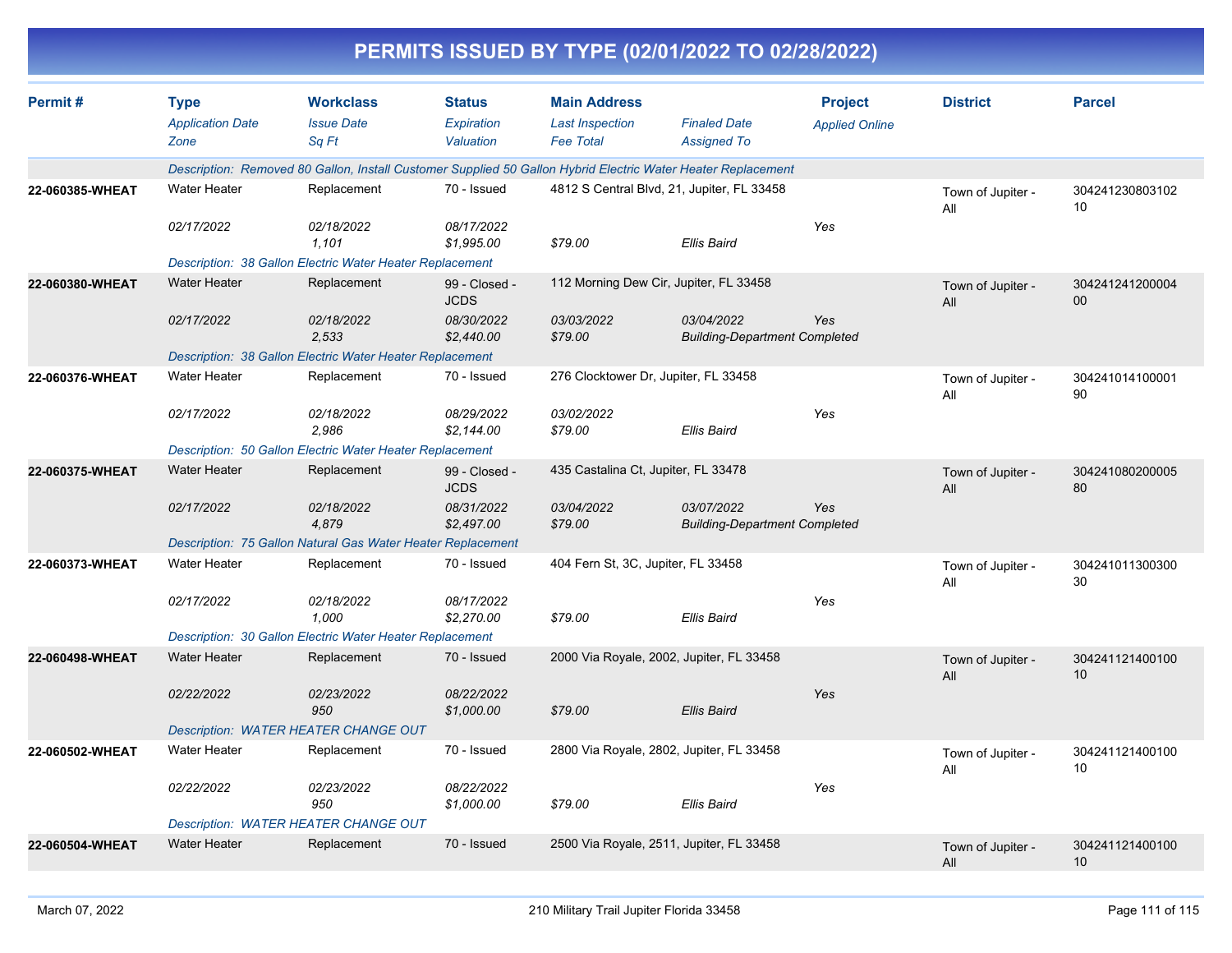| Permit#         | Type<br><b>Application Date</b><br>Zone     | <b>Workclass</b><br><b>Issue Date</b><br>Sq Ft | <b>Status</b><br>Expiration<br>Valuation | <b>Main Address</b><br><b>Last Inspection</b><br><b>Fee Total</b> | <b>Finaled Date</b><br><b>Assigned To</b> | <b>Project</b><br><b>Applied Online</b> | <b>District</b>          | <b>Parcel</b>         |
|-----------------|---------------------------------------------|------------------------------------------------|------------------------------------------|-------------------------------------------------------------------|-------------------------------------------|-----------------------------------------|--------------------------|-----------------------|
|                 | 02/22/2022                                  | 02/23/2022<br>950                              | 08/22/2022<br>\$1,000.00                 | \$79.00                                                           | <b>Ellis Baird</b>                        | Yes                                     |                          |                       |
|                 | Description: WATER HEATER CHANGE OUT        |                                                |                                          |                                                                   |                                           |                                         |                          |                       |
| 22-060512-WHEAT | <b>Water Heater</b>                         | Replacement                                    | 70 - Issued                              | 3300 Via Royale, 3311, Jupiter, FL 33458                          |                                           |                                         | Town of Jupiter -<br>All | 304241121400100<br>10 |
|                 | 02/22/2022                                  | 02/23/2022<br>950                              | 08/22/2022<br>\$1,000.00                 | \$79.00                                                           | Ellis Baird                               | Yes                                     |                          |                       |
|                 | Description: WATER HEATER CHANGE OUT        |                                                |                                          |                                                                   |                                           |                                         |                          |                       |
| 22-060513-WHEAT | <b>Water Heater</b>                         | Replacement                                    | 70 - Issued                              | 1800 Via Royale, 1805, Jupiter, FL 33458                          |                                           |                                         | Town of Jupiter -<br>All | 304241121400100<br>10 |
|                 | 02/22/2022                                  | 02/23/2022<br>950                              | 08/22/2022<br>\$1,000.00                 | \$79.00                                                           | <b>Ellis Baird</b>                        | Yes                                     |                          |                       |
|                 | Description: WATER HEATER CHANGE OUT        |                                                |                                          |                                                                   |                                           |                                         |                          |                       |
| 22-060497-WHEAT | Water Heater                                | Replacement                                    | 70 - Issued                              | 200 Via Royale, 208, Jupiter, FL 33458                            |                                           |                                         | Town of Jupiter -<br>All | 304241121400100<br>10 |
|                 | 02/22/2022                                  | 02/23/2022<br>950                              | 08/22/2022<br>\$1,000.00                 | \$79.00                                                           | <b>Ellis Baird</b>                        | Yes                                     |                          |                       |
|                 | Description: WATER HEATER CHANGE OUT        |                                                |                                          |                                                                   |                                           |                                         |                          |                       |
| 22-060432-WHEAT | <b>Water Heater</b>                         | Replacement                                    | 70 - Issued                              | 115 Faith Way, Jupiter, FL 33458                                  |                                           |                                         | Town of Jupiter -<br>All | 304241022700000<br>30 |
|                 | 02/18/2022                                  | 02/23/2022<br>2,928                            | 08/22/2022<br>\$2,195.00                 | \$79.00                                                           | <b>Ellis Baird</b>                        | Yes                                     |                          |                       |
|                 |                                             | Description: 40 GAL WATER HEATER CHANGE-OUT    |                                          |                                                                   |                                           |                                         |                          |                       |
| 22-060519-WHEAT | <b>Water Heater</b>                         | Replacement                                    | 70 - Issued                              | 1180 Dakota Dr, Jupiter, FL 33458                                 |                                           |                                         | Town of Jupiter -<br>All | 304241141000002<br>90 |
|                 | 02/22/2022                                  | 02/23/2022<br>1,533                            | 08/22/2022<br>\$1,482.84                 | \$79.00                                                           | <b>Ellis Baird</b>                        | Yes                                     |                          |                       |
|                 | Description: Water heater change out        |                                                |                                          |                                                                   |                                           |                                         |                          |                       |
| 22-060520-WHEAT | <b>Water Heater</b>                         | Replacement                                    | 70 - Issued                              | 100 Via Royale, 108, Jupiter, FL 33458                            |                                           |                                         | Town of Jupiter -<br>All | 304241121400100<br>10 |
|                 | 02/22/2022                                  | 02/23/2022<br>950                              | 08/22/2022<br>\$1,000.00                 | \$79.00                                                           | <b>Ellis Baird</b>                        | Yes                                     |                          |                       |
|                 | <b>Description: WATER HEATER CHANGE OUT</b> |                                                |                                          |                                                                   |                                           |                                         |                          |                       |
| 22-060522-WHEAT | <b>Water Heater</b>                         | Replacement                                    | 70 - Issued                              | 314 Sweet Bay Cir, Jupiter, FL 33458                              |                                           |                                         | Town of Jupiter -<br>All | 304241240100003<br>30 |
|                 | 02/22/2022                                  | 02/23/2022<br>1,962                            | 08/22/2022<br>\$1,587.97                 | \$79.00                                                           | Ellis Baird                               | Yes                                     |                          |                       |
|                 | Description: Water heater change out        |                                                |                                          |                                                                   |                                           |                                         |                          |                       |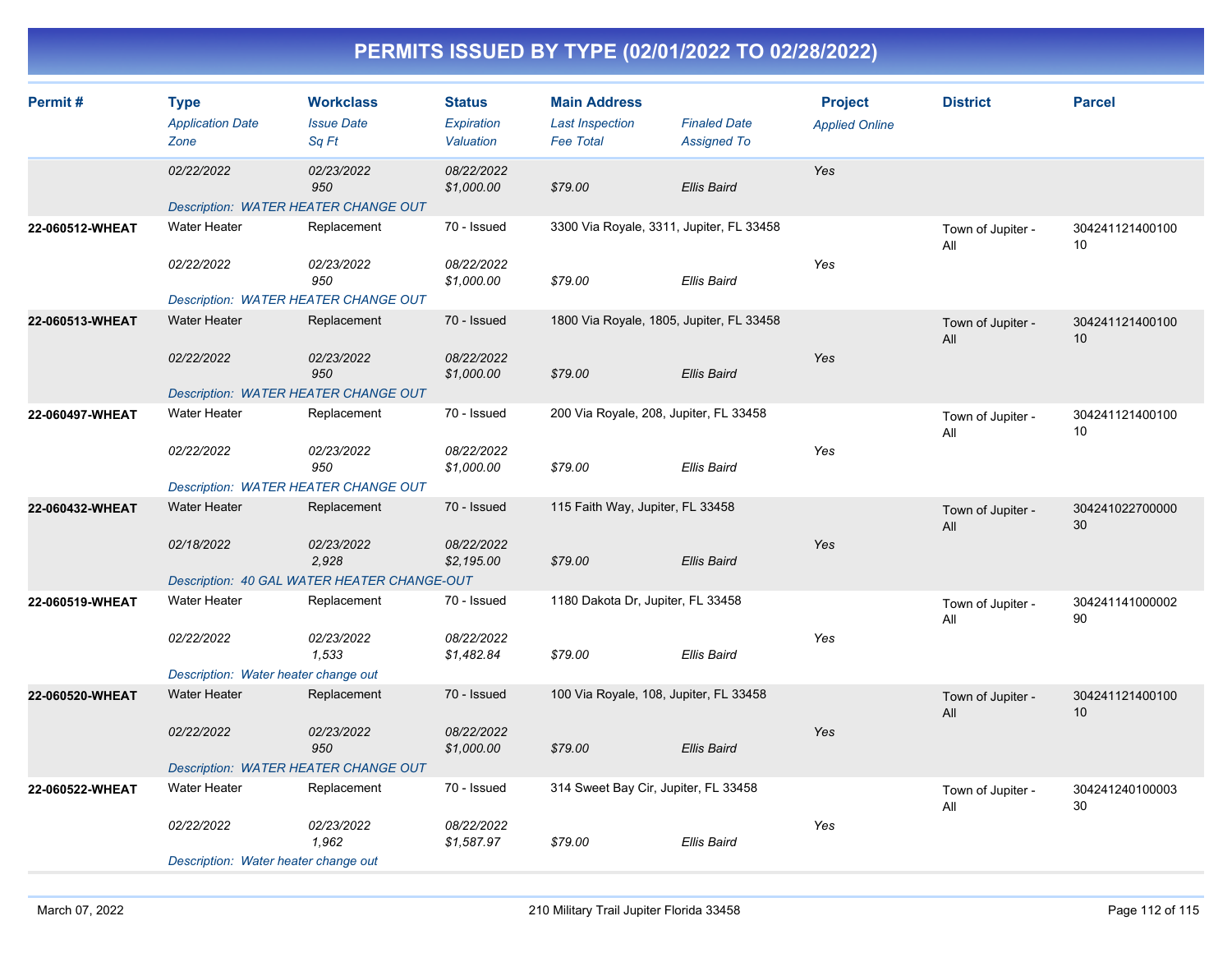| Permit#         | <b>Type</b><br><b>Application Date</b><br>Zone | <b>Workclass</b><br><b>Issue Date</b><br>Sq Ft | <b>Status</b><br>Expiration<br>Valuation | <b>Main Address</b><br><b>Last Inspection</b><br><b>Fee Total</b> | <b>Finaled Date</b><br><b>Assigned To</b> | <b>Project</b><br><b>Applied Online</b> | <b>District</b>          | <b>Parcel</b>                      |
|-----------------|------------------------------------------------|------------------------------------------------|------------------------------------------|-------------------------------------------------------------------|-------------------------------------------|-----------------------------------------|--------------------------|------------------------------------|
| 22-060524-WHEAT | <b>Water Heater</b><br>02/22/2022              | Replacement<br>02/23/2022                      | 70 - Issued<br>08/22/2022                | 1700 Via Royale, 1711, Jupiter, FL 33458                          |                                           | Yes                                     | Town of Jupiter -<br>All | 304241121400100<br>10 <sup>1</sup> |
|                 | Description: WATER HEATER CHANGE OUT           | 950                                            | \$1,000.00                               | \$79.00                                                           | Ellis Baird                               |                                         |                          |                                    |
| 22-060526-WHEAT | <b>Water Heater</b>                            | Replacement                                    | 70 - Issued                              | 166 Rosalia Ct, Jupiter, FL 33478                                 |                                           |                                         | Town of Jupiter -<br>All | 304241040100102<br>40              |
|                 | 02/22/2022                                     | 02/23/2022<br>5,098                            | 08/22/2022<br>\$3,075.00                 | \$79.00                                                           | <b>Ellis Baird</b>                        | Yes                                     |                          |                                    |
|                 |                                                | Description: HWH CHANGE OUT 75 GALLON GAS      |                                          |                                                                   |                                           |                                         |                          |                                    |
| 22-060499-WHEAT | <b>Water Heater</b>                            | Replacement                                    | 70 - Issued                              | 200 Via Royale, 209, Jupiter, FL 33458                            |                                           |                                         | Town of Jupiter -<br>All | 304241121400100<br>10 <sup>°</sup> |
|                 | 02/22/2022                                     | 02/24/2022<br>950                              | 08/23/2022<br>\$1,000.00                 | \$79.00                                                           | Ellis Baird                               | Yes                                     |                          |                                    |
|                 | Description: WATER HEATER CHANGE OUT           |                                                |                                          |                                                                   |                                           |                                         |                          |                                    |
| 22-060515-WHEAT | <b>Water Heater</b>                            | Replacement                                    | 70 - Issued                              | 2500 Via Royale, 2505, Jupiter, FL 33458                          |                                           |                                         | Town of Jupiter -<br>All | 304241121400100<br>10              |
|                 | 02/22/2022                                     | 02/24/2022<br>950                              | 08/23/2022<br>\$1,000.00                 | \$79.00                                                           | <b>Ellis Baird</b>                        | Yes                                     |                          |                                    |
|                 | Description: WATER HEATER CHANGE OUT           |                                                |                                          |                                                                   |                                           |                                         |                          |                                    |
| 22-060501-WHEAT | <b>Water Heater</b>                            | Replacement                                    | 70 - Issued                              | 1400 Via Royale, 1404, Jupiter, FL 33458                          |                                           |                                         | Town of Jupiter -<br>All | 304241121400100<br>10              |
|                 | 02/22/2022                                     | 02/24/2022<br>950                              | 08/23/2022<br>\$1,000.00                 | \$79.00                                                           | Ellis Baird                               | Yes                                     |                          |                                    |
|                 | <b>Description: WATER HEATE CHANGE OUT</b>     |                                                |                                          |                                                                   |                                           |                                         |                          |                                    |
| 22-060509-WHEAT | <b>Water Heater</b>                            | Replacement                                    | 70 - Issued                              | 2800 Via Royale, 2805, Jupiter, FL 33458                          |                                           |                                         | Town of Jupiter -<br>All | 304241121400100<br>10              |
|                 | 02/22/2022                                     | 02/24/2022<br>950                              | 08/23/2022<br>\$1,000.00                 | \$79.00                                                           | <b>Ellis Baird</b>                        | Yes                                     |                          |                                    |
|                 | Description: WATER HEATER CHANGE OUT           |                                                |                                          |                                                                   |                                           |                                         |                          |                                    |
| 22-060518-WHEAT | <b>Water Heater</b>                            | Replacement                                    | 70 - Issued                              | 1200 Via Royale, 1201, Jupiter, FL 33458                          |                                           |                                         | Town of Jupiter -<br>All | 304241121400100<br>10              |
|                 | 02/22/2022                                     | 02/24/2022<br>950                              | 08/23/2022<br>\$1,000.00                 | \$79.00                                                           | <b>Ellis Baird</b>                        | Yes                                     |                          |                                    |
|                 | <b>Description: WATER HEATER CHANGE OUT</b>    |                                                |                                          |                                                                   |                                           |                                         |                          |                                    |
| 22-060546-WHEAT | <b>Water Heater</b>                            | Replacement                                    | 70 - Issued                              | 2101 Marina Isle Way, 101, Jupiter, FL<br>33477                   |                                           |                                         | Town of Jupiter -<br>All | 304341201102110<br>10              |
|                 | 02/23/2022                                     | 02/24/2022<br>1                                | 08/23/2022<br>\$1,730.00                 | \$79.00                                                           | <b>Ellis Baird</b>                        | Yes                                     |                          |                                    |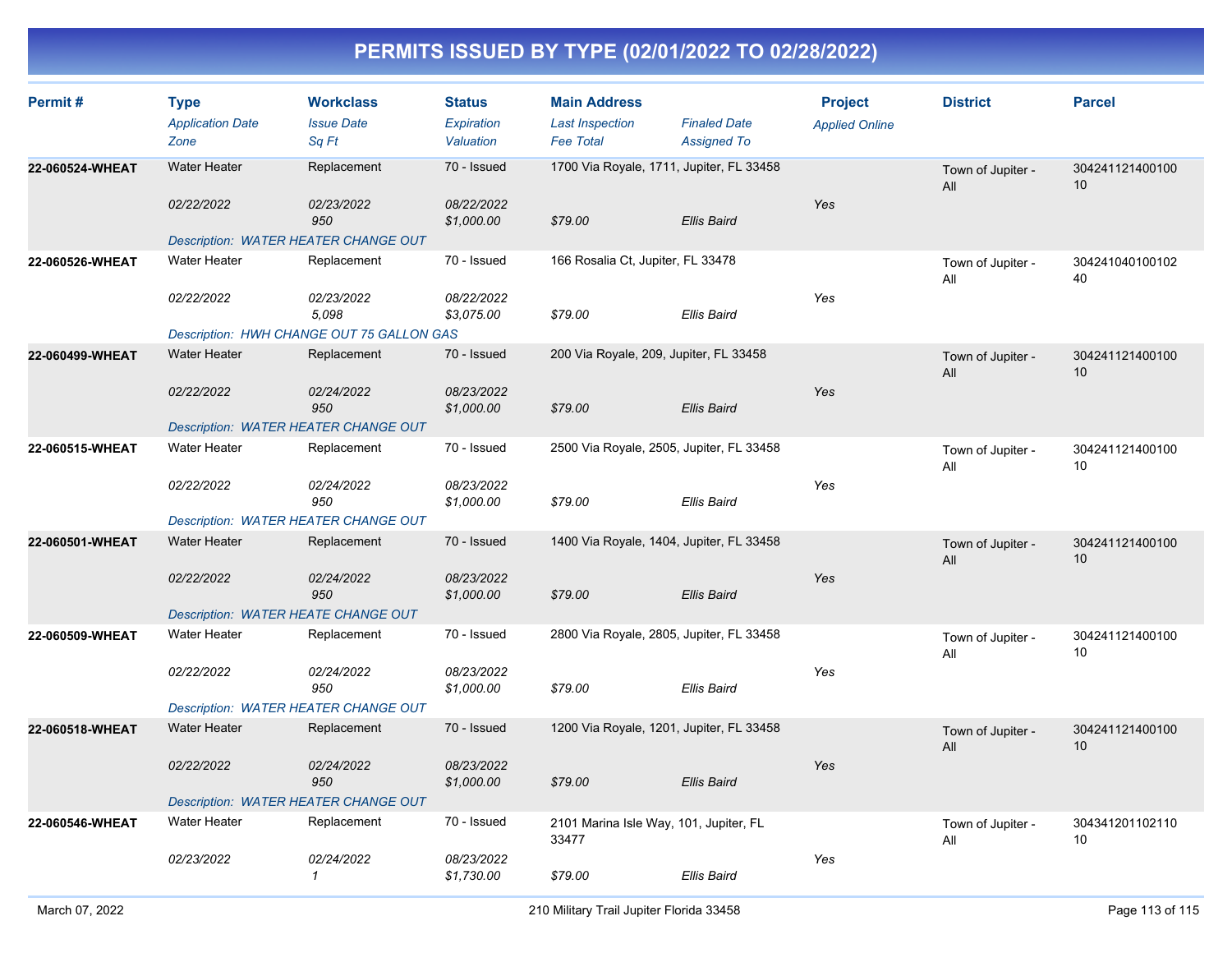|                 |                                                |                                                                             |                                          | PERMITS ISSUED BY TYPE (02/01/2022 TO 02/28/2022)                 |                                                    |                                         |                          |                       |
|-----------------|------------------------------------------------|-----------------------------------------------------------------------------|------------------------------------------|-------------------------------------------------------------------|----------------------------------------------------|-----------------------------------------|--------------------------|-----------------------|
| Permit#         | <b>Type</b><br><b>Application Date</b><br>Zone | <b>Workclass</b><br><b>Issue Date</b><br>Sq Ft                              | <b>Status</b><br>Expiration<br>Valuation | <b>Main Address</b><br><b>Last Inspection</b><br><b>Fee Total</b> | <b>Finaled Date</b><br><b>Assigned To</b>          | <b>Project</b><br><b>Applied Online</b> | <b>District</b>          | <b>Parcel</b>         |
|                 |                                                | Description: Install new AO Smith ENLB 40 water heater to replace existing. |                                          |                                                                   |                                                    |                                         |                          |                       |
| 22-060549-WHEAT | <b>Water Heater</b>                            | Replacement                                                                 | 99 - Closed -<br><b>JCDS</b>             | 6066 Winding Lake Dr, Jupiter, FL 33458                           |                                                    |                                         | Town of Jupiter -<br>All | 304240271000046<br>70 |
|                 | 02/23/2022                                     | 02/24/2022<br>2,698                                                         | 08/30/2022<br>\$1,199.00                 | 03/03/2022<br>\$79.00                                             | 03/04/2022<br><b>Building-Department Completed</b> | Yes                                     |                          |                       |
|                 |                                                | Description: water heater change 50 gallon with hardwire                    |                                          |                                                                   |                                                    |                                         |                          |                       |
| 22-060479-WHEAT | Water Heater                                   | Replacement                                                                 | 70 - Issued                              | 221 Ocean Grande Blvd, 803, Jupiter, FL<br>33477                  |                                                    |                                         | Town of Jupiter -<br>All | 304341083300080<br>30 |
|                 | 02/22/2022<br>R3 R3                            | 02/24/2022<br>2,064                                                         | 08/23/2022<br>\$3,494.00                 | \$79.00                                                           | Suzanne Harrison                                   | Yes                                     |                          |                       |
|                 |                                                | Description: Supply & install 80 gallon electric heater to replace existing |                                          |                                                                   |                                                    |                                         |                          |                       |
| 22-060562-WHEAT | <b>Water Heater</b>                            | Replacement                                                                 | 70 - Issued                              | 1907 Mainsail Cir, Jupiter, FL 33477                              |                                                    |                                         | Town of Jupiter -<br>All | 304341160801919<br>07 |
|                 | 02/23/2022                                     | 02/24/2022<br>1.620                                                         | 08/23/2022<br>\$2,195.00                 | \$79.00                                                           | <b>Ellis Baird</b>                                 | Yes                                     |                          |                       |
|                 |                                                | Description: 40 GALLON WATER HEATER REPLACEMENT                             |                                          |                                                                   |                                                    |                                         |                          |                       |
| 22-060572-WHEAT | <b>Water Heater</b>                            | Replacement                                                                 | 70 - Issued                              | 1703 W Community Dr, Jupiter, FL 33458                            |                                                    |                                         | Town of Jupiter -<br>All | 304241140700037<br>10 |
|                 | 02/23/2022                                     | 02/24/2022<br>3.937                                                         | 08/23/2022<br>\$1,210.00                 | \$79.00                                                           | <b>Ellis Baird</b>                                 | Yes                                     |                          |                       |
|                 | Description: hwh change out 38 gallon          |                                                                             |                                          |                                                                   |                                                    |                                         |                          |                       |
| 22-060617-WHEAT | <b>Water Heater</b>                            | Replacement                                                                 | 70 - Issued                              | 702 Pinegrove Ave, Jupiter, FL 33458                              |                                                    |                                         | Town of Jupiter -<br>All | 304241010700201<br>70 |
|                 | 02/24/2022                                     | 02/25/2022<br>1,824                                                         | 08/24/2022<br>\$1,978.00                 | \$79.00                                                           | <b>Ellis Baird</b>                                 | Yes                                     |                          |                       |
|                 |                                                | Description: 47 Gallon Electric Water Heater Replacement                    |                                          |                                                                   |                                                    |                                         |                          |                       |
| 22-060616-WHEAT | <b>Water Heater</b>                            | Replacement                                                                 | 70 - Issued                              | 206 Caravelle Dr, Jupiter, FL 33458                               |                                                    |                                         | Town of Jupiter -<br>All | 304241140600045<br>60 |
|                 | 02/24/2022                                     | 02/25/2022<br>3,937                                                         | 08/24/2022<br>\$1,965.00                 | \$79.00                                                           | Ellis Baird                                        | Yes                                     |                          |                       |
|                 |                                                | Description: 50 Gallon Electric Water Heater Replacement                    |                                          |                                                                   |                                                    |                                         |                          |                       |
| 22-060613-WHEAT | <b>Water Heater</b>                            | Replacement                                                                 | 70 - Issued                              | 280 San Remo Dr, Jupiter, FL 33458                                |                                                    |                                         | Town of Jupiter -<br>All | 304241140300021<br>60 |
|                 | 02/24/2022                                     | 02/25/2022<br>3,828                                                         | 08/24/2022<br>\$1,978.00                 | \$79.00                                                           | <b>Ellis Baird</b>                                 | Yes                                     |                          |                       |
|                 |                                                | Description: 47 Gallon Electric Water Heater Replacement                    |                                          |                                                                   |                                                    |                                         |                          |                       |
| 22-060604-WHEAT | Water Heater                                   | Replacement                                                                 | 70 - Issued                              | 104 Canterbury PI, Jupiter, FL 33458                              |                                                    |                                         | Town of Jupiter -<br>All | 304241132300001<br>20 |